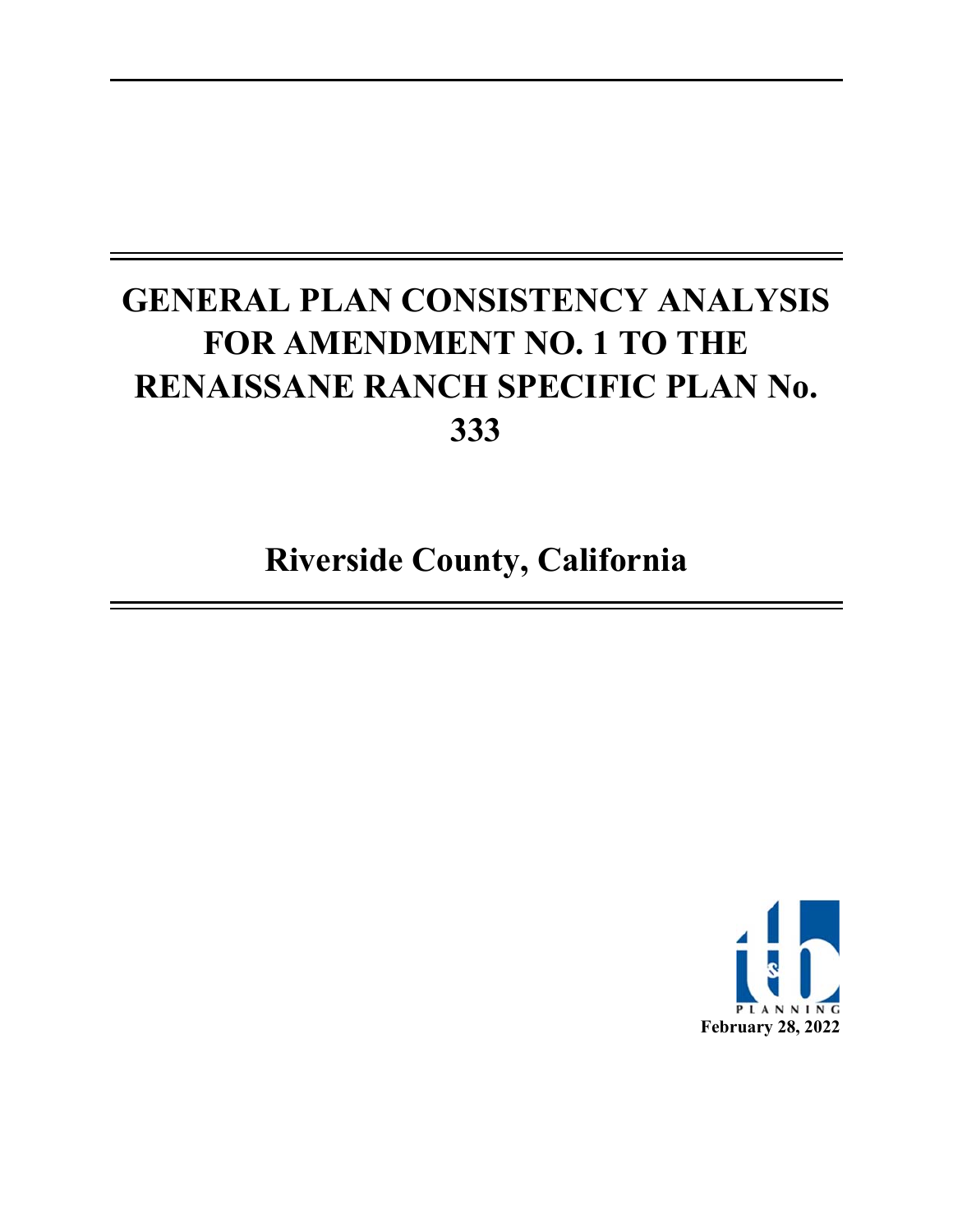# **GENERAL PLAN CONSISTENCY ANALYSIS FOR AMENDMENT NO. 1 TO THE RENAISSANCE RANCH SPECIFIC PLAN No. 333**

### **Lead Agency**

Riverside County Planning Department 4080 Lemon Street, 12th Floor Riverside, CA 92501

### **CEQA Consultant**

T&B Planning, Inc. 3200 El Camino Real, Suite 100 Irvine, CA 92602

### **Project Applicant**

Richland Ventures, Inc. 3161 Michelson Drive, Suite 425 Irvine, CA 92612

February 28, 2022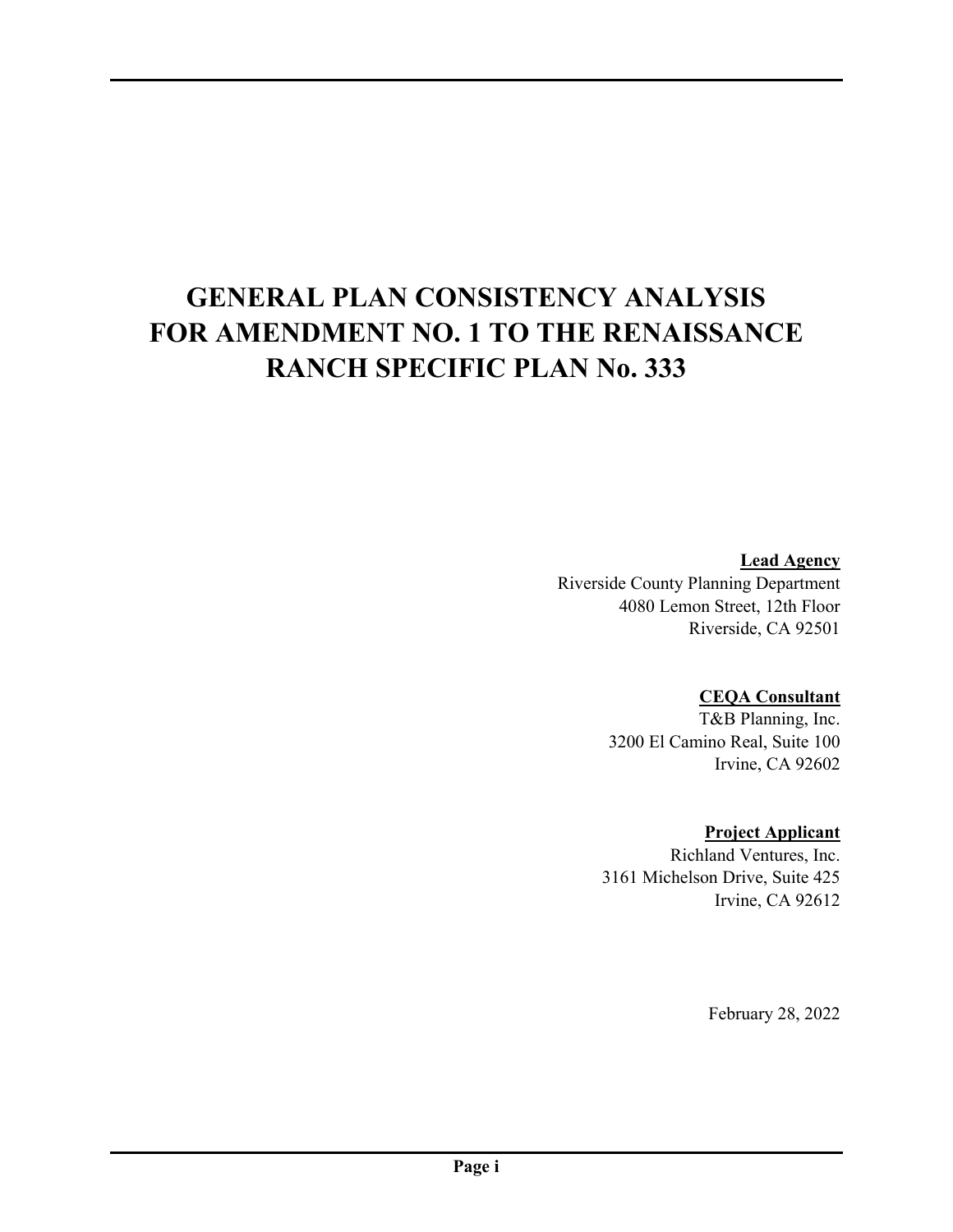

# 1.0 INTRODUCTION

### 1.1 Purpose and Intent

The purpose of this report is to analyze the consistency of the proposed Amendment No. 1 to the Renaissance Ranch Specific Plan No. 333 (SP 333A1; herein, "Project") with the policies of the County of Riverside General Plan and the Elsinore Area Plan (EAP). Table 1, *Project Consistency with Riverside County General Plan Policies*, provides the General Plan Policy Number, the policy, a brief analysis of the Project's consistency with the Policy, and a conclusion as to whether or not the Project is consistent with the Policy. Table 2, *Project Consistency with Elsinore Area Plan Land Use Policies*, utilizes the same format as Table 1 and provides an analysis of the proposed Project's consistency with the EAP.

## 1.2 County of Riverside General Plan

The County of Riverside General Plan covers the entire unincorporated portion of Riverside and is augmented by 19 more detailed Area Plans covering Riverside County's territory with the exception of the undeveloped desert areas and the March Air Joint Reserve Base. The thrust of the General Plan is to manage the overall pattern of development within Riverside County more effectively. The Area Plans provide clear and more focused opportunities to enhance community the identity within the County of Riverside and stimulate the quality of life at the community level. (County of Riverside, 2019a, I-1)

### 1.3 General Plan Elements and Policies

Land development patterns in the unincorporated areas of Riverside County are guided by the County of Riverside General Plan (herein "General Plan"). The General Plan is organized into eight separate elements, including Land Use, Circulation, Multipurpose Open Space, Safety, Noise, Housing, Air Quality, and Healthy Communities, which establish County-wide policies to guide the County's vision for future development. Each policy is identified by both its element and sequential number. Policies can also be followed by a set of number in parenthesis which denotes a reference to the action related to the policy. (County of Riverside, 2019a, p. I-10).

### 1.4 Project Description

For purposes of this analysis, the term "Project" refers to the Project's discretionary applications for the first amendment to the Renaissance Ranch Specific Plan No. 333 (SP00333A01; herein referred to as "SP 333A1"), a General Plan Amendment (GPA200004), and Change of Zone (CZ2000016); future implementing discretionary actions required to implement the Project (e.g., tentative tract maps, plot plans, etc.); and all of the activities associated with Project implementation including planning, construction, and long-term operations.

The Project as evaluated herein consists of a proposal to amend the General Plan and specific plan land use designations and to change the site's zoning classification to allow for the future development of the 157.1 acre Project site with 18.0 acres of "Business Park" land uses, 97.2 acres of "Light Industrial" land uses, "Open Space – Conservation" on 11.5 acres, "Open Space – Conservation Habitat" on 27.1 acres, and major circulation facilities on 3.3 acres. Specifically, the Project Applicant is requesting the following governmental approvals from the County of Riverside to implement the Project: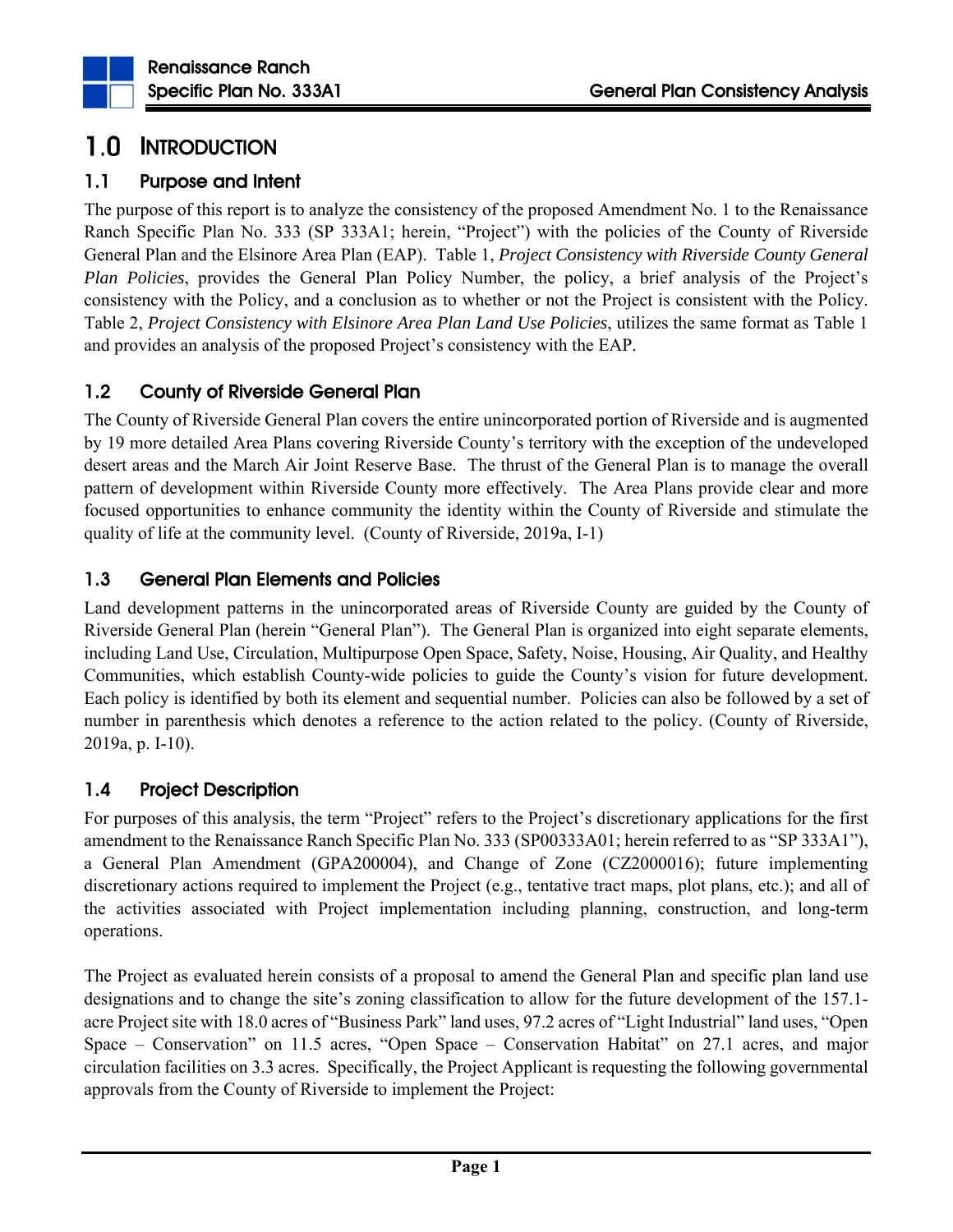- **General Plan Amendment No. 200004 (GPA200004)** is proposed to modify the approved land uses for the Project site in order to reflect changes proposed as part of proposed Amendment No. 1 to the Renaissance Ranch Specific Plan No. 333 (SP00333A01), which is discussed below. The adopted General Plan designates the Project site for "Medium Density Residential (MDR)" land uses. With approval of GPA200004, the Project site would be designated for "Business Park (BP)" land uses on 18.0 acres; "Light Industrial (LI)" land uses on 97.2 acres; "Open Space – Conservation (OS-C)" land uses on 11.5 acres; "Open Space – Conservation Habitat (OS-CH)" land uses on 27.1 acres; and major circulation facilities on 3.3 acres.
- **Amendment No. 1 to Specific Plan No. 333 (SP 333A1)** is proposed to modify the allowed land uses and planning area boundaries within the Renaissance Ranch Specific Plan No. 333 (SP 333). Under existing conditions, SP 333 designates the 157.1-acre Project site for 355 "Medium Density Residential (MDR)" dwelling units, a 4.3-acre community park, 2.0 acres of pocket parks, and open space on 52.8 acres. SP 333A1 consists of a proposal to modify the approved land uses to instead include "Business Park (BP)" land uses on 18.0 acres; "Light Industrial (LI)" land uses on 97.2 acres; "Open Space – Conservation (OS-C)" land uses on 11.5 acres; "Open Space – Conservation Habitat (OS-CH)" land uses on 27.1 acres; and major circulation facilities on 3.3 acres. As proposed by SP00333A01, areas designated for "Light Industrial" and "Business Park" uses may be developed with a Floor Area Ratio (FAR) up to 0.50. Accordingly, the Project as evaluated herein would allow for the future development of up to 392,040 s.f. of "Business Park" building area and up to 2,117,016 s.f. of "Light Industrial" building area.
- **Change of Zone No. 1900024 (CZ 1900024)** is proposed to modify the Planning Area boundaries, permitted uses, and development standards throughout the 157.1-acre site in order to reflect the land uses proposed as part of SP 333A1, as described above.

## 1.5 Project Location

The Project site is located in the Elsinore community and is adjacent to the Horsethief Canyon Ranch community. More specifically, the 157.1-acre site is located east of Horsethief Canyon Road, south of Interstate 15 (I-15), north of Palomino Creek Drive, and north and west of Hostettler Road. The 157.1-acre Project site is vacant and undeveloped under existing conditions. Lands to the south of the Project site include medium-density residential uses and an elementary school (Luiseño Elementary School). To the west of the Project site are medium-density residential uses, a recreational facility (Horsethief Canyon Park), and the Horsethief Canyon Wastewater Treatment Plant, with undeveloped lands occurring west of the northwestern Project boundary. To the north of the Project site are several rural residences, a small area of open space and I-15, beyond which are several light industrial/business park uses and open space. To the east of the Project site are several rural residential dwelling units, open space, and an existing construction storage yard. Refer to Section 2.0 of the Project's Environmental Impact Report (EIR) for a detailed description of the local setting and surrounding land uses.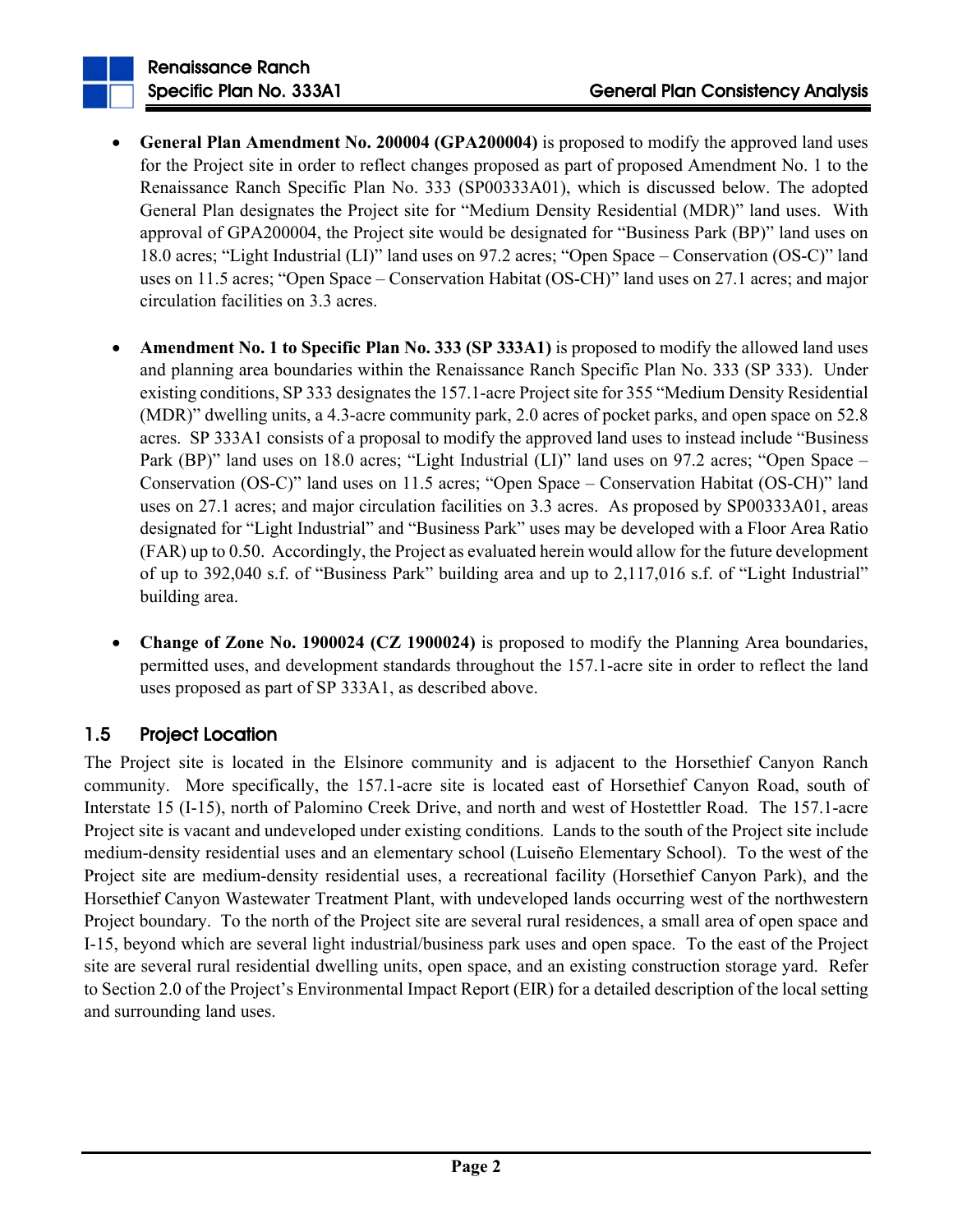### 1.6Analysis of Project Consistency with the Riverside County General Plan

Table 1, *Project Consistency with Riverside County General Plan Policies*, provides an analysis of the proposed Project's consistency with applicable policies of the Riverside County General Plan.

| <b>General Plan Policy</b>                                                                                                                                                                                                                                                                                                                                                                                                                                                                                                                                                                                                                                                                                                                                                                                                                                                         | <b>Project Consistency</b>                                                                                                                                                                                                                                                                                                                                                                                                                                                                                                                                                                                                                                                                                                                                                     |
|------------------------------------------------------------------------------------------------------------------------------------------------------------------------------------------------------------------------------------------------------------------------------------------------------------------------------------------------------------------------------------------------------------------------------------------------------------------------------------------------------------------------------------------------------------------------------------------------------------------------------------------------------------------------------------------------------------------------------------------------------------------------------------------------------------------------------------------------------------------------------------|--------------------------------------------------------------------------------------------------------------------------------------------------------------------------------------------------------------------------------------------------------------------------------------------------------------------------------------------------------------------------------------------------------------------------------------------------------------------------------------------------------------------------------------------------------------------------------------------------------------------------------------------------------------------------------------------------------------------------------------------------------------------------------|
| <b>GENERAL PLAN LAND USE ELEMENT</b>                                                                                                                                                                                                                                                                                                                                                                                                                                                                                                                                                                                                                                                                                                                                                                                                                                               |                                                                                                                                                                                                                                                                                                                                                                                                                                                                                                                                                                                                                                                                                                                                                                                |
| LU 1.1 through LU 1.12: The Administration policies of the General Plan (Policies LU 1.1 through<br>LU 1.12) generally provide guidance to County staff and decision makers with respect to<br>administration of the Land Use Element.                                                                                                                                                                                                                                                                                                                                                                                                                                                                                                                                                                                                                                             | Not Applicable. Policies LU 1.1 through LU 1.12 provide<br>guidance to County staff and decision makers with respect to<br>administration of the Land Use Element, and the Project would<br>not conflict with such policies.                                                                                                                                                                                                                                                                                                                                                                                                                                                                                                                                                   |
| LU 2.1: Accommodate land use development in accordance with the patterns and distribution of<br>use and density depicted on the General Plan Land Use Map (Figure LU-1) and the Area Plan Land<br>Use Maps, in accordance with the following: (AI 1, 3, 5, 9, 27, 29, 30, 41, 60, 91)<br>a. Provide a land use mix at the countywide and area plan levels based on projected need and<br>supported by evaluation of impacts to the environment, economy, infrastructure, and services.<br>b. Accommodate a range of community types and character, from agricultural and rural enclaves to<br>urban and suburban communities.                                                                                                                                                                                                                                                      | Consistent. The Project Applicant proposes a General Plan<br>Amendment (GPA) to change the land use designations as<br>applied to the Project site to allow for development with light<br>industrial, business park, and open space land uses. The land<br>uses proposed as part of the Project are consistent with the site's<br>underlying Foundation Component designation of Community<br>Development. With approval of the proposed GPA, the Project                                                                                                                                                                                                                                                                                                                      |
| c. Provide for a broad range of land uses, intensities, and densities, including a range of residential,<br>commercial, business, industry, open space, recreation, and public facilities uses.<br>d. Concentrate growth near community centers that provide a mixture of commercial, employment,<br>entertainment, recreation, civic, and cultural uses to the greatest extent possible.<br>e. Concentrate growth near or within existing urban and suburban areas to maintain the rural and<br>open space character of Riverside County to the greatest extent possible.<br>f. Site development to capitalize upon multi-modal transportation opportunities and promote<br>compatible land use arrangements that reduce reliance on the automobile.<br>g. Prevent inappropriate development in areas that are environmentally sensitive or subject to<br>severe natural hazards. | would be fully consistent with the General Plan Land Use Map.<br>The Project accommodates a mixture of land uses supported by<br>evaluation of impacts to the environment, economy,<br>infrastructure, and services. The Project accommodates a range<br>of land uses and intensities, and includes light industrial, business<br>park, and open space land uses. The Project is located near the<br>community of Lake Elsinore and adjacent to the existing<br>Horsethief Canyon Ranch residential community. Although<br>transit service is not currently available, development of the<br>Project site as proposed would support the establishment of new<br>bus routes to serve the local area, including the adjacent<br>Horsethief Canyon Ranch community. As documented |
| LU 3.1: Accommodate land use development in accordance with the patterns and distribution of<br>use and density depicted on the General Plan Land Use Maps (Figure LU-1) and the Area Plan                                                                                                                                                                                                                                                                                                                                                                                                                                                                                                                                                                                                                                                                                         | throughout the Project's EIR, the Project site is not<br>environmentally sensitive or subject to severe natural hazards.<br>Consistent. The Project would accommodate land use<br>development in general conformance to the patterns and                                                                                                                                                                                                                                                                                                                                                                                                                                                                                                                                       |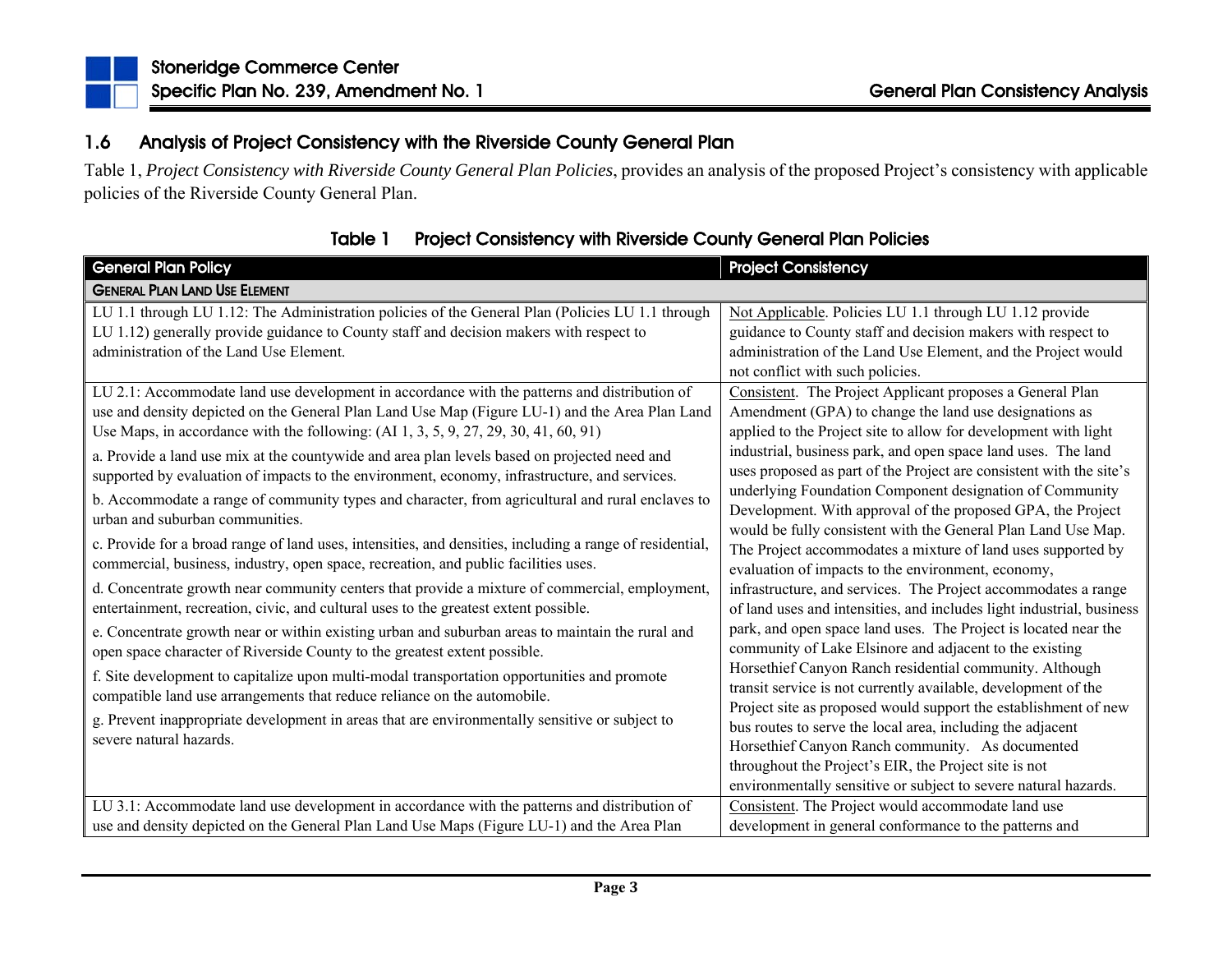

| <b>General Plan Policy</b>                                                                             | <b>Project Consistency</b>                                         |
|--------------------------------------------------------------------------------------------------------|--------------------------------------------------------------------|
| Land Use Maps in accordance with the following concepts: $(AI1, 3, 9, 10, 125)$                        | distribution of use and density depicted on the General Plan Land  |
| a. Accommodate communities that provide a balanced mix of land uses, including employment,             | Use Maps and EAP Land Use Map. Although the Project                |
| recreation, shopping, public facilities and housing.                                                   | proposes a GPA to change the site's land use designations to       |
| b. Assist in and promote the development of infill and underutilized parcels which are located in      | allow for development with light industrial, business park, and    |
| Community Development areas, as identified on the General Plan Land Use Map.                           | open space land uses, the proposed land uses would consist of      |
|                                                                                                        | urban land uses on a site that the General Plan identifies for     |
| c. Promote parcel consolidation or coordinated planning of adjacent parcels through incentive          | development with urban (i.e., Community Development) land          |
| programs and planning assistance.                                                                      | uses. The Project site also is located near the City of Lake       |
|                                                                                                        | Elsinore and adjacent to the existing Horsethief Canyon Ranch      |
| d. Create street and trail networks that directly connect local destinations, and that are friendly to | residential community. The Project would promote infill            |
| pedestrians, equestrians, bicyclists, and others using non-motorized forms of transportation.          | development of underutilized parcels which are located in          |
| e. Re-plan existing urban cores and specific plans for higher density, compact development as          | Community Development areas, as identified on the General Plan     |
| appropriate to achieve the RCIP Vision.                                                                | Land Use Map, and would create street and trail networks that      |
|                                                                                                        | directly connect local destinations, and that are friendly to      |
| f. In new towns, accommodate compact, transit-adaptive infrastructure (based on modified               | pedestrians, bicyclists, and others using non-motorized forms of   |
| standards that take into account transit system facilities or street network).                         | transportation. The Project entails an amendment to SP 333 to      |
| g. Provide the opportunity to link communities through access to multi-modal transportation            | allow for light industrial, business park, and open space uses at  |
| systems.                                                                                               | the level of intensities anticipated by the General Plan for these |
|                                                                                                        | uses. There are currently no existing bus routes that serve the    |
|                                                                                                        | roadways within in close proximity to the proposed Project. RTA    |
|                                                                                                        | route 205/206 runs along the I-15 Freeway but does not stop        |
|                                                                                                        | within the Project area; however, the intensity of the Project's   |
|                                                                                                        | proposed land uses would support future multimodal                 |
|                                                                                                        | transportation systems in the local area, including bus stops.     |
| LU 3.2: Use open space, greenways, recreational lands, and watercourses as community separators.       | Consistent. Open Space – Conservation land uses are proposed       |
| (AI 25, 40, 60, 61)                                                                                    | in Planning Areas 3 and 4 of proposed SP 333A1 on 11.5 acres       |
|                                                                                                        | along the western and southern boundaries to provide a minimum     |
|                                                                                                        | 75-foot-wide landscape buffer between the Light Industrial land    |
|                                                                                                        | uses within Planning Area 2 and the off-site residential           |
|                                                                                                        | neighborhoods to the west and south. Additionally, Open Space -    |
|                                                                                                        | Conservation Habitat land uses are proposed in Planning Areas 5    |
|                                                                                                        | and 6 of proposed SP 333A1 on approximately 27.1 acres, which      |
|                                                                                                        | would serve as a buffer from areas to the west that are planned    |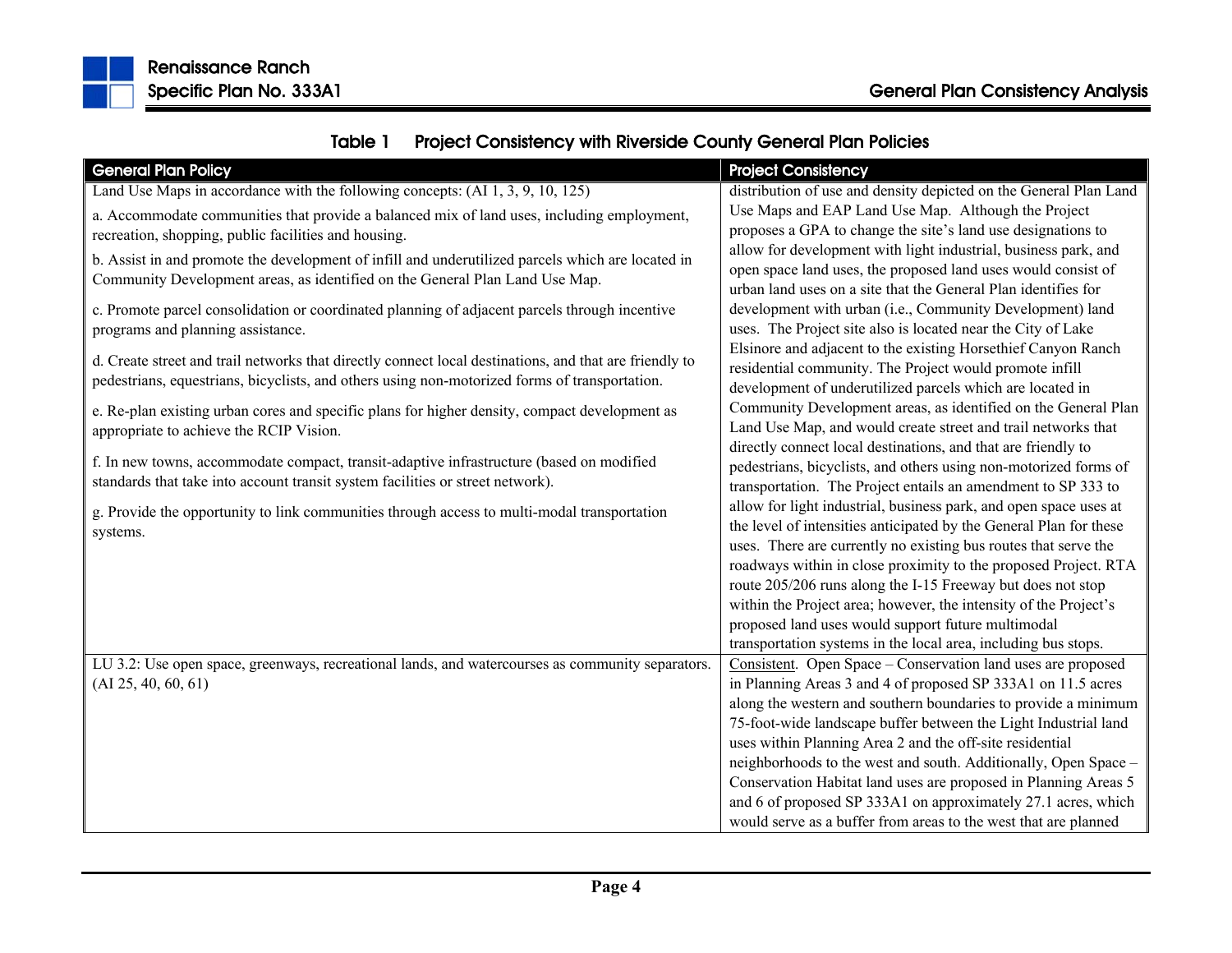| <b>General Plan Policy</b>                                                                            | <b>Project Consistency</b>                                         |
|-------------------------------------------------------------------------------------------------------|--------------------------------------------------------------------|
|                                                                                                       | for Rural Residential land uses.                                   |
| LU 3.3: Promote the development and preservation of unique communities in which each                  | Consistent. Proposed SP 333A1 includes development standards       |
| community exhibits a special sense of place and quality of design. (AI 14, 30)                        | and design guidelines to guide future development of the site, and |
|                                                                                                       | includes requirements that would ensure that development on site   |
|                                                                                                       | does not conflict with existing or planned surrounding land uses   |
|                                                                                                       | and that future development occurs in a manner that would          |
|                                                                                                       | exhibit a special sense of place and quality of design.            |
| LU 3.4: Allow techniques, such as incentives or transfer of development credit programs or other      | Not Applicable. Policy LU 3.4 provides guidance to County staff    |
| mechanisms, to achieve more efficient use of land. (AI 9, 30)                                         | and decision makers. The Project would not conflict with Policy    |
|                                                                                                       | LU 3.4.                                                            |
| LU 3.5: Prepare a community separators map or overlay that will illustrate the intent of the County   | Not Applicable. Policy LU 3.5 provides guidance to County staff    |
| of Riverside and its residents that Riverside County's distinctive community identities be            | and decision makers. The Project would not conflict with Policy    |
| maintained. The map should be a bubble diagram rather than attempting to delineate policy             | LU 3.5.                                                            |
| boundaries. Topographical and geographical features such as mountains, hills, rivers, and             |                                                                    |
| floodplains should constitute the community separators in most cases. The map should be used as a     |                                                                    |
| tool for Riverside County's use in inter-governmental matters, such as commenting on proposals        |                                                                    |
| submitted to or by LAFCO, cities, or tribal authorities. (AI 4)                                       |                                                                    |
| LU 4.1: Require that new developments be located and designed to visually enhance, not degrade        | Consistent. Future development on site would be subject to         |
| the character of the surrounding area through consideration of the following concepts: (AI 1, 3, 6,   | compliance with the development standards and design               |
| 14, 23, 24, 41, 62)                                                                                   | guidelines of proposed SP 333A1, which were crafted to ensure      |
| a. Compliance with the design standards of the appropriate area plan land use category.               | future development visually enhances and does not degrade the      |
| b. Require that structures be constructed in accordance with the requirements of Riverside            | character of the surrounding area. All future development would    |
| County's zoning, building, and other pertinent codes and regulations.                                 | be required to comply with Riverside County's zoning, building,    |
|                                                                                                       | and other pertinent codes and regulations. Landscape plans         |
| c. Require that an appropriate landscape plan be submitted and implemented for development            | would be required in the future in conjunction with implementing   |
| projects subject to discretionary review.                                                             | developments, and the SP 333A1 Design Guidelines promote the       |
| d. Require that new development utilize drought tolerant landscaping and incorporate adequate         | use of drought tolerant landscaping. All future development        |
| drought-conscious irrigation systems.                                                                 | would be subject to compliance with Title 24 Part 6 and/or Part    |
| e. Pursue energy efficiency through street configuration, building orientation, and landscaping to    | 11, of the California Code of Regulations (CCR). The Project       |
| capitalize on shading and facilitate solar energy, as provided for in Title 24 Part 6 and/or Part 11, | promotes innovative and creative design concepts. SP 333A1         |
| of the California Code of Regulations (CCR).                                                          | includes design guidelines related to signage that would ensure    |
|                                                                                                       | signage is integrated with the architectural character. All        |
| f. Incorporate water conservation techniques, such as groundwater recharge basins, use of porous      | entrances into the site were designed to minimize conflicts with   |

|  | Table 1 Project Consistency with Riverside County General Plan Policies |
|--|-------------------------------------------------------------------------|
|--|-------------------------------------------------------------------------|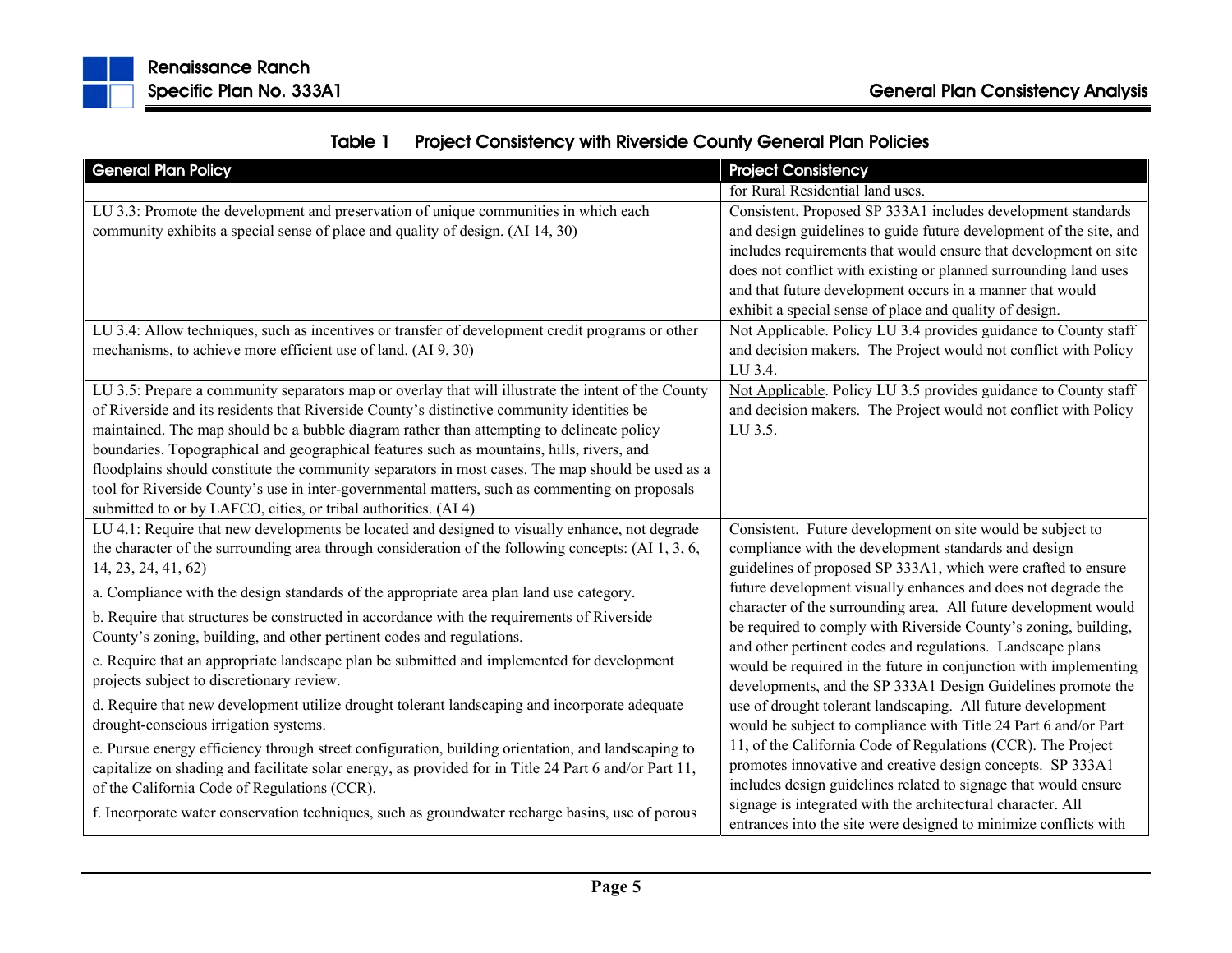



| kenaissance kancn       |  |  |
|-------------------------|--|--|
| Specific Plan No. 333A1 |  |  |

| <b>General Plan Policy</b>                                                                                                                                                                                                                | <b>Project Consistency</b>                                                                                                       |
|-------------------------------------------------------------------------------------------------------------------------------------------------------------------------------------------------------------------------------------------|----------------------------------------------------------------------------------------------------------------------------------|
| pavement, drought tolerant landscaping, and water recycling, as appropriate.                                                                                                                                                              | existing adjacent residential neighborhoods. As discussed                                                                        |
| g. Encourage innovative and creative design concepts.                                                                                                                                                                                     | throughout the Project's EIR, with mitigation measures the                                                                       |
| h. Encourage the provision of public art that enhances the community's identity, which may                                                                                                                                                | Project would minimize impacts on surrounding properties,<br>including impacts due to noise, odor, and lighting. SP 333A1        |
| include elements of historical significance and creative use of children's art.                                                                                                                                                           | would accommodate Open Space - Conservation Habitat land                                                                         |
| i. Include consistent and well-designed signage that is integrated with the building's architectural<br>character.                                                                                                                        | uses on approximately 27.1 acres, which would result in the<br>preservation of sensitive biological habitats on site. SP 333A1   |
| j. Provide safe and convenient vehicular access and reciprocal access between adjacent commercial<br>uses.                                                                                                                                | has been designed to provide adequate space for pedestrian<br>connectivity and access, recreational trails, vehicular access and |
| k. Locate site entries and storage bays to minimize conflicts with adjacent residential<br>neighborhoods.                                                                                                                                 | parking, supporting functions, open space, and other pertinent<br>elements. The remaining components of Policy LU 4.1 are not    |
| l. Mitigate noise, odor, lighting, and other impacts on surrounding properties.                                                                                                                                                           | applicable to the proposed Project.                                                                                              |
| m. Provide and maintain landscaping in open spaces and parking lots.                                                                                                                                                                      |                                                                                                                                  |
| n. Include extensive landscaping.                                                                                                                                                                                                         |                                                                                                                                  |
| o. Preserve natural features, such as unique natural terrain, arroyos, canyons, and other drainage<br>ways, and native vegetation, wherever possible, particularly where they provide continuity with<br>more extensive regional systems. |                                                                                                                                  |
| p. Require that new development be designed to provide adequate space for pedestrian connectivity<br>and access, recreational trails, vehicular access and parking, supporting functions, open space, and<br>other pertinent elements.    |                                                                                                                                  |
| q. Design parking lots and structures to be functionally and visually integrated and connected.                                                                                                                                           |                                                                                                                                  |
| r. Site buildings access points along sidewalks, pedestrian areas, and bicycle routes, and include<br>amenities that encourage pedestrian activity.                                                                                       |                                                                                                                                  |
| s. Establish safe and frequent pedestrian crossings.                                                                                                                                                                                      |                                                                                                                                  |
| t. Create a human-scale ground floor environment that includes public open areas that separate<br>pedestrian space from auto traffic or where mixed, it does so with special regard to pedestrian<br>safety.                              |                                                                                                                                  |
| u. Recognize open space, including hillsides, arroyos, riparian areas, and other natural features as<br>amenities that add community identity, beauty, recreational opportunities, and monetary value to<br>adjacent developed areas.     |                                                                                                                                  |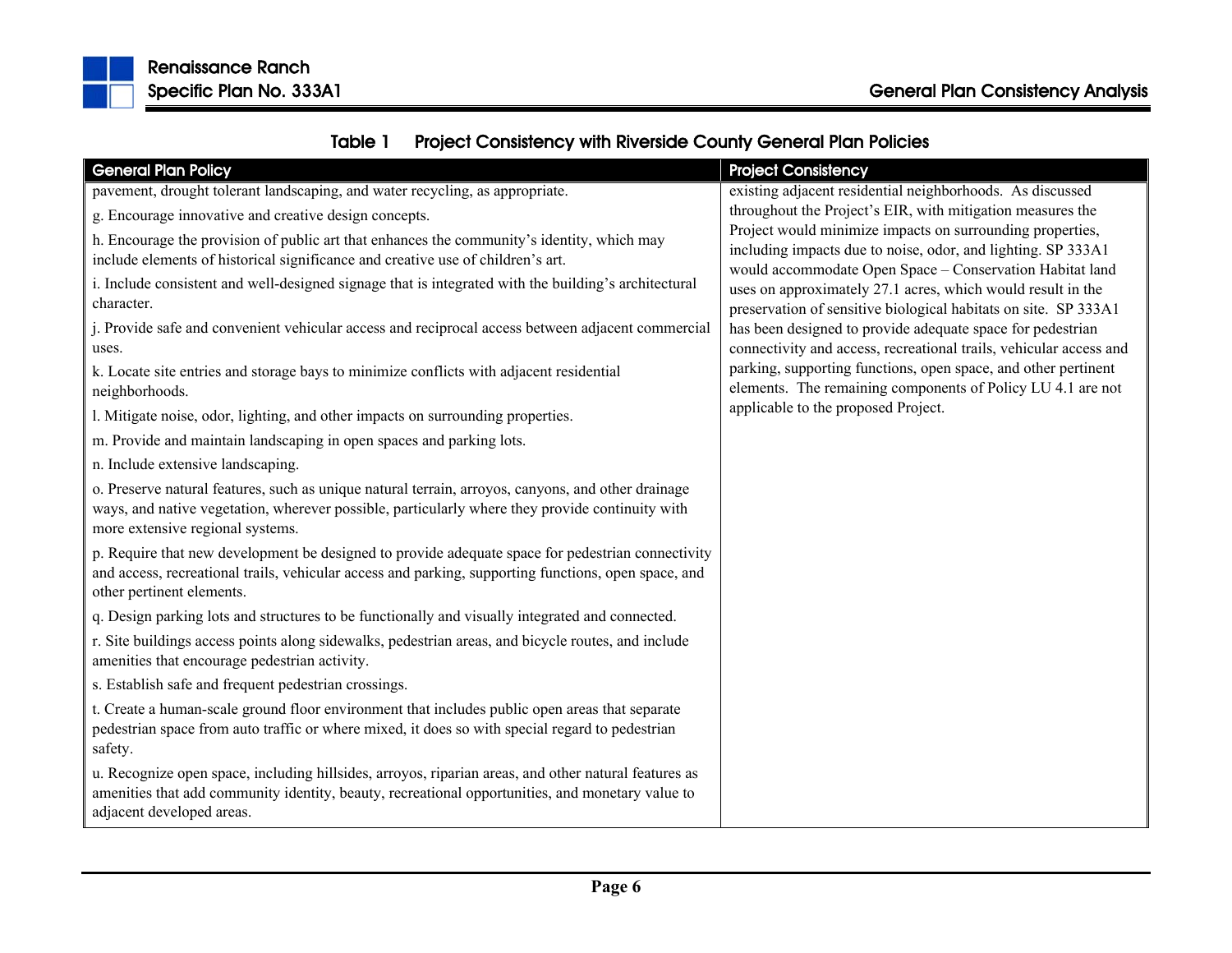

|  | Table 1 Project Consistency with Riverside County General Plan Policies |
|--|-------------------------------------------------------------------------|
|--|-------------------------------------------------------------------------|

| <b>General Plan Policy</b>                                                                           | <b>Project Consistency</b>                                         |
|------------------------------------------------------------------------------------------------------|--------------------------------------------------------------------|
| v. Manage wild land fire hazards in the design of development proposals located adjacent to          |                                                                    |
| natural open space.                                                                                  |                                                                    |
| LU 4.2: Require property owners to maintain structures and landscaping to a high standard of         | Not Applicable. Policy LU 4.2 provides direction to County staff   |
| design, health, and safety through the following: (AI 5)                                             | and would apply to maintenance of on-site areas following          |
| a. Provide proactive code enforcement activities.                                                    | buildout of the Project site as proposed.                          |
| b. Promote programs and work with local service organizations and educational institutions to        |                                                                    |
| inform residential, commercial, and industrial property owners and tenants about property            |                                                                    |
| maintenance methods.                                                                                 |                                                                    |
| c. Promote and support community and neighborhood based efforts for the maintenance, upkeep,         |                                                                    |
| and renovation of structures and sites.                                                              |                                                                    |
| LU 4.3: Create programs to ensure historic preservation. (AI 1)                                      | Not Applicable. Policy LU 4.3 provides direction to County staff   |
|                                                                                                      | and decision makers, and is not applicable to the proposed         |
|                                                                                                      | Project.                                                           |
| LU 4.4: Encourage the appropriate interpretive use of historic or prehistoric resources for such     | Not Applicable. As documented in EIR Subsection 4.5, Cultural      |
| things as educational kiosks, specially designed play equipment, or historical landscaping.          | Resources, there are no historic resources on the Project site     |
|                                                                                                      | under existing conditions.                                         |
| LU 4.5: Permit historically significant buildings to vary from building and zoning codes in order to | Not Applicable. As documented in EIR Subsection 4.5, Cultural      |
| maintain the historical character of Riverside County; providing that the variations do not endanger | Resources, there are no historic buildings on the Project site     |
| human life and buildings comply with the State Historic Building Code. (AI 1)                        | under existing conditions.                                         |
| LU 4.6: Promote the availability of day care centers including locating such centers at or near work | Consistent: Day care centers would be a permitted use within the   |
| sites, within high density residential projects, and near transportation hubs.                       | business park portions of the Project, and would be an allowed     |
|                                                                                                      | accessory use within the proposed light industrial areas of the    |
|                                                                                                      | Project. If day care centers are developed on site they would be   |
|                                                                                                      | located near work sites and within close proximity to existing     |
|                                                                                                      | medium density residential and school uses to the west and south.  |
| LU 5.1: Ensure that development does not exceed the ability to adequately provide supporting         | Consistent: Potential impacts to public services and               |
| infrastructure and services, such as libraries, recreational facilities, educational and day care    | transportation systems are evaluated in EIR Subsections 4.16,      |
| centers transportation systems, and fire/police/medical services. (AI 3, 4, 32, 74)                  | Public Services, 4.18, Transportation, and 4.20, Utilities and     |
|                                                                                                      | Service Systems. As documented in these Subsections, adequate      |
|                                                                                                      | supporting infrastructure and public services exist or are planned |
|                                                                                                      | in the area to serve the land uses proposed by the Project. The    |
|                                                                                                      | Project does not propose any residential uses, and therefore       |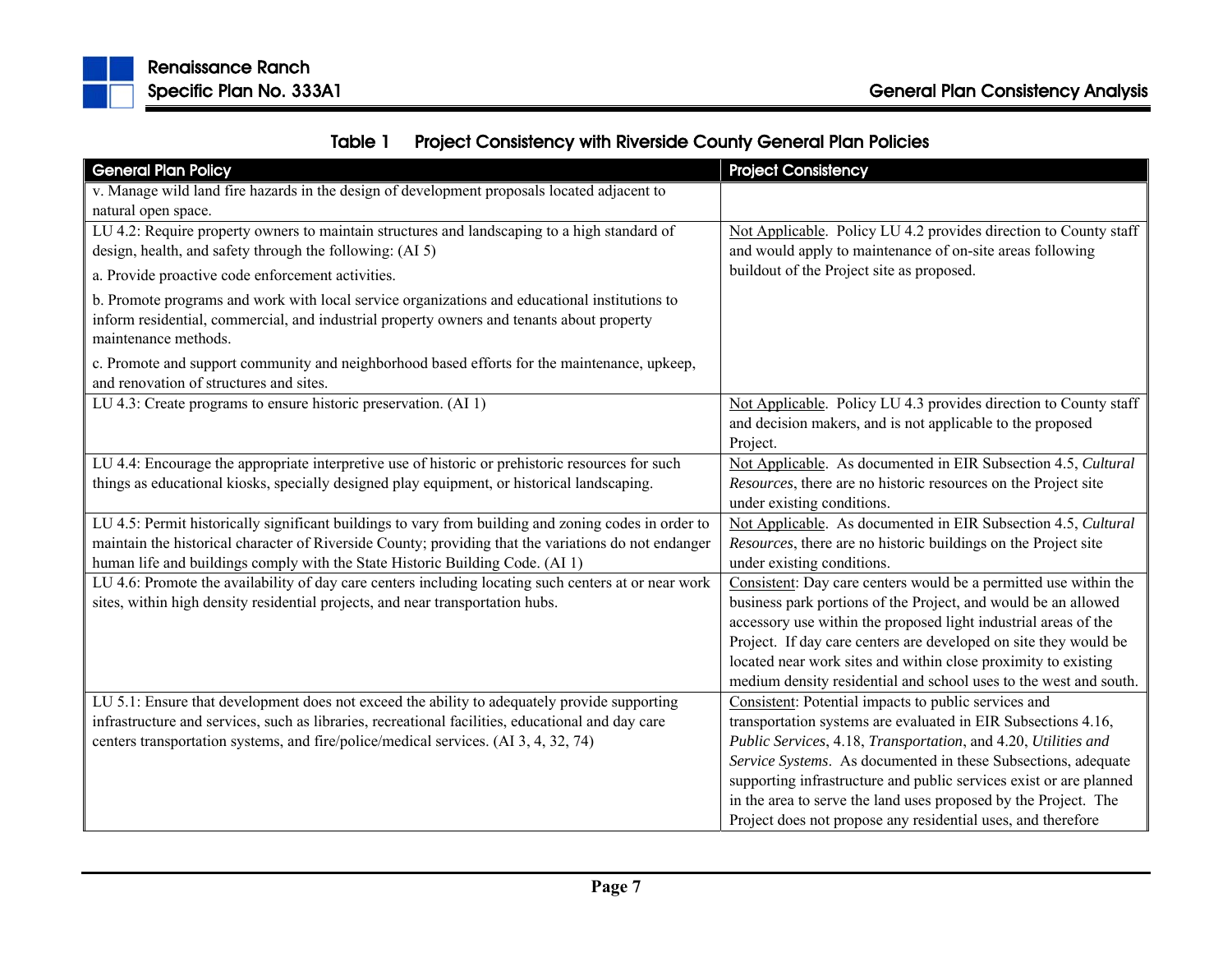

|  | Table 1 Project Consistency with Riverside County General Plan Policies |
|--|-------------------------------------------------------------------------|
|--|-------------------------------------------------------------------------|

| <b>General Plan Policy</b>                                                                             | <b>Project Consistency</b>                                           |
|--------------------------------------------------------------------------------------------------------|----------------------------------------------------------------------|
|                                                                                                        | would not directly adversely affect recreation, libraries, or school |
|                                                                                                        | services.                                                            |
| LU 5.2: Monitor the capacities of infrastructure and services in coordination with service             | Not Applicable. Policy LU 5.2 provides direction to County staff     |
| providers, utilities, and outside agencies and jurisdictions to ensure that growth does not exceed     | and decision makers and is not applicable to the proposed            |
| acceptable levels of service. (AI 3, 4, 32, 74)                                                        | Project.                                                             |
| LU 5.3: Review all projects for consistency with individual urban water management plans (AI 3)        | Consistent: In conformance with Policy LU 5.3, a Water Supply        |
|                                                                                                        | Assessment (WSA) was prepared for the Project by EVMWD               |
|                                                                                                        | (refer to $Technical$ Appendix $M$ ), and demonstrates that the      |
|                                                                                                        | Project is consistent with the EVMWD 2016 Urban Water                |
|                                                                                                        | Management Plan (UWMP).                                              |
| LU 5.4: Ensure that development and conservation land uses do not infringe upon existing essential     | Consistent: The Project would not infringe upon existing             |
| public facilities and public utility corridors, which include county regional landfills, fee owned     | essential public facilities and public utility corridors, which      |
| rights-of-way and permanent easements, whose true land use is that of public facilities. This policy   | include county regional landfills, fee owned rights-of-way, and      |
| will ensure that the public facilities designation governs over what otherwise may be inferred by      | permanent easements, whose true land use is that of public           |
| the large-scale general plan maps. (AI 3)                                                              | facilities.                                                          |
| LU 6.1 Provide opportunities to develop a wide range of quality day care facilities, including large   | Consistent: Per the proposed zoning ordinance for SP 333A1, day      |
| and small family day care homes and public and private day care facilities. (AI 126, 127, 128)         | care facilities would be a permitted use within the business park    |
| a. Permit day care facilities where Riverside County usually permits single family residential uses    | areas proposed on site, and would be an allowable accessory use      |
| except for areas designated Community Development-Heavy Industrial and Open Space                      | within areas proposed for light industrial land uses.                |
| designations of Mineral Resources, Conservation Habitat, Conservation, and Water and areas             |                                                                      |
| where day care facilities are prohibited pursuant to adopted Airport Land Use Compatibility Plans.     |                                                                      |
| Limit the capacity of new (or expanded capacity of existing) day care facilities in areas subject to   |                                                                      |
| hazards or risk that are not amenable to mitigation such as aircraft accident potential.               |                                                                      |
| b. When feasible, require day care facilities in new residential, commercial, office/industrial and    |                                                                      |
| larger mixed use developments, except in areas where day care facilities are prohibited pursuant to    |                                                                      |
| adopted Airport Land Use Compatibility Plans. Limit the capacity of new (or expanded capacity of       |                                                                      |
| existing) day care facilities in areas subject to hazards or risks that are not amenable to mitigation |                                                                      |
| such as aircraft accident potential.                                                                   |                                                                      |
| c. Promote in high-need locations, especially in conjunction with schools, parks, faith-based          |                                                                      |
| institutions, community centers and senior centers.                                                    |                                                                      |
| LU 6.2: Encourage cities to adopt day care facility policies that are consistent with Riverside        | Not Applicable. Policy LU 6.2 provides direction to County staff     |
| County's day care facility policies.                                                                   | and decision makers and is not applicable to the proposed            |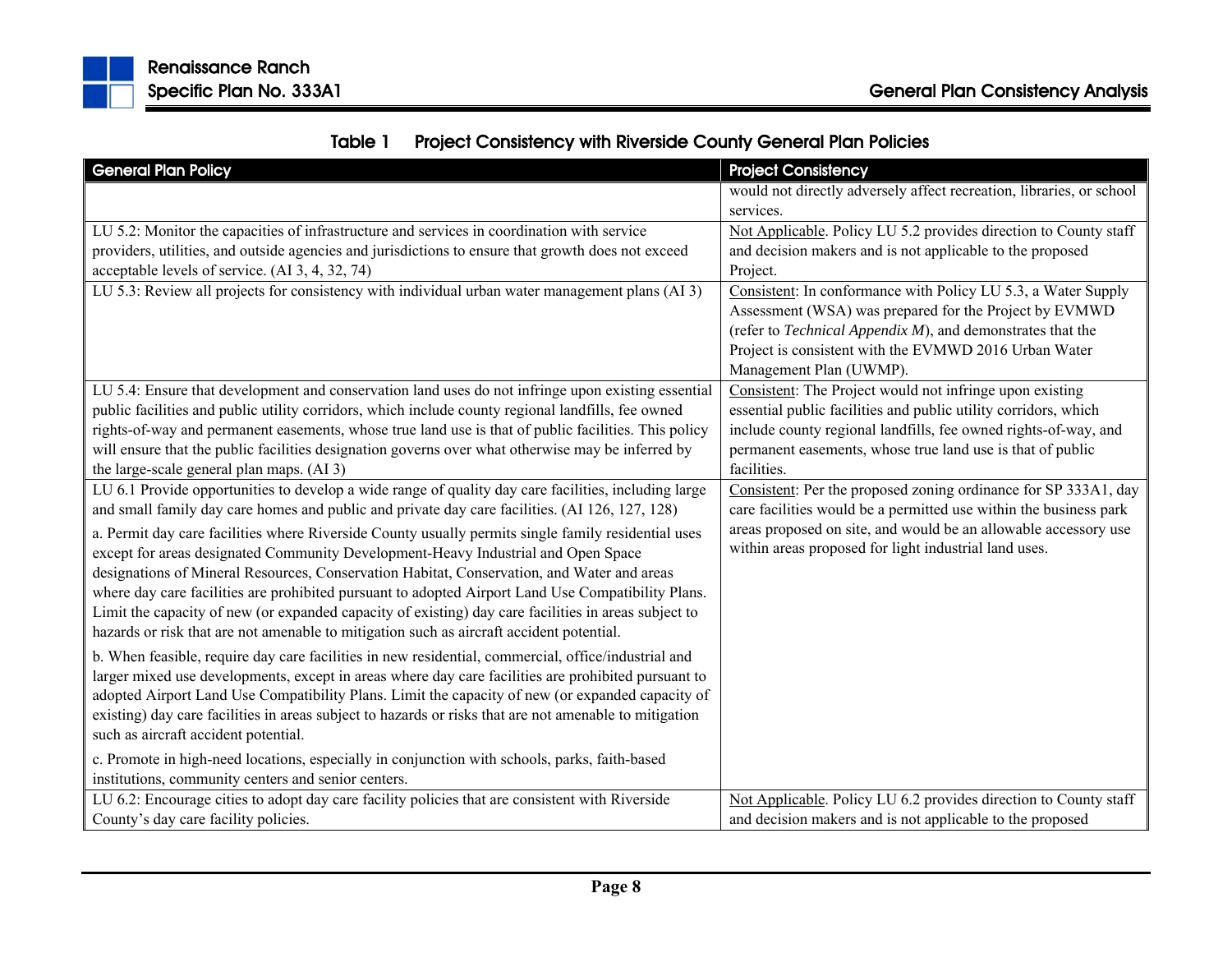| Table 1 | <b>Project Consistency with Riverside County General Plan Policies</b> |
|---------|------------------------------------------------------------------------|
|---------|------------------------------------------------------------------------|

| <b>General Plan Policy</b>                                                                                                                                                                                                                                                                                                                                                                                                                                                                                                                                                           | <b>Project Consistency</b>                                                                                                                                                                                                                                                                                                                                                                                                                                                                                                                                                                                                                 |
|--------------------------------------------------------------------------------------------------------------------------------------------------------------------------------------------------------------------------------------------------------------------------------------------------------------------------------------------------------------------------------------------------------------------------------------------------------------------------------------------------------------------------------------------------------------------------------------|--------------------------------------------------------------------------------------------------------------------------------------------------------------------------------------------------------------------------------------------------------------------------------------------------------------------------------------------------------------------------------------------------------------------------------------------------------------------------------------------------------------------------------------------------------------------------------------------------------------------------------------------|
|                                                                                                                                                                                                                                                                                                                                                                                                                                                                                                                                                                                      | Project.                                                                                                                                                                                                                                                                                                                                                                                                                                                                                                                                                                                                                                   |
| LU 7.1: Require land uses to develop in accordance with the General Plan and area plans to ensure<br>compatibility and minimize impacts. (AI 1, 3)                                                                                                                                                                                                                                                                                                                                                                                                                                   | Consistent: Although the Project involves an amendment to the<br>General Plan, the range of land uses are consistent with the<br>Community Development Foundation Component applied to the<br>Project site by the General Plan Land Use Map. SP 333A1<br>includes design guidelines to ensure future light industrial and<br>business park uses on site do not result in any impacts or<br>incompatibility issues with respect to surrounding residential<br>development.                                                                                                                                                                  |
| LU 7.2: Notwithstanding the Public Facilities designation, public facilities shall also be allowed in<br>any other land use designation except for the Open Space-Conservation and Open Space-<br>Conservation Habitat land use designations. For purposes of this policy, a public facility shall<br>include all facilities operated by the federal government, the State of California, the County of<br>Riverside, any special district governed by or operating within the County of Riverside or any city,<br>and all facilities operated by any combination of these agencies. | Not Applicable. Policy LU 7.2 provides direction to County staff<br>and decision makers and is not applicable to the proposed<br>Project.                                                                                                                                                                                                                                                                                                                                                                                                                                                                                                  |
| LU 7.3: Consider the positive characteristics and unique features of the project site and<br>surrounding community during the design and development process. (AI 3)                                                                                                                                                                                                                                                                                                                                                                                                                 | Consistent: The Project would preserve 27.1 acres of the Project<br>site Open Space - Conservation Habitat, which encompasses<br>sensitive biological habitat and would serve as a buffer from<br>planned rural residential uses to the west. The Project also<br>accommodates 11.5 acres of Open Space - Conservation along<br>the western and southern site boundaries to provide a buffer from<br>existing residential uses to the west and south. Compliance with<br>the development standards and design guidelines contained in SP<br>333A1 would further ensure that the Project would be compatible<br>with surrounding land uses. |
| LU 7.4: Retain and enhance the integrity of existing residential, employment, agricultural, and<br>open space areas by protecting them from encroachment of land uses that would result in impacts<br>from noise, noxious fumes, glare, shadowing, and traffic. (AI 3)                                                                                                                                                                                                                                                                                                               | Consistent: The Project proposes light industrial, business park,<br>and open space land uses. As documented in the Project's EIR,<br>the Project would not result in impacts from noise, noxious<br>fumes, glare, or shadowing (refer to EIR Subsections 4.1, 4.3,<br>and 4.13). Traffic impacts have been mitigated to the maximum<br>feasible extent, as discussed in EIR Subsection 4.18,<br>Transportation.                                                                                                                                                                                                                           |
| LU 7.5: Require buffering to the extent possible between urban uses and adjacent rural/equestrian                                                                                                                                                                                                                                                                                                                                                                                                                                                                                    | Consistent: Under existing conditions, there are no                                                                                                                                                                                                                                                                                                                                                                                                                                                                                                                                                                                        |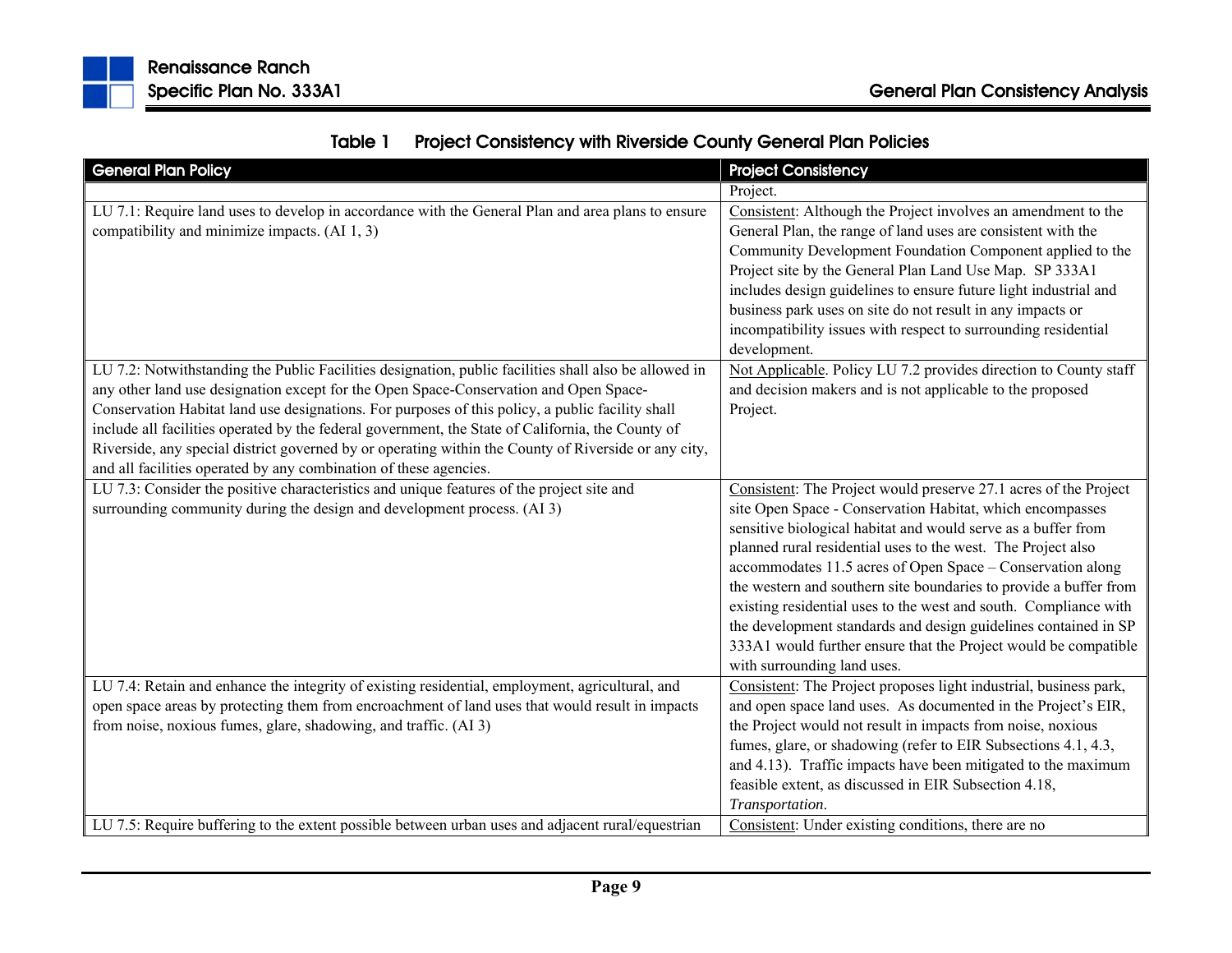| <b>General Plan Policy</b>                                                                                                                                                                                                                                                                                                                                                                                                                                                                                                                                                                               | <b>Project Consistency</b>                                                                                                                                                                                                                                                                                                                                                                                                                                                                                                                                                                                                                                                                                                                                     |
|----------------------------------------------------------------------------------------------------------------------------------------------------------------------------------------------------------------------------------------------------------------------------------------------------------------------------------------------------------------------------------------------------------------------------------------------------------------------------------------------------------------------------------------------------------------------------------------------------------|----------------------------------------------------------------------------------------------------------------------------------------------------------------------------------------------------------------------------------------------------------------------------------------------------------------------------------------------------------------------------------------------------------------------------------------------------------------------------------------------------------------------------------------------------------------------------------------------------------------------------------------------------------------------------------------------------------------------------------------------------------------|
| oriented land uses. (AI 3).                                                                                                                                                                                                                                                                                                                                                                                                                                                                                                                                                                              | rural/equestrian uses abutting the Project site. Open Space -<br>Conservation land uses are proposed in Planning Areas 3 and 4 of<br>proposed SP 333A1 along the western and southern boundaries to<br>provide a minimum 75-foot-wide landscape buffer between the<br>Light Industrial land uses within Planning Area 2 and the off-site<br>residential neighborhoods to the west and south. The buffer<br>would provide landscaping, manufactured slopes, physical and<br>visual buffering, and screening. SP 333A1 also includes<br>development standards and design guidelines, including design<br>guidelines related to the interface between on-site light industrial<br>and business park uses and off-site open space surrounding the<br>Project site. |
| LU 7.6: Require buffering to the extent possible and/or the maintaining of a natural edge for<br>proposed development directly adjacent to National Forests. (AI 3)                                                                                                                                                                                                                                                                                                                                                                                                                                      | Not Applicable. The Project site is not immediately adjacent to<br>National Forests; thus, Policy LU 7.6 is not applicable to the<br>proposed Project.                                                                                                                                                                                                                                                                                                                                                                                                                                                                                                                                                                                                         |
| LU 7.7: Require buffers to the extent possible between development and watercourses, including<br>their associated habitat.                                                                                                                                                                                                                                                                                                                                                                                                                                                                              | Consistent: The Project has been designed to conserve 27.1 acres<br>of the Project site as "Open Space - Conservation Habitat,"<br>which would serve as a buffer between proposed development on<br>site and watercourse located within the preserved open space.                                                                                                                                                                                                                                                                                                                                                                                                                                                                                              |
| LU 7.8: Require new developments in Fire Hazard Severity Zones to provide for a fuel<br>clearance/modification zone, as required by the Fire Department.                                                                                                                                                                                                                                                                                                                                                                                                                                                 | Consistent. In conformance with this Policy, a Fire Protection<br>Plan (FPP) has been prepared for the Project and is included as<br>EIR Technical Appendix N. Appropriate measures from the FPP,<br>including required fuel clearance/modification zones, have been<br>incorporated into Subsection 2.9 of proposed SP 333A1.                                                                                                                                                                                                                                                                                                                                                                                                                                 |
| LU 7.9: Require buffers between urban uses and adjacent solid waste disposal facilities.                                                                                                                                                                                                                                                                                                                                                                                                                                                                                                                 | Not Applicable. There are no active solid waste disposal facilities<br>abutting the Project site.                                                                                                                                                                                                                                                                                                                                                                                                                                                                                                                                                                                                                                                              |
| LU 7.10: The proponent for new development proposals on forested lands with at least 10%<br>coverage of mature conifer trees, forest land or timber in which three or more acres of forested<br>lands will be cleared (removed) of trees must demonstrate to the County of Riverside compliance<br>with any/all applicable state regulations regarding the protection and operation of said forest<br>resources. As used here, the term, "native trees," shall only apply to naturally-occurring conifers<br>growing above 5,000 feet AMSL elevation. Additionally, replacement trees for all qualifying | Not Applicable. No forested lands with at least 10% coverage of<br>mature conifer trees, forest land, or timber occur on the Project<br>site.                                                                                                                                                                                                                                                                                                                                                                                                                                                                                                                                                                                                                  |

mature trees removed must be planted at a ratio of 1:1. The replacement trees must be planted on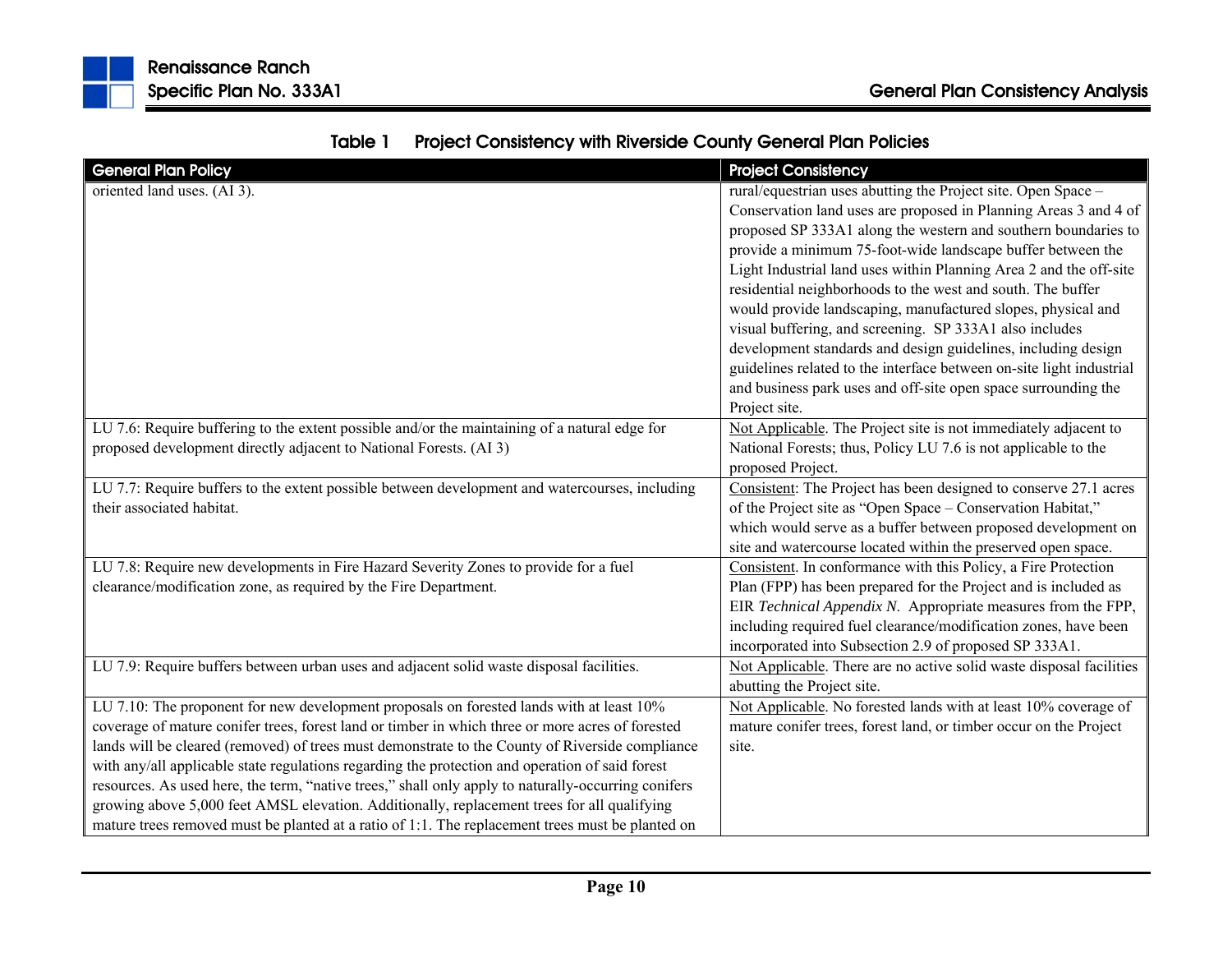

|  | Table 1 Project Consistency with Riverside County General Plan Policies |
|--|-------------------------------------------------------------------------|
|--|-------------------------------------------------------------------------|

| <b>General Plan Policy</b>                                                                            | <b>Project Consistency</b>                                       |
|-------------------------------------------------------------------------------------------------------|------------------------------------------------------------------|
| the project site or, where that is infeasible because the entire site must be permanently cleared, on |                                                                  |
| property in an acceptable alternate location, preferably nearby.                                      |                                                                  |
| LU 8.1: Accommodate the development of a balance of land uses that maintain and enhance               | Consistent: The Project accommodates a mix of land uses (i.e.,   |
| Riverside County's fiscal viability, economic diversity, and environmental integrity. (AI 20)         | light industrial, business park, and open space land uses) that  |
|                                                                                                       | would maintain and enhance Riverside County's fiscal viability,  |
|                                                                                                       | economic diversity, and environmental integrity.                 |
| LU 8.2: Promote and market the development of a variety of stable employment and business uses        | Consistent: The Project accommodates light industrial and        |
| that provide a diversity of employment opportunities. (AI 17)                                         | business park land uses that would promote a variety of stable   |
|                                                                                                       | employment and business uses that would provide a diversity of   |
|                                                                                                       | employment opportunities.                                        |
| LU 8.3: Promote the development of focused employment centers rather than inefficient strip           | Consistent: The Project accommodates light industrial and        |
| commercial development.                                                                               | business park land uses that would promote a variety of stable   |
|                                                                                                       | employment and business opportunities. As proposed by the        |
|                                                                                                       | Project Applicant, the Project site would be developed with      |
|                                                                                                       | employment-generating land uses in a focused employment          |
|                                                                                                       | center that would not comprise strip commercial development.     |
| LU 8.4: Allow the flexibility to reevaluate the appropriateness of employment and business land       | Not Applicable. Policy LU 8.4 provides direction to County staff |
| use designations that are non-viable and inefficient. (AI 17, 19)                                     | and decision makers and is not applicable to the proposed        |
|                                                                                                       | Project.                                                         |
| LU 8.5: Stimulate cooperative arrangements with adjacent cities, counties, regions, and states        | Not Applicable. Policy LU 8.5 provides direction to County staff |
| where programs and projects of mutual benefit can be undertaken. (AI 4, 18)                           | and decision makers and is not applicable to the proposed        |
|                                                                                                       | Project.                                                         |
| LU 8.6: Create practical incentives for business development, and avoid disincentives. (AI 9, 17)     | Not Applicable. Policy LU 8.6 provides direction to County staff |
|                                                                                                       | and decision makers and is not applicable to the proposed        |
|                                                                                                       | Project.                                                         |
| LU 8.7: Promote the development and dissemination of marketing information to make business           | Not Applicable. Policy LU 8.7 provides direction to County staff |
| enterprises aware of the opportunities and advantages of location/expansion in Riverside County.      | and decision makers and is not applicable to the proposed        |
| (AI17)                                                                                                | Project.                                                         |
| LU 8.8: Stimulate industrial/business-type clusters that facilitate competitive advantage in the      | Consistent. The Project accommodates a mixture of light          |
| marketplace, provide attractive and well landscaped work environments, and fit with the character     | industrial, business park, and open space land uses. The         |
| of our varied communities. (AI 17, 19)                                                                | proposed uses would facilitate competitive advantage in the      |
|                                                                                                       | marketplace by locating light industrial and business park land  |
|                                                                                                       | uses near the I-15 corridor, which already includes light        |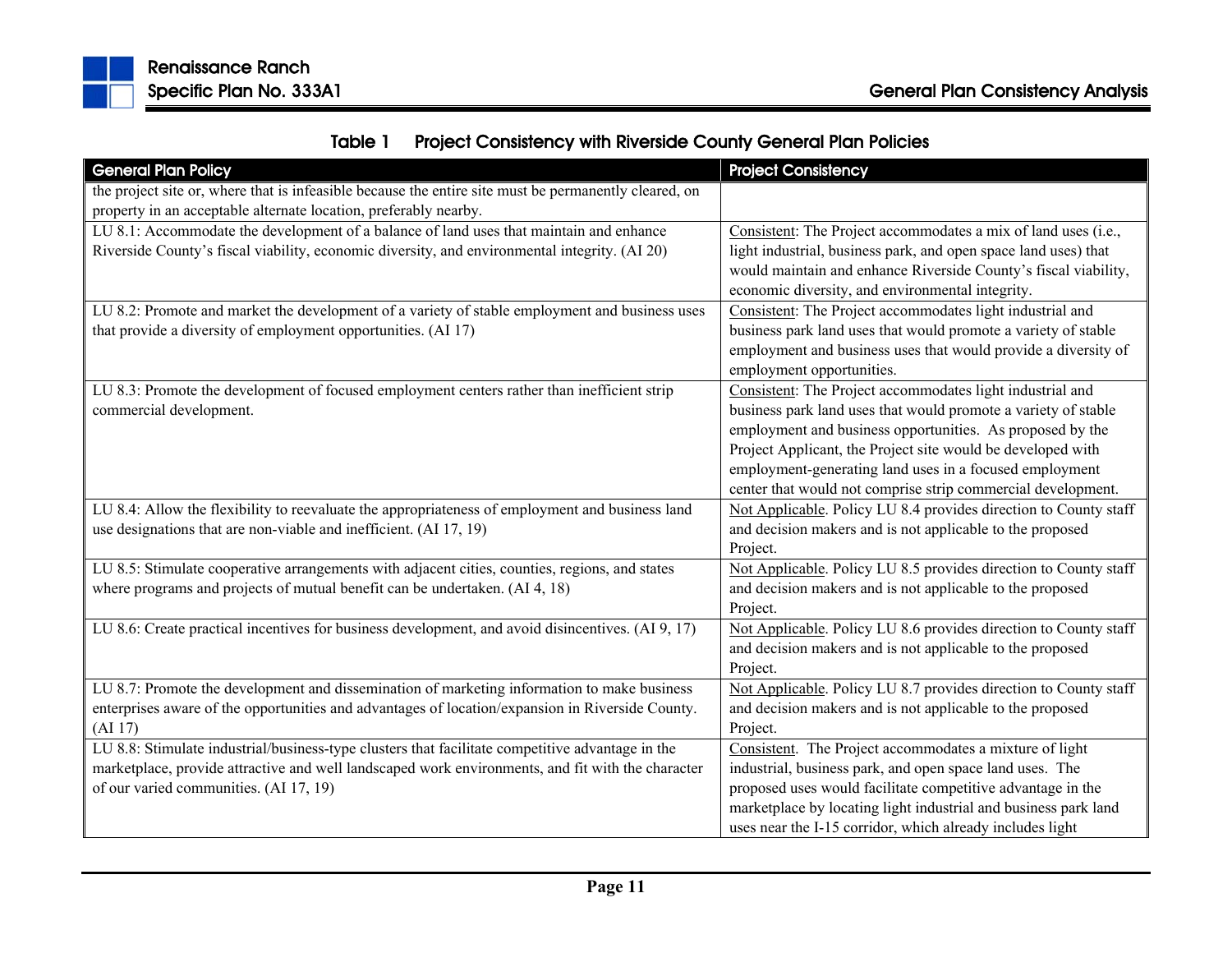| <b>General Plan Policy</b>                                                                          | <b>Project Consistency</b>                                           |
|-----------------------------------------------------------------------------------------------------|----------------------------------------------------------------------|
|                                                                                                     | industrial and business park land uses. SP 333A1 includes            |
|                                                                                                     | development standards and design guidelines that, when               |
|                                                                                                     | implemented, would provide for attractive and well-landscaped        |
|                                                                                                     | areas on site. Additionally, SP 333A1 includes design guidelines     |
|                                                                                                     | related to the interface between future light industrial and         |
|                                                                                                     | business park uses on site and off-site uses, thereby ensuring that  |
|                                                                                                     | the uses proposed by the Project does not adversely affect the       |
|                                                                                                     | character of the surrounding residential community.                  |
| LU 8.9: Allow home enterprise and home occupation activities consistent with preserving the         | Not Applicable. Policy LU 8.9 provides direction to County staff     |
| quality of the residential environment in which they are located.                                   | and decision makers and is not applicable to the proposed            |
|                                                                                                     | Project.                                                             |
| LU 8.10: Locate job centers so they have convenient access to Riverside County's multi-modal        | Consistent: Regional access to the Project site would be provided    |
| transportation facilities.                                                                          | via I-15 from the Lake Street and Indian Truck Trail on- and off-    |
|                                                                                                     | ramps. Local access to the proposed Project would be provided        |
|                                                                                                     | via existing Horsethief Canyon Road and De Palma Road from           |
|                                                                                                     | the north, and via existing Bolo Court from the south. Under         |
|                                                                                                     | existing conditions, the Project site is not located within 0.5-mile |
|                                                                                                     | of an existing major transit stop, or along a high-quality transit   |
|                                                                                                     | corridor, however the land use intensities proposed by the Project   |
|                                                                                                     | would facilitate future expansion of RTA bus routes into the         |
|                                                                                                     | Project area in the future.                                          |
| LU 8.11: Encourage the involvement of business leaders in overall economic development              | Not Applicable. Policy LU 8.11 provides direction to County          |
| strategies. (AI 17)                                                                                 | staff and decision makers and is not applicable to the proposed      |
|                                                                                                     | Project.                                                             |
| LU 8.12: Improve the relationship and ratio between jobs and housing so that residents have an      | Consistent: The Project accommodates light industrial and            |
| opportunity to live and work within the county.                                                     | business park land uses, both of which would be job-producing        |
|                                                                                                     | land uses. Given that Riverside County has a lower job to            |
|                                                                                                     | housing ratio than desired, the Project's employment-generating      |
|                                                                                                     | land uses would assist the County in improving the relationship      |
|                                                                                                     | between jobs and housing so that residents have expanded             |
|                                                                                                     | opportunities to live and work within the County.                    |
| LU 9.1: Provide for permanent preservation of open space lands that contain important natural       | Consistent: Open Space – Conservation Habitat land uses are          |
| resources, cultural resources, hazards, water features, watercourses including arroyos and canyons, | proposed in Planning Areas 5 and 6 of proposed SP 333A1 on           |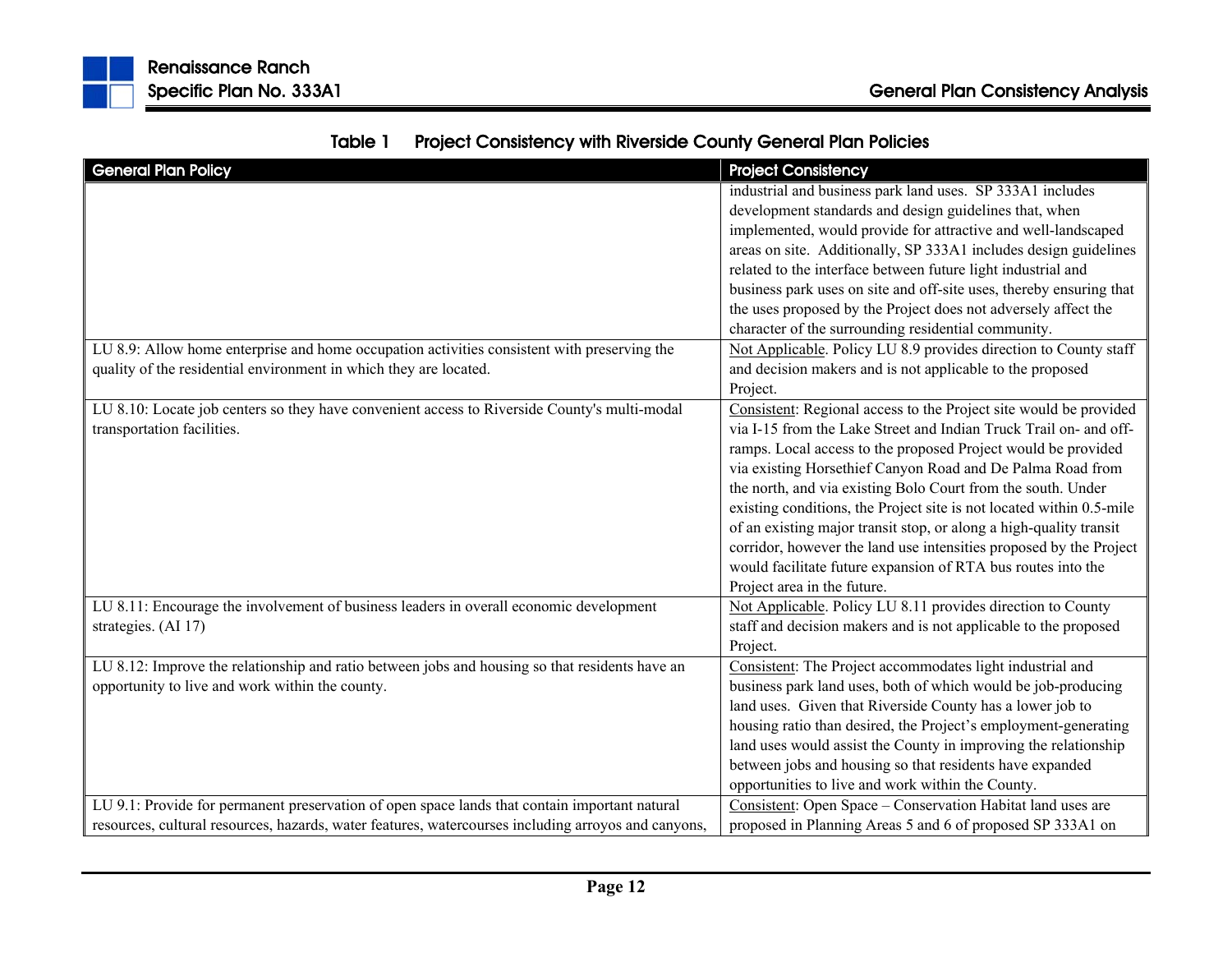|  | Table 1 Project Consistency with Riverside County General Plan Policies |
|--|-------------------------------------------------------------------------|
|--|-------------------------------------------------------------------------|

| <b>General Plan Policy</b>                                                                          | <b>Project Consistency</b>                                         |
|-----------------------------------------------------------------------------------------------------|--------------------------------------------------------------------|
| and scenic and recreational values. (AI 10)                                                         | approximately 27.1 acres. These areas are intended to be           |
|                                                                                                     | preserved as natural open space and conveyed to the Western        |
|                                                                                                     | Riverside County Regional Conservation Authority (RCA) to be       |
|                                                                                                     | included in the Western Riverside County Multiple Species          |
|                                                                                                     | Habitat Conservation Plan (MSHCP) reserve. The remaining           |
|                                                                                                     | portions of the Project site that are proposed for development by  |
|                                                                                                     | the Project are not designated by the General Plan for open space  |
|                                                                                                     | land uses under existing conditions, and do not contain any        |
|                                                                                                     | known natural resources, CEQA-significant cultural resources,      |
|                                                                                                     | natural hazards, water features, or watercourses.                  |
| LU 9.2: Require that development protect environmental resources by compliance with the             | Consistent: The Project would not impact environmental             |
| Multipurpose Open Space Element of the General Plan and federal and state regulations such as       | resources identified by the Multipurpose Open Space Element,       |
| CEQA, NEPA, the Clean Air Act, and the Clean Water Act. (AI 3, 10)                                  | and as demonstrated herein the Project would comply with the       |
|                                                                                                     | Multipurpose Open Space Element of the General Plan. The           |
|                                                                                                     | Project also is subject to CEQA, and the Project would not         |
|                                                                                                     | conflict with the Clean Air Act (as discussed in EIR Subsection    |
|                                                                                                     | 4.3, Air Quality) or the Clean Water Act (as discussed in EIR      |
|                                                                                                     | Subsection 4.10, Hydrology and Water Quality).                     |
| LU 9.3: Incorporate open space, community greenbelt separators, and recreational amenities into     | Consistent: Proposed SP 333A1 incorporates 11.5 acres along the    |
| Community Development areas in order to enhance recreational opportunities and community            | western and southern boundaries to provide a minimum 75-foot-      |
| aesthetics, and improve the quality of life. (AI 9, 28)                                             | wide landscape buffer between the Light Industrial land uses       |
|                                                                                                     | within Planning Area 2 and the off-site residential neighborhoods  |
|                                                                                                     | to the west and south. The Project also would implement ra         |
|                                                                                                     | community trail along proposed Street A. The Project does not      |
|                                                                                                     | propose any residential uses, and would therefore have no direct   |
|                                                                                                     | demand for recreational resources.                                 |
| LU 9.4: Allow development clustering and/or density transfers in order to preserve open space,      | Not Applicable. No clustering of development or density            |
| natural resources, cultural resources, and biologically-sensitive resources. Wherever possible,     | transfers are proposed as part of the Project. As demonstrated     |
| development on parcels containing 100-year floodplains, blueline streams and other higher-order     | throughout the Project's EIR, with mitigation the Project would    |
| watercourses, and areas of steep slopes adjacent to them shall be clustered to keep development out | not significantly impact natural resources, cultural resources, or |
| of watercourse and adjacent steep slope areas, and to be compatible with other nearby land uses.    | biologically-sensitive resources. The portions of the Project site |
| (AI1, 9)                                                                                            | proposed for development as part of the Project are not located    |
|                                                                                                     | within a 100-year floodplain. The Project also incorporates Open   |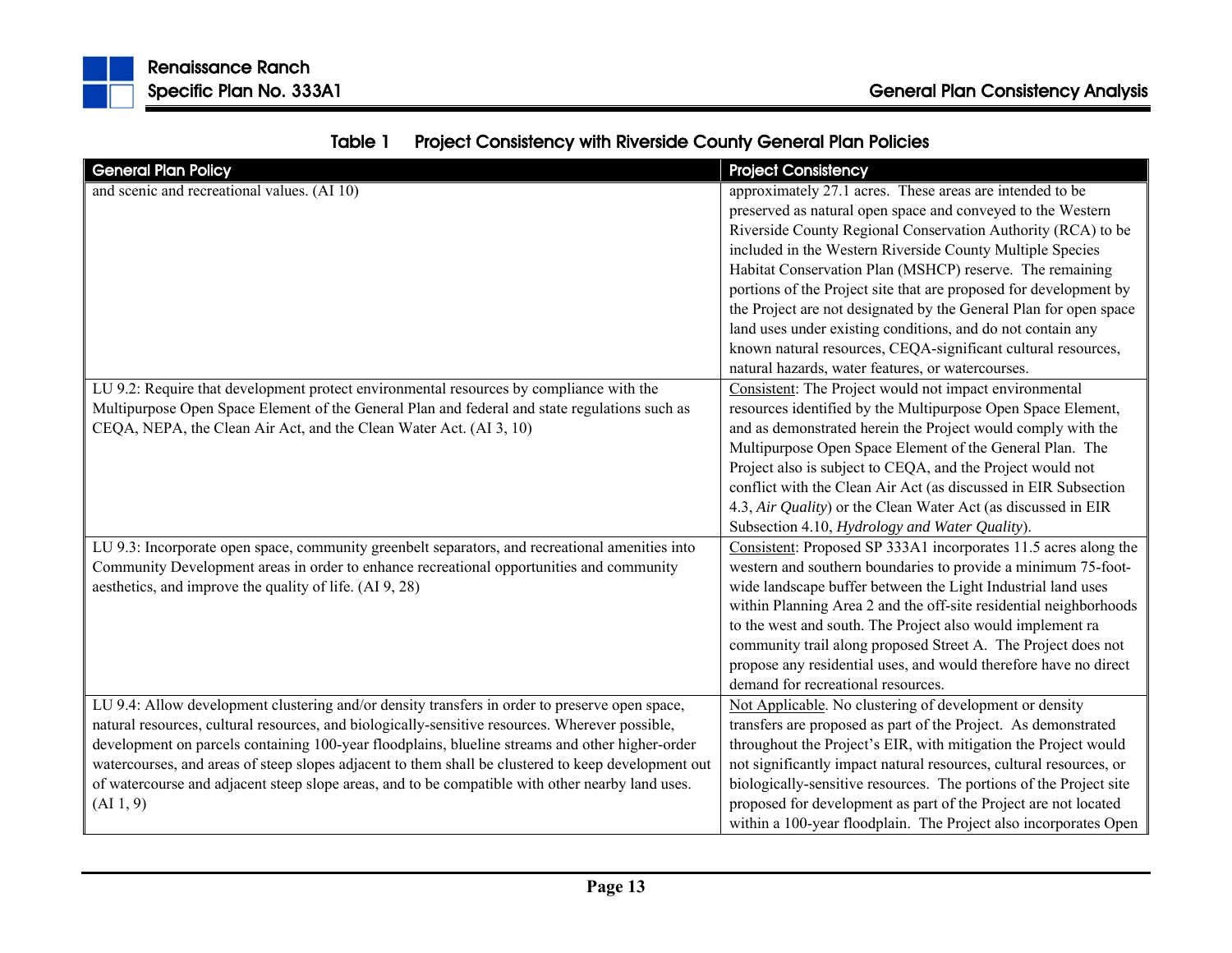

| Table 1 Project Consistency with Riverside County General Plan Policies |
|-------------------------------------------------------------------------|
|                                                                         |

| <b>General Plan Policy</b>                                                                              | <b>Project Consistency</b>                                         |
|---------------------------------------------------------------------------------------------------------|--------------------------------------------------------------------|
|                                                                                                         | Space – Conservation Habitat land on approximately 27.1 acres      |
|                                                                                                         | and 11.5 acres of Open Space - Conservation land uses that         |
|                                                                                                         | would serve as a landscaped buffer from the existing residential   |
|                                                                                                         | community to the west and south of the Project site.               |
| LU 9.5: In conjunction with the CEQA review process, evaluate the potential for residential             | Not Applicable. Policy LU 9.5 provides direction to County staff   |
| projects not located within existing parks and recreation districts or County Service Areas (CSAs)      | and decision makers and is not applicable to the proposed          |
| that provide for neighborhood and community park development and maintenance to be annexed to           | Project.                                                           |
| such districts or CSAs, and require such annexation where appropriate and feasible. (AI 3)              |                                                                    |
| LU 9.6: If any area is classified by the State Geologist as an area that contains mineral deposits and  | Not Applicable. The Project site is not classified by the State    |
| is of regional or statewide significance, and Riverside County either has designated that area in its   | Geologist as an area that contains known mineral deposits (CDC,    |
| general plan as having important minerals to be protected pursuant to subdivision (a) of Section        | 2014).                                                             |
| 2761 of the Surface Mining and Reclamation Act, or has otherwise not yet acted pursuant to              |                                                                    |
| subdivision (a), then prior to permitting a use which would threaten the potential to extract           |                                                                    |
| minerals in that area, Riverside County shall prepare, in conjunction with its project CEQA             |                                                                    |
| documentation, a statement specifying its reason for permitting the proposed use, and shall forward     |                                                                    |
| a copy to the State Geologist and the State Mining and Geology Board for review.                        |                                                                    |
| LU 9.7: Protect lands designated by the State Mining and Geology Board as being of regional or          | Not Applicable. The Project site is not classified by the State    |
| statewide significance from encroachment of incompatible land uses, such as high-density                | Geologist as an area that contains known mineral deposits (CDC,    |
| residential, low-density residential with high values, sensitive public facilities, institutions (e.g., | 2014).                                                             |
| schools, hospitals), etc., by requiring incorporation of buffer zones or visual screening into the      |                                                                    |
| incompatible land use.                                                                                  |                                                                    |
| LU 10.1: Require that new development contribute their fair share to fund infrastructure and public     | Consistent: The Project Applicant would be required to             |
| facilities such as police and fire facilities. (AI 3)                                                   | contribute fees to the County's Development Impact Fee (DIF)       |
|                                                                                                         | and Transportation Uniform Mitigation Fee (TUMF) programs,         |
|                                                                                                         | and also would be required to contribute a fair share cost towards |
|                                                                                                         | improvements not identified for improvement as part of DIF or      |
|                                                                                                         | TUMF, which would provide funding for infrastructure and           |
|                                                                                                         | public facilities.                                                 |
| LU 10.2: Require a fiscal impact analysis for specific plans and major development proposals so as      | Consistent: A fiscal impact analysis was prepared for the Project, |
| not to have a negative fiscal impact on the County of Riverside. (AI 3)                                 | which demonstrates that the Project would not have a negative      |
|                                                                                                         | fiscal impact on the County of Riverside.                          |
| LU 11.1: Provide sufficient commercial and industrial development opportunities in order to             | Consistent: The Project proposes light industrial and business     |
| increase local employment levels and thereby minimize long-distance commuting. (AI 1, 17)               | park land uses, both of which would be employment-generating       |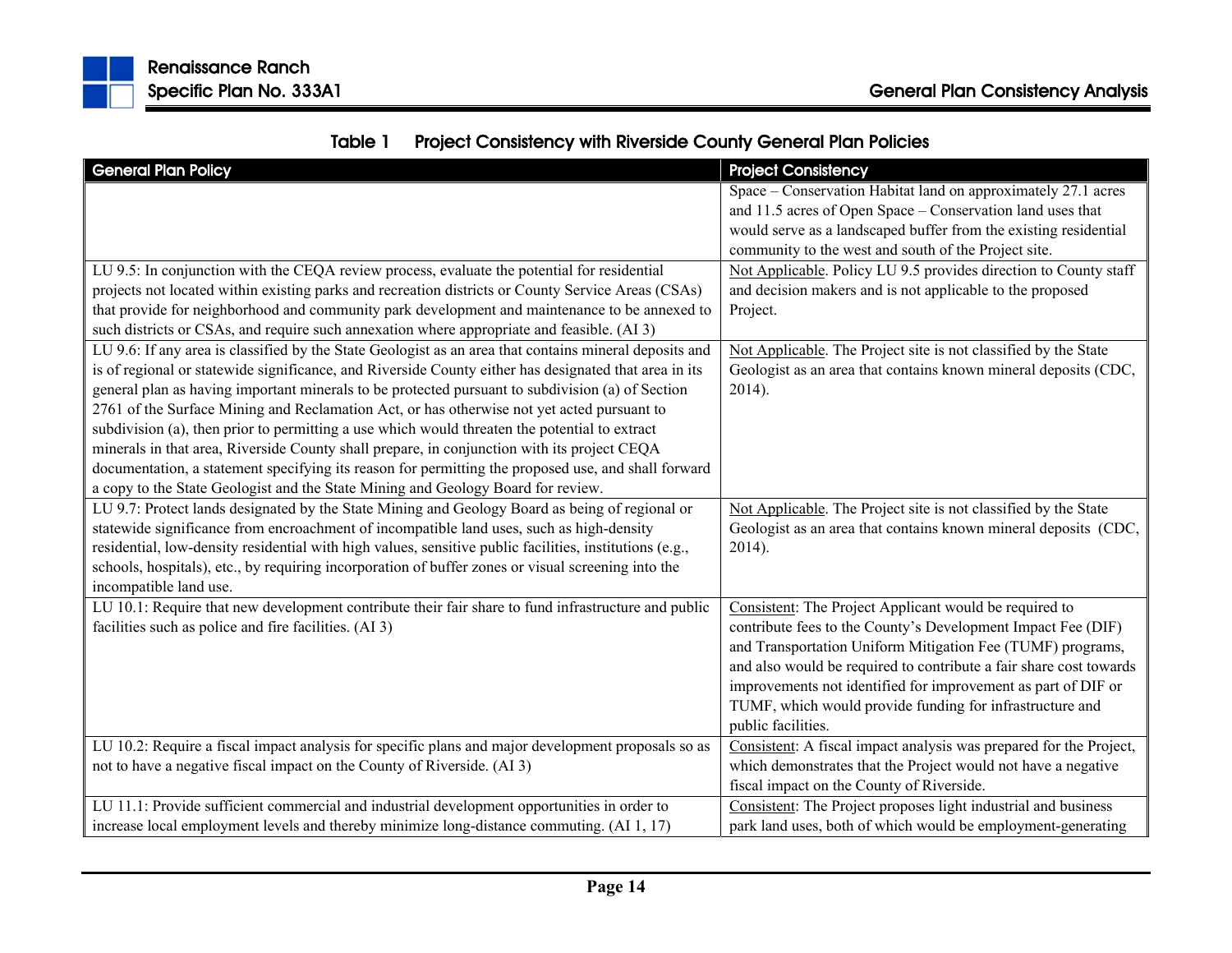| <b>General Plan Policy</b>                                                                         | <b>Project Consistency</b>                                         |
|----------------------------------------------------------------------------------------------------|--------------------------------------------------------------------|
|                                                                                                    | land uses that would increase local employment levels and          |
|                                                                                                    | thereby minimize long-distance commuting.                          |
| LU 11.2: Ensure adequate separation between pollution producing activities and sensitive emission  | Consistent: A Project-specific Health Risk Assessment (HRA)        |
| receptors, such as hospitals, residences, child care centers and schools. (AI 3)                   | was prepared for the Project (refer to Attachment B to the         |
|                                                                                                    | Project's Air Quality Assessment, included as EIR Technical        |
|                                                                                                    | Appendix B), which is summarized in Subsection 4.3, Air            |
|                                                                                                    | Quality, of the Project's EIR. As concluded therein, the Project   |
|                                                                                                    | would not subject nearby sensitive receptors to substantial        |
|                                                                                                    | pollutant concentrations, including the nearby Luiseño             |
|                                                                                                    | Elementary School.                                                 |
| LU 11.3: Accommodate the development of community centers and concentrations of development        | Consistent: The Project consists of a master plan for development  |
| to reduce reliance on the automobile and help improve air quality.                                 | of the 157.1-acre Project site with a mixture of light industrial, |
|                                                                                                    | business park, and open space uses. The employment-generating      |
|                                                                                                    | land uses would be located near existing and planned residential   |
|                                                                                                    | uses within the areas surrounding the Project site, including an   |
|                                                                                                    | existing residential community to the west and south of the        |
|                                                                                                    | Project site. The collocation of employment-generating land uses   |
|                                                                                                    | within close proximity to residential uses would reduce the        |
|                                                                                                    | reliance on the automobile, thereby helping to improve air         |
|                                                                                                    | quality.                                                           |
| LU 11.4: Provide options to the automobile in communities, such as transit, bicycle and pedestrian | Consistent: The Project would accommodate a community trail        |
| trails, to help improve air quality.                                                               | along proposed Street A. Additionally, transit service is          |
|                                                                                                    | reviewed and updated by RTA periodically to address ridership,     |
|                                                                                                    | budget, and community demand needs. Additionally, the              |
|                                                                                                    | intensity of employment-generating land uses on site would         |
|                                                                                                    | support future RTA transit service in the local area, which would  |
|                                                                                                    | reduce the reliance on the automobile, thereby helping to          |
|                                                                                                    | improve air quality.                                               |
| LU 11.5: Ensure that all new developments reduce Greenhouse Gas emissions as prescribed in the     | Consistent: As documented in EIR Subsection 4.8, Greenhouse        |
| Air Quality Element and Climate Action Plan.                                                       | Gas Emissions, the Project would reduce Greenhouse Gases to        |
|                                                                                                    | the maximum feasible extent, and would not conflict with the       |
|                                                                                                    | County's Climate Action Plan.                                      |
| LU 12.1: Apply the following policies to areas where development is allowed and that contain       | Consistent. Under existing conditions, the Project site generally  |

| Table 1 Project Consistency with Riverside County General Plan Policies |
|-------------------------------------------------------------------------|
|-------------------------------------------------------------------------|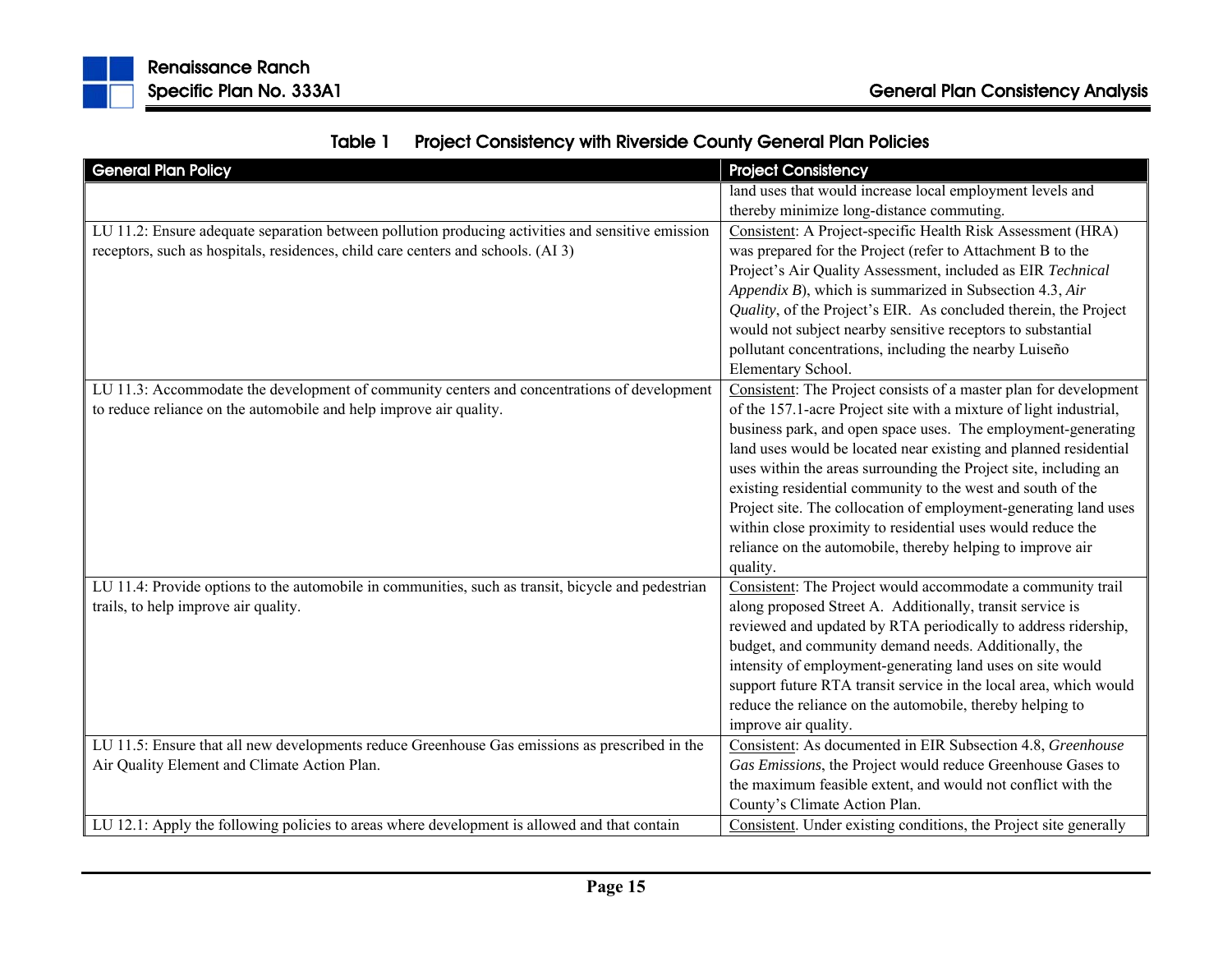| <b>General Plan Policy</b>                                                                              | <b>Project Consistency</b>                                                                                                 |
|---------------------------------------------------------------------------------------------------------|----------------------------------------------------------------------------------------------------------------------------|
| natural slopes, canyons, or other significant elevation changes, regardless of land use designation:    | slopes down in northeasterly direction and is characterized by                                                             |
| (AI1, 23, 24)                                                                                           | ridges and canyons with relatively level terrain and some small                                                            |
| a. Require that hillside development minimize alteration of the natural landforms and natural           | rolling hillforms. There are no large, prominent hillforms on site                                                         |
| vegetation.                                                                                             | under existing conditions. The Project would accommodate 27.1                                                              |
| b. Allow development clustering to retain slopes in natural open space whenever possible.               | acres of Open Space - Conservation Habitat uses, which would<br>preserve slopes and small canyons occurring in the eastern |
| c. Require that areas with slope be developed in a manner to minimize the hazards from erosion          | portions of the site as natural open space. Additionally, there are                                                        |
| and slope failures.                                                                                     | no visually significant ridgelines, canyon edges, or hilltops on the                                                       |
| d. Restrict development on visually significant ridgelines, canyon edges and hilltops through           | Project site. Furthermore, the portions of the Project site                                                                |
| sensitive siting and appropriate landscaping to ensure development is visually unobtrusive.             | proposed for development are not subject to flood risks. Thus, the                                                         |
| e. Require hillside adaptive construction techniques, such as post and beam construction, and           | Project would comply with Policy LU 12.1.                                                                                  |
| special foundations for development when the need is identified in a soils and geology report           |                                                                                                                            |
| which has been accepted by the County of Riverside.                                                     |                                                                                                                            |
| f. In areas at risk of flooding, limit grading, cut, and fill to the amount necessary to provide stable |                                                                                                                            |
| areas for structural foundations, street rights-of-way, parking facilities, and other intended uses.    |                                                                                                                            |
| LU 13.1: Provide land use arrangements that reduce reliance on the automobile and improve               | Consistent: The Project accommodates light industrial, business                                                            |
| opportunities for pedestrian, bicycle, and transit use in order to minimize congestion and air          | park, and open space uses in an area that is largely existing                                                              |
| pollution.                                                                                              | residential development. Additionally, the Project would                                                                   |
|                                                                                                         | accommodate a proposed community trail along Street A.                                                                     |
|                                                                                                         | Additionally, the intensity of the proposed development would                                                              |
|                                                                                                         | facilitate future expanded RTA transit access in the Project area.                                                         |
|                                                                                                         | These amenities and design features would serve to reduce                                                                  |
|                                                                                                         | reliance on the automobile and would improve opportunities for                                                             |
|                                                                                                         | pedestrian, bicycle, and transit use, thereby helping to minimize<br>congestion and air pollution.                         |
| LU 13.2: Locate employment and service uses in areas that are easily accessible to existing or          | Consistent: The Project accommodates light industrial, business                                                            |
| planned transportation facilities.                                                                      | park, and open space land uses. Regional access to the Project                                                             |
|                                                                                                         | site would be provided via I-15 located immediately north of the                                                           |
|                                                                                                         | Project site, while local access to the Project site would be                                                              |
|                                                                                                         | accommodated by Horsethief Canyon Road, a fully-improved                                                                   |
|                                                                                                         | roadway. Although transit service is currently not available, the                                                          |
|                                                                                                         | intensity of the proposed development would facilitate future                                                              |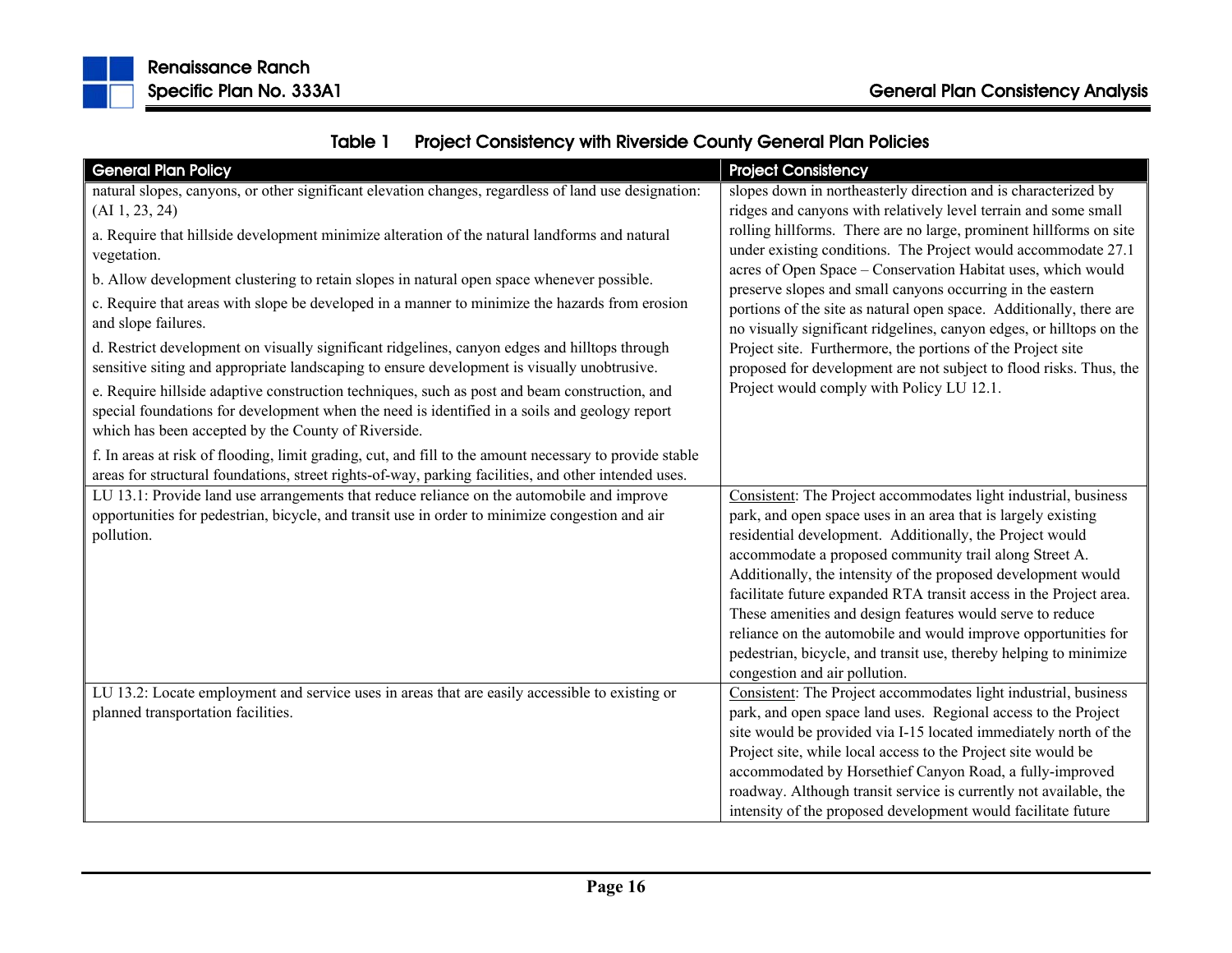

|  | Table 1 Project Consistency with Riverside County General Plan Policies |
|--|-------------------------------------------------------------------------|
|--|-------------------------------------------------------------------------|

| <b>General Plan Policy</b>                                                                          | <b>Project Consistency</b>                                         |
|-----------------------------------------------------------------------------------------------------|--------------------------------------------------------------------|
|                                                                                                     | expanded RTA transit access in the Project area. Thus, the         |
|                                                                                                     | employment-generating and service land uses proposed as part of    |
|                                                                                                     | the Project would be accessible from existing and future           |
|                                                                                                     | transportation facilities.                                         |
| LU 8.0: Locate transit stations in community centers and at places of public, employment,           | Not Applicable. This policy provides guidance for the siting of    |
| entertainment, recreation, and residential concentrations.                                          | transit stations, and is not applicable to the Project.            |
| LU 13.4: Incorporate safe and direct multi-modal linkages in the design and development of          | Consistent: The Project would accommodate a community trail        |
| projects, as appropriate. (AI 24, 26, 41)                                                           | along proposed Street A.                                           |
| LU 13.5: Allow traffic-calming elements, such as narrow streets, curb bulbs, textured paving, and   | Not Applicable. Traffic calming elements would be identified in    |
| landscaping, where appropriate.                                                                     | conjunction with future implementing development on site, if       |
|                                                                                                     | determined necessary.                                              |
| LU 13.6: Require that adequate and accessible circulation facilities exist to meet the demands of a | Consistent: As discussed in EIR Subsection 4.18, Transportation,   |
| proposed land use. (AI 3)                                                                           | the Project would mitigate its impacts to transportation to the    |
|                                                                                                     | maximum feasible extent, and would be served by adequate           |
|                                                                                                     | existing and proposed circulation facilities.                      |
| LU 13.7: Review projects for consistency with Riverside County's Transportation Demand              | Consistent: The Project would be consistent with Riverside         |
| Ordinance. (AI 3)                                                                                   | County Ordinance No. 726. The Project would collocate              |
|                                                                                                     | employment-generating land uses (i.e., light industrial and        |
|                                                                                                     | business park uses) in close proximity existing and planned        |
|                                                                                                     | residential communities. The Project's location in close           |
|                                                                                                     | proximity to existing and planned residential uses would serve to  |
|                                                                                                     | reduce the amount of vehicle miles travelled by future employees   |
|                                                                                                     | by providing employment opportunities in close proximity to        |
|                                                                                                     | residential uses.                                                  |
| LU 14.1 Preserve and protect outstanding scenic vistas and visual features for the enjoyment of the | Consistent: As documented in the Project's EIR, the Project        |
| traveling public. (AI 32, 79)                                                                       | accommodates 27.1 acres of Open Space Conservation Habitat as      |
|                                                                                                     | well as 11.5 acres of landscaped open space along the along the    |
|                                                                                                     | western and southern boundaries to provide a minimum 75-foot-      |
|                                                                                                     | wide landscape buffer between land uses within Planning Area 2     |
|                                                                                                     | and the off-site residential neighborhoods to the west and south.  |
|                                                                                                     | There are no other outstanding scenic vistas or visual features on |
|                                                                                                     | the Project site under existing conditions.                        |
| 9LU 14.2: Incorporate riding, hiking, and bicycle trails and other compatible public recreational   | Consistent. The Project would accommodate a community trail        |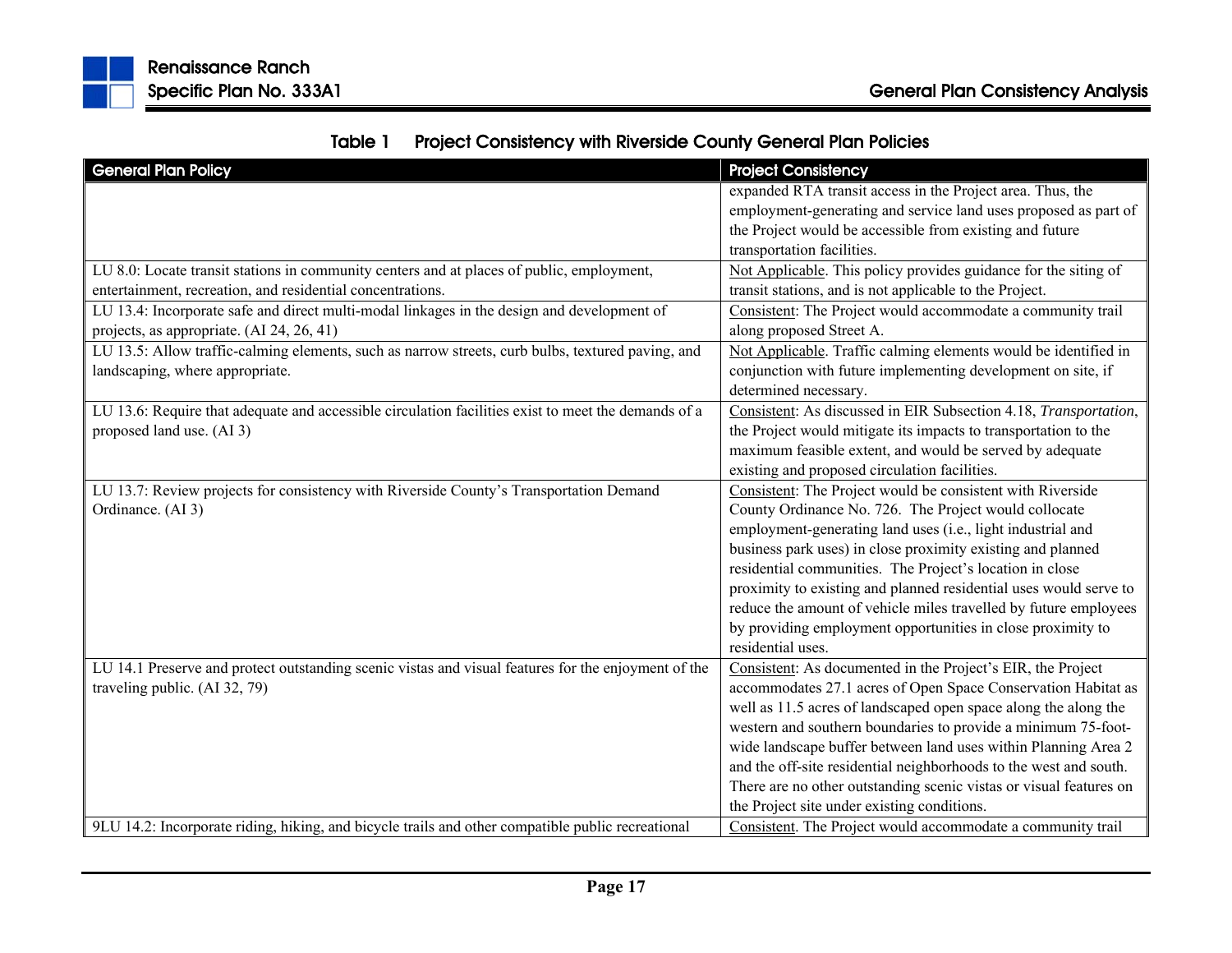

| Table 1 | <b>Project Consistency with Riverside County General Plan Policies</b> |
|---------|------------------------------------------------------------------------|
|---------|------------------------------------------------------------------------|

| <b>General Plan Policy</b>                                                                           | <b>Project Consistency</b>                                          |
|------------------------------------------------------------------------------------------------------|---------------------------------------------------------------------|
| facilities within scenic corridors. (AI 33, 41)                                                      | along proposed Street A.                                            |
| LU 14.3: Ensure that the design and appearance of new landscaping, structures, equipment, signs,     | Consistent. The nearest State Eligible scenic highway is Interstate |
| or grading within Designated and Eligible State and County scenic highway corridors are              | 15 (I-15), located immediately to the north of the Project site.    |
| compatible with the surrounding scenic setting or environment. (AI 3, 32, 39)                        | Future development on site would be governed by proposed SP         |
|                                                                                                      | 333A1, which includes development standards and design              |
|                                                                                                      | guidelines to ensure that development on site occurs in a           |
|                                                                                                      | cohesive manner and in a manner that is not visually offensive.     |
|                                                                                                      | The development standards and design guidelines identify            |
|                                                                                                      | requirements for landscaping, buildings, signage, and grading.      |
| LU 14.4: Maintain an appropriate setback from the edge of the right-of-way for new development       | Consistent. The Project site is located approximately 200 feet      |
| adjacent to Designated and Eligible State and County Scenic Highways based on local surrounding      | south of I-15, which is identified as a State Eligible scenic       |
| development, topography, and other conditions. (AI 3)                                                | highway. No development is proposed as part of the Project          |
|                                                                                                      | within 50 feet of the I-15 corridor.                                |
| LU 14.5: Require new or relocated electric or communication distribution lines, which would be       | Consistent. As part of the Project, any new or relocated electric   |
| visible from Designated and Eligible State and County Scenic Highways, to be placed                  | or communication distribution lines would be placed                 |
| underground. (AI 3, 32)                                                                              | underground.                                                        |
| LU 14.6: Prohibit offsite outdoor advertising displays that are visible from Designated and Eligible | Consistent. The nearest State Eligible scenic highway is Interstate |
| State and County Scenic Highways. (AI 3,79)                                                          | 15 (I-15), located immediately to the north of the Project site. No |
|                                                                                                      | off-site outdoor advertising displays are proposed or would be      |
|                                                                                                      | allowed as part of the Project. Proposed signage on site would be   |
|                                                                                                      | governed by the signage design guidelines contained in proposed     |
|                                                                                                      | SP 333A1, which have been crafted to ensure signage associated      |
|                                                                                                      | with the Project is coordinated and visually compatible with the    |
|                                                                                                      | site and its surroundings.                                          |
| LU 14.7: Require that the size, height, and type of on-premises signs visible from Designated and    | Consistent. The nearest State Eligible scenic highway is Interstate |
| Eligible State and County Scenic Highways be the minimum necessary for identification. The           | 15 (I-15), located immediately to the north of the Project site.    |
| design, materials, color, and location of the signs shall blend with the environment, utilizing      | Proposed signage on site would be governed by the signage           |
| natural materials where possible. (AI 3)                                                             | design guidelines contained in proposed SP 333A1, which have        |
|                                                                                                      | been crafted to ensure signage associated with the Project is       |
|                                                                                                      | coordinated and visually compatible with the site and its           |
|                                                                                                      | surroundings. SP 333A1 encourages signs on site to utilize          |
|                                                                                                      | natural materials where possible.                                   |
| LU 14.8: Avoid the blocking of public views by solid walls. (AI 3)                                   | Consistent: As discussed in EIR Subsection 4.1, Aesthetics, the     |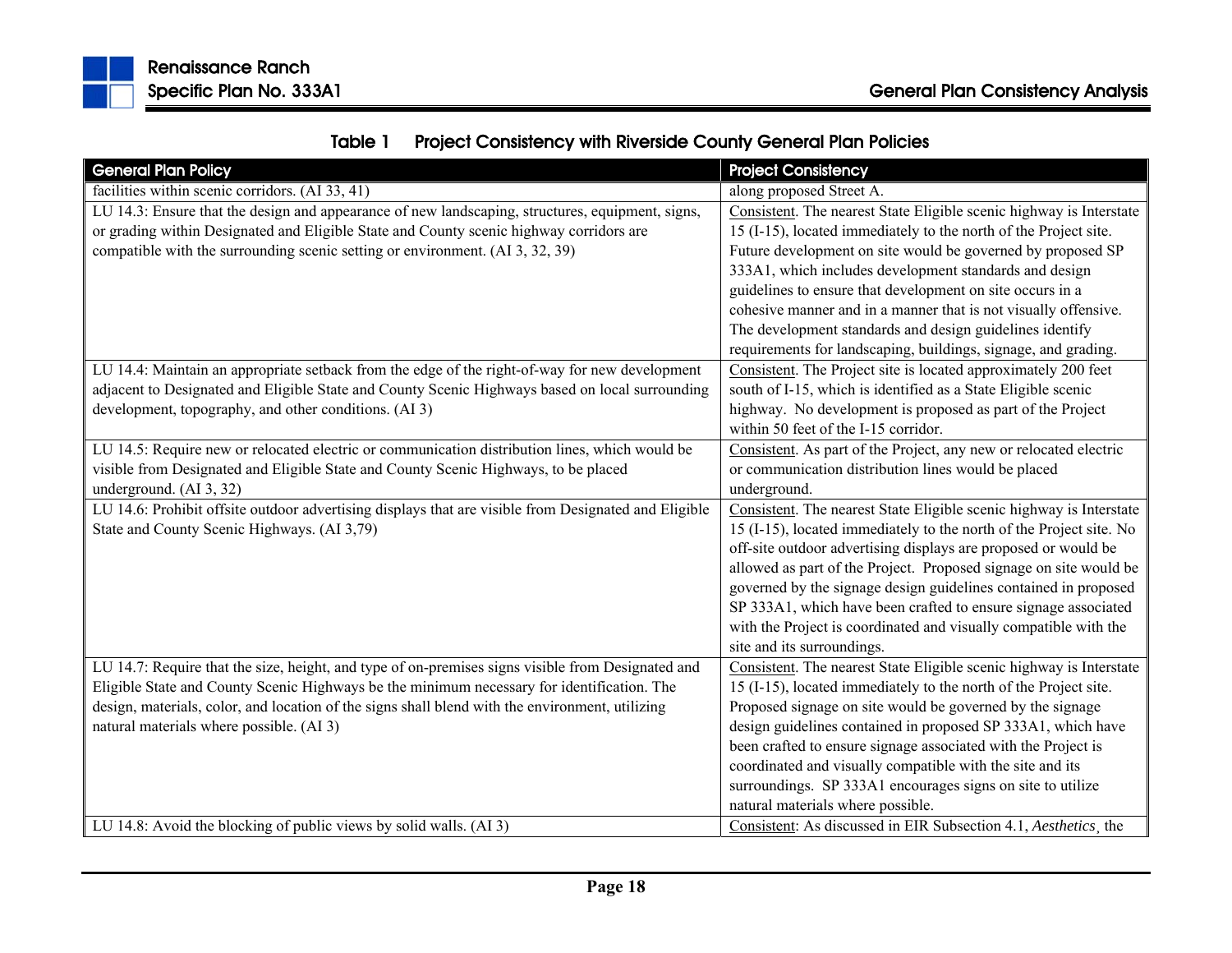

|  | Table 1 Project Consistency with Riverside County General Plan Policies |
|--|-------------------------------------------------------------------------|
|--|-------------------------------------------------------------------------|

| <b>General Plan Policy</b>                                                                            | <b>Project Consistency</b>                                         |
|-------------------------------------------------------------------------------------------------------|--------------------------------------------------------------------|
|                                                                                                       | Project would not obstruct any public views of visual resources,   |
|                                                                                                       | including due to proposed walls and fencing.                       |
| LU 15.1: Allow airport facilities to continue operating in order to meet existing and future needs    | Not Applicable. Policy LU 15.1 provides direction to County        |
| respecting potential noise and safety impacts.                                                        | staff and decision makers and is not applicable to the proposed    |
|                                                                                                       | Project.                                                           |
| LU 15.2: Review all proposed projects and require consistency with any applicable airport land use    | Consistent: As discussed in EIR Subsection 4.9, Hazards and        |
| compatibility plan as set forth in Appendix I-1 and as summarized in the Area Plan's Airport          | Hazardous Materials, the Project site is not located within the    |
| Influence Area section for the airport in question. (AI 3)                                            | Airport Influence Area (AIA) of any public or private airports,    |
|                                                                                                       | and the Project has no potential to conflict with any airport land |
|                                                                                                       | use compatibility plans.                                           |
| LU 15.3: Review all subsequent amendments to any airport land use compatibility plan and either       | Not Applicable. The Project does not entail any amendments to      |
| amend the General Plan to be consistent with the compatibility plan or overrule the Airport Land      | an airport land use compatibility plan.                            |
| Use Commission as provided by law (Government Code Section 65302.3). (AI 3)                           |                                                                    |
| LU 15.4: Prior to the adoption or amendment of the General Plan or any specific plan, or the          | Consistent: As discussed in EIR Subsection 4.9, Hazards and        |
| adoption or amendment of a zoning ordinance or building regulation within the Airport Influence       | Hazardous Materials, the Project site is not located within the    |
| Area of any airport land use compatibility plan, refer such proposed actions to the ALUC for          | AIA of any airport land use compatibility plans, and thus does     |
| review and determination as provided by the Airport Land Use Law. (AI 3)                              | not require review by the ALUC.                                    |
| LU 15.5: If the General Plan has not been found consistent with the applicable Airport Land Use       | Not Applicable. Policy LU 15.5 provides direction to County        |
| Compatibility Plan (ALUCP), and the County of Riverside has not overruled the ALUC, refer all         | staff and decision makers and is not applicable to the proposed    |
| actions, regulations, or permits within the Airport Influence Area to the ALUC for review and         | Project.                                                           |
| determination as provided by the Airport Land Use Law.                                                |                                                                    |
| LU 15.6: If the General Plan has been found consistent with the applicable ALUCP, the County of       | Not Applicable. Policy LU 15.6 provides direction to County        |
| Riverside may elect to voluntarily submit proposed actions, regulations, or permits to the ALUC       | staff and decision makers and is not applicable to the proposed    |
| for an advisory review if:                                                                            | Project.                                                           |
| a. There is a question as to the purpose, intent or interpretation of an ALUCP; or                    |                                                                    |
| b. Assistance is needed in airport land use matters.                                                  |                                                                    |
| LU 15.7: Allow the use of development clustering and/or density transfers to meet airport             | Not Applicable. As discussed in EIR Subsection 4.9, Hazards        |
| compatibility requirements as set forth in the applicable airport land use compatibility plan. (AI 3) | and Hazardous Materials, the Project site is not located within    |
|                                                                                                       | the AIA of any airport land use compatibility plans, and thus      |
|                                                                                                       | development clustering and/or density transfers are not necessary  |
|                                                                                                       | to meet airport compatibility requirements.                        |
| LU 15.8: In accordance with FAA criteria, avoid locating sanitary landfills and other land uses that  | Not Applicable. The Project site is not located within 10,000 feet |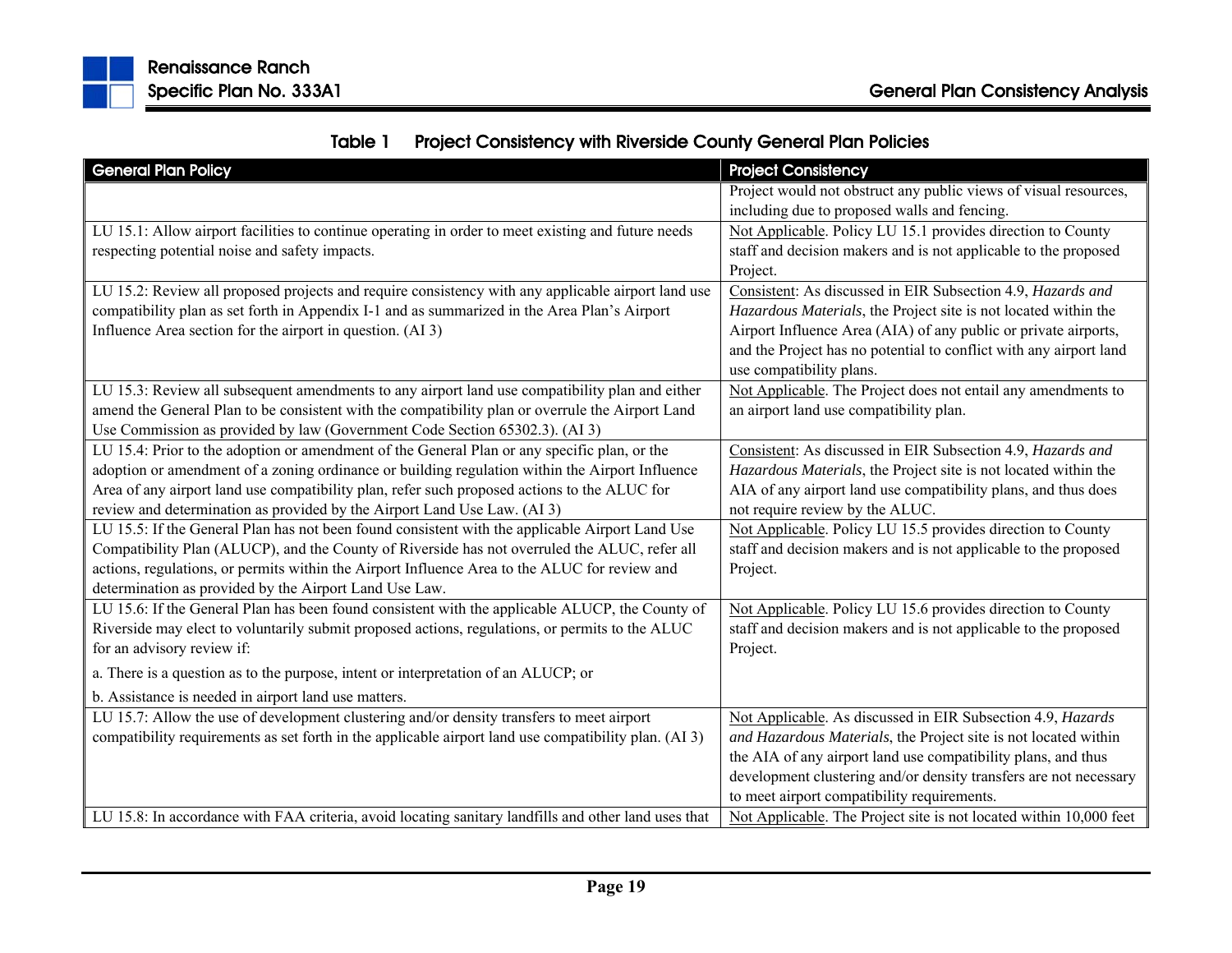

| Table 1 | <b>Project Consistency with Riverside County General Plan Policies</b> |
|---------|------------------------------------------------------------------------|
|---------|------------------------------------------------------------------------|

| <b>General Plan Policy</b>                                                                           | <b>Project Consistency</b>                                              |
|------------------------------------------------------------------------------------------------------|-------------------------------------------------------------------------|
| are artificial attractors of birds within 10,000 feet of any runway used by turbine-powered aircraft | of any runway used by turbine-powered aircraft or within 5,000          |
| and within 5,000 feet of other runways. Also avoid locating attractors of other wildlife that can be | feet of other runways. The nearest runway at Skylark Field              |
| hazardous to aircraft operations in locations adjacent to airports. (AI 3)                           | occurs approximately 8.8 miles southeast of the Project site.           |
| LU 15.9: Ensure that no structures or activities encroach upon or adversely affect the use of        | Consistent: The Project would not encroach upon or adversely            |
| navigable airspace. (AI 3)                                                                           | affect the use of navigable airspace.                                   |
| LU 16.1: through LU 16.3: Wind Energy Resources                                                      | Not Applicable. Policies LU 16.1 through LU 16.3 are related to         |
|                                                                                                      | wind energy resources and are not applicable to the proposed            |
|                                                                                                      | Project.                                                                |
| LU 17.1: Permit and encourage solar energy systems as an accessory use to any residential,           | Consistent: Pursuant to the Title 24 regulations that will be in        |
| commercial, industrial, mining, agricultural or public use.                                          | effect at Project buildout, and as required by Measure R2-CE1 of        |
|                                                                                                      | the Riverside County Climate Action Plan (CAP), the Project             |
|                                                                                                      | Applicant would be required to show that 20 percent of the              |
|                                                                                                      | building's energy demand has been offset through on-site                |
|                                                                                                      | renewable energy production (including but not limited to solar),       |
|                                                                                                      | unless such offset are demonstrated by the Project Applicant to         |
|                                                                                                      | be infeasible.                                                          |
| LU 17.2: Permit and encourage, in an environmentally and fiscally responsible manner, the            | Not Applicable. Policy LU 17.2 provides direction to County             |
| development of renewable energy resources and related infrastructure, including but not limited to,  | staff and decision makers and is not applicable to the proposed         |
| the development of solar power plants in the County of Riverside.                                    | Project.                                                                |
| LU 18.1: Ensure compliance with Riverside County's water-efficient landscape policies. Ensure        | Consistent: Future implementing developments within the Project         |
| that projects seeking discretionary permits and/or approvals develop and implement landscaping       | site (i.e., tentative tract maps, plot plans, etc.) would be subject to |
| plans prepared in accordance with the Water-Efficient Landscape Ordinance (Ordinance No. 859),       | compliance with Riverside County Ordinance No. 859, and                 |
| the County of Riverside Guide to California Friendly Landscaping and Riverside County's              | future landscape plans would be required to comply with the             |
| California Friendly Plant List. Ensure that irrigation plans for all new development incorporate     | County of Riverside Guide to California Friendly Landscaping            |
| weather based controllers and utilize state-of-the-art water-efficient irrigation components.        | and Riverside County's California Friendly Plant List.                  |
| LU 18.2: Minimize use of turf. Minimize the use of natural turf in landscape medians, front-yard     | Not Applicable. Policy LU 18.2 would apply to implementing              |
| typical designs, parkways, other common areas, etc. and use drought tolerant planting options,       | developments within the Project site (i.e., tentative tract maps,       |
| mulch, or a combination thereof as a substitute. Limit the use of natural turf to those areas that   | plot plans, etc.), but is not applicable to the currently-proposed      |
| serve a functional recreational element. Incorporate other aesthetic design elements such as         | Project.                                                                |
| boulders, stamped concrete, pavers, flagstone, decomposed granite, manufactured rock products to     |                                                                         |
| enhance visual interest and impact.                                                                  |                                                                         |
| LU 18.3: Design and field check irrigation plans to reduce run-off. Emphasize the use of             | Not Applicable. Policy LU 18.2 would apply to implementing              |
| subsurface irrigation techniques for landscape areas adjoining non-permeable hardscape. Utilize      | developments within the Project site (i.e., tentative tract maps,       |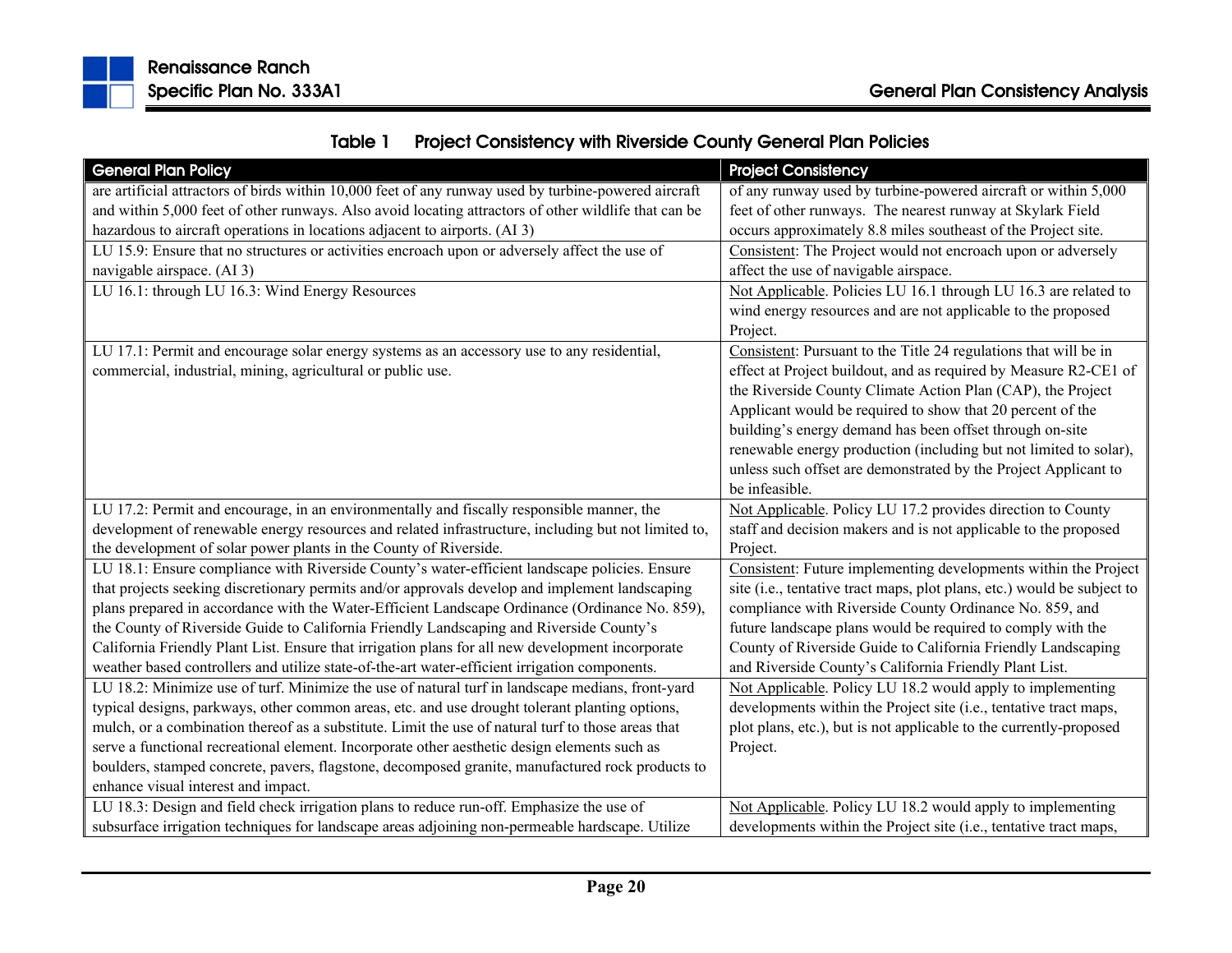

| Table 1 | <b>Project Consistency with Riverside County General Plan Policies</b> |
|---------|------------------------------------------------------------------------|
|---------|------------------------------------------------------------------------|

| <b>General Plan Policy</b>                                                                           | <b>Project Consistency</b>                                         |
|------------------------------------------------------------------------------------------------------|--------------------------------------------------------------------|
| subsurface irrigation or other low volume irrigation technology in association with long, narrow, or | plot plans, etc.), but is not applicable to the currently-proposed |
| irregularly shaped turf areas. Minimize use of irregularly shaped turf areas.                        | Project.                                                           |
| LU 18.4: Coordinate Riverside County water-efficiency efforts with those of local water agencies.    | Not Applicable. Policy LU 18.4 provides direction to County        |
| Support local water agencies' water conservation efforts.                                            | staff and decision makers and is not applicable to the proposed    |
|                                                                                                      | Project.                                                           |
| LU 18.5: Emphasize and expand the use of recycled water in conjunction with local water              | Consistent. Recycled water within the Project area is provided by  |
| agencies. Recycled water determined to be available pursuant to Section 13550 of the California      | the Horsethief Canyon Water Reclamation Facility (WRF),            |
| State Water Code shall be used for appropriate non-potable uses whenever it: a) provides a           | located off-site immediately west of the Project site. The         |
| beneficial use to the customer; b) is economically and technically feasible; c) is consistent with   | Project's proposed recycled water system would include an 8-       |
| applicable regulatory requirements; and d) is in the best interests of public health, safety, and    | inch recycled water line within Street A, and a point of           |
| welfare. With the exception of non-common areas of single-family home residential developments,      | connection to the existing 8-inch recycled water line within       |
| all other irrigation systems must be designed and installed to accommodate the current or future     | Horsethief Canyon Road. The alignment of the on-site recycled      |
| use of recycled water for irrigation. If no recycled water availability exists or is imminent in the | water system would be determined by the ultimate alignment of      |
| vicinity of a project (as determined by prevailing water agency), all subsurface piping shall be     | Street 'A' during implementing project(s). Thus, the Project       |
| installed as "recycled water ready" to reduce future retrofit costs. Such irrigation plans shall be  | would be served with recycled water, in conformance with this      |
| developed in accordance with standards and policies of the applicable recycled water purveyor.       | policy.                                                            |
| Recycled water systems shall be designed to meet regulatory requirements of the California           |                                                                    |
| Department of Public Health and the local recycled water purveyor.                                   |                                                                    |
| LU 18.6: Encourage Public Participation in Water Conservation Efforts. More outreach is needed       | Not Applicable. Policy LU 18.6 provides direction to County        |
| to change the public perception of water-efficient landscaping and the design/care of such           | staff and decision makers and is not applicable to the proposed    |
| landscapes as they are a departure from that "green" paradigm with which many Riverside County       | Project.                                                           |
| residents are familiar. To achieve this objective the County of Riverside will:                      |                                                                    |
| a. Develop tools designed to assist landowners with converting to attractive, drought tolerant       |                                                                    |
| landscapes.                                                                                          |                                                                    |
| b. Participate in outreach efforts designed to educate the developers, landscape personnel,          |                                                                    |
| nurseries, retail establishments, and the public on water-efficient landscaping and wise water-use   |                                                                    |
| programs.                                                                                            |                                                                    |
| c. Promote the use of drought tolerant plants and irrigation components.                             |                                                                    |
| LU 19.1: Where appropriate, use any adopted Density Transfer Program to help implement Rural         | Not Applicable. The Project does not propose any density           |
| Village Overlay Study Areas and the Multi-Species Habitat Conservation Program.                      | transfers, and is not located within a Rural Village Overlay Study |
|                                                                                                      | Area. The entire Project site is located within MSHCP Criteria     |
|                                                                                                      | Cells of the Elsinore Area Plan (EAP). A majority of the Project   |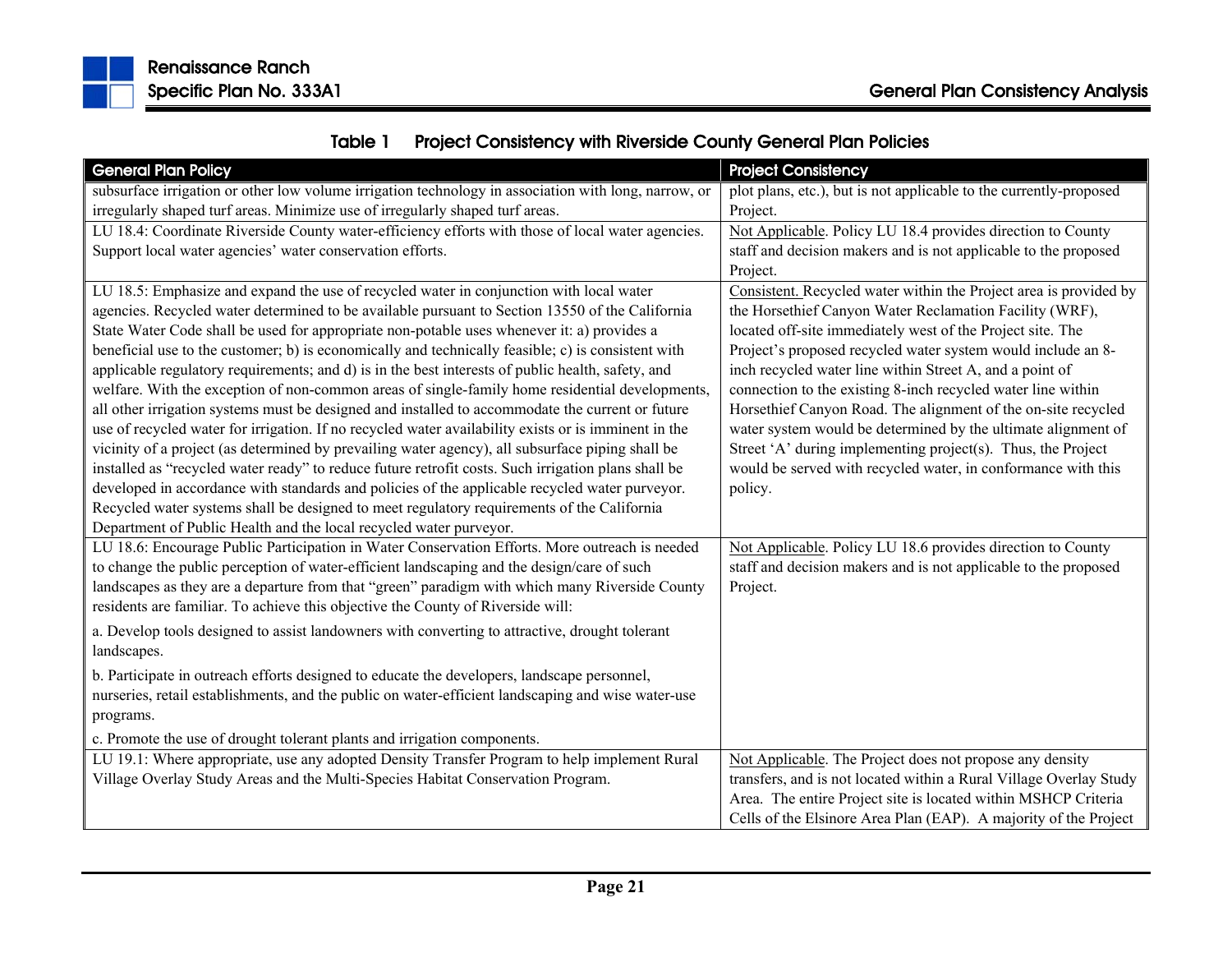| <b>General Plan Policy</b>                                                                      | <b>Project Consistency</b>                                         |
|-------------------------------------------------------------------------------------------------|--------------------------------------------------------------------|
|                                                                                                 | site is located within EAP Cell Number 3748, which is not          |
|                                                                                                 | located within a Cell Group. The northwestern corner of the        |
|                                                                                                 | Project site is located within EAP Cell Number 3647, which         |
|                                                                                                 | comprises the southern extent of Cell Group E. A small portion     |
|                                                                                                 | of the Project site is located within Cell Number 3648, which      |
|                                                                                                 | comprises the southern extent of Cell Group F. The Project         |
|                                                                                                 | proposes to conserve 27.1 acres of the Project site as Open Space  |
|                                                                                                 | - Conservation Habitat, which would assist the Regional            |
|                                                                                                 | Conservation Authority (RCA) in meeting the conservation           |
|                                                                                                 | objectives for EAP Cell 3748, while the Project site is not        |
|                                                                                                 | targeted for conservation as part of MSHCP Cell Groups E or F.     |
|                                                                                                 | As demonstrated in the analysis presented in EIR Subsection 4.4,   |
|                                                                                                 | Biological Resources, the Project would be fully consistent with   |
|                                                                                                 | the MSHCP Cell Criteria that applies to the Project site.          |
| Policies LU 20.1 through LU 20.12: Agriculture                                                  | Not Applicable. Policies LU 20.1 through LU 20.12 relate to        |
|                                                                                                 | designation of agricultural lands, and are not applicable to the   |
|                                                                                                 | proposed Project.                                                  |
| Policies LU 21.1 through LU 21.7: Rural                                                         | Not Applicable. Policies LU 21.1 through LU 21.7 relate to         |
|                                                                                                 | designation of rural lands, and are not applicable to the proposed |
|                                                                                                 | Project.                                                           |
| Policies LU 22.1 through LU 22.8: Rural Community                                               | Not Applicable. Policies LU 22.1 through LU 22.8 relate to         |
|                                                                                                 | designation of rural community lands, and are not applicable to    |
|                                                                                                 | the proposed Project.                                              |
| Policies LU 23.1 and LU 23.2: Open Space                                                        | Not Applicable. Policies LU 23.1 and LU 23.2 relate to             |
|                                                                                                 | designation of open space lands, and are not applicable to the     |
|                                                                                                 | proposed Project.                                                  |
| Policy LU 24.1: Cooperate with the California Department of Fish and Wildlife (CDFW), United    | Consistent. The Project would accommodate 27.1 acres of Open       |
| States Fish and Wildlife Service (USFWS), and any other appropriate agencies in establishing    | Space – Conservation Habitat, which would assist the County in     |
| programs for the voluntary protection, and where feasible, voluntary restoration of significant | achieving the conservation objectives for MSHCP Cell 3647,         |
| environmental habitats.                                                                         | while the Project also would accommodate 11.5 acres of Open        |
|                                                                                                 | Space – Conservation to serve as a buffer between proposed light   |
|                                                                                                 | industrial uses on site and residential uses located to the south  |
|                                                                                                 | and west of the Project site. There are no components of the       |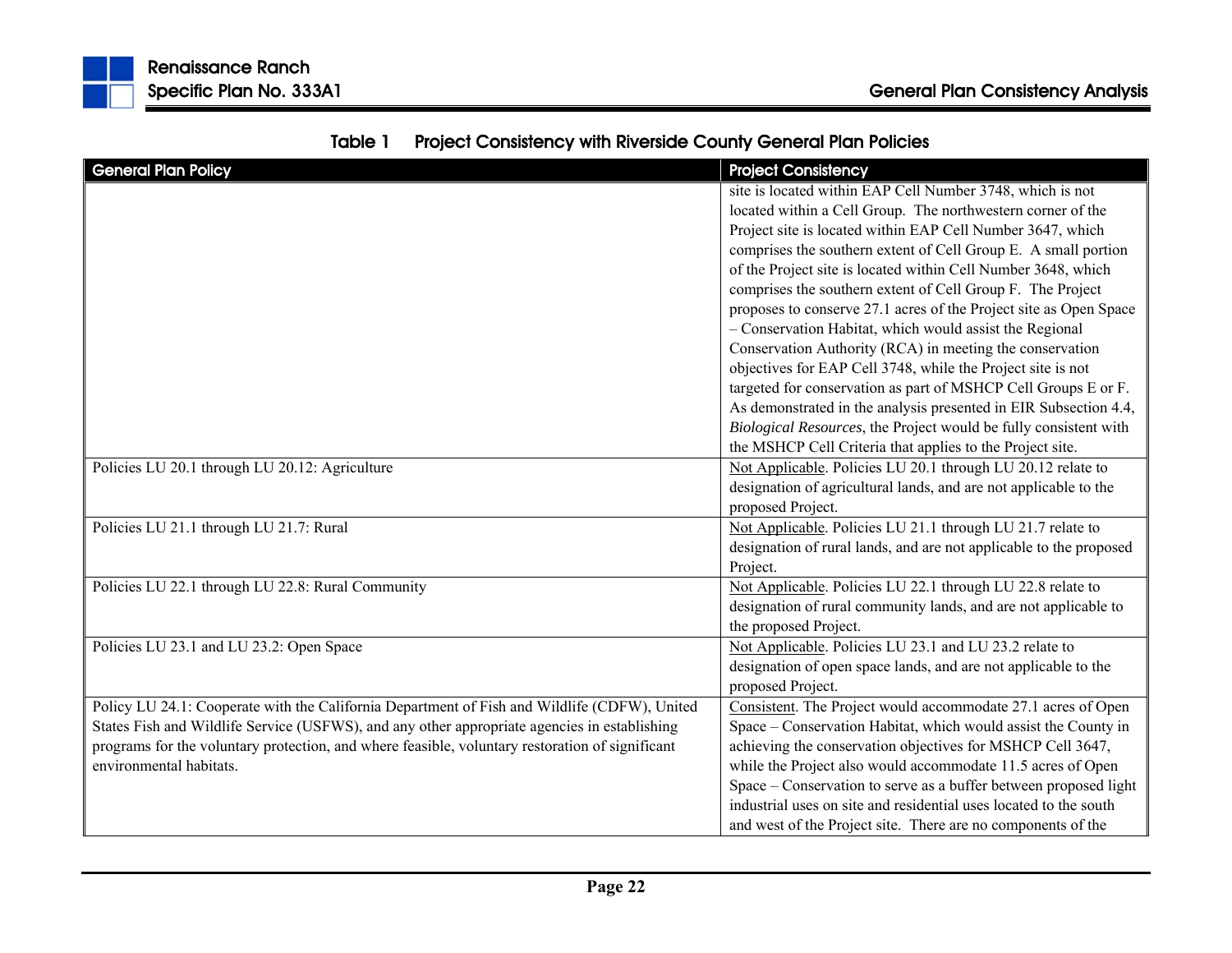| Table 1 | <b>Project Consistency with Riverside County General Plan Policies</b> |
|---------|------------------------------------------------------------------------|
|---------|------------------------------------------------------------------------|

| <b>General Plan Policy</b>                                                                        | <b>Project Consistency</b>                                        |
|---------------------------------------------------------------------------------------------------|-------------------------------------------------------------------|
|                                                                                                   | proposed Project that would conflict with Policy LU 24.1.         |
| Policies 25.1 through LU 25.4: Open Space - Recreation                                            | Not Applicable. Policies LU 25.1 through LU 25.4 relate to        |
|                                                                                                   | designation of Open Space - Recreation lands, and are not         |
|                                                                                                   | applicable to the proposed Project.                               |
| Policies LU 26.1 through LU 26.6: Open Space - Rural                                              | Not Applicable. Policies LU 26.1 through LU 26.6 relate to        |
|                                                                                                   | designation of Open Space - Rural lands, and are not applicable   |
|                                                                                                   | to the proposed Project.                                          |
| Policies LU 27.1 through LU 27.5: Open Space - Mineral Resources                                  | Not Applicable. Policies LU 27.1 through LU 27.5 relate to        |
|                                                                                                   | designation of Open Space - Mineral Resources lands, and are      |
|                                                                                                   | not applicable to the proposed Project.                           |
| LU 28.1: Accommodate the development of single- and multi-family residential units in areas       | Not Applicable. The Project proposes to alter the allowable       |
| appropriately designated by the General Plan and area plan land use maps.                         | range of land uses on site to eliminate proposed residential uses |
|                                                                                                   | and to instead accommodate light industrial, business park, and   |
|                                                                                                   | open space land uses. The Project would be located in an area     |
|                                                                                                   | designated for residential development by the General Plan,       |
|                                                                                                   | thereby providing jobs in a portion of the County with ample      |
|                                                                                                   | areas planned for housing.                                        |
| LU 28.2: Accommodate higher density residential development near community centers,               | Not Applicable. The Project does not propose residential uses,    |
| transportation centers, employment, and services areas.                                           | although the Project would accommodate employment-                |
|                                                                                                   | generating land uses in an area that is targeted for future       |
|                                                                                                   | development with residential uses.                                |
| LU 28.3: Require that adequate and available circulation facilities, water resources, and sewer   | Not Applicable. The Project does not propose any residential      |
| facilities exist to meet the demands of the proposed residential land use. (AI 3)                 | uses. Notwithstanding, and as documented in EIR Subsections       |
|                                                                                                   | 4.18, Transportation, and 4.20, Utilities and Service Systems,    |
|                                                                                                   | adequate circulation facilities, water resources, and sewer       |
|                                                                                                   | facilities exist or are planned to meet the demands of the        |
|                                                                                                   | proposed Project.                                                 |
| LU 28.4: Accommodate the development of a variety of housing types, styles and densities that are | Not Applicable. The Project does not propose any residential      |
| accessible to and meet the needs of a range of lifestyles, physical abilities, and income levels. | uses.                                                             |
| LU 28.5: Integrate a continuous network of parks, plazas, public squares, bicycle trails, transit | Consistent. The Project would accommodate a community trail       |
| systems, and pedestrian paths into new communities and developments to provide both connections   | along proposed Street A.                                          |
| within each community and linkages with surrounding features and communities.                     |                                                                   |
| LU 28.6: Require setbacks and other design elements to buffer residential units to the extent     | Consistent. Proposed SP 333A1 includes design guidelines to       |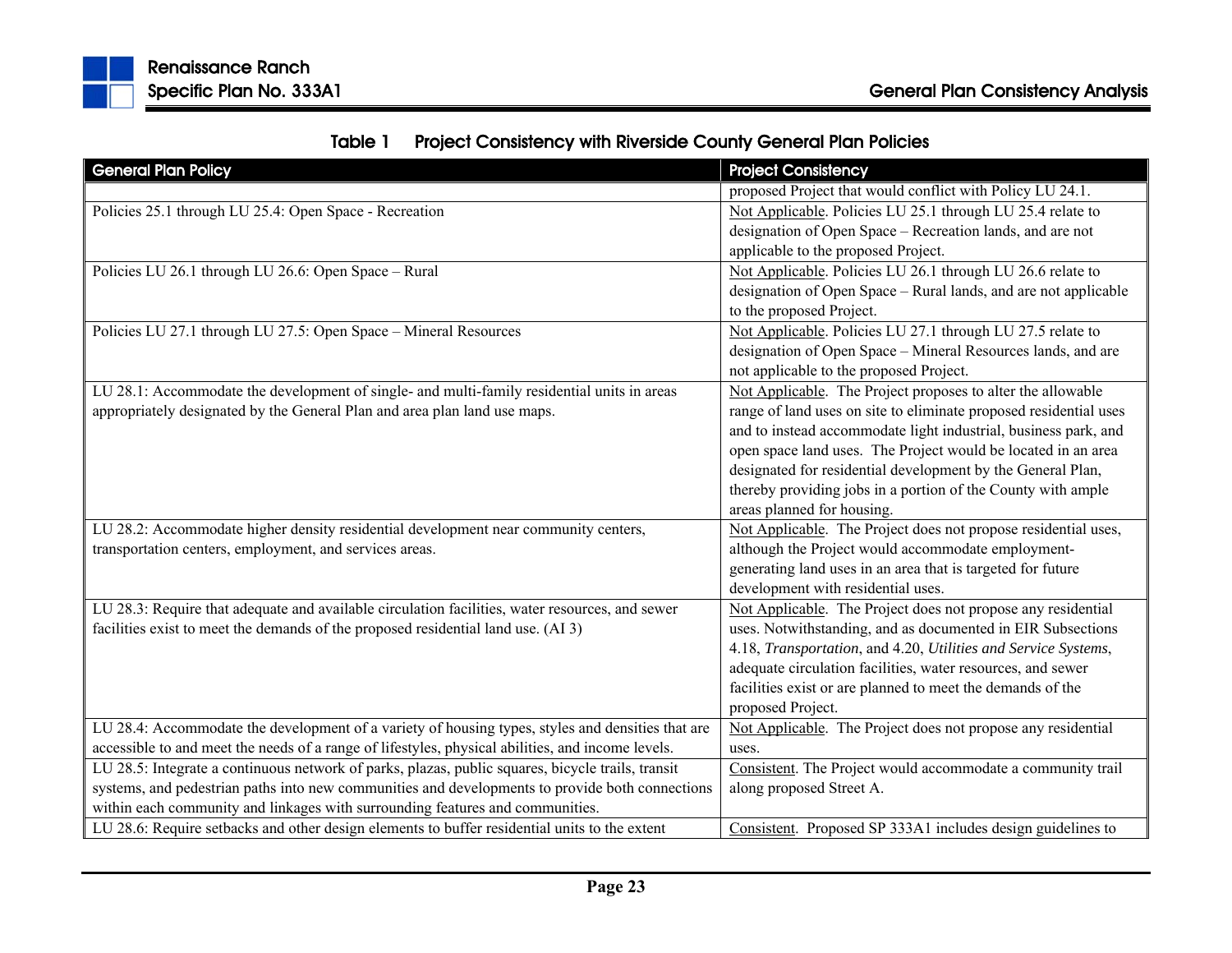|  | Table 1 Project Consistency with Riverside County General Plan Policies |
|--|-------------------------------------------------------------------------|
|--|-------------------------------------------------------------------------|

| <b>General Plan Policy</b>                                                                             | <b>Project Consistency</b>                                         |
|--------------------------------------------------------------------------------------------------------|--------------------------------------------------------------------|
| possible from the impacts of abutting agricultural, roadway, commercial, and industrial uses. (AI 3)   | address the Project's interface with surrounding residential land  |
|                                                                                                        | uses, and accommodates a minimum 75-foot-wide landscape            |
|                                                                                                        | buffer between the Light Industrial land uses within Planning      |
|                                                                                                        | Area 2 and the off-site residential neighborhoods to the west and  |
|                                                                                                        | south.                                                             |
| LU 28.7: Allow for reduced street widths to minimize the influence of the automobile and improve       | Not Applicable. The Project accommodates roadways in               |
| the character of a neighborhood, in accordance with the Riverside County Fire Department.              | conformance with the General Plan Circulation Element.             |
|                                                                                                        | Reduced street widths would be considered as part of future        |
|                                                                                                        | implementing developments within the Project site.                 |
| LU 28.8: Establish activity centers within or near residential neighborhoods that contain services     | Consistent. The Project accommodates a mixture of light            |
| such as child or adult-care, recreation, public meeting rooms, convenience commercial uses, or         | industrial and business park uses. Day care centers would be a     |
| similar facilities.                                                                                    | permitted use within the business park area and would be an        |
|                                                                                                        | allowable accessory use within areas planned for light industrial  |
|                                                                                                        | land uses. Such facilities, if proposed as part of future          |
|                                                                                                        | implementing developments, would serve the local existing and      |
|                                                                                                        | planned residential communities in the surrounding area.           |
| LU 28.9: Require residential projects to be designed to maximize integration with and connectivity     | Not Applicable. No residential units are proposed as part of the   |
| to nearby community centers, rural villages, and neighborhood centers.                                 | Project.                                                           |
| LU 28.10: Require that residential units/projects be designed to consider their surroundings and to    | Not Applicable. No residential units are proposed as part of the   |
| visually enhance, not degrade, the character of the immediate area. (AI 3)                             | Project.                                                           |
| LU 28.11: Require that special needs housing is designed to enhance, not visually degrade, the         | Not Applicable. The Project does not include any special needs     |
| appearance of adjacent residential structures. (AI 3)                                                  | housing.                                                           |
| LU 28.12: Work proactively with residential developers to incorporate, where feasible, child care      | Not Applicable. No residential units are proposed as part of the   |
| centers that serve families of all incomes and children of all ages where such facilities are lacking. | Project. Day care centers would be a permitted use within the      |
|                                                                                                        | business park and commercial retail portions of the Project, while |
|                                                                                                        | day care centers are an allowable accessory use within areas       |
|                                                                                                        | planned for light industrial land uses.                            |
| LU 29.1: Accommodate the development of commercial uses in areas appropriately designated by           | Consistent. Although a very small portion of the Project site is   |
| the General Plan and area plan land use maps. (AI 2, 6)                                                | designated by the General Plan for "Commercial Retail (CR)"        |
|                                                                                                        | land uses (approximately 0.1 acre), the majority of the Project    |
|                                                                                                        | site is designated by the General Plan for "Medium Density         |
|                                                                                                        | Residential (MDR)." The 0.1 acre that is designated for CR land    |
|                                                                                                        | uses is too small to accommodate commercial retail uses.           |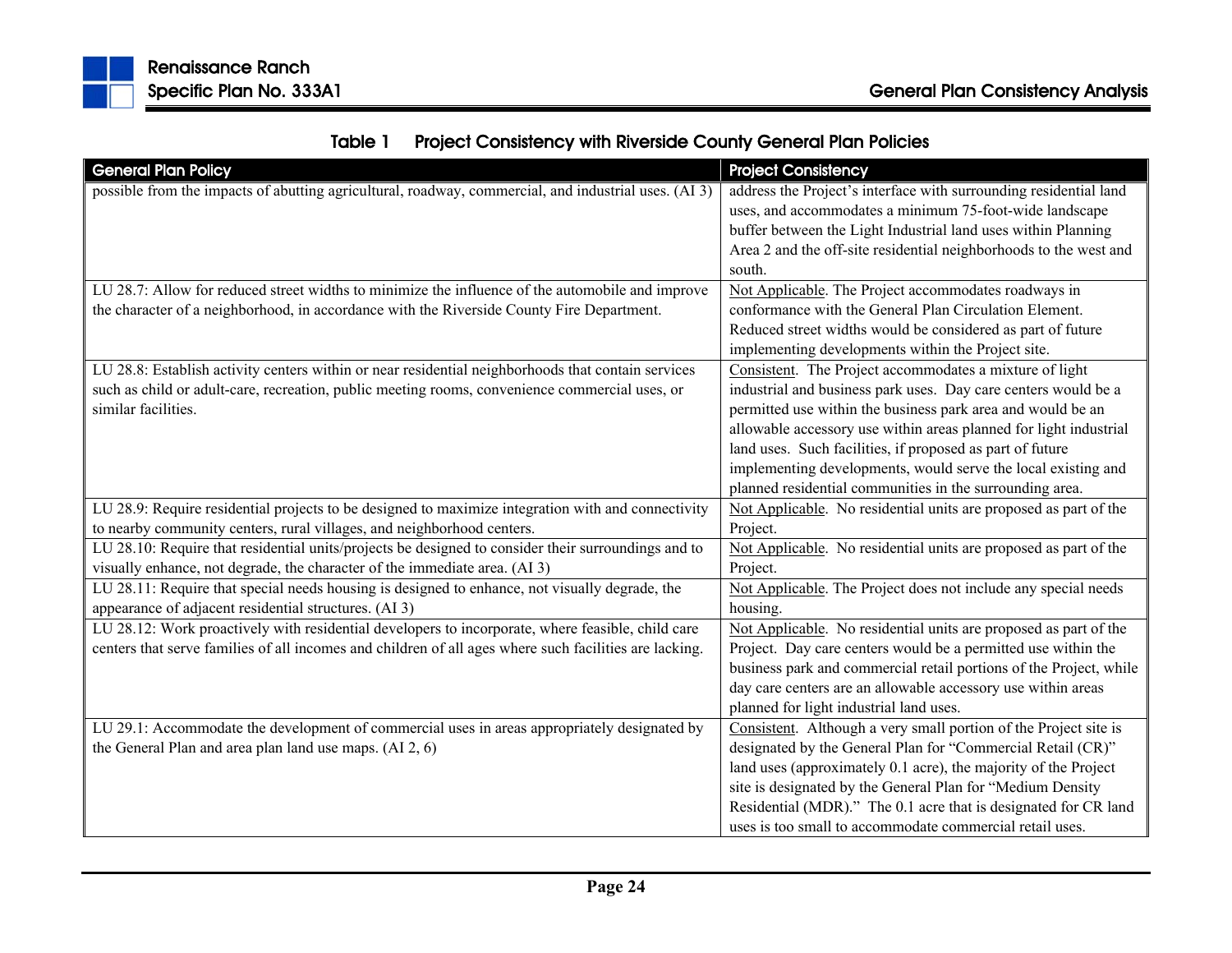| <b>General Plan Policy</b>                                                                            | <b>Project Consistency</b>                                             |
|-------------------------------------------------------------------------------------------------------|------------------------------------------------------------------------|
|                                                                                                       | Additionally, this area is not an appropriate location for             |
|                                                                                                       | commercial land uses due to its distance from Horsethief Canyon        |
|                                                                                                       | Road (approximately 935 feet east of Horsethief Canyon Road)           |
|                                                                                                       | and lack of vehicular access from Horsethief Canyon Road.              |
|                                                                                                       | Accordingly, the Project would be consistent with Policy LU            |
|                                                                                                       | 29.1.                                                                  |
| LU 29.2: Once 40% of the area designated Commercial Retail within any Area Plan is built out,         | Not Applicable. The Project does not entail development of any         |
| commercial retail development applications that are proposed within that Area Plan will only be       | commercial retail land uses.                                           |
| considered for approval based on demonstrated market need, as well as a demonstrated ability to       |                                                                        |
| accommodate the traffic impacts the development will generate. (AI 1)                                 |                                                                        |
| LU 29.3: Site buildings along sidewalks, pedestrian areas, and bicycle routes and include amenities   | Not Applicable. Policy LU 29.2 does not apply to the currently-        |
| that encourage pedestrian activity. (AI 3)                                                            | proposed Project, which consists of proposed land use and zoning       |
|                                                                                                       | changes. This policy would apply to future implementing                |
|                                                                                                       | development within the Project site.                                   |
| LU 29.4: Accommodate community-oriented facilities, such as telecommunications centers, public        | Consistent. Community-oriented facilities, such as                     |
| meeting rooms, day care centers, and cultural uses. (AI 3)                                            | telecommunications centers, public meeting rooms, day care             |
|                                                                                                       | centers, and cultural uses could be accommodated within the            |
|                                                                                                       | Project's proposed light industrial and/or business park areas as      |
|                                                                                                       | either primary or ancillary uses.                                      |
| LU 29.5: Concentrate commercial uses near transportation facilities and high density residential      | Not Applicable. The Project does not entail development of any         |
| areas and require the incorporation of facilities to promote the use of public transit, such as bus   | commercial retail land uses.                                           |
| turnouts. $(AI_3)$                                                                                    |                                                                        |
| LU 29.6: Require that commercial projects abutting residential properties protect the residential use | Consistent. Open Space - Conservation land uses are proposed in        |
| from the impacts of noise, light, fumes, odors, vehicular traffic, parking, and operational hazards.  | Planning Areas 3 and 4 along the western and southern                  |
| (AI3)                                                                                                 | boundaries to provide a minimum 75-foot-wide landscape buffer          |
|                                                                                                       | between the Light Industrial land uses within Planning Area 2          |
|                                                                                                       | and the off-site residential neighborhoods to the west and south.      |
|                                                                                                       | The minimum 75-foot-wide landscape buffer would provide                |
|                                                                                                       | landscaping, manufactured slopes, physical and visual buffering,       |
|                                                                                                       | and screening.                                                         |
| LU 29.7: Require that adequate and available circulation facilities, water resources, and sewer       | Consistent. As discussed in EIR Subsections 4.18,                      |
| facilities exist to meet the demands of the proposed land use. (AI 3)                                 | Transportation, and 4.20, Utilities and Service Systems, adequate      |
|                                                                                                       | circulation facilities, water resources, and sewer facilities exist or |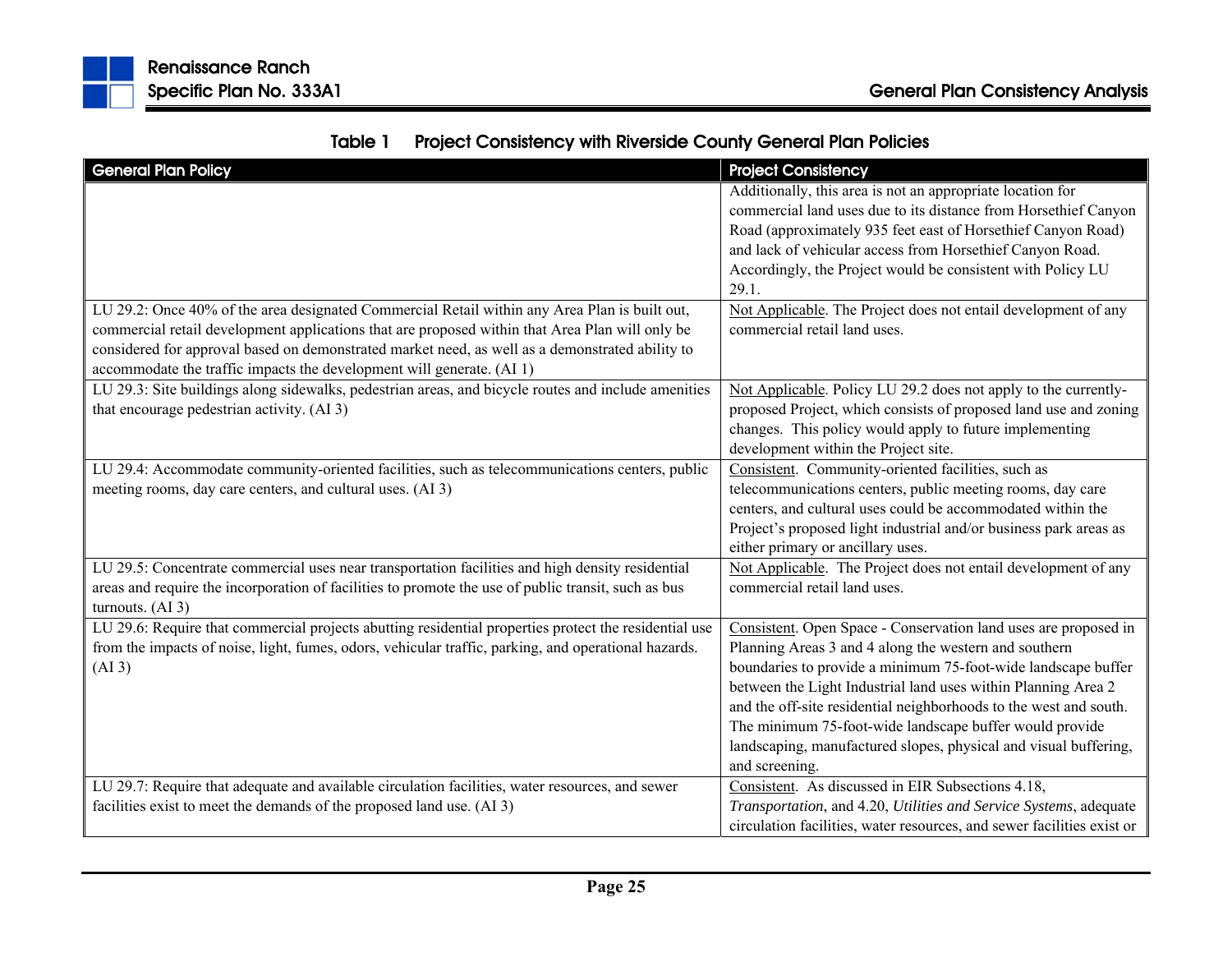

|  | Table 1 Project Consistency with Riverside County General Plan Policies |
|--|-------------------------------------------------------------------------|
|--|-------------------------------------------------------------------------|

| <b>General Plan Policy</b>                                                                                                                                                                                                                                                         | <b>Project Consistency</b>                                                                                                                                                                                                                                                                                                                                                       |
|------------------------------------------------------------------------------------------------------------------------------------------------------------------------------------------------------------------------------------------------------------------------------------|----------------------------------------------------------------------------------------------------------------------------------------------------------------------------------------------------------------------------------------------------------------------------------------------------------------------------------------------------------------------------------|
|                                                                                                                                                                                                                                                                                    | are planned to meet the demands of the proposed Project.                                                                                                                                                                                                                                                                                                                         |
| LU 29.8: Allow mixed use projects to develop in commercially designated areas in accordance<br>with the guidelines of the Community Center Land Use Designation and with special consideration<br>of impacts to adjacent uses. (AI 3)                                              | Not Applicable. Policy LU 29.8 provides direction to County<br>staff and decision makers and is not applicable to the proposed<br>Project.                                                                                                                                                                                                                                       |
| LU 29.9: Require that commercial development be designed to consider their surroundings and<br>visually enhance, not degrade, the character of the surrounding area. (AI 3)                                                                                                        | Not Applicable. The Project does not entail development of any<br>commercial retail land uses.                                                                                                                                                                                                                                                                                   |
| LU 29.10: Floor to Area Ratio (FAR) is intended for planning purposes only. The Planning<br>Director or his/her designee shall have the discretion to authorize the use of a FAR that is less<br>intense in order to encourage good project design and efficient site utilization. | Not Applicable. Policy LU 29.10 provides direction to County<br>staff and decision makers and is not applicable to the proposed<br>Project.                                                                                                                                                                                                                                      |
| LU 30.1: Accommodate the continuation of existing and development of new industrial,<br>manufacturing, research and development, and professional offices in areas appropriately<br>designated by General Plan and area plan land use maps. (AI 1, 2, 6)                           | Consistent. With approval of the Project's GPA and SPA<br>applications, a majority of the Project site would be designated<br>for light industrial and business park land uses, which would<br>accommodate industrial, manufacturing, research and<br>development, and professional offices.                                                                                     |
| LU 30.2: Control heavy truck and vehicular access to minimize potential impacts on adjacent<br>properties. (AI 43)                                                                                                                                                                 | Consistent. Roadways planned as part of the Project have been<br>designed to convey Project-related truck traffic to major<br>thoroughfares while avoiding existing and planned residential<br>properties.                                                                                                                                                                       |
| LU 30.3: Protect industrial lands from encroachment of incompatible or sensitive uses, such as<br>residential or schools that could be impacted by industrial activity. (AI 3)                                                                                                     | Not Applicable. Policy LU 30.3 provides direction to County<br>staff and decision makers and is not applicable to the proposed<br>Project.                                                                                                                                                                                                                                       |
| LU 30.4: Concentrate industrial and business park uses in proximity to transportation facilities and<br>utilities, and along transit corridors.                                                                                                                                    | Consistent. Light industrial and business park uses proposed as<br>part of the Project would have proximate access to Horsethief<br>Canyon Road, an existing fully improved roadway. Transit<br>service to the Project site is not currently available, although the<br>intensity of the proposed development would support future<br>expanded RTA bus routes in the local area. |
| LU 30.5: Allow for the inclusion of day care centers, public meeting rooms, and other community-<br>oriented facilities in industrial districts.                                                                                                                                   | Consistent. Pursuant to proposed zoning ordinance for SP<br>333A1, day care centers are an allowed use in the proposed<br>business park areas and an allowed ancillary use within proposed<br>light industrial areas on site.                                                                                                                                                    |
| LU 30.6: Control the development of industrial uses that use, store, produce, or transport toxins,                                                                                                                                                                                 | Consistent. As indicated in EIR Subsections 4.3, Air Quality,                                                                                                                                                                                                                                                                                                                    |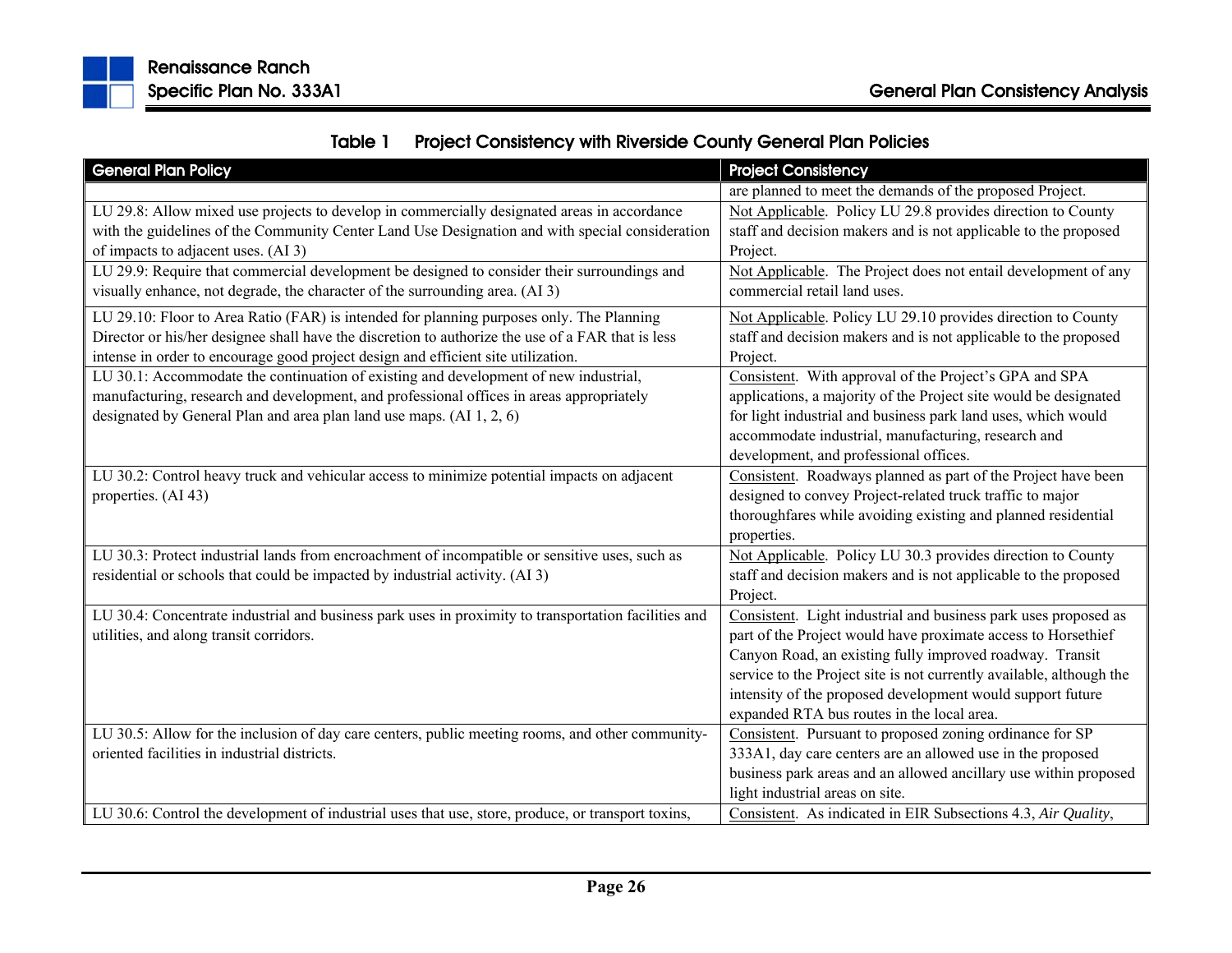| Table 1 | <b>Project Consistency with Riverside County General Plan Policies</b> |
|---------|------------------------------------------------------------------------|
|---------|------------------------------------------------------------------------|

| <b>General Plan Policy</b>                                                                          | <b>Project Consistency</b>                                             |
|-----------------------------------------------------------------------------------------------------|------------------------------------------------------------------------|
| generate unacceptable levels of noise or air pollution, or result in other impacts. (AI 1)          | 4.9, Hazards and Hazardous Materials, and 4.13, Noise, with            |
|                                                                                                     | mitigation the Project would result in less-than-significant           |
|                                                                                                     | impacts due to toxic substances, noise, and localized air              |
|                                                                                                     | pollution.                                                             |
| LU 30.7: Require that adequate and available circulation facilities, water resources, and sewer     | Consistent. As indicated in EIR Subsections 4.18,                      |
| facilities exist to meet the demands of the proposed land use. (AI 3)                               | Transportation, and 4.20, Utilities and Service Systems, adequate      |
|                                                                                                     | circulation facilities, water resources, and sewer facilities exist or |
|                                                                                                     | are planned to meet the demands of the proposed Project.               |
| LU 30.8: Require that industrial development be designed to consider their surroundings and         | Consistent. Future development on site would be subject to             |
| visually enhance, not degrade, the character of the surrounding area. (AI 3)                        | compliance with the development standards and design                   |
|                                                                                                     | guidelines included as part of proposed SP 333A1, which were           |
|                                                                                                     | designed to ensure that future development on site visually            |
|                                                                                                     | enhances and does not degrade the character of the surrounding         |
|                                                                                                     | area. Refer also to EIR Subsection 4.1, Aesthetics.                    |
| LU 30.9: Floor to Area Ratio (FAR) is intended for planning purposes only. The Planning Director    | Not Applicable. Policy LU 30.9 provides direction to County            |
| or his/her designee shall have the discretion to authorize the use of a FAR that is less intense in | staff and decision makers and is not applicable to the proposed        |
| order to encourage good project design and efficient site utilization.                              | Project.                                                               |
| Policies LU 31.1 through LU 31.7: Public Facility Area Plan Land Use Designation                    | Not Applicable. Policies 31.1 through LU 31.7 relate to public         |
|                                                                                                     | facility land uses designations, which are not proposed as part of     |
|                                                                                                     | the Project.                                                           |
| Policies LU 32.1 through LU 32.12: Community Center Area Plan Land Use Designation                  | Not Applicable. Policies LU 32.1 through LU 32.12 apply to land        |
|                                                                                                     | uses within the Community Center Area Plan land use                    |
|                                                                                                     | designation, and the Project site is not currently designated for      |
|                                                                                                     | and does not entail Community Center Area Plan development.            |
|                                                                                                     | As such, these policies do not apply to the proposed Project.          |
| Policies LU 33.1 and LU 33.2: Mixed Use Area                                                        | Not Applicable. Policies LU 33.1 and LU 33.2 apply to land uses        |
|                                                                                                     | within the Mixed Use Area land use designation, and the Project        |
|                                                                                                     | site is not currently designated for and does not entail Mixed Use     |
|                                                                                                     | Area development. As such, these policies do not apply to the          |
|                                                                                                     | proposed Project.                                                      |
| Policies LU 33.1 through LU 33.3: Community Center Overlay                                          | Not Applicable. Policies LU 33.1 through LU 33.3 do not apply          |
|                                                                                                     | as the Project site is not designated as part of a Community           |
|                                                                                                     | Center Overlay and no Community Center Overlay designations            |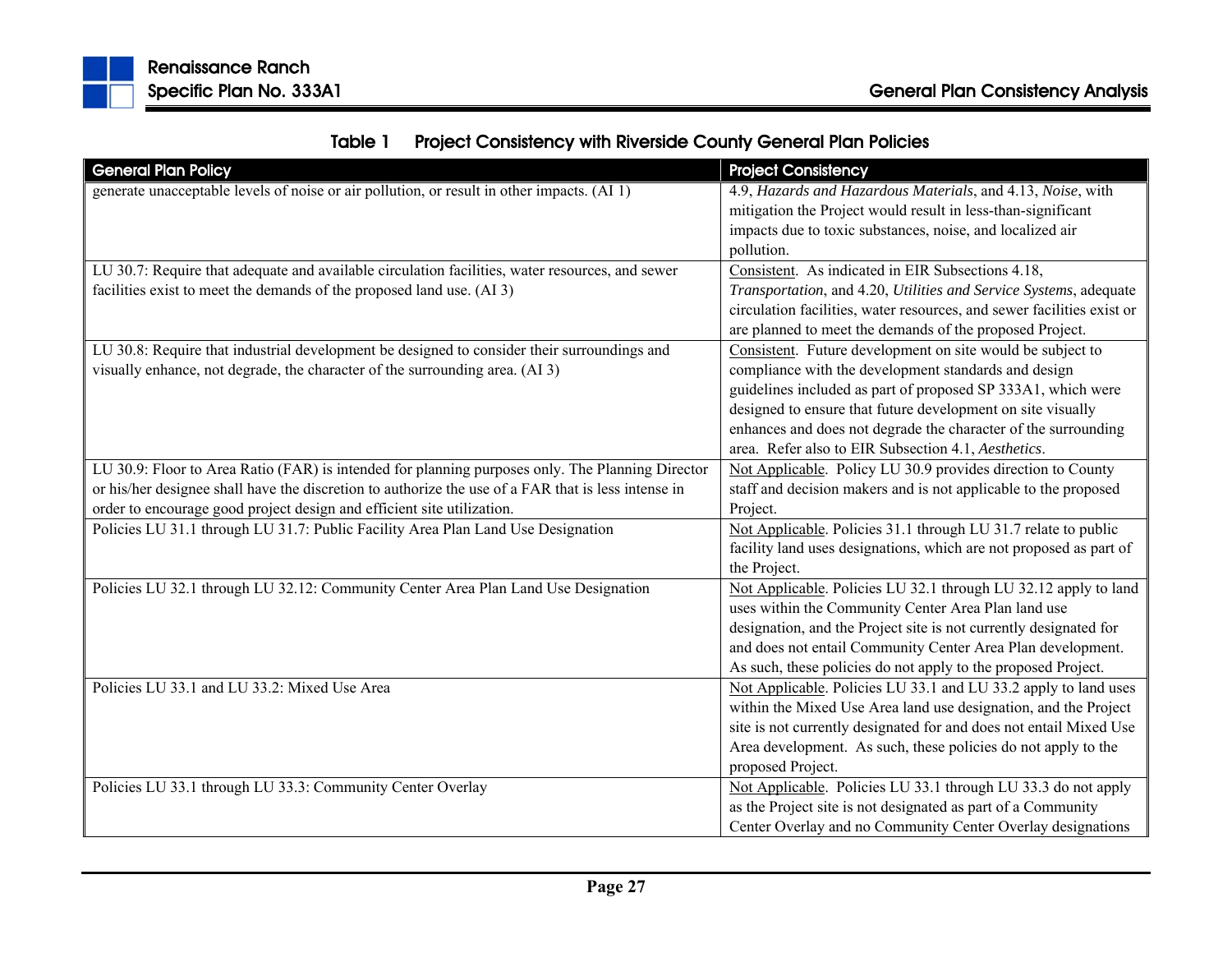

| Table 1 | <b>Project Consistency with Riverside County General Plan Policies</b> |
|---------|------------------------------------------------------------------------|
|---------|------------------------------------------------------------------------|

| <b>General Plan Policy</b>                                                                                                                                                                                                                                                                                                                                                                                                                                                          | <b>Project Consistency</b>                                                                                                                                                                                                                                                           |
|-------------------------------------------------------------------------------------------------------------------------------------------------------------------------------------------------------------------------------------------------------------------------------------------------------------------------------------------------------------------------------------------------------------------------------------------------------------------------------------|--------------------------------------------------------------------------------------------------------------------------------------------------------------------------------------------------------------------------------------------------------------------------------------|
|                                                                                                                                                                                                                                                                                                                                                                                                                                                                                     | are proposed as part of the Project.                                                                                                                                                                                                                                                 |
| Polices LU 34.1 through LU 34.5: Rural Village Overlay and Rural Village Land Use Overlay                                                                                                                                                                                                                                                                                                                                                                                           | Not Applicable. Policies LU 34.1 through LU 34.5 do not apply<br>as the Project site is not designated as part of a Rural Village<br>Overlay and Rural Village Land Use Overlay.                                                                                                     |
| LU 35.1: Require that proposed projects on properties designated with the Closed Landfill Policy<br>Area be reviewed by the Department of Waste Management and the Department of Environmental<br>Health to assure that future development is designed to protect public health and safety.<br>Policies LU 36.1 through LU 36.4: Eastern Riverside County Desert Areas (Non-Area Plan)                                                                                              | Not Applicable. The Project site is not located within the Closed<br>Landfill Policy Area.<br>Not Applicable. The Project site is not located within the eastern                                                                                                                     |
|                                                                                                                                                                                                                                                                                                                                                                                                                                                                                     | Riverside County desert areas.                                                                                                                                                                                                                                                       |
| Policies LU 37.1 through 37.5: Areas Subject to Indian Jurisdiction                                                                                                                                                                                                                                                                                                                                                                                                                 | Not Applicable. The Project site is not subject to Native<br>American jurisdiction.                                                                                                                                                                                                  |
| <b>GENERAL PLAN CIRCULATION ELEMENT</b>                                                                                                                                                                                                                                                                                                                                                                                                                                             |                                                                                                                                                                                                                                                                                      |
| C 1.1: Design the transportation system to respond to concentrations of population and<br>employment activities, as designated by the Land Use Element and in accordance with the<br>Circulation Plan, Figure C-1. (AI 49)<br>C 1.2: Support development of a variety of transportation options for major employment and<br>activity centers including direct access to transit routes, primary arterial highways, bikeways, park-<br>n-ride facilities, and pedestrian facilities. | Not Applicable. Policy C 1.1 provides direction to County staff<br>and decision makers and is not applicable to the proposed<br>Project.<br>Not Applicable. Policy C 1.2 provides direction to County staff<br>and decision makers and is not applicable to the proposed<br>Project. |
| C 1.3: Support the development of transit connections between Riverside County and regional<br>activity centers in other counties as well as transit connections that link the community centers<br>located throughout the county and as identified in the Land Use Element and in the individual Area<br>Plans. $(AI 26)$                                                                                                                                                          | Not Applicable. Policy C 1.3 provides direction to County staff<br>and decision makers and is not applicable to the proposed<br>Project.                                                                                                                                             |
| C 1.4: Utilize existing infrastructure and utilities to the maximum extent practicable and provide<br>for the logical, timely, and economically efficient extension of infrastructure and services.                                                                                                                                                                                                                                                                                 | Consistent. The Project would utilize existing infrastructure and<br>utilities to the maximum extent practicable, and would extend<br>infrastructure only as necessary to serve future uses on site.                                                                                 |
| C 1.5: Evaluate the planned circulation system as needed to enhance the arterial highway network<br>to respond to anticipated growth and mobility needs. (AI 49)                                                                                                                                                                                                                                                                                                                    | Not Applicable. Policy C 1.5 provides direction to County staff<br>and decision makers and is not applicable to the proposed<br>Project.                                                                                                                                             |
| C 1.6: Cooperate with and where appropriate lead local, regional, state, and federal agencies to<br>establish an efficient circulation system. (AI 4, 41, 46, 50)                                                                                                                                                                                                                                                                                                                   | Not Applicable. Policy C 1.6 provides direction to County staff<br>and decision makers and is not applicable to the proposed<br>Project.                                                                                                                                             |
| C 1.7: Encourage and support the development of projects that facilitate and enhance the use of                                                                                                                                                                                                                                                                                                                                                                                     | Consistent. The Project would accommodate a community trail                                                                                                                                                                                                                          |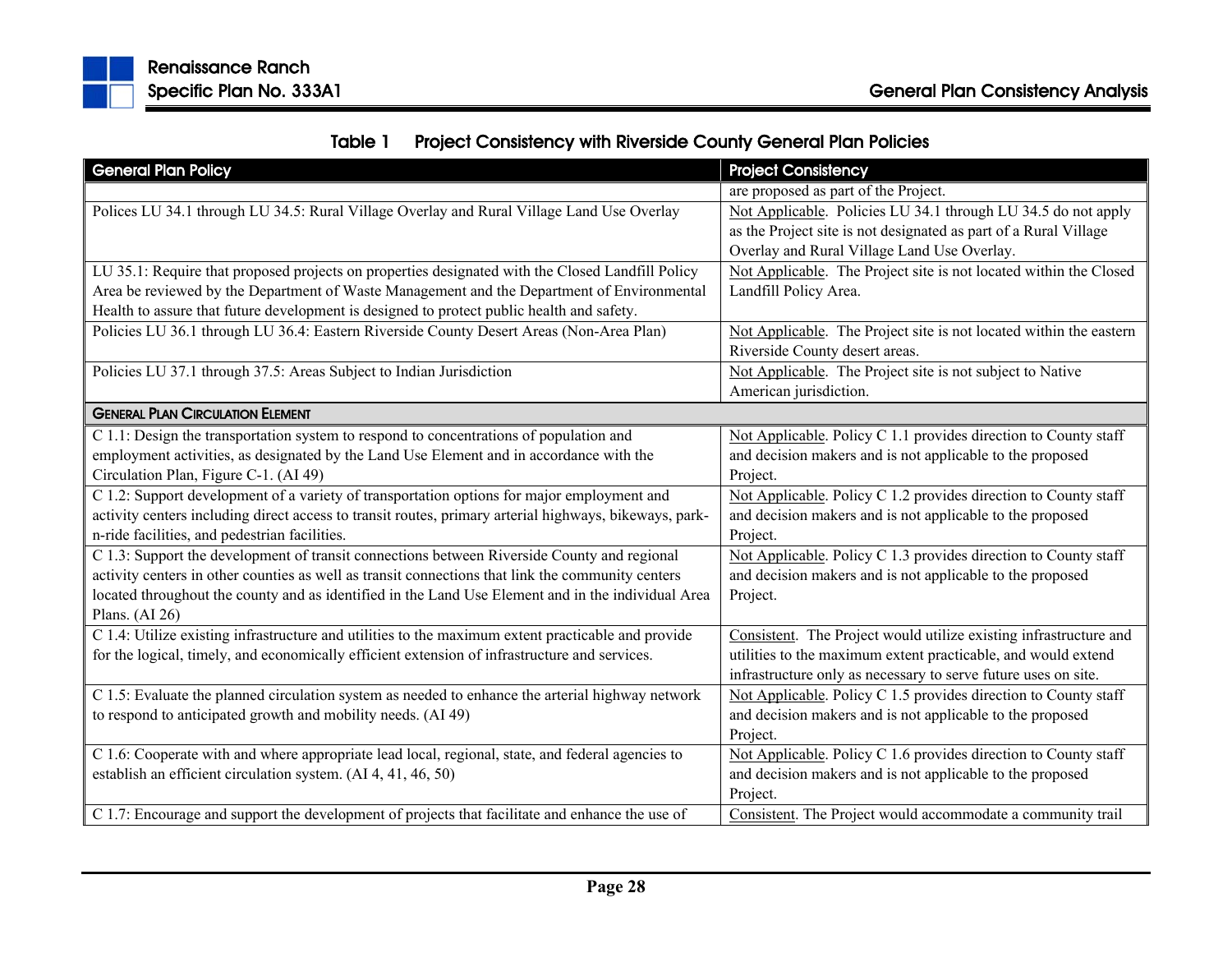

|  | Table 1 Project Consistency with Riverside County General Plan Policies |
|--|-------------------------------------------------------------------------|
|--|-------------------------------------------------------------------------|

| <b>General Plan Policy</b>                                                                          | <b>Project Consistency</b>                                         |
|-----------------------------------------------------------------------------------------------------|--------------------------------------------------------------------|
| alternative modes of transportation, including pedestrian-oriented retail and activity centers,     | along proposed Street A.                                           |
| dedicated bicycle lanes and paths, and mixed-use community centers.                                 |                                                                    |
| C 1.8: Ensure that all development applications comply with the California Complete Streets Act     | Consistent: All future development on the Project site would be    |
| of 2008 as set forth in California Government Code Sections 65040.2 and 65302.                      | reviewed by the County for compliance with the California          |
|                                                                                                     | Complete Streets Act.                                              |
| C 2.1: The following minimum target levels of service have been designated for the review of        | Consistent: An analysis of the Project's impacts to transportation |
| development proposals in the unincorporated areas of Riverside County with respect to               | is provided in EIR Subsection 4.18, Transportation. Table 4.18-    |
| transportation impacts on roadways designated in the Riverside County Circulation Plan (Figure C-   | 18 in EIR Subsection 4.18 identifies required improvements         |
| 1) which are currently County maintained, or are intended to be accepted into the County            | needed to achieve the County's LOS standards. The Project          |
| maintained roadway system:                                                                          | would be conditioned for the construction of improvements,         |
| LOS C shall apply to all development proposals in any area of the Riverside County not located      | payment of DIF and TUMF fees, and payment of fair share            |
| within the boundaries of an Area Plan, as well those areas located within the following Area Plans: | contributions to implement the list of improvements identified in  |
| REMAP, Eastern Coachella Valley, Desert Center, Palo Verde Valley, and those non- Community         | EIR Table 4.18-18. As such, the Project would be consistent        |
| Development areas of the Elsinore, Lake Mathews/Woodcrest, Mead Valley and Temescal Canyon          | with Policy 2.1.                                                   |
| Area Plans.                                                                                         |                                                                    |
| LOS D shall apply to all development proposals located within any of the following Area Plans:      |                                                                    |
| Eastvale, Jurupa, Highgrove, Reche Canyon/Badlands, Lakeview/Nuevo, Sun City/Menifee                |                                                                    |
| Valley, Harvest Valley/Winchester, Southwest Area, The Pass, San Jacinto Valley, Western            |                                                                    |
| Coachella Valley and those Community Development Areas of the Elsinore, Lake                        |                                                                    |
| Mathews/Woodcrest, Mead Valley and Temescal Canyon Area Plans.                                      |                                                                    |
| LOS E may be allowed by the Board of Supervisors within designated areas where transit-oriented     |                                                                    |
| development and walkable communities are proposed.                                                  |                                                                    |
| Notwithstanding the forgoing minimum LOS targets, the Board of Supervisors may, on occasion         |                                                                    |
| by virtue of their discretionary powers, approve a project that fails to meet these LOS targets in  |                                                                    |
| order to balance congestion management considerations in relation to benefits, environmental        |                                                                    |
| impacts and costs, provided an Environmental Impact Report, or equivalent, has been completed to    |                                                                    |
| fully evaluate the impacts of such approval. Any such approval must incorporate all feasible        |                                                                    |
| mitigation measures, make specific findings to support the decision, and adopt a statement of       |                                                                    |
| overriding considerations. (AI 3)                                                                   |                                                                    |
| C 2.2: Require that new development prepare a traffic impact analysis as warranted by the           | Consistent: A Traffic Analysis (TA) has been prepared for the      |
| Riverside County Traffic Impact Analysis Preparation Guidelines or as approved by the Director of   | proposed Project, is included as EIR Technical Appendix L2, and    |
| Transportation. Apply level of service targets to new development per the Riverside County Traffic  | is summarized in EIR Subsection 4.18, Transportation. The TA       |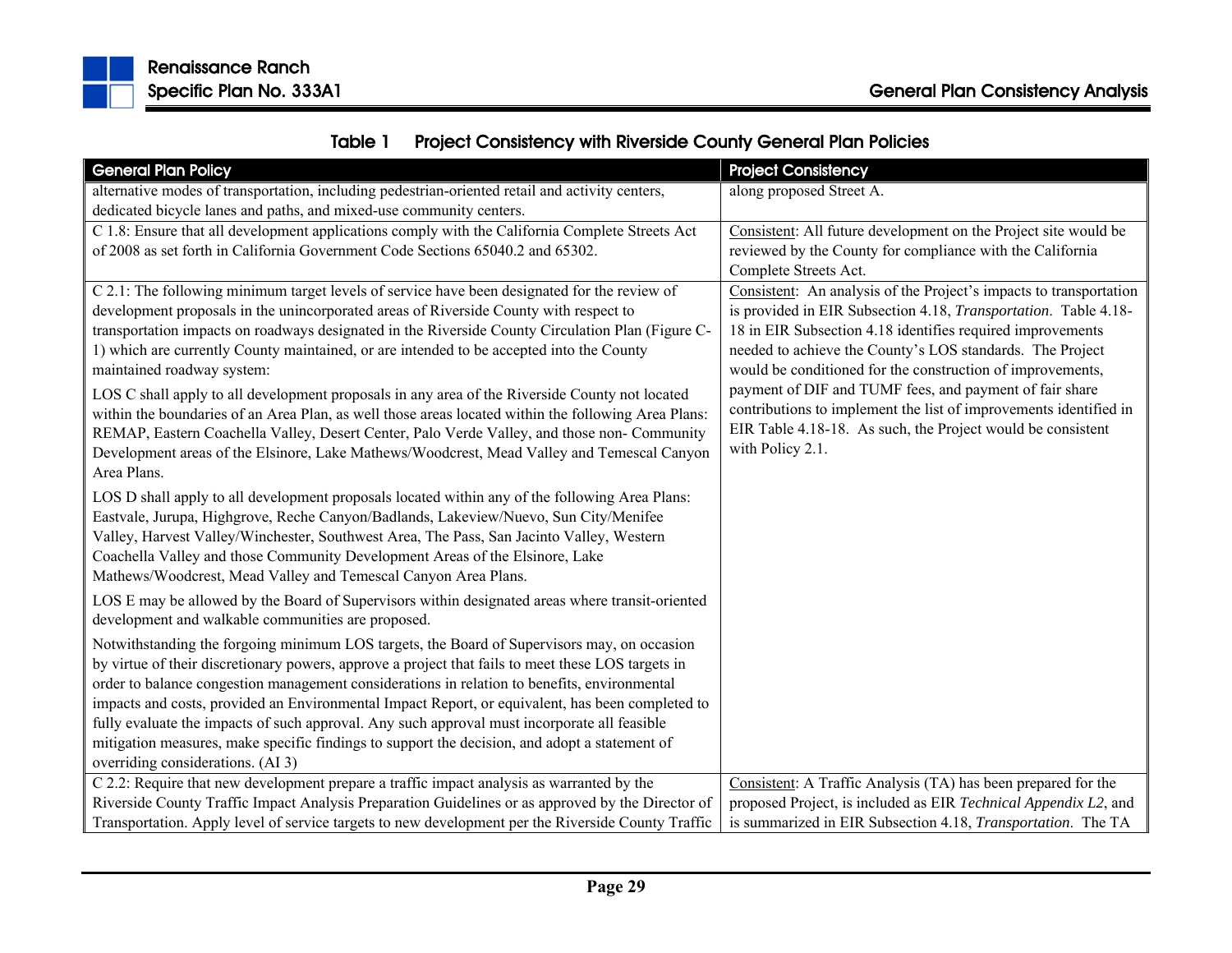|  | Table 1 Project Consistency with Riverside County General Plan Policies |
|--|-------------------------------------------------------------------------|
|--|-------------------------------------------------------------------------|

| <b>General Plan Policy</b>                                                                            | <b>Project Consistency</b>                                           |
|-------------------------------------------------------------------------------------------------------|----------------------------------------------------------------------|
| Impact Analysis Preparation Guidelines to evaluate traffic impacts and identify appropriate           | complies with the Riverside County Transportation Analysis           |
| mitigation measures for new development. (AI 3)                                                       | Preparation Guide. The Project would be conditioned for the          |
|                                                                                                       | construction of improvements, payment of DIF and TUMF fees,          |
|                                                                                                       | and payment of fair share contributions to implement the list of     |
|                                                                                                       | improvements identified in EIR Table 4.18-18.                        |
| C 2.3: Traffic studies prepared for development entitlements (tracts, public use permits, conditional | Consistent. As required by standard conditions of approval to be     |
| use permits, etc.) shall identify project related traffic impacts and determine the significance of   | imposed by Riverside County, traffic studies would be required       |
| such impacts in compliance with CEQA and the Riverside County Congestion Management                   | for all future implementing developments within the Project site     |
| Program Requirements. (AI 3)                                                                          | (e.g., tentative tract maps, plot plans, etc.), which would identify |
|                                                                                                       | specific conditions of approval for implementing developments.       |
|                                                                                                       | In conformance with this policy, a Project-specific Traffic          |
|                                                                                                       | Analysis (TA) was prepared and is included as EIR Technical          |
|                                                                                                       | Appendix L2. Table 4.18-18 in EIR Subsection 4.18 identifies         |
|                                                                                                       | required improvements needed to achieve the County's LOS             |
|                                                                                                       | standards. The Project would be conditioned for the construction     |
|                                                                                                       | of improvements, payment of DIF and TUMF fees, and payment           |
|                                                                                                       | of fair share contributions to implement the list of improvements    |
|                                                                                                       | identified in EIR Table 4.18-18, in conformance with this policy.    |
| C 2.4: The direct project related traffic impacts of new development proposals shall be mitigated     | Consistent. As required by standard conditions of approval to be     |
| via conditions of approval requiring the construction of any improvements identified as necessary     | imposed by Riverside County, traffic studies would be required       |
| to meet level of service targets.                                                                     | for all future implementing developments within the Project site     |
|                                                                                                       | (e.g., tentative tract maps, plot plans, etc.), which would identify |
|                                                                                                       | specific improvement requirements for implementing                   |
|                                                                                                       | developments. Any necessary improvements identified as part of       |
|                                                                                                       | future implementing developments would be imposed as                 |
|                                                                                                       | conditions of approval by the County. Additionally, Table 4.18-      |
|                                                                                                       | 18 in EIR Subsection 4.18, Transportation, identifies required       |
|                                                                                                       | improvements needed to achieve the County's LOS standards.           |
|                                                                                                       | The Project would be conditioned for the construction of             |
|                                                                                                       | improvements, payment of DIF and TUMF fees, and payment of           |
|                                                                                                       | fair share contributions to implement the list of improvements       |
|                                                                                                       | identified in EIR Table 4.18-18, in conformance with this policy.    |
| C 2.5: The cumulative and indirect traffic impacts of development may be mitigated through the        | Consistent. Future implementing development within the Project       |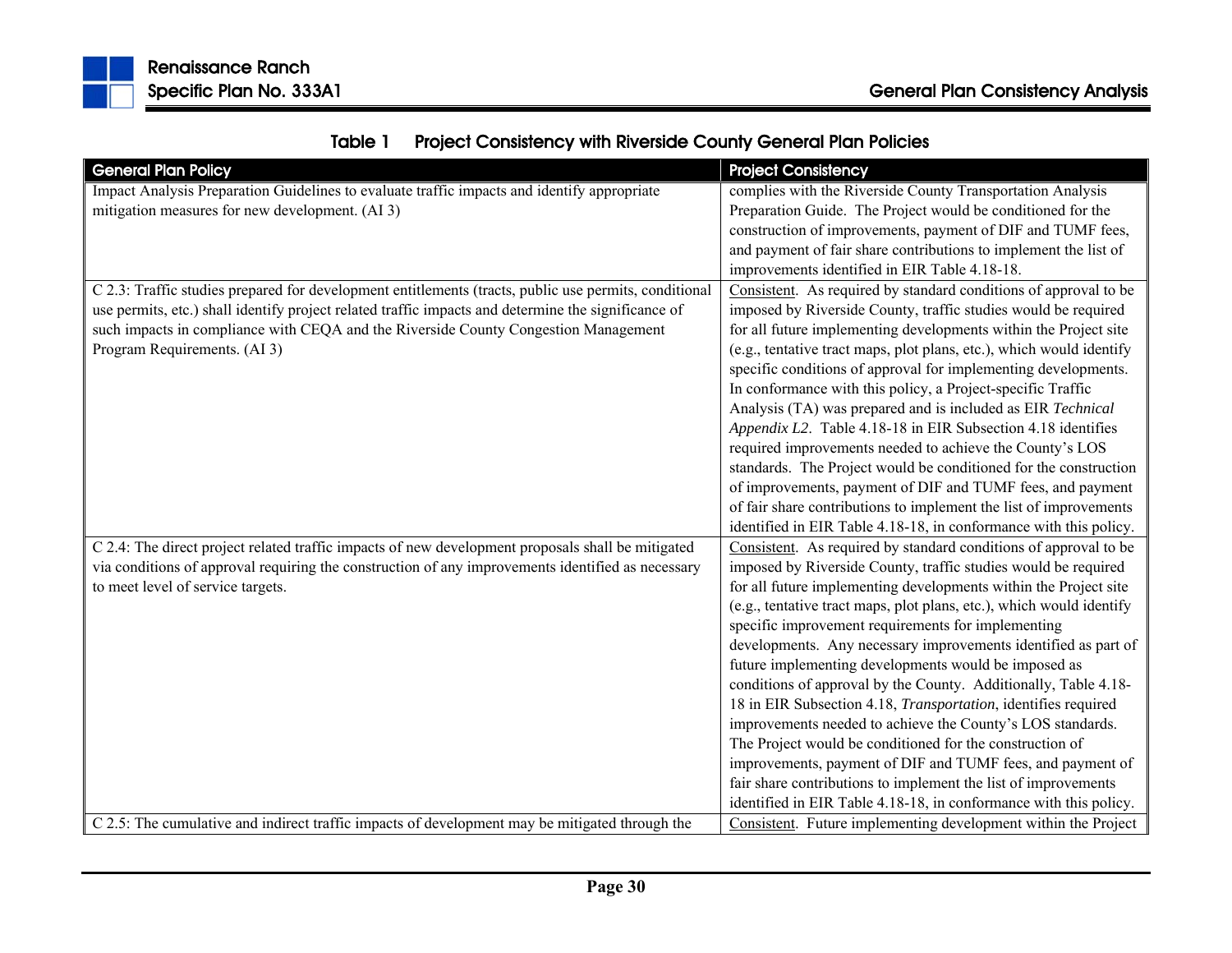

| Table 1 | <b>Project Consistency with Riverside County General Plan Policies</b> |
|---------|------------------------------------------------------------------------|
|---------|------------------------------------------------------------------------|

| <b>General Plan Policy</b>                                                                            | <b>Project Consistency</b>                                         |
|-------------------------------------------------------------------------------------------------------|--------------------------------------------------------------------|
| payment of various impact mitigation fees such as County of Riverside Development Impact Fees,        | site would be subject to mitigation fees, including the County's   |
| Road and Bridge Benefit District Fees, and Transportation Uniform Mitigation Fees to the extent       | Development Impact Fee (DIF) and Transportation Uniform            |
| that these programs provide funding for the improvement of facilities impacted by development.        | Mitigation Fee (TUMF). The Project site is not located within an   |
|                                                                                                       | area subject to a Road and Bridge Benefit District (RBBD) fees.    |
| C 2.6: Accelerate the construction of transportation infrastructure in the Highway 79 corridor        | Not Applicable. The Project site does not occur along the          |
| between Temecula, Hemet, San Jacinto, and Banning. The County of Riverside shall require that         | Highway 79 corridor and the Project would not contribute           |
| all new development projects demonstrate adequate transportation infrastructure capacity to           | measurable amounts of traffic to transportation facilities within  |
| accommodate the added traffic growth. The County of Riverside shall coordinate with cities in the     | the Highway 79 corridor.                                           |
| Highway 79 corridor to accelerate the usable revenue flow of existing funding programs, thus          |                                                                    |
| expediting the development of the transportation infrastructure                                       |                                                                    |
| C 2.7: Maintain a program to reduce overall trip generation in the Highway 79 Policy Area (Figure     | Not Applicable. The Project site is not located within the         |
| C-2) by creating a trip cap on residential development within this policy area which would result in  | Highway 79 Policy Area; thus, Policy C 2.7 is not applicable to    |
| a net reduction in overall trip generation of 70,000 vehicle trip per day from that which would be    | the proposed Project.                                              |
| anticipated from the General Plan Land Use designations as currently recommended. The policy          |                                                                    |
| would generally require all new residential developments proposals within the Highway 79 Policy       |                                                                    |
| Area to reduce trip generation proportionally, and require that residential projects demonstrate      |                                                                    |
| adequate transportation infrastructure capacity to accommodate the added growth.                      |                                                                    |
| C 2.8: Riverside County shall coordinate with Caltrans, RCTC and adjacent local jurisdictions in      | Not Applicable. Policy C 2.8 provides direction to County staff    |
| conformance with the Riverside County Congestion Management Program to determine the                  | and decision makers and is not applicable to the proposed Project. |
| appropriate LOS threshold for determining significance when reviewing development proposals           |                                                                    |
| that directly impact nearby State Highway facilities or city streets.                                 |                                                                    |
| C 3.1: Design, construct, and maintain Riverside County roadways as specified in the Riverside        | Consistent. Horsethief Canyon Road is the only Circulation         |
| County Road Improvement Standards and Specifications. The standards shown in Figure C-4 may           | Element Facility within or abutting the Project site, and this     |
| be modified by Specific Plans, Community Guidelines, or as approved by the Director of                | roadway already is fully built out to its General Plan standard,   |
| Transportation if alternative roadway standards are desirable to improve sustainability for the area. | consistent with Figure C-4 of the General Plan. Street A is        |
|                                                                                                       | proposed through the Project site, and would be constructed as a   |
|                                                                                                       | "Modified Industrial Collector (78' ROW)" at the entrance to the   |
|                                                                                                       | Project site from Horsethief Canyon Road, and as a "Modified       |
|                                                                                                       | Local Street (60' ROW)" at the entrance to the Project site from   |
|                                                                                                       | Bolo Court, consistent with the Circulation Plan included as part  |
|                                                                                                       | of proposed SP 333A1.                                              |
| C 3.2: Maintain the existing transportation network, while providing for future expansion and         | Not Applicable. Policy C 3.2 provides direction to County staff    |
| improvement based on travel demand, and the development of alternative travel modes.                  | and decision makers and is not applicable to the proposed          |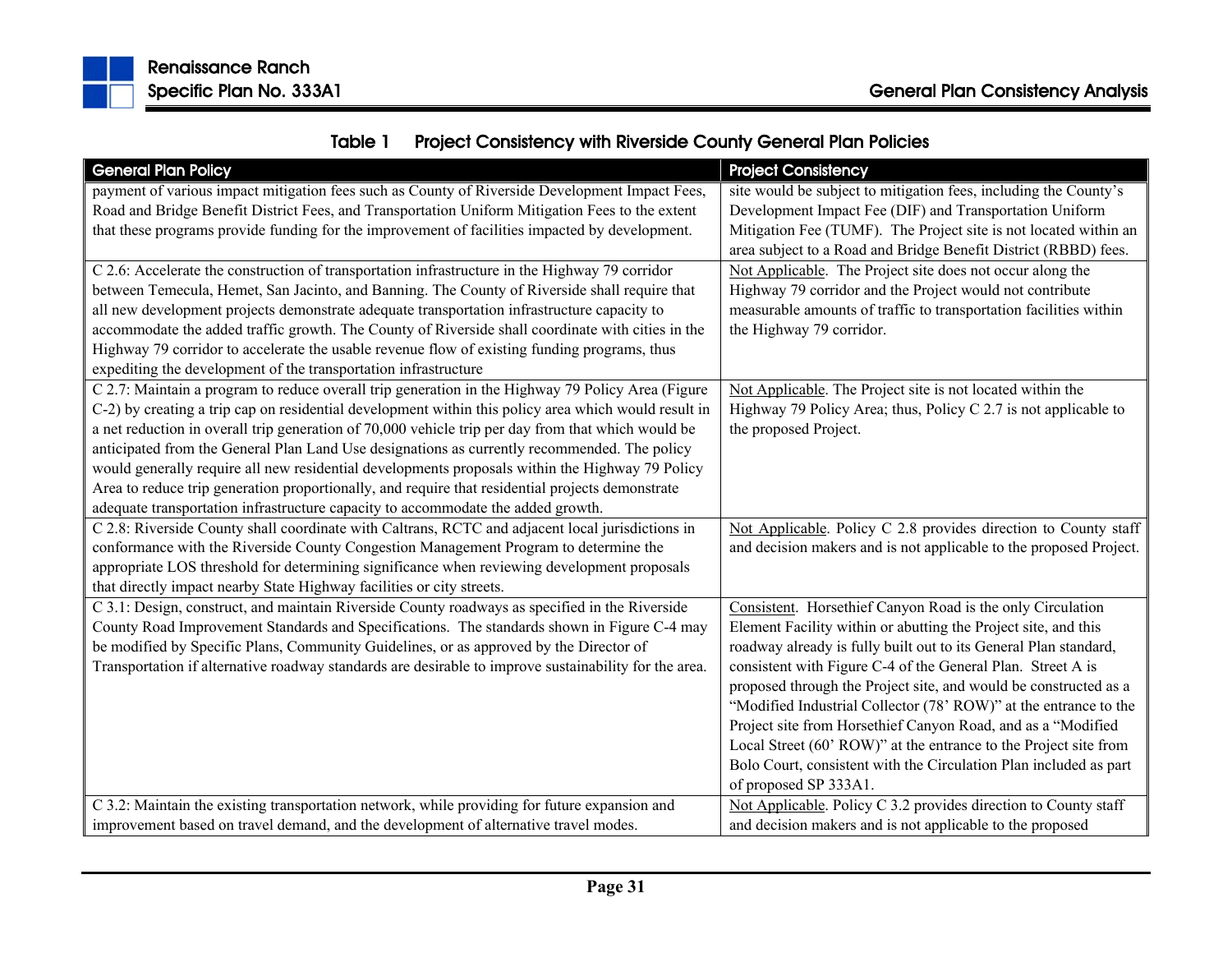

| <b>General Plan Policy</b>                                                                                                                                                                                                                                                                                                                                                                                                                                                                                                                                                                                                                                                                      | <b>Project Consistency</b>                                                                                                                                                                                                                                                                                                                                                                                                                                                                                                                                                                                                                                                                                                         |
|-------------------------------------------------------------------------------------------------------------------------------------------------------------------------------------------------------------------------------------------------------------------------------------------------------------------------------------------------------------------------------------------------------------------------------------------------------------------------------------------------------------------------------------------------------------------------------------------------------------------------------------------------------------------------------------------------|------------------------------------------------------------------------------------------------------------------------------------------------------------------------------------------------------------------------------------------------------------------------------------------------------------------------------------------------------------------------------------------------------------------------------------------------------------------------------------------------------------------------------------------------------------------------------------------------------------------------------------------------------------------------------------------------------------------------------------|
|                                                                                                                                                                                                                                                                                                                                                                                                                                                                                                                                                                                                                                                                                                 | Project.                                                                                                                                                                                                                                                                                                                                                                                                                                                                                                                                                                                                                                                                                                                           |
| C 3.3: Implement design guidelines that identify intersection improvements consistent with the<br>lane geometrics in Table C-2 unless additional lanes are needed to maintain consistency with<br>Policy C 2.2. Where roadway classifications change on a continuous alignment, the standards of<br>the higher classification will normally be transitioned on a portion of the roadway that has the<br>lower classification, particularly where the change takes place at roadway intersections. This may<br>result in additional right of way or lanes being required above the standards shown in Figure C-4<br>for the segment with the lower classification to accommodate the transition. | Consistent. All future developments within the Project site would<br>be subject to compliance with proposed SP 333A1, which<br>includes a Circulation Plan that implements the requirements<br>specified in Circulation Element Table C-2.                                                                                                                                                                                                                                                                                                                                                                                                                                                                                         |
| C 3.4: Allow roundabouts or other innovative design solutions such as triple left turn lanes,<br>continuous flow intersections, or other capacity improvements, when a thorough traffic impact<br>assessment has been conducted demonstrating that such an intersection design alternative would<br>manage traffic flow, and improve safety, if it is physically and economically feasible.                                                                                                                                                                                                                                                                                                     | Not Applicable. Policy C 3.4 provides direction to County staff<br>and decision makers and is not applicable to the proposed<br>Project.                                                                                                                                                                                                                                                                                                                                                                                                                                                                                                                                                                                           |
| C 3.5: Require all major subdivisions to provide adequate collector road networks designed to feed<br>traffic onto General Plan designated highways.                                                                                                                                                                                                                                                                                                                                                                                                                                                                                                                                            | Consistent. As part of the proposed SP 333A1, two separate<br>cross-sections are proposed for Street A. The extension of Street<br>A from Horsethief Canyon Road would be constructed as a<br>"Modified Industrial Collector" with a total Right-of-Way<br>(ROW) of 78 feet. The extension of Street A from Bolo Court<br>would be constructed as a "Modified Local Street" with a total<br>ROW of 60 feet. Future internal collector roadways would be<br>identified as part of implementing tentative tract maps/plot plans.<br>All roadways planned as part of the Project would convey traffic<br>to General Plan designated highways, including Horsethief<br>Canyon Road, De Palma Road, Temescal Canyon Road, and I-<br>15. |
| C 3.6: Require private developers to be primarily responsible for the improvement of streets and<br>highways that serve as access to developing commercial, industrial, and residential areas. These<br>may include road construction or widening, installation of turning lanes and traffic signals, and the<br>improvement of any drainage facility or other auxiliary facility necessary for the safe and efficient<br>movement of traffic or the protection of road facilities.                                                                                                                                                                                                             | Consistent. Future implementing developments would be<br>primarily responsible for the improvement of roadways within<br>the Project site, in addition to any off-site improvements<br>warranted as part of the traffic studies required for future<br>implementing developments (e.g., tentative tract maps, plot<br>plans).                                                                                                                                                                                                                                                                                                                                                                                                      |
| C 3.7: Design interior collector street systems for commercial and industrial subdivisions to<br>accommodate the movement of heavy trucks.                                                                                                                                                                                                                                                                                                                                                                                                                                                                                                                                                      | Consistent. Riverside County would review future implementing<br>tentative tract maps and plot plans for compliance with this<br>requirement.                                                                                                                                                                                                                                                                                                                                                                                                                                                                                                                                                                                      |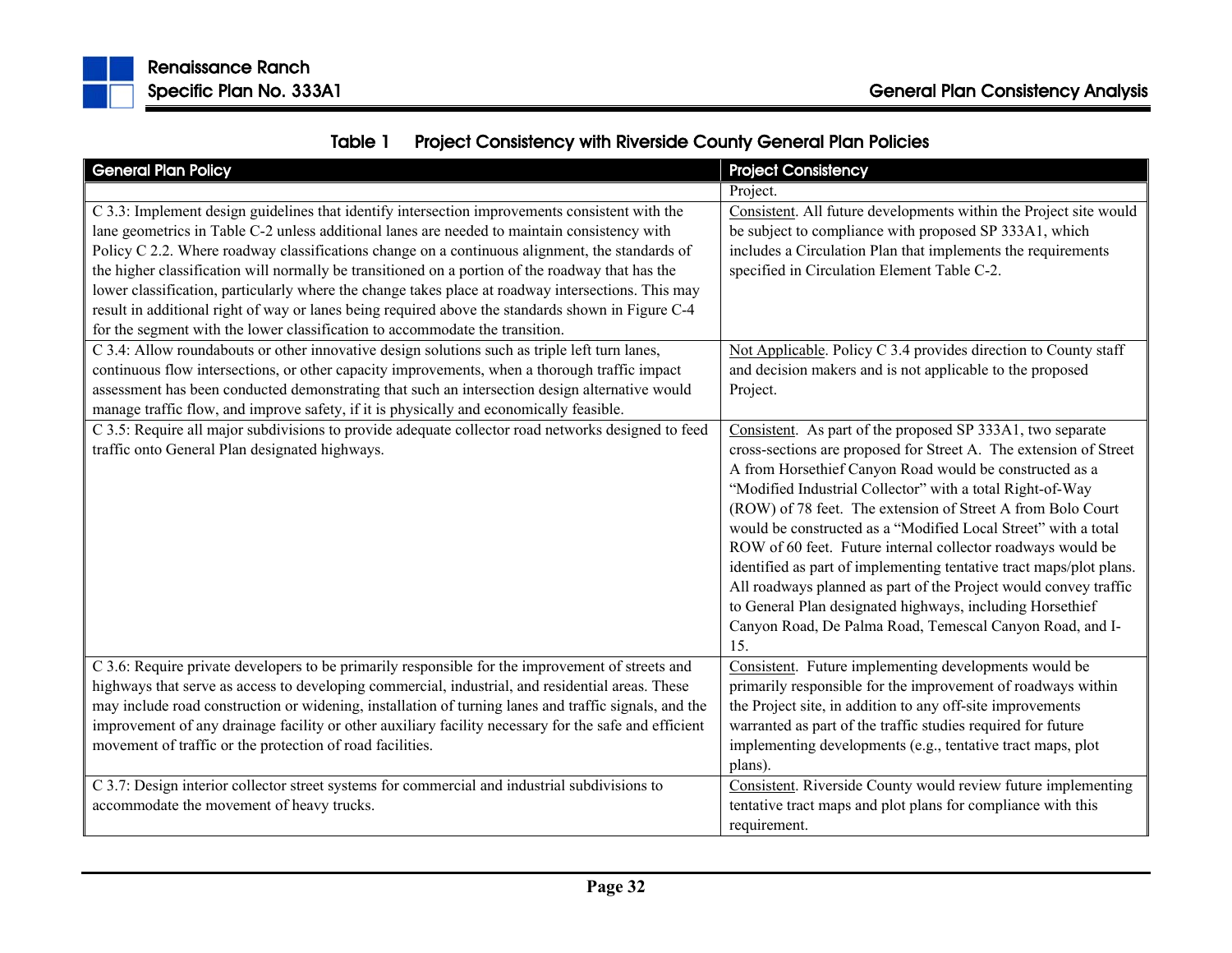| <b>General Plan Policy</b>                                                                          | <b>Project Consistency</b>                                           |
|-----------------------------------------------------------------------------------------------------|----------------------------------------------------------------------|
| C 3.8: Restrict heavy duty truck through-traffic in residential and community center areas and plan | Consistent: Truck traffic associated with the Project would be       |
| land uses so that trucks do not need to traverse these areas.                                       | restricted to the main entrance into the site from Horsethief        |
|                                                                                                     | Canyon Road, while employee/passenger vehicle traffic would be       |
|                                                                                                     | allowed both at the entrance from Horsethief Canyon Road in the      |
|                                                                                                     | northwestern portion of the Project site, and from Bolo Court in     |
|                                                                                                     | the southeast portion of the Project site. The Project has been      |
|                                                                                                     | designed to convey traffic towards major transportation facilities   |
|                                                                                                     | and away from existing and planned residential uses.                 |
| C 3.9: Design off-street loading facilities for all new commercial and industrial developments so   | Consistent. Riverside County would review future implementing        |
| that they do not face surrounding roadways or residential neighborhoods. Truck backing and          | plot plans for compliance with this requirement.                     |
| maneuvering to access loading areas shall not be permitted on the public road system, except when   |                                                                      |
| specifically permitted by the Transportation Department.                                            |                                                                      |
| C 3.10: Require private and public land developments to provide all onsite auxiliary facility       | Consistent. A Project-specific TA was prepared for the Project,      |
| improvements necessary to mitigate any development-generated circulation impacts. A review of       | and is included in EIR Technical Appendix L2. Table 4.18-18 in       |
| each proposed land development project shall be undertaken to identify project impacts to the       | EIR Subsection 4.18, Transportation, identifies required             |
| circulation system and its auxiliary facilities. The Transportation Department may require          | improvements needed to achieve the County's LOS standards.           |
| developers and/or subdividers to provide traffic impact studies prepared by qualified professionals | The Project would be conditioned for the construction of             |
| to identify the impacts of a development.                                                           | improvements, payment of DIF and TUMF fees, and payment of           |
|                                                                                                     | fair share contributions to implement the list of improvements       |
|                                                                                                     | identified in EIR Table 4.18-18. The Project Applicant also          |
|                                                                                                     | would construct all required on-site improvements. Additionally,     |
|                                                                                                     | and pursuant to standard conditions of approval to be imposed by     |
|                                                                                                     | Riverside County, traffic studies would be required for all future   |
|                                                                                                     | implementing projects within the Project site (e.g., tentative tract |
|                                                                                                     | maps, plot plans), which would identify any required auxiliary       |
|                                                                                                     | facility improvements that may be required for each                  |
|                                                                                                     | implementing development.                                            |
| C 3.11: Generally locate commercial and industrial land uses so that they take driveway access      | Consistent. The Project has been designed to route traffic to        |
| from General Plan roadways with a classification of Secondary Highway or greater, consistent with   | Street A, which would extend into the Project site from              |
| design criteria limiting the number of such commercial access points and encouraging shared         | Horsethief Canyon Road. The on-site portions of Street A             |
| access. Exceptions to the requirement for access to a Secondary Highway or greater would be         | extending from Horsethief Canyon Road would be constructed as        |
| considered for isolated convenience commercial uses, such as standalone convenience stores or gas   | a "Modified Industrial Collector." Horsethief Canyon Road is         |
| stations at an isolated off ramp in a remote area. Industrial park type developments may be         | classified as a "Secondary (100' ROW)" highway. Thus, the            |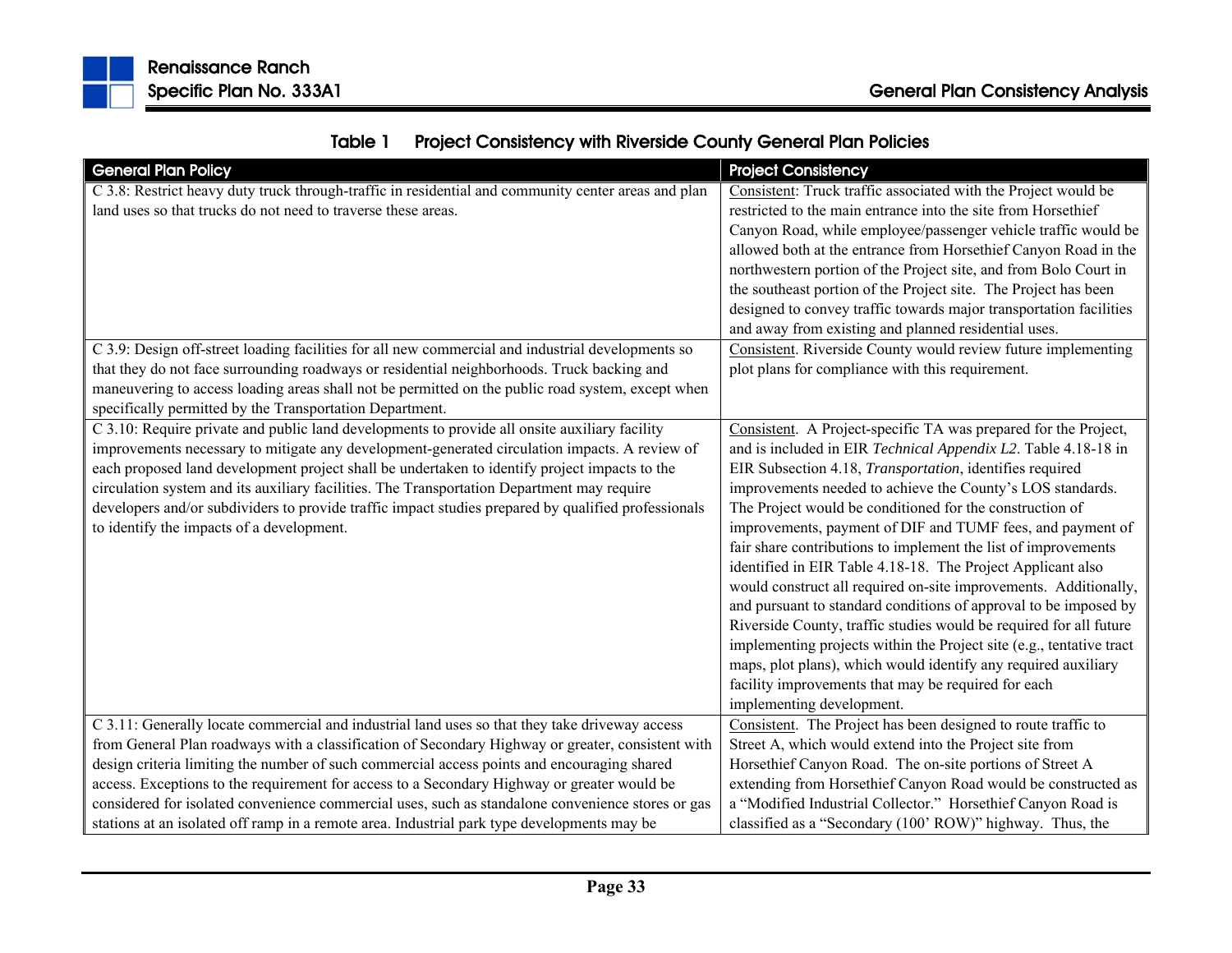

|  | Table 1 Project Consistency with Riverside County General Plan Policies |  |  |
|--|-------------------------------------------------------------------------|--|--|
|--|-------------------------------------------------------------------------|--|--|

| <b>General Plan Policy</b>                                                                                     | <b>Project Consistency</b>                                           |
|----------------------------------------------------------------------------------------------------------------|----------------------------------------------------------------------|
| provided individual parcel access via an internal network of Industrial Collector streets.                     | Project would be provided individual parcel access via a             |
|                                                                                                                | proposed "Industrial Collector" street that would route traffic      |
|                                                                                                                | directly to Horsethief Canyon Road.                                  |
| C 3.12: Improve highways serving as arterials through mountainous and rural areas to adequately                | Not Applicable. The Project site does not occur in mountainous       |
| meet travel demands and safety requirements while minimizing the need for excessive cut and fill.              | or rural areas.                                                      |
| C 3.13: Design street intersections, where appropriate, to assure the safe, efficient passage of               | Consistent. Pursuant to standard conditions of approval to be        |
| through-traffic and the negotiation of turning movements.                                                      | imposed by Riverside County, traffic studies would be required       |
|                                                                                                                | for all future implementing projects within the Project site (e.g.,  |
|                                                                                                                | tentative tract maps, plot plans, etc.), and the County would        |
|                                                                                                                | review proposed improvements to assure the safe, efficient           |
|                                                                                                                | passage of through-traffic and the negotiation of turning            |
|                                                                                                                | movements.                                                           |
| $\overline{C}$ 3.14 Design curves and grades to permit safe movement of vehicular traffic at the road's design | Consistent. All curves and grades would be designed to               |
| speed. Design speed should be consistent with and complement the character of the adjacent area.               | applicable County standards, as would be assured by the              |
|                                                                                                                | County's future review of implementing projects within the           |
|                                                                                                                | Project site (e.g., tentative tract maps, plot plans).               |
| C 3.15: Provide adequate sight distances for safe vehicular movement at a road's design speed and              | Consistent. The County would review future implementing              |
| at all intersections.                                                                                          | development (e.g., tentative tract maps, plot plans) for             |
|                                                                                                                | compliance with this requirement.                                    |
| C 3.16: Dedicate necessary rights-of-way as part of the land division and land use review                      | Consistent. Proposed SP 333A1 identifies one major roadway           |
| processes.                                                                                                     | (Street A) which would consist of a "Modified Industrial             |
|                                                                                                                | Collector (78' ROW)" extending from Horsethief Canyon Road           |
|                                                                                                                | that would transition to a "Modified Local Street (60' ROW)"         |
|                                                                                                                | near Bolo Court. The County would review future implementing         |
|                                                                                                                | developments (e.g., tentative tract maps, plot plans, etc.) to       |
|                                                                                                                | ensure that appropriate right-of-way dedications are                 |
|                                                                                                                | accommodated.                                                        |
| C 3.17: Ensure dedications are made, where necessary, for additional rights-of-way or easements                | Consistent. Proposed SP 333A1 identifies one major roadway           |
| outside the road rights-of-way that are needed to establish slope stability, or drainage and related           | (Street A) which would consist of a "Modified Industrial             |
| structures. These dedications shall be made by land dividers or developers to the responsible                  | Collector (78' ROW)" extending from Horsethief Canyon Road           |
| agency during the land division and land use review process. (AI 44, 51, 52)                                   | that would transition to a "Modified Local Street (60' ROW)"         |
|                                                                                                                | near Bolo Court. The County would review future implementing         |
|                                                                                                                | development (e.g., tentative tract maps, plot plans, etc.) to ensure |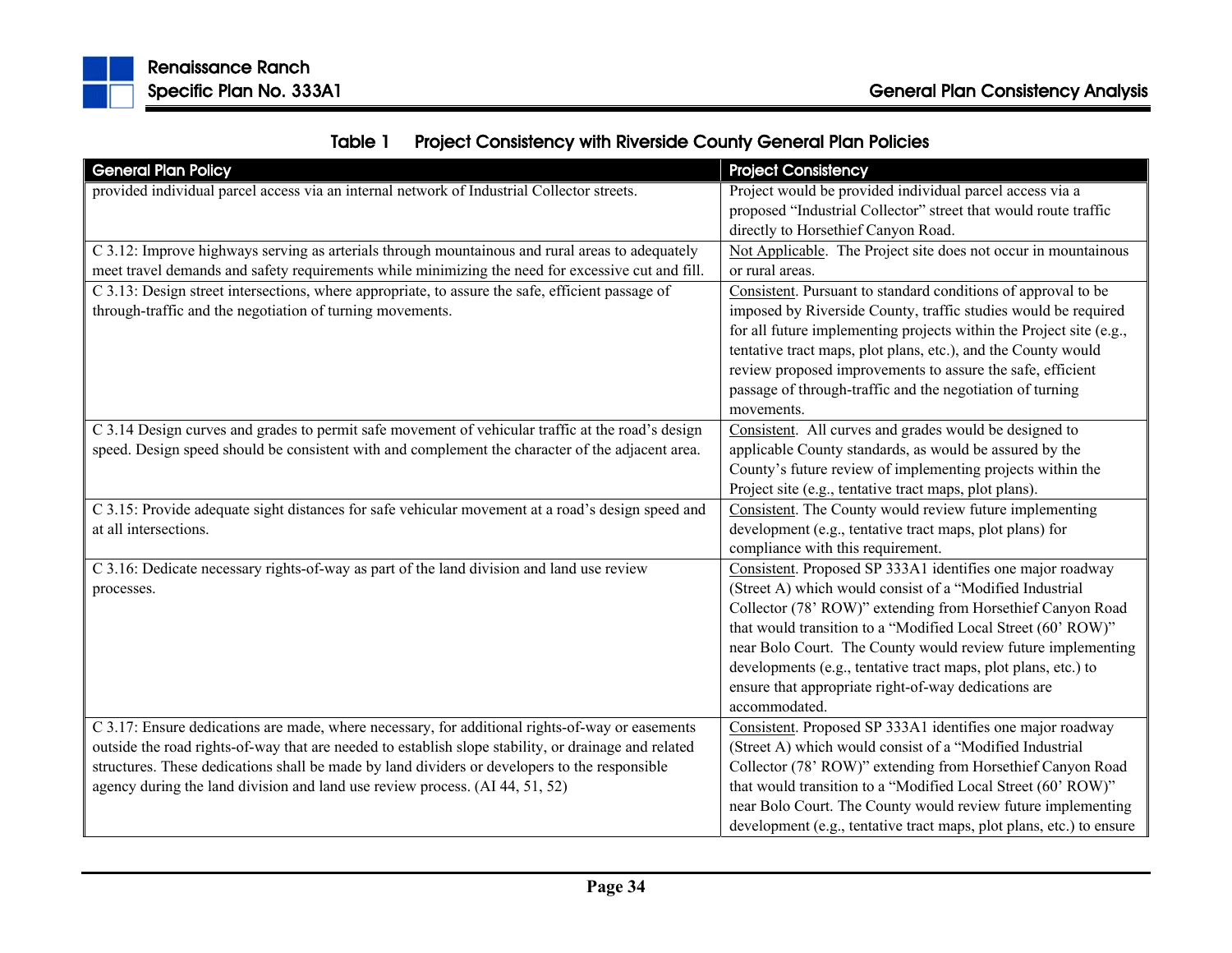|  | Table 1 Project Consistency with Riverside County General Plan Policies |
|--|-------------------------------------------------------------------------|
|--|-------------------------------------------------------------------------|

| <b>General Plan Policy</b>                                                                           | <b>Project Consistency</b>                                        |
|------------------------------------------------------------------------------------------------------|-------------------------------------------------------------------|
|                                                                                                      | that appropriate right-of-way dedications are accommodated, in    |
|                                                                                                      | compliance with this requirement.                                 |
| C 3.18: Align right-of-way dedications with existing dedications along adjacent parcels and          | Consistent. As shown on the SP 333A1 land use plan, all           |
| maintain widths consistent with the ultimate design standard of the road, including required turning | proposed right-of-way dedications would align with existing       |
| lanes. $(AI 51)$                                                                                     | dedications, and future implementing developments (e.g.,          |
|                                                                                                      | tentative tract maps) would be reviewed by the County for         |
|                                                                                                      | compliance with this requirement.                                 |
| C 3.19: Coordinate with Caltrans to identify and protect ultimate freeway rights-of-way, including   | Not Applicable. Policy C 3.19 provides direction to County staff  |
| those for exclusive use by transit and those necessary for interchange expansion. Ultimate right-of- | and decision makers and is not applicable to the proposed         |
| way needs shall be based upon build out traffic forecasts, with facilities sized to provide the      | Project.                                                          |
| appropriate level of service per state highway planning criteria. The County of Riverside, in        |                                                                   |
| consultation with Caltrans, will undertake a program to acquire such areas where additional right-   |                                                                   |
| of-way is required. (AI 44, 51)                                                                      |                                                                   |
| C 3.20: Determine location of General Plan road rights of way and levels of road improvements        | Not Applicable. Policy C 3.20 provides direction to County staff  |
| needed based primarily upon land uses and travel demand.                                             | and decision makers and is not applicable to the proposed         |
|                                                                                                      | Project.                                                          |
| C 3.21: Consider granting a reduction in improvement requirements for land divisions involving       | Not Applicable. Policy C 3.21 provides direction to County staff  |
| parcels greater than 20 acres in size and designated as agriculture on the General Plan Land Use     | and decision makers and is not applicable to the proposed Project |
| map.                                                                                                 | site, which is not designated as agriculture on the General Plan  |
|                                                                                                      | Land Use map.                                                     |
| C 3.22: Limit through-traffic movements to General Plan designated roads. Provisions shall be        | Not Applicable. Policy C 3.22 provides direction to County staff  |
| made for highways capable of carrying high volumes of through-traffic between major trip             | and decision makers and is not applicable to the proposed         |
| generators.                                                                                          | Project.                                                          |
| C 3.23: Consider the utilization of traffic-calming techniques in the design of new community local  | Not Applicable. Policy C 3.23 provides direction to County staff  |
| street and road systems and within existing communities where such techniques will improve           | and decision makers and is not applicable to the proposed         |
| safety and manage traffic flow through sensitive neighborhoods.                                      | Project.                                                          |
| C 3.24: Provide a street network with quick and efficient routes for emergency vehicles, meeting     | Not Applicable. Policy C 3.24 provides direction to County staff  |
| necessary street widths, turn-around radius, secondary access, and other factors as determined by    | and decision makers and is not applicable to the proposed         |
| the Transportation Department in consultation with the Fire Department and other emergency           | Project.                                                          |
| service providers.                                                                                   |                                                                   |
| C 3.25: Restrict on-street parking to reduce traffic congestion and improve safety in appropriate    | Not Applicable. Policy C 3.25 provides direction to County staff  |
| locations such as General Plan roadways.                                                             | and decision makers and is not applicable to the proposed         |
|                                                                                                      | Project.                                                          |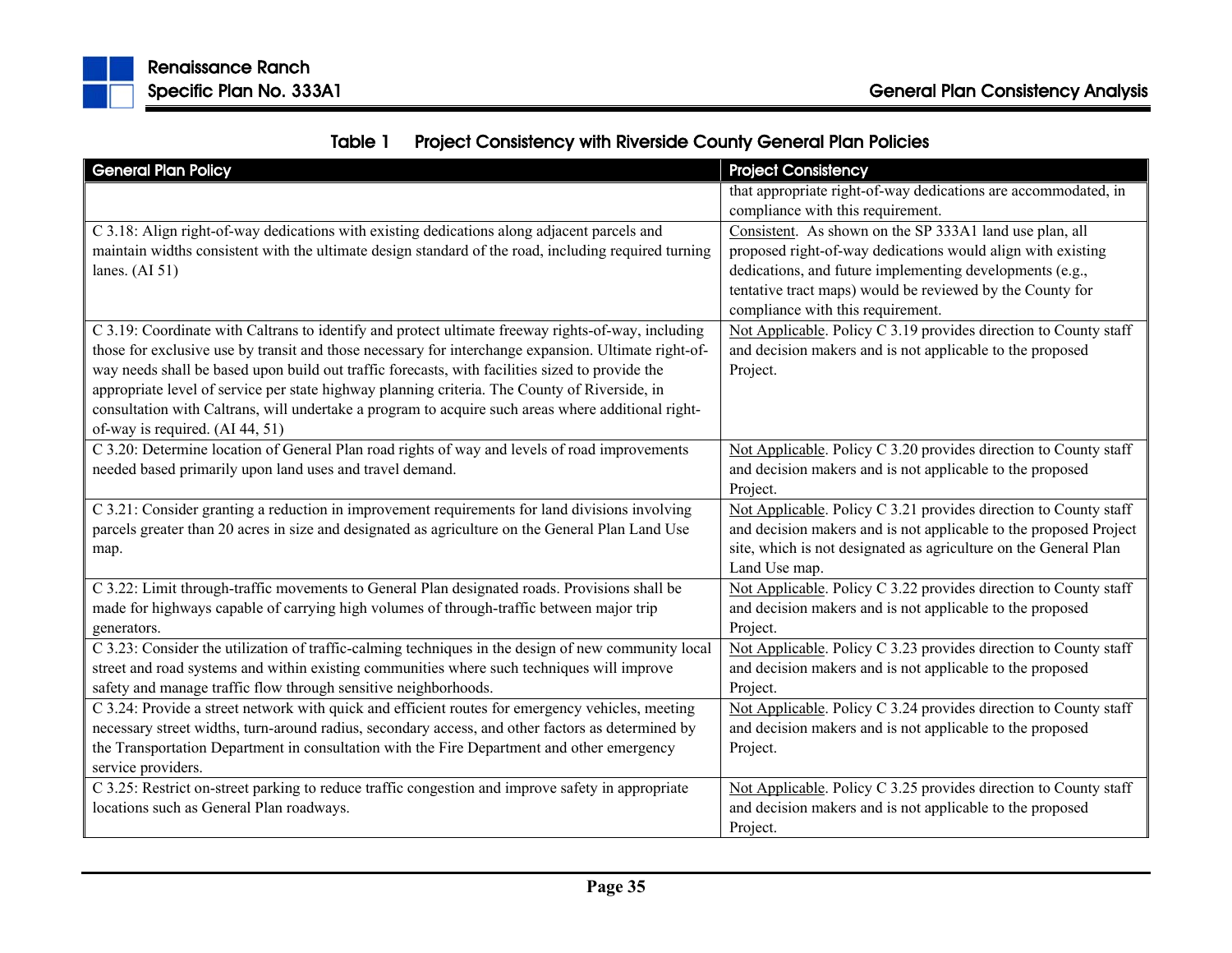

| Table 1 | <b>Project Consistency with Riverside County General Plan Policies</b> |
|---------|------------------------------------------------------------------------|
|---------|------------------------------------------------------------------------|

| <b>General Plan Policy</b>                                                                          | <b>Project Consistency</b>                                          |
|-----------------------------------------------------------------------------------------------------|---------------------------------------------------------------------|
| C 3.26: Plan off-street parking facilities to support and enhance the concept of walkable and       | Not Applicable. Policy C 3.26 provides direction to County staff    |
| transit-oriented communities.                                                                       | and decision makers and is not applicable to the proposed           |
|                                                                                                     | Project.                                                            |
| C 3.27: Evaluate proposed highway extensions or widening projects for potential noise impacts on    | Consistent. EIR Subsection 4.13, Noise, includes an analysis of     |
| existing and future land uses in the area. Require that the effects of truck mix, speed limits, and | off-site traffic-related noise, and demonstrates that impacts would |
| ultimate motor vehicle volumes on noise levels are also explored during the environmental process.  | be less than significant with implementation of Mitigation          |
| (AI 49)                                                                                             | Measure MM 4.13-5.                                                  |
| C 3.28: Reduce transportation noise through proper roadway design and coordination of truck and     | Consistent. EIR Subsection 4.13, Noise, includes an analysis of     |
| vehicle routing.                                                                                    | off-site traffic-related noise, and demonstrates that the Project   |
|                                                                                                     | would not expose any sensitive receptors to traffic-related noise   |
|                                                                                                     | levels exceeding the County's standards.                            |
| C 3.29: Include noise mitigation measures in the design of new roadway projects in the County of    | Consistent. EIR Subsection 4.13, Noise, includes an analysis of     |
| Riverside.                                                                                          | off-site traffic-related noise, and demonstrates that the Project   |
|                                                                                                     | would not expose any sensitive receptors to traffic-related noise   |
|                                                                                                     | levels exceeding the County's standards.                            |
| C 3.30: Design roadways to accommodate wildlife crossings whenever feasible and necessary.          | Not Applicable. Policy C 3.30 provides direction to County staff    |
|                                                                                                     | and decision makers and is not applicable to the proposed           |
|                                                                                                     | Project.                                                            |
| C 3.31: Through the development review process, identify existing dirt roads serving residential    | Not Applicable. Project traffic would utilize paved roadways,       |
| areas which may be impacted by traffic from new developments, and design new developments           | and not dirt roadways.                                              |
| such that new traffic is discouraged from using existing dirt roads. When this is unavoidable,      |                                                                     |
| require that new developments participate in the improvement of the affected dirt roads.            |                                                                     |
| C 3.32: Support ongoing efforts to identify funding and improve existing dirt roads throughout the  | Not Applicable. Policy C 3.32 provides direction to County staff    |
| County of Riverside.                                                                                | and decision makers and is not applicable to the proposed           |
|                                                                                                     | Project.                                                            |
| C 3.33: Assure all-weather, paved access to all developing areas.                                   | Consistent: The Project would accommodate all-weather, paved        |
|                                                                                                     | access to all developed areas of the Project site.                  |
| C 4.1: Provide facilities for the safe movement of pedestrians within developments, as specified in | Consistent. The Project would accommodate a community trail         |
| the Riverside County Ordinances Regulating the Division of Land of the County of Riverside.         | along proposed Street A.                                            |
| C 4.2: Maximize visibility and access for pedestrians and encourage the removal of barriers (walls, | Consistent. The County would review future implementing             |
| easements, and fences) for safe and convenient movement of pedestrians. Special emphasis should     | development (e.g., tentative tract maps, plot plans, etc.) for      |
| be placed on the needs of disabled persons considering Americans with Disabilities Act (ADA)        | compliance with this requirement.                                   |
| regulations.                                                                                        |                                                                     |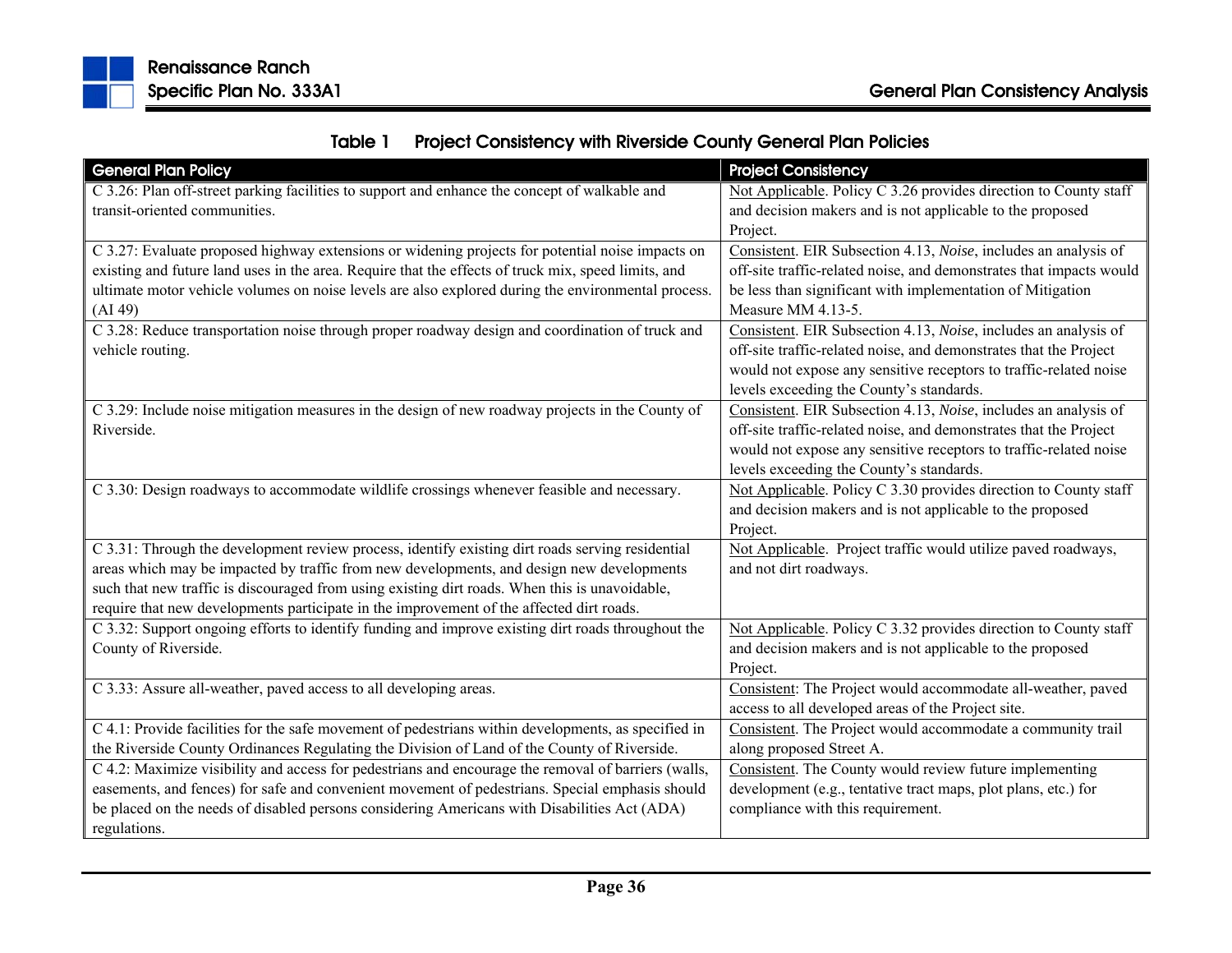

| Table 1 | <b>Project Consistency with Riverside County General Plan Policies</b> |
|---------|------------------------------------------------------------------------|
|---------|------------------------------------------------------------------------|

| <b>General Plan Policy</b>                                                                              | <b>Project Consistency</b>                                         |
|---------------------------------------------------------------------------------------------------------|--------------------------------------------------------------------|
| C 4.3: Assure and facilitate pedestrian access from developments to existing and future transit         | Consistent. The Project would accommodate a community trail        |
| routes and terminal facilities through project design. (AI 26, 45)                                      | along proposed Street A.                                           |
| C 4.4: Plan for pedestrian access that is consistent with road design standards while designing         | Not Applicable. Policy C 4.4 provides direction to County staff    |
| street and road projects. Provisions for pedestrian paths or sidewalks and timing of traffic signals to | and decision makers and is not applicable to the proposed          |
| allow safe pedestrian street crossing shall be included.                                                | Project.                                                           |
| C 4.5: Collaborate with local communities to ensure that school children have adequate                  | Not Applicable. Policy C 4.5 provides direction to County staff    |
| transportation routes available, such as a local pedestrian or bike path, or local bus service.         | and decision makers and is not applicable to the proposed          |
|                                                                                                         | Project.                                                           |
| C 4.6: Consult the Riverside County Transportation Department as part of the development review         | Consistent. All future development on site would be reviewed by    |
| process regarding any development proposals where pedestrian facilities may be warranted. The           | the Riverside County Transportation Department, and all            |
| County of Riverside may require both the dedication and improvement of the pedestrian facilities        | proposed pedestrian facilities would be improved as part of the    |
| as a condition of development approval. (AI 3)                                                          | Project.                                                           |
| C 4.7: Make reasonable accommodation for safe pedestrian walkways that comply with the                  | Consistent. All implementing development within the Project        |
| Americans with Disabilities Act (ADA) requirements within commercial, office, industrial, mixed         | site would be required to comply with applicable ADA               |
| use, residential, and recreational developments.                                                        | requirements.                                                      |
| C 4.8: Coordinate with all transit operators to ensure that ADA compliant pedestrian facilities are     | Not Applicable. Policy C 4.8 provides direction to County staff    |
| provided along and/or near all transit routes, whenever feasible. New land developments may be          | and decision makers and is not applicable to the proposed          |
| required to provide pedestrian facilities due to existing or future planned transit routes even if      | Project.                                                           |
| demand for pedestrian facility may not be otherwise warranted. (AI 45)                                  |                                                                    |
| C 4.9: Review all existing roadways without pedestrian facilities when they are considered for          | Consistent. All roadways that would be improved as part of the     |
| improvements to determine if new pedestrian facilities are warranted. New roadways should also          | Project would contain facilities for pedestrians (i.e., sidewalks, |
| be assessed for pedestrian facilities. (AI 49)                                                          | etc.).                                                             |
| C 5.1: Encourage Caltrans to install and maintain landscaping and other mitigation elements along       | Not Applicable. Policy C 5.1 provides direction to County staff    |
| freeways and highways, especially when they are adjacent to existing residential or other noise         | and decision makers and is not applicable to the proposed          |
| sensitive uses.                                                                                         | Project.                                                           |
| C 5.2: Encourage the use of drought-tolerant native plants and the use of recycled water for            | Consistent. Landscape plans would be required in the future in     |
| roadway landscaping.                                                                                    | conjunction with implementing developments, and the SP 333A1       |
|                                                                                                         | Design Guidelines promote the use of drought tolerant              |
|                                                                                                         | landscaping.                                                       |
| C 5.3: Require parking areas of all commercial and industrial land uses that abut residential areas     | Consistent. Riverside County would review future implementing      |
| to be buffered and shielded by adequate landscaping.                                                    | developments (e.g., tentative tract maps, plot plans, etc.) for    |
|                                                                                                         | compliance with this requirement.                                  |
| C 6.1: Provide dedicated and recorded public access to all parcels of land, except as provided for      | Consistent. The Project site is and would continue to be served    |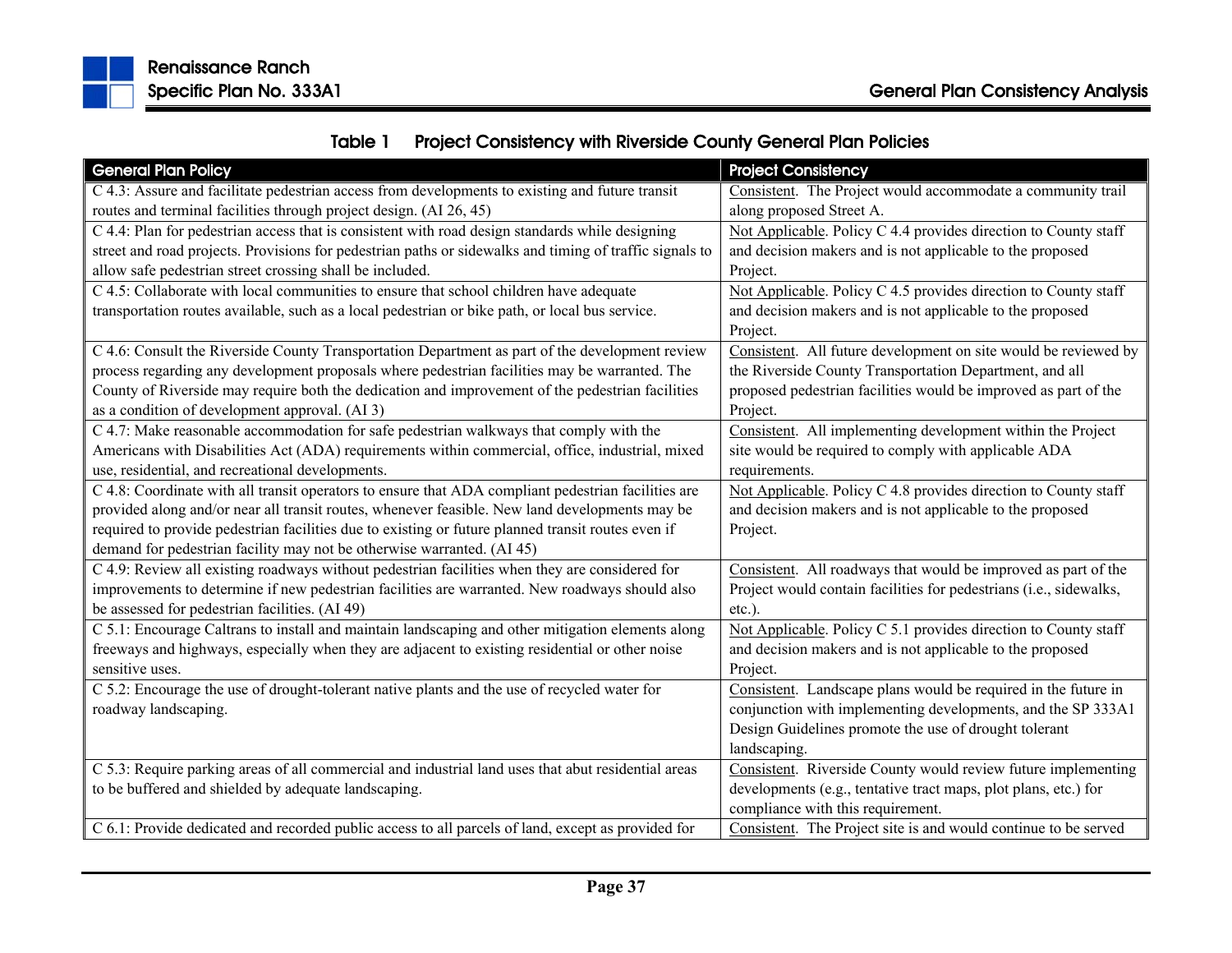

|  | Table 1 Project Consistency with Riverside County General Plan Policies |
|--|-------------------------------------------------------------------------|
|--|-------------------------------------------------------------------------|

| <b>General Plan Policy</b>                                                                          | <b>Project Consistency</b>                                        |
|-----------------------------------------------------------------------------------------------------|-------------------------------------------------------------------|
| under the statutes of the State of California.                                                      | by recorded public access.                                        |
| C 6.2: Require all-weather access to all new development.                                           | Consistent. All proposed roadways would afford all-weather        |
|                                                                                                     | access.                                                           |
| C 6.3: Limit access points and intersections of streets and highways based upon the road's General  | Consistent. Riverside County would review future implementing     |
| Plan classification and function. Require that access points be located so that they comply with    | developments (e.g., tentative tract maps, plot plans, etc.) for   |
| Riverside County's minimum intersection spacing standards. Under special circumstances the          | compliance with this requirement.                                 |
| Transportation Department may consider exceptions to this requirement. (AI 3)                       |                                                                   |
| C 6.4: Discourage parcel access points taken directly off General Plan designated highways.         | Consistent. Riverside County would review future implementing     |
| Access may be permitted off of General Plan designated highways only if no local streets are        | developments (e.g., tentative tract maps, plot plans, etc.) for   |
| present.                                                                                            | compliance with this requirement.                                 |
| C 6.5: Provide common access via shared driveways and/or reciprocal access easements whenever       | Consistent. Riverside County would review future implementing     |
| access must be taken directly off a General Plan designated highway. Parcels on opposite sides of a | developments (e.g., tentative tract maps, plot plans, etc.) for   |
| highway shall have access points located directly opposite each other, whenever possible, to allow  | compliance with this requirement.                                 |
| for future street intersections and increased safety.                                               |                                                                   |
| C 6.6: Consider access implications associated with adjacent development and circulation plans,     | Not Applicable. Policy C 6.6 provides direction to County staff   |
| and promote efficient and safe access for airport facilities.                                       | and decision makers and is not applicable to the proposed         |
|                                                                                                     | Project.                                                          |
| C 6.7: Require that the automobile and truck access of commercial and industrial land uses          | Consistent. Riverside County would review future implementing     |
| abutting residential parcels be located at the maximum practical distance from the nearest          | developments (e.g., tentative tract maps, plot plans, etc.) for   |
| residential parcels to minimize noise impacts. (AI 105)                                             | compliance with this requirement.                                 |
| Policies C 7.1 through C 7.12: Property Owner Coordination                                          | Not Applicable. Policies C 7.1 through C 7.12 provide direction   |
|                                                                                                     | to County staff and decision makers and are not applicable to the |
|                                                                                                     | proposed Project.                                                 |
| C 8.1: Implement a circulation plan that is consistent with funding and financing capabilities. (AI | Consistent. Proposed SP 239A1333A1 accommodates all General       |
| 53)                                                                                                 | Plan-designated roadways in a manner consistent with the          |
|                                                                                                     | General Plan circulation plan.                                    |
| C 8.2: Distribute the costs of transportation system improvements equitably among those who will    | Consistent. As discussed in EIR Subsection 4.18,                  |
| benefit.                                                                                            | Transportation, the Project Applicant would be required to        |
|                                                                                                     | contribute fair share fees as well as pay fees pursuant to the    |
|                                                                                                     | County's DIF and TUMF programs, in addition to construction       |
|                                                                                                     | of improvements to study area facilities.                         |
| C 8.3: Use annexations, development agreements, revenue-sharing agreements, tax allocation          | Consistent. As discussed in EIR Subsection 4.18,                  |
| agreements and the CEQA process as tools to ensure that new development pays a fair share of        | Transportation, the Project Applicant would be required to        |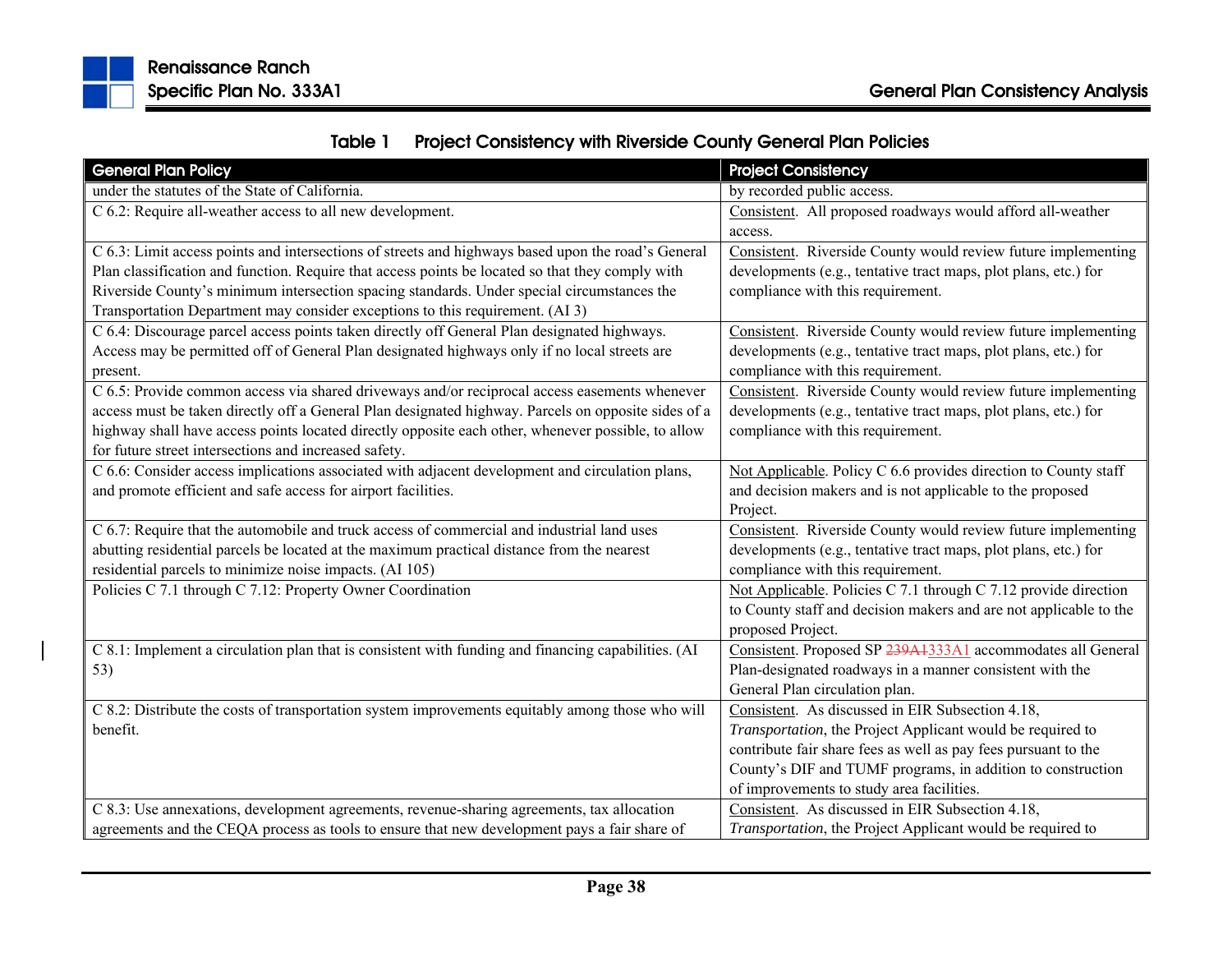

| Table 1 | <b>Project Consistency with Riverside County General Plan Policies</b> |
|---------|------------------------------------------------------------------------|
|---------|------------------------------------------------------------------------|

| <b>General Plan Policy</b>                                                                           | <b>Project Consistency</b>                                          |
|------------------------------------------------------------------------------------------------------|---------------------------------------------------------------------|
| costs to provide local and regional transportation improvements and to mitigate cumulative traffic   | construct transportation improvements, contribute fair share fees,  |
| impacts.                                                                                             | as well as pay fees pursuant to the County's DIF and TUMF fee       |
|                                                                                                      | programs.                                                           |
| C 8.4: Prepare a multi-year Transportation Improvement Program (TIP) that establishes                | Not Applicable. Policy C 8.4 provides direction to County staff     |
| improvement priorities and scheduling for transportation project construction over a period          | and decision makers and is not applicable to the proposed           |
| consistent with state and federal requirements.                                                      | Project.                                                            |
| C 8.5: Participate in the establishment of regional traffic mitigation fees and/or road and bridge   | Consistent. As discussed in EIR Subsection 4.18,                    |
| benefits districts to be assessed on new development. The fees shall cover a reasonable share of the | Transportation, the Project Applicant would be required to          |
| costs of providing local, regional and subregional transportation improvements needed for serving    | construct transportation improvements, contribute fair share fees,  |
| new development in the unincorporated area.                                                          | as well as pay fees pursuant to the County's DIF and TUMF           |
|                                                                                                      | programs. The Project site is not located in an area subject to     |
|                                                                                                      | RBBD fees.                                                          |
| C 8.6: Encourage the use of public improvement financing mechanisms, and equitably distribute        | Not Applicable. Policy C 8.6 provides direction to County staff     |
| the costs of road improvements among all those who benefit from the road improvements,               | and decision makers and is not applicable to the proposed           |
| including current roadway users.                                                                     | Project.                                                            |
| C 8.7: Review and update the County of Riverside Road and Bridge Benefit District fee structure      | Not Applicable. Policy C 8.7 provides direction to County staff     |
| and development impact fees periodically to ensure that capacity expansion projects are developed    | and decision makers and is not applicable to the proposed           |
| and constructed in a timely manner.                                                                  | Project.                                                            |
| C 8.8: Seek all available means to fund improvements, including state and federal grants, to offset  | Not Applicable. Policy C 8.8 provides direction to County staff     |
| the local cost of system improvements where appropriate. (AI 53)                                     | and decision makers and is not applicable to the proposed           |
|                                                                                                      | Project.                                                            |
| Policies C 9.1 through C 9.5: Common Carriers                                                        | Not Applicable. Policies C 9.1 through C 9.5 provide direction to   |
|                                                                                                      | County staff and decision makers and are not applicable to the      |
|                                                                                                      | proposed Project.                                                   |
| C 10.1: Support programs developed by transit agencies/operators to provide paratransit service.     | Not Applicable. Policy C 10.1 provides direction to County staff    |
| (AI 50)                                                                                              | and decision makers and is not applicable to the proposed           |
|                                                                                                      | Project.                                                            |
| C 11.1: Where appropriate, reserve right-of-way to accommodate designated transit service. (AI 3,    | Consistent. Future implementing developments (e.g., tentative       |
| 52)                                                                                                  | tract maps) would be required to reserve appropriate right-of-way   |
|                                                                                                      | to accommodate designated transit service in the area, if required. |
|                                                                                                      | Transit service is currently not available at the Project site.     |
| C 11.2: Incorporate the potential for public transit service in the design of developments that are  | Consistent. Future implementing developments (e.g., tentative       |
| identified as major trip attractions (i.e., community centers, tourist and employment centers), as   | tract maps, plot plans) would be required to reserve appropriate    |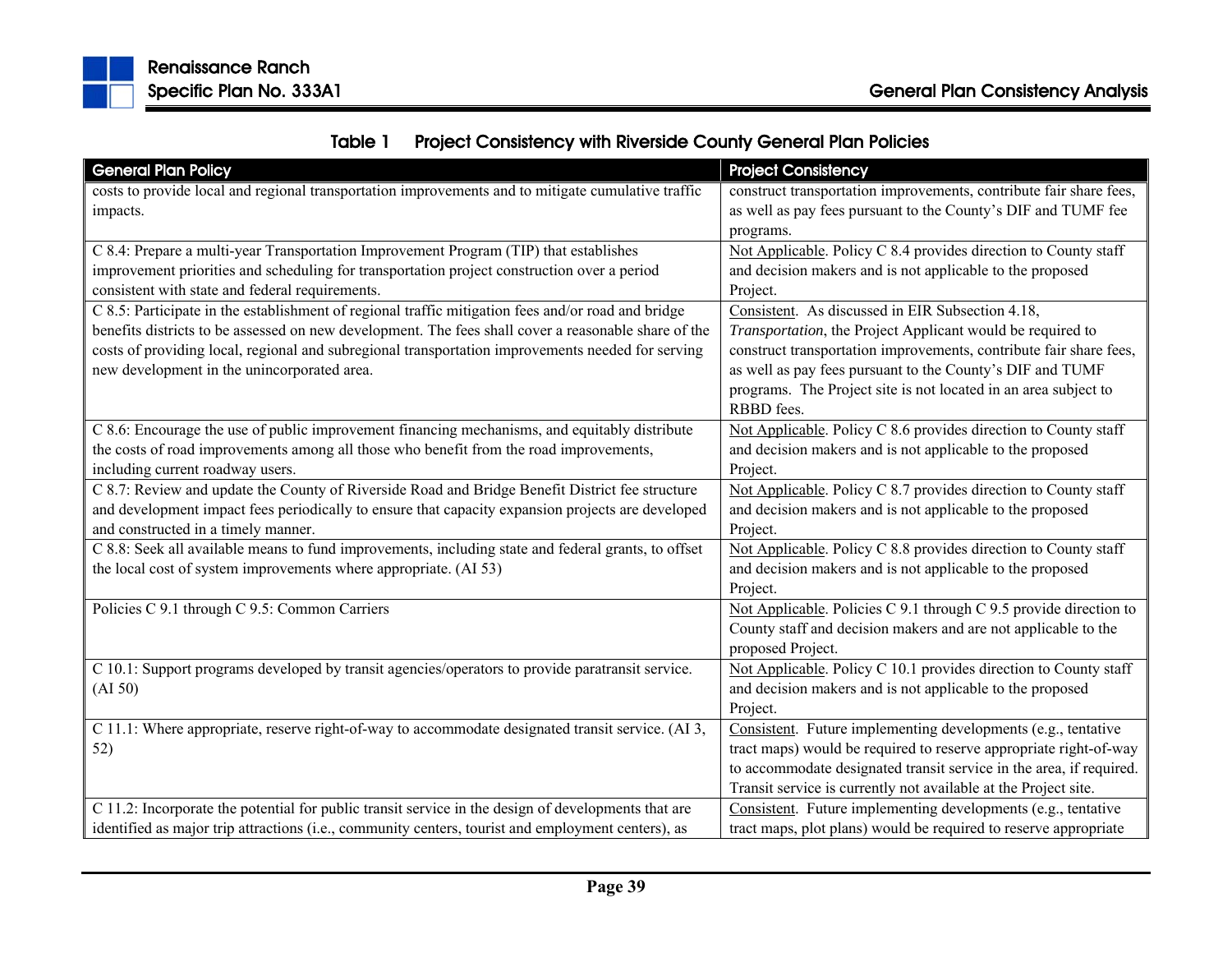| Table 1 | <b>Project Consistency with Riverside County General Plan Policies</b> |  |
|---------|------------------------------------------------------------------------|--|
|---------|------------------------------------------------------------------------|--|

| <b>General Plan Policy</b>                                                                          | <b>Project Consistency</b>                                           |
|-----------------------------------------------------------------------------------------------------|----------------------------------------------------------------------|
| indicated in ordinances regulating the division of land of the County of Riverside.                 | right-of-way to accommodate designated transit service in the        |
|                                                                                                     | area, if required. Transit service is currently not available at the |
|                                                                                                     | Project site.                                                        |
| C 11.3: Design the physical layout of arterial and collector highways to facilitate bus operations. | Consistent. The only General Plan-designated roadway within or       |
| Locations of bus turn outs and other design features should be considered.                          | abutting the Project site is Horsethief Canyon Road, which is        |
|                                                                                                     | fully improved along the Project site's frontage. Future             |
|                                                                                                     | implementing developments (e.g., tentative tract maps, plot          |
|                                                                                                     | plans, etc.) would be required to reserve appropriate right-of-way   |
|                                                                                                     | to accommodate designated transit service in the area, if required,  |
|                                                                                                     | including potentially along proposed Street A. Transit service is    |
|                                                                                                     | currently not available at the Project site.                         |
| C 11.4: Offer incentives to new development to encourage it to locate in a transit-oriented area    | Not Applicable. Policy C 11.4 provides direction to County staff     |
| such as a community center or along a designated transit corridor near a station. (AI 9)            | and decision makers and is not applicable to the proposed            |
|                                                                                                     | Project.                                                             |
| C 11.5: Accommodate transit through higher densities, innovative design, and right-of-way           | Consistent. Future implementing developments (e.g., tentative        |
| dedication.                                                                                         | tract maps) would be required to reserve appropriate right-of-way    |
|                                                                                                     | to accommodate designated transit service in the area, if required.  |
|                                                                                                     | The only General Plan-designated roadway within or abutting the      |
|                                                                                                     | Project site is Horsethief Canyon Road, which is fully improved      |
|                                                                                                     | along the Project site's frontage. Future implementing               |
|                                                                                                     | developments (e.g., tentative tract maps, plot plans, etc.) would    |
|                                                                                                     | be required to reserve appropriate right-of-way to accommodate       |
|                                                                                                     | designated transit service in the area, if required, including       |
|                                                                                                     | potentially along proposed Street A. Additionally, although no       |
|                                                                                                     | residential uses are proposed and no transit service is currently    |
|                                                                                                     | available at the Project site, the Project's planned intensity for   |
|                                                                                                     | employment-generating uses would support future transit service      |
|                                                                                                     | in the area.                                                         |
| C 11.6: Promote development of transit centers and park-n-rides for use by all transit operators,   | Not Applicable. Policy C 11.6 provides direction to County staff     |
| including development of multi-modal facilities.                                                    | and decision makers and is not applicable to the proposed            |
|                                                                                                     | Project.                                                             |
| Policies C 12.1 through C 12.6: Transit Oasis and Transit Centers                                   | Not Applicable. Policies C 12.1 through C 12.6 provide direction     |
|                                                                                                     | to County staff and decision makers and are not applicable to the    |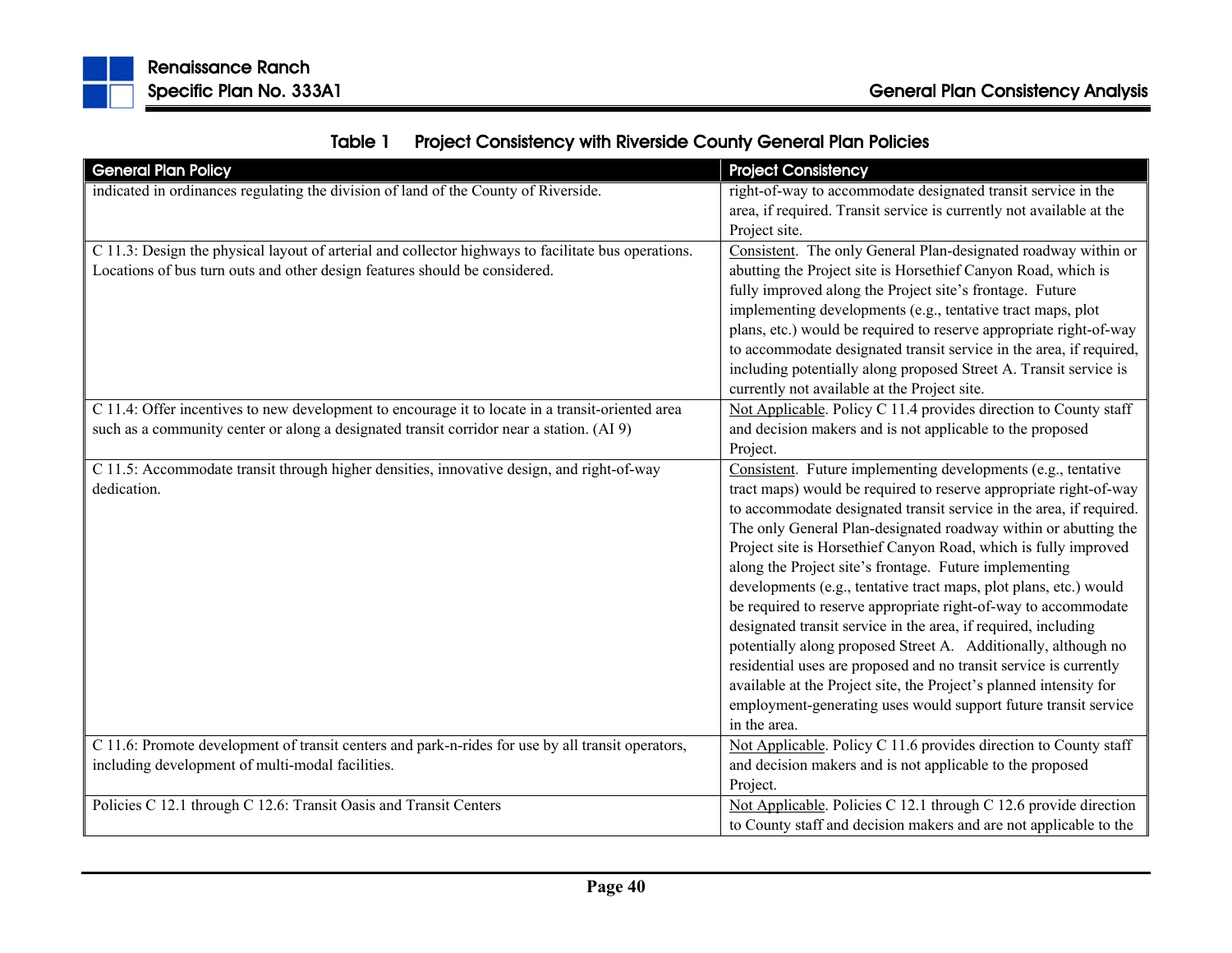| Table 1 | <b>Project Consistency with Riverside County General Plan Policies</b> |
|---------|------------------------------------------------------------------------|
|---------|------------------------------------------------------------------------|

| <b>General Plan Policy</b>                                                                              | <b>Project Consistency</b>                                        |
|---------------------------------------------------------------------------------------------------------|-------------------------------------------------------------------|
|                                                                                                         | proposed Project.                                                 |
| Policies C 13.1 through C 13.8: Passenger Rail System                                                   | Not Applicable. Policies C 13.1 through C 13.8 provide direction  |
|                                                                                                         | to County staff and decision makers and are not applicable to the |
|                                                                                                         | proposed Project.                                                 |
| Policies C 14.1 through C 14.3: Aviation System                                                         | Not Applicable. Policies C 14.1 through C 14.3 provide direction  |
|                                                                                                         | to County staff and decision makers and are not applicable to the |
|                                                                                                         | proposed Project.                                                 |
| C 15.1: Implement a two-tiered system of trails, and later expand it into an effective non-motorized    | Not Applicable. Policy C 15.1 provides direction to County staff  |
| transportation system.                                                                                  | and decision makers and is not applicable to the proposed         |
|                                                                                                         | Project.                                                          |
| C 15.2: Seek financing to implement an effective non-motorized transportation system. This              | Not Applicable. Policy C 15.2 provides direction to County staff  |
| funding can include such potential sources as state and federal grants, Riverside County                | and decision makers and is not applicable to the proposed         |
| transportation funds, "in-lieu" fees, special assessments, parking meter revenues, other public and     | Project.                                                          |
| nonprofit organization funds, developer contributions, and other sources. (AI 36)                       |                                                                   |
| C 15.3: Develop a trail system which connects Riverside County parks and recreation areas while         | Consistent. The Project would accommodate a community trail       |
| providing links to open space areas, equestrian communities, local municipalities, and regional         | along proposed Street A.                                          |
| recreational facilities (including other regional trail systems), and ensure that the system contains a |                                                                   |
| variety of trail loops of varying classifications and degrees of difficulty and length.                 |                                                                   |
| C 15.4: Periodically review and update the Trails and Bikeways Plan (Figure C-6) in accordance          | Not Applicable. Policy C 15.4 provides direction to County staff  |
| with the review procedures and schedule of the General Plan, in order to ensure its compatibility       | and decision makers and is not applicable to the proposed         |
| with the other components of the Riverside County General Plan, and with the similar plans of           | Project.                                                          |
| agencies such as Western Riverside County Council of Governments (WRCOG), Coachella Valley              |                                                                   |
| Association of Governments (CVAG), Riverside County Transportation Commission(RCTC),                    |                                                                   |
| Regional Conservation Authority, Riverside County Habitat Conservation Agency and all                   |                                                                   |
| jurisdictions within and abutting Riverside County. This shall include consistency with the             |                                                                   |
| WRCOG and CVAG non-motorized planning documents.                                                        |                                                                   |
| C 15.5: Compliance with the Americans with Disabilities Act (ADA) standards will be assured so          | Consistent. All future implementing developments within the       |
| as to make trails user-friendly, as much as reasonably feasible.                                        | Project site would be required to demonstrate compliance with     |
|                                                                                                         | the ADA.                                                          |
| C 15.6: Provide, where feasible, the construction of overpasses or undercrossings where trails          | Not Applicable. Policy C 15.6 provides direction to County staff  |
| intersect arterials, urban arterials, expressways, or freeways.                                         | and decision makers and is not applicable to the proposed         |
|                                                                                                         | Project.                                                          |
| C 16.1: Implement the Riverside County trail system as depicted in the Bikeways and Trails Plan,        | Consistent. The Project would accommodate a community trail       |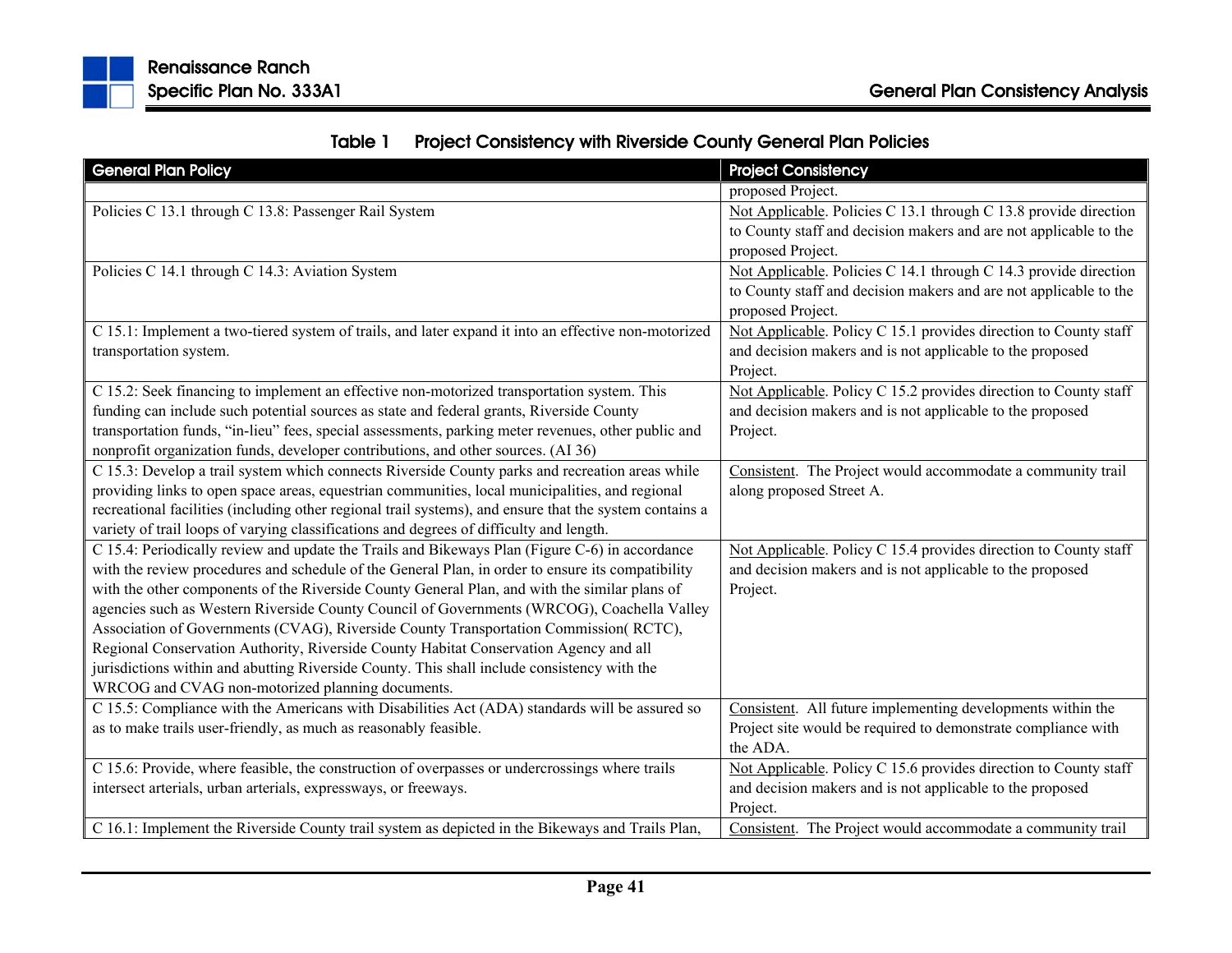

| Table 1 | <b>Project Consistency with Riverside County General Plan Policies</b> |  |  |
|---------|------------------------------------------------------------------------|--|--|
|---------|------------------------------------------------------------------------|--|--|

| <b>General Plan Policy</b>                                                                                                                                                                      | <b>Project Consistency</b>                                        |
|-------------------------------------------------------------------------------------------------------------------------------------------------------------------------------------------------|-------------------------------------------------------------------|
| Figure C-6. (AI 3, 33)                                                                                                                                                                          | along proposed Street A.                                          |
| C 16.2: Develop a multi-purpose trail network with support facilities which provide a linkage with                                                                                              | Not Applicable. Policy C 16.2 provides direction to County staff  |
| regional facilities, and require trailheads and staging areas that are equipped with adequate parking,                                                                                          | and decision makers and is not applicable to the proposed         |
| equestrian trailer parking (as appropriate), bicycle parking, restrooms, informative signage,                                                                                                   | Project.                                                          |
| interpretive displays, maps, and rules of appropriate usage and conduct on trails accessed from<br>such facilities. (AI 35)                                                                     |                                                                   |
| C 16.3: Require that trail alignments either provide access to or link scenic corridors, schools,                                                                                               | Consistent. The Project would accommodate a community trail       |
| parks, bus stops, transit terminals, park and ride commuter lots, and other areas of concentrated                                                                                               | along proposed Street A.                                          |
| public activity, where feasible.                                                                                                                                                                |                                                                   |
| C 16.4: Require that all development proposals located along a planned trail or trails provide                                                                                                  | Consistent. The Project would accommodate a community trail       |
| access to, dedicate trail easements or right-of-way, and construct their fair share portion of the                                                                                              | along proposed Street A.                                          |
| trails system. Evaluate the locations of existing and proposed trails within and adjacent to each<br>development proposal and ensure that the appropriate easements are established to preserve |                                                                   |
| planned trail alignments and trail heads. (AI 3, 33)                                                                                                                                            |                                                                   |
|                                                                                                                                                                                                 |                                                                   |
| a. Require that all specific plans and other large-scale development proposals include trail<br>networks as part of their circulation systems.                                                  |                                                                   |
| b. Ensure that new gated communities, and where feasible, existing gated communities, do not                                                                                                    |                                                                   |
| preclude trails accessible to the general public from traversing through their boundaries.                                                                                                      |                                                                   |
| c. Provide buffers between streets and trails, and between adjacent residences and trails.                                                                                                      |                                                                   |
| d. Make use of already available or already disturbed land where possible for trail alignments.                                                                                                 |                                                                   |
| e. Require that existing and proposed trails within Riverside County connect with those in other                                                                                                |                                                                   |
| neighboring city, county, state, and federal jurisdictional areas.                                                                                                                              |                                                                   |
| C 16.5: Identify all existing rights-of-way which have been obtained for trail purposes through the                                                                                             | Not Applicable. No existing rights-of-way for trails occur within |
| land development process. (AI 34)                                                                                                                                                               | the Project site.                                                 |
| a. Once the above task has been accomplished, analyze the existing rights of-way and determine                                                                                                  |                                                                   |
| the most expedient method for connecting the parts.                                                                                                                                             |                                                                   |
| C 16.6: Examine the use of public access utility easements for trail linkages to the regional trails                                                                                            | Not Applicable. Policy C 16.6 provides direction to County staff  |
| system and/or other open space areas, as feasible. These potential corridors include, but are not                                                                                               | and decision makers and is not applicable to the proposed         |
| limited to, the rights-of-way for: (AI 35, 36, 42)                                                                                                                                              | Project.                                                          |
| a. water mains;                                                                                                                                                                                 |                                                                   |
| b. water storage project aqueducts;                                                                                                                                                             |                                                                   |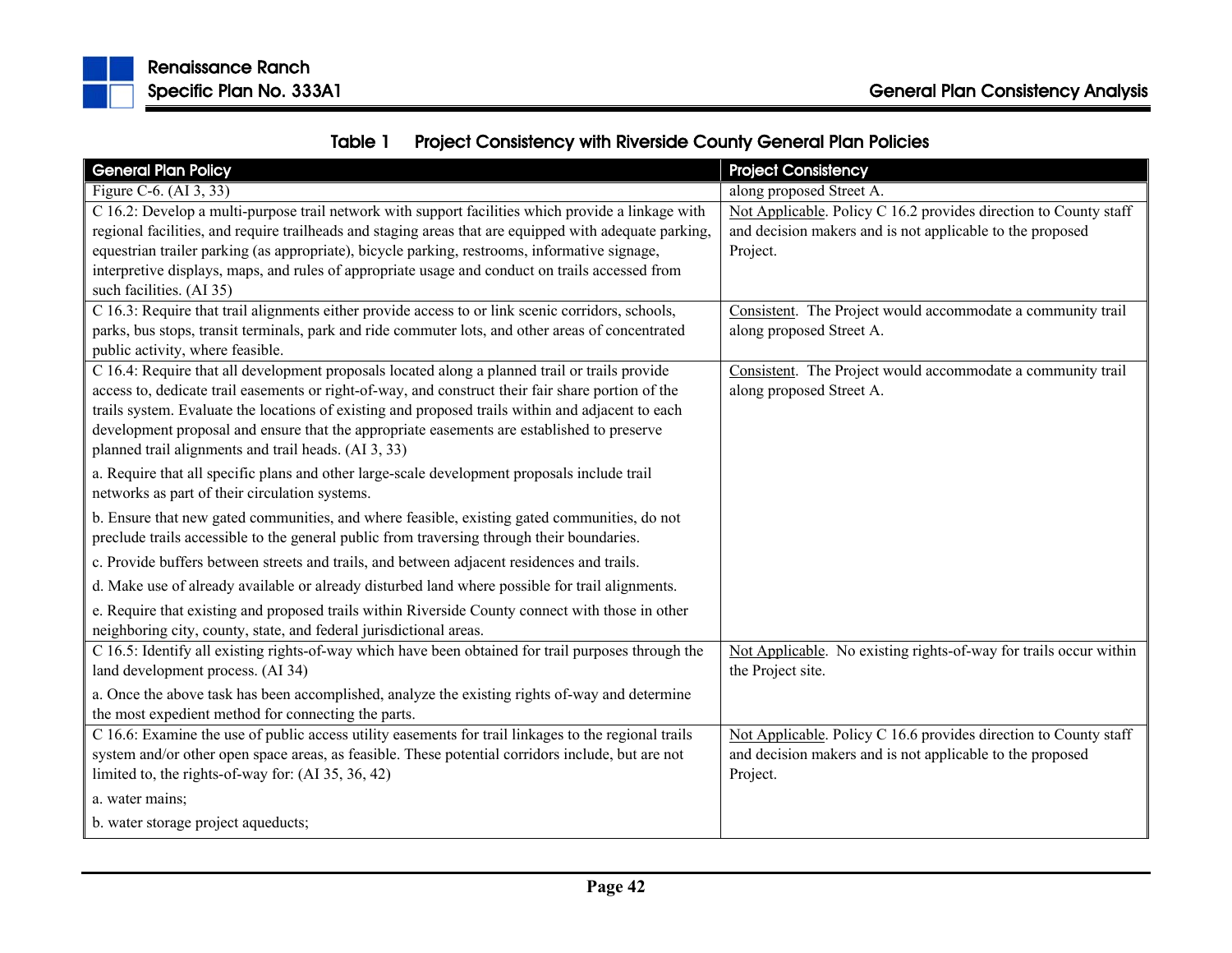

| Table 1 | <b>Project Consistency with Riverside County General Plan Policies</b> |  |
|---------|------------------------------------------------------------------------|--|
|---------|------------------------------------------------------------------------|--|

| <b>General Plan Policy</b>                                                                                                                                                                                                                                                                                                                                                                                              | <b>Project Consistency</b>                                                                                                |
|-------------------------------------------------------------------------------------------------------------------------------------------------------------------------------------------------------------------------------------------------------------------------------------------------------------------------------------------------------------------------------------------------------------------------|---------------------------------------------------------------------------------------------------------------------------|
| c. irrigation canals;                                                                                                                                                                                                                                                                                                                                                                                                   |                                                                                                                           |
| d. flood control;                                                                                                                                                                                                                                                                                                                                                                                                       |                                                                                                                           |
| e. sewer lines;                                                                                                                                                                                                                                                                                                                                                                                                         |                                                                                                                           |
| f. fiber optic cable lines,                                                                                                                                                                                                                                                                                                                                                                                             |                                                                                                                           |
| g. gas lines,                                                                                                                                                                                                                                                                                                                                                                                                           |                                                                                                                           |
| h. electrical lines, and                                                                                                                                                                                                                                                                                                                                                                                                |                                                                                                                           |
| i. fire roads, railroads, and bridges.                                                                                                                                                                                                                                                                                                                                                                                  |                                                                                                                           |
| C 16.7 Adhere to the following trail-development guidelines when siting a trail: (AI 3, 35, 36, 38,<br>39, 40, 41, 42).                                                                                                                                                                                                                                                                                                 | Consistent. Future implementing developments (e.g., tentative<br>tract maps) would be reviewed for consistency with these |
| a. Require, where feasible, trails in urban areas to be located either outside of road rights-of-way or<br>within road rights-of-way with the additional dedication right-of-way or easements in fee title to<br>the County of Riverside requiring dual use of utility corridors, irrigation and flood control channels<br>so as to mix uses, separate traffic and noise, and provide more trail services at less cost. | requirements. Additionally, the Project would accommodate a<br>community trail along proposed Street A.                   |
| b. Secure separate rights-of-way for non-motorized trails when physically, financially and legally<br>feasible. Where a separate right-of-way is not feasible, maintain recreation trails within the County<br>of Riverside or Flood Control right-of-way, where feasible.                                                                                                                                              |                                                                                                                           |
| c. Develop and implement trail design standards which will minimize maintenance due to erosion<br>or vandalism.                                                                                                                                                                                                                                                                                                         |                                                                                                                           |
| d. Maximize visibility and physical access to trails from streets and other public lands.                                                                                                                                                                                                                                                                                                                               |                                                                                                                           |
| e. Provide a trail surface material that is firm and unyielding to minimize erosion and injuries.                                                                                                                                                                                                                                                                                                                       |                                                                                                                           |
| f. When a trail is to be obtained through the development approval process, base the precise trail<br>alignments on the physical characteristics of the property, assuring connectivity through adjoining<br>properties.                                                                                                                                                                                                |                                                                                                                           |
| g. Consider the use of abandoned rail lines as multipurpose rail-trails corridors through the "Rails-<br>to-Trails" program.                                                                                                                                                                                                                                                                                            |                                                                                                                           |
| h. Place all recreation trails safe distances from the edges of active aggregate mining operations<br>and separate them by physical barriers, such as fences, berms, and/or other effective separation<br>measures. Avoid placing a trail where it will cross an active mined materials haul route.                                                                                                                     |                                                                                                                           |
| i. Install warning signs indicating the presence of a trail at locations where regional or community                                                                                                                                                                                                                                                                                                                    |                                                                                                                           |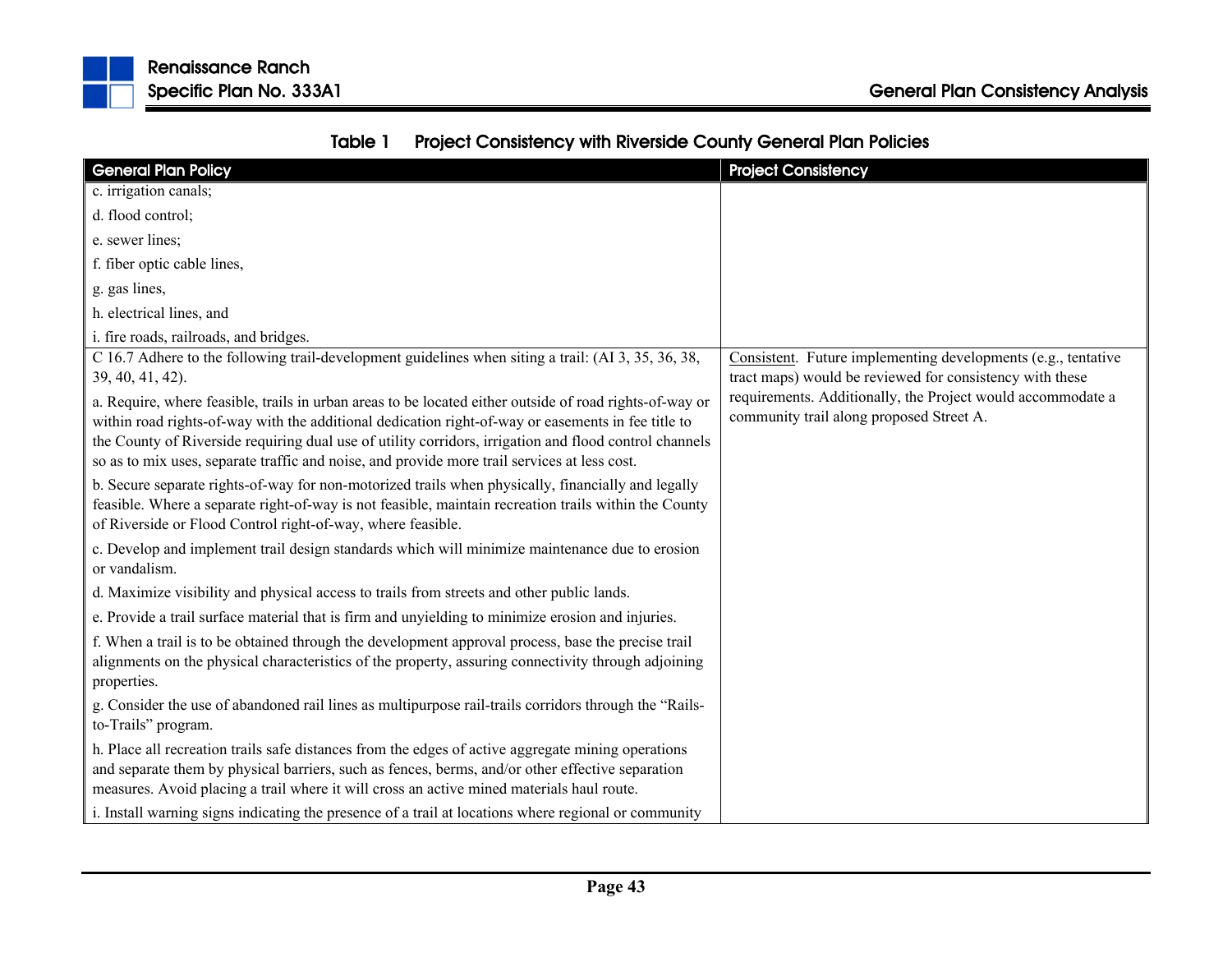



| <b>Specific Plan No. 333A1</b> | <b>General Plan Consistency Analysis</b> |
|--------------------------------|------------------------------------------|
|                                |                                          |

| <b>General Plan Policy</b>                                                                                                                                                                       | <b>Project Consistency</b> |
|--------------------------------------------------------------------------------------------------------------------------------------------------------------------------------------------------|----------------------------|
| trails cross public roads. Design and build trail crossings at intersections with proper signs, signals,                                                                                         |                            |
| pavement markings, crossing islands, and curb extensions to ensure safe crossings by users. Install                                                                                              |                            |
| trail crossing signs signal lights (as appropriate) at the intersections of trail crossings with public                                                                                          |                            |
| roads to ensure safe crossings by users.                                                                                                                                                         |                            |
| j. Design and construct trails that properly account for such issues as sensitive habitat areas,                                                                                                 |                            |
| cultural resources, flooding potential, access to neighborhoods and open space, safety, alternate                                                                                                |                            |
| land uses, and usefulness for both transportation and recreation.                                                                                                                                |                            |
| k. Coordinate with other agencies and/or organizations (such as the U.S. Fish and Wildlife Service,                                                                                              |                            |
| National Park Service, Bureau of Land Management, U. S. Army Corp of Engineers, U. S. Bureau                                                                                                     |                            |
| of Reclamation, and the California Department of Transportation) to encourage the development of                                                                                                 |                            |
| multi-purpose trails. Potential joint uses may include historic, cultural resources, and                                                                                                         |                            |
| environmental interpretation, access to fishing areas and other recreational uses, opportunities for<br>education, and access for the disabled.                                                  |                            |
|                                                                                                                                                                                                  |                            |
| l. Work with landowners to address concerns about privacy, liability, security, and trail<br>maintenance.                                                                                        |                            |
|                                                                                                                                                                                                  |                            |
| m. Regional Urban, Regional Rural, and Regional Open Space trails should be designed so as to be<br>compatible with the community contexts in which the trails are being sited.                  |                            |
|                                                                                                                                                                                                  |                            |
| n. Driveway crossings by trails should be designed and surfaced in a manner compatible with<br>multipurpose trails usage. Except for local, neighborhood-serving trails that are not intended as |                            |
| primary community linkages, select routes for trails that minimize driveway crossings.                                                                                                           |                            |
| o. Benches, fencing, water fountains, trees and shading, landscape buffers, rest stops, restrooms,                                                                                               |                            |
| and other trail-related amenities shall be provided where appropriate.                                                                                                                           |                            |
| p. All trails along roadways shall be appropriately signed to identify safety hazards, and shall                                                                                                 |                            |
| incorporate equestrian crossing signals, mileage markers, and other safety features, as appropriate.                                                                                             |                            |
| q. Information about Riverside County's trail system shall be provided at the Riverside County                                                                                                   |                            |
| Park and Open Space District and online in order to make the public aware of Riverside County's                                                                                                  |                            |
| trail system.                                                                                                                                                                                    |                            |
| r. Trails shall not be sited along sound walls, project boundary walls, and other walls that                                                                                                     |                            |
| effectively obstruct visibility beyond the edge of a trail.                                                                                                                                      |                            |
| s. All trail surfacing shall be appropriate to an array of users of the trail. Soft-surfaced trails shall                                                                                        |                            |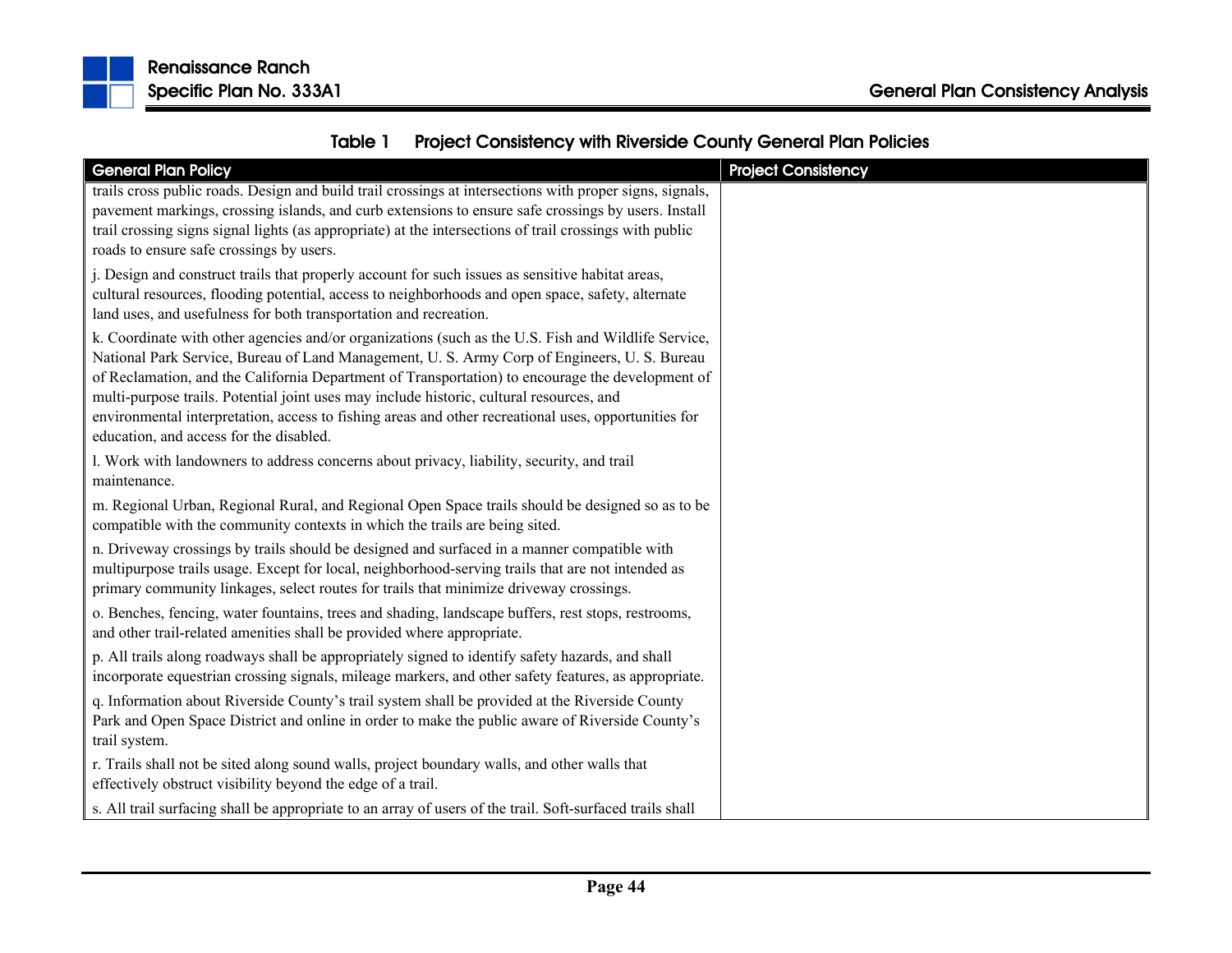

|  | Table 1 Project Consistency with Riverside County General Plan Policies |
|--|-------------------------------------------------------------------------|
|--|-------------------------------------------------------------------------|

| <b>General Plan Policy</b>                                                                            | <b>Project Consistency</b>                                            |
|-------------------------------------------------------------------------------------------------------|-----------------------------------------------------------------------|
| have smooth, firm, slip-resistant surfacing so as to minimize foot and ankle injuries.                |                                                                       |
| t. Use already available or disturbed land for trails wherever possible for new or extended trails.   |                                                                       |
| u. Use pervious pavement or bio-swales along paved trails to assist in maintaining water quality.     |                                                                       |
| v. Coordinate with local Native American tribes for any proposed trails under the mandates of         |                                                                       |
| "SB18" Traditional Tribal Places Law.                                                                 |                                                                       |
| C16.8: Require the installation (where appropriate and pursuant to County of Riverside standards)     | Consistent. Future development on site would be subject to            |
| of the appropriate styles of fencing along trail alignments that separate trails from road right-of-  | compliance with the SP 333A1 Design Guidelines, which                 |
| ways (ROWs), or where trails are located within road ROWs, that provide adequate separation           | includes guidelines related to fencing.                               |
| from road traffic, in order to adequately provide for public safety. Examples of such fence types     |                                                                       |
| include simulated wood post and rail fencing constructed of PVC material, wood round post and         |                                                                       |
| rail, and wood-textured concrete post and rail fencing. (AI 3)                                        |                                                                       |
| C 16.9: Coordinate with cities, adjacent counties and affected state or federal land management       | Not Applicable. Policy C 16.9 provides direction to County staff      |
| entities regarding regional trails that cross over or terminate at jurisdictional boundaries. Ensure  | and decision makers and is not applicable to the proposed             |
| that adequate consideration is given to how the trail is addressed once it leaves the jurisdiction of | Project.                                                              |
| Riverside County.                                                                                     |                                                                       |
| C 17.1: Develop Class I Bike Paths, Class II Bike Lanes and Class I Bike Paths/Regional Trails        | Consistent. The Project would accommodate a community trail           |
| (Combination Trails) as shown in the Trails Plan (Figure C-7), to the design standards as outlined    | along proposed Street A.                                              |
| in the California Department of Transportation Highway Design Manual, adopted Riverside               |                                                                       |
| County Design Guidelines (for communities that have them), the Riverside County Regional Park         |                                                                       |
| and Open Space Trails Standards Manual, and other Riverside County Guidelines. (AI 34, 41)            |                                                                       |
| C 17.2: Require bicycle access between proposed developments and other parts of the Riverside         | Consistent. The Project would accommodate a community trail           |
| County trail system through dedication of easements and construction of bicycle access ways.          | along proposed Street A.                                              |
| C 17.3 Ensure that the bikeway system incorporates the following:                                     | Not Applicable. Policy C 17.3 provides direction to County staff      |
| a. Interconnection throughout and between cities and unincorporated communities.                      | and decision makers and is not applicable to the proposed<br>Project. |
| b. Appropriate lanes to specific destinations such as state or county parks.                          |                                                                       |
| c. Appropriate opportunities for recreational bicycle riding and bicycle touring.                     |                                                                       |
| d. Opportunities for bicycle commuting and golf cart commuting within a community, as                 |                                                                       |
| appropriate for the terrain, traffic levels and proximity to surrounding destinations.                |                                                                       |
| e. Bikeways connecting to all urban transit centers and systems (bus stops and Metrolink stations)    |                                                                       |
| in the vicinity.                                                                                      |                                                                       |
| f. Bicycle parking at transit stops and park-and-ride lots.                                           |                                                                       |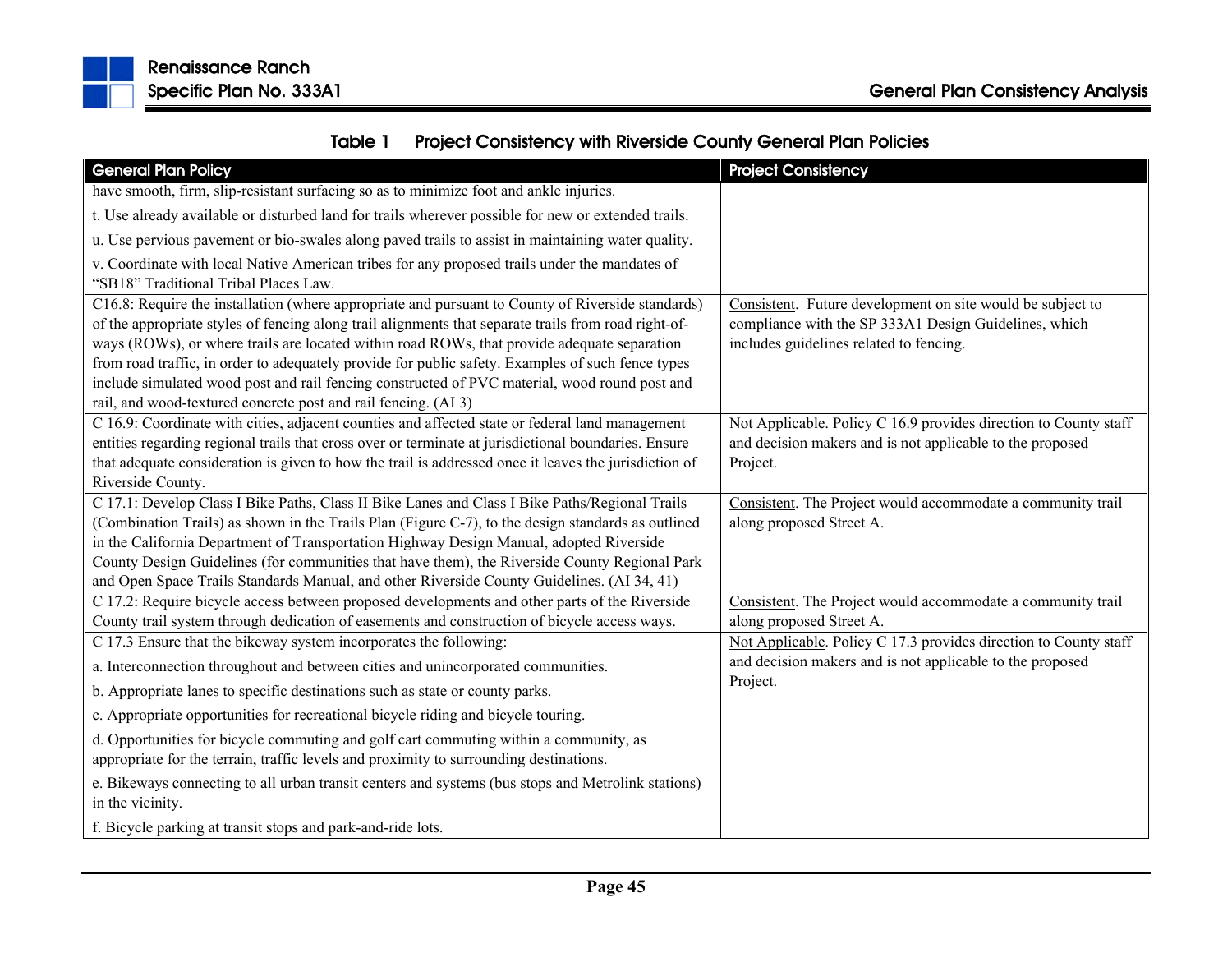

| Table 1 | <b>Project Consistency with Riverside County General Plan Policies</b> |
|---------|------------------------------------------------------------------------|
|---------|------------------------------------------------------------------------|

| <b>General Plan Policy</b>                                                                             | <b>Project Consistency</b>                                        |
|--------------------------------------------------------------------------------------------------------|-------------------------------------------------------------------|
| C 17.4: Ensure that alternative modes of motorized transportation, such as buses, trains, taxi cabs,   | Not Applicable. Policy C 17.4 provides direction to County staff  |
| etc., plan and provide for transportation of recreational and commuting bicyclists and bicycles on     | and decision makers and is not applicable to the proposed         |
| public transportation systems. Coordinate with all transit operators to ensure that bicycle facilities | Project.                                                          |
| are provided along and/or near all transit routes, whenever feasible. New land developments shall      |                                                                   |
| be required to provide bicycle facilities to existing or future planned transit routes.                |                                                                   |
| Policies C 18.1 through C 18.3: Acquisition, Maintenance, and Funding of Multipurpose Trails and       | Not Applicable. Policies C 18.1 through C 18.3 provide direction  |
| <b>Bikeways</b>                                                                                        | to County staff and decision makers and are not applicable to the |
|                                                                                                        | proposed Project.                                                 |
| C 19.1: Preserve scenic routes that have exceptional or unique visual features in accordance with      | Consistent. As documented in EIR Subsection 4.1, Aesthetics,      |
| Caltrans' Scenic Highways Plan. (AI 79)                                                                | the Project would have less-than-significant impacts on scenic    |
|                                                                                                        | routes and corridors.                                             |
| C 20.1: Ensure preservation of trees identified as superior examples of native vegetation within       | Not Applicable. There are no trees identified as "superior        |
| road rights-of-way through development proposals review process. Where the County of Riverside         | examples" existing on the Project site.                           |
| deems preservation to be infeasible, relocation and/or replacement shall be evaluated by a qualified   |                                                                   |
| arborist to ensure that impacts are mitigated.                                                         |                                                                   |
| C 20.2: Provide all roadways located within identified flood areas with adequate flood control         | Consistent. All roadways proposed as part of the Project (i.e.,   |
| measures.                                                                                              | Street A and internal access roadways/driveways) would be         |
|                                                                                                        | located outside of identified flood areas.                        |
| C 20.3: Locate roadways outside identified flood plains whenever possible. (AI 60)                     | Consistent. While the northeast corner of Planning Area 6 is      |
|                                                                                                        | located within Flood Zone "AE," which encompasses floodplains     |
|                                                                                                        | where the base flood elevations have been determined, all         |
|                                                                                                        | roadways proposed as part of the Project (i.e., Street A and      |
|                                                                                                        | internal access roadways/driveways) would be located outside of   |
|                                                                                                        | identified flood plains.                                          |
| C 20.4: New crossings of watercourses by local roads shall occur at the minimum frequency              | Not Applicable. No new crossings of watercourses are proposed     |
| necessary to provide for adequate neighborhood and community circulation and fire protection.          | as part of the Project.                                           |
| Wherever feasible, new crossings shall occur using bridging systems that pass over entire              |                                                                   |
| watercourses and associated floodplains and riparian vegetation in single spans. Dip or culvert        |                                                                   |
| crossings shall be avoided, but, where their use is unavoidable, they shall be designed to minimize    |                                                                   |
| impacts on watercourses. (AI 60)                                                                       |                                                                   |
| C 20.5: In order to protect the watershed, water supply, groundwater recharge, and wildlife values     | Not Applicable. Policy C 20.5 provides direction to County staff  |
| of watercourses, the County of Riverside will avoid siting utility infrastructure and associated       | and decision makers and is not applicable to the proposed         |
| grading, fire clearance, and other disturbances within or adjacent to watercourses, if there are       | Project.                                                          |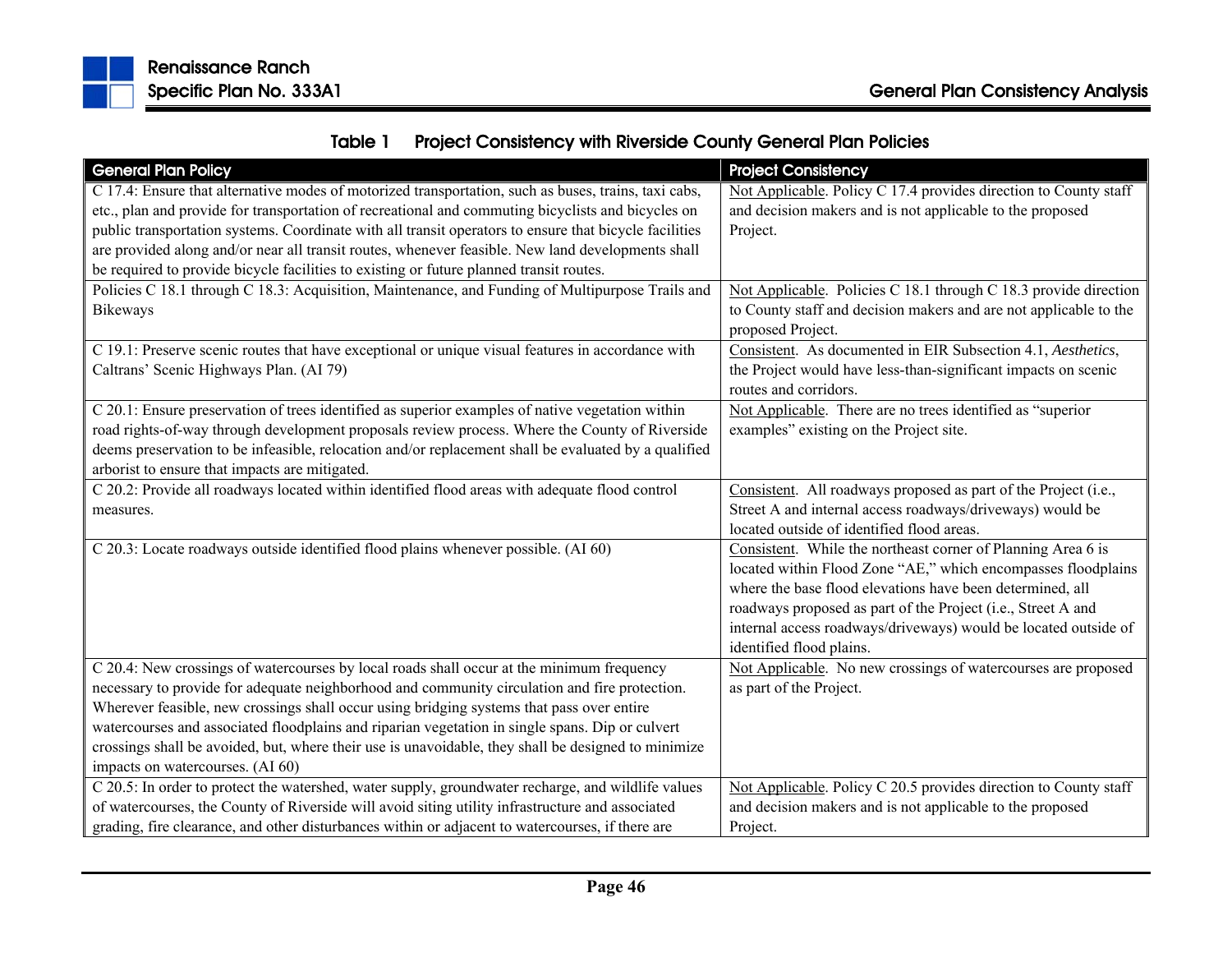

| Table 1 | <b>Project Consistency with Riverside County General Plan Policies</b> |
|---------|------------------------------------------------------------------------|
|---------|------------------------------------------------------------------------|

| <b>General Plan Policy</b>                                                                             | <b>Project Consistency</b>                                                                                                        |
|--------------------------------------------------------------------------------------------------------|-----------------------------------------------------------------------------------------------------------------------------------|
| feasible alternatives available, and discourage special districts and other governmental jurisdictions |                                                                                                                                   |
| outside of Riverside County's authority, from doing so. Where such watershed utility siting            |                                                                                                                                   |
| locations cannot be avoided, the impacts on watercourses shall be minimized. (AI 60)                   |                                                                                                                                   |
| C 20.6: Control dust and mitigate other environmental impacts during all stages of roadway             | Consistent. As documented in EIR Subsection 4.10, Hydrology                                                                       |
| construction.                                                                                          | and Water Quality, the Project would be subject to the County's                                                                   |
|                                                                                                        | NPDES requirements, including during construction of on-site                                                                      |
|                                                                                                        | and site-adjacent transportation improvements.                                                                                    |
| C 20.7: Protect all streets and highways located within identified blow sand areas from blowsand       | Not Applicable. The Project site and Project-related roadway                                                                      |
| hazards to the extent practicable.                                                                     | improvements are not located within an identified blow sand                                                                       |
|                                                                                                        | area.                                                                                                                             |
| C 20.8: Protect Riverside County residents from transportation generated noise hazards. Increased      | Consistent. The analysis within EIR Subsection 4.13, Noise,                                                                       |
| setbacks, walls, landscaped berms, other sound absorbing barriers, or a combination thereof shall      | demonstrates that Project-related traffic noise increases affecting                                                               |
| be provided along freeways, expressways, and four-lane highways in order to protect adjacent           | sensitive receptors would be less than significant. Additionally,                                                                 |
| noise-sensitive land uses from traffic-generated noise impacts. Additionally, noise generators such    | the analysis in Subsection 4.13 demonstrates that with application                                                                |
| as commercial, manufacturing, and/or industrial activities shall use these techniques to mitigate      | of Mitigation Measure MM 4.13-3, Project-related stationary                                                                       |
| exterior noise levels to no more than 60 decibels. (AI 107)                                            | noise sources would not expose nearby sensitive receptors to                                                                      |
|                                                                                                        | noise levels exceeding the County's standards.                                                                                    |
| C 20.9: Incorporate specific requirements of the Western Riverside County Multiple Species             | Consistent. As demonstrated in EIR Subsection 4.4, Biological                                                                     |
| Habitat Conservation Plan and the Coachella Valley Multiple Species Habitat Conservation Plan          | Resources, the Project and associated roadway improvements                                                                        |
| into transportation plans and development proposals.                                                   | would be fully consistent with the Western Riverside County                                                                       |
| C 20.10: Avoid, where practicable, disturbance of existing communities and biotic resource areas       | MSHCP.                                                                                                                            |
| when identifying alignments for new roadways, or for improvements to existing roadways and             | Consistent. Proposed roadway improvements would not result in<br>disturbances to existing biological communities. As demonstrated |
| other transportation system improvements.                                                              | in EIR Subsection 4.4, Biological Resources, with mitigation                                                                      |
|                                                                                                        | Project-related roadway improvements would result in less-than-                                                                   |
|                                                                                                        | significant impacts to biotic resources.                                                                                          |
| C 20.11: Implement the Circulation Plan in a manner consistent with federal, state, and local          | Consistent. All roadway improvements planned as part of the                                                                       |
| environmental quality standards and regulations.                                                       | Project would be consistent with or otherwise would not conflict                                                                  |
|                                                                                                        | with all applicable federal, State, and local environmental quality                                                               |
|                                                                                                        | standards and regulations.                                                                                                        |
| C 20.12: Review proposals for expansion of pipelines for the transport of suitable products and        | Not Applicable. The Project does not involve a proposal for                                                                       |
| materials. Any project proponent of such a pipeline shall mitigate impacts, particularly the           | expansion of pipelines for the transport of suitable products or                                                                  |
| potential for hazardous chemical or gas leakage and explosion, in accordance with local, state and     | materials.                                                                                                                        |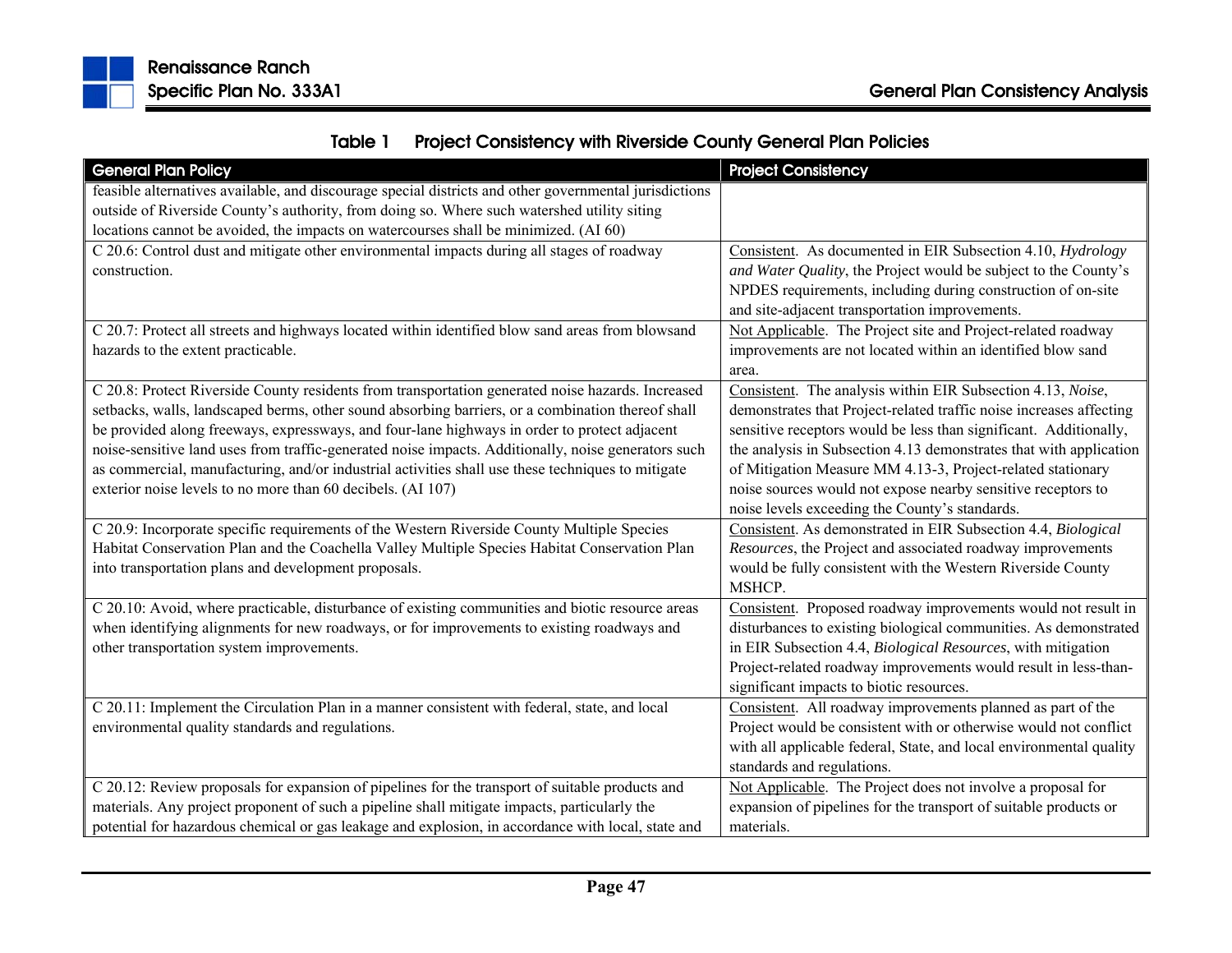| <b>General Plan Policy</b>                                                                                                                                                                                                                      | <b>Project Consistency</b>                                                                                                                                                                                                                                                                        |
|-------------------------------------------------------------------------------------------------------------------------------------------------------------------------------------------------------------------------------------------------|---------------------------------------------------------------------------------------------------------------------------------------------------------------------------------------------------------------------------------------------------------------------------------------------------|
| federal regulations.                                                                                                                                                                                                                            |                                                                                                                                                                                                                                                                                                   |
| C 20.13: Incorporate specific requirements of the General Plan Air Quality Element into<br>transportation plans and development proposals where applicable. (AI 110)                                                                            | Consistent. As demonstrated herein, the Project, including<br>associated roadway improvements, would be consistent with or<br>otherwise would not conflict with the requirements of the<br>General Plan Air Quality Element.                                                                      |
| C 20.14: Encourage the use of alternative non-motorized transportation and the use of non-<br>polluting vehicles. (AI 118)                                                                                                                      | Consistent. The intensity of land uses proposed by the Project<br>would promote alternative non-motorized transportation. All<br>future implementing development would be required to dedicate<br>parking spaces for electric vehicles, pursuant to State and County<br>building codes.           |
| C 20.15 Implement National Pollutant Discharge Elimination System Best Management Practices<br>relating to construction of roadways to control runoff contamination from affecting the<br>groundwater supply                                    | Consistent. As documented in EIR Subsection 4.10, Hydrology<br>and Water Quality, the Project, including associated roadway<br>improvements, would be required to comply with applicable<br>NPDES requirements.                                                                                   |
| Policies C 21.1 through C 21.7: Transportation Systems Management                                                                                                                                                                               | Not Applicable. Policies C 21.1 through C 21.7 provide direction<br>to County staff and decision makers and are not applicable to the<br>proposed Project.                                                                                                                                        |
| Policies C 22.1 and C 22.2: Transportation Demand Management                                                                                                                                                                                    | Not Applicable. Policies C 22.1 and C 22.2 provide direction to<br>County staff and decision makers and are not applicable to the<br>proposed Project.                                                                                                                                            |
| Policies C 23.1 through C 23.14: Goods Movement                                                                                                                                                                                                 | Not Applicable. Policies C 23.1 through C 23.14 apply to areas<br>in close proximity to freight rail or air cargo services where<br>heavy truck traffic is anticipated, or otherwise provide direction<br>to County staff and decision makers, and are not applicable to the<br>proposed Project. |
| C 24.1: Encourage the integration of Intelligent Transportation Systems (ITS) consistent with the<br>principles and recommendations referenced in the Inland Empire ITS Strategic Plan as the<br>transportation system is implemented. (AI 117) | Not Applicable. Policy C 24.1 provides direction to County staff<br>and decision makers and is not applicable to the proposed<br>Project.                                                                                                                                                         |
| Policies C 25.1 and C 25.2: Major Utility Corridors                                                                                                                                                                                             | Not Applicable. Policies C 25.1 and C 25.2 relate to major utility<br>corridors and are not applicable to the proposed Project.                                                                                                                                                                   |
| <b>GENERAL PLAN MULTIPURPOSE OPEN SPACE ELEMENT</b>                                                                                                                                                                                             |                                                                                                                                                                                                                                                                                                   |
| Policies OS 1.1 through OS 1.4: Water Supply and Conveyance                                                                                                                                                                                     | Not Applicable. Policies OS 1.1 through OS 1.4 provide                                                                                                                                                                                                                                            |

Table 1Project Consistency with Riverside County General Plan Policies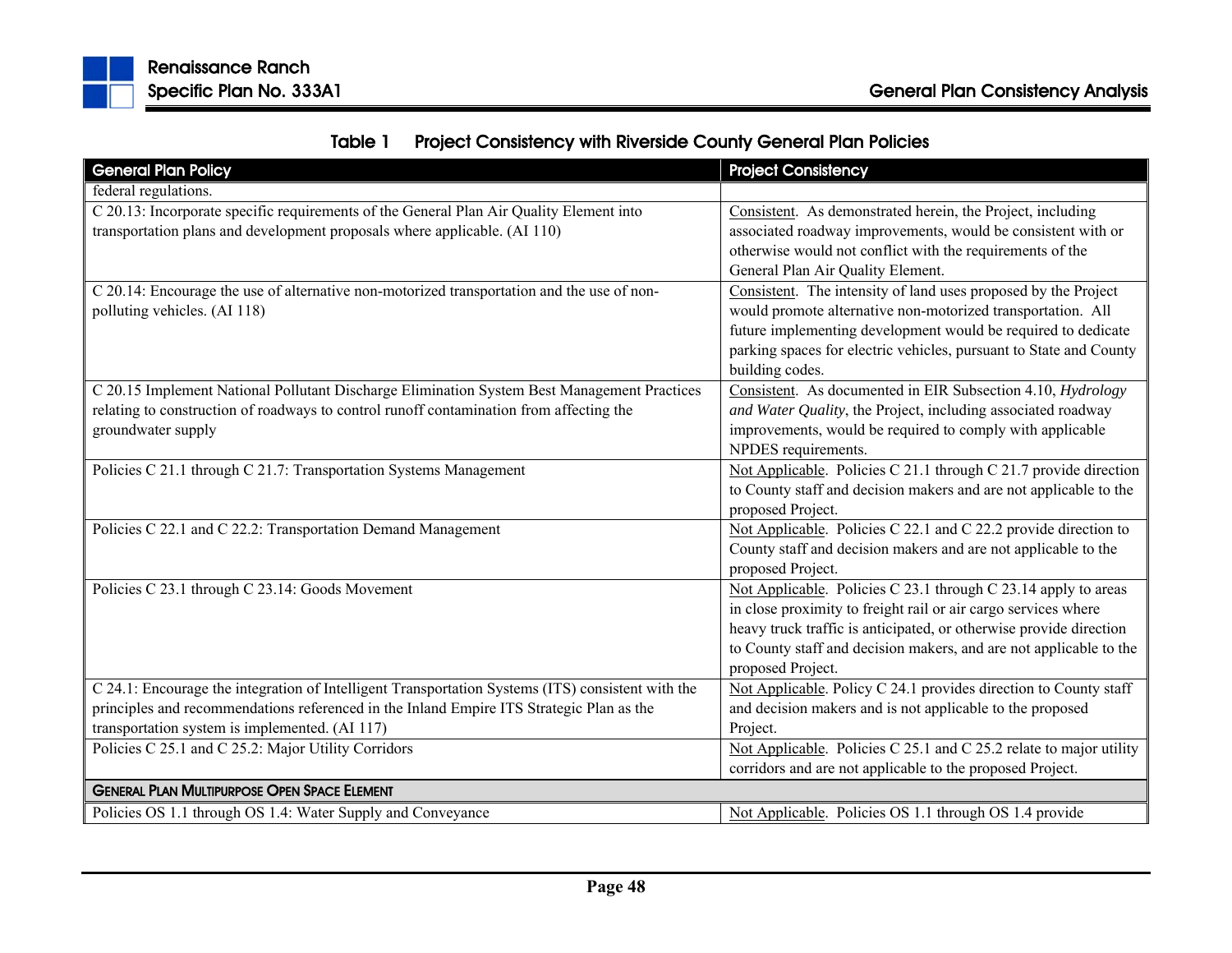| Table 1 | <b>Project Consistency with Riverside County General Plan Policies</b> |  |  |
|---------|------------------------------------------------------------------------|--|--|
|---------|------------------------------------------------------------------------|--|--|

| <b>General Plan Policy</b>                                                                             | <b>Project Consistency</b>                                        |
|--------------------------------------------------------------------------------------------------------|-------------------------------------------------------------------|
|                                                                                                        | direction to County staff and decision makers and are not         |
|                                                                                                        | applicable to the proposed Project.                               |
| Policies OS 2.1 through OS 2.5: Water Conservation                                                     | Not Applicable. Policies OS 2.1 through OS 2.5 provide            |
|                                                                                                        | direction to County staff and decision makers and are not         |
|                                                                                                        | applicable to the proposed Project.                               |
| OS 3.1: Encourage innovative and creative techniques for wastewater treatment, including the use       | Not Applicable. Policy OS 3.1 provides direction to County staff  |
| of local water treatment plants.                                                                       | and decision makers and is not applicable to the proposed         |
|                                                                                                        | Project.                                                          |
| OS 3.2: Encourage wastewater treatment innovations, sanitary sewer systems, and groundwater            | Not Applicable. Policy OS 3.2 provides direction to County staff  |
| management strategies that protect groundwater quality in rural areas.                                 | and decision makers and is not applicable to the proposed         |
|                                                                                                        | Project.                                                          |
| OS 3.3: Minimize pollutant discharge into storm drainage systems, natural drainages, and aquifers      | Consistent. As documented in EIR Subsection 4.10, Hydrology       |
| (AI <sub>3</sub> )                                                                                     | and Water Quality, Project-related impacts due to pollutant       |
|                                                                                                        | discharge into storm drainage systems, natural drainages, and     |
|                                                                                                        | aquifers would be less than significant.                          |
| OS 3.4: Review proposed projects to ensure compliance with the National Pollutant Discharge            | Consistent. As discussed in EIR Subsection 4.10, Hydrology and    |
| Elimination System (NPDES) Permits and require them to prepare the necessary Stormwater                | Water Quality, the Project would be subject to all applicable     |
| Pollution Prevention Program (SWPPP). (AI 3)                                                           | NPDES requirements, including the requirement to prepare a        |
|                                                                                                        | SWPPP to address construction-related activities.                 |
| OS 3.5: Integrate water runoff management within planned infrastructure and facilities such as         | Consistent. The Project consists of a proposal to change the land |
| parks, street medians and public landscaped areas, parking lots, streets, etc. where feasible.         | use designations and zoning classifications for the Project site, |
|                                                                                                        | and SP 333A1 identifies only a conceptual drainage plan.          |
|                                                                                                        | Riverside County would review future implementing                 |
|                                                                                                        | developments (i.e., tentative tract maps, plot plans, etc.) for   |
|                                                                                                        | consistency with this policy.                                     |
| OS 3.6: Design the necessary stormwater detention basins, recharge basins, water quality basins, or    | Consistent. As discussed in EIR Subsection 4.10, Hydrology and    |
| similar water capture facilities to protect water-quality. Such facilities should capture and/or treat | Water Quality, the Project would accommodate necessary            |
| water before it enters a watercourse. In general, these facilities should not be placed in             | stormwater detention basins/water quality basins to protect water |
| watercourses, unless no other feasible options are available.                                          | quality. No drainage facilities are proposed within watercourses. |
| OS 3.7: Where feasible, decrease stormwater runoff by reducing pavement in development areas,          | Consistent. The Project consists of a proposal to change the land |
| reducing dry weather urban runoff, and by incorporating "Low Impact Development," green                | use designations and zoning classifications for the Project site, |
| infrastructure and other Best Management Practice design measures such as permeable parking            | and SP 333A1 identifies only a conceptual drainage plan.          |
| bays and lots, use of less pavement, bio-filtration, and use of multi-functional open drainage         | Specific measures to decrease runoff would be identified as part  |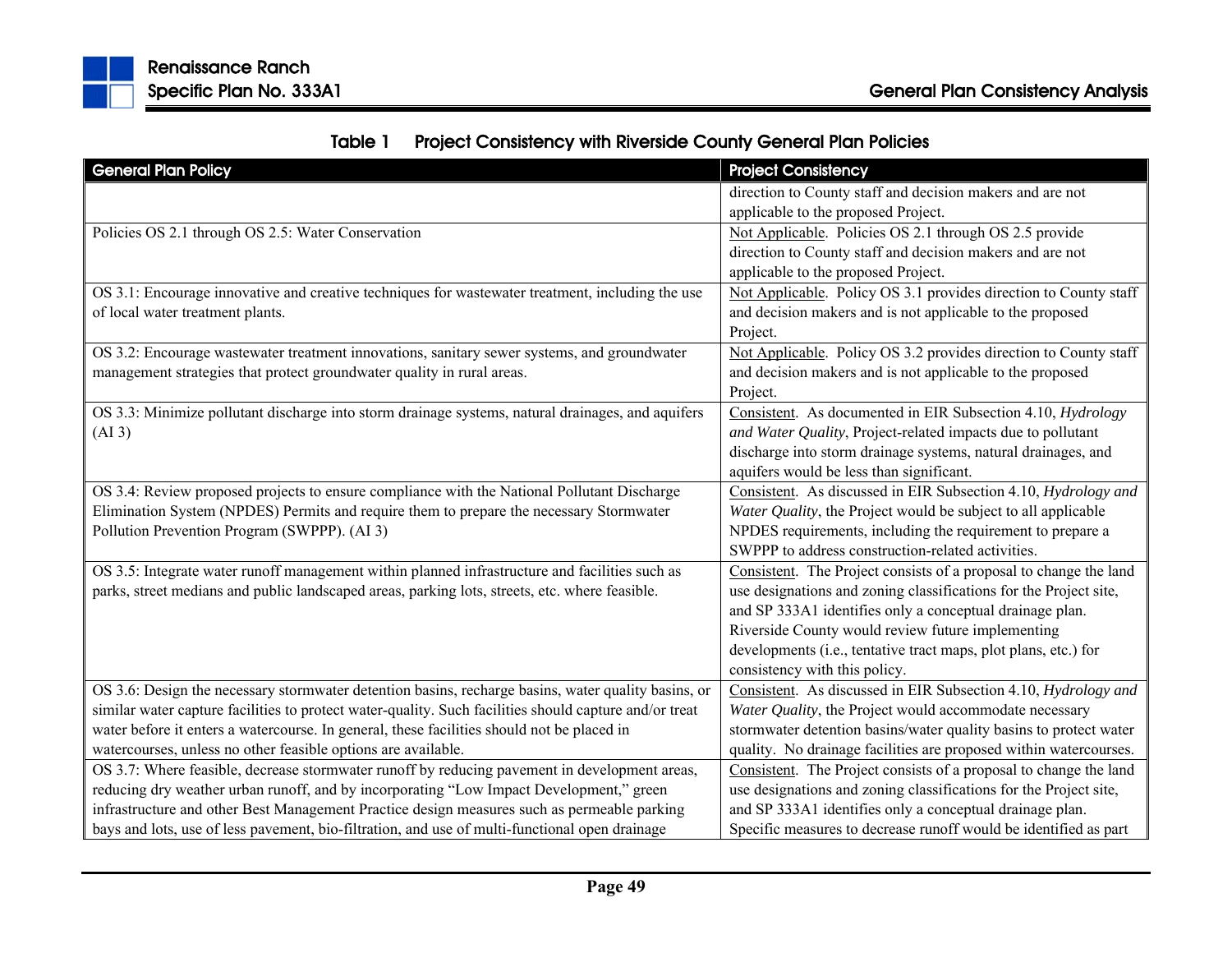

|  | Table 1 Project Consistency with Riverside County General Plan Policies |
|--|-------------------------------------------------------------------------|
|--|-------------------------------------------------------------------------|

| <b>General Plan Policy</b>                                                                           | <b>Project Consistency</b>                                           |
|------------------------------------------------------------------------------------------------------|----------------------------------------------------------------------|
| systems, etc. $(AI 57, 62)$                                                                          | of future implementing developments (i.e., tentative tract maps,     |
|                                                                                                      | plot plans, etc.), which would be reviewed by the County for         |
|                                                                                                      | consistency with this policy.                                        |
| OS 4.1: Support efforts to create additional water storage where needed, in cooperation with         | Not Applicable. Policy OS 4.1 provides direction to County staff     |
| federal, state, and local water authorities. Additionally, support and/or engage in water banking in | and decision makers and is not applicable to the proposed            |
| conjunction with these agencies where appropriate, as needed. (AI 56, 57)                            | Project.                                                             |
| OS 4.2: Participate in the development, implementation, and maintenance of a program to recharge     | Not Applicable. Policy OS 4.2 provides direction to County staff     |
| the aquifers underlying the county. The program shall make use of flood and other waters to offset   | and decision makers and is not applicable to the proposed            |
| existing and future groundwater pumping, except where:                                               | Project.                                                             |
| a. The groundwater quality would be reduced;                                                         |                                                                      |
| b. The available groundwater aquifers are full; or                                                   |                                                                      |
| c. Rising water tables threaten the stability of existing structures. (AI 56, 57)                    |                                                                      |
| OS 4.3: Ensure that adequate aquifer water recharge areas are preserved and protected. (AI 3, 56,    | Consistent. As discussed in EIR Subsection 4.10, Hydrology and       |
| 57)                                                                                                  | Water Quality, the Project would result in less-than-significant     |
|                                                                                                      | impacts to aquifer recharge areas.                                   |
| OS 4.4: Incorporate natural drainage systems into developments where appropriate and feasible.       | Consistent. The Project includes 27.1 acres of proposed Open         |
| (AI3)                                                                                                | Space - Conservation Habitat, which would largely preserve an        |
|                                                                                                      | existing drainage located in the eastern portions of the Project     |
|                                                                                                      | site. Additionally, the Project consists of a proposal to change     |
|                                                                                                      | the land use designations and zoning classifications for the         |
|                                                                                                      | Project site, and SP 333A1 identifies only a conceptual drainage     |
|                                                                                                      | plan. Specific features related to drainage would be identified as   |
|                                                                                                      | part of future implementing developments (i.e., tentative tract      |
|                                                                                                      | maps, plot plans, etc.), which would be reviewed by the County       |
|                                                                                                      | for consistency with this policy.                                    |
| OS 4.5: Encourage streets in a vicinity of watercourses to include park strips or other open space   | Consistent. Roadways proposed as part of the Project (i.e., Street   |
| areas that allow permeability.                                                                       | A and internal access roadways/driveways) would not occur in         |
|                                                                                                      | the vicinity of any watercourses. As indicated in EIR Subsection     |
|                                                                                                      | 4.10, Hydrology and Water Quality, although the Project would        |
|                                                                                                      | result in a substantial increase in impervious surfaces on the site, |
|                                                                                                      | the total amount of runoff from the site would be similar to         |
|                                                                                                      | existing conditions, and all runoff would be conveyed to             |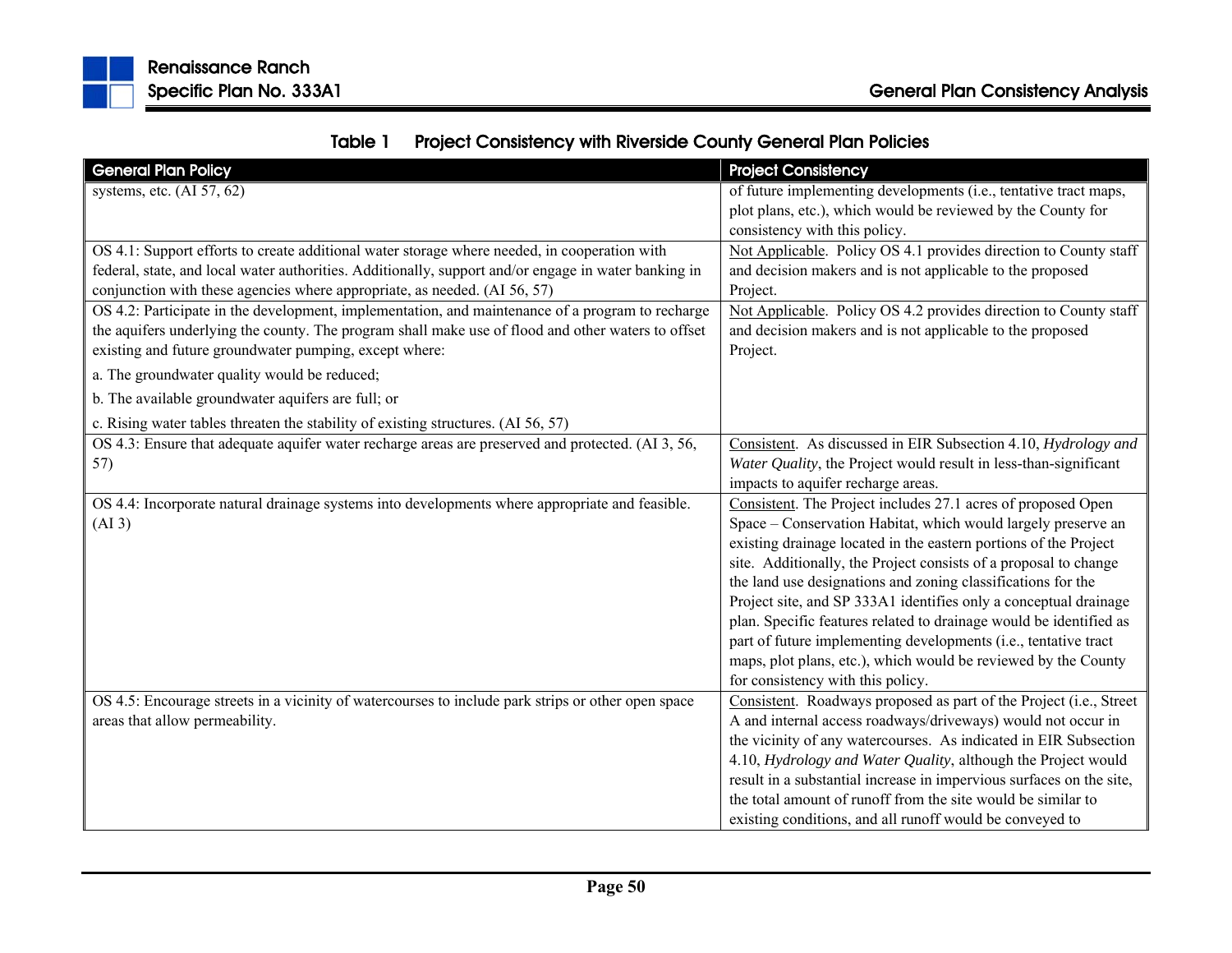| Table 1 | <b>Project Consistency with Riverside County General Plan Policies</b> |
|---------|------------------------------------------------------------------------|
|---------|------------------------------------------------------------------------|

| <b>General Plan Policy</b>                                                                           | <b>Project Consistency</b>                                          |
|------------------------------------------------------------------------------------------------------|---------------------------------------------------------------------|
|                                                                                                      | downstream facilities where groundwater infiltration would          |
|                                                                                                      | continue to occur (i.e., Temescal Creek, Santa Ana River, etc.).    |
| OS 4.6: Retain storm water at or near the site of generation for percolation into the groundwater to | Consistent. Future implementing developments (e.g., tentative       |
| conserve it for future uses and to mitigate adjacent flooding. Such retention may occur through      | tract maps, plot plans, etc.) would be required to demonstrate that |
| "Low Impact Development" or other Best Management Practice measures. (AI 57)                         | runoff is detained on site (i.e., within the boundaries of SP       |
|                                                                                                      | 333A1) and allowed to contribute to local groundwater, and          |
|                                                                                                      | future implementing developments also would be required to          |
|                                                                                                      | implement Best Management Practices (BMPs).                         |
| OS 4.7: Encourage storm water management and urban runoff reduction as an enhanced aesthetic         | Consistent. Future implementing developments (e.g., tentative       |
| and experience design element. Many design practices exist to accomplish this depending on site      | tract maps, plot plans, etc.) would be required to demonstrate that |
| conditions, planned use, cost-benefit, and development interest. (AI 132)                            | proposed drainage features are not aesthetically offensive.         |
| OS 4.8: Use natural approaches to managing streams, to the maximum extent possible, where            | Not Applicable. Policy OS 4.8 provides direction to County staff    |
| groundwater recharge is likely to occur. (AI 57)                                                     | and decision makers and is not applicable to the proposed           |
|                                                                                                      | Project.                                                            |
| OS 4.9: Discourage development within watercourses and areas within 100 feet of the outside          | Consistent. The Project does not propose any development            |
| boundary of the riparian vegetation, the top of the bank, or the 100 year floodplain, whichever is   | within watercourses, within 100 feet of the outside boundary of     |
| greater.                                                                                             | the riparian vegetation, the top of the bank, or the 100-year       |
|                                                                                                      | floodplain.                                                         |
| OS 5.1: Substantially alter floodways or implement other channelization only as a "last resort," and | Consistent. While the northeast corner of Planning Area 6 is        |
| limit the alteration to:                                                                             | located within Flood Zone "AE," which encompasses floodplains       |
| a. that necessary for the protection of public health and safety only after all other options are    | where the base flood elevations have been determined, this          |
| exhausted;                                                                                           | portion of the Project site would be preserved as natural open      |
| b. essential public service projects where no other feasible construction method or alternative      | space. There are no components of the proposed Project that         |
| project location exists; or                                                                          | would substantially alter floodways or affect other                 |
| c. projects where the primary function is improvement of fish and wildlife habitat. (AI 25, 59, 60)  | channelization.                                                     |
| OS 5.2: If substantial modification to a floodway is proposed, design it to reduce adverse           | Consistent. While the northeast corner of Planning Area 6 is        |
| environmental effects to the maximum extent feasible, considering the following factors:             | located within Flood Zone "AE," which encompasses floodplains       |
| a. stream scour;                                                                                     | where the base flood elevations have been determined, this          |
| b. erosion protection and sedimentation;                                                             | portion of the Project site would be preserved as natural open      |
| c. wildlife habitat and linkages;                                                                    | space. There are no components of the proposed Project that         |
| d. cultural resources including human remains;                                                       | would result in substantial modification to floodways.              |
| e. groundwater recharge capability;                                                                  |                                                                     |
| f. adjacent property; and                                                                            |                                                                     |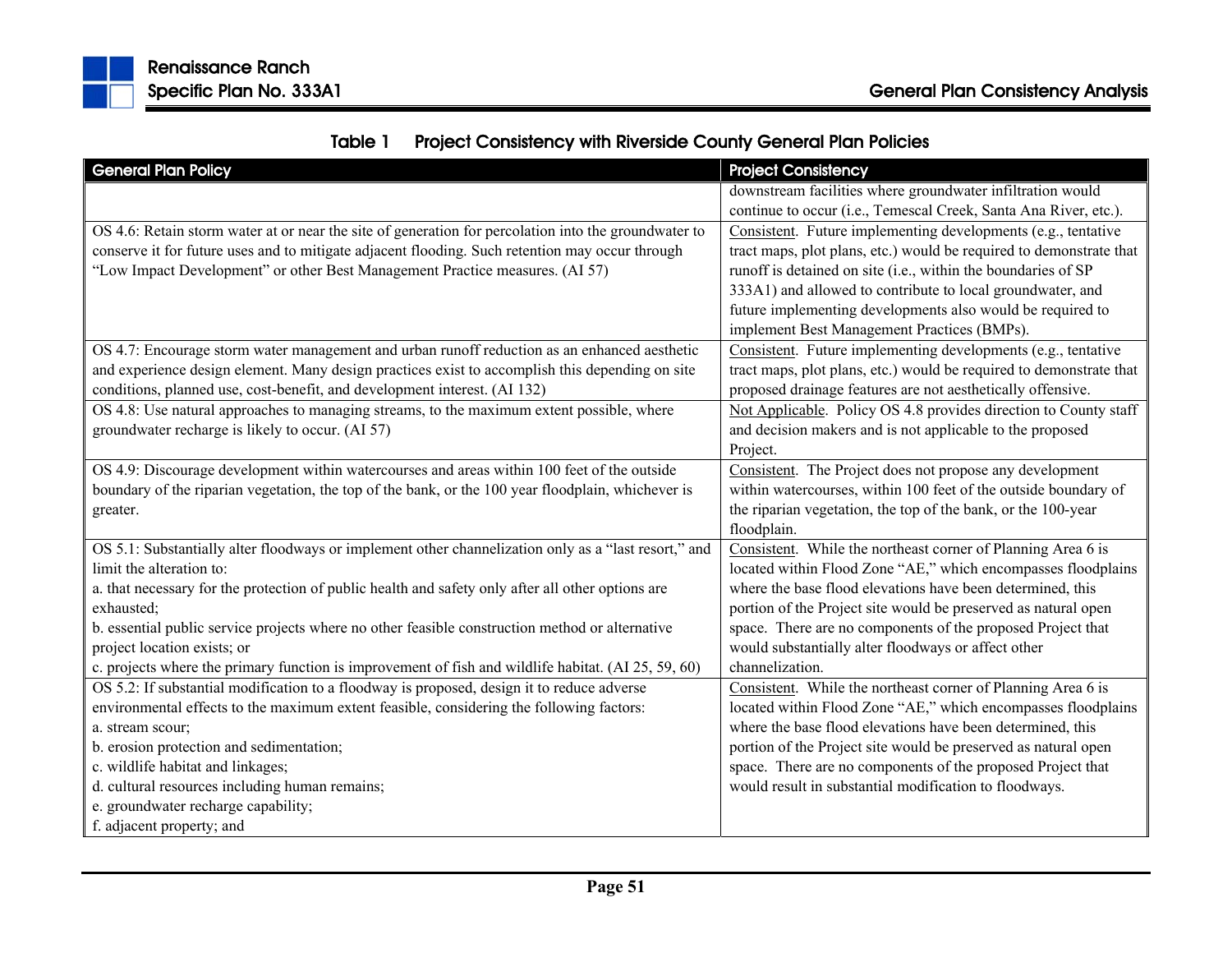

| <b>General Plan Policy</b>                                                                          | <b>Project Consistency</b>                                        |
|-----------------------------------------------------------------------------------------------------|-------------------------------------------------------------------|
| g. design (a natural effect, examples could include soft riparian bottoms and gentle bank slopes,   |                                                                   |
| wide and shallow floodways, minimization of visible use of concrete, and landscaping with native    |                                                                   |
| plants to the maximum extent possible). A site specific hydrologic study may be required. (AI 25,   |                                                                   |
| 59, 60)                                                                                             |                                                                   |
| OS 5.3: Based upon site, specific study, all development shall be set back from the floodway        | Consistent. While the northeast corner of Planning Area 6 is      |
| boundary a distance adequate to address the following issues: (AI 59, 60, 133)                      | located within Flood Zone "AE," which encompasses floodplains     |
| a. public safety;                                                                                   | where the base flood elevations have been determined, this        |
| b. erosion;                                                                                         | portion of the Project site would be preserved as natural open    |
| c. riparian or wetland buffer;                                                                      | space. As documented in EIR Subsections 4.4, Biological           |
| d. wildlife movement corridor or linkage;                                                           | Resources, 4.5, Cultural Resources, 4.7, Geology and Soils, and   |
| e. slopes;                                                                                          | 4.10, Hydrology and Water Quality, the Project would not result   |
| f. type of watercourse; and                                                                         | in floodway-related hazards related to public safety, erosion,    |
| g. cultural resources.                                                                              | riparian/wetland buffers, wildlife movement corridors/linkages,   |
|                                                                                                     | slopes, or cultural resources.                                    |
| OS 5.4: Consider designating floodway setbacks for greenways, trails, and recreation opportunities  | Not Applicable. Policy OS 5.4 provides direction to County staff  |
| on a case-by-case basis. (AI 25, 59, 60)                                                            | and decision makers and is not applicable to the proposed         |
|                                                                                                     | Project.                                                          |
| OS 5.5: Preserve and enhance existing native riparian habitat and prevent obstruction of natural    | Consistent. As documented in EIR Subsection 4.4, Biological       |
| watercourses. Prohibit fencing that constricts flow across watercourses and their banks. Incentives | Resources, Project impacts to riparian habitat and watercourses   |
| shall be utilized to the maximum extent possible. $(AI 25, 60)$                                     | either were previously mitigated to below a level of significance |
|                                                                                                     | pursuant to permits issued by the Wildlife Agencies, or would be  |
|                                                                                                     | mitigated to less-than-significant levels with implementation of  |
|                                                                                                     | Mitigation Measures MM 4.4-6 and MM 4.4-7. The Project also       |
|                                                                                                     | accommodates 27.1 acres of "Open Space - Conservation             |
|                                                                                                     | Habitat," which would preserve riparian habitat and drainages     |
|                                                                                                     | located in those portions of the Project site.                    |
| OS 5.6: Identify and, to the maximum extent possible, conserve remaining upland habitat areas       | Consistent. As documented in EIR Subsection 4.4, Biological       |
| adjacent to wetland and riparian areas that are critical to the feeding, hibernation, or nesting of | Resources, Project impacts to riparian habitat and watercourses   |
| wildlife species associated with these wetland and riparian areas. $(AI\ 60, 61)$                   | either were previously mitigated to below a level of significance |
|                                                                                                     | pursuant to permits issued by the Wildlife Agencies, or would be  |
|                                                                                                     | mitigated to less-than-significant levels with implementation of  |
|                                                                                                     | Mitigation Measures MM 4.4-6 and MM 4.4-7. The Project also       |
|                                                                                                     | accommodates 27.1 acres of "Open Space - Conservation             |

## Table 1Project Consistency with Riverside County General Plan Policies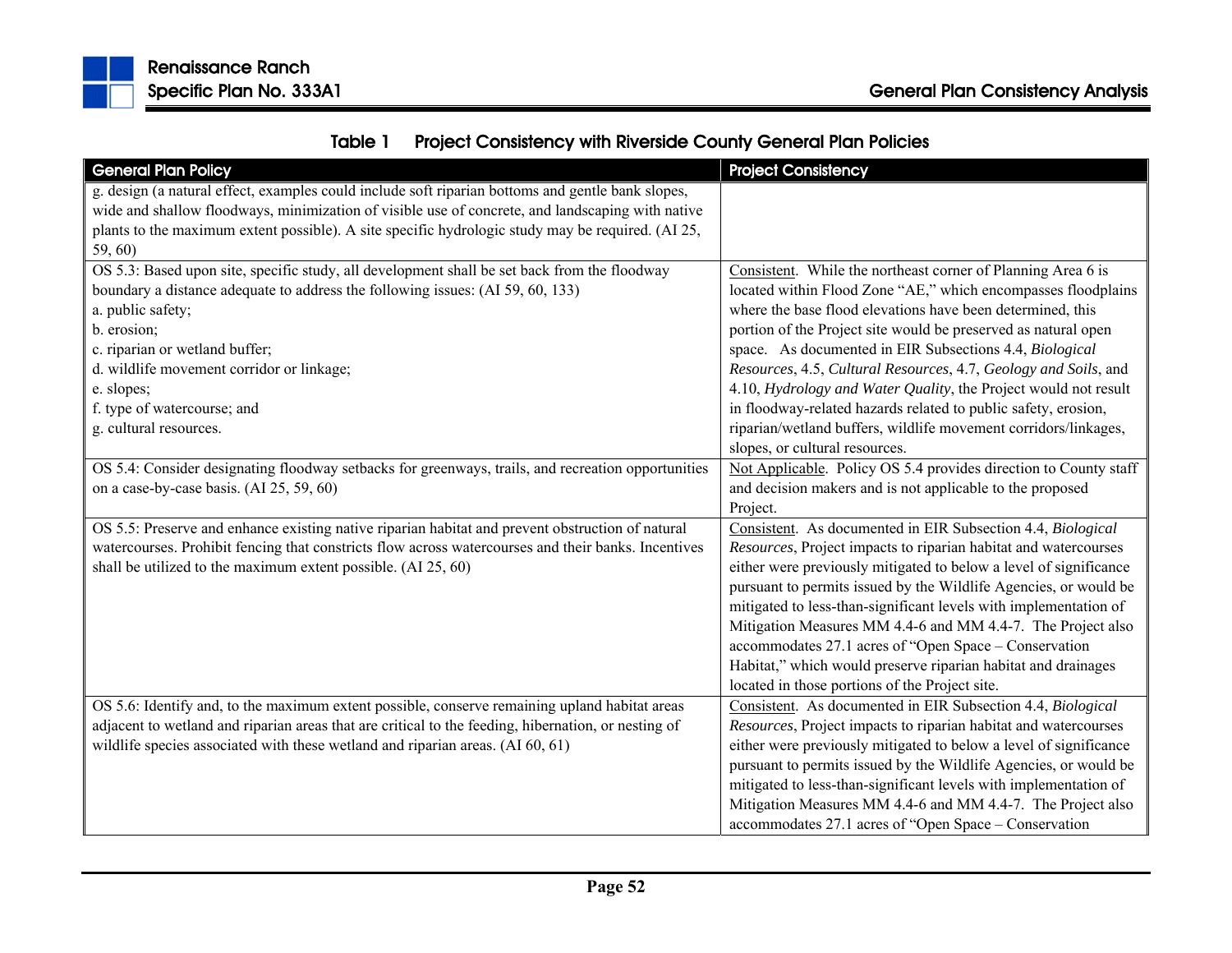

| <b>General Plan Policy</b>                                                                         | <b>Project Consistency</b>                                        |
|----------------------------------------------------------------------------------------------------|-------------------------------------------------------------------|
|                                                                                                    | Habitat," which would preserve riparian habitat and drainages     |
|                                                                                                    | located in those portions of the Project site.                    |
| OS 5.7: Where land is prohibited from development due to its retention as natural floodways,       | Not Applicable. Policy OS 5.6 provides direction to County staff  |
| floodplains and watercourses, incentives should be available to the owner of the land              | and decision makers and is not applicable to the proposed         |
| including density transfer and other mechanisms as may be adopted. These incentives will be        | Project.                                                          |
| provided for the purpose of encouraging the preservation of natural watercourses without creating  |                                                                   |
| undue hardship on the owner of properties following these policies. (AI 60, 134, 135)              |                                                                   |
| OS 6.1: During the development review process, ensure compliance with the Clean Water Act's        | Consistent. As documented in EIR Subsection 4.4, Biological       |
| Section 404 in terms of wetlands mitigation policies and policies concerning fill material in      | Resources, Project impacts to riparian habitat and watercourses   |
| jurisdictional wetlands. (AI 3)                                                                    | either were previously mitigated to below a level of significance |
|                                                                                                    | pursuant to permits issued by the Wildlife Agencies, including a  |
|                                                                                                    | Section 404 permit issued by the Army Corps of Engineers, or      |
|                                                                                                    | would be mitigated to less-than-significant levels with           |
|                                                                                                    | implementation of Mitigation Measures MM 4.4-6 and MM 4.4-        |
|                                                                                                    | 7.                                                                |
| OS 6.2: Preserve buffer zones around wetlands where feasible and biologically appropriate. (AI 61) | Consistent. As documented in EIR Subsection 4.4, Biological       |
|                                                                                                    | Resources, Project impacts to riparian habitat and watercourses   |
|                                                                                                    |                                                                   |
|                                                                                                    | either were previously mitigated to below a level of significance |
|                                                                                                    | pursuant to permits issued by the Wildlife Agencies, or would be  |
|                                                                                                    | mitigated to less-than-significant levels with implementation of  |
|                                                                                                    | Mitigation Measures MM 4.4-6 and MM 4.4-7. The Project also       |
|                                                                                                    | accommodates 27.1 acres of "Open Space - Conservation             |
|                                                                                                    | Habitat," which would preserve riparian habitat and drainages     |
|                                                                                                    | located in those portions of the Project site.                    |
| OS 6.3: Consider wetlands for use as natural water treatment areas that will result in improvement | Consistent. As documented in EIR Subsection 4.4, Biological       |
| of water quality. (AI 56)                                                                          | Resources, Project impacts to riparian habitat and watercourses   |
|                                                                                                    | either were previously mitigated to below a level of significance |
|                                                                                                    | pursuant to permits issued by the Wildlife Agencies, or would be  |
|                                                                                                    | mitigated to less-than-significant levels with implementation of  |
|                                                                                                    | Mitigation Measures MM 4.4-6 and MM 4.4-7. The Project also       |
|                                                                                                    | accommodates 27.1 acres of "Open Space - Conservation             |
|                                                                                                    | Habitat," which would preserve riparian habitat and drainages     |
|                                                                                                    | located in those portions of the Project site.                    |

## Table 1Project Consistency with Riverside County General Plan Policies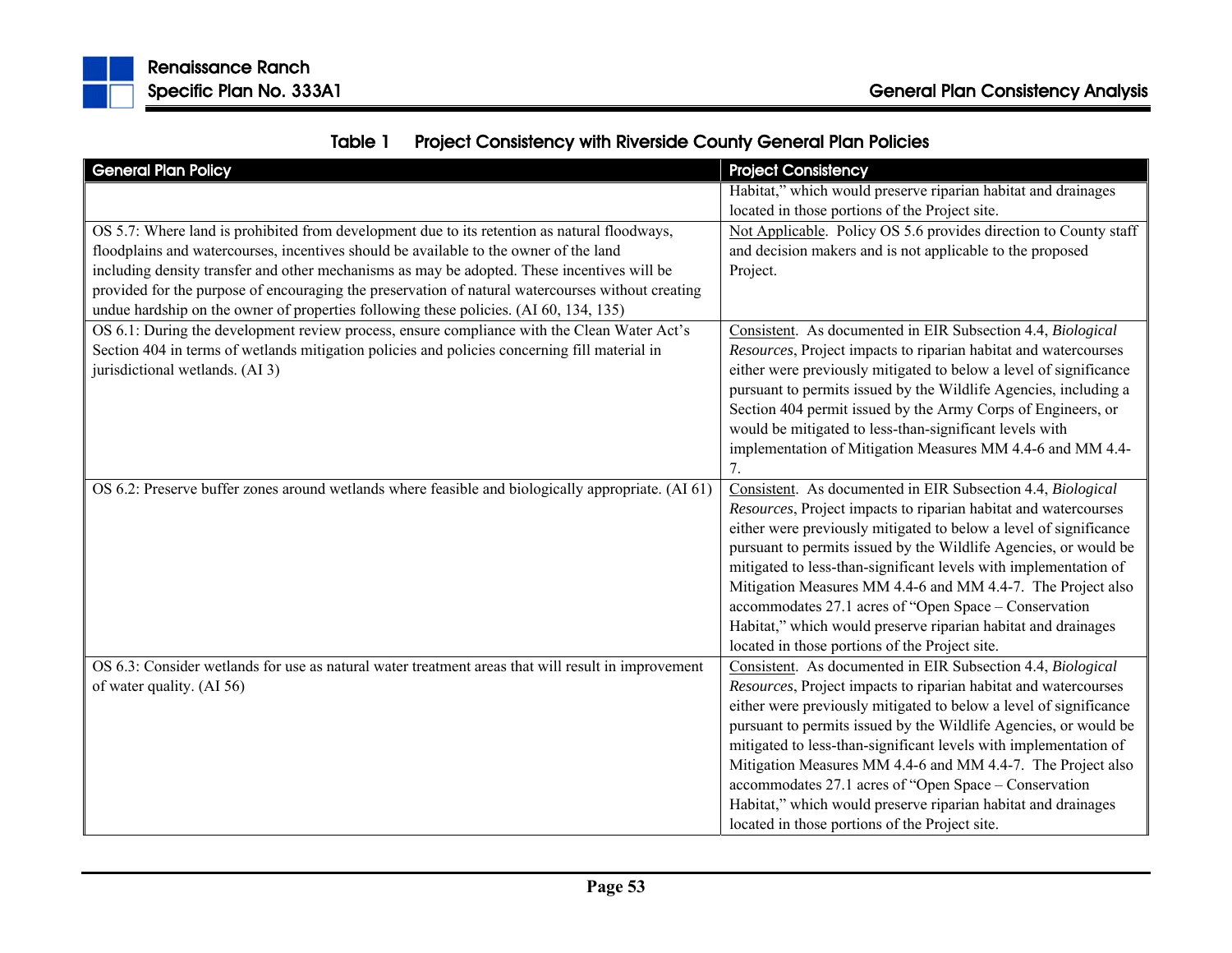| <b>General Plan Policy</b>                                                                              | <b>Project Consistency</b>                                       |
|---------------------------------------------------------------------------------------------------------|------------------------------------------------------------------|
| OS 7.1: Work with state and federal agencies to periodically update the Agricultural Resources          | Not Applicable. Policy OS 7.1 provides direction to County staff |
| map to reflect current conditions. (AI 11)                                                              | and decision makers and is not applicable to the proposed        |
|                                                                                                         | Project.                                                         |
| OS 7.2: In cooperation with individual farmers, farming organizations, and farmland conservation        | Not Applicable. Policy OS 7.2 provides direction to County staff |
| organizations, the County of Riverside shall employ a variety of agricultural land conservation         | and decision makers and is not applicable to the proposed        |
| programs to improve the viability of farms and ranches and thereby ensure the long-term                 | Project.                                                         |
| conservation of viable agricultural operations within Riverside County. The County of Riverside         |                                                                  |
| shall seek out available funding for farmland conservation. Examples of programs which may be           |                                                                  |
| employed include: land trusts; conservation easements (under certain circumstances, these may           |                                                                  |
| also provide federal and state tax benefits to farmers); dedication incentives; Land Conservation       |                                                                  |
| Contracts; Farmland Security Act contracts; the Agricultural Land Stewardship Program Fund;             |                                                                  |
| agricultural education programs; transfer and purchase of development rights; providing adequate        |                                                                  |
| incentives (e.g. clustering and density bonuses) to encourage conservation of productive                |                                                                  |
| agricultural land in Riverside County's Incentive Program; and providing various resource               |                                                                  |
| incentives to landowners (e.g. establish a reliable and/or less costly supply of irrigation water). (AI |                                                                  |
| 78)                                                                                                     |                                                                  |
| The County of Riverside shall establish a Farmland Protection and Stewardship Committee and the         |                                                                  |
| Board of Supervisors shall appoint its members. The Committee shall include members of the              |                                                                  |
| farming community as well as other individuals and organizations committed to farmland                  |                                                                  |
| protections and stewardship. The Committee shall develop a strategy to preserve agricultural land       |                                                                  |
| within Riverside County and shall identify and prioritize agricultural lands for conservation. This     |                                                                  |
| strategy shall not only address the preservation of agricultural land but shall also promote            |                                                                  |
| sustainable agriculture within Riverside County. In developing its strategy, the Committee shall        |                                                                  |
| consider an array of proven techniques and, where necessary, adapt these techniques to address the      |                                                                  |
| unique conditions faced by the farming community within Riverside County. Riverside County              |                                                                  |
| staff shall assist the Committee in accomplishing its task. Riverside County Departments, that may      |                                                                  |
| be called upon to assist the Committee, include, but are not limited to the following: the              |                                                                  |
| Agricultural Commissioner, Planning Department, Assessor's Office and County Counsel. In                |                                                                  |
| developing its strategy, the Committee shall consult government and private organizations with          |                                                                  |
| expertise in farmland protection. These organizations may include, but are not limited to, the          |                                                                  |
| following: USDA Natural Resources Conservation Service; State Department of Conservation and            |                                                                  |
| its Division of Land Resource Protection; University of California Sustainable Agriculture              |                                                                  |
| Research and Education Program; the University of California Cooperative Extension; The Nature          |                                                                  |

Table 1Project Consistency with Riverside County General Plan Policies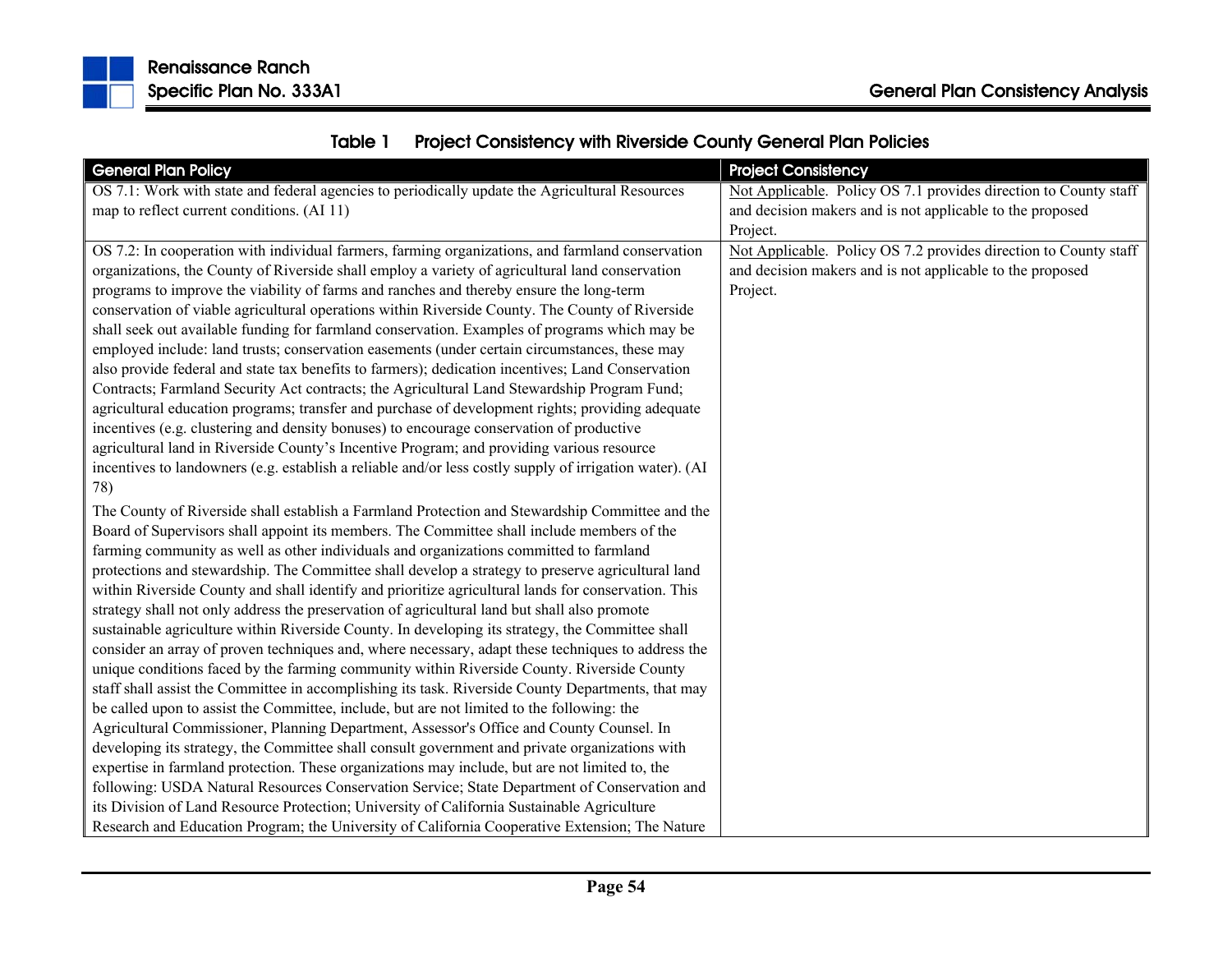

| kenaissance kancn       |  |  |
|-------------------------|--|--|
| Specific Plan No. 333A1 |  |  |

|  | Table 1 Project Consistency with Riverside County General Plan Policies |
|--|-------------------------------------------------------------------------|
|--|-------------------------------------------------------------------------|

| <b>General Plan Policy</b>                                                                           | <b>Project Consistency</b>                                                             |
|------------------------------------------------------------------------------------------------------|----------------------------------------------------------------------------------------|
| Conservancy; American Farmland Trust; The Conservation Fund; the Trust for Public Land; and          |                                                                                        |
| the Land Trust Alliance.                                                                             |                                                                                        |
| The Committee shall, from time to time, recommend to the Board of Supervisors the adoption of        |                                                                                        |
| policies and/or regulation that it finds will further the goals of the farmland protection and       |                                                                                        |
| stewardship. The Committee shall also advise the Board of Supervisors regarding proposed             |                                                                                        |
| policies that curb urban sprawl and the accompanying conversion of agricultural land to urban        |                                                                                        |
| development, and that support and sustain continued agriculture. Planning policies that may benefit  |                                                                                        |
| farmland conservation and fall within the purview of the Committee for review include measures       |                                                                                        |
| to promote efficient development in and around existing communities including clustering,            |                                                                                        |
| incentive programs, transfer of development rights, and other planning tools.                        |                                                                                        |
| OS 7.3: Encourage conservation of productive agricultural lands and preservation of prime            | Consistent. As discussed in EIR Subsection 4.2, Agriculture and                        |
| agricultural lands. (AI 3, 78)                                                                       | Forest Resources, the Project would result in direct and indirect                      |
|                                                                                                      | impacts to approximately 80.0 acres of "Farmland of Local                              |
|                                                                                                      | Importance." However, the Project site is designated for urban                         |
|                                                                                                      | development by the General Plan, ELAP, and the proposed SP                             |
|                                                                                                      | 333A1. Thus, the Project site is targeted by the General Plan for                      |
|                                                                                                      | non-agricultural uses. As such, the Project would not conflict                         |
| OS 7.4: Encourage landowners to participate in programs that reduce soil erosion, improve soil       | with this policy.<br>Not Applicable. Policy OS 7.4 relates to agricultural activities, |
| quality, and address issues that relate to pest management. To this end, the County shall promote    | which would be precluded on the Project site with                                      |
| coordination between the Natural Resources Conservation Service, Resource Conservation               | implementation of the Project.                                                         |
| Districts, UC Cooperative Extension, and other agencies and organizations.                           |                                                                                        |
| OS 7.5: Encourage the combination of agriculture with other compatible open space uses in order      | Not Applicable. Policy OS 7.5 provides direction to County staff                       |
| to provide an economic advantage to agriculture. Allow by right, in areas designated Agriculture,    | and decision makers and is not applicable to the proposed                              |
| activities related to the production of food and fiber, and support uses incidental and secondary to | Project.                                                                               |
| the on-site agricultural operation. (AI 1)                                                           |                                                                                        |
| Policies OS 8.1 and OS 8.2: Forest Resources                                                         | Not Applicable. Policies OS 8.1 and OS 8.2 provide direction to                        |
|                                                                                                      | County staff and decision makers, and are not applicable to the                        |
|                                                                                                      | proposed Project.                                                                      |
| OS 9.1: Update the Vegetation Map for Western Riverside County in consultation with the              | Not Applicable. Policy OS 9.1 provides direction to County staff                       |
| California Department of Fish and Wildlife, the Natural Diversity Data Base, the United States       | and decision makers and is not applicable to the proposed                              |
| Forest Service, and other knowledgeable agencies. The County of Riverside shall also provide         | Project.                                                                               |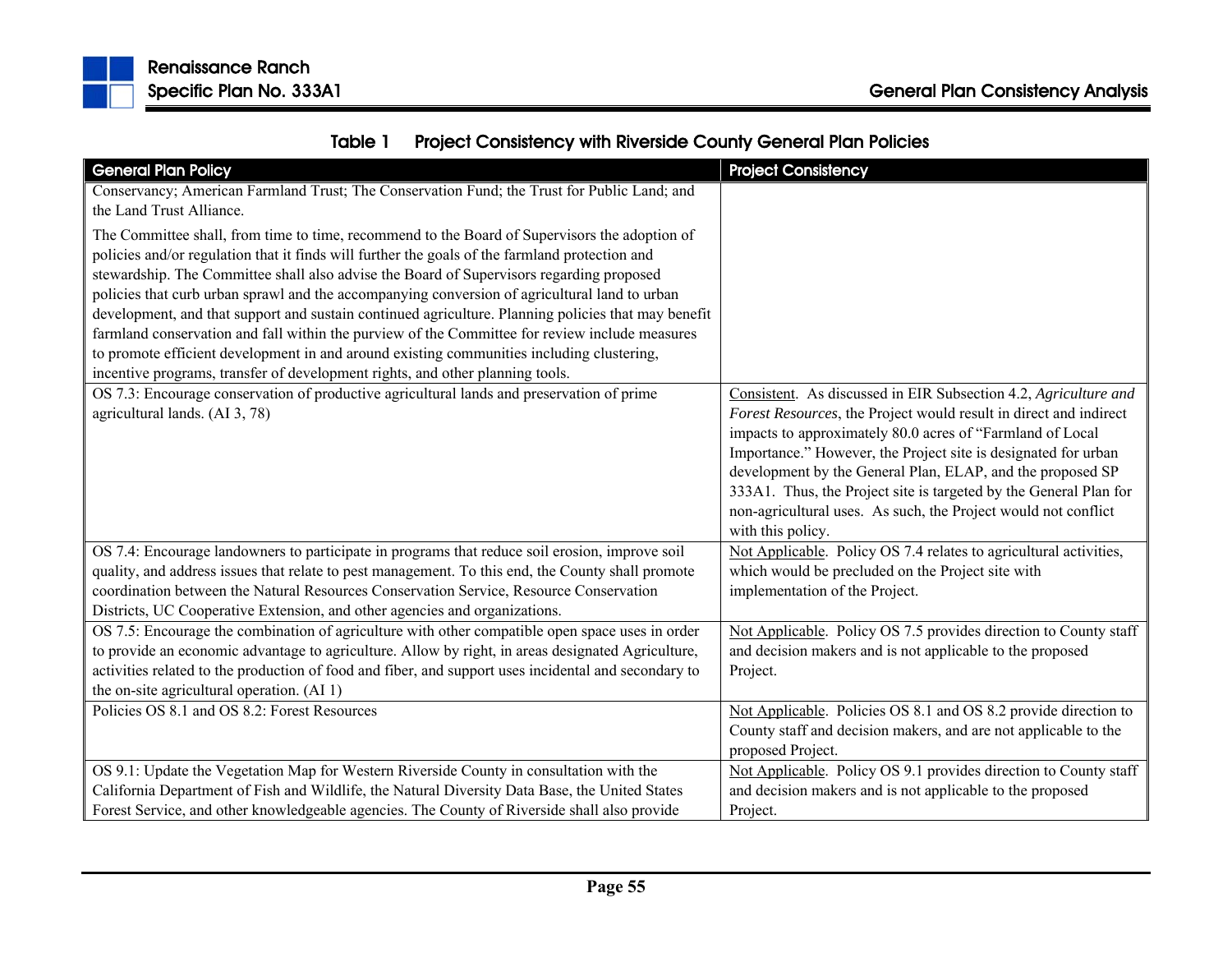|  | Table 1 Project Consistency with Riverside County General Plan Policies |
|--|-------------------------------------------------------------------------|
|--|-------------------------------------------------------------------------|

| <b>General Plan Policy</b>                                                                                                                                                                                      | <b>Project Consistency</b>                                                                                                                                                                                                                                                                       |
|-----------------------------------------------------------------------------------------------------------------------------------------------------------------------------------------------------------------|--------------------------------------------------------------------------------------------------------------------------------------------------------------------------------------------------------------------------------------------------------------------------------------------------|
| these agencies with data as needed. (AI 11)                                                                                                                                                                     |                                                                                                                                                                                                                                                                                                  |
| OS 9.2: Expand Vegetation mapping to include the eastern portion of the County of Riverside. (AI<br>11)                                                                                                         | Not Applicable. Policy OS 9.2 provides direction to County staff<br>and decision makers and is not applicable to the proposed<br>Project.                                                                                                                                                        |
| OS 9.3: Maintain and conserve superior examples of native trees, natural vegetation, stands of<br>established trees, and other features for ecosystem, aesthetic, and water conservation purposes. (AI<br>3, 79 | Not Applicable. As discussed in EIR Subsection 4.4, Biological<br>Resources, the Project site does not contain superior examples of<br>native trees, natural vegetation, stands of established trees, or<br>other features related to ecosystem, aesthetics, or water<br>conservation functions. |
| OS 9.4: Conserve the oak tree resources in the county. (AI 3, 77, 78)                                                                                                                                           | Not Applicable. No oak trees occur on site under existing<br>conditions.                                                                                                                                                                                                                         |
| OS 9.5: Encourage research and education on the effects of smog and other forms of pollution on<br>human health and on natural vegetation.                                                                      | Not Applicable. Policy OS 9.5 provides direction to County staff<br>and decision makers and is not applicable to the proposed<br>Project.                                                                                                                                                        |
| OS 9.6: Conserve important traditional Native American plant gathering resource areas.                                                                                                                          | Not Applicable. As indicated in EIR Subsections 4.5, Cultural<br>Resources, and 4.19, Tribal Cultural Resources, the Project<br>would not impact any important traditional Native American<br>plant gathering resources areas.                                                                   |
| Policies OS 10.1 and OS 10.2: Wind Energy                                                                                                                                                                       | Not Applicable. Policies OS 10.1 and OS 10.2 relate to wind<br>energy, which is not proposed as part of the Project.                                                                                                                                                                             |
| OS 11.1: Enforce the state Solar Shade Control Act, which promotes all feasible means of energy<br>conservation and all feasible uses of alternative energy supply sources. (AI 62, 65, 66, 70)                 | Consistent. Future implementing developments (e.g., Plot Plans,<br>building permits, etc.) would be required to demonstrate<br>compliance with the State Solar Shade Control Act.                                                                                                                |
| OS 11.2: Support and encourage voluntary efforts to provide active and passive solar access<br>opportunities in new developments. (AI 63, 64)                                                                   | Not Applicable. Policy OS 11.2 provides direction to County<br>staff and decision makers and is not applicable to the proposed<br>Project.                                                                                                                                                       |
| OS 11.3: Permit and encourage the use of passive solar devices and other state-of-the-art energy<br>resources. (AI 62, 63, 64)                                                                                  | Not Applicable. Policy OS 11.3 provides direction to County<br>staff and decision makers and is not applicable to the proposed<br>Project.                                                                                                                                                       |
| OS 11.4: Encourage site-planning and building design that maximizes solar energy use/potential in<br>future development applications. (AI 70)                                                                   | Consistent. Future implementing developments (e.g., Plot Plans)<br>would be required to demonstrate consistency with Policy OS<br>11.4.                                                                                                                                                          |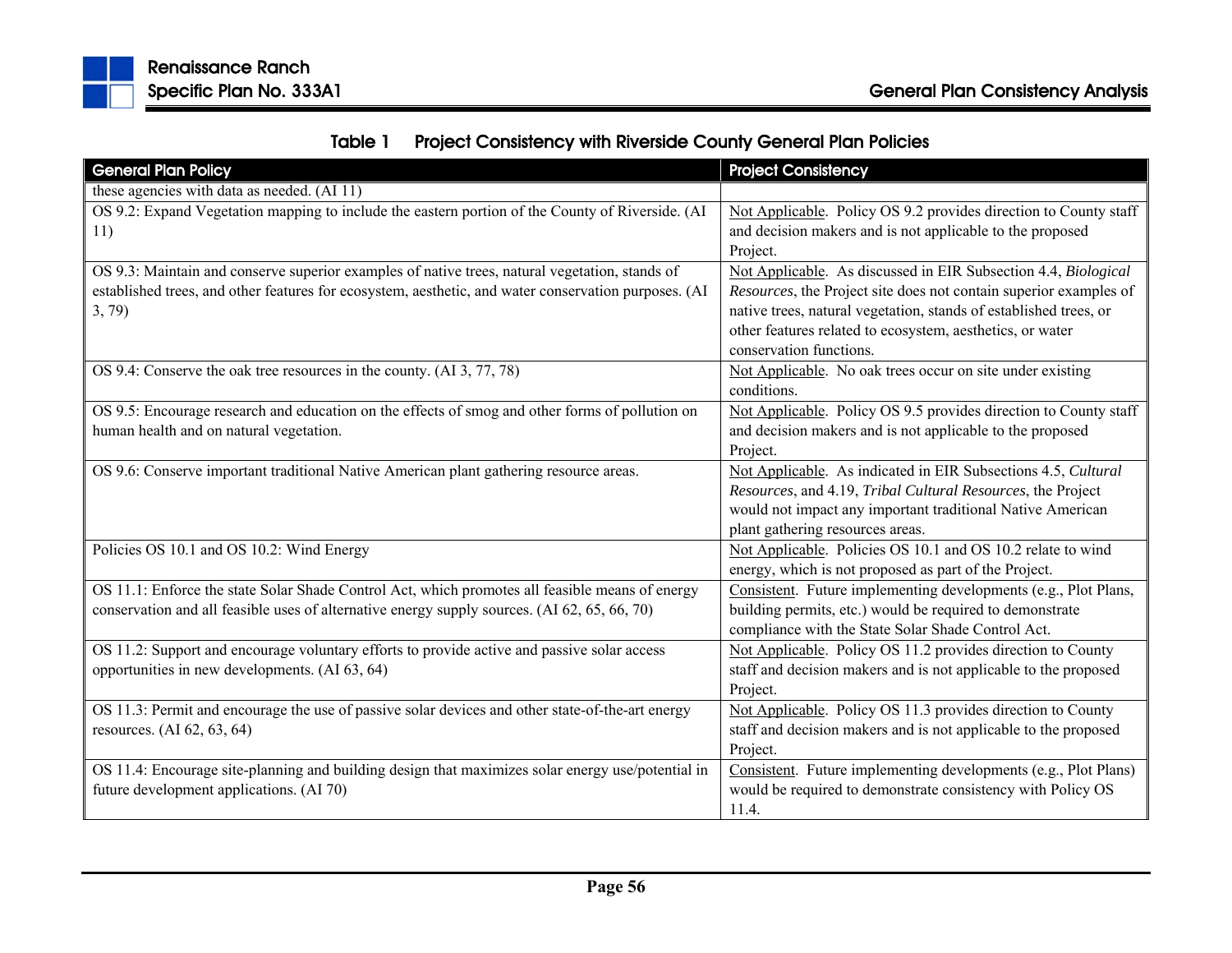|  | Table 1 Project Consistency with Riverside County General Plan Policies |
|--|-------------------------------------------------------------------------|
|--|-------------------------------------------------------------------------|

| <b>General Plan Policy</b>                                                                           | <b>Project Consistency</b>                                           |
|------------------------------------------------------------------------------------------------------|----------------------------------------------------------------------|
| Policies OS 12.1 through OS 12.4: Geothermal Resources                                               | Not Applicable. Policies OS 12.1 through OS 12.4 relate to           |
|                                                                                                      | geothermal resources, which are not proposed as part of the          |
|                                                                                                      | Project.                                                             |
| OS 13.1: Encourage economic biomass conversion under sensible environmental controls. (AI 71)        | Not Applicable. Policy OS 13.1 provides direction to County          |
|                                                                                                      | staff and decision makers and is not applicable to the proposed      |
|                                                                                                      | Project.                                                             |
| Policies OS 14.1 through OS 14.6: Mineral Resources                                                  | Not Applicable. Policies OS 14.1 through OS 14.6 relate to           |
|                                                                                                      | mines and areas with mineral resources. As documented in EIR         |
|                                                                                                      | Subsection 4.12, the Project site is located in Mineral Resources    |
|                                                                                                      | Zone 3 (MRZ 3), indicating that the Project site does not contain    |
|                                                                                                      | known mineral resources of significance. No mining operations        |
|                                                                                                      | are proposed as part of the Project.                                 |
| Policies OS 15.1 and OS 15.2: Petroleum Resources                                                    | Not Applicable. Policies OS 15.1 and OS 15.2 relate to               |
|                                                                                                      | petroleum resources, which do not occur on the Project site.         |
| OS 16.1: Continue to implement Title 24 of the California Code of Regulations (the "California"      | Consistent. As documented in EIR Subsection 4.6, <i>Energy</i> , the |
| Building Standards Code") particularly Part 6 (the California Energy Code) and Part 11 (the          | Project would be subject to compliance with Title 24 of the          |
| California Green Building Standards Code), as amended and adopted pursuant to County                 | California Code of Regulations, as amended and adopted               |
| ordinance. Establish mechanisms and incentives to encourage architects and builders to exceed the    | pursuant to County ordinance.                                        |
| energy efficiency standards of within CCR Title 24. (AI 62)                                          |                                                                      |
| OS 16.2: Specify energy efficient materials and systems, including shade design technologies, for    | Not Applicable. Policy OS 16.2 relates to County buildings,          |
| county buildings. (AI 68, 70)                                                                        | which are not proposed as part of the Project.                       |
| OS 16.3: Implement public transportation systems that utilize alternative fuels when possible, as    | Consistent. The intensity of land uses proposed as part of the       |
| well as associated urban design measures that support alternatives to private automobile use.        | Project would support alternative transportation in the area.        |
| OS 16.4: Undertake proper maintenance of County physical facilities to ensure that optimum           | Not Applicable. Policy OS 16.2 relates to County facilities,         |
| energy conservation is achieved.                                                                     | which are not proposed as part of the Project.                       |
| OS 16.5: Utilize federal, state, and utility company programs that encourage energy conservation.    | Not Applicable. Policy OS 16.5 provides direction to County          |
| $(AI\ 63, 64)$                                                                                       | staff and decision makers and is not applicable to the proposed      |
|                                                                                                      | Project.                                                             |
| OS 16.6: Assist public buildings and institutions in converting asphalt to greenspace to address the | Not Applicable. Policy OS 16.6 provides direction to County          |
| heat island effect.                                                                                  | staff and decision makers and is not applicable to the proposed      |
|                                                                                                      | Project.                                                             |
| OS 16.7: Promote purchasing of energy-efficient equipment based on a fair return on investment,      | Not Applicable. Policy OS 16.7 provides direction to County          |
| and use energy-savings estimates as one basis for purchasing decisions for major energy-using        | staff and decision makers and is not applicable to the proposed      |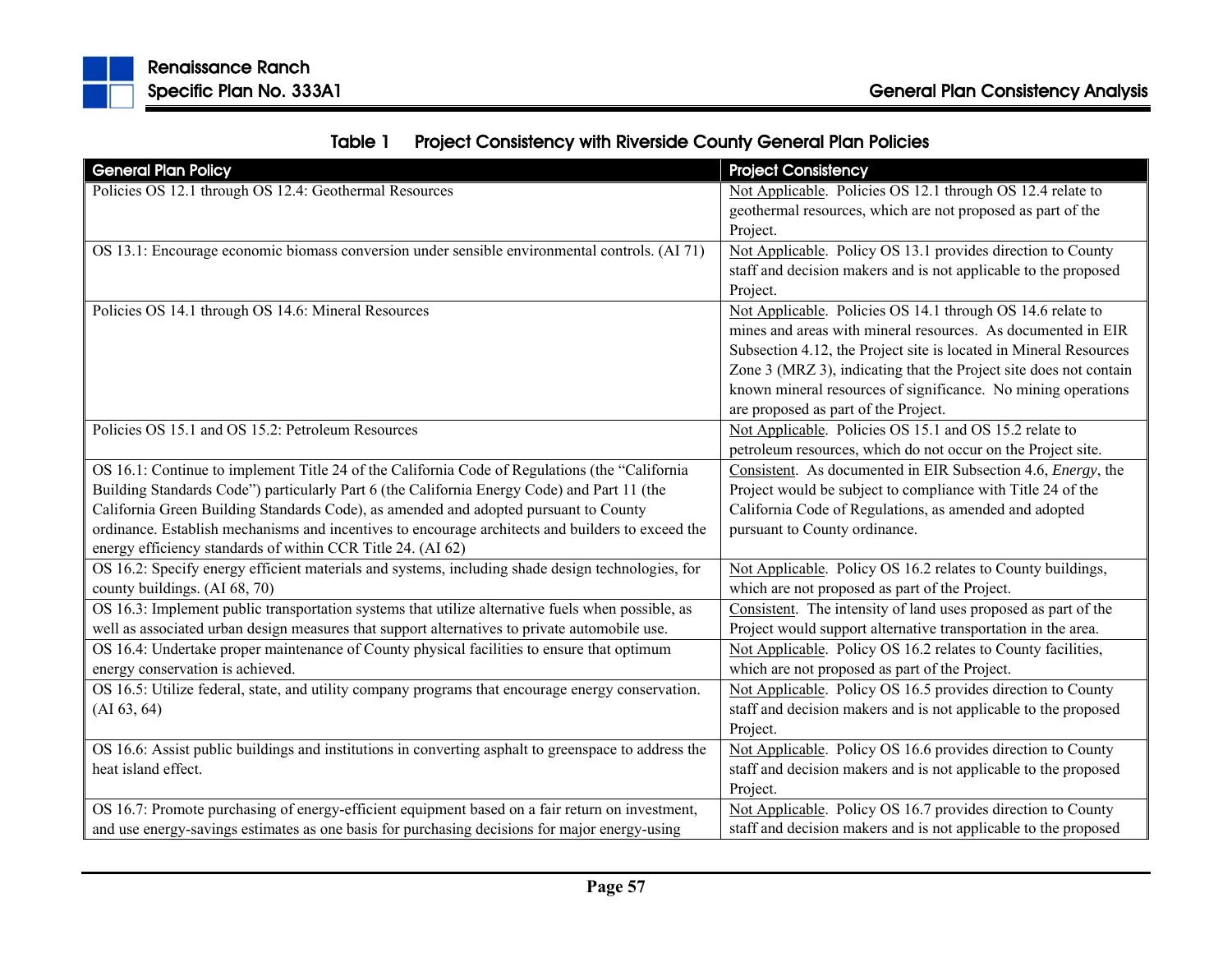

| Table 1 | <b>Project Consistency with Riverside County General Plan Policies</b> |
|---------|------------------------------------------------------------------------|
|---------|------------------------------------------------------------------------|

| <b>General Plan Policy</b>                                                                            | <b>Project Consistency</b>                                        |
|-------------------------------------------------------------------------------------------------------|-------------------------------------------------------------------|
| devices. $(AI 68, 69)$                                                                                | Project.                                                          |
| OS 16.8: Promote coordination of new public facilities with mass transit service and other            | Not Applicable. Policy OS 16.8 provides direction to County       |
| alternative transportation services, including bicycles, and design structures to enhance mass        | staff and decision makers and is not applicable to the proposed   |
| transit, bicycle, and pedestrian use.                                                                 | Project.                                                          |
| OS 16.9: Encourage increased use of passive, solar design and day-lighting in existing and new        | Consistent. Future implementing developments (e.g., Plot Plans)   |
| structures (AI 62, 63, 64, 65, 70)                                                                    | would be reviewed by the County for compliance with this          |
|                                                                                                       | policy.                                                           |
| OS 16.10: Encourage installation and use of cogenerating systems where they are cost-effective        | Not Applicable. Policy OS 16.10 provides direction to County      |
| and appropriate. (AI 62, 70)                                                                          | staff and decision makers and is not applicable to the proposed   |
|                                                                                                       | Project.                                                          |
| OS 16.11: Provide incentives, such as transfer of development rights and clustering, to private       | Not Applicable. Policy OS 16.11 provides direction to County      |
| developments that provide energy efficient site design.                                               | staff and decision makers and is not applicable to the proposed   |
|                                                                                                       | Project.                                                          |
| OS 16.12: Consider energy efficient site design and construction techniques in renovation,            | Not Applicable. Policy OS 16.12 provides direction to County      |
| construction or procurement of leased spaces.                                                         | staff and decision makers and is not applicable to the proposed   |
|                                                                                                       | Project.                                                          |
| OS 16.13: Encourage installation and use of new technology at existing facilities or the              | Not Applicable. Policy OS 16.13 provides direction to County      |
| establishment of new waste-reduction facilities, where cost-effective and appropriate, to ensure that | staff and decision makers and is not applicable to the proposed   |
| optimum energy conservation is achieved.                                                              | Project.                                                          |
| OS 16.14: Coordinate energy conservation activities with the County Climate Action Plan (CAP)         | Consistent. As indicated in EIR Subsection 4.8, Greenhouse Gas    |
| as decreasing energy usage also helps reduce carbon emissions.                                        | Emissions, the Project would be conditioned to comply with the    |
|                                                                                                       | County's CAP.                                                     |
| OS 17.1: Enforce the provisions of applicable MSHCP's and implement related Riverside County          | Consistent. As demonstrated in EIR Subsection 4.4, Biological     |
| policies when conducting review of possible legislative actions such as general plan amendments,      | Resources, with implementation of mitigation measures the         |
| zoning ordinance amendments, etc. including policies regarding the handling of private and public     | Project would be fully consistent with the provisions of the      |
| stand alone applications for general plan amendments, lot line adjustments and zoning ordinance       | MSHCP. The Project site is located within MSHCP Criteria          |
| amendments that are not accompanied by, or associated with, an application to subdivide or other      | Cells, and was subject to a HANS process. As a result of the      |
| land use development application. Every stand alone application shall require an initial Habitat      | HANS process, the County found the Project's planned open         |
| Evaluation and Acquisition Negotiation Process (HANS) assessment and such assessment shall be         | space areas meet the applicable MSHCP criteria for Criteria Cells |
| made by the Planning Department's Environmental Programs Division. Habitat assessment and             | encompassing the Project site.                                    |
| species specific focused surveys shall not be required as part of this initial HANS assessment for    |                                                                   |
| stand alone applications but will be required when a development proposal or land use application     |                                                                   |
| to subsequently subdivide, grade or build on the property is submitted to the County.                 |                                                                   |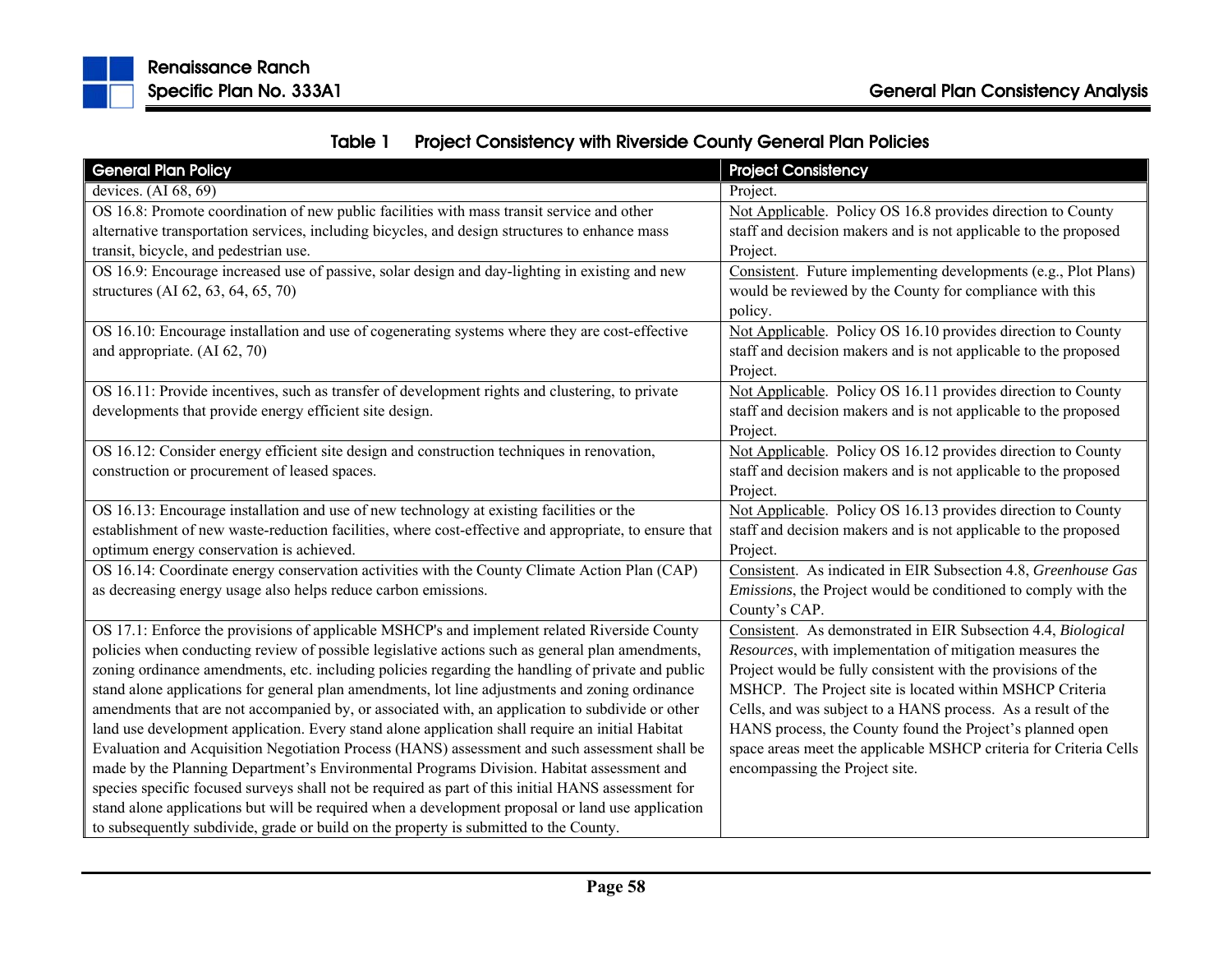

| <b>General Plan Policy</b>                                                                               | <b>Project Consistency</b>                                          |
|----------------------------------------------------------------------------------------------------------|---------------------------------------------------------------------|
| OS 17.2: Enforce the provisions of applicable MSHCP's and implement related Riverside County             | Consistent. As demonstrated in EIR Subsection 4.4, Biological       |
| policies when conducting review of development applications.                                             | Resources, with implementation of mitigation measures the           |
|                                                                                                          | Project would be fully consistent with the provisions of the        |
|                                                                                                          | MSHCP.                                                              |
| OS 17.3: Enforce the provisions of applicable MSHCP's and implement related Riverside County             | Consistent. As demonstrated in EIR Subsection 4.4, Biological       |
| policies when developing transportation or other infrastructure projects that have been designated       | Resources, with implementation of mitigation measures, the          |
| as covered activities in the applicable MSHCP.                                                           | Project, including Project-related roadway improvements, would      |
|                                                                                                          | be fully consistent with the provisions of the MSHCP.               |
| OS 18.1: Preserve multi-species habitat resources in the County of Riverside through the                 | Consistent. As demonstrated in EIR Subsection 4.4, Biological       |
| enforcement of the provisions of applicable MSHCP's and through implementing related Riverside           | Resources, with implementation of mitigation measures the           |
| County policies.                                                                                         | Project would be fully consistent with the provisions of the        |
|                                                                                                          | MSHCP.                                                              |
| OS 18.2: Provide incentives to landowners that will encourage the protection of significant              | Not Applicable. Policy OS 18.2 provides direction to County         |
| resources in the county beyond the preservation and/or conservation required to mitigate project         | staff and decision makers and is not applicable to the proposed     |
| impacts. (AI 9)                                                                                          | Project.                                                            |
| OS 18.3: Prohibit the planting or introduction of invasive, non-native species to watercourses, their    | Not Applicable. Proposed SP 333A1 includes design guidelines        |
| banks, riparian areas, or buffering setbacks.                                                            | that promote landscaped buffer zones between future light           |
|                                                                                                          | industrial uses and areas that are targeted for conservation by the |
|                                                                                                          | MSHCP within proposed Planning Areas 5 and 6 of SP 333A1.           |
|                                                                                                          | SP 333A1 Table 4-1, Plant Palette, includes a list of allowable     |
|                                                                                                          | plant species within the landscaped buffer zones, and excludes      |
|                                                                                                          | invasive and non-native species.                                    |
| OS 18.4: Develop standards for the management of private conservation easements and                      | Not Applicable. Policy OS 18.4 provides direction to County         |
| conservation lots in fee title. For areas with watercourses, apply special standards $a - f$ (below) for | staff and decision makers and is not applicable to the proposed     |
| their protection, and apply standards g-j (below) generally:                                             | Project.                                                            |
| a. For conservation lands with watercourses, conform easement boundaries to setback conditions           |                                                                     |
| that will preserve natural flows and changes in the natural boundaries of a watercourse and its          |                                                                     |
| protective riparian habitat.                                                                             |                                                                     |
| b. Use only "open" fencing that permits the movement of wildlife, and limit fencing to locations         |                                                                     |
| outside of setbacks to watercourses (no fencing is permitted to cross the banks or channel of a          |                                                                     |
| watercourse, unless no other option is available).                                                       |                                                                     |
| c. Allow fuel modification only to the outside of buffering vegetation (riparian vegetation and          |                                                                     |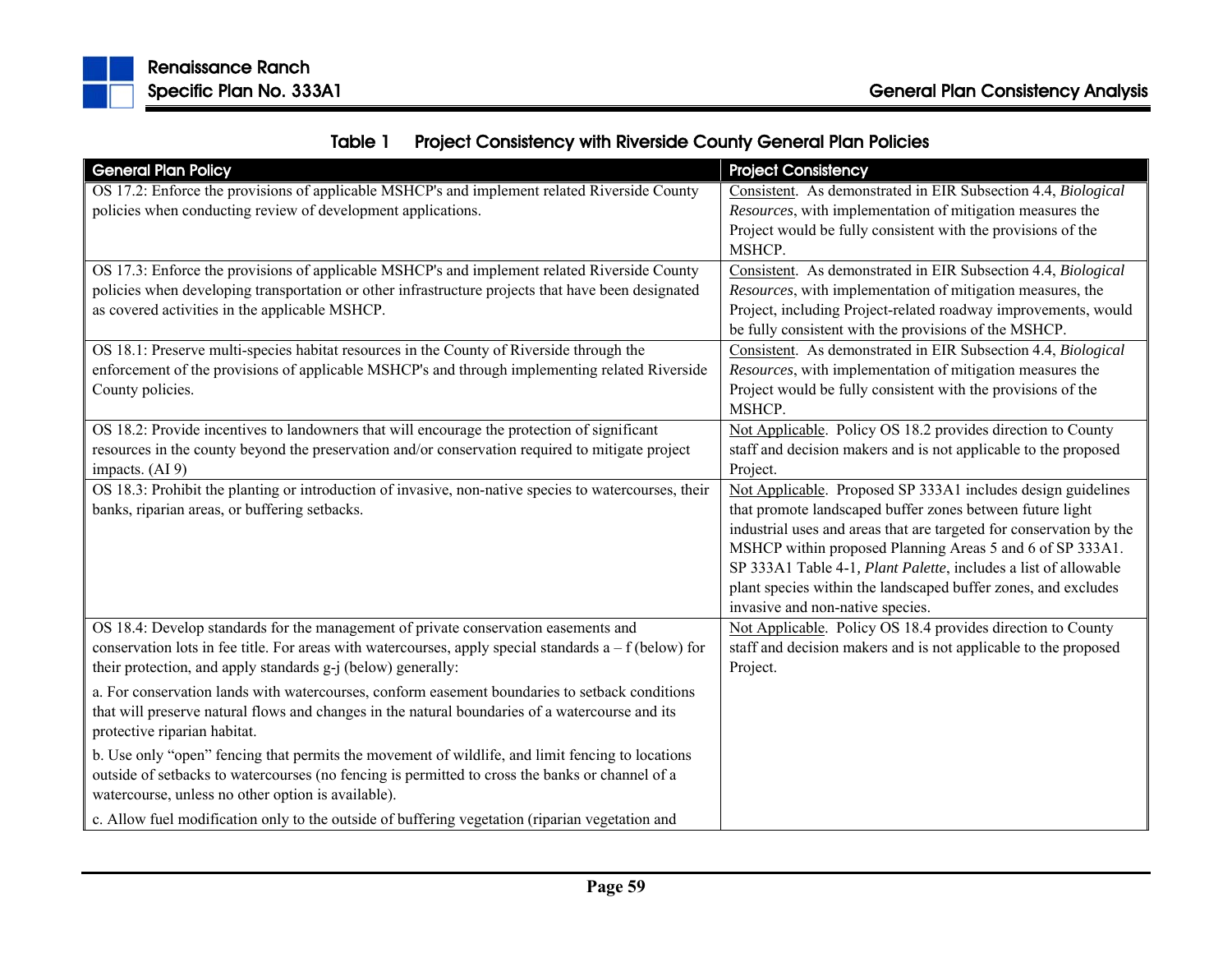



| pecific Plan No. 333A1 | ורוטו וועסטעו וועס ווען ווען |  |
|------------------------|------------------------------|--|
|                        |                              |  |

| <b>General Plan Policy</b>                                                                                                                                                                                                                                                                                                                                                                                                                                                                                                                                                                                                                                                                                                                                                          | <b>Project Consistency</b>                                                                                                                                                                                                                                                        |
|-------------------------------------------------------------------------------------------------------------------------------------------------------------------------------------------------------------------------------------------------------------------------------------------------------------------------------------------------------------------------------------------------------------------------------------------------------------------------------------------------------------------------------------------------------------------------------------------------------------------------------------------------------------------------------------------------------------------------------------------------------------------------------------|-----------------------------------------------------------------------------------------------------------------------------------------------------------------------------------------------------------------------------------------------------------------------------------|
| vegetation on slopes that buffer the watercourse from erosion and storm water pollution).                                                                                                                                                                                                                                                                                                                                                                                                                                                                                                                                                                                                                                                                                           |                                                                                                                                                                                                                                                                                   |
| d. No planting of non-native invasive species is permitted.                                                                                                                                                                                                                                                                                                                                                                                                                                                                                                                                                                                                                                                                                                                         |                                                                                                                                                                                                                                                                                   |
| e. No lighting of watercourse area is permitted.                                                                                                                                                                                                                                                                                                                                                                                                                                                                                                                                                                                                                                                                                                                                    |                                                                                                                                                                                                                                                                                   |
| f. Prohibit the use of pesticides and herbicides known to harm aquatic species and sensitive<br>amphibians.                                                                                                                                                                                                                                                                                                                                                                                                                                                                                                                                                                                                                                                                         |                                                                                                                                                                                                                                                                                   |
| g. Ensure that lands under control of Homeowner's Associations employ an experienced nonprofit<br>conservation group or agency to manage/maintain the land.                                                                                                                                                                                                                                                                                                                                                                                                                                                                                                                                                                                                                         |                                                                                                                                                                                                                                                                                   |
| h. Prohibit use of recreational off-road vehicles.                                                                                                                                                                                                                                                                                                                                                                                                                                                                                                                                                                                                                                                                                                                                  |                                                                                                                                                                                                                                                                                   |
| i. Prohibit grazing and alterations of vegetation except for fuel and weed management under close<br>supervision of qualified natural lands manager.                                                                                                                                                                                                                                                                                                                                                                                                                                                                                                                                                                                                                                |                                                                                                                                                                                                                                                                                   |
| j. For private conservation lands, especially those within criteria cells of MSHCP areas, ensure that<br>easement and fee title agreements provide funding methods sufficient to manage the land in<br>perpetuity.                                                                                                                                                                                                                                                                                                                                                                                                                                                                                                                                                                  |                                                                                                                                                                                                                                                                                   |
| OS 19.1: Cultural resources (both prehistoric and historic) are a valued part of the history of the<br>County of Riverside.                                                                                                                                                                                                                                                                                                                                                                                                                                                                                                                                                                                                                                                         | Not Applicable. Policy OS 19.1 provides direction to County<br>staff and decision makers and is not applicable to the proposed<br>Project.                                                                                                                                        |
| OS 19.2: The County of Riverside shall establish a Cultural Resources Program in consultation<br>with Tribes and the professional cultural resources consulting community that, at a minimum<br>would address each of the following: application of the Cultural Resources Program to projects<br>subject to environmental review; government-to-government consultation; application processing<br>requirements; information database(s); confidentiality of site locations; content and review of<br>technical studies; professional consultant qualifications and requirements; site monitoring;<br>examples of preservation and mitigation techniques and methods; curation and the descendant<br>community consultation requirements of local, state and federal law. (AI 144) | Not Applicable. Policy OS 19.2 provides direction to County<br>staff and decision makers and is not applicable to the proposed<br>Project.                                                                                                                                        |
| OS 19.3: Review proposed development for the possibility of cultural resources and for<br>compliance with the cultural resources program.                                                                                                                                                                                                                                                                                                                                                                                                                                                                                                                                                                                                                                           | Consistent. Site-specific cultural resources investigations were<br>conducted for the Project site, as discussed in EIR Subsection<br>4.5, Cultural Resources. As documented therein, with mitigation<br>Project impacts to cultural resources would be less than<br>significant. |
| OS 19.4: To the extent feasible, designate as open space and allocate resources and/or tax credits to                                                                                                                                                                                                                                                                                                                                                                                                                                                                                                                                                                                                                                                                               | Not Applicable. Policy OS 19.4 provides direction to County                                                                                                                                                                                                                       |
| prioritize the protection of cultural resources preserved in place or left in an undisturbed state. (AI                                                                                                                                                                                                                                                                                                                                                                                                                                                                                                                                                                                                                                                                             | staff and decision makers and is not applicable to the proposed                                                                                                                                                                                                                   |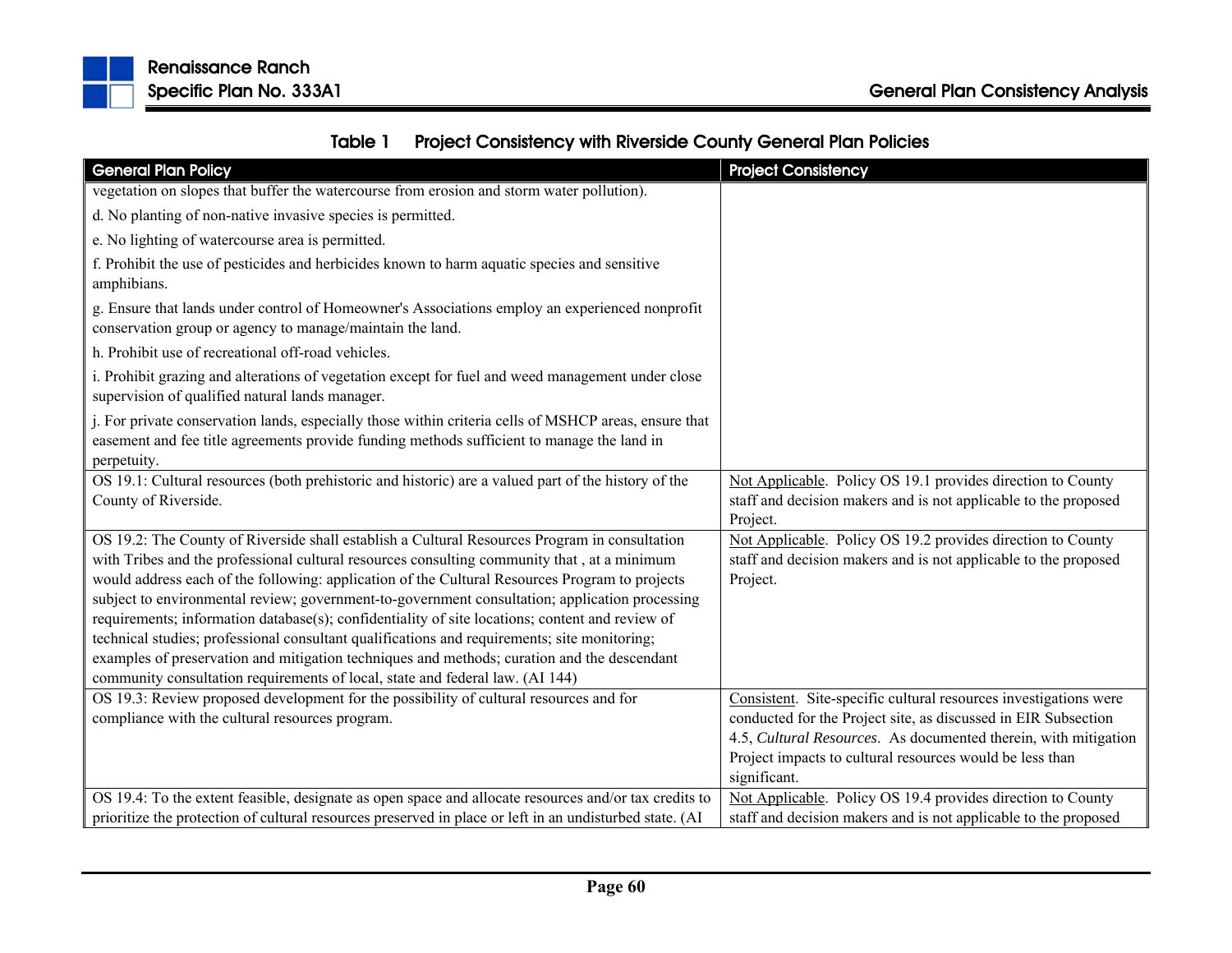

| Table 1 | <b>Project Consistency with Riverside County General Plan Policies</b> |
|---------|------------------------------------------------------------------------|
|---------|------------------------------------------------------------------------|

| <b>General Plan Policy</b>                                                                            | <b>Project Consistency</b>                                        |
|-------------------------------------------------------------------------------------------------------|-------------------------------------------------------------------|
| 145)                                                                                                  | Project.                                                          |
| OS 19.5: Exercise sensitivity and respect for human remains from both prehistoric and historic        | Consistent. The Project would be subject to compliance with all   |
| time periods and comply with all applicable laws concerning such remains.                             | applicable laws concerning human remains, including California    |
|                                                                                                       | Health and Safety Code § 7050.5 and California Public             |
|                                                                                                       | Resources Code § 5097 et. seq.                                    |
| OS 19.6: Whenever existing information indicates that a site proposed for development has high        | Consistent. As discussed in EIR Subsection 4.14,                  |
| paleontological sensitivity as shown on Figure OS-8, a paleontological resource impact mitigation     | Paleontological Resources, while the Project site has a "low" to  |
| program (PRIMP) shall be filed with the County Geologist prior to site grading. The PRIMP shall       | "high" potential for containing paleontological resources, the    |
| specify the steps to be taken to mitigate impacts to paleontological resources.                       | Project would be subject to a PRIMP during Project-related        |
|                                                                                                       | ground-disturbing activities, thereby reducing impacts to         |
|                                                                                                       | paleontological resources to less-than-significant levels.        |
| OS 19.7: Whenever existing information indicates that a site proposed for development has low         | Consistent. As discussed in EIR Subsection 4.14,                  |
| paleontological sensitivity as shown on Figure OS-8, no direct mitigation is required unless a fossil | Paleontological Resources, while the Project site has a "low" to  |
| is encountered during site development. Should a fossil be encountered, the County Geologist shall    | "high" potential for containing paleontological resources, the    |
| be notified and a paleontologist shall be retained by the project proponent. The paleontologist shall | Project would be subject to a PRIMP during Project-related        |
| document the extent and potential significance of the paleontological resources on the site and       | ground-disturbing activities, thereby reducing impacts to         |
| establish appropriate mitigation measures for further site development.                               | paleontological resources to less-than-significant levels.        |
| OS 19.8: Whenever existing information indicates that a site proposed for development has             | Consistent. In conformance with this policy, a site-specific      |
| undetermined paleontological sensitivity as shown on Figure OS-8, a report shall be filed with the    | Paleontological Resources Monitoring and Mitigation Program       |
| County Geologist documenting the extent and potential significance of the paleontological             | (PRIMP) was prepared for the Project, which is included as EIR    |
| resources on site and identifying mitigation measures for the fossil and for impacts to significant   | Technical Appendix K.                                             |
| paleontological resources prior to approval of that department.                                       |                                                                   |
| OS 19.9: Whenever paleontological resources are found, the County Geologist shall direct them to      | Consistent. If any paleontological resources are uncovered as     |
| a facility within Riverside County for their curation, including the Western Science Center in the    | part of the PRIMP, any such resources would be treated in a       |
| City of Hemet.                                                                                        | manner directed by the County Geologist.                          |
| OS 20.1: Preserve and maintain open space that protects County environmental and other                | Not Applicable. Policy OS 20.1 provides direction to County       |
| nonrenewable resources and maximizes public health and safety in areas where significant              | staff and decision makers and is not applicable to the proposed   |
| environmental hazards and resources exist.                                                            | Project.                                                          |
| OS 20.2: Prevent unnecessary extension of public facilities, services, and utilities, for urban uses, | Not Applicable. The Project would not include the extension of    |
| into Open Space-Conservation designated areas. (AI 74)                                                | public facilities, services, or utilities within areas designated |
|                                                                                                       | Open Space – Conservation (OS-C).                                 |
| OS 20.3: Discourage the absorption of dedicated park lands by non-recreational uses, public or        | Consistent. The Project entails changes to the site's land use    |
| private. Where absorption is unavoidable, replace park lands that are absorbed by other uses with     | designations and zoning classifications, and would eliminate      |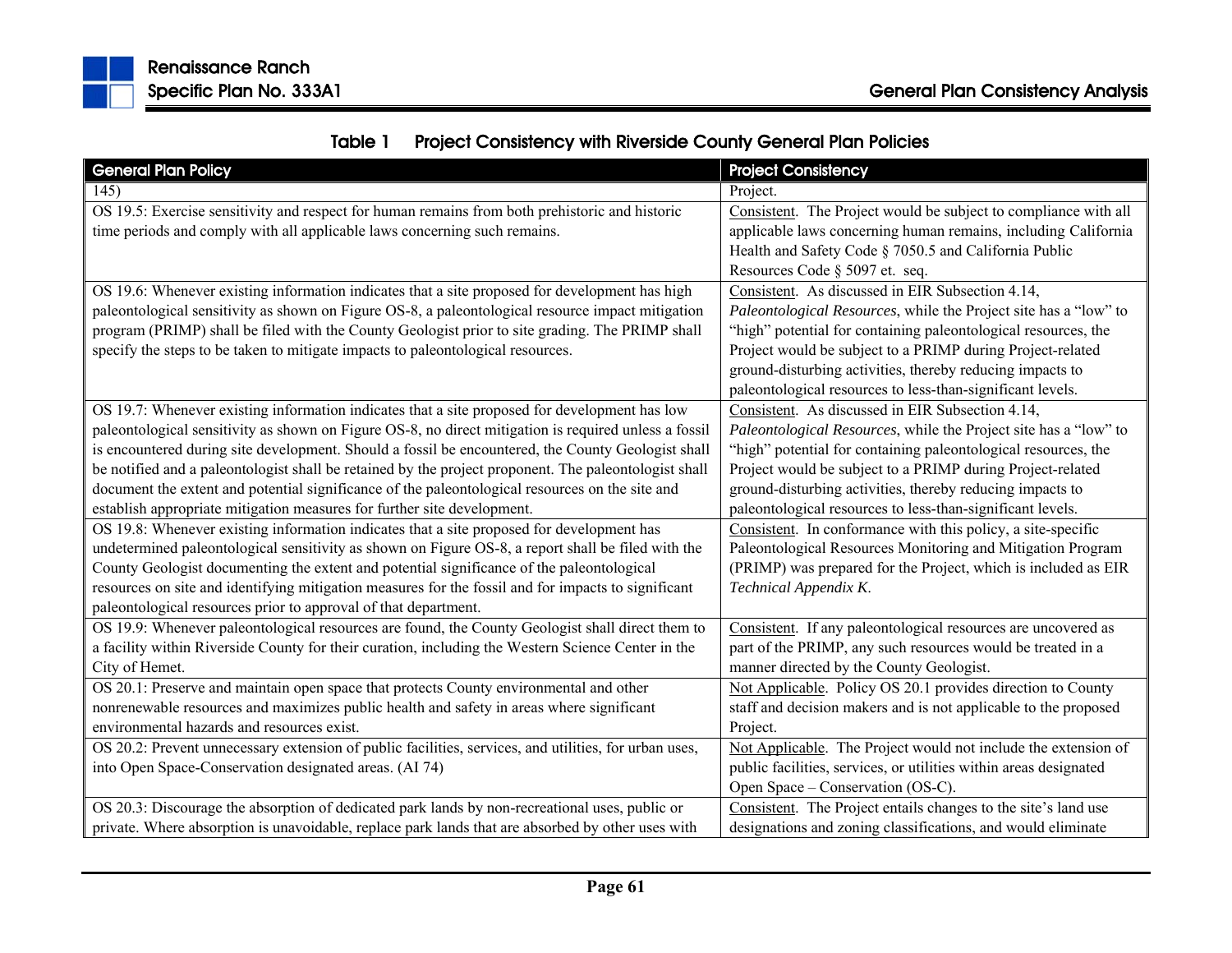|  | Table 1 Project Consistency with Riverside County General Plan Policies |
|--|-------------------------------------------------------------------------|
|--|-------------------------------------------------------------------------|

| <b>General Plan Policy</b>                                                                        | <b>Project Consistency</b>                                          |
|---------------------------------------------------------------------------------------------------|---------------------------------------------------------------------|
| similar or improved facilities and programs. (AI 74)                                              | areas on site currently designated by SP 333 for parks and          |
|                                                                                                   | recreation. However, the Project proposes to eliminate residential  |
|                                                                                                   | land uses currently planned for the Project site by the adopted SP  |
|                                                                                                   | 333, thereby resulting in a concomitant decrease in demand for      |
|                                                                                                   | recreational resources within the County. Thus, no                  |
|                                                                                                   | "replacement" of park lands would be required for the Project.      |
| OS 20.4: Provide for the needs of all people in the system of the County recreation sites and     | Not Applicable. The Project would involve future development        |
| facilities, regardless of their socioeconomic status, ethnicity, physical capabilities or age.    | of light industrial, business park, and open space land uses, which |
|                                                                                                   | would not generate a direct demand for recreational resources.      |
|                                                                                                   | No parks are proposed as part of the Project.                       |
| OS 20.5: Require that development of recreation facilities occurs concurrent with other           | Not Applicable. The Project would involve future development        |
| development in an area. (AI 3)                                                                    | of light industrial, business park, and open space land uses, which |
|                                                                                                   | would not generate a direct demand for recreational resources.      |
|                                                                                                   | No parks are proposed as part of the Project.                       |
| OS 20.6: Require new development to provide implementation strategies for the funding of both     | Not Applicable. The Project Applicant proposes light industrial,    |
| active and passive parks and recreational sites. (AI 3)                                           | business park, and open space land uses, which would not            |
|                                                                                                   | generate a direct demand for recreational resources. No parks are   |
|                                                                                                   | proposed as part of the Project.                                    |
| OS 21.1: Identify and conserve the skylines, view corridors, and outstanding scenic vistas within | Consistent. As documented in EIR Subsection 4.1, Aesthetics,        |
| Riverside County. (AI 79)                                                                         | the Project would result in less-than-significant impacts to scenic |
|                                                                                                   | vistas and view corridors.                                          |
| OS 22.1: Design developments within designated scenic highway corridors to balance the            | Consistent. As documented in EIR Subsection 4.1, Aesthetics,        |
| objectives of maintaining scenic resources with accommodating compatible land uses. (AI 3)        | the Project would have less-than-significant impacts to scenic      |
|                                                                                                   | highway corridors.                                                  |
| OS 22.2: Study potential scenic highway corridors for possible inclusion in the Caltrans Scenic   | Not Applicable. Policy OS 22.2 provides direction to County         |
| Highways Plan.                                                                                    | staff and decision makers and is not applicable to the proposed     |
|                                                                                                   | Project.                                                            |
| OS 22.3: Encourage joint efforts among federal, state, and county agencies, and citizen groups to | Not Applicable. Policy OS 22.3 provides direction to County         |
| ensure compatible development within scenic corridors.                                            | staff and decision makers and is not applicable to the proposed     |
|                                                                                                   | Project.                                                            |
| OS 22.4: Impose conditions on development within scenic highway corridors requiring dedication    | Consistent. As documented in EIR Subsection 4.1, Aesthetics,        |
| of scenic easements consistent with the Scenic Highways Plan, when it is necessary to preserve    | the Project would have less-than-significant impacts to scenic      |
| unique or special visual features. (AI 3)                                                         | highway corridors.                                                  |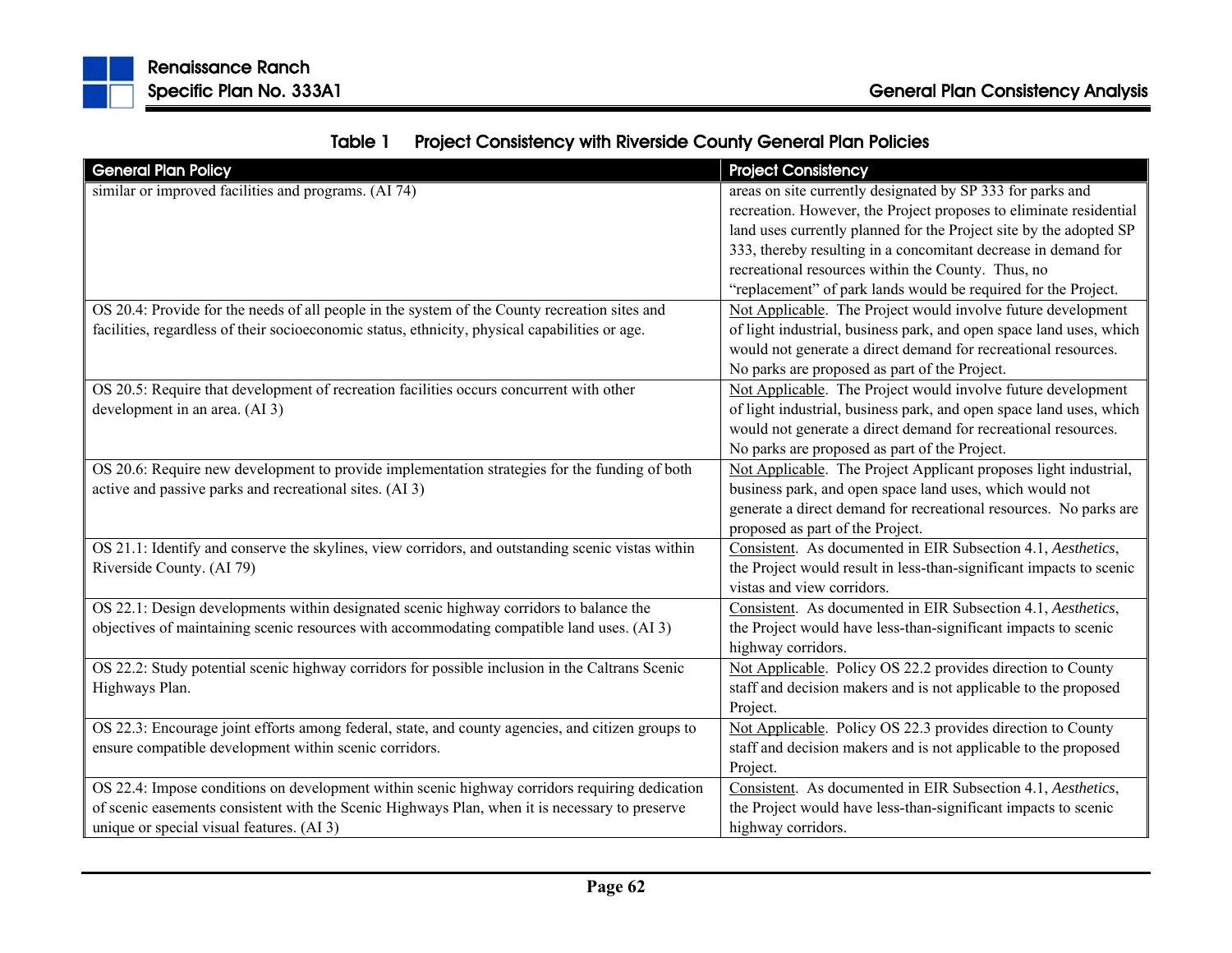

|  | Table 1 Project Consistency with Riverside County General Plan Policies |  |  |
|--|-------------------------------------------------------------------------|--|--|
|--|-------------------------------------------------------------------------|--|--|

| <b>General Plan Policy</b>                                                                                | <b>Project Consistency</b>                                                   |
|-----------------------------------------------------------------------------------------------------------|------------------------------------------------------------------------------|
| OS 22.5: Utilize contour grading and slope rounding to gradually transition graded road slopes into       | Consistent. The conceptual grading plan included as part of                  |
| a natural configuration consistent with the topography of the areas within scenic highway                 | proposed SP 333A1 generally respects the site's existing                     |
| corridors.                                                                                                | topography, and incorporates contour grading at the interface                |
|                                                                                                           | between proposed light industrial development on site and areas              |
|                                                                                                           | proposed for long-term conservation as natural habitat within                |
|                                                                                                           | Planning Areas 5 and 6 of SP 333A1.                                          |
| <b>GENERAL PLAN SAFETY ELEMENT</b>                                                                        |                                                                              |
| Policies S 1.1 through S 1.4: Code Conformance and Development Regulations                                | Not Applicable. Policies S 1.1 through S 1.4 provide direction to            |
|                                                                                                           | County staff and decision makers and are not applicable to the               |
|                                                                                                           | proposed Project.                                                            |
| S 2.1: Minimize fault rupture hazards through enforcement of Alquist-Priolo Earthquake Fault              | Consistent. In conformance with this policy, and as documented               |
| Zoning Act provisions and the following policies: (AI 80, 91)                                             | in EIR Subsection 4.7, Geology and Soils, a site-specific                    |
| a. Require geologic studies or analyses for critical structures, and lifeline, high-occupancy, schools,   | geotechnical evaluation was conducted for the site and is                    |
| and high-risk structures, within 0.5 miles of all Quaternary to historic faults shown on the              | included as EIR Technical Appendix F1. Additionally, all future              |
| Earthquake Fault Studies Zones map.                                                                       | implementing development (i.e., tentative tract maps, plot plans,            |
| b. Require geologic trenching studies within all designated Earthquake Fault Studies Zones, unless        | etc.) would require preparation of site-specific geotechnical                |
| adequate evidence, as determined and accepted by the Riverside County Engineering Geologist, is           | studies to evaluate site-specific design proposals. No faults occur          |
| presented. The County of Riverside may require geologic trenching of non-zoned faults for                 | on site or in the immediate vicinity of the Project site.                    |
| especially critical or vulnerable structures or lifelines.                                                | Remaining components of this policy provide direction to County              |
| c. Require that lifelines be designed to resist, without failure, their crossing of a fault, should fault | staff and decision makers and are not applicable to the proposed<br>Project. |
| rupture occur.                                                                                            |                                                                              |
| d. Support efforts by the California Department of Conservation, California Geological Survey to          |                                                                              |
| develop geologic and engineering solutions in areas of ground deformation due to faulting and             |                                                                              |
| seismic activity, in those areas where a through-going fault cannot be reliably located.                  |                                                                              |
| e. Encourage and support efforts by the geologic research community to define better the locations        |                                                                              |
| and risks of Riverside County faults. Such efforts could include data sharing and database                |                                                                              |
| development with regional entities, other local governments, private organizations, utility agencies      |                                                                              |
| or companies, and local universities.                                                                     |                                                                              |
| S 2.2: Require geological and geotechnical investigations in areas with potential for earthquake-         | Consistent. In conformance with this policy, and as documented               |
| induced liquefaction, landsliding or settlement, for any building proposed for human occupancy            | in EIR Subsection 4.7, Geology and Soils, a site-specific                    |
| and any structure whose damage would cause harm, except for accessory buildings. (AI 81)                  | geotechnical evaluation was conducted for the site and is                    |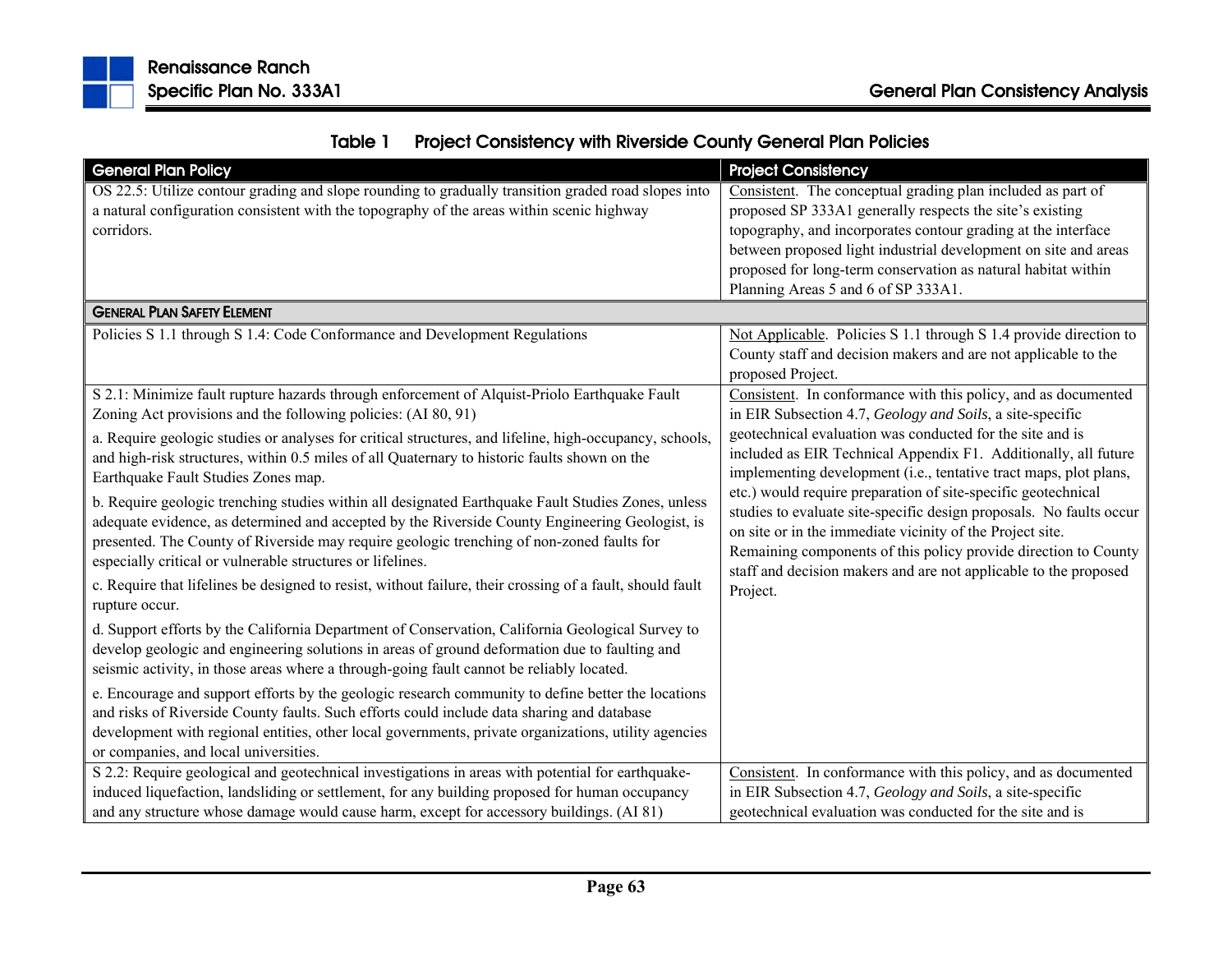| <b>General Plan Policy</b>                                                                            | <b>Project Consistency</b>                                          |
|-------------------------------------------------------------------------------------------------------|---------------------------------------------------------------------|
|                                                                                                       | included as EIR Technical Appendix F1. The site-specific            |
|                                                                                                       | investigations determined that the potential for liquefaction on    |
|                                                                                                       | the site is considered "low" to "moderate," and identifies          |
|                                                                                                       | recommendations to address liquefaction hazards. The potential      |
|                                                                                                       | for landslide hazards also is addressed in the geotechnical         |
|                                                                                                       | evaluation, and includes recommendations to address potential       |
|                                                                                                       | landslide hazards associated with proposed slopes on site. The      |
|                                                                                                       | site-specific geotechnical evaluation also identifies measures to   |
|                                                                                                       | address potential settlement issues. Additionally, all future       |
|                                                                                                       | implementing development (i.e., tentative tract maps, plot plans,   |
|                                                                                                       | etc.) would require preparation of site-specific geotechnical       |
|                                                                                                       | studies to evaluate site-specific design proposals.                 |
| S 2.3: Require that a state-licensed professional investigate the potential for liquefaction in areas | Consistent. In conformance with this policy, and as documented      |
| designated as underlain by "Susceptible Sediments" and "Shallow Ground Water" for all general         | in EIR Subsection 4.7, Geology and Soils, a site-specific           |
| construction projects, except for accessory buildings (Figure S-3).                                   | geotechnical evaluation was conducted for the site and is           |
|                                                                                                       | included as EIR Technical Appendix F1. The site-specific            |
|                                                                                                       | investigation determined that the potential for liquefaction on the |
|                                                                                                       | site is considered "low" to "moderate," and identifies              |
|                                                                                                       | recommendations to address liquefaction hazards.                    |
| S 2.4: Require that a State-licensed professional investigate the potential for liquefaction in areas | Consistent. In conformance with this policy, and as documented      |
| identified as underlain by "Susceptible Sediments" for all proposed critical facilities (Figure S-3). | in EIR Subsection 4.7, Geology and Soils, a site-specific           |
|                                                                                                       | geotechnical evaluation was conducted for the site and is           |
|                                                                                                       | included as EIR Technical Appendix F1. The site-specific            |
|                                                                                                       | investigation determined that the potential for liquefaction on the |
|                                                                                                       | site is considered "low" to "moderate," and identifies              |
|                                                                                                       | recommendations to address liquefaction hazards                     |
| S 2.5: Require that engineered slopes be designed to resist seismically-induced failure. For lower-   | Consistent. In conformance with this policy, and as documented      |
| risk projects, slope design could be based on pseudo-static stability analyses using soil engineering | in EIR Subsection 4.7, Geology and Soils, a site-specific           |
| parameters that are established on a site-specific basis. For higher-risk projects, the stability     | geotechnical evaluation was conducted for the site and is           |
| analyses should factor in the intensity of expected ground shaking, using a Newmark-type              | included as EIR Technical Appendix F1. The geotechnical             |
| deformation analysis.                                                                                 | evaluation includes recommendations to ensure slopes are grossly    |
|                                                                                                       | stable. Additional geotechnical investigations would be required    |
|                                                                                                       | as part of future implementing development (i.e., tentative tract   |

## Table 1Project Consistency with Riverside County General Plan Policies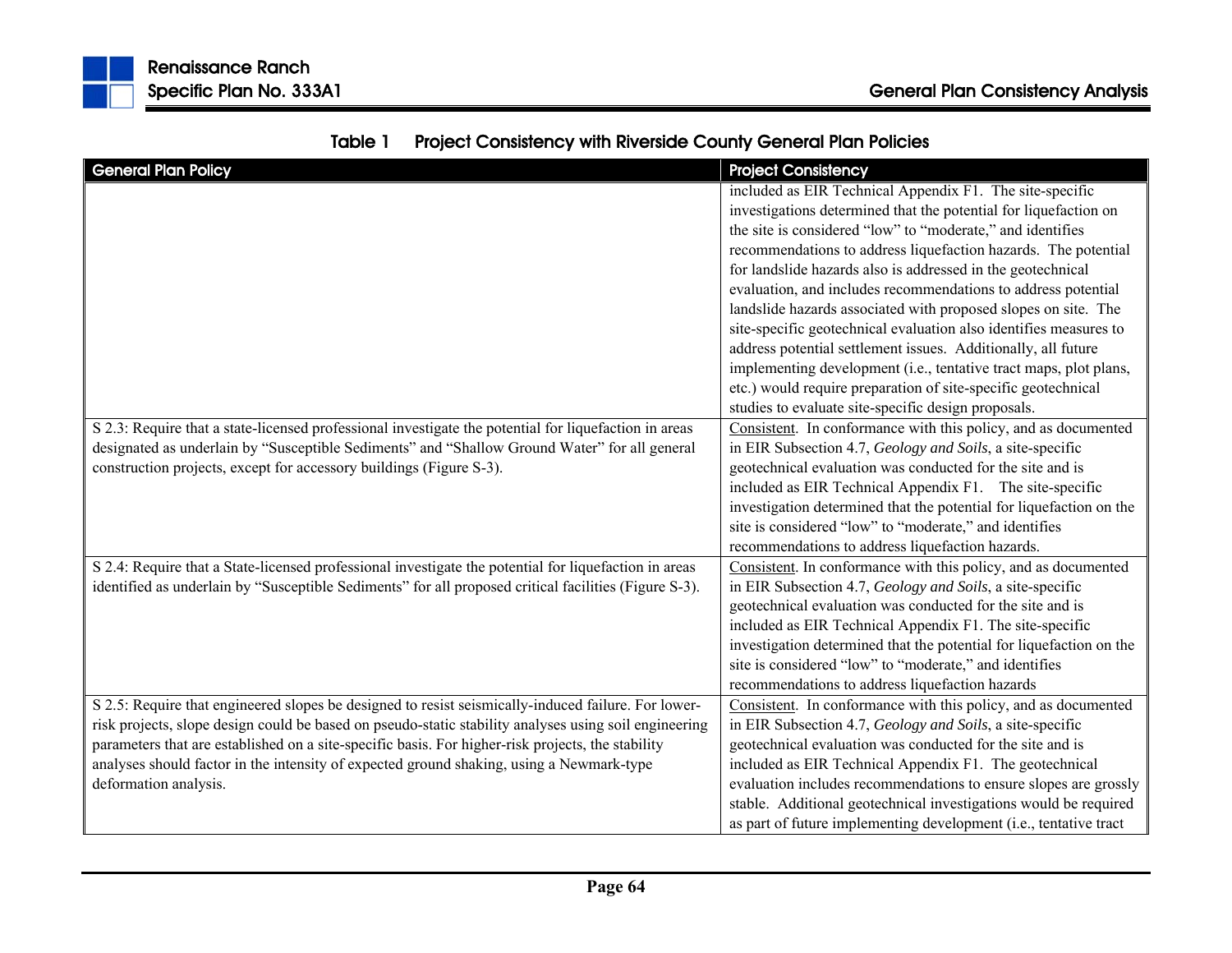| <b>General Plan Policy</b>                                                                                                                                                                                                                                                                         | <b>Project Consistency</b>                                                                                                                                                                                                                                                                                                                                                                                     |
|----------------------------------------------------------------------------------------------------------------------------------------------------------------------------------------------------------------------------------------------------------------------------------------------------|----------------------------------------------------------------------------------------------------------------------------------------------------------------------------------------------------------------------------------------------------------------------------------------------------------------------------------------------------------------------------------------------------------------|
|                                                                                                                                                                                                                                                                                                    | maps), and the County would condition such implementing                                                                                                                                                                                                                                                                                                                                                        |
|                                                                                                                                                                                                                                                                                                    | developments to comply with the requirements of the future-<br>required evaluations.                                                                                                                                                                                                                                                                                                                           |
| S 2.6: Require that cut and fill transition lots be over-excavated to mitigate the potential of<br>seismically-induced differential settlement.                                                                                                                                                    | Consistent. Geotechnical studies would be required as part of<br>future implementing developments (i.e., as part of tentative tract<br>maps, grading permits, etc.), and future implementing<br>development would be conditioned to comply with the applicable                                                                                                                                                 |
|                                                                                                                                                                                                                                                                                                    | requirements of the future geotechnical evaluations, including<br>recommendations related to over-excavation.                                                                                                                                                                                                                                                                                                  |
| S 2.7: Require a 100% maximum variation of fill depths beneath structures to mitigate the potential<br>of seismically-induced differential settlement.                                                                                                                                             | Consistent. Geotechnical studies would be required as part of<br>future implementing developments (i.e., as part of tentative tract<br>maps, grading permits, etc.), and future implementing<br>development would be conditioned to comply with the applicable<br>requirements of the future geotechnical evaluations, including<br>recommendations related to seismically-induced differential<br>settlement. |
| S 2.8: Encourage research into new foundation design systems that better resist Riverside County's<br>climatic, geotechnical, and geological conditions. (AI 104)                                                                                                                                  | Not Applicable. Policy S 2.8 provides direction to County staff<br>and decision makers and is not applicable to the proposed<br>Project.                                                                                                                                                                                                                                                                       |
| S 3.1: Require the following in landslide potential hazard management zones, or when deemed<br>necessary by the California Environmental Quality Act: (AI 104)                                                                                                                                     | Consistent. The site-specific geotechnical evaluation includes<br>recommendations to address slope instability hazards.                                                                                                                                                                                                                                                                                        |
| a. Preliminary geotechnical and geologic investigations.<br>b. Evaluations of site stability, including any possible impact on adjacent properties, before final<br>project design is approved.<br>c. Consultant reports, investigations, and design recommendations required for grading permits, | Geotechnical studies also would be required as part of future<br>implementing developments (i.e., as part of tentative tract maps,<br>grading permits, etc.), and future implementing development<br>would be conditioned to comply with the applicable requirements<br>of the future geotechnical evaluations, including                                                                                      |
| building permits, and subdivision applications be prepared by state-licensed professionals.<br>S 3.2: Require that stabilized landslides be provided with redundant drainage systems. Provisions                                                                                                   | recommendations related to landslide hazards.<br>Not Applicable. There are no stabilized landslides within or                                                                                                                                                                                                                                                                                                  |
| for the maintenance of subdrains must be designed into the system.                                                                                                                                                                                                                                 | immediately adjacent to the Project site.                                                                                                                                                                                                                                                                                                                                                                      |
| S 3.3: Before issuance of building permits, require certification regarding the stability of the site<br>against adverse effects of rain, earthquakes, and subsidence.                                                                                                                             | Consistent. Future building permit applications resulting from<br>Project approval would be reviewed by the County for<br>consistency with this requirement.                                                                                                                                                                                                                                                   |
| S 3.4: Require adequate mitigation of potential impacts from erosion, slope instability, or other                                                                                                                                                                                                  | Consistent. As discussed in EIR Subsections 4.7, Geology and                                                                                                                                                                                                                                                                                                                                                   |

|  | Table 1 Project Consistency with Riverside County General Plan Policies |
|--|-------------------------------------------------------------------------|
|--|-------------------------------------------------------------------------|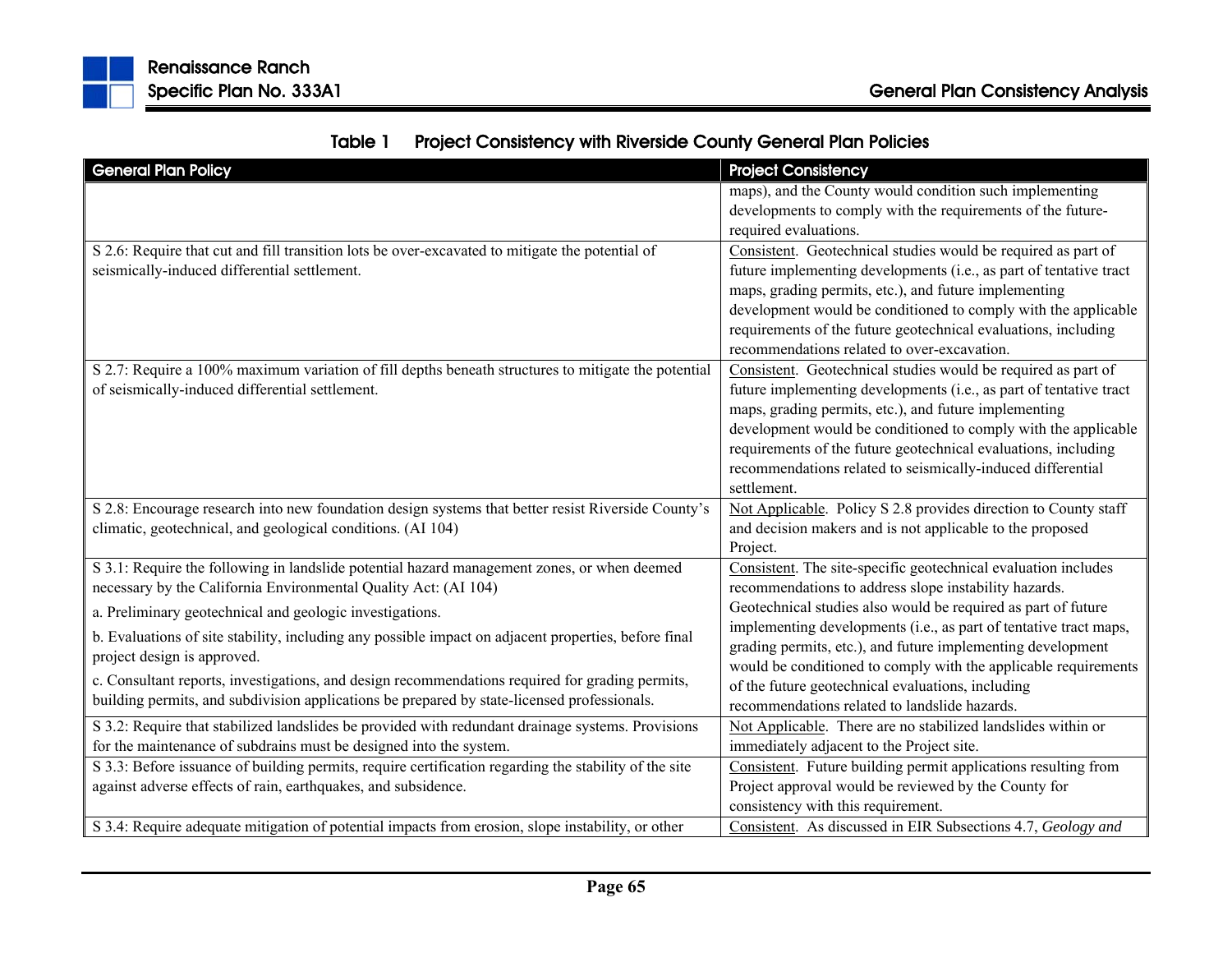|  | Table 1 Project Consistency with Riverside County General Plan Policies |  |  |
|--|-------------------------------------------------------------------------|--|--|
|--|-------------------------------------------------------------------------|--|--|

| <b>General Plan Policy</b>                                                                             | <b>Project Consistency</b>                                        |
|--------------------------------------------------------------------------------------------------------|-------------------------------------------------------------------|
| hazardous slope conditions, or from loss of aesthetic resources for development occurring on slope     | Soils, and 4.10, Hydrology and Water Quality, impacts due to      |
| and hillside areas.                                                                                    | erosion, slope instability, or other hazardous slope conditions   |
|                                                                                                        | would be less than significant with mitigation.                   |
| S 3.5: During permit review, identify and encourage mitigation of onsite and offsite slope             | Consistent. As discussed in EIR Subsections 4.7, Geology and      |
| instability, debris flow, and erosion hazards on lots undergoing substantial improvements.             | Soils, and 4.10, Hydrology and Water Quality, impacts due to      |
|                                                                                                        | slope instability, debris flow, and erosion hazards would be less |
|                                                                                                        | than significant with mitigation.                                 |
| S 3.6: Require grading plans, environmental assessments, engineering and geologic technical            | Consistent. As discussed in EIR Subsections 4.7, Geology and      |
| reports, irrigation and landscaping plans, including ecological restoration and revegetation plans, as | Soils, and 4.10, Hydrology and Water Quality, slope and erosion   |
| appropriate, in order to assure the adequate demonstration of a project's ability to mitigate the      | hazards would be less than significant with mitigation.           |
| potential impacts of slope and erosion hazards and loss of native vegetation.                          |                                                                   |
| S 3.7: Support mitigation on existing public and private property located on unstable hillside areas,  | Not Applicable. The Project site is not located on an unstable    |
| especially slopes with recurring failures where Riverside County property or public right-of-way is    | hillside area or in an area with recurring failures.              |
| threatened from slope instability, or where considered appropriate and urgent by the Riverside         |                                                                   |
| County Engineer, Fire, or Sheriff Department. (AI 100)                                                 |                                                                   |
| S 3.8: Require geotechnical studies within documented subsidence zones, as well as zones that may      | Consistent. In conformance with this policy, and as documented    |
| be susceptible to subsidence, as identified in Figure S-7 and the Technical Background Report,         | in EIR Subsection 4.7, Geology and Soils, a site-specific         |
| prior to the issuance of development permits. Within the documented subsidence zones of the            | geotechnical evaluation was conducted for the site and is         |
| Coachella, San Jacinto, and Elsinore valleys, the studies must address the potential for reactivation  | included as EIR Technical Appendix F1. Mitigation is identified   |
| of these zones, consider the potential impact on the project, and provide adequate and acceptable      | to address potential subsidence hazards and would reduce          |
| mitigation measures.                                                                                   | impacts to less-than-significant levels.                          |
| S 3.9: Develop a liaison program with all Riverside County water districts to prevent water            | Not Applicable. Policy S 3.9 provides direction to County staff   |
| extraction induced subsidence (AI 4).                                                                  | and decision makers and is not applicable to the proposed         |
|                                                                                                        | Project.                                                          |
| S 3.10: Encourage and support efforts for long-term, permanent monitoring of topographic               | Not Applicable. Policy S 3.10 provides direction to County staff  |
| subsidence in all producing groundwater basins, irrespective of past subsidence.                       | and decision makers and is not applicable to the proposed         |
|                                                                                                        | Project.                                                          |
| S 3.11: Require studies that address the potential of this hazard on proposed development within       | Not Applicable. The Project site is not located in an area with   |
| "High" and "Very High" wind erosion hazard zones as shown on Figure S-8, Wind Erosion                  | "High" or "Very High" wind erosion hazards, pursuant to           |
| Susceptibility Map.                                                                                    | General Plan Figure S-8.                                          |
| S 3.12: Include a disclosure about wind erosion susceptibility on property title for those properties  | Not Applicable. The Project site is not located in an area with   |
| located within "High" and "Very High" wind erosion hazard zones as shown on Figure S-8, Wind           | "High" or "Very High" wind erosion hazards, pursuant to           |
| Erosion Susceptibility Map. (AI 92)                                                                    | General Plan Figure S-8.                                          |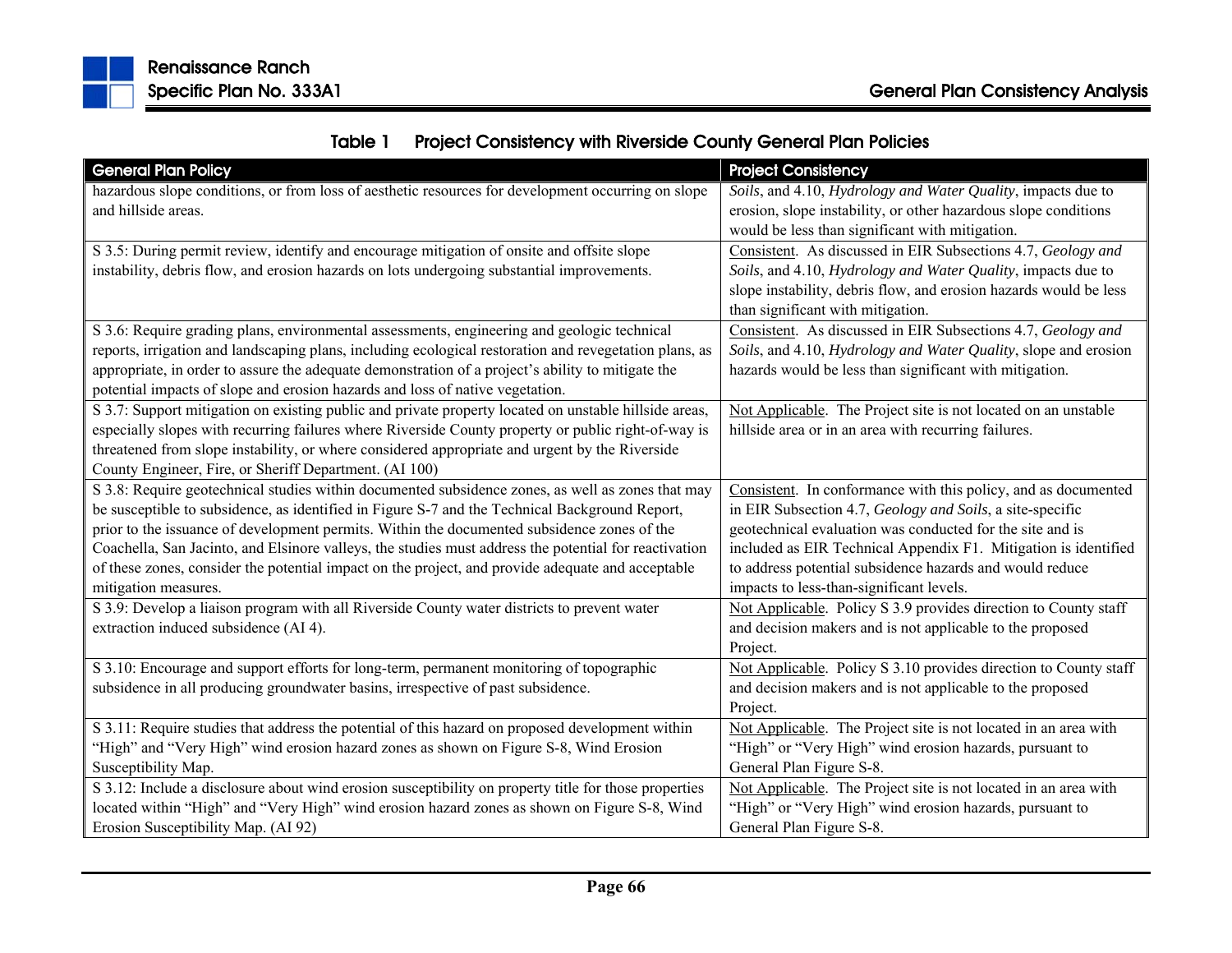|  | Table 1 Project Consistency with Riverside County General Plan Policies |
|--|-------------------------------------------------------------------------|
|--|-------------------------------------------------------------------------|

| <b>General Plan Policy</b>                                                                                                                                                                                                                                                                                                                                                                                                                                                                                                                                                                                                                                                                                                                                                                              | <b>Project Consistency</b>                                                                                                                                                                                                                                       |
|---------------------------------------------------------------------------------------------------------------------------------------------------------------------------------------------------------------------------------------------------------------------------------------------------------------------------------------------------------------------------------------------------------------------------------------------------------------------------------------------------------------------------------------------------------------------------------------------------------------------------------------------------------------------------------------------------------------------------------------------------------------------------------------------------------|------------------------------------------------------------------------------------------------------------------------------------------------------------------------------------------------------------------------------------------------------------------|
| S 3.13: Require buildings to be designed to resist wind loads.                                                                                                                                                                                                                                                                                                                                                                                                                                                                                                                                                                                                                                                                                                                                          | Consistent. The Project would be required to comply with<br>appropriate State and County building code requirements to                                                                                                                                           |
|                                                                                                                                                                                                                                                                                                                                                                                                                                                                                                                                                                                                                                                                                                                                                                                                         | address wind loads, as would be assured through future County                                                                                                                                                                                                    |
|                                                                                                                                                                                                                                                                                                                                                                                                                                                                                                                                                                                                                                                                                                                                                                                                         | review of implementing building permit applications.                                                                                                                                                                                                             |
| S 3.14: Educate builders about the wind environment and encourage them to design projects<br>accordingly (AI 93, 97, 98).                                                                                                                                                                                                                                                                                                                                                                                                                                                                                                                                                                                                                                                                               | Not Applicable. Policy S 3.14 provides direction to County staff<br>and decision makers and is not applicable to the proposed<br>Project.                                                                                                                        |
| S 4.1: For new construction and proposals for substantial improvements to residential and                                                                                                                                                                                                                                                                                                                                                                                                                                                                                                                                                                                                                                                                                                               | Consistent. Areas on site that are within the flood hazard zone                                                                                                                                                                                                  |
| nonresidential development within 100-year floodplains as mapped by FEMA or as determined by                                                                                                                                                                                                                                                                                                                                                                                                                                                                                                                                                                                                                                                                                                            | are proposed to be conserved as natural open space as part of the                                                                                                                                                                                                |
| site specific hydrologic studies for areas not mapped by FEMA, Riverside County shall apply a<br>minimum level of acceptable risk; and disapprove projects that cannot mitigate the hazard to the<br>satisfaction of the Building Official or other responsible agency. (AI 25)                                                                                                                                                                                                                                                                                                                                                                                                                                                                                                                         | Project, and no buildings would be constructed in these areas.                                                                                                                                                                                                   |
| S 4.2: The county shall enforce provisions of the Building Code in conjunction with the following                                                                                                                                                                                                                                                                                                                                                                                                                                                                                                                                                                                                                                                                                                       | Consistent. Riverside County would review future implementing                                                                                                                                                                                                    |
| guidelines: (AI 25)                                                                                                                                                                                                                                                                                                                                                                                                                                                                                                                                                                                                                                                                                                                                                                                     | developments on site for consistency with this requirement. No                                                                                                                                                                                                   |
| a. All residential, commercial and industrial structures shall be flood-proofed from the mapped<br>100-year storm flow. This may require that the finished floor elevation be constructed at such a<br>height as to meet this requirement. Non-residential (commercial or industrial) structures may be<br>allowed with a "flood-proofed" finished floor below the Base Flood Elevation (i.e., 100-year flood<br>surface) to the extent permitted by state, federal and local regulations. New critical facilities shall<br>be constructed above grade to the satisfaction of the Building Official, based on federal, state, or<br>other reliable hydrologic studies. To the extent that residential, commercial, or industrial structures<br>cannot meet these standards, they shall not be approved. | buildings or associated improvements (including storage areas)<br>are proposed by the Project within 100-year flood zones. No<br>"critical facilities" are proposed as part of the Project. No<br>specific flood-proofing measures are required for the Project. |
| b. Critical facilities shall not be permitted in floodplains unless the project design ensures that there<br>are two routes for emergency egress and regress, and minimizes the potential for debris or flooding<br>to block emergency routes, either through the construction of dikes, bridges, or large-diameter<br>storm drains under roads used for primary access.                                                                                                                                                                                                                                                                                                                                                                                                                                |                                                                                                                                                                                                                                                                  |
| c. Development using, storing, or otherwise involved with substantial quantities of onsite<br>hazardous materials shall not be permitted within a 100-year floodplain or dam inundation zone,<br>unless all standards for evaluation, anchoring, and flood-proofing have been satisfied; and<br>hazardous materials are stored in watertight containers, not capable of floating, to the extent<br>required by state and federal laws and regulations.                                                                                                                                                                                                                                                                                                                                                  |                                                                                                                                                                                                                                                                  |
| d. Specific flood-proofing measures may require: use of paints, membranes, or mortar to reduce                                                                                                                                                                                                                                                                                                                                                                                                                                                                                                                                                                                                                                                                                                          |                                                                                                                                                                                                                                                                  |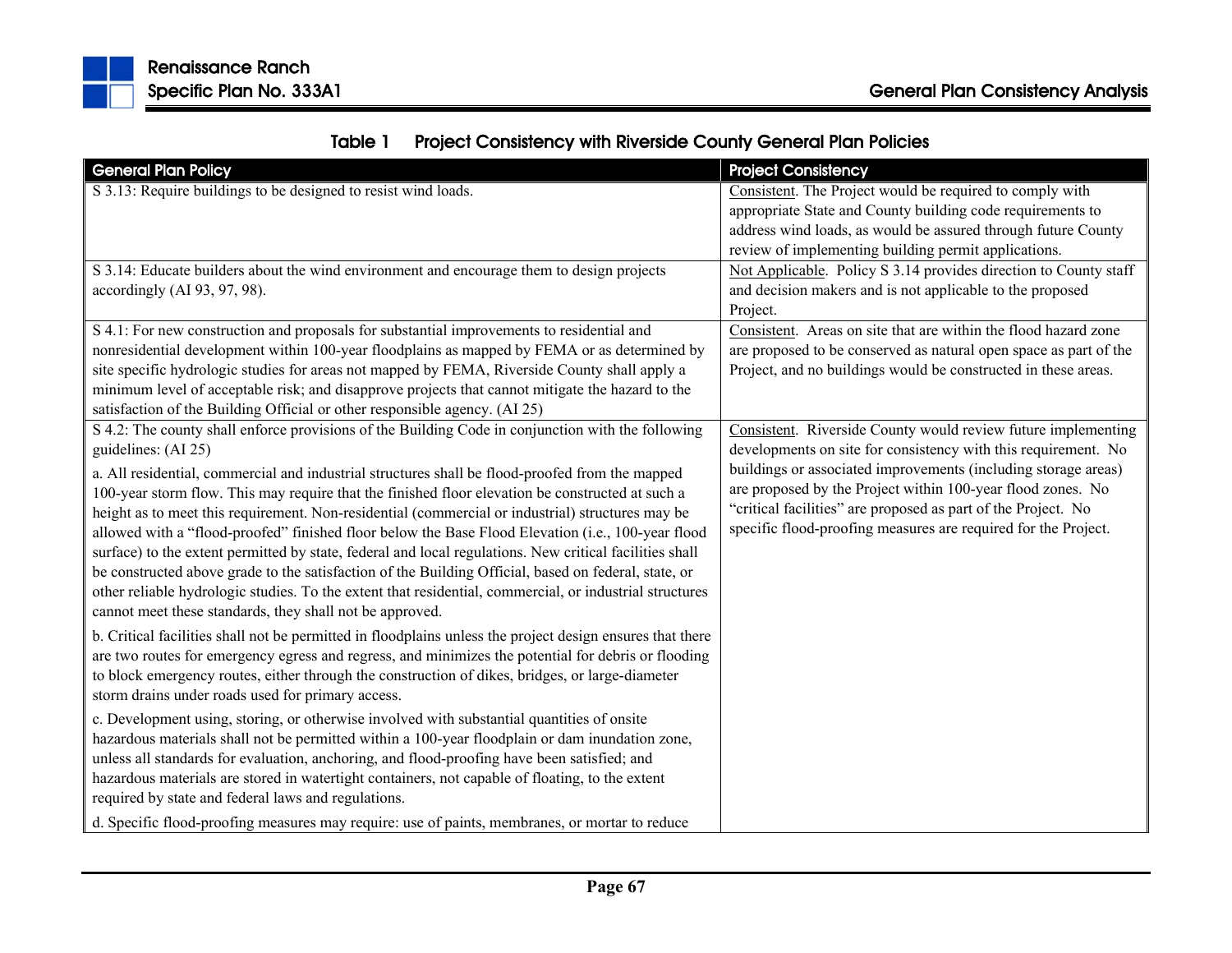

| Table 1 | <b>Project Consistency with Riverside County General Plan Policies</b> |  |
|---------|------------------------------------------------------------------------|--|
|---------|------------------------------------------------------------------------|--|

| <b>General Plan Policy</b>                                                                            | <b>Project Consistency</b>                                       |
|-------------------------------------------------------------------------------------------------------|------------------------------------------------------------------|
| water seepage through walls; installation of water tight doors, bulkheads, and shutters; installation |                                                                  |
| of flood water pumps in structures; and proper modification and protection of all electrical          |                                                                  |
| equipment, circuits, and appliances so that the risk of electrocution or fire is eliminated. However, |                                                                  |
| fully enclosed areas that are below finished floors shall require openings to equalize the forces on  |                                                                  |
| both sides of the walls.                                                                              |                                                                  |
| S 4.3: Prohibit construction of permanent structures for human housing or employment to the           | Consistent. The Project does not propose any permanent           |
| extent necessary to convey floodwaters without property damage or risk to public safety.              | structures within mapped flood zones on site, as these areas are |
| Agricultural, recreational, or other low intensity uses are allowable if flood control and            | proposed to be designated for open space uses.                   |
| groundwater recharge functions are maintained. (AI 25)                                                |                                                                  |
| S 4.4: Prohibit alteration of floodways and channelization unless alternative methods of flood        | Not Applicable. No structures are proposed by the Project within |
| control are not technically feasible or unless alternative methods are utilized to the maximum        | mapped flood zones or floodways on site.                         |
| extent practicable. The intent is to balance the need for protection with prudent land use solutions, |                                                                  |
| recreation needs, and habitat requirements, and as applicable to provide incentives for natural       |                                                                  |
| watercourse preservation, including density transfer programs as may be adopted. (AI 25, 60)          |                                                                  |
| a. Prohibit the construction, location, or substantial improvement of structures in areas designated  |                                                                  |
| as floodways, except upon approval of a plan which provides that the proposed development will        |                                                                  |
| not result in any significant increase in flood levels during the occurrence of a 100-year flood      |                                                                  |
| discharge.                                                                                            |                                                                  |
| b. Prohibit the filling or grading of land for nonagricultural purposes and for non-authorized flood  |                                                                  |
| control purposes in areas designated as floodways, except upon approval of a plan which provides      |                                                                  |
| that the proposed development will not result in any significant increase in flood levels during the  |                                                                  |
| occurrence of a 100-year flood discharge.                                                             |                                                                  |
| S 4.5: Prohibit substantial modification to watercourses, unless modification does not increase       | Not Applicable. The Project would not result in a substantial    |
| erosion or adjacent sedimentation, or increase water velocities, so as to be detrimental to adjacent  | modification to any watercourses.                                |
| property, nor adversely affect adjacent wetlands or riparian habitat. (AI 60, 61)                     |                                                                  |
| S 4.6: Direct flood control improvement measures toward the protection of existing and planned        | Not Applicable. Policy S 4.6 provides direction to County staff  |
| development. (AI 25)                                                                                  | and decision makers and is not applicable to the proposed        |
|                                                                                                       | Project.                                                         |
| S 4.7: Any substantial modification to a watercourse shall be done in the least environmentally       | Not Applicable. The Project would not result in a substantial    |
| damaging manner practicable in order to maintain adequate wildlife corridors and linkages and         | modification to any watercourses.                                |
| maximize groundwater recharge. (AI 25, 60)                                                            |                                                                  |
| S 4.8: Allow development within the floodway fringe, if the proposed structures can be adequately     | Not Applicable. The Project would not involve any development    |
| flood-proofed and will not contribute to property damage or risks to public safety. (AI 25, 60)       | within the floodway fringe, as all areas within mapped floodways |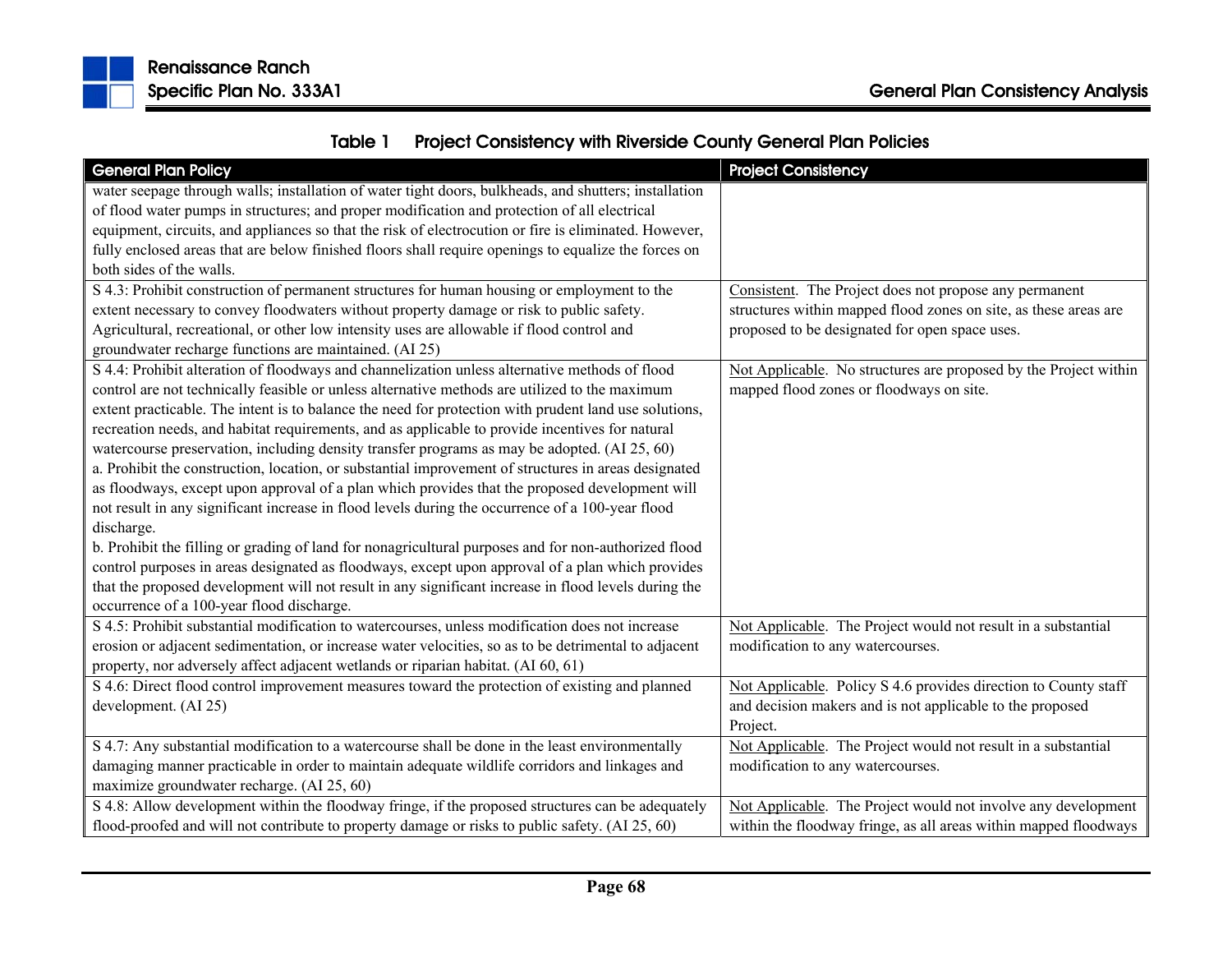

|  | Table 1 Project Consistency with Riverside County General Plan Policies |  |  |
|--|-------------------------------------------------------------------------|--|--|
|--|-------------------------------------------------------------------------|--|--|

| <b>General Plan Policy</b>                                                                                                                                                                                                                                                                                                                                                                                                                                                                                                                                                                                                                                                                                                                                                                                                                        | <b>Project Consistency</b>                                                                                                                                                                                                                                                                                                                          |
|---------------------------------------------------------------------------------------------------------------------------------------------------------------------------------------------------------------------------------------------------------------------------------------------------------------------------------------------------------------------------------------------------------------------------------------------------------------------------------------------------------------------------------------------------------------------------------------------------------------------------------------------------------------------------------------------------------------------------------------------------------------------------------------------------------------------------------------------------|-----------------------------------------------------------------------------------------------------------------------------------------------------------------------------------------------------------------------------------------------------------------------------------------------------------------------------------------------------|
|                                                                                                                                                                                                                                                                                                                                                                                                                                                                                                                                                                                                                                                                                                                                                                                                                                                   | would be preserved as open space on site.                                                                                                                                                                                                                                                                                                           |
| S 4.9: Within the floodway fringe of a floodplain as mapped by FEMA or as determined by site<br>specific hydrologic studies for areas not mapped by FEMA, require development to be capable of<br>withstanding flooding and to minimize use of fill. However, some development may be compatible<br>within flood plains and floodways, as may some other land uses. In such cases, flood proofing<br>would not be required. Compatible uses shall not, however, obstruct flows or adversely affect<br>upstream or downstream properties with increased velocities, erosion backwater effects, or<br>concentrations of flows. (AI 60)                                                                                                                                                                                                              | Not Applicable. The Project would not involve any development<br>within the floodway fringe, as all areas within mapped floodways<br>would be preserved as open space on site.                                                                                                                                                                      |
| S 4.10: Require all proposed projects anywhere in the county to address and mitigate any adverse<br>impacts that it may have on the carrying capacity of local and regional storm drain systems.                                                                                                                                                                                                                                                                                                                                                                                                                                                                                                                                                                                                                                                  | Consistent. As indicated in EIR Subsection 4.10, Hydrology and<br>Water Quality, the Project would not exceed the existing or<br>planned capacity of any storm water drainage systems.                                                                                                                                                              |
| S 4.11: Encourage neighboring jurisdictions to require development occurring adjacent to the<br>County to consider the impact of flooding and flood control measures on properties within<br>unincorporated Riverside County.                                                                                                                                                                                                                                                                                                                                                                                                                                                                                                                                                                                                                     | Not Applicable. Policy S 4.11 provides direction to County staff<br>and decision makers and is not applicable to the proposed<br>Project.                                                                                                                                                                                                           |
| Policies S 4.12 through S 4.16: High-Risk Facilities                                                                                                                                                                                                                                                                                                                                                                                                                                                                                                                                                                                                                                                                                                                                                                                              | Not Applicable. Policies S 4.1 through S 4.11 relate to high-risk<br>facilities, and the Project does not involve any such facilities.                                                                                                                                                                                                              |
| Policies S 4.17 through S 4.22: Risk Assessment                                                                                                                                                                                                                                                                                                                                                                                                                                                                                                                                                                                                                                                                                                                                                                                                   | Not Applicable. Policies S 4.1 through S 4.11 provide direction<br>to County staff and decision makers, and are not applicable to the<br>proposed Project.                                                                                                                                                                                          |
| S 5.1: Develop and enforce construction and design standards that ensure that proposed<br>development incorporates fire prevention features through the following:<br>a. All proposed development and construction within Fire Hazard Severity Zones shall be reviewed<br>by the Riverside County Fire and Building and Safety departments.                                                                                                                                                                                                                                                                                                                                                                                                                                                                                                       | Consistent. Future implementing development on the Project site<br>would be required to comply with minimum standards for fire<br>safety as defined in the Riverside County Building or County<br>Fire Codes, or by County zoning. The majority of the Project<br>site is located within a Fire Hazard Severity Zone, as discussed in               |
| b. All proposed development and construction shall meet minimum standards for fire safety as<br>defined in the Riverside County Building or County Fire Codes, or by County zoning, or as<br>dictated by the Building Official or the Transportation Land Management Agency based on<br>building type, design, occupancy, and use.<br>c. In addition to the standards and guidelines of the California Building Code and California Fire<br>Code fire safety provisions, continue to implement additional standards for high-risk, high<br>occupancy, dependent, and essential facilities where appropriate under the Riverside County Fire<br>Code (Ordinance No. 787) Protection Ordinance. These shall include assurance that structural and<br>nonstructural architectural elements of the building will not impede emergency egress for fire | EIR Subsection 4.21, Wildfire, although the Project incorporates<br>adequate fuel modification zones to reduce the potential for<br>wildland fires on site to less-than-significant levels. The<br>remaining components of this policy provide direction to County<br>staff and decision makers, and are not applicable to the proposed<br>Project. |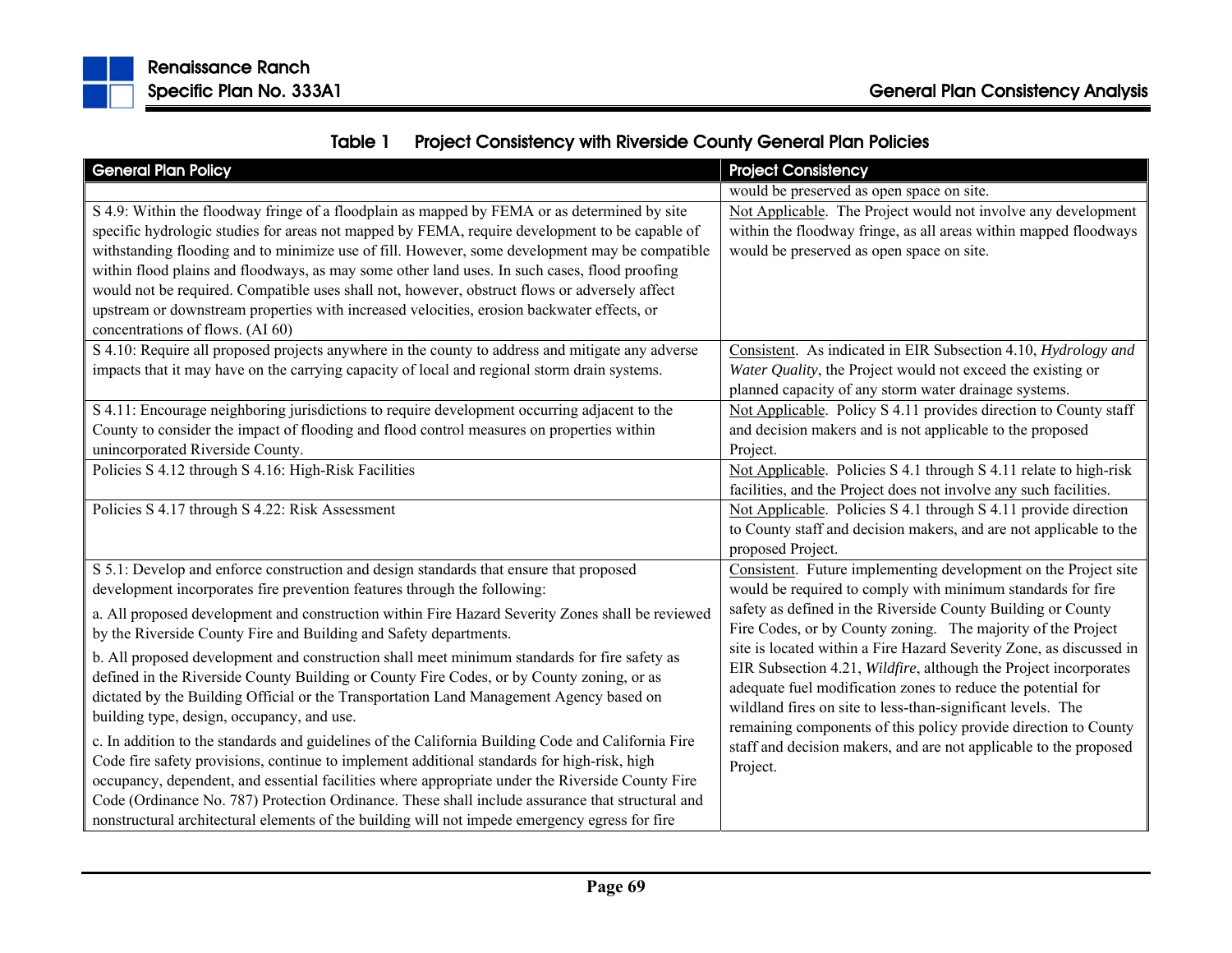

|  | Table 1 Project Consistency with Riverside County General Plan Policies |
|--|-------------------------------------------------------------------------|
|--|-------------------------------------------------------------------------|

| <b>General Plan Policy</b>                                                                        | <b>Project Consistency</b>                                           |
|---------------------------------------------------------------------------------------------------|----------------------------------------------------------------------|
| safety staffing/personnel, equipment, and apparatus; nor hinder evacuation from fire, including   |                                                                      |
| potential blockage of stairways or fire doors.                                                    |                                                                      |
| d. Proposed development and construction in Fire Hazard Severity Zones shall provide secondary    |                                                                      |
| public access, in accordance with Riverside County Ordinances.                                    |                                                                      |
| e. Proposed development and construction in Fire Hazard Severity Zones shall use single loaded    |                                                                      |
| roads to enhance fuel modification areas, unless otherwise determined by the Riverside County     |                                                                      |
| Fire Chief.                                                                                       |                                                                      |
| f. Proposed development and construction in Fire Hazard Severity Zones shall provide a defensible |                                                                      |
| space or fuel modification zones to be located, designed, and constructed that provide adequate   |                                                                      |
| defensibility from wildfires.                                                                     |                                                                      |
| S 5.2: Encourage continued operation of programs for fuel breaks, brush management, controlled    | Not Applicable. Policy S 5.2 provides direction to County staff      |
| burning, revegetation and fire roads.                                                             | and decision makers and is not applicable to the proposed            |
|                                                                                                   | Project.                                                             |
| S 5.3: Monitor fire-prevention measures (such as fuel reduction) through a site specific fire-    | Not Applicable. Policy S 5.3 provides direction to County staff      |
| prevention plan to reduce long-term fire risks in the Very High Fire Hazard Severity Zones.       | and decision makers and is not applicable to the proposed            |
| S 5.4: Limit or prohibit development or activities in areas lacking water and access roads.       | Project.<br>Consistent. The Project site is served by adequate water |
|                                                                                                   | resources and is accessible via numerous existing and planned        |
|                                                                                                   | roadways.                                                            |
| S 5.5: Encourage proposed development in Fire Hazard Severity Zones to develop where fire and     | Consistent. As discussed in EIR Subsection 4.16, Public              |
| emergency services are available or planned.                                                      | Services, and in Subsection 4.21, Wildfire, adequate fire            |
|                                                                                                   | protection services and facilities exist to provide service to the   |
|                                                                                                   | proposed Project, and the Project Applicant would be required to     |
|                                                                                                   | contribute DIF fees, portions of which are used for fire protection  |
|                                                                                                   | facilities.                                                          |
| S 5.6: Demonstrate that the proposed development can provide fire services that meet the minimum  | Consistent. As discussed in EIR Subsection 4.16, Public              |
| travel times identified in Riverside County Fire Department Fire Protection and EMS Strategic     | Services, adequate fire protection services and facilities exist to  |
| Master Plan.                                                                                      | provide service to the proposed Project, and the Project Applicant   |
|                                                                                                   | would be required to contribute DIF fees, portions of which are      |
|                                                                                                   | used for fire protection facilities.                                 |
| S 5.7: Minimize pockets of flammable vegetation that increase likelihood of fire spread through   | Consistent. The County would review future implementing plot         |
| conceptual landscaping plans to be reviewed by Planning and Fire Departments in the Fire Hazard   | plans and building permits for compliance with the landscaping       |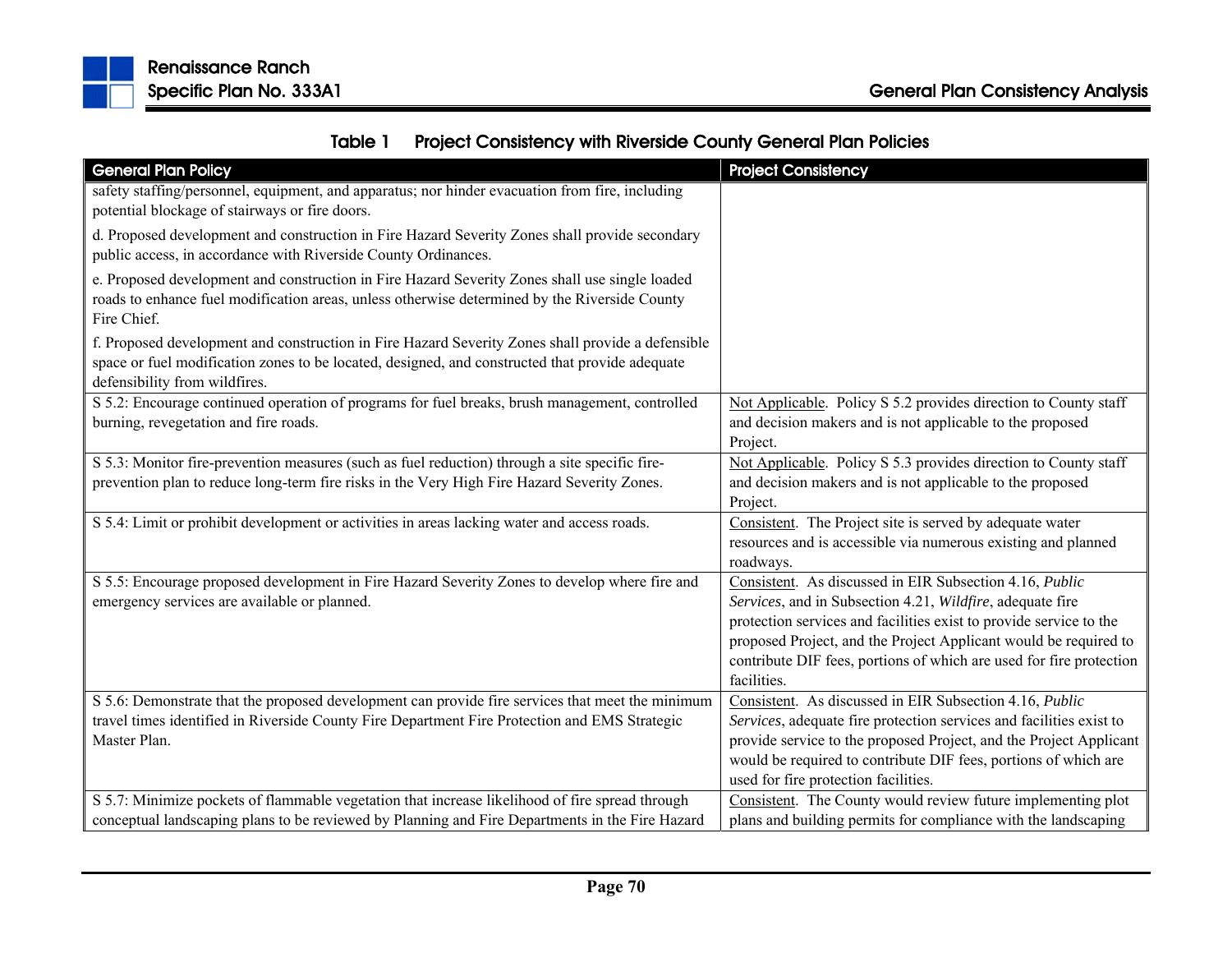

|  | Table 1 Project Consistency with Riverside County General Plan Policies |
|--|-------------------------------------------------------------------------|
|--|-------------------------------------------------------------------------|

| <b>General Plan Policy</b>                                                                                                               | <b>Project Consistency</b>                                                                                                       |
|------------------------------------------------------------------------------------------------------------------------------------------|----------------------------------------------------------------------------------------------------------------------------------|
| Severity Zones. The conceptual landscaping plan of the proposed development shall at a minimum                                           | requirements of proposed SP 333A1, which includes standards                                                                      |
| include:                                                                                                                                 | for fuel modification and includes a plant palette for fuel                                                                      |
| a. Plant palette suitable for high fire hazard areas to reduce the risk of fire hazards.                                                 | modification areas that minimizes combustible plants and                                                                         |
| b. Retention of existing natural vegetation to the maximum extent feasible.                                                              | encourages native and fire-resistant species.                                                                                    |
| c. Removal of onsite combustible plants.                                                                                                 |                                                                                                                                  |
| S 5.8 Design to account for topography of a site and reduce the increased risk from fires in the Fire                                    | Consistent. A Project-specific Fire Protection Plan (FPP) was                                                                    |
| Hazard Severity Zones located near ridgelines, plateau escarpments, saddles, hillsides, peaks, or                                        | prepared for the Project and is included as EIR Technical                                                                        |
| other areas where the terrain or topography affect its susceptibility to wildfires by:                                                   | Appendix N, the requirements of which have been incorporated                                                                     |
| a. Providing fuel modification zones with removal of combustible vegetation, but minimizing<br>visual impacts and limiting soil erosion. | into proposed SP 333A1. The County would review future plot<br>plan and building permit applications, including their associated |
| b. Replacing combustible vegetation with fire resistant vegetation to stabilize slopes.                                                  | landscape plans, for compliance with the fuel modification<br>requirements identified by SP 333A1 and the Project's FPP.         |
| c. Submitting topographic map with site specific slope analysis.                                                                         |                                                                                                                                  |
| d. Submitting erosion and sedimentation control plans.                                                                                   |                                                                                                                                  |
| e. Providing a minimum 30 foot of setback from the edge of the fuel modification zones.                                                  |                                                                                                                                  |
| f. Minimizing disturbance of 25% or greater natural slopes.                                                                              |                                                                                                                                  |
| S 5.9: Reduce fire threat and strengthen fire-fighting capability so that the County could                                               | Not Applicable. Policy S 5.9 provides direction to County staff                                                                  |
| successfully respond to multiple fires. (AI 88)                                                                                          | and decision makers and is not applicable to the proposed                                                                        |
|                                                                                                                                          | Project.                                                                                                                         |
| S 5.10: Require automatic natural gas shutoff earthquake sensors in high-occupancy industrial and                                        | Consistent. Future implementing building permits would be                                                                        |
| commercial facilities, and encourage them for all residences.                                                                            | reviewed by the County for compliance with this policy.                                                                          |
| S 5.11: Utilize ongoing brush clearance fire inspections to educate homeowners on fire prevention                                        | Not Applicable. Policy S 5.11 provides direction to County staff                                                                 |
| tips by implementing annual countywide weed abatement program. (AI 96)                                                                   | and decision makers and is not applicable to the proposed                                                                        |
|                                                                                                                                          | Project.                                                                                                                         |
| S 5.12: Conduct and implement long-range fire safety planning, including stringent building, fire,                                       | Not Applicable. Policy S 5.12 provides direction to County staff                                                                 |
| subdivision, and municipal code standards, improved infrastructure, and improved mutual aid                                              | and decision makers and is not applicable to the proposed                                                                        |
| agreements with the private and public sector.                                                                                           | Project.                                                                                                                         |
| S 5.13: Develop a program to utilize existing reservoirs, tanks, and water wells in the county for                                       | Not Applicable. Policy S 5.13 provides direction to County staff                                                                 |
| emergency fire suppression water sources.                                                                                                | and decision makers and is not applicable to the proposed                                                                        |
|                                                                                                                                          | Project.                                                                                                                         |
| S 5.14: Periodically review inter-jurisdictional fire response agreements, and improve firefighting                                      | Not Applicable. Policy S 5.14 provides direction to County staff                                                                 |
| resources as recommended in the Riverside County Fire Department Fire Protection Plan and EMS                                            | and decision makers and is not applicable to the proposed                                                                        |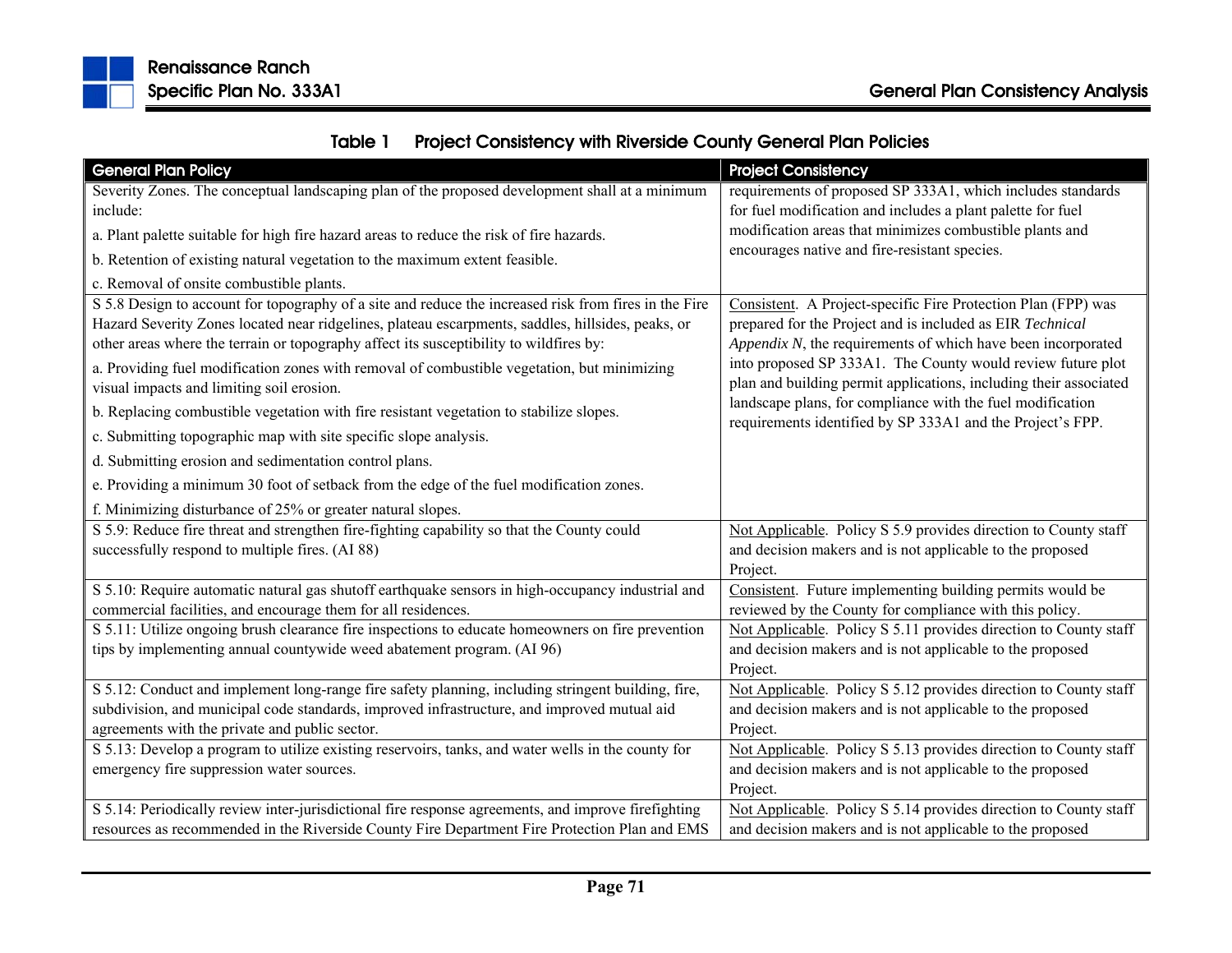

|  | Table 1 Project Consistency with Riverside County General Plan Policies |
|--|-------------------------------------------------------------------------|
|--|-------------------------------------------------------------------------|

| <b>General Plan Policy</b><br>Strategic Master Plan to keep pace with development, including construction of additional high-<br>rises, mid-rise business parks, increasing numbers of facilities housing immobile populations, and | <b>Project Consistency</b><br>Project.                           |
|-------------------------------------------------------------------------------------------------------------------------------------------------------------------------------------------------------------------------------------|------------------------------------------------------------------|
| the risk posed by multiple ignitions, to ensure that (AI 4, AI 88):                                                                                                                                                                 |                                                                  |
| • Fire reporting and response times do not exceed the goals listed in the Riverside County Fire<br>Department Fire Protection Plan and EMS Strategic Master Plan identified for each of the<br>development densities described.     |                                                                  |
| • Fire flow requirements (water for fire protection) are consistent with Riverside County Ordinance<br>787.                                                                                                                         |                                                                  |
| • The planned deployment and height of aerial ladders and other specialized equipment and<br>apparatus are sufficient for the intensity of development desired.                                                                     |                                                                  |
| S 5.15: Continue to utilize the Riverside County Fire Department Fire Protection Plan and EMS                                                                                                                                       | Not Applicable. Policy S 5.15 provides direction to County staff |
| Strategic Master Plan as the base document to implement the goals and objectives of the Safety                                                                                                                                      | and decision makers and is not applicable to the proposed        |
| Element.                                                                                                                                                                                                                            | Project.                                                         |
| S 5.16: Encourage property owners to utilize clustering and Transfer of Development Rights                                                                                                                                          | Not Applicable. Policy S 5.16 provides direction to County staff |
| (TDR) program when developing lands within Fire Hazard Severity Zones by:                                                                                                                                                           | and decision makers and is not applicable to the proposed        |
| • Restricting the development of a property through placement of conservation easement.                                                                                                                                             | Project.                                                         |
| • Acquiring the conservation easements similar to that of MSHCP Program.                                                                                                                                                            |                                                                  |
| S 5.17: Identify, map, and update on an as-needed continual basis, the Fire Hazard Severity Zone                                                                                                                                    | Not Applicable. Policy S 5.17 provides direction to County staff |
| maps. (Figure S-11)                                                                                                                                                                                                                 | and decision makers and is not applicable to the proposed        |
|                                                                                                                                                                                                                                     | Project.                                                         |
| S 5.18: Ensure that the Fire Department has appropriate municipal staffing and fire protection                                                                                                                                      | Not Applicable. Policy S 5.18 provides direction to County staff |
| planning staff that meet the needs of development pressure and adequately respond to long range                                                                                                                                     | and decision makers and is not applicable to the proposed        |
| fire safety planning.                                                                                                                                                                                                               | Project.                                                         |
| S 5.19: Implement a coordination program with fire protection and emergency service providers to                                                                                                                                    | Not Applicable. Policy S 5.19 provides direction to County staff |
| reassess fire hazards after wildfire events and to adjust fire prevention and suppression needs, as                                                                                                                                 | and decision makers and is not applicable to the proposed        |
| necessary.                                                                                                                                                                                                                          | Project.                                                         |
| S 5.20: Implement a regional coordination program to increase support for coordination among fire                                                                                                                                   | Not Applicable. Policy S 5.20 provides direction to County staff |
| protection and emergency service providers.                                                                                                                                                                                         | and decision makers and is not applicable to the proposed        |
|                                                                                                                                                                                                                                     | Project.                                                         |
| S 5.21: Implement a long-term training and education program among government agencies and                                                                                                                                          | Not Applicable. Policy S 5.21 provides direction to County staff |
| communities about fire protection. (AI 93)                                                                                                                                                                                          | and decision makers and is not applicable to the proposed        |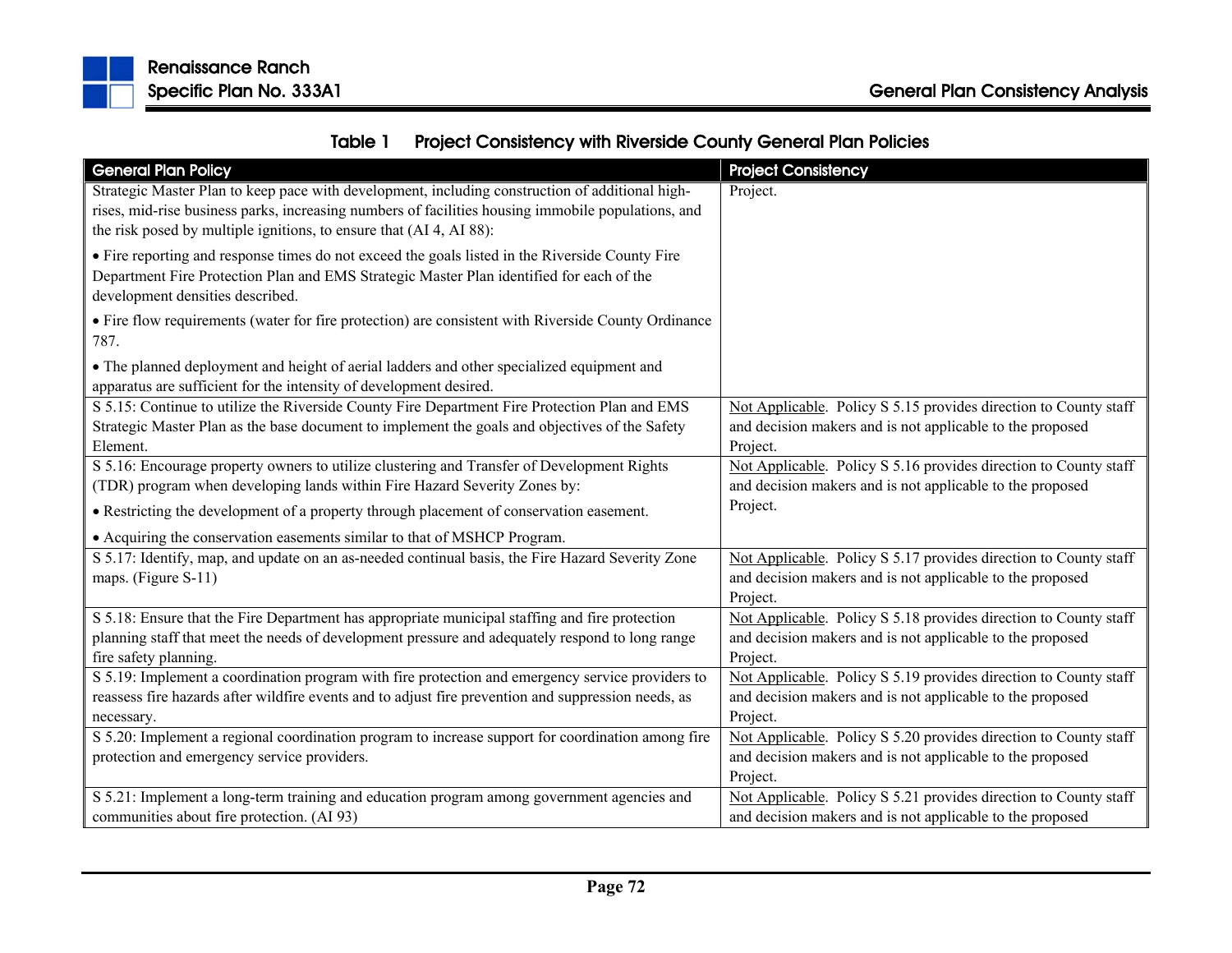

| Table 1 | <b>Project Consistency with Riverside County General Plan Policies</b> |
|---------|------------------------------------------------------------------------|
|---------|------------------------------------------------------------------------|

| <b>General Plan Policy</b>                                                                                                                                                                                                                                             | <b>Project Consistency</b>                                                                                                                                                                   |
|------------------------------------------------------------------------------------------------------------------------------------------------------------------------------------------------------------------------------------------------------------------------|----------------------------------------------------------------------------------------------------------------------------------------------------------------------------------------------|
|                                                                                                                                                                                                                                                                        | Project.                                                                                                                                                                                     |
| S 6.1 Enforce the land use policies and siting criteria related to hazardous materials and wastes<br>through continued implementation of the programs identified in the County of Riverside<br>Hazardous Waste Management Plan including the following: (AI 98)        | Consistent. All future light industrial, business park, and open<br>space uses on site would be required to comply with federal,<br>State, and local laws pertaining to hazardous wastes and |
| a. Ensure county businesses comply with federal, state and local laws pertaining to the<br>management of hazardous wastes and materials including all Certified Unified Program Agency<br>(CUPA) programs.                                                             | materials. The remaining portions of this policy provide<br>direction to County staff and decision makers and are not<br>applicable to the proposed Project.                                 |
| b. Ensure active public participation in hazardous waste and hazardous materials management<br>decisions in Riverside County through the County's land use and planning processes.                                                                                     |                                                                                                                                                                                              |
| c. Encourage and promote the programs, practices, and recommendations contained in the<br>Riverside County Hazardous Waste Management Plan, giving the highest waste management<br>priority to the reduction of hazardous waste at its source.                         |                                                                                                                                                                                              |
| S 7.1: Continually strengthen the Riverside County Office of Emergency Services' Response Plan<br>and Multi-Jurisdictional Local Hazard Mitigation Plan and maintain mutual aid agreements with<br>federal, state, local agencies and the private sector to assist in: | Not Applicable. Policy S 7.1 provides direction to County staff<br>and decision makers and is not applicable to the proposed<br>Project.                                                     |
| a. Clearance of debris in the event of widespread slope failures, collapsed buildings or structures,<br>or other circumstances that could result in blocking emergency access or regress.                                                                              |                                                                                                                                                                                              |
| b. Heavy search and rescue.                                                                                                                                                                                                                                            |                                                                                                                                                                                              |
| c. Fire suppression.                                                                                                                                                                                                                                                   |                                                                                                                                                                                              |
| d. Hazardous materials response.                                                                                                                                                                                                                                       |                                                                                                                                                                                              |
| e. Temporary shelter.                                                                                                                                                                                                                                                  |                                                                                                                                                                                              |
| f. Geologic and engineering needs.                                                                                                                                                                                                                                     |                                                                                                                                                                                              |
| g. Traffic and crowd control.                                                                                                                                                                                                                                          |                                                                                                                                                                                              |
| h. Building inspection.                                                                                                                                                                                                                                                |                                                                                                                                                                                              |
| S 7.2: Encourage the utilization of multilingual staff personnel to assist in evacuation and short-<br>term recovery activities, and meeting general community needs. (AI 97)                                                                                          | Not Applicable. Policy S 7.2 provides direction to County staff<br>and decision makers and is not applicable to the proposed<br>Project.                                                     |
| S 7.3: Require commercial businesses, utilities, and industrial facilities that handle hazardous<br>materials to: install automatic fire and hazardous materials detection, reporting and shut-off                                                                     | Consistent. Future development within proposed light industrial<br>and business park areas on site would be reviewed by the County                                                           |
| devices; and install an alternative communication system in the event power is out or telephone                                                                                                                                                                        | for compliance with this policy.                                                                                                                                                             |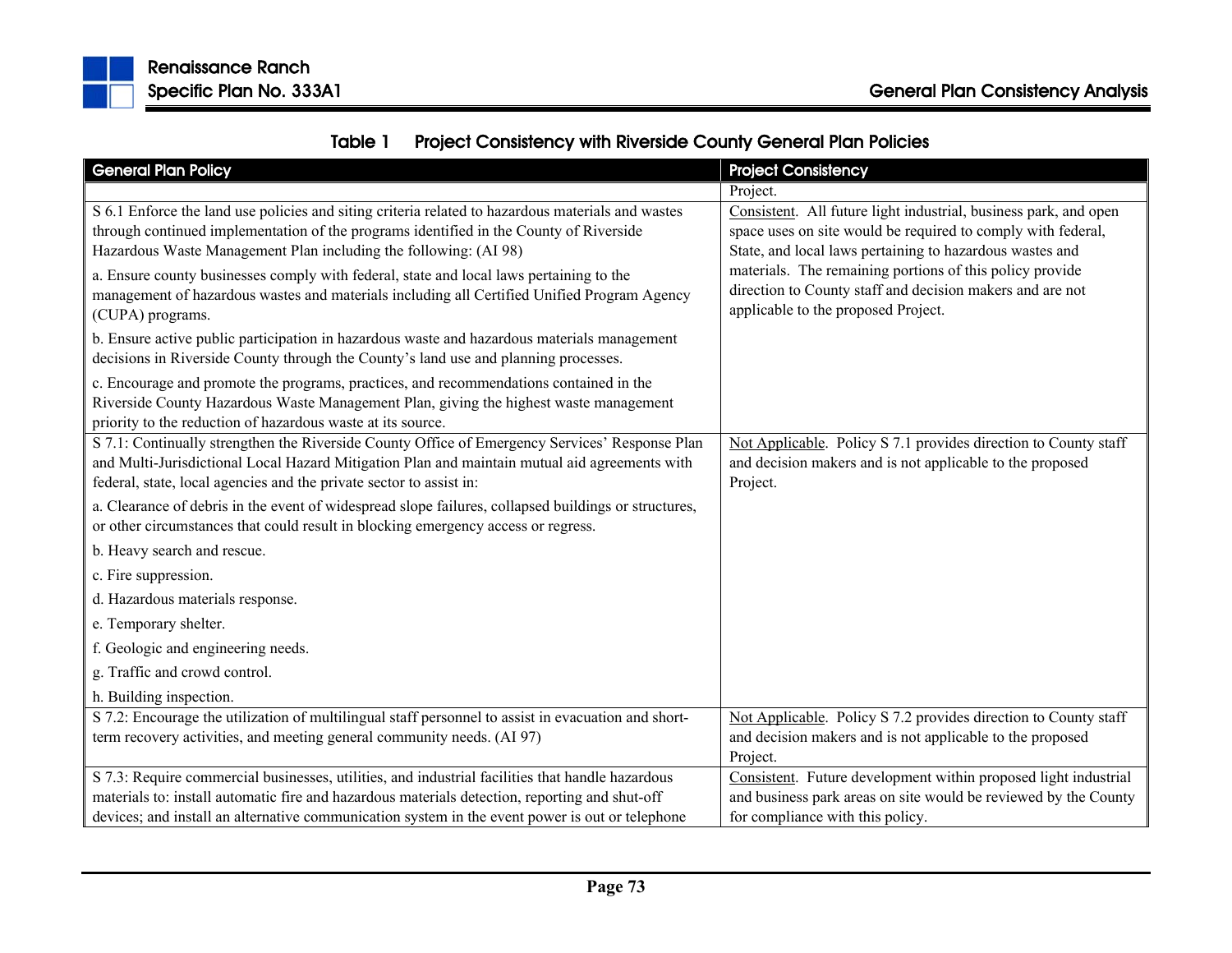

| <b>General Plan Policy</b>                                                                                                                                                                                                                                                                                                                                                                                 | <b>Project Consistency</b>                                                                                                               |
|------------------------------------------------------------------------------------------------------------------------------------------------------------------------------------------------------------------------------------------------------------------------------------------------------------------------------------------------------------------------------------------------------------|------------------------------------------------------------------------------------------------------------------------------------------|
| service is saturated following an earthquake.                                                                                                                                                                                                                                                                                                                                                              |                                                                                                                                          |
| S 7.4: Use incentives and disincentives to persuade private businesses, consortiums, and<br>neighborhoods to be self-sufficient in an emergency by:                                                                                                                                                                                                                                                        | Consistent. Future development within proposed light industrial<br>and business park areas on site would be reviewed by the County       |
| • maintaining a fire control plan, including an onsite fire fighting capability and volunteer fire<br>response teams to respond to and extinguish small fires; and                                                                                                                                                                                                                                         | for compliance with this policy.                                                                                                         |
| • identifying medical personnel or local residents who are capable and certified in first aid and<br>CPR.                                                                                                                                                                                                                                                                                                  |                                                                                                                                          |
| S 7.5: Conduct regional earthquake drills and, where appropriate: (AI 82)                                                                                                                                                                                                                                                                                                                                  | Not Applicable. Policy S 7.5 provides direction to County staff                                                                          |
| • utilize HAZUS results in the Technical Background Report to develop internal scenarios for<br>emergency response; and                                                                                                                                                                                                                                                                                    | and decision makers and is not applicable to the proposed<br>Project.                                                                    |
| • test back-up power generators in public facilities and other critical facilities taking part in the<br>earthquake drill.                                                                                                                                                                                                                                                                                 |                                                                                                                                          |
| S 7.6: Improve management and emergency dissemination of information using portable<br>computers with geographic information systems and disaster-resistant Internet access, to obtain:<br>(AI 86)                                                                                                                                                                                                         | Not Applicable. Policy S 7.6 provides direction to County staff<br>and decision makers and is not applicable to the proposed<br>Project. |
| • Hazardous Materials Disclosure Program Business Plans regarding the location and type of<br>hazardous materials;                                                                                                                                                                                                                                                                                         |                                                                                                                                          |
| • Real-time information on seismic, geologic, or flood hazards; and                                                                                                                                                                                                                                                                                                                                        |                                                                                                                                          |
| • The locations of high-occupancy, immobile populations, potentially hazardous building<br>structures, utilities and other lifelines.                                                                                                                                                                                                                                                                      |                                                                                                                                          |
| S 7.7: Strengthen the project permit and review process to ensure that proper actions are taken to<br>reduce hazard impacts and to encourage structural and nonstructural design and construction.<br>Damage must be minimized for critical facilities, and susceptibility to structural collapse must be<br>minimized, if not eliminated.                                                                 | Not Applicable. The Project does not propose any critical<br>facilities or utilities.                                                    |
| a. Ensure that special development standards, designs, and construction practices reduce risk to<br>tolerable levels for projects involving critical facilities, large-scale residential development, and<br>major commercial or industrial development through conditional use permits and the subdivision<br>review process. If appropriate, impact fees should be assessed to finance required actions. |                                                                                                                                          |
| b. Require mitigation measures to reduce potential damage caused by ground failure for sites<br>determined to have potential for liquefaction. Such measures shall apply to critical facilities,                                                                                                                                                                                                           |                                                                                                                                          |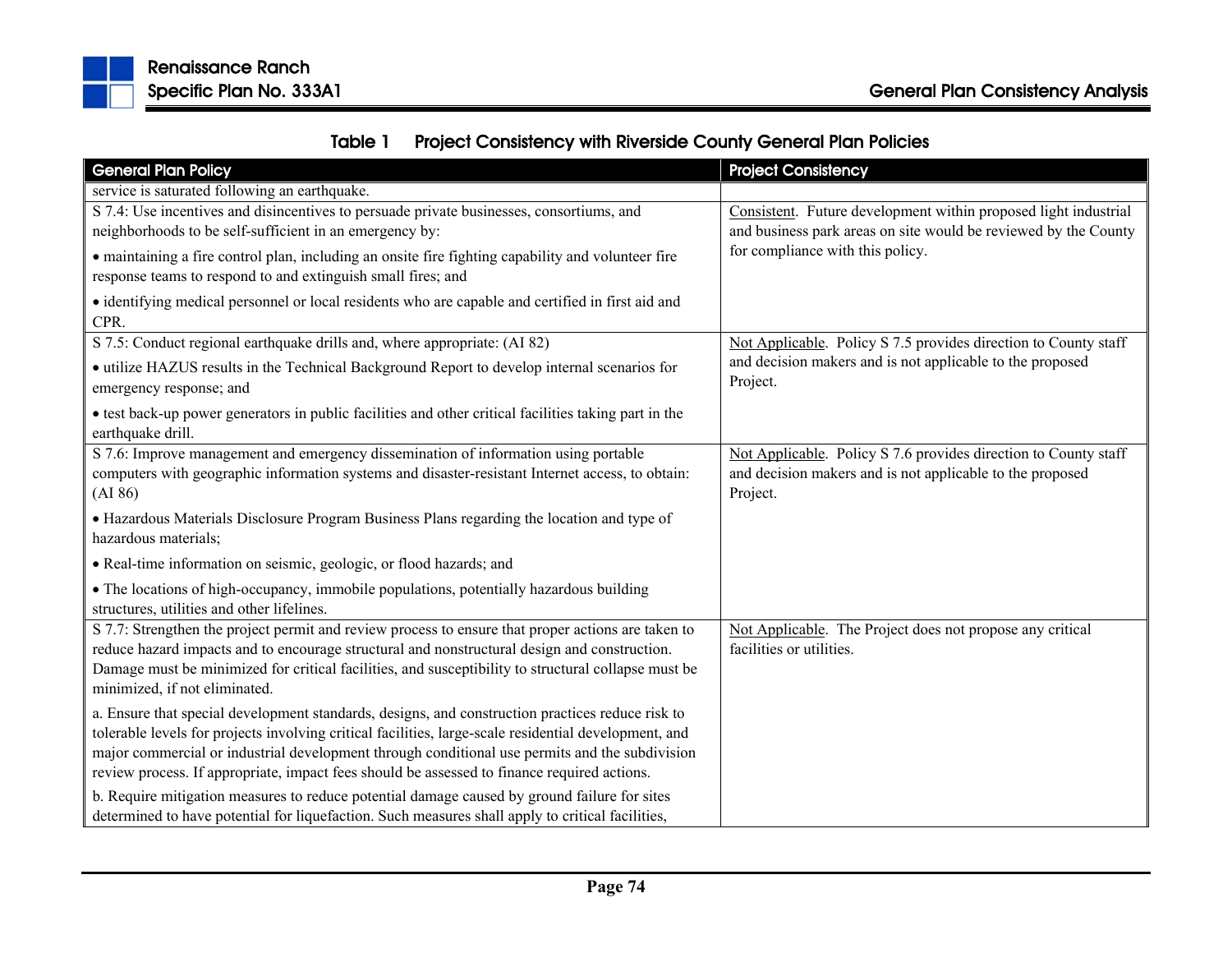

| <b>General Plan Policy</b>                                                                                                                                                                                                                                                                                                               | <b>Project Consistency</b>                                            |
|------------------------------------------------------------------------------------------------------------------------------------------------------------------------------------------------------------------------------------------------------------------------------------------------------------------------------------------|-----------------------------------------------------------------------|
| utilities, and large commercial and industrial projects as a condition of project approval.                                                                                                                                                                                                                                              |                                                                       |
| c. Require that planned lifeline utilities, as a condition of project approval, be designed, located,<br>structurally upgraded, fit with safety shutoff valves, be designed for easy maintenance, and have<br>redundant back up lines where unstable slopes, earth cracks, active faults, or areas of liquefaction<br>cannot be avoided. |                                                                       |
| d. Review proposed uses of fault setback areas closely to ensure that county infrastructure (roads,<br>utilities, drains) are not unduly placed at risk by the developer. Insurance, bonding, or<br>compensation plans should be used to compensate the County of Riverside for the potential costs<br>of repair.                        |                                                                       |
| S 7.8: Promote strengthening of planned and existing utilities and lifelines, the retrofit and                                                                                                                                                                                                                                           | Not Applicable. Policy S 7.8 provides direction to County staff       |
| rehabilitation of existing weak structures, and the relocation of certain critical facilities.                                                                                                                                                                                                                                           | and decision makers and is not applicable to the proposed<br>Project. |
| S 7.9: Find alternatives that improve site safety for the protection of critical facilities. Property                                                                                                                                                                                                                                    | Not Applicable. Policy S 7.9 provides direction to County staff       |
| acquisition for open space, change in building use or occupancy, or other appropriate measures can                                                                                                                                                                                                                                       | and decision makers and is not applicable to the proposed             |
| be employed to reduce risks posed by hazards. (AI 101)                                                                                                                                                                                                                                                                                   | Project.                                                              |
| S 7.10: Discourage development of critical facilities that are proposed in dam failure inundation                                                                                                                                                                                                                                        | Not Applicable. The Project does not propose any critical             |
| areas, and apply hazardous materials safety guidelines within such zones.                                                                                                                                                                                                                                                                | facilities.                                                           |
| S 7.11 Coordinate with the Public Utilities Commission (PUC) and/or utilize the Capital                                                                                                                                                                                                                                                  | Not Applicable. Policy S 7.11 provides direction to County staff      |
| Improvement Program, to strengthen, relocate, or take other appropriate measures to safeguard                                                                                                                                                                                                                                            | and decision makers and is not applicable to the proposed             |
| high-voltage lines, water, sewer, natural gas and petroleum pipelines, and trunk electrical and                                                                                                                                                                                                                                          | Project.                                                              |
| telephone conduits that (AI 4):                                                                                                                                                                                                                                                                                                          |                                                                       |
| • Extend through areas of high liquefaction potential.                                                                                                                                                                                                                                                                                   |                                                                       |
| • Cross active faults.                                                                                                                                                                                                                                                                                                                   |                                                                       |
| • Traverse earth cracks or landslides.                                                                                                                                                                                                                                                                                                   |                                                                       |
| S 7.12: Require extra design considerations for lifelines across subsidence areas.                                                                                                                                                                                                                                                       | Not Applicable. Policy S 7.12 provides direction to County staff      |
|                                                                                                                                                                                                                                                                                                                                          | and decision makers and is not applicable to the proposed             |
|                                                                                                                                                                                                                                                                                                                                          | Project.                                                              |
| S 7.13: Develop a system to respond to short-term increases in hazard on the southern San Andreas                                                                                                                                                                                                                                        | Not Applicable. Policy S 7.13 provides direction to County staff      |
| fault, based on probabilities associated with foreshocks. (AI 85)                                                                                                                                                                                                                                                                        | and decision makers and is not applicable to the proposed             |
|                                                                                                                                                                                                                                                                                                                                          | Project.                                                              |
| Policies S 7.14 through S 7.17: Emergency Evacuation                                                                                                                                                                                                                                                                                     | Not Applicable. Policies S 7.14 through S 7.17 provide direction      |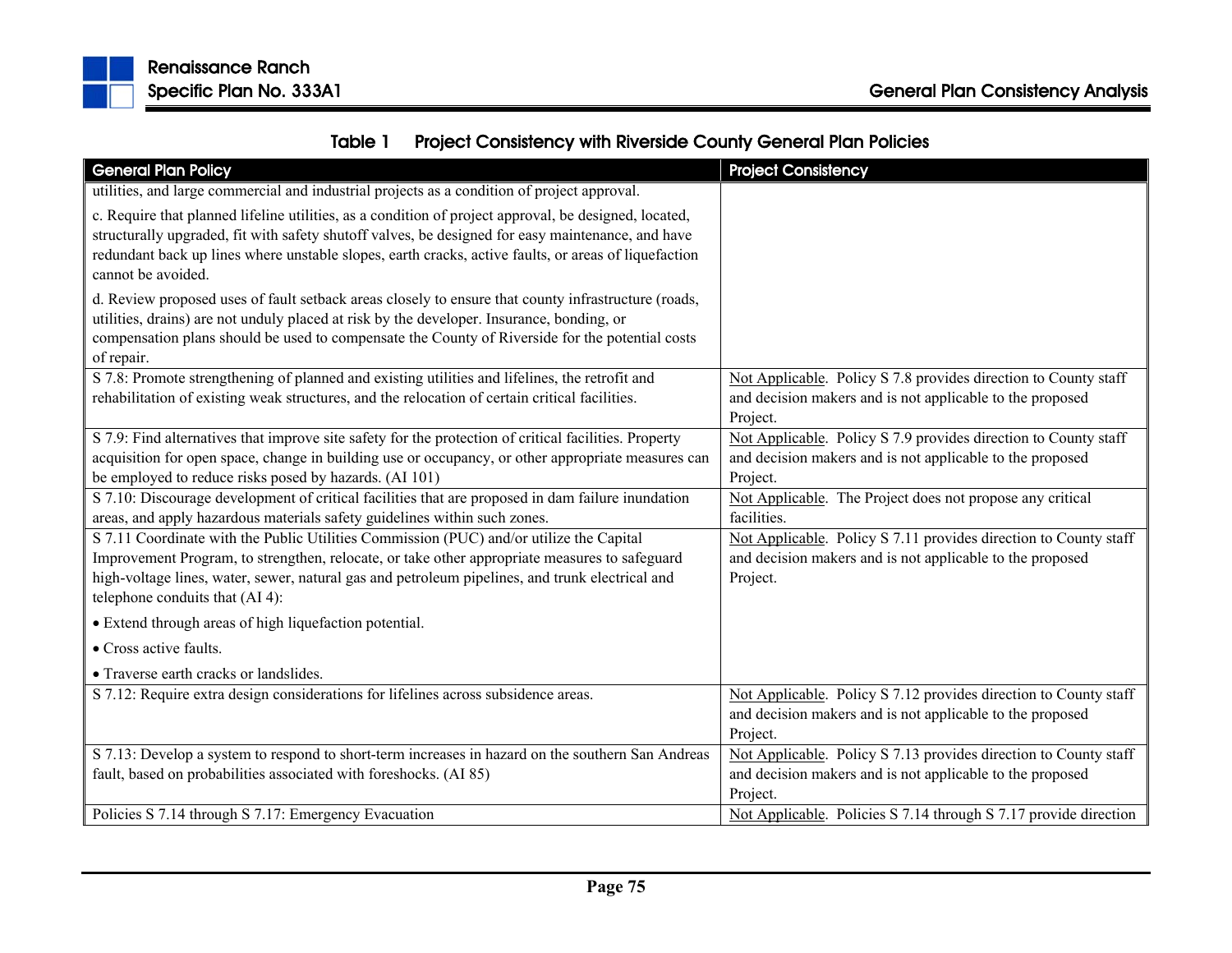|  | Table 1 Project Consistency with Riverside County General Plan Policies |
|--|-------------------------------------------------------------------------|
|--|-------------------------------------------------------------------------|

| <b>General Plan Policy</b>                                                                           | <b>Project Consistency</b>                                        |
|------------------------------------------------------------------------------------------------------|-------------------------------------------------------------------|
|                                                                                                      | to County staff and decision makers and are not applicable to the |
|                                                                                                      | proposed Project.                                                 |
| S 7.18: Develop plans for short-term and long-term post-disaster recovery. (AI 103)                  | Not Applicable. Policy S 7.18 provides direction to County staff  |
|                                                                                                      | and decision makers and is not applicable to the proposed         |
|                                                                                                      | Project.                                                          |
| Policies S 7.19 through S 7.23: Public Information and Outreach                                      | Not Applicable. Policies S 7.19 through S 7.23 provide direction  |
|                                                                                                      | to County staff and decision makers and are not applicable to the |
|                                                                                                      | proposed Project.                                                 |
| <b>GENERAL PLAN NOISE ELEMENT</b>                                                                    |                                                                   |
| N 1.1: Protect noise-sensitive land uses from high levels of noise by restricting noise-producing    | Consistent. As demonstrated in EIR Subsection 4.13, Noise,        |
| land uses from these areas. If the noise-producing land use cannot be relocated, then noise buffers  | impacts to proposed noise-sensitive land uses resulting from on-  |
| such as setbacks, landscaping, or block walls shall be used. (AI 107)                                | site operations would be less than significant with mitigation.   |
| N 1.2: Guide noise-tolerant land uses into areas irrevocably committed to land uses that are noise-  | Not Applicable. Policy N 1.2 provides direction to County staff   |
| producing, such as transportation corridors or within the projected noise contours of any adjacent   | and decision makers and is not applicable to the proposed         |
| airports. (AI 107)                                                                                   | Project.                                                          |
| N 1.3 Consider the following uses noise-sensitive and discourage these uses in areas in excess of    | Not Applicable. The Project includes light industrial, business   |
| 65 CNEL:                                                                                             | park, and open space land uses, none of which are considered      |
| · Schools.                                                                                           | noise-sensitive land uses.                                        |
| · Hospitals.                                                                                         |                                                                   |
| • Rest Homes.                                                                                        |                                                                   |
| • Long Term Care Facilities.                                                                         |                                                                   |
| • Mental Care Facilities.                                                                            |                                                                   |
| • Residential Uses.                                                                                  |                                                                   |
| • Libraries.                                                                                         |                                                                   |
| • Passive Recreation Uses.                                                                           |                                                                   |
| • Places of Worship.                                                                                 |                                                                   |
| According to the State of California Office of Planning and Research General Plan Guidelines, an     |                                                                   |
| acoustical study may be required in cases where these noise-sensitive land uses are located in an    |                                                                   |
| area of 60 CNEL or greater. Any land use that is exposed to levels higher than 65 CNEL will          |                                                                   |
| require noise attenuation measures.                                                                  |                                                                   |
| Areas around airports may have different noise standards than those cited above. Each Area Plan      |                                                                   |
| affected by a public-use airport includes one or more Airport Influence Areas, one for each airport. |                                                                   |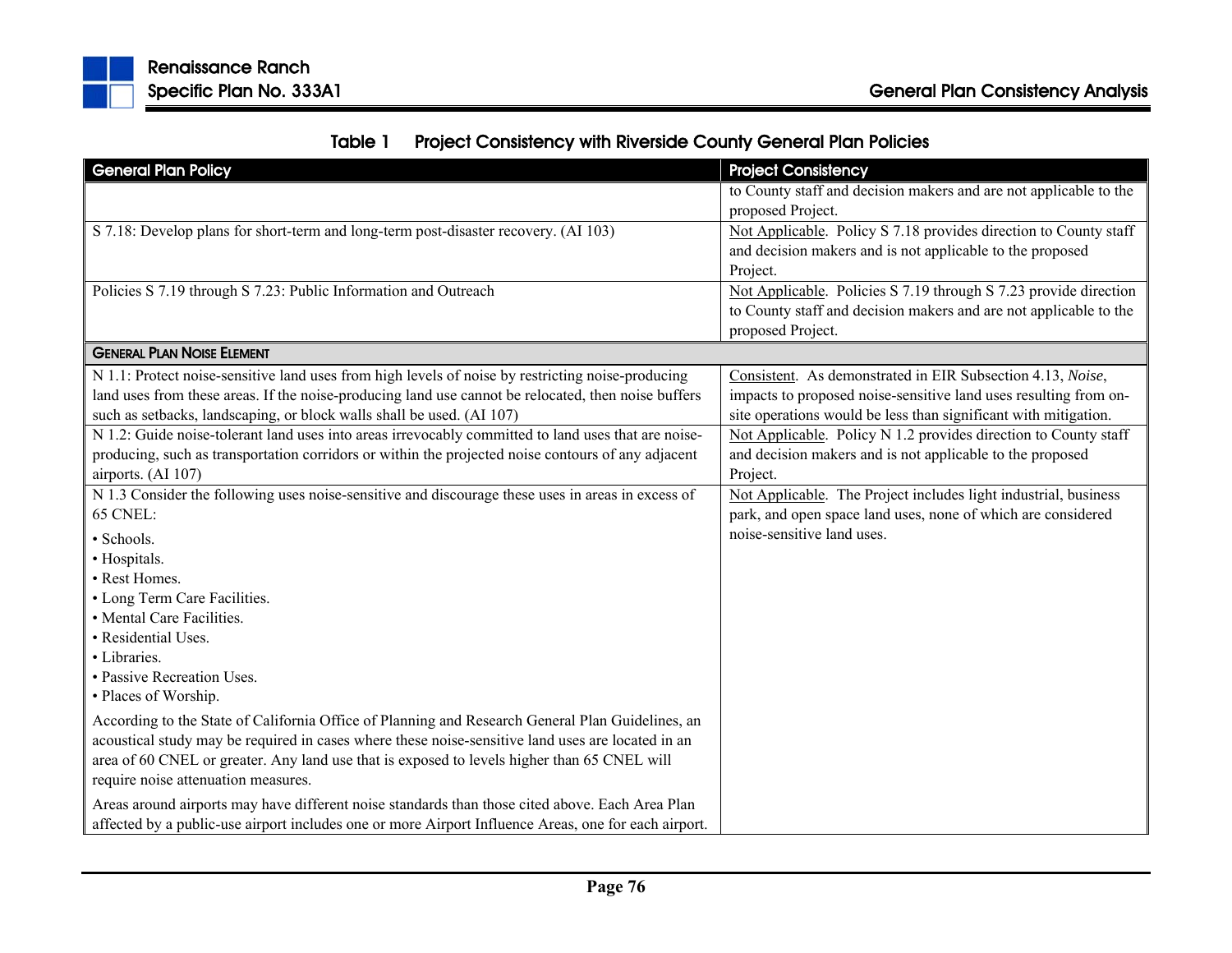|  | Table 1 Project Consistency with Riverside County General Plan Policies |
|--|-------------------------------------------------------------------------|
|--|-------------------------------------------------------------------------|

| <b>General Plan Policy</b>                                                                         | <b>Project Consistency</b>                                         |
|----------------------------------------------------------------------------------------------------|--------------------------------------------------------------------|
| The applicable noise compatibility criteria are fully set forth in Appendix L-1 and summarized in  |                                                                    |
| the Policy Area section of the affected Area Plan. (AI 105)                                        |                                                                    |
| N 1.4: Determine if existing land uses will present noise compatibility issues with proposed       | Consistent. In conformance with this policy, a site-specific noise |
| projects by undertaking site surveys. (AI 106, 109)                                                | impact analysis was conducted for the Project and is included as   |
|                                                                                                    | EIR Technical Appendix J. Mitigation measures are presented in     |
|                                                                                                    | EIR Subsection 4.13, Noise, to reduce significant noise-related    |
|                                                                                                    | impacts to less-than-significant levels.                           |
| N 1.5: Prevent and mitigate the adverse impacts of excessive noise exposure on the residents,      | Consistent. In conformance with this policy, a site-specific noise |
| employees, visitors, and noise-sensitive uses of Riverside County. (AI 105, 106, 108)              | impact analysis was conducted for the Project and is included as   |
|                                                                                                    | EIR Technical Appendix J. Mitigation measures are presented in     |
|                                                                                                    | EIR Subsection 4.13, Noise, to reduce significant noise-related    |
|                                                                                                    | impacts to less-than-significant levels.                           |
| N 1.6: Minimize noise spillover or encroachment from commercial and industrial land uses into      | Consistent. In conformance with this policy, a site-specific noise |
| adjoining residential neighborhoods or noise-sensitive uses. (AI 107)                              | impact analysis was conducted for the Project and is included as   |
|                                                                                                    | EIR Technical Appendix J. Mitigation measures are presented in     |
|                                                                                                    | EIR Subsection 4.13, Noise, to reduce significant noise-related    |
|                                                                                                    | impacts to less-than-significant levels.                           |
| N 1.7: Require proposed land uses, affected by unacceptably high noise levels, to have an          | Consistent. In conformance with this policy, a site-specific noise |
| acoustical specialist prepare a study of the noise problems and recommend structural and site      | impact analysis was conducted for the Project and is included as   |
| design features that will adequately mitigate the noise problem. (AI 106, 107)                     | EIR Technical Appendix J. Mitigation measures are presented in     |
|                                                                                                    | EIR Subsection 4.13, Noise, to reduce significant noise-related    |
|                                                                                                    | impacts to less-than-significant levels.                           |
| N 1.8: Limit the maximum permitted noise levels that cross property lines and impact adjacent land | Not Applicable. The Project does not propose any wind turbines,    |
| uses, except when dealing with noise emissions from wind turbines. Please see the Wind Energy      | and no wind turbines exist in the Project area.                    |
| Conversion Systems section for more information. (AI 108)                                          |                                                                    |
| N 2.1: Create a County Noise Inventory to identify major noise generators and noise-sensitive land | Not Applicable. Policy N 2.1 provides direction to County staff    |
| uses, and to establish appropriate noise mitigation strategies. (AI 105)                           | and decision makers and is not applicable to the proposed          |
|                                                                                                    | Project.                                                           |
| N 2.2: Require a qualified acoustical specialist to prepare acoustical studies for proposed noise- | Consistent. In conformance with this policy, a site-specific noise |
| sensitive projects within noise impacted areas to mitigate existing noise. (AI 105, 107)           | impact analysis was conducted for the Project and is included as   |
|                                                                                                    | Technical Appendix J. Mitigation measures are presented in EIR     |
|                                                                                                    | Subsection 4.13, Noise, to reduce significant noise-related        |
|                                                                                                    | impacts to less-than-significant levels.                           |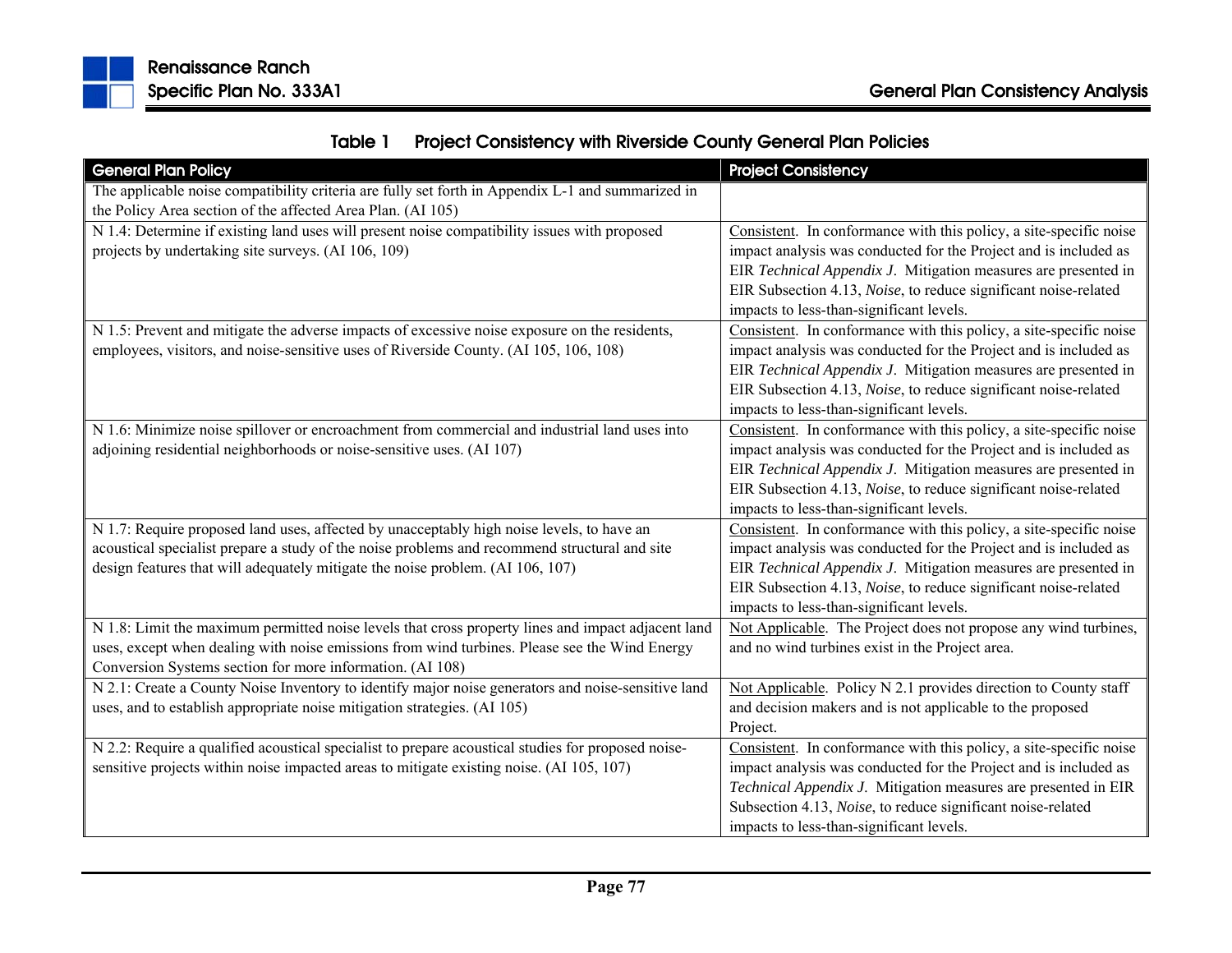|  | Table 1 Project Consistency with Riverside County General Plan Policies |
|--|-------------------------------------------------------------------------|
|--|-------------------------------------------------------------------------|

| <b>General Plan Policy</b>                                                                            | <b>Project Consistency</b>                                           |
|-------------------------------------------------------------------------------------------------------|----------------------------------------------------------------------|
| N 2.3: Mitigate exterior and interior noises to the levels listed in Table N-2 below to the extent    | Consistent. Mitigation measures are presented in EIR Subsection      |
| feasible, for stationary sources: (AI 105)                                                            | 4.13, Noise, to reduce significant noise-related impacts to less-    |
|                                                                                                       | than-significant levels.                                             |
| N 3.1: Protect Riverside County's agricultural resources from noise complaints that may result        | Consistent. As documented in EIR Subsection 4.2, Agriculture         |
| from routine farming practices, through the enforcement of the Riverside County Right-to-Farm         | and Forestry Resources, there are no lands within 300 feet of the    |
| Ordinance. (AI 105, 107)                                                                              | Project site that are zoned primarily for agricultural use, as       |
|                                                                                                       | defined by Ordinance No. 625. As such, the Project would not         |
|                                                                                                       | cause development of non-agricultural uses within 300 feet of        |
|                                                                                                       | agriculturally-zoned property.                                       |
| N 3.2: Require acoustical studies and subsequent approval by the Planning Department and the          | Consistent. In conformance with this policy, a site-specific noise   |
| Office of Industrial Hygiene, to help determine effective noise mitigation strategies in noise-       | impact analysis was conducted for the Project and is included as     |
| producing areas. (AI 105)                                                                             | Technical Appendix J. Mitigation measures are presented in EIR       |
|                                                                                                       | Subsection 4.13, Noise, to reduce significant noise-related          |
|                                                                                                       | impacts to less-than-significant levels.                             |
| N 3.3: Ensure compatibility between industrial development and adjacent land uses. To achieve         | Consistent. In conformance with this policy, a site-specific noise   |
| compatibility, industrial development projects may be required to include noise mitigation            | impact analysis was conducted for the Project and is included as     |
| measures to avoid or minimize project impacts on adjacent uses. (AI 107)                              | EIR Technical Appendix J. Mitigation measures are presented in       |
|                                                                                                       | EIR Subsection 4.13, Noise, to reduce significant noise-related      |
|                                                                                                       | impacts to less-than-significant levels, including noise impacts to  |
|                                                                                                       | existing and future surrounding land uses.                           |
| N 3.4: Identify point-source noise producers such as manufacturing plants, truck transfer stations,   | Not Applicable. Policy N 3.4 provides direction to County staff      |
| and commercial development by conducting a survey of individual sites. (AI 106)                       | and decision makers and is not applicable to the proposed            |
|                                                                                                       | Project.                                                             |
| N 3.5: Require that a noise analysis be conducted by an acoustical specialist for all proposed        | Consistent. In conformance with this policy, a site-specific noise   |
| projects that are noise producers. Include recommendations for design mitigation if the project is to | impact analysis was conducted for the Project and is included as     |
| be located either within proximity of a noise-sensitive land use, or land designated for noise-       | EIR Technical Appendix J. Mitigation measures are presented in       |
| sensitive land uses. (AI 109)                                                                         | EIR Subsection 4.13, Noise, to reduce significant noise-related      |
|                                                                                                       | impacts to less-than-significant levels.                             |
| N 3.6: Discourage projects that are incapable of successfully mitigating excessive noise. (AI 107)    | Consistent. A site-specific noise impact analysis was conducted      |
|                                                                                                       | for the Project and is included as EIR Technical Appendix J.         |
|                                                                                                       | Mitigation measures are presented in EIR Subsection 4.13, Noise,     |
|                                                                                                       | to reduce significant noise-related impacts to less-than-significant |
|                                                                                                       | levels.                                                              |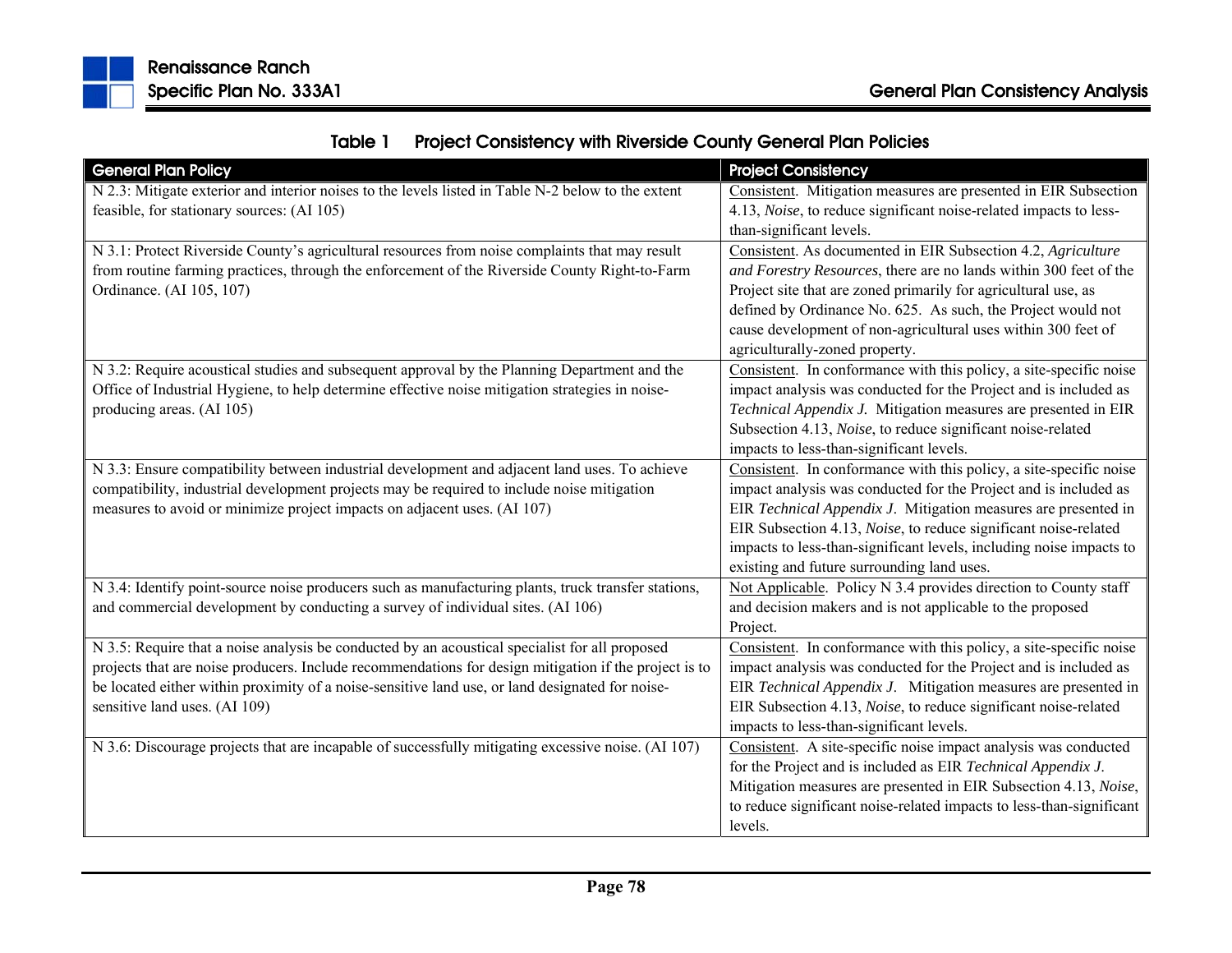

|  | Table 1 Project Consistency with Riverside County General Plan Policies |
|--|-------------------------------------------------------------------------|
|--|-------------------------------------------------------------------------|

| <b>General Plan Policy</b>                                                                            | <b>Project Consistency</b>                                           |
|-------------------------------------------------------------------------------------------------------|----------------------------------------------------------------------|
| N 3.7: Encourage noise-tolerant land uses such as commercial or industrial, to locate in areas        | Consistent. The Project site is located immediately south of I-15,   |
| already committed to land uses that are noise-producing. (AI 107)                                     | which generates substantial amount of traffic-related noise. The     |
|                                                                                                       | proposed business park and light industrial land uses would be       |
|                                                                                                       | compatible with noise levels associated with the I-15.               |
| N 4.1 Prohibit facility-related noise received by any sensitive use from exceeding the following      | Not Applicable. The Project does not propose any noise-              |
| worst-case noise levels: (AI 105)                                                                     | sensitive land uses.                                                 |
| a. 45 dBA-10-minute Leq between 10:00 p.m. and 7:00 a.m.                                              |                                                                      |
| b. 65 dBA-10-minute Leq between 7:00 a.m. and $10:00$ p.m.                                            |                                                                      |
| N 4.2 Develop measures to control non-transportation noise impacts. (AI 105)                          | Consistent. A site-specific noise impact analysis was conducted      |
|                                                                                                       | for the Project and is included as EIR Technical Appendix J.         |
|                                                                                                       | Mitigation measures are presented in EIR Subsection 4.13, Noise,     |
|                                                                                                       | to reduce significant noise-related impacts to less-than-significant |
|                                                                                                       | levels.                                                              |
| N 4.3: Ensure any use determined to be a potential generator of significant stationary noise impacts  | Consistent. In conformance with this policy, a site-specific noise   |
| be properly analyzed and ensure that the recommended mitigation measures are implemented. (AI         | impact analysis was conducted for the Project and is included as     |
| 105, 106, 109)                                                                                        | EIR Technical Appendix J. Mitigation measures are presented in       |
|                                                                                                       | EIR Subsection 4.13, Noise, to reduce significant noise-related      |
|                                                                                                       | impacts to less-than-significant levels.                             |
| N 4.4: Require that detailed and independent acoustical studies be conducted for any new or           | Not Applicable. The land uses proposed as part of the Project        |
| renovated land uses or structures determined to be potential major stationary noise sources. (AI      | would not be potential major stationary noise sources.               |
| 105)                                                                                                  |                                                                      |
| N 4.5: Encourage major stationary noise-generating sources throughout the County of Riverside to      | Not Applicable. The land uses proposed as part of the Project        |
| install additional noise buffering or reduction mechanisms within their facilities to reduce noise    | would not be potential major stationary noise sources.               |
| generation levels to the lowest extent practicable prior to the renewal of conditional use permits or |                                                                      |
| business licenses or prior to the approval and/or issuance of new conditional use permits for said    |                                                                      |
| facilities. (AI 105, 107)                                                                             |                                                                      |
| N 4.6 Establish acceptable standards for residential noise sources such as, but not limited to, leaf  | Not Applicable. Policy N 4.6 provides direction to County staff      |
| blowers, mobile vendors, mobile stereos and stationary noise sources such as home appliances, air     | and decision makers and is not applicable to the proposed            |
| conditioners, and swimming pool equipment. (AI 105)                                                   | Project.                                                             |
| N 4.7: Evaluate noise producers for the possibility of pure-tone producing noises. Mitigate any       | Not Applicable. Policy N 4.7 provides direction to County staff      |
| pure tones that may be emitted from a noise source. (AI 106, 107)                                     | and decision makers and is not applicable to the proposed            |
|                                                                                                       | Project.                                                             |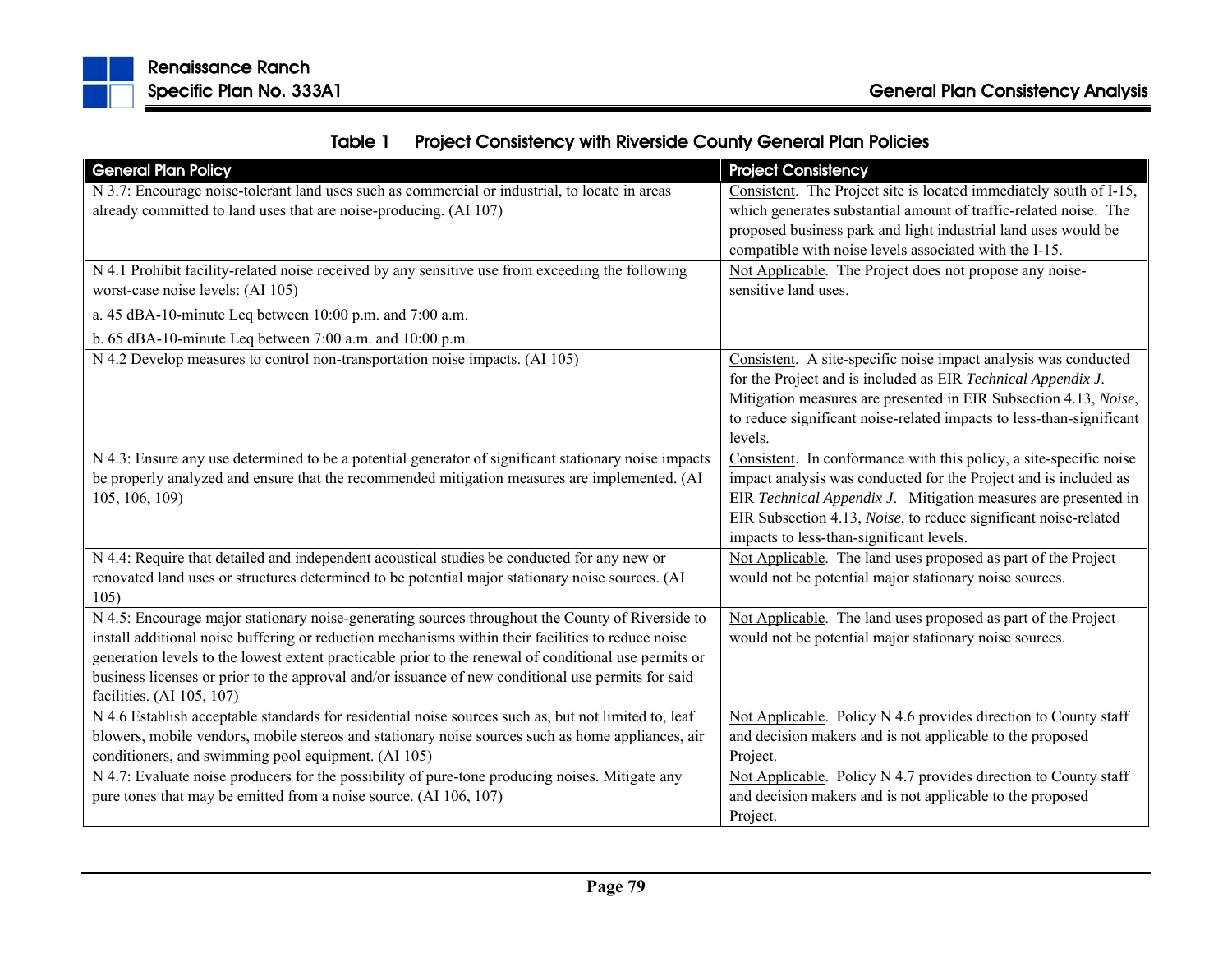

| Table 1 | <b>Project Consistency with Riverside County General Plan Policies</b> |
|---------|------------------------------------------------------------------------|
|---------|------------------------------------------------------------------------|

| <b>General Plan Policy</b>                                                                             | <b>Project Consistency</b>                                        |
|--------------------------------------------------------------------------------------------------------|-------------------------------------------------------------------|
| N 4.8: Require that the parking structures, terminals, and loading docks of commercial or industrial   | Consistent. The County would review future implementing           |
| land uses be designed to minimize the potential noise impacts of vehicles on the site as well as on    | developments (i.e., plot plans) for conformance with this         |
| adjacent land uses. (AI 106, 107)                                                                      | requirement.                                                      |
| Policies N 5.1 and N 5.2: Wind Energy Conversion System (WECS)                                         | Not Applicable. Policies N 5.1 and N 5.2 provide direction to     |
|                                                                                                        | County staff and decision makers and are not applicable to the    |
|                                                                                                        | proposed Project.                                                 |
| N 6.1: Consider noise reduction as a factor in the purchase of County maintenance equipment and        | Not Applicable. Policy N 6.1 provides direction to County staff   |
| their use by County contractors and permittees. (AI 108)                                               | and decision makers and is not applicable to the proposed         |
|                                                                                                        | Project.                                                          |
| N 6.2: Investigate the feasibility of retrofitting current County-owned vehicles and mechanical        | Not Applicable. Policy N 6.2 provides direction to County staff   |
| equipment to comply with noise performance standards consistent with the best available noise          | and decision makers and is not applicable to the proposed         |
| reduction technology. (AI 108)                                                                         | Project.                                                          |
| N 6.3: Require commercial or industrial truck delivery hours be limited when adjacent to noise-        | Consistent. As discussed in EIR Subsection 4.13, Noise, with      |
| sensitive land uses unless there is no feasible alternative or there are overriding transportation     | implementation of Mitigation Measure MM 4.13-3, the Project's     |
| benefits. (AI 105, 107)                                                                                | stationary noise impacts would be reduced to less-than-           |
|                                                                                                        | significant levels.                                               |
| N 6.4: Restrict the use of motorized trail bikes, mini-bikes, and other off-road vehicles in areas of  | Not Applicable. Policy N 6.4 provides direction to County staff   |
| the county except where designated for that purpose. Enforce strict operating hours for these          | and decision makers and is not applicable to the proposed         |
| vehicles in order to minimize noise impacts on sensitive land uses adjacent to public trails and       | Project.                                                          |
| parks. (AI 105, 108)                                                                                   |                                                                   |
| N 7.1: New land use development within Airport Influence Areas shall comply with airport land          | Consistent. As discussed in EIR Subsection 4.9, Hazards and       |
| use noise compatibility criteria contained in the corresponding airport land use compatibility plan    | Hazardous Materials, the Project site is not located within the   |
| for the area. Each Area Plan affected by a public-use airport includes one or more Airport             | Airport Influence Area (AIA) for any public or private airport    |
| Influence Areas, one for each airport. The applicable noise compatibility criteria are fully set forth | facilities, and the Project would not be exposed to substantial   |
| in Appendix I-land summarized in the Policy Area section of the affected Area Plan.                    | airport-related noise.                                            |
| N 7.2: Adhere to applicable noise compatibility criteria when making decisions regarding land uses     | Consistent. As demonstrated herein, the Project would be          |
| adjacent to airports. Refer to the Airports section of the Land Use Element (Page LU-32) and the       | consistent with or otherwise would not conflict with the Airports |
| Airport Influence Area sections of the corresponding Area Plans.                                       | section of the Land Use Element (Page LU-32) and the Airport      |
|                                                                                                        | Influence Area sections of the EAP.                               |
| N 7.3: Prohibit new residential land uses, except construction of a single-family dwelling on a legal  | Consistent. The Project site is not located within the 60 dB      |
| residential lot of record, within the current 60 dB CNEL contours of any currently operating           | CNEL contours of any currently operating public-use or military   |
| public-use, or military airports. The applicable noise contours are as defined by the Riverside        | airports.                                                         |
| County Airport Land Use Commission and depicted in Appendix I-1, as well as in the applicable          |                                                                   |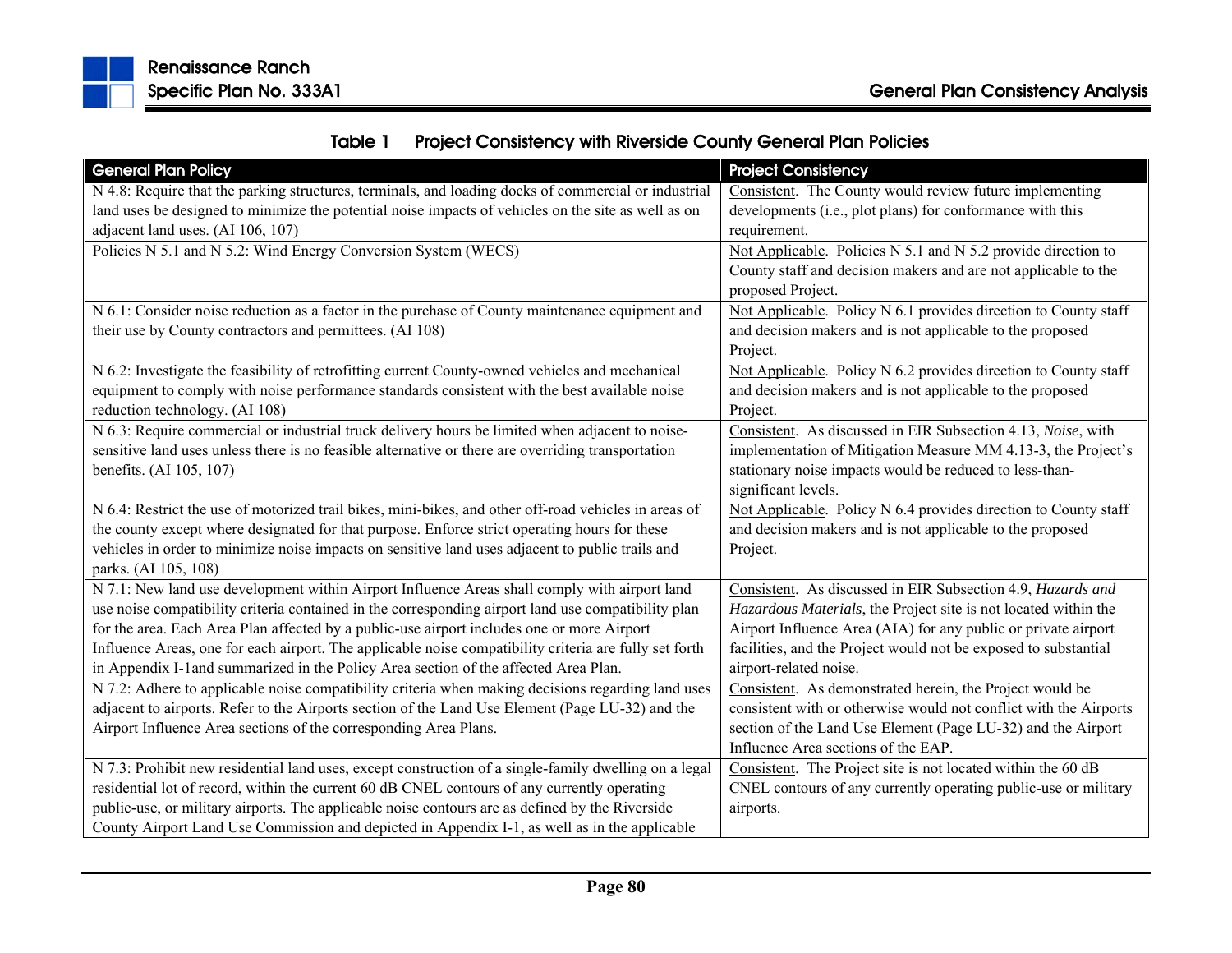

| Table 1 | <b>Project Consistency with Riverside County General Plan Policies</b> |
|---------|------------------------------------------------------------------------|
|---------|------------------------------------------------------------------------|

| <b>General Plan Policy</b>                                                                          | <b>Project Consistency</b>                                           |  |
|-----------------------------------------------------------------------------------------------------|----------------------------------------------------------------------|--|
| Area Plan's Airport Influence Area section.                                                         |                                                                      |  |
| N 7.4: Check each development proposal to determine if it is located within an airport noise impact | Consistent. As discussed in EIR Subsection 4.9, Hazards and          |  |
| area as depicted in the applicable Area Plan's Policy Area section regarding Airport Influence      | Hazardous Materials, the Project site is not located within the      |  |
| Areas. Development proposals within a noise impact area shall comply with applicable airport land   | AIA for any public or private airports, and the Project site is not  |  |
| use noise compatibility criteria.                                                                   | located within an airport noise impact area.                         |  |
| N 8.1: Prohibit residential development, except construction of a single-family dwelling on a legal | Not Applicable. The Project site is not located near the             |  |
| residential lot of record, within the current 60 dB CNEL contours of the Chocolate Mountain         | Chocolate Mountain Aerial Gunnery Range and does not include         |  |
| Aerial Gunnery Range.                                                                               | residential uses.                                                    |  |
| N 9.1: Enforce all noise sections of the State Motor Vehicle Code.                                  | Not Applicable. Policy N 9.1 provides direction to County staff      |  |
|                                                                                                     | and decision makers and is not applicable to the proposed            |  |
|                                                                                                     | Project.                                                             |  |
| N 9.2: Ensure the inclusion of noise mitigation measures in the design of new roadway projects in   | Consistent. In conformance with this policy, a site-specific noise   |  |
| the county. (AI 105)                                                                                | impact analysis was conducted for the Project and is included as     |  |
|                                                                                                     | EIR Technical Appendix J. Impacts due to Project-related             |  |
|                                                                                                     | transportation noise were determined to be less than significant.    |  |
| N 9.3: Require development that generates increased traffic and subsequent increases in the         | Consistent. A site-specific noise impact analysis was conducted      |  |
| ambient noise level adjacent to noise-sensitive land uses to provide for appropriate mitigation     | for the Project and is included as EIR Technical Appendix J.         |  |
| measures. (AI 106)                                                                                  | Impacts due to Project-related transportation noise were             |  |
|                                                                                                     | determined to be less than significant.                              |  |
| N 9.4: Require that the loading and shipping facilities of commercial and industrial land uses,     | Consistent. Mitigation Measure MM 4.13-3 has been imposed on         |  |
| which abut residential parcels be located and designed to minimize the potential noise impacts      | the Project to ensure that future operational-related noise does not |  |
| upon residential parcels. (AI 105)                                                                  | expose nearby sensitive receptors to noise levels exceeding the      |  |
|                                                                                                     | County's thresholds.                                                 |  |
| N 9.5: Employ noise mitigation practices when designing all future streets and highways, and when   | Consistent. Roadway improvements included as part of the             |  |
| improvements occur along existing highway segments. These mitigation measures will emphasize        | Project are limited to proposed Street A and internal access         |  |
| the establishment of natural buffers or setbacks between the arterial roadways and adjoining noise- | roadways/driveways on site, and these roadways would not front       |  |
| sensitive areas. (AI 105)                                                                           | along any noise-sensitive land uses.                                 |  |
| N 9.6: Require that all future exterior noise forecasts use Level of Service C, and be based on     | Consistent. In conformance with this policy, a site-specific Noise   |  |
| designed road capacity or 20-year projection of development (whichever is less) for future noise    | Impact Analysis (NIA) was conducted for the Project and is           |  |
| forecasts. (AI 106)                                                                                 | included as EIR Technical Appendix J. The NIA was prepared in        |  |
|                                                                                                     | accordance with County requirements.                                 |  |
| N 9.7: Require that field noise monitoring be performed prior to siting to any sensitive land uses  | Not Applicable. The Project does not include any proposed            |  |
| along arterial roadways. Noise level measurements should be of at least 10 minutes in duration and  | noise-sensitive land uses.                                           |  |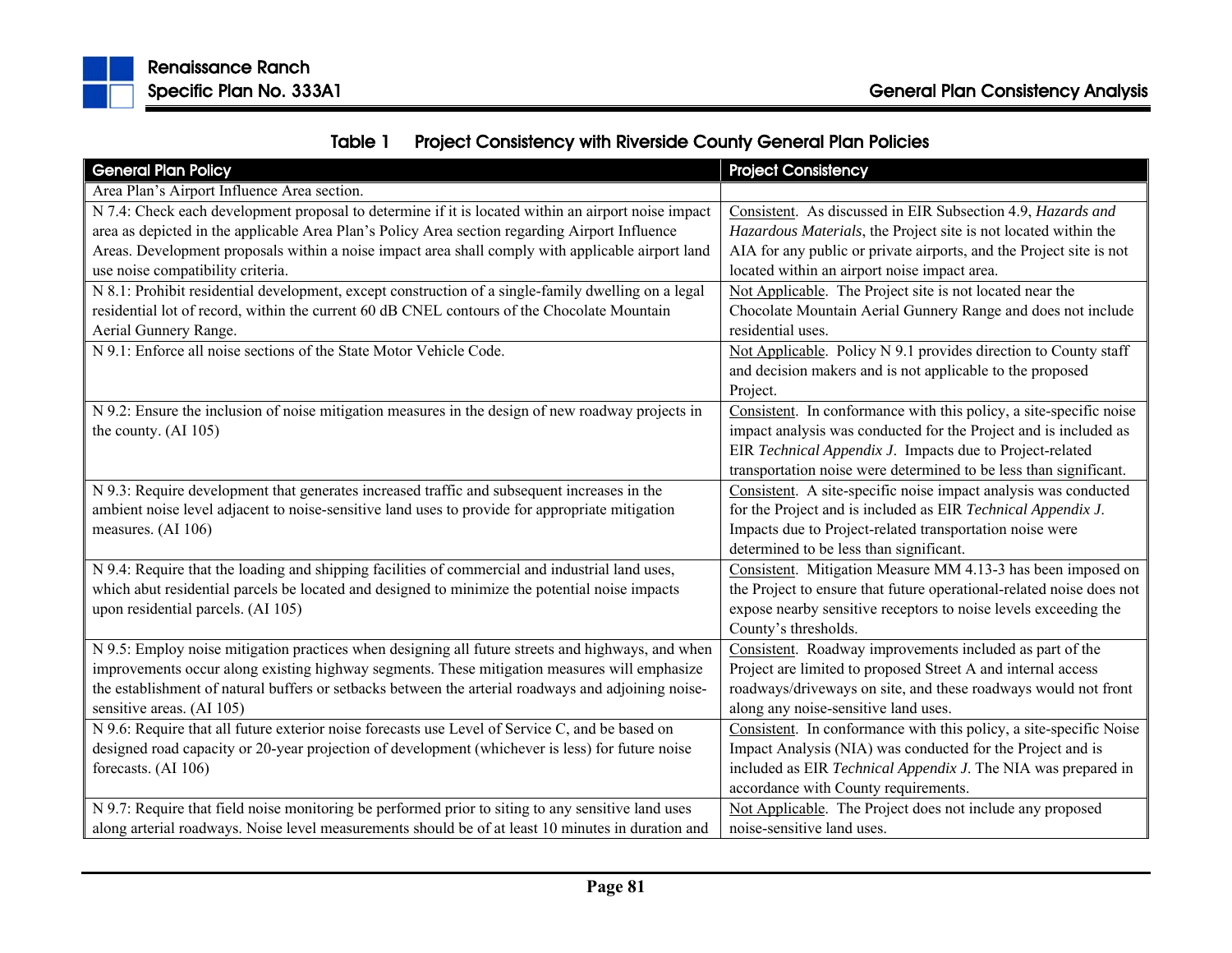

|  | Table 1 Project Consistency with Riverside County General Plan Policies |
|--|-------------------------------------------------------------------------|
|--|-------------------------------------------------------------------------|

| <b>General Plan Policy</b>                                                                               | <b>Project Consistency</b>                                          |
|----------------------------------------------------------------------------------------------------------|---------------------------------------------------------------------|
| should include simultaneous vehicle counts so that more accurate vehicle ratios may be used in           |                                                                     |
| modeling ambient noise levels. (AI 106)                                                                  |                                                                     |
| Policies N 10.1 through N 10.4: Mass Transit                                                             | Not Applicable. Policies N 10.1 through N 10.4 provide              |
|                                                                                                          | direction to County staff and decision makers and are not           |
|                                                                                                          | applicable to the proposed Project.                                 |
| N 11.1: Check all proposed projects for possible location within railroad noise contours using           | Not Applicable. The Project site is not located near any railroad   |
| typical noise contour diagrams. (AI 106, 109)                                                            | line and the Project site is therefore not subject to substantial   |
|                                                                                                          | railroad-related noise.                                             |
| N 11.2: Minimize the noise effect of rail transit (freight and passenger) on residential uses and        | Not Applicable. The Project site is not located near any railroad   |
| other sensitive land uses through the land use planning process. (AI 106, 109)                           | line and the Project site is therefore not subject to substantial   |
|                                                                                                          | railroad-related noise.                                             |
| N 11.3: Locate light rail and fixed rail routes and design rail stations in areas that are accessible to | Not Applicable. Policy N 11.3 provides direction to County staff    |
| both residential and commercial areas, but also minimize noise impacts on surrounding residential        | and decision makers and is not applicable to the proposed           |
| and sensitive land uses. (AI 106, 109)                                                                   | Project.                                                            |
| N 11.4: Install noise mitigation features where rail operations impact existing adjacent residential     | Not Applicable. The Project site is not located near any railroad   |
| or other noise-sensitive uses. (AI 108)                                                                  | line and the Project site is therefore not subject to substantial   |
|                                                                                                          | railroad-related noise.                                             |
| N 11.5: Restrict the development of new sensitive land uses to beyond the 65 decibel CNEL                | Not Applicable. The Project site is not located near any railroad   |
| contour along railroad rights-of-way. (AI 106, 109)                                                      | line and the Project site is therefore not subject to substantial   |
|                                                                                                          | railroad-related noise.                                             |
| N 12.1: Utilize natural barriers such as hills, berms, boulders, and dense vegetation to assist in       | Consistent. The Project has been designed to include a minimum      |
| noise reduction. (AI 108)                                                                                | 75-foot-wide landscape buffer between the Light Industrial land     |
|                                                                                                          | uses within Planning Area 2 and the off-site residential            |
|                                                                                                          | neighborhoods to the west and south. Additionally, Open Space -     |
|                                                                                                          | Conservation Habitat land uses are proposed in Planning Areas 5     |
|                                                                                                          | and 6 of proposed SP 333A1 on approximately 27.1 acres, which       |
|                                                                                                          | would serve as a buffer from areas to the east that are planned for |
|                                                                                                          | Rural Residential land uses. Additionally, Mitigation Measure       |
|                                                                                                          | 4.13-3 identifies the use of berms for noise attenuation.           |
| N 12.2L Utilize dense landscaping to effectively reduce noise. However, when there is a long             | Consistent. Proposed SP 333A1 includes landscaping design           |
| initial period where the immaturity of new landscaping makes this approach only marginally               | guidelines that require appropriate landscaping along the site      |
| effective, utilize a large number of highly dense species planted in a fairly mature state, at close     | perimeter.                                                          |
| intervals, in conjunction with earthen berms, setbacks, or block walls. (AI 108)                         |                                                                     |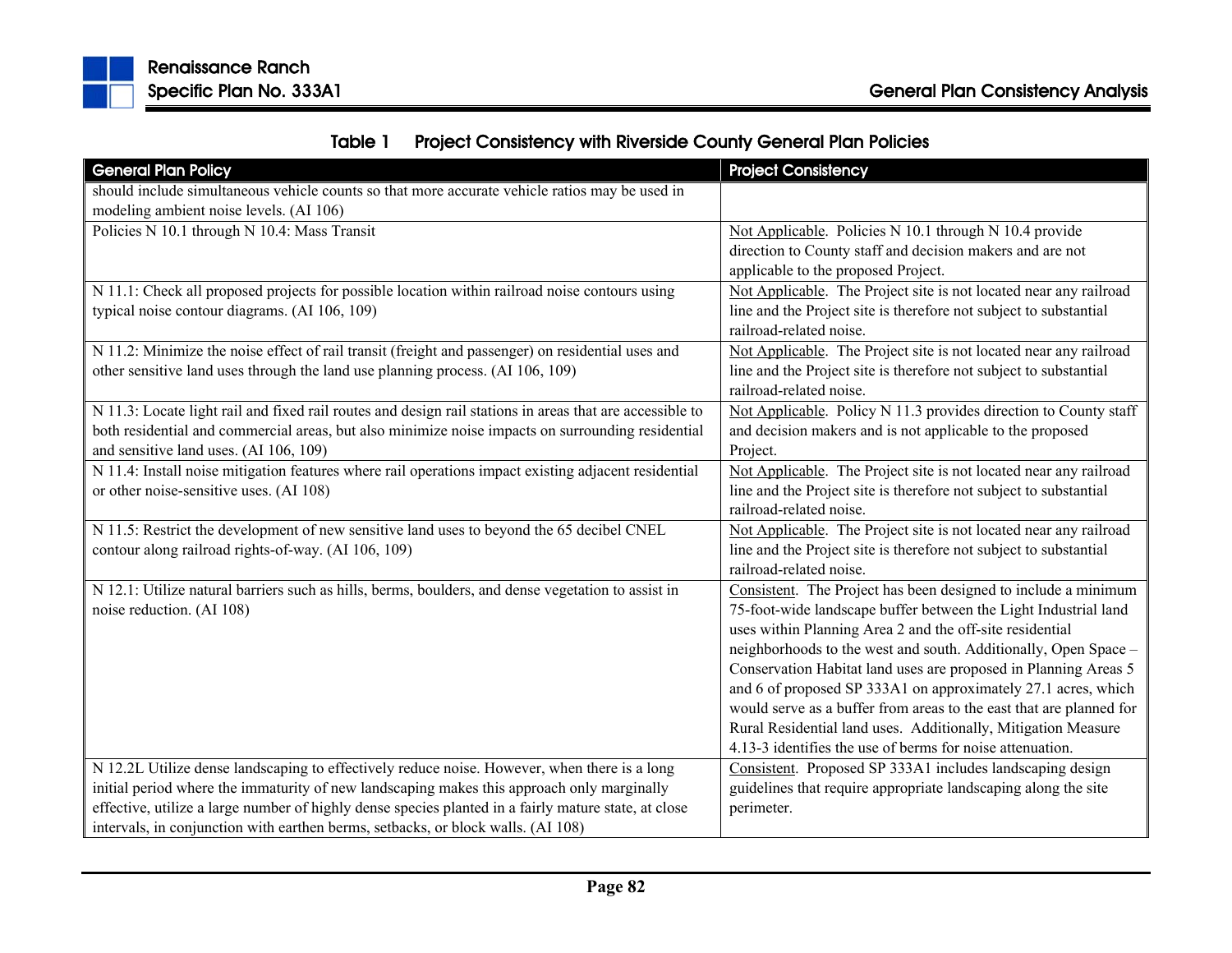|  | Table 1 Project Consistency with Riverside County General Plan Policies |
|--|-------------------------------------------------------------------------|
|--|-------------------------------------------------------------------------|

| <b>General Plan Policy</b>                                                                                                                                                                                                   | <b>Project Consistency</b>                                                                                                                                                               |
|------------------------------------------------------------------------------------------------------------------------------------------------------------------------------------------------------------------------------|------------------------------------------------------------------------------------------------------------------------------------------------------------------------------------------|
| N 13.1: Minimize the impacts of construction noise on adjacent uses within acceptable practices.                                                                                                                             | Consistent. As discussed in EIR Subsection 4.13, Noise, Project-                                                                                                                         |
| (AI 105, 108)                                                                                                                                                                                                                | related construction noise would be reduced to less-than-                                                                                                                                |
|                                                                                                                                                                                                                              | significant levels with the incorporation of regulatory                                                                                                                                  |
|                                                                                                                                                                                                                              | requirements and mitigation.                                                                                                                                                             |
| N 13.2: Ensure that construction activities are regulated to establish hours of operation in order to<br>prevent and/or mitigate the generation of excessive or adverse noise impacts on surrounding areas.<br>(AI 105, 108) | Consistent. Project construction activities would be subject to<br>County of Riverside Ordinance No. 847, which prohibits<br>construction activities that make loud noise from occurring |
|                                                                                                                                                                                                                              |                                                                                                                                                                                          |
|                                                                                                                                                                                                                              | between 6:00 p.m. and 6:00 a.m. during the months of June<br>through September, and between 6:00 p.m. and 7:00 a.m. during                                                               |
|                                                                                                                                                                                                                              | the months of October through May, and on Sundays and Federal                                                                                                                            |
|                                                                                                                                                                                                                              | holidays, unless an application for a construction-related                                                                                                                               |
|                                                                                                                                                                                                                              | exception is approved by the Director of Building and Safety.                                                                                                                            |
| N 8.0: Condition subdivision approval adjacent to developed/occupied noise-sensitive land uses                                                                                                                               | Consistent. Future implementing development within the Project                                                                                                                           |
| (see policy N 1.3) by requiring the developer to submit a construction-related noise mitigation plan                                                                                                                         | site (e.g., tentative tract maps, building permits, etc.) would be                                                                                                                       |
| to the County for review and approval prior to issuance of a grading permit. The plan must depict                                                                                                                            | reviewed by the County for compliance with this policy.                                                                                                                                  |
| the location of construction equipment and how the noise from this equipment will be mitigated                                                                                                                               |                                                                                                                                                                                          |
| during construction of this project, through the use of such methods as:                                                                                                                                                     |                                                                                                                                                                                          |
| a. Temporary noise attenuation fences;                                                                                                                                                                                       |                                                                                                                                                                                          |
| b. Preferential location of equipment; and                                                                                                                                                                                   |                                                                                                                                                                                          |
| c. Use of current noise suppression technology and equipment. (AI 107)                                                                                                                                                       |                                                                                                                                                                                          |
| N 13.4: Require that all construction equipment utilizes noise reduction features (e.g. mufflers and                                                                                                                         | Consistent. Appropriate mitigation measures have been                                                                                                                                    |
| engine shrouds) that are no less effective than those originally installed by the manufacturer. (AI                                                                                                                          | identified in EIR Subsection 4.13, Noise, to reduce the Project's                                                                                                                        |
| 105, 108                                                                                                                                                                                                                     | construction-related noise impacts to less-than-significant levels.                                                                                                                      |
| N 14.1: Enforce the California Building Standards that sets standards for building construction to                                                                                                                           | Not Applicable. The Project's proposed land uses do not consist                                                                                                                          |
| mitigate interior noise levels to the tolerable 45 CNEL limit. These standards are utilized in                                                                                                                               | of noise-sensitive uses.                                                                                                                                                                 |
| conjunction with the Uniform Building Code by the County's Building Department to ensure that                                                                                                                                |                                                                                                                                                                                          |
| noise protection is provided to the public. Some design features may include extra-dense                                                                                                                                     |                                                                                                                                                                                          |
| insulation, double-paned windows, and dense construction materials.                                                                                                                                                          |                                                                                                                                                                                          |
| N 14.2: Continue to develop effective strategies and mitigation measures for the abatement of noise                                                                                                                          | Not Applicable. Policy N 14.2 provides direction to County staff                                                                                                                         |
| hazards reflecting effective site design approaches and state-of-the-art building technologies. (AI                                                                                                                          | and decision makers and is not applicable to the proposed                                                                                                                                |
| 108)                                                                                                                                                                                                                         | Project.                                                                                                                                                                                 |
| N 14.3: Incorporate acoustic site planning into the design of new development, particularly large                                                                                                                            | Consistent. The County would review future implementing                                                                                                                                  |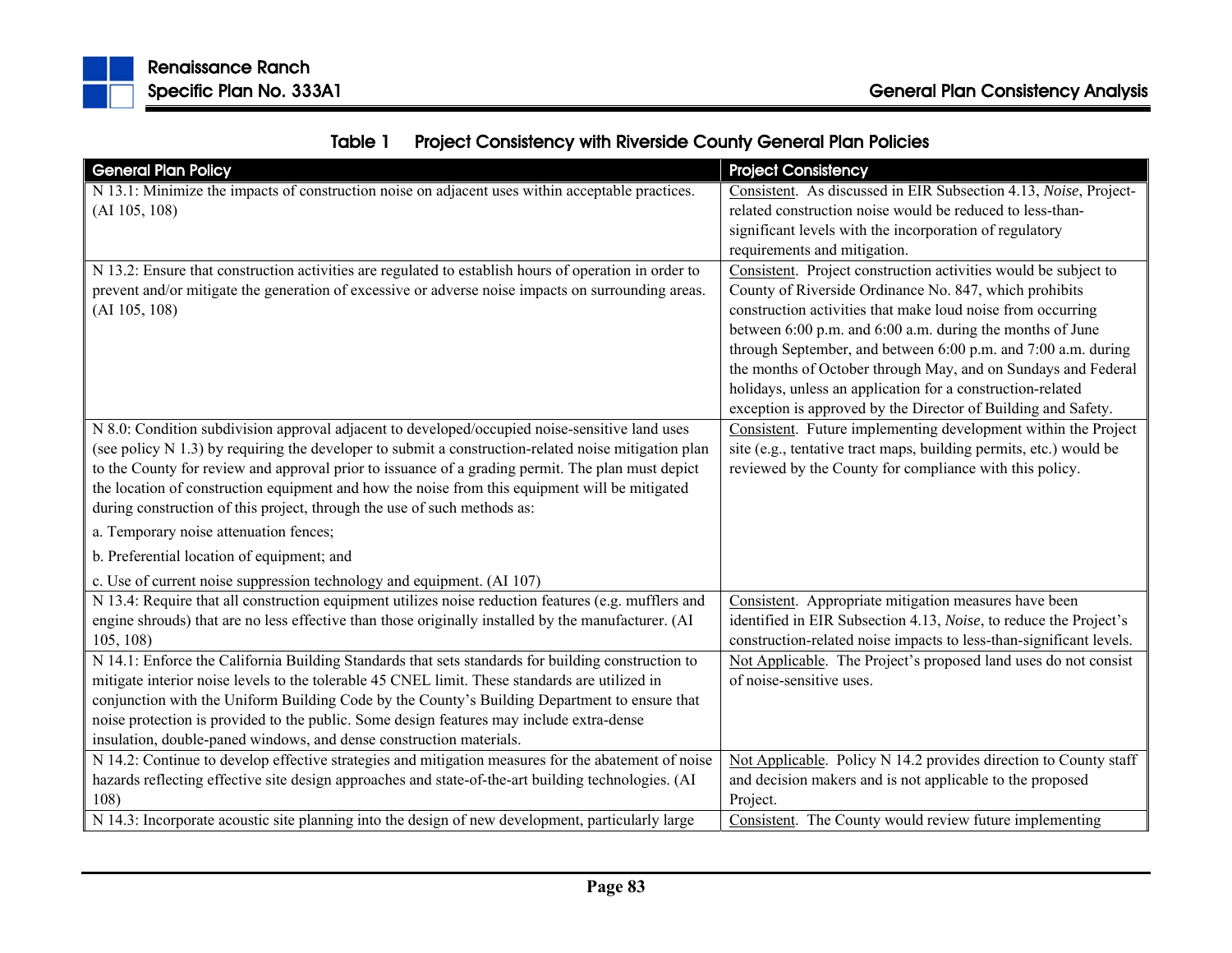

|  | Table 1 Project Consistency with Riverside County General Plan Policies |
|--|-------------------------------------------------------------------------|
|--|-------------------------------------------------------------------------|

| <b>General Plan Policy</b>                                                                                                                                                                                                                                                                                       | <b>Project Consistency</b>                                                                                                                                                                                                                                                                                                                                                                                                                                                                              |
|------------------------------------------------------------------------------------------------------------------------------------------------------------------------------------------------------------------------------------------------------------------------------------------------------------------|---------------------------------------------------------------------------------------------------------------------------------------------------------------------------------------------------------------------------------------------------------------------------------------------------------------------------------------------------------------------------------------------------------------------------------------------------------------------------------------------------------|
| scale, mixed-use, or master-planned development, through measures which may include:                                                                                                                                                                                                                             | developments (e.g., plot plans) for consistency with this policy.                                                                                                                                                                                                                                                                                                                                                                                                                                       |
| • Separation of noise-sensitive buildings from noise-generating sources.                                                                                                                                                                                                                                         |                                                                                                                                                                                                                                                                                                                                                                                                                                                                                                         |
| • Use of natural topography and intervening structure to shield noise-sensitive land uses.                                                                                                                                                                                                                       |                                                                                                                                                                                                                                                                                                                                                                                                                                                                                                         |
| • Adequate sound proofing within the receiving structure. (AI 106)                                                                                                                                                                                                                                               |                                                                                                                                                                                                                                                                                                                                                                                                                                                                                                         |
| N 14.4: Consider and, when necessary, to lower noise to acceptable limits, require noise barriers<br>and landscaped berms. (AI 108)                                                                                                                                                                              | Consistent. Appropriate mitigation measures have been<br>identified in EIR Subsection 4.13, Noise, to reduce the Project's<br>potential operational-related noise impacts to below a level of<br>significance.                                                                                                                                                                                                                                                                                          |
| N 14.5: Consider the issue of adjacent residential land uses when designing and configuring all<br>new, nonresidential development. Design and configure on-site ingress and egress points that<br>divert traffic away from nearby noise-sensitive land uses to the greatest degree practicable. (AI<br>106, 107 | Consistent. Although the Project proposes vehicular access via<br>Bolo Court, which abuts existing residential uses, the Bolo Court<br>access would be restricted to passenger vehicle traffic, only, and<br>all Project-related truck trips would be required to utilize<br>Horsethief Canyon Road. Appropriate mitigation measures have<br>been identified in EIR Subsection 4.13, Noise, to reduce the<br>Project's potential operational-related noise impacts to below a<br>level of significance. |
| N 14.6: Prevent the transmission of excessive and unacceptable noise levels between individual<br>tenants and businesses in commercial structures and between individual dwelling units in multi-<br>family residential structures. (AI 105, 108)                                                                | Consistent. Future implementing plot plan and building permit<br>applications would be reviewed by the County for compliance<br>with this policy.                                                                                                                                                                                                                                                                                                                                                       |
| N 14.7: Assist the efforts of local homeowners living in high noise areas to noise attenuate their<br>homes through funding assistance and retrofitting program development, as feasible. (AI 105, 108)                                                                                                          | Not Applicable. Policy N 14.7 provides direction to County staff<br>and decision makers and is not applicable to the proposed<br>Project.                                                                                                                                                                                                                                                                                                                                                               |
| N 14.8: Review all development applications for consistency with the standards and policies of the<br>Noise Element of the General Plan.                                                                                                                                                                         | Consistent. As demonstrated herein, the Project would not<br>conflict with the Noise Element of the General Plan, and future<br>implementing developments within the Project site would be<br>reviewed by the County for compliance with the Noise Element.                                                                                                                                                                                                                                             |
| N 14.9: Mitigate 600 square feet of exterior space to 65 dB CNEL when new development is                                                                                                                                                                                                                         | Not Applicable. The Project does not propose residential lot                                                                                                                                                                                                                                                                                                                                                                                                                                            |
| proposed on residential parcels of 1 acre or greater.                                                                                                                                                                                                                                                            | sizes of one acre or greater.                                                                                                                                                                                                                                                                                                                                                                                                                                                                           |
| N 15.1: Minimize the potential adverse noise impacts associated with the development of mixed-<br>use structures where residential units are located above or adjacent to commercial uses. (AI 106,<br>107, 108                                                                                                  | Not Applicable. The Project does not include any residential<br>uses.                                                                                                                                                                                                                                                                                                                                                                                                                                   |
| N 15.2: Require that commercial and residential mixed-use structures minimize the transfer or                                                                                                                                                                                                                    | Not Applicable. The Project does not include any residential                                                                                                                                                                                                                                                                                                                                                                                                                                            |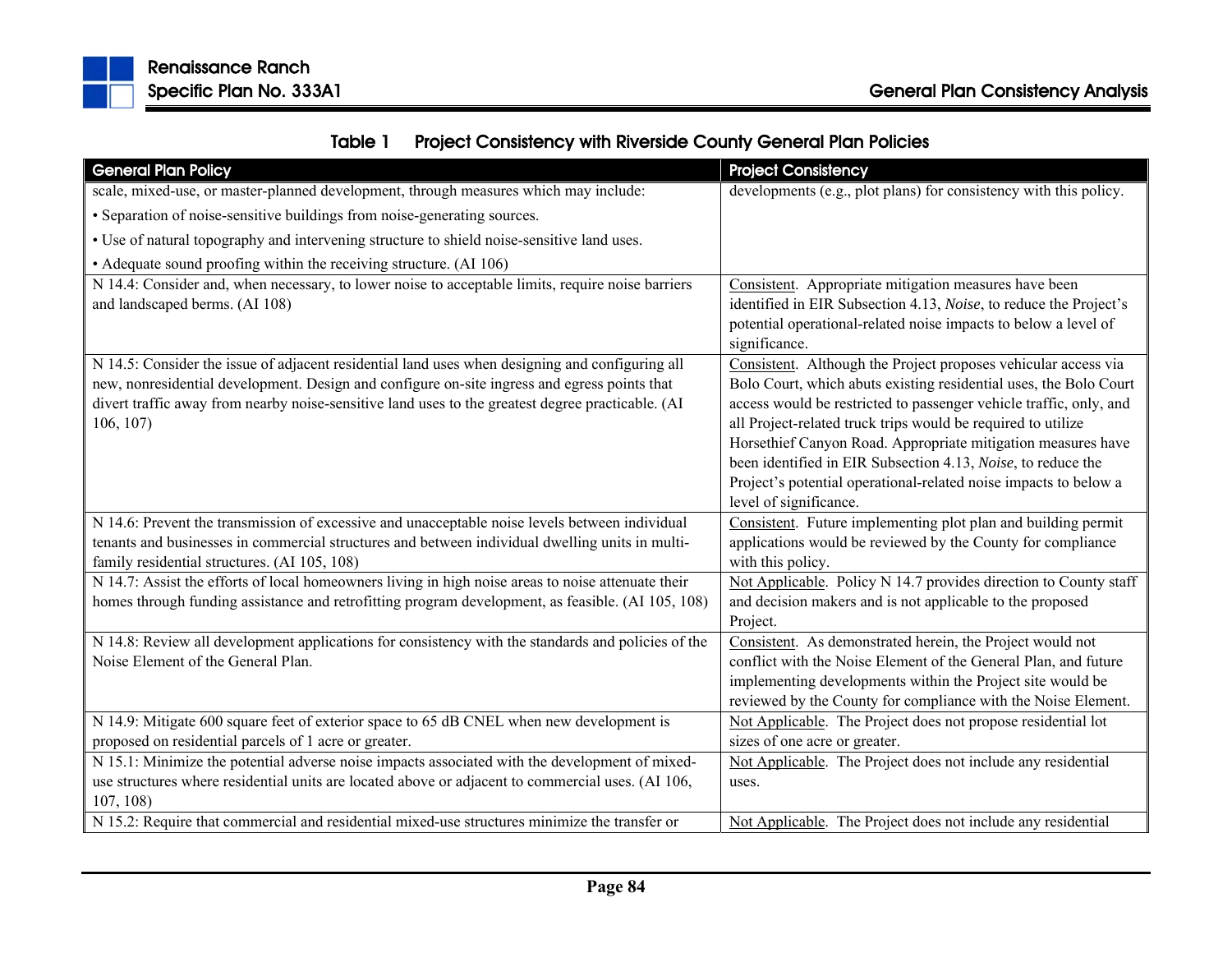

|  | Table 1 Project Consistency with Riverside County General Plan Policies |
|--|-------------------------------------------------------------------------|
|--|-------------------------------------------------------------------------|

| <b>General Plan Policy</b>                                                                           | <b>Project Consistency</b>                                         |
|------------------------------------------------------------------------------------------------------|--------------------------------------------------------------------|
| transmission of noise and vibration from the commercial land use to the residential land use. (AI    | uses.                                                              |
| 105)                                                                                                 |                                                                    |
| N 15.3: Minimize the generation of excessive noise level impacts from entertainment and              | Consistent. The Project does not include any commercial retail     |
| restaurant/bar establishments into adjacent residential or noise-sensitive uses. (AI 105, 107)       | development, and thus would not result in noise associated with    |
|                                                                                                      | restaurant/bar establishments.                                     |
| N 16.1: Restrict the placement of sensitive land uses in proximity to vibration-producing land uses. | Not Applicable. The Project does not include any noise-sensitive   |
| (AI 105)                                                                                             | land uses.                                                         |
| N 16.2 Consider the following land uses sensitive to vibration:                                      | Not Applicable. Policy N 16.2 provides direction to County staff   |
| · Hospitals;                                                                                         | and decision makers and is not applicable to the proposed          |
| · Residential areas;                                                                                 | Project.                                                           |
| • Concert halls;                                                                                     |                                                                    |
| • Libraries;                                                                                         |                                                                    |
| • Sensitive research operations;                                                                     |                                                                    |
| · Schools; and                                                                                       |                                                                    |
| • Offices                                                                                            |                                                                    |
| N 16.3: Prohibit exposure of residential dwellings to perceptible ground vibration from passing      | Not Applicable. The Project does not include any residential       |
| trains as perceived at the ground or second floor. Perceptible motion shall be presumed to be a      | uses and there are no railroad facilities in the Project vicinity. |
| motion velocity of 0.01 inches/second over a range of 1 to 100 Hz.                                   |                                                                    |
| Policies N 17.1 through N 17.3: Noise Information Management - Mapping                               | Not Applicable. Policies N 17.1 through N 17.3 provide             |
|                                                                                                      | direction to County staff and decision makers and are not          |
|                                                                                                      | applicable to the proposed Project.                                |
| Policies N 18.1 through N 18.9: Noise Information Management - Noise Data Management                 | Not Applicable. Policies N 18.1 through N 18.9 provide             |
|                                                                                                      | direction to County staff and decision makers and are not          |
|                                                                                                      | applicable to the proposed Project.                                |
| N 19.1: Provide information to the public regarding the health effects of high noise levels and      | Not Applicable. Policy N 19.1 provides direction to County staff   |
| means of mitigating such levels. (AI 109)                                                            | and decision makers and is not applicable to the proposed          |
|                                                                                                      | Project.                                                           |
| N 19.2: Cooperate with industry to develop public information programs on noise abatement. (AI       | Not Applicable. Policy N 19.2 provides direction to County staff   |
| 108)                                                                                                 | and decision makers and is not applicable to the proposed          |
|                                                                                                      | Project.                                                           |
| N 19.3 Condition that prospective purchasers or end users of property be notified of overflight,     | Not Applicable. The Project does not include any residential       |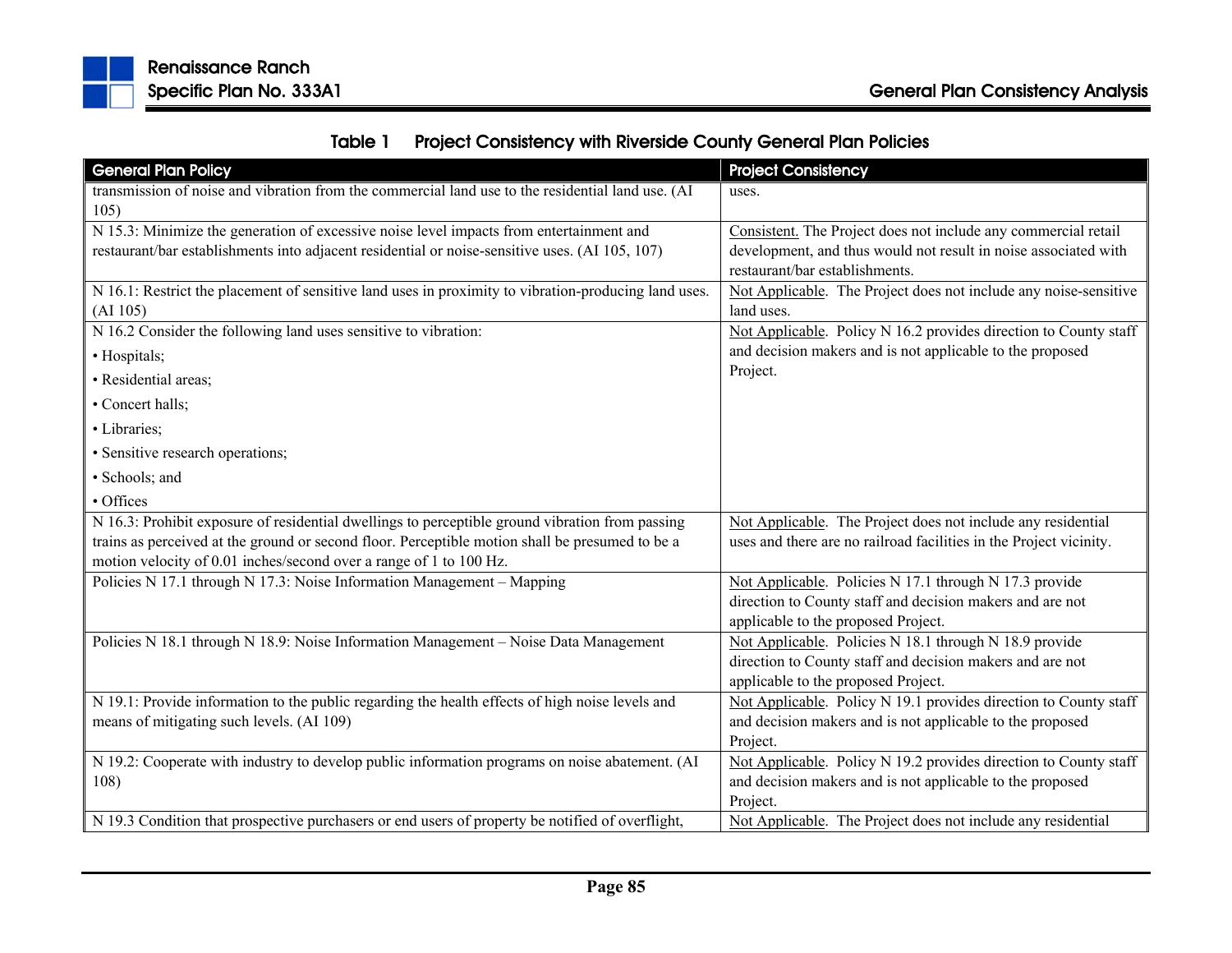

|  | Table 1 Project Consistency with Riverside County General Plan Policies |
|--|-------------------------------------------------------------------------|
|--|-------------------------------------------------------------------------|

| <b>General Plan Policy</b>                                                                             | <b>Project Consistency</b>                                               |
|--------------------------------------------------------------------------------------------------------|--------------------------------------------------------------------------|
| sight, and sound of routine aircraft operations by all effective means, including:                     | uses, and the Project site is not located within areas subject to        |
| a. requiring new residential subdivisions that are located within the 60 CNEL contour or are           | noise associated with airport operations.                                |
| subject to overflight, sight, and sound of aircraft from any airport, to have such information         |                                                                          |
| included in the State of California Final Subdivision Public Report.                                   |                                                                          |
| b. requiring that Declaration and Notification of Aircraft Noise and Environmental Impacts be          |                                                                          |
| recorded and made available to prospective purchasers or end users of property located within the      |                                                                          |
| 60 CNEL noise contour for any airport or air station or is subject to routine aircraft overflight. (AI |                                                                          |
| 109)                                                                                                   |                                                                          |
| N 19.4: Promote increased awareness concerning the effects of noise and suggest methods by             | Not Applicable. Policy N 19.4 provides direction to County staff         |
| which the public can be of assistance in reducing noise.                                               | and decision makers and is not applicable to the proposed                |
| N 19.5: Require new developments that have the potential to generate significant noise impacts to      | Project.<br>Consistent. The Project's potential impacts due to noise are |
| inform impacted users on the effects of these impacts during the environmental review process. (AI     | addressed in EIR Subsection 4.13, Noise.                                 |
| 106, 107                                                                                               |                                                                          |
| <b>GENERAL PLAN HOUSING ELEMENT</b>                                                                    |                                                                          |
| The 2017-2021 Housing Element identifies and establishes the County's policies with respect to         | Consistent. The Project Applicant proposes to change the site's          |
| meeting the needs of existing and future residents in Riverside County. It establishes policies that   | existing land use designations, which would result in the                |
| will guide County decision-making and sets forth an action plan to implement its housing goals         | elimination of 98.7 acres of Medium Residential use as planned           |
| over the next eight years. The commitments are in furtherance of the statewide housing goal of         | for the Project site by the adopted SP 333. With approval the            |
| "early attainment of decent housing and a suitable living environment for every California family,"    | Project would be fully consistent with the General Plan and EAP          |
| as well as a reflection of the concerns unique to Riverside County.                                    | land use designations for the 157.1-acre property. Additionally,         |
|                                                                                                        | the Riverside County General Plan designates large portions of           |
| In particular, the Housing Element addresses how the County plans to meet its Regional Housing         | the County for development of residential uses, including                |
| Needs Assessment (RHNA) obligations. The RHNA fair share allocation process begins with the            | residential housing for lower-income households. With                    |
| California Department of Finance's projection of statewide housing need, which are then further        | implementation of the Project, the County still would be able to         |
| allocated by the Southern California Association of Governments (SCAG). The Housing Element            | meet its RHNA fair share allocations.                                    |
| demonstrates that there is sufficient land within the County to accommodate future growth,             |                                                                          |
| including housing for lower income households.                                                         |                                                                          |
| <b>GENERAL PLAN AIR QUALITY ELEMENT</b>                                                                |                                                                          |
| Policies AQ 1.1 through AQ 1.11: Multi-jurisdictional Cooperation                                      | Not Applicable. Policies AQ 1.1 through AQ 1.11 provide                  |
|                                                                                                        | direction to County staff and decision makers and are not                |
|                                                                                                        | applicable to the proposed Project.                                      |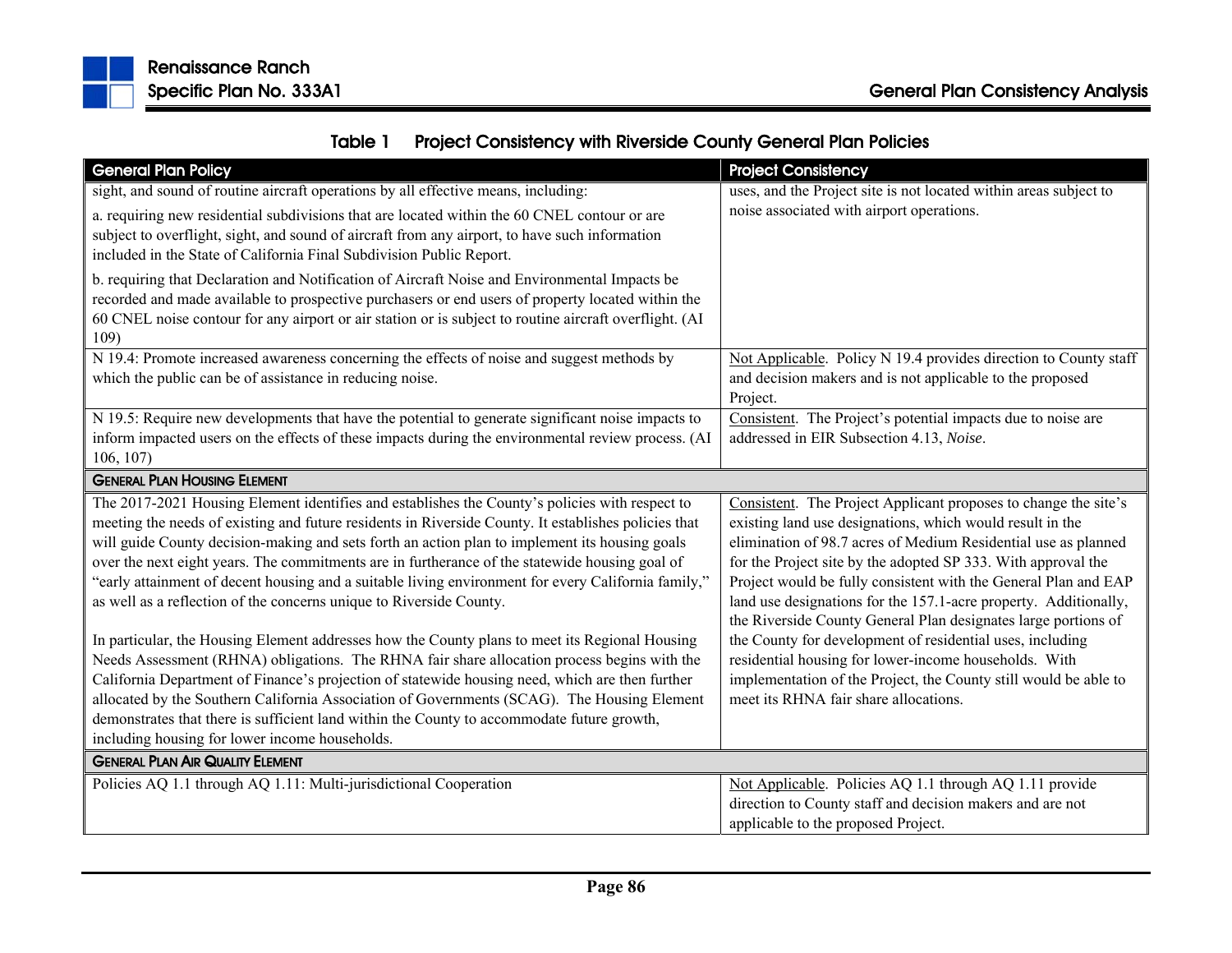

| <b>General Plan Policy</b>                                                                           | <b>Project Consistency</b>                                           |
|------------------------------------------------------------------------------------------------------|----------------------------------------------------------------------|
| AQ 2.1: The County land use planning efforts shall assure that sensitive receptors are separated     | Consistent. There are no polluting point sources in the Project      |
| and protected from polluting point sources to the greatest extent possible. (AI 114)                 | vicinity, and future land uses on site would not generate            |
|                                                                                                      | substantial amounts of point-source pollution.                       |
| AQ 2.2: Require site plan designs to protect people and land uses sensitive to air pollution through | Consistent. There are no sources of substantial air pollution in     |
| the use of barriers and/or distance from emissions sources when possible. (AI 114)                   | the area that would require the use of barriers or distance from     |
|                                                                                                      | emission sources. The Project would accommodate a 75-foot-           |
|                                                                                                      | wide landscape buffer between the proposed on-site light             |
|                                                                                                      | industrial land uses and the off-site residential neighborhoods to   |
|                                                                                                      | the west and south, which would serve to reduce the Project's        |
|                                                                                                      | localized air quality emissions affecting the existing residential   |
|                                                                                                      | uses to the west and south. Additionally, it is anticipated that     |
|                                                                                                      | concrete block walls or concrete screen walls would be               |
|                                                                                                      | constructed between the on-site light industrial land uses and the   |
|                                                                                                      | existing residential uses to the west and south. As indicated in     |
|                                                                                                      | EIR Subsection 4.3, Air Quality, the Project would not expose        |
|                                                                                                      | nearby sensitive receptors (i.e., residential uses) to localized air |
|                                                                                                      | quality emissions exceeding the applicable SCAQMD thresholds         |
|                                                                                                      | of significance.                                                     |
| AQ 2.3: Encourage the use of pollution control measures such as landscaping, vegetation and other    | Consistent. Landscape plans would be required as part of future      |
| materials, which trap particulate matter or control pollution. (AI 114)                              | implementing developments (i.e., tentative tract maps, plot plans,   |
|                                                                                                      | etc.), which would be designed to be consistent with the             |
|                                                                                                      | Landscape Design Guidelines of proposed SP 333A1.                    |
| AQ 2.4: Consider creating a program to plant urban trees on an Area Plan basis that removes          | Not Applicable. Policy AQ 2.4 provides direction to County           |
| pollutants from the air, provides shade and decreases the negative impacts of heat on the air. (AI   | staff and decision makers and is not applicable to the proposed      |
| 114)                                                                                                 | Project.                                                             |
| Policies AQ 3.1 through AQ 3.4: Mobile Pollution Sources                                             | Not Applicable. Policies AQ 3.1 through AQ 3.4 provide               |
|                                                                                                      | direction to County staff and decision makers and are not            |
|                                                                                                      | applicable to the proposed Project.                                  |
| AQ 4.1: Require the use of all feasible building materials/methods which reduce emissions.           | Consistent. The County would review future implementing              |
|                                                                                                      | developments (e.g., plot plans, building permits, etc.) for          |
|                                                                                                      | compliance with this policy.                                         |
| AQ 4.2: Require the use of all feasible efficient heating equipment and other appliances, such as    | Consistent. The Project would be subject to existing State           |
| water heaters, swimming pool heaters, cooking equipment, refrigerators, furnaces and boiler units.   | building code requirements for energy efficient heating              |

Table 1Project Consistency with Riverside County General Plan Policies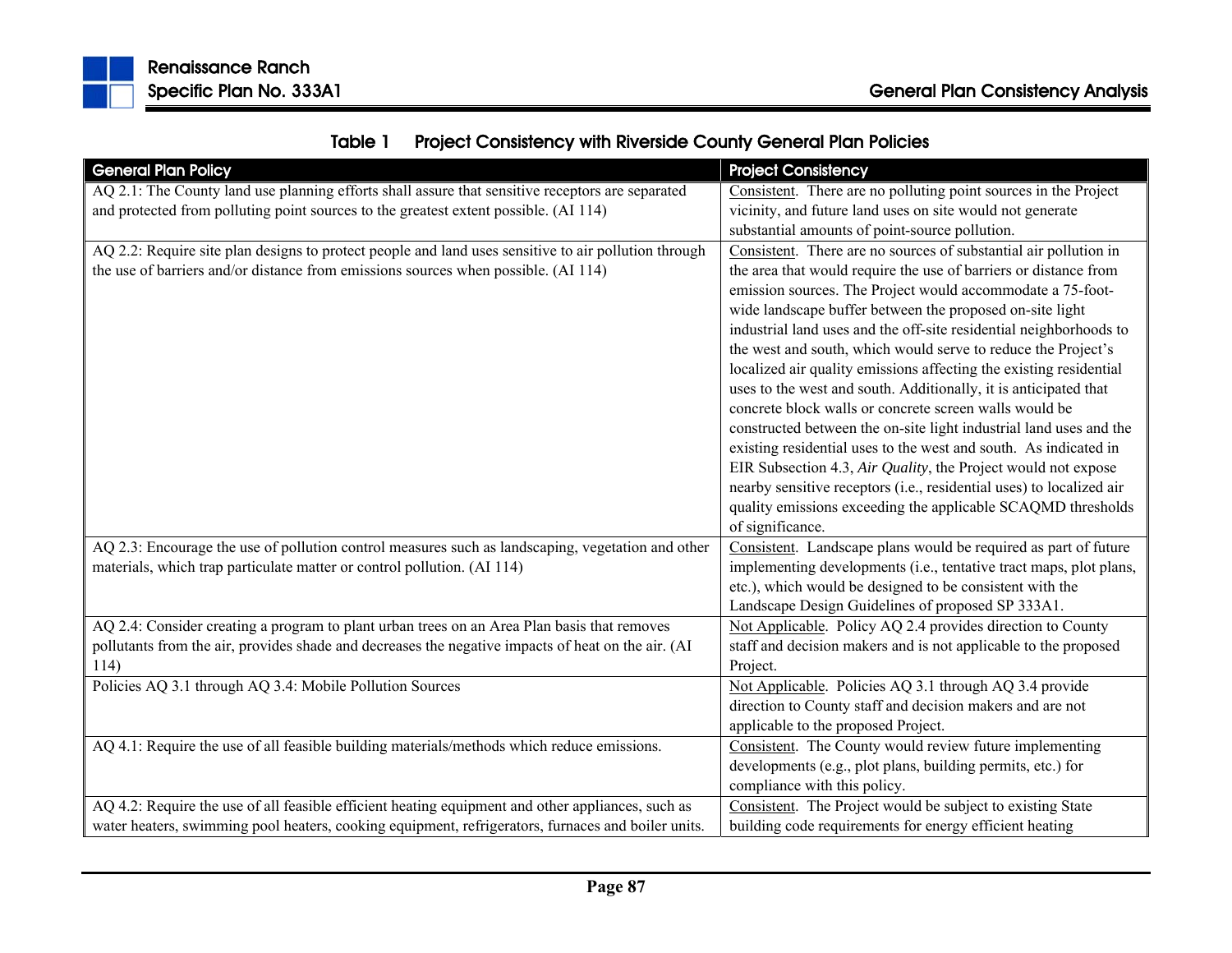

|  | Table 1 Project Consistency with Riverside County General Plan Policies |
|--|-------------------------------------------------------------------------|
|--|-------------------------------------------------------------------------|

| <b>General Plan Policy</b>                                                                           | <b>Project Consistency</b>                                                         |
|------------------------------------------------------------------------------------------------------|------------------------------------------------------------------------------------|
|                                                                                                      | equipment and other appliances.                                                    |
| AQ 4.3: Require centrally heated facilities to utilize automated time clocks or occupant sensors to  | Consistent. The County would review future implementing                            |
| control heating where feasible.                                                                      | developments (e.g., plot plans, building permits, etc.) for                        |
|                                                                                                      | compliance with this policy.                                                       |
| AQ 4.4: Require residential building construction to comply with energy use guidelines detailed in   | Not Applicable. The Project does not include any residential                       |
| Part 6 (California Energy Code) and/or Part 11 (California Green Building Standards Code) of         | uses.                                                                              |
| Title 24 of the California Code of Regulations.                                                      |                                                                                    |
| AQ 4.5: Require stationary pollution sources to minimize the release of toxic pollutants through:    | Not Applicable. The land uses proposed by the Project would                        |
| • Design features;                                                                                   | contain any sources of substantial pollution sources or result in                  |
| • Operating procedures;                                                                              | the release of toxic pollutants. Refer also to EIR Subsection 4.3,<br>Air Quality. |
| • Preventive maintenance;                                                                            |                                                                                    |
| • Operator training; and                                                                             |                                                                                    |
| • Emergency response planning                                                                        |                                                                                    |
| AQ 4.6: Require stationary air pollution sources to comply with applicable air district rules and    | Not Applicable. The light industrial, business park, and open                      |
| control measures.                                                                                    | space uses proposed as part of the Project would not contain any                   |
|                                                                                                      | substantial stationary air pollution sources. The Project would be                 |
|                                                                                                      | required to comply with all applicable SCAQMD requirements.                        |
|                                                                                                      | Refer also to EIR Subsection 4.3, Air Quality.                                     |
| AQ 4.7: To the greatest extent possible, require every project to mitigate any of its anticipated    | Consistent. Appropriate mitigation measures have been                              |
| emissions which exceed allowable emissions as established by the SCAQMD, MDAQMD, SCAB,               | identified in EIR Subsection 4.3, Air Quality, to reduce air                       |
| the Environmental Protection Agency and the California Air Resources Board.                          | quality impacts to the maximum feasible extent.                                    |
| AQ 4.8: Expand, as appropriate, measures contained in the County's Fugitive Dust Reduction           | Not Applicable. Policy AQ 4.8 provides direction to County                         |
| Program for the Coachella Valley to the entire County.                                               | staff and decision makers and is not applicable to the proposed<br>Project.        |
| AQ 4.9: Require compliance with SCAQMD Rules 403 and 403.1, and support appropriate future           | Consistent. All future construction activities associated with the                 |
| measures to reduce fugitive dust emanating from construction sites.                                  | Project would be required to comply with SCAQMD Rules 403                          |
|                                                                                                      | and 403.1, as applicable.                                                          |
| AQ 4.10: Coordinate with the SCAQMD and MDAQMD to create a communications plan to alert              | Not Applicable. Policy AQ 4.10 provides direction to County                        |
| those conducting grading operations in the County of first, second, and third stage smog alerts, and | staff and decision makers and is not applicable to the proposed                    |
| when wind speeds exceed 25 miles per hour. During these instances all grading operations should      | Project.                                                                           |
| be suspended. (AI 111)                                                                               |                                                                                    |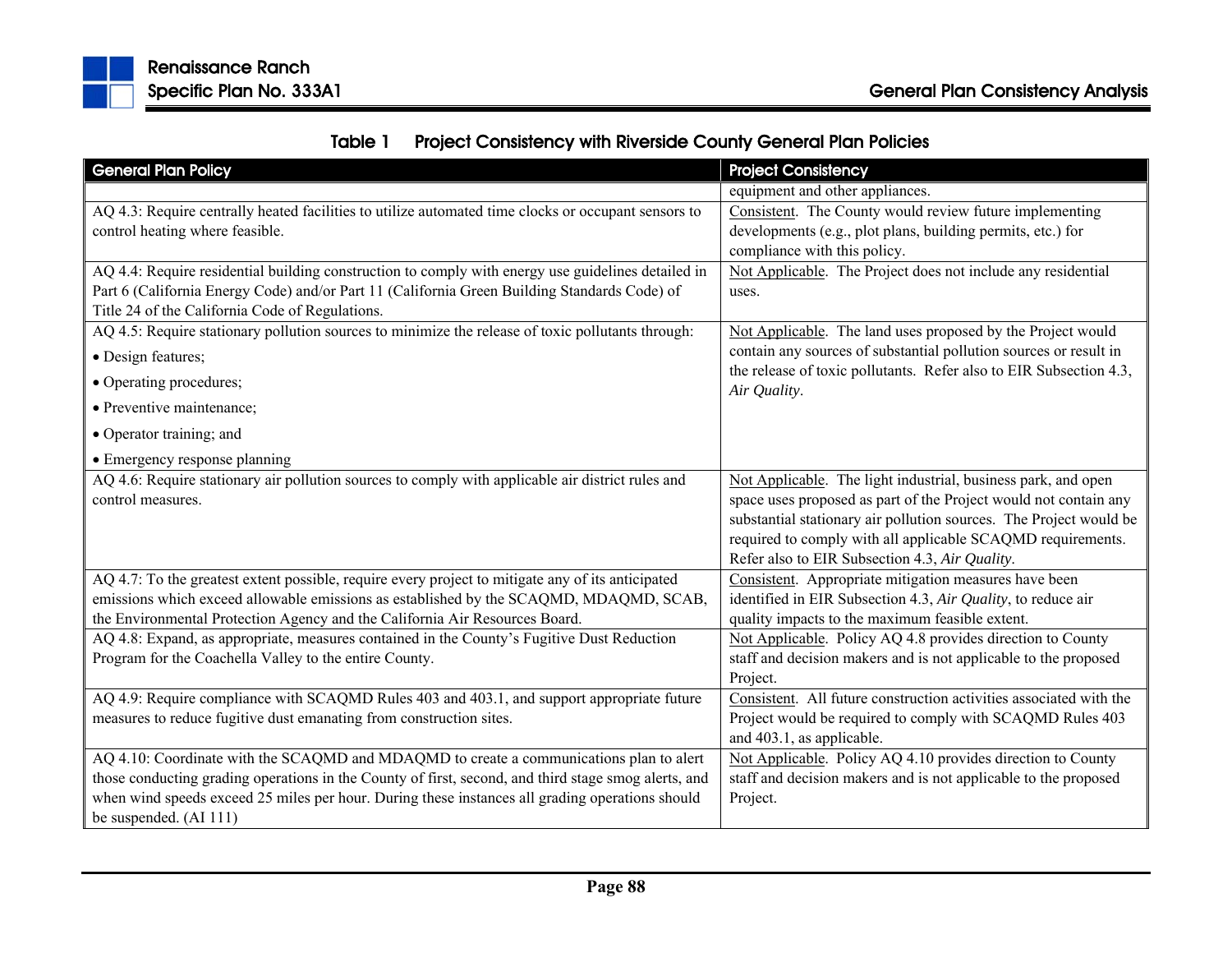

|  | Table 1 Project Consistency with Riverside County General Plan Policies |
|--|-------------------------------------------------------------------------|
|--|-------------------------------------------------------------------------|

| <b>General Plan Policy</b>                                                                         | <b>Project Consistency</b>                                        |
|----------------------------------------------------------------------------------------------------|-------------------------------------------------------------------|
| AQ 5.1: Utilize source reduction, recycling and other appropriate measures to reduce the amount of | Consistent. All future light industrial and business park uses on |
| solid waste disposed of in landfills.                                                              | site would be required to provide containers for recycled and     |
|                                                                                                    | landscape materials in accordance with the County's solid waste   |
|                                                                                                    | regulations.                                                      |
| AQ 5.2: Adopt incentives and/or regulations to enact energy conservation requirements for private  | Not Applicable. Policy AQ 5.2 provides direction to County        |
| and public developments. (AI 62)                                                                   | staff and decision makers and is not applicable to the proposed   |
|                                                                                                    | Project.                                                          |
| AQ 5.3: Update, when necessary, the County's Policy Manual for Energy Conservation to reflect      | Not Applicable. Policy AQ 5.3 provides direction to County        |
| revisions to the County Energy Conservation Program.                                               | staff and decision makers and is not applicable to the proposed   |
|                                                                                                    | Project.                                                          |
| AQ 5.4: Encourage the incorporation of energy-efficient design elements, including appropriate     | Consistent. The County would review implementing                  |
| site orientation and the use of shade and windbreak trees to reduce fuel consumption for heating   | developments (e.g., plot plans, etc.) for consistency with this   |
| and cooling.                                                                                       | policy.                                                           |
| AQ 6.1: Assist small businesses by developing education and job training programs, especially in   | Not Applicable. Policy AQ 6.1 provides direction to County        |
| job-poor areas. (AI 124)                                                                           | staff and decision makers and is not applicable to the proposed   |
|                                                                                                    | Project.                                                          |
| AQ 6.2: Collaborate with local colleges and universities to develop appropriate educational        | Not Applicable. Policy AQ 6.2 provides direction to County        |
| programs to assist residents in obtaining job skills to meet market demands.                       | staff and decision makers and is not applicable to the proposed   |
|                                                                                                    | Project.                                                          |
| Policies AQ 7.1 through AQ 7.7: Business Development                                               | Not Applicable. Policies AQ 7.1 through AQ 7.7 provide            |
|                                                                                                    | direction to County staff and decision makers and are not         |
|                                                                                                    | applicable to the proposed Project.                               |
| AQ 8.1: Locate new public facilities in job-poor areas of the county. (AI 18)                      | Not Applicable. Policy AQ 8.1 provides direction to County        |
|                                                                                                    | staff and decision makers and is not applicable to the proposed   |
|                                                                                                    | Project.                                                          |
| AQ 8.2: Emphasize job creation and reductions in vehicle miles traveled in job-poor areas to       | Consistent. The Project would accommodate light industrial,       |
| improve air quality over other less efficient methods. (AI 18)                                     | business park, and open space land uses, which would increase     |
|                                                                                                    | the employment opportunities available within this portion of     |
|                                                                                                    | Riverside County. The Project would assist the County in          |
|                                                                                                    | reducing vehicle miles traveled by providing for employment-      |
|                                                                                                    | generating land uses on site that would reduce the need for       |
|                                                                                                    | County residents to commute outside of the County for             |
|                                                                                                    | employment.                                                       |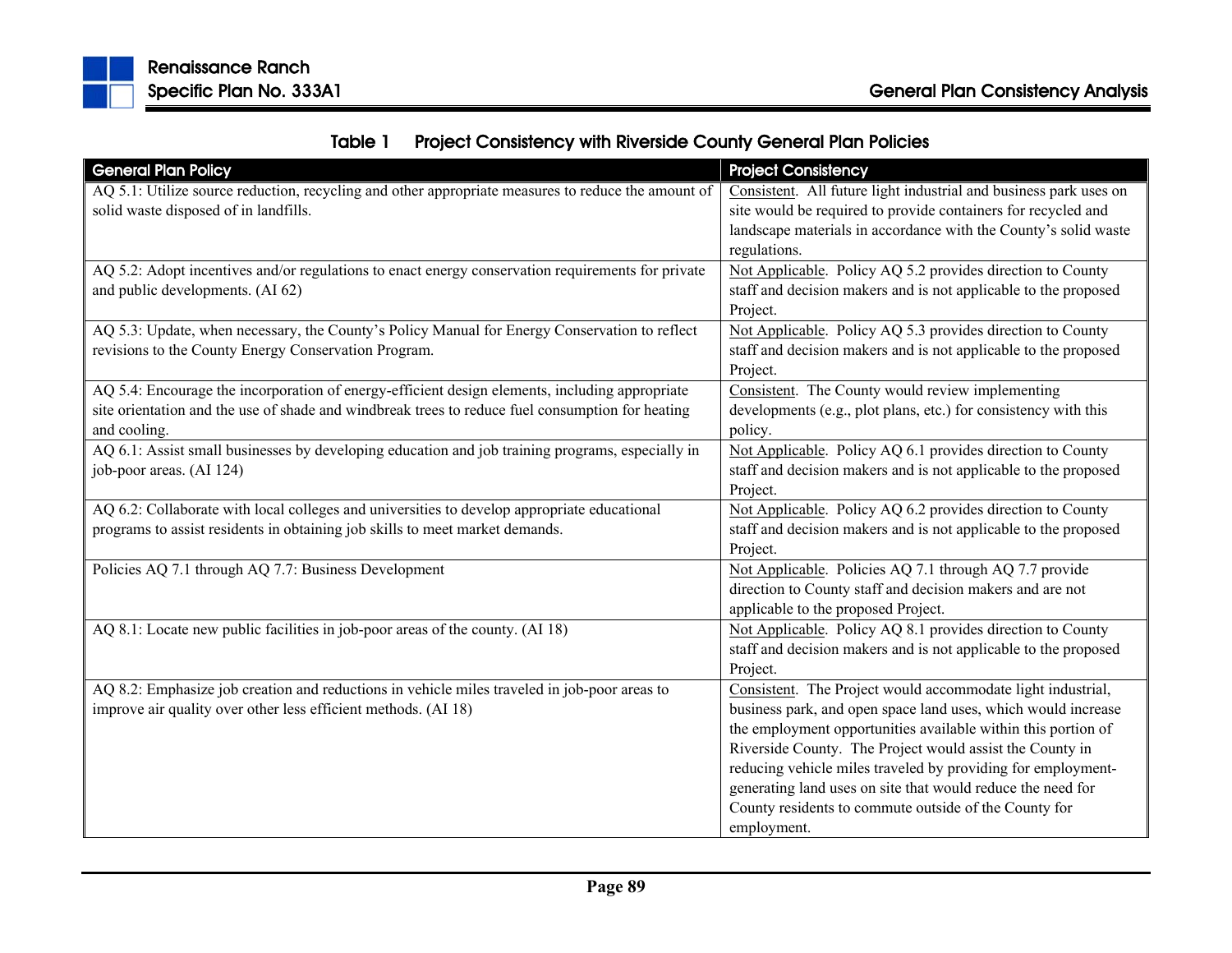| Table 1 | <b>Project Consistency with Riverside County General Plan Policies</b> |
|---------|------------------------------------------------------------------------|
|---------|------------------------------------------------------------------------|

| <b>General Plan Policy</b>                                                                       | <b>Project Consistency</b>                                       |
|--------------------------------------------------------------------------------------------------|------------------------------------------------------------------|
| AQ 8.3: Time and locate public facilities and services so that they further enhance job creation | Not Applicable. Policy AQ 8.3 provides direction to County       |
| opportunities. (AI 18)                                                                           | staff and decision makers and is not applicable to the proposed  |
|                                                                                                  | Project.                                                         |
| AQ 8.4: Support new mixed-use land use patterns and community centers which encourage            | Not Applicable. Policy AQ 8.4 provides direction to County       |
| community self-sufficiency and containment, and discourage automobile dependency. (AI 14)        | staff and decision makers and is not applicable to the proposed  |
|                                                                                                  | Project.                                                         |
| AQ 8.5: Develop community centers in conformance with policies contained in the Land Use         | Consistent. As demonstrated herein, the Project would be         |
| Element. (AI 14)                                                                                 | consistent with applicable policies of the General Plan Land Use |
|                                                                                                  | Element.                                                         |
| AQ 8.6: Encourage employment centers in close proximity to residential uses. (AI 14)             | Consistent. The Project Applicant proposes light industrial and  |
|                                                                                                  | business park land uses that would establish an employment       |
|                                                                                                  | center in an area developed with and planned for residential     |
|                                                                                                  | development.                                                     |
| AQ 8.7: Implement zoning code provisions which encourage community centers, telecommuting        | Not Applicable. Policy AQ 8.7 provides direction to County       |
| and home-based businesses. (AI 1)                                                                | staff and decision makers and is not applicable to the proposed  |
|                                                                                                  | Project.                                                         |
| AQ 8.8: Promote land use patterns which reduce the number and length of motor vehicle trips. (AI | Consistent. The Project would accommodate light industrial and   |
| 26)                                                                                              | business park land uses, which would increase the employment     |
|                                                                                                  | opportunities available within this portion of Riverside County. |
|                                                                                                  | The Project would assist the County in reducing vehicle miles    |
|                                                                                                  | traveled by providing for employment-generating land uses on     |
|                                                                                                  | site that would reduce the need for County residents to commute  |
|                                                                                                  | outside of the County for employment.                            |
| AQ 8.9: Promote land use patterns that promote alternative modes of travel. (AI 26)              | Consistent. The land use intensities proposed as part of the     |
|                                                                                                  | Project would support future mass transit in the local area.     |
| AQ 9.1: Cooperate with local, regional, state and federal jurisdictions to reduce vehicle miles  | Not Applicable. Policy AQ 9.1 provides direction to County       |
| traveled and motor vehicle emissions through job creation. (AI 18)                               | staff and decision makers and is not applicable to the proposed  |
|                                                                                                  | Project.                                                         |
| AQ 9.2: Attain performance goals and/or VMT reductions which are consistent with SCAG's          | Not Applicable. Policy AQ 9.2 provides direction to County       |
| Growth Management Plan. (AI 26)                                                                  | staff and decision makers and is not applicable to the proposed  |
|                                                                                                  | Project.                                                         |
| Policies AQ 10.1 through AQ 10.4: Trip Reduction                                                 | Not Applicable. Policies AQ 10.1 through AQ 10.4 provide         |
|                                                                                                  | direction to County staff and decision makers and are not        |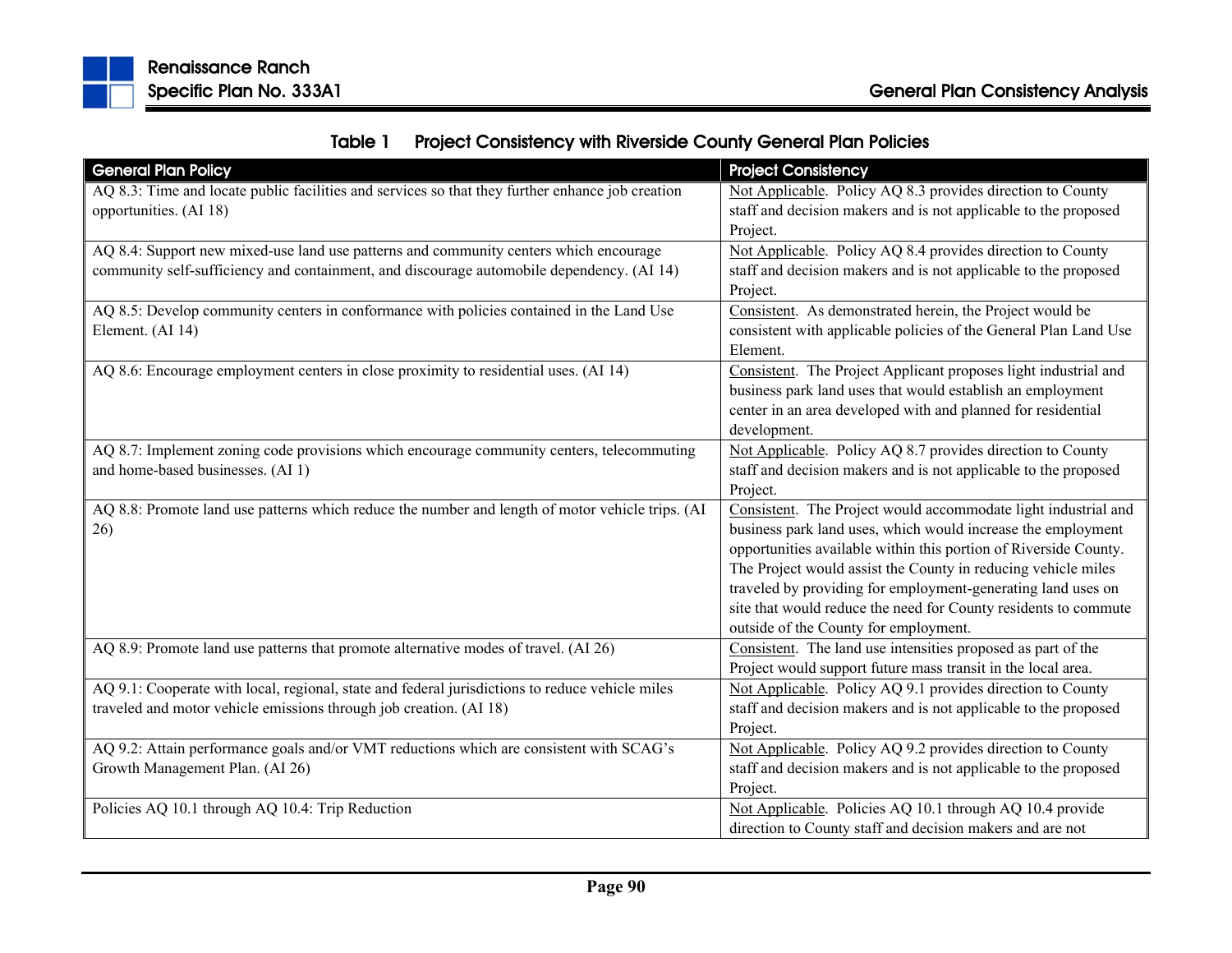| Table 1 | <b>Project Consistency with Riverside County General Plan Policies</b> |
|---------|------------------------------------------------------------------------|
|---------|------------------------------------------------------------------------|

| <b>General Plan Policy</b>                                                                         | <b>Project Consistency</b>                                      |
|----------------------------------------------------------------------------------------------------|-----------------------------------------------------------------|
|                                                                                                    | applicable to the proposed Project.                             |
| Policies AQ 11.1 through AQ 11.4: Special Events                                                   | Not Applicable. Policies AQ 11.1 through AQ 11.4 provide        |
|                                                                                                    | direction to County staff and decision makers and are not       |
|                                                                                                    | applicable to the proposed Project.                             |
| Policies AQ 12.1 through AQ 12.5: Transportation Systems Management - Traffic Flow                 | Not Applicable. Policies AQ 12.1 through AQ 12.5 provide        |
|                                                                                                    | direction to County staff and decision makers and are not       |
|                                                                                                    | applicable to the proposed Project.                             |
| Policies AQ 13.1 through AQ 8.0: Transportation Systems Management - Transportation System         | Not Applicable. Policies AQ 13.1 through AQ 8.0 provide         |
| Management Improvements                                                                            | direction to County staff and decision makers and are not       |
|                                                                                                    | applicable to the proposed Project.                             |
| Policies AQ 14.1 through AQ 14.4: Transportation Facility Development                              | Not Applicable. Policies AQ 14.1 through AQ 14.4 provide        |
|                                                                                                    | direction to County staff and decision makers and are not       |
|                                                                                                    | applicable to the proposed Project.                             |
| AQ 15.1: Identify and monitor sources, enforce existing regulations, and promote stronger controls | Not Applicable. Policy AQ 15.1 provides direction to County     |
| to reduce particulate matter.                                                                      | staff and decision makers and is not applicable to the proposed |
|                                                                                                    | Project.                                                        |
| Policies AQ 16.1 through AQ 16.4: Multi-jurisdictional Cooperation                                 | Not Applicable. Policies AQ 16.1 through AQ 16.4 provide        |
|                                                                                                    | direction to County staff and decision makers and are not       |
|                                                                                                    | applicable to the proposed Project.                             |
| Policies AQ 17.1 through AQ 17.11: Control Measures                                                | Not Applicable. Policies AQ 17.1 through AQ 17.11 provide       |
|                                                                                                    | direction to County staff and decision makers and are not       |
|                                                                                                    | applicable to the proposed Project.                             |
| AQ 18.1: Baseline emissions inventory and forecast. Riverside County CAP has included baseline     | Not Applicable. Policy AQ 18.1 provides direction to County     |
| emissions inventory with data from the County's CO2e emissions, for specific sectors and specific  | staff and decision makers and is not applicable to the proposed |
| years. The carbon inventory greatly aids the process of determining the type, scope and number of  | Project.                                                        |
| GHG reduction policies needed. It also facilitates the tracking of policy implementation and       |                                                                 |
| effectiveness. The carbon inventory for the County consists of two distinct components; one        |                                                                 |
| inventory is for the County as a whole, as defined by its geographical borders and the other       |                                                                 |
| inventory is for the emissions resulting from the County's municipal operations.                   |                                                                 |
| AQ 18.2: Adopt GHG emissions reduction targets. Pursuant to the results of the Carbon Inventory    | Consistent. As discussed in EIR Subsection 4.8, Greenhouse      |
| and Greenhouse Gas Analysis for Riverside County, future development proposed as a                 | Gas Emissions, mitigation has been imposed on the Project       |
| discretionary project pursuant to the General Plan shall achieve a greenhouse gas emissions        | requiring compliance with the County's CAP, and therefore       |
| reduction of 25% compared to Business As Usual (BAU) project in order to be found consistent       | would assist the County in meeting its target to reduce         |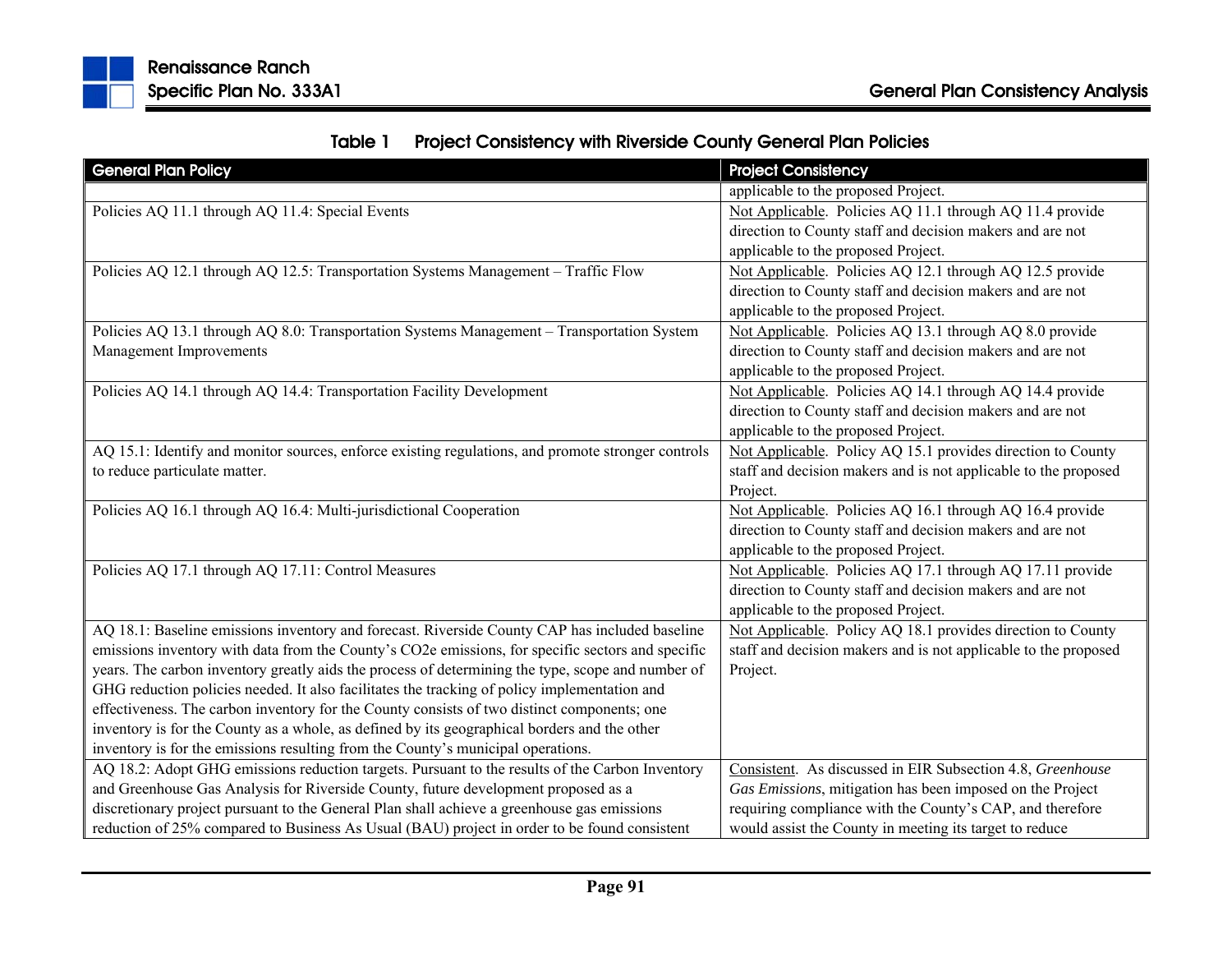

| Table 1 | <b>Project Consistency with Riverside County General Plan Policies</b> |
|---------|------------------------------------------------------------------------|
|---------|------------------------------------------------------------------------|

| <b>General Plan Policy</b>                                                                          | <b>Project Consistency</b>                                      |
|-----------------------------------------------------------------------------------------------------|-----------------------------------------------------------------|
| with the County's Climate Action Plan (CAP). (AI 26)                                                | Greenhouse Gases (GHGs) by 25% as compared to BAU.              |
| AQ 18.3: Develop a Climate Action Plan for reducing GHG emissions. The Riverside County CAP         | Consistent. As discussed in EIR Subsection 4.8, Greenhouse      |
| has been developed to formalize the measure necessary to achieve County GHG emissions               | Gas Emissions, mitigation has been imposed on the Project       |
| reduction targets. The CAP includes both the policies necessary to meet stated targets and          | requiring compliance with the County's CAP.                     |
| objectives are met. These targets, objectives and Implementation Measures may be refined,           |                                                                 |
| superseded or supplemented as warranted in the future. (AI 146)                                     |                                                                 |
| AQ 18.4: Implement policies and measures to achieve reduction targets. The County shall             | Consistent. As discussed in EIR Subsection 4.8, Greenhouse      |
| implement the greenhouse gas reduction policies and measures established under the County           | Gas Emissions, mitigation has been imposed on the Project       |
| Climate Action Plan for all new discretionary development proposals. (AI 23, 147)                   | requiring compliance with the County's CAP.                     |
| AQ 18.5: Monitor and verify results. The County shall monitor and verify the progress and results   | Not Applicable. Policy AQ 18.5 provides direction to County     |
| of the CAP periodically. When necessary, the CAPs "feedback" provisions shall be used to ensure     | staff and decision makers and is not applicable to the proposed |
| that any changes needed to stay "on target" with stated goals are accomplished. (AI 26, 147)        | Project.                                                        |
| AQ 19.1: Continue to coordinate with CARB, SCAQMD, and the State Attorney General's office          | Not Applicable. Policy AQ 19.1 provides direction to County     |
| to ensure that the milestones and reduction strategies presented in the General Plan and the CAP    | staff and decision makers and is not applicable to the proposed |
| adequately address the county's GHG emissions. (AI 110, 111, 113)                                   | Project.                                                        |
| AQ 19.2: Utilize County's CAP as the guiding document for determining County's greenhouse gas       | Not Applicable. Policy AQ 19.2 provides direction to County     |
| reduction thresholds and implementation programs. Implementation of the CAP and its monitoring      | staff and decision makers and is not applicable to the proposed |
| program shall include the ability to expand upon, or where appropriate, update or replace the       | Project.                                                        |
| Implementation Measures established herein such that the implementation of the CAP                  |                                                                 |
| accomplishes the greenhouse gas reduction targets. (AI 146)                                         |                                                                 |
| AQ 19.3 Require new development projects subject to County discretionary approval to achieve        | Consistent. As discussed in EIR Subsection 4.8, Greenhouse      |
| the greenhouse gas reduction targets established in the CAP either through: (AI 147)                | Gas Emissions, mitigation has been imposed on the Project       |
| a. Garnishing 100 points through the Implementation Measures found the County's CAP; or             | requiring compliance with the County's CAP, including a         |
| b. Requiring quantification of project specific GHG emissions and reduction of GHG emissions to,    | requirement to obtain 100 points per the County's CAP           |
| at minimum, the applicable GHG reduction threshold established in the CAP.                          | Implementation Measures.                                        |
| AQ 19.4: All discretionary project proposals shall analyze their project-specific GHG reduction     | Consistent. In conformance with this policy, a Project-specific |
| targets in comparison to the "business as usual" (BAU) scenario for the development's operational   | Greenhouse Gas Assessment was prepared for the Project and is   |
| life and the "operational life" of a new development shall be defined as a 30-year span. Other      | included in EIR Technical Appendix B. The Greenhouse Gas        |
| methods for calculating BAU and showing GHG emissions reductions may be used provided such          | Assessment complies with the requirements of this policy.       |
| methods are both scientifically defensible and show actual emission reduction measures              |                                                                 |
| incorporated into project design, mitigation or alternative selection. Alternatively, a project may |                                                                 |
| use the CAP Screening Tables to show the attainment of the applicable number of points needed to    |                                                                 |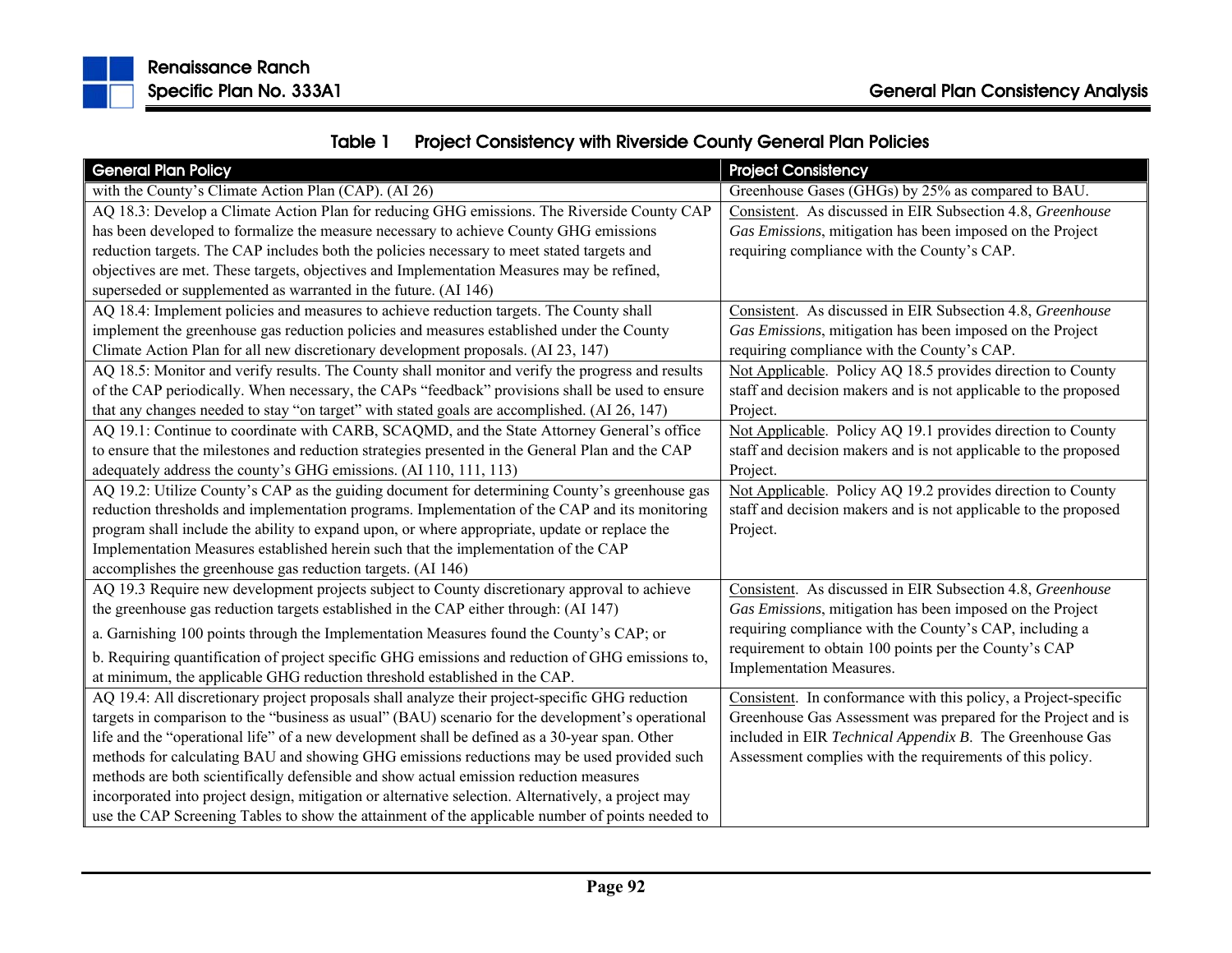

| Table 1 | <b>Project Consistency with Riverside County General Plan Policies</b> |
|---------|------------------------------------------------------------------------|
|---------|------------------------------------------------------------------------|

| <b>General Plan Policy</b>                                                                                                                                                                                                                                                                                                                      | <b>Project Consistency</b>                                                                                                                                                                                                                                                                          |
|-------------------------------------------------------------------------------------------------------------------------------------------------------------------------------------------------------------------------------------------------------------------------------------------------------------------------------------------------|-----------------------------------------------------------------------------------------------------------------------------------------------------------------------------------------------------------------------------------------------------------------------------------------------------|
| ensure adequate GHG reductions and CAP compliance. (AI 47, 147)                                                                                                                                                                                                                                                                                 |                                                                                                                                                                                                                                                                                                     |
| AQ 20.1: Reduce VMT by requiring expanded multi-modal facilities and services that provide<br>transportation alternatives, such as transit, bicycle and pedestrian modes. Improve connectivity of<br>the multi-modal facilities by providing linkages between various uses in the developments. (AI 47,                                         | Not Applicable. Policy AQ 20.1 provides direction to County<br>staff and decision makers and is not applicable to the proposed<br>Project.                                                                                                                                                          |
| 53, 146)                                                                                                                                                                                                                                                                                                                                        |                                                                                                                                                                                                                                                                                                     |
| AQ 20.2: Reduce VMT by facilitating an increase in transit options. In particular, coordinate with<br>adjacent municipalities, transit providers and regional transportation planning agencies to develop<br>mutual policies and funding mechanisms to increase the use of alternative transportation. (AI 47,<br>53, 146)                      | Not Applicable. Policy AQ 20.2 provides direction to County<br>staff and decision makers and is not applicable to the proposed<br>Project.                                                                                                                                                          |
| AQ 20.3: Reduce VMT and GHG emissions by improving circulation network efficiency. (AI 47,<br>53, 146)                                                                                                                                                                                                                                          | Not Applicable. Policy AQ 20.3 provides direction to County<br>staff and decision makers and is not applicable to the proposed<br>Project.                                                                                                                                                          |
| AQ 20.4: Reduce VMT and traffic through programs that increase carpooling and public transit<br>use, decrease trips and commute times, and increase use of alternative-fuel vehicles. (AI 47, 146)                                                                                                                                              | Not Applicable. Policy AQ 20.4 provides direction to County<br>staff and decision makers and is not applicable to the proposed<br>Project.                                                                                                                                                          |
| AQ 20.5: Reduce emissions from standard gasoline vehicles, through VMT, by requiring all new<br>residential units to install circuits and provide capacity for electric vehicle charging stations (AI 47,<br>53, 146)                                                                                                                           | Not Applicable. The Project does not involve any residential land<br>uses.                                                                                                                                                                                                                          |
| AQ 20.6: Reduce emissions from commercial vehicles, through VMT, by requiring all new<br>commercial buildings, in excess of 162,000 square feet, to install circuits and provide capacity for<br>electric vehicle charging stations.                                                                                                            | Consistent. The County would review future building permit and<br>plot plan applications that include commercial uses for<br>consistency with this requirement.                                                                                                                                     |
| AQ 20.7: Reduce VMT through increased densities in urban centers and encouraging emphasis on<br>mixed use to provide residential, commercial and employment opportunities in closer proximity to<br>each other. Such measures will also support achieving the appropriate jobs-housing balance within<br>the communities. (AI 47, 53, 117, 146) | Consistent. The Project site is not located in an urban center,<br>although the Project would accommodate employment-<br>generating land uses that would serve to assist the County in<br>improving the jobs-housing balance and reducing VMTs.                                                     |
| AQ 20.8: Reduce VMT by increasing options for non-vehicular access through urban design<br>principles that promote higher residential densities with easily accessible parks and recreation<br>opportunities nearby. (AI 115, 117, 146)                                                                                                         | Not Applicable. Residential and recreational uses are not<br>proposed as part of the Project.                                                                                                                                                                                                       |
| AQ 20.9: Reduce urban sprawl in order to minimize energy costs associated with infrastructure<br>construction and transmission to distant locations, and to maximize protection of open space. (AI<br>26)                                                                                                                                       | Consistent. The Project would entail development of the site<br>with light industrial and business park uses that would be located<br>near existing and planned infrastructure, including transportation<br>infrastructure (e.g., I-15). The Project also accommodates 38.6<br>acres of open space. |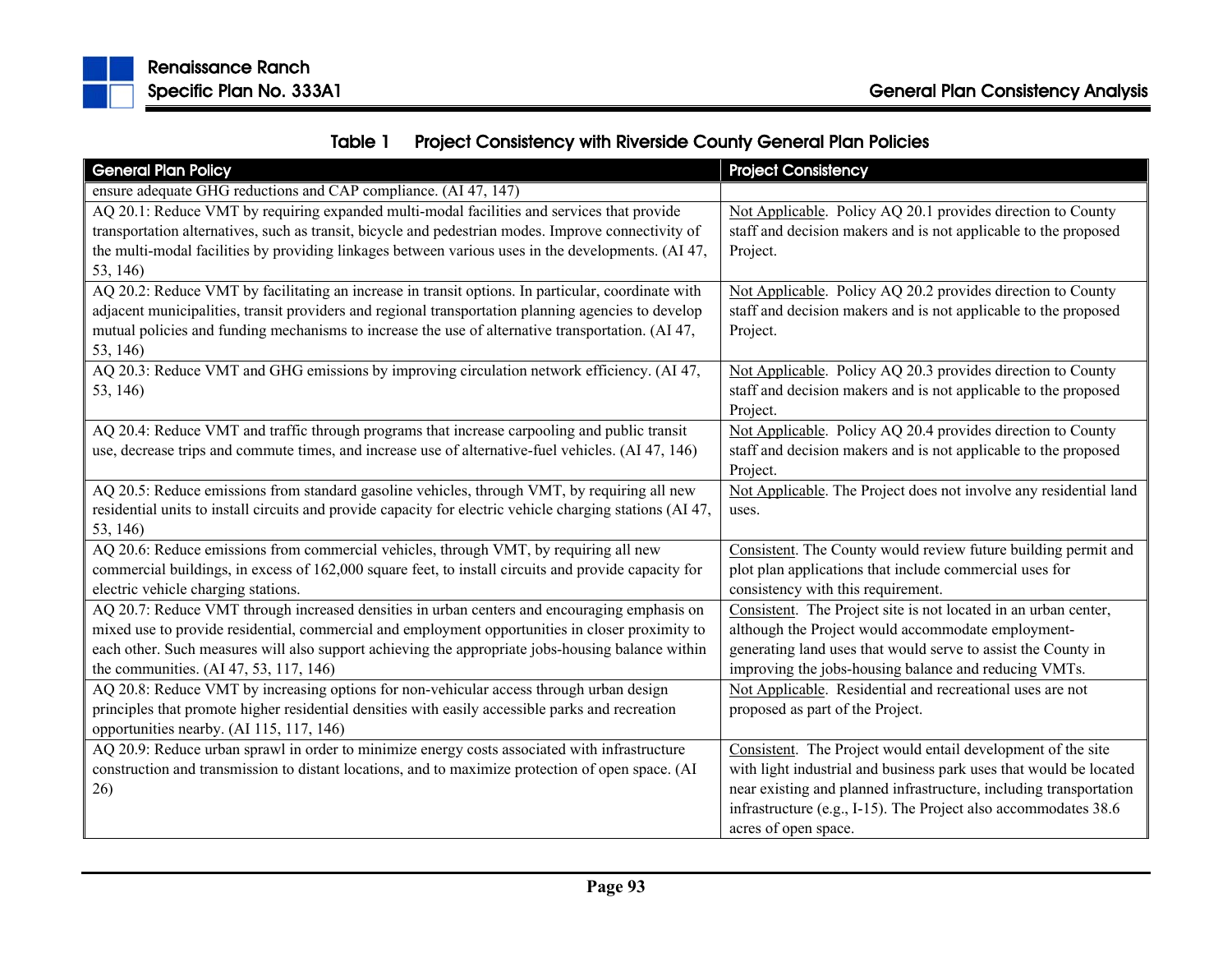

| Table 1 | <b>Project Consistency with Riverside County General Plan Policies</b> |
|---------|------------------------------------------------------------------------|
|---------|------------------------------------------------------------------------|

| <b>General Plan Policy</b>                                                                             | <b>Project Consistency</b>                                         |
|--------------------------------------------------------------------------------------------------------|--------------------------------------------------------------------|
| AQ 20.10: Reduce energy consumption of the new developments (residential, commercial and               | Consistent. The County would review future implementing            |
| industrial) through efficient site design that takes into consideration solar orientation and shading, | developments (e.g., plot plans, building permits, etc.) for        |
| as well as passive solar design. (AI 147)                                                              | compliance with this policy.                                       |
| AQ 20.11: Increase energy efficiency of the new developments through efficient use of utilities        | Consistent. Future development on site would be required to be     |
| (water, electricity, natural gas) and infrastructure design. Also, increase energy efficiency through  | constructed in accordance with the current State and County        |
| use of energy efficient mechanical systems and equipment. (AI 147)                                     | building codes in existence at the time, which include             |
|                                                                                                        | requirements related to energy efficiency and infrastructure       |
|                                                                                                        | design.                                                            |
| AQ 20.12: Support programs to assist in the energy-efficient retrofitting of older affordable          | Not Applicable. Policy AQ 20.12 provides direction to County       |
| housing units to improve their energy efficiency, particularly residential units built prior to 1978   | staff and decision makers and is not applicable to the proposed    |
| when CCR Title 24 energy efficiency requirements went into effect. (AI 147)                            | Project.                                                           |
| AQ 20.13 Reduce water use and wastewater generation in both new and existing housing,                  | Consistent. Future development on site would be required to be     |
| commercial and industrial uses. Encourage increased efficiency of water use for agricultural           | constructed in accordance with the current State and County        |
| activities. (AI 147)                                                                                   | building codes in existence at the time, which include             |
|                                                                                                        | requirements related to water use and wastewater generation.       |
| AQ 20.14: Reduce the amount of water used for landscaping irrigation through implementation of         | Consistent. Future implementing developments (e.g., tentative      |
| County Ordinance 859 and increase use of non-potable water.                                            | tract maps, plot plans, etc.) would be subject to compliance with  |
|                                                                                                        | County Ordinance No. 859.                                          |
| AQ 20.15: Decrease energy costs associated with treatment of urban runoff water through greater        | Consistent. Future implement developments (e.g., tentative tract   |
| use of bioswales and other biological systems.                                                         | maps, plot plans, etc.) would be required to incorporate drainage  |
|                                                                                                        | devices such as bioswales to treat runoff generated on the Project |
|                                                                                                        | site.                                                              |
| AQ 20.16: Preserve and promote forest lands and other suitable natural and artificial vegetation       | Not Applicable. The Project site does not contain forest lands or  |
| areas to maintain and increase the carbon sequestration capacity of such areas within the County.      | other suitable natural and artificial vegetation areas that could  |
| Artificial vegetation could include urban forestry and reforestation, development of parks and         | contribute to an increase in carbon sequestration capacity within  |
| recreation areas, and preserving unique farmlands that provide additional carbon sequestration         | the County.                                                        |
| potential.                                                                                             |                                                                    |
| AQ 20.17: Protect vegetation from increased fire risks associated with drought conditions to ensure    | Consistent. A site-specific Fire Protection Plan (FPP) has been    |
| biological carbon remains sequestered in vegetation and not released to the atmosphere through         | prepared for the Project and is included as EIR Technical          |
| wildfires.                                                                                             | Appendix N. The Project would be conditioned to comply with        |
|                                                                                                        | the recommendations of the FPP. Compliance with the FPP            |
|                                                                                                        | would reduce the risk of fire hazards on-site and in adjacent      |
|                                                                                                        | areas.                                                             |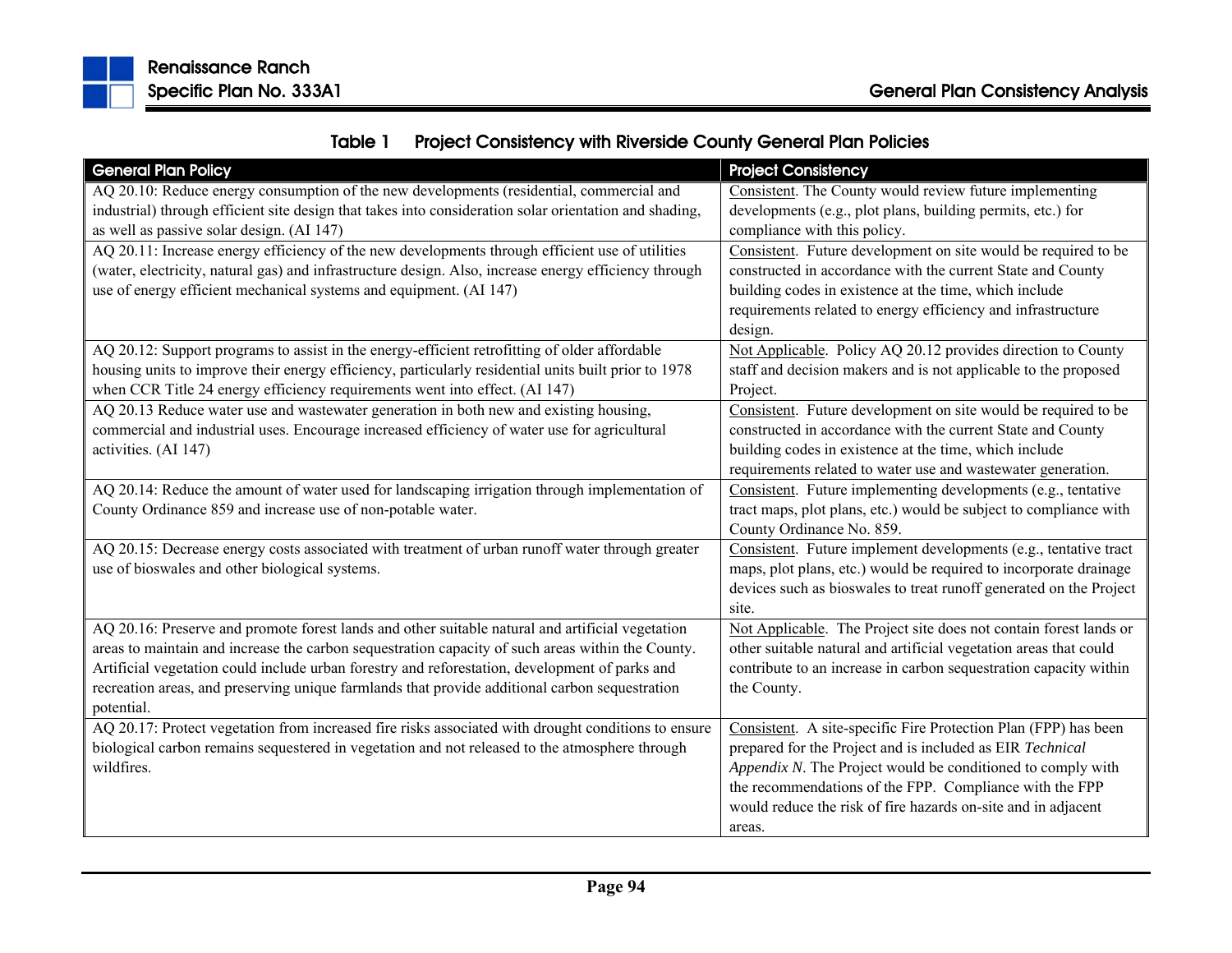

| Table 1 | <b>Project Consistency with Riverside County General Plan Policies</b> |
|---------|------------------------------------------------------------------------|
|---------|------------------------------------------------------------------------|

| <b>General Plan Policy</b>                                                                            | <b>Project Consistency</b>                                      |
|-------------------------------------------------------------------------------------------------------|-----------------------------------------------------------------|
| AQ 20.18: Encourage the installation of solar panels and other energy-efficient improvements and      | Not Applicable. Policy AQ 20.18 provides direction to County    |
| facilitate residential and commercial renewable energy facilities (solar array installations,         | staff and decision makers and is not applicable to the proposed |
| individual wind energy generators, etc.). (AI 147)                                                    | Project.                                                        |
| AQ 20.19: Facilitate development and sitting of renewable energy facilities and transmission lines    | Not Applicable. Policy AQ 20.19 provides direction to County    |
| in appropriate locations. (AI 147)                                                                    | staff and decision makers and is not applicable to the proposed |
|                                                                                                       | Project.                                                        |
| AQ 20.20 Reduce the amount of solid waste generation by increasing solid waste recycle,               | Consistent. The Project would be subject to the County's solid  |
| maximizing waste diversion, and composting for residential and commercial generators. Reduction       | waste requirements.                                             |
| in decomposable organic solid waste will reduce the methane emissions at County landfills. (AI        |                                                                 |
| 146)                                                                                                  |                                                                 |
| Policies AQ 20.21 through AQ 20.26: Education, Coordination and Outreach Objectives                   | Not Applicable. Policies AQ 20.21 through AQ 20.26 provide      |
|                                                                                                       | direction to County staff and decision makers and are not       |
|                                                                                                       | applicable to the proposed Project.                             |
| Policies AQ 20.27 through AQ 20.30: Municipal Operational Objectives                                  | Not Applicable. Policies AQ 20.27 through AQ 20.30 provide      |
|                                                                                                       | direction to County staff and decision makers and are not       |
|                                                                                                       | applicable to the proposed Project.                             |
| AQ 21.1: The County shall require new development projects subject to County discretionary            | Consistent. In conformance with this policy, a Project-specific |
| approval to incorporate measures to achieve 100 points through incorporation of the                   | Greenhouse Gas Assessment was prepared for the Project and is   |
| Implementation Measures (IMs) found in the Screening Tables within the Riverside County               | included in Technical Appendix B, and complies with the         |
| Climate Action Plan. One hundred points represent a project's fare-share of reduction in              | requirements specified by this policy. As discussed in EIR      |
| operational emissions associated with the developed use needed to reduce emissions down to the        | Subsection 4.8, Greenhouse Gas Emissions, mitigation has been   |
| CAP Reduction Target. (AI 147)                                                                        | imposed on the Project requiring compliance with the County's   |
| a. This reduction shall be measured in comparison to the "business as usual" (BAU) scenario for       | CAP, including requiring the Project Applicant demonstrate that |
| the development's operational life. The BAU scenario shall be consistent with the General Plan        | future implementing development would achieve a minimum of      |
| build out assumptions detailed in Appendix E-1 of the General Plan.                                   | 100 points pursuant to the CAP Implementation Measures.         |
| b. For the purposes of this policy, the "operational life" of a new development shall be defined as a |                                                                 |
| 30-year span with construction emissions amortized over the 30 years.                                 |                                                                 |
|                                                                                                       |                                                                 |
| c. For the purposes of this policy, "new development" refers to private development occurring         |                                                                 |
| pursuant to a discretionary land use approval issued by the County of Riverside and subject to        |                                                                 |
| binding Conditions of Approval. This definition generally corresponds to projects found non-          |                                                                 |
| exempt pursuant to the California Environmental Quality Act (CEQA), but is nevertheless subject       |                                                                 |
| to the sole discretion of the County of Riverside as lead agency.                                     |                                                                 |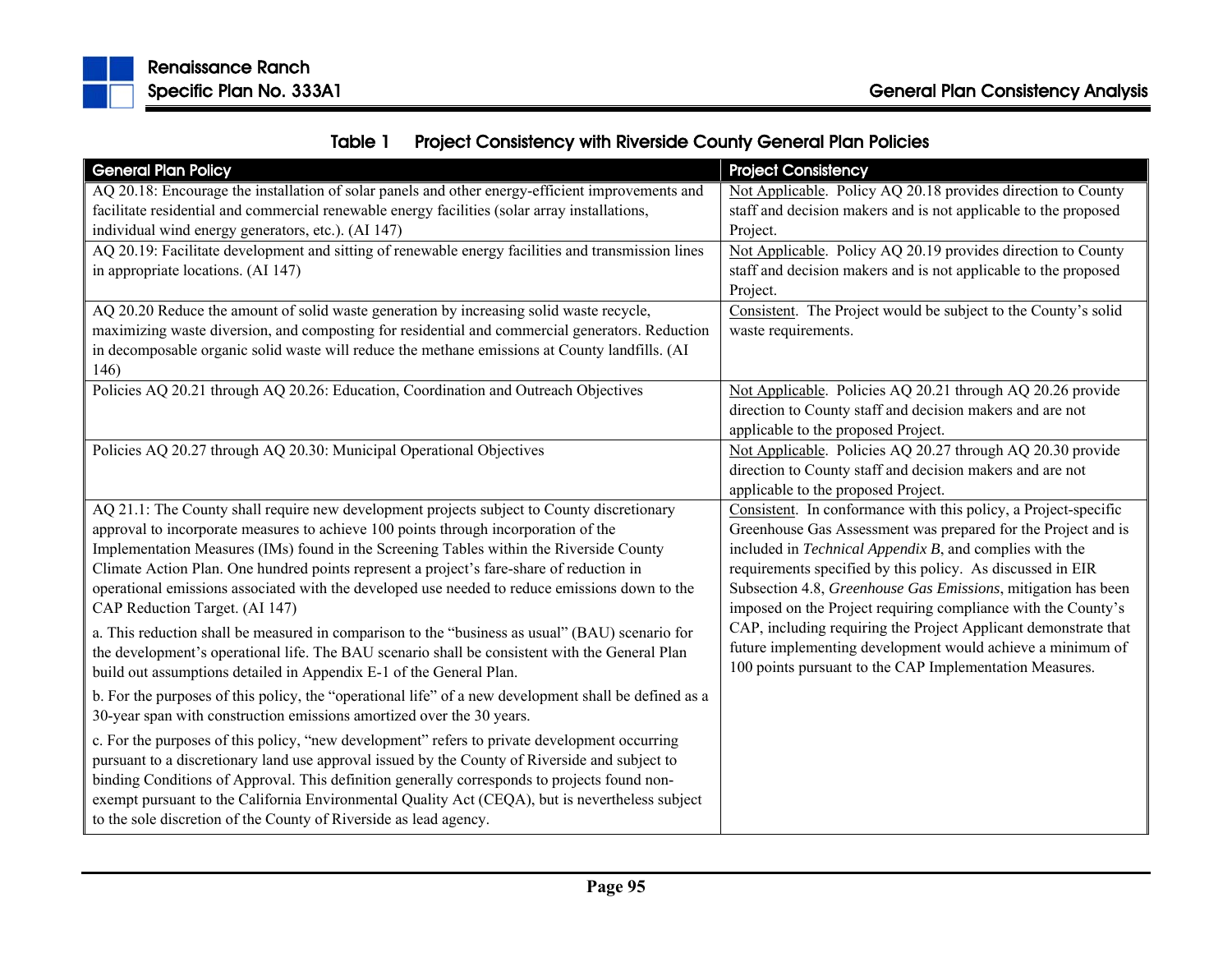

|  | Table 1 Project Consistency with Riverside County General Plan Policies |
|--|-------------------------------------------------------------------------|
|--|-------------------------------------------------------------------------|

| <b>General Plan Policy</b>                                                                             | <b>Project Consistency</b>                                                                                                    |
|--------------------------------------------------------------------------------------------------------|-------------------------------------------------------------------------------------------------------------------------------|
| d. Other methods for calculating BAU and showing GHG emissions reductions may be used                  |                                                                                                                               |
| provided such methods are both scientifically defensible and show actual emission reduction            |                                                                                                                               |
| measures incorporated into project design, mitigation or alternative selection. That is, reductions    |                                                                                                                               |
| must not be illusory "paper" reductions achieved merely through baseline manipulation.                 |                                                                                                                               |
| e. Nothing in this policy shall be construed as accepting any proposed discretionary project from      |                                                                                                                               |
| any legally applicable CEQA requirements or explicitly limiting the scope any analyses required to     |                                                                                                                               |
| show CEQA compliance.                                                                                  |                                                                                                                               |
| AQ 21.2: Implementation Measures found necessary for a given project pursuant to the CAP               | Consistent. As discussed in EIR Subsection 4.8, Greenhouse                                                                    |
| Screening Tables shall be incorporated into a project's Conditions of Approval issued by the           | Gas Emissions, mitigation has been imposed on the Project                                                                     |
| County to ensure the measures are implemented appropriately. (AI 147)                                  | requiring compliance with the County's CAP, including requiring<br>the Project Applicant demonstrate that future implementing |
|                                                                                                        | development would achieve a minimum of 100 points pursuant to                                                                 |
|                                                                                                        | the CAP Implementation Measures.                                                                                              |
| AQ 21.3: Discretionary Measures - Because of the varied nature of the private development              | Not Applicable. Alternative measures for reducing the Project's                                                               |
| proposals reviewed by the County, in some cases, the Implementing Measures in the CAP may not          | GHG emissions are not needed because mitigation has been                                                                      |
| provide the most appropriate means for achieving the required Interim GHG reductions. In such          | identified requiring the Project Applicant to demonstrate                                                                     |
| cases, the following alternate measures may be utilized, at the County's discretion:                   | compliance with the CAP Implementation Measures as necessary                                                                  |
| a. For large-scale developments, such as specific plans, business parks, industrial centers, and those | to achieve a minimum of 100 points.                                                                                           |
| triggering a full Environmental Impact Report, a custom GHG analyses may be warranted to both          |                                                                                                                               |
| assure compliance with the applicable targets herein and to provide a customized array of              |                                                                                                                               |
| appropriate reduction measures.                                                                        |                                                                                                                               |
| b. In such cases, the resultant GHG analysis may be used to develop customized GHG reduction           |                                                                                                                               |
| measures in place of the CAP's Implementing Measures, provided they achieve the stated targets         |                                                                                                                               |
| or implement all feasible mitigation short of achieving the applicable targets.                        |                                                                                                                               |
| c. Project-specific analysis may be particularly valuable when assessing large-scale mixed use         |                                                                                                                               |
| developments. In such developments, significant energy efficiencies and VMT reductions can             |                                                                                                                               |
| result from smart growth design features, such as provision of housing, jobs, services and             |                                                                                                                               |
| recreation within a 5- to 10-minute walking radius. Project-specific analysis in these cases may       |                                                                                                                               |
| result in the need for fewer add-on Implementing Measures and potentially yield substantial            |                                                                                                                               |
| savings on construction costs.                                                                         |                                                                                                                               |
| AQ 21.4: Implementation of the Climate Action Plan (CAP) and monitoring progress toward the            | Not Applicable. Policy AQ 21.4 provides direction to County                                                                   |
| CAP reduction targets shall include the ability to expand upon or, where appropriate, update or        | staff and decision makers and is not applicable to the proposed                                                               |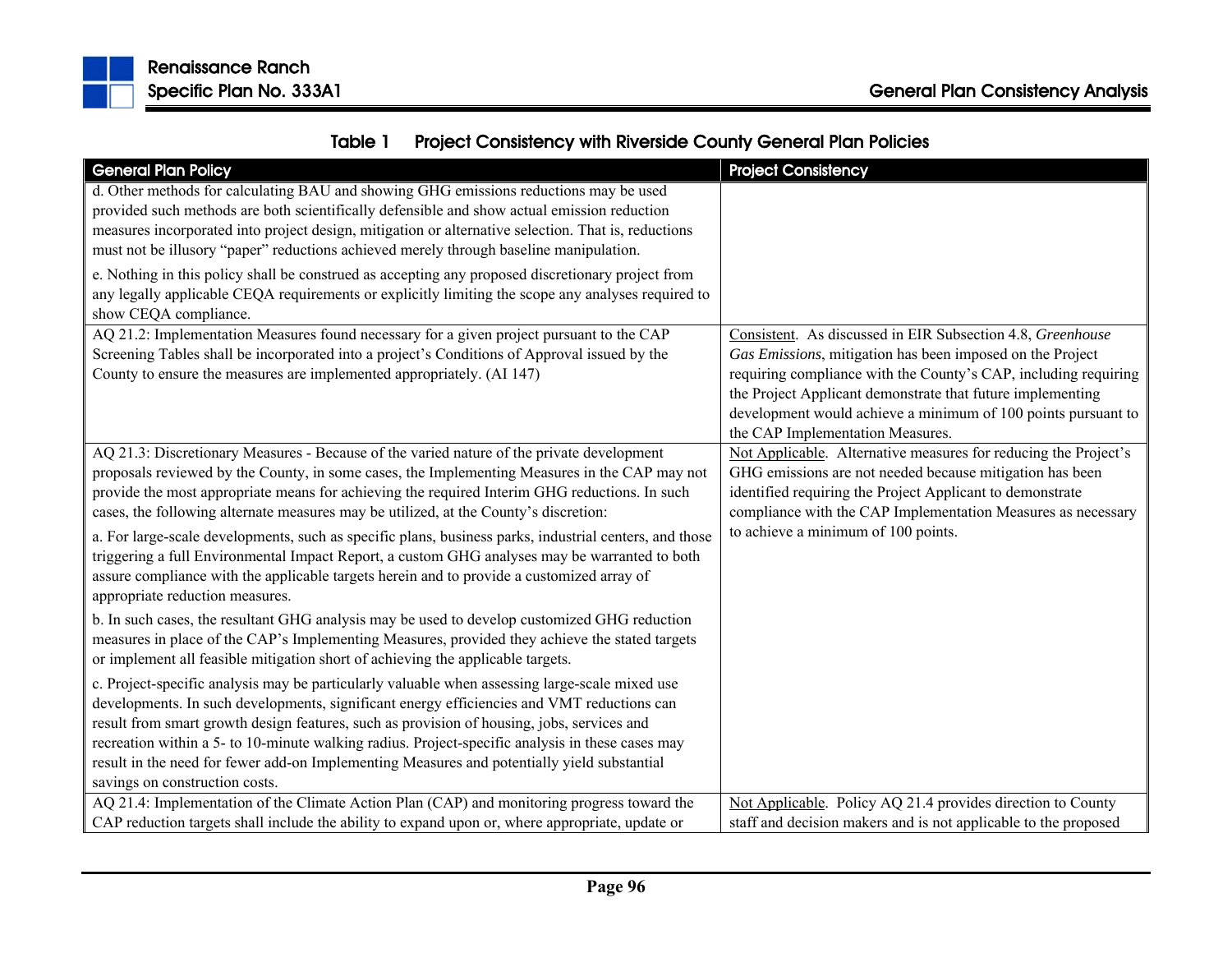

|  | Table 1 Project Consistency with Riverside County General Plan Policies |
|--|-------------------------------------------------------------------------|
|--|-------------------------------------------------------------------------|

| <b>General Plan Policy</b>                                                                                                                                                                                                                                                                          | <b>Project Consistency</b>                                      |
|-----------------------------------------------------------------------------------------------------------------------------------------------------------------------------------------------------------------------------------------------------------------------------------------------------|-----------------------------------------------------------------|
| replace the Implementation Measures established herein such that the implementation of the CAP                                                                                                                                                                                                      | Project.                                                        |
| accomplishes the County's GHG reduction targets. (AI 146)                                                                                                                                                                                                                                           |                                                                 |
| AQ 22.1 The County shall implement programs and requirements to achieve the following                                                                                                                                                                                                               | Not Applicable. Policy AQ 22.1 provides direction to County     |
| objectives related to reducing greenhouse gas emissions associated with transportation (AI 110,                                                                                                                                                                                                     | staff and decision makers and is not applicable to the proposed |
| 111, 120, 146, 147):                                                                                                                                                                                                                                                                                | Project.                                                        |
| a. Reduce vehicle miles traveled by providing or requiring expanded multi-modal facilities and                                                                                                                                                                                                      |                                                                 |
| services that provide transportation alternatives, such as transit, bicycle and pedestrian modes.                                                                                                                                                                                                   |                                                                 |
| b. Reduce vehicle miles traveled by facilitating an increase in transit options. In particular,<br>coordinate with adjacent municipalities, transit providers and regional transportation planning<br>agencies to develop mutual policies and funding mechanisms to increase the use of alternative |                                                                 |
| transportation.                                                                                                                                                                                                                                                                                     |                                                                 |
| c. Improve connectivity by requiring pedestrian linkages between developments and transportation                                                                                                                                                                                                    |                                                                 |
| facilities, as well as between residential and commercial, recreational and other adjacent land uses.                                                                                                                                                                                               |                                                                 |
| d. Reduce air pollution and greenhouse gas emissions by improving circulation network efficiency.                                                                                                                                                                                                   |                                                                 |
| e. Reduce traffic through programs that increase carpooling and public transit use, decrease trips<br>and commute times and increase use of alternative-fuel vehicles.                                                                                                                              |                                                                 |
| f. Preserve transportation corridors for renewable energy transmission lines and for new transit<br>lines, where appropriate.                                                                                                                                                                       |                                                                 |
| AQ 23.1: The County shall implement programs and requirements to achieve the following                                                                                                                                                                                                              | Not Applicable. Policy AQ 23.1 provides direction to County     |
| objective related to reducing greenhouse gas emissions associated with land use patterns (AI 147):                                                                                                                                                                                                  | staff and decision makers and is not applicable to the proposed |
| a. Reduce vehicle miles travelled (VMT) through increased densities in urban centers and emphasis<br>on mixed use to provide localized residential, commercial and employment opportunities in closer<br>proximity to each other.                                                                   | Project.                                                        |
| b. Prevent urban sprawl in order to minimize energy costs associated with infrastructure                                                                                                                                                                                                            |                                                                 |
| construction and transmission to distant locations and to maximize protection of open space,                                                                                                                                                                                                        |                                                                 |
| particularly forests, which provide carbon sequestration potential.                                                                                                                                                                                                                                 |                                                                 |
| c. Conserve energy by increasing the efficiency of delivery of services through the adoption and<br>implementation of smart growth principles and policies.                                                                                                                                         |                                                                 |
| d. Reduce vehicle miles travelled by commuters through implementation of planning measures that<br>provide appropriate jobs-housing balances within communities.                                                                                                                                    |                                                                 |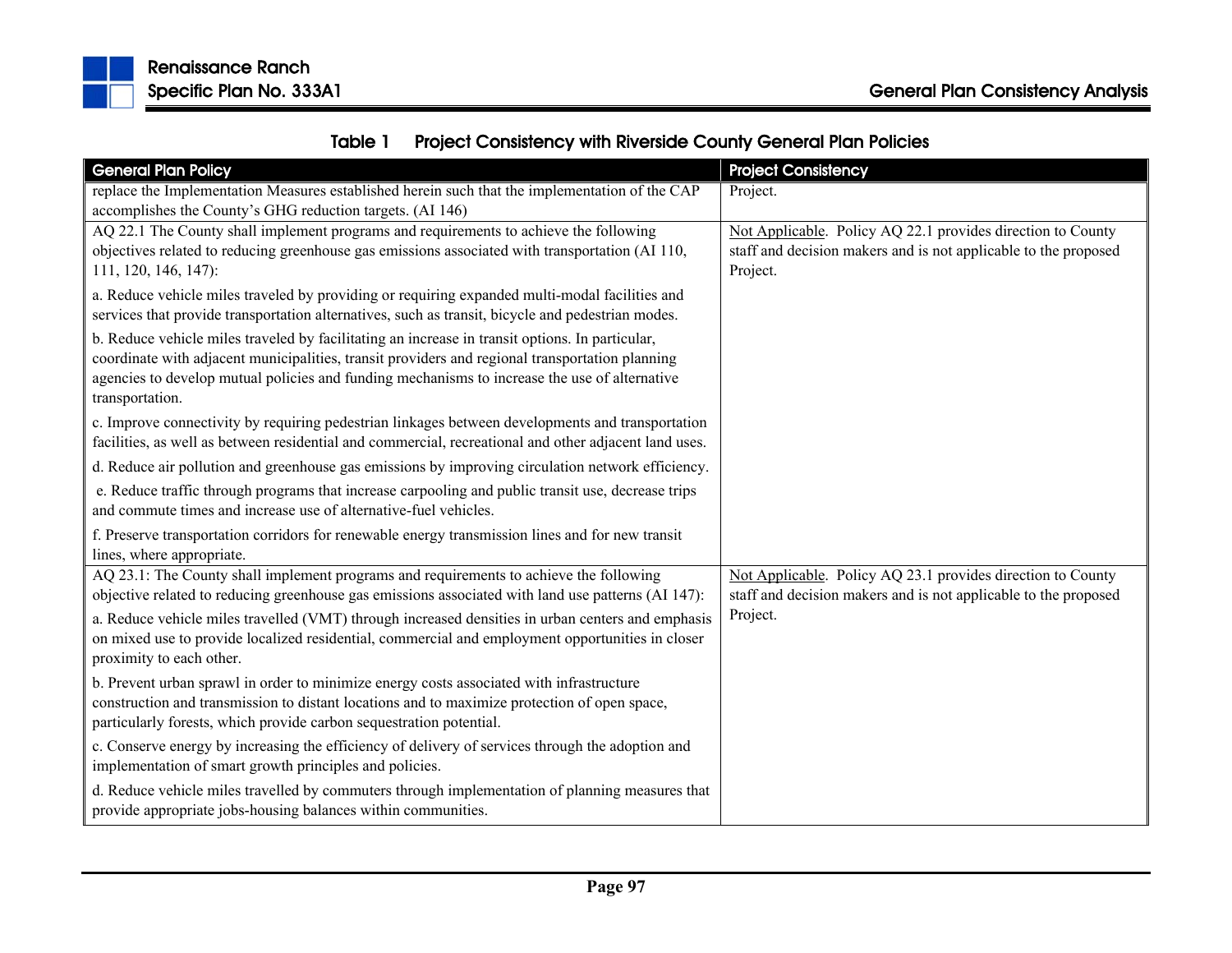

| <b>General Plan Policy</b>                                                                               | <b>Project Consistency</b>                                      |
|----------------------------------------------------------------------------------------------------------|-----------------------------------------------------------------|
| e. Reduce vehicle miles travelled by increasing options for nonvehicular access through urban            |                                                                 |
| design principles that promote higher residential densities in attractive forms with easily accessible   |                                                                 |
| parks and recreation opportunities nearby.                                                               |                                                                 |
| f. Improve energy efficiency through implementation of standards for new residential and                 |                                                                 |
| commercial buildings that achieve energy efficiencies beyond that required under Title 24 of the         |                                                                 |
| California Code of Regulations.                                                                          |                                                                 |
| g. Reduce vehicle miles travelled by identifying sites for affordable housing for workers close to       |                                                                 |
| employment centers and encouraging development of such sites.                                            |                                                                 |
| AQ 23.2: For discretionary actions, land use-related greenhouse gas reduction objectives shall be        | Consistent. As discussed in EIR Subsection 4.8, Greenhouse      |
| achieved through development and implementation of the appropriate Implementation Measures of            | Gas Emissions, mitigation has been imposed on the Project       |
| the Climate Action Plan for individual future projects. County programs shall also be developed          | requiring compliance with the County's CAP, including requiring |
| and implemented to address land use-related reductions for County operations and voluntary               | the Project Applicant demonstrate that future implementing      |
| community efforts. (AI 147)                                                                              | development would achieve a minimum of 100 points pursuant to   |
|                                                                                                          | the CAP Implementation Measures.                                |
| AQ 24.1: The County shall implement programs and requirements to achieve the following                   | Not Applicable. Policy AQ 24.1 provides direction to County     |
| Objectives related to reducing greenhouse gas emissions achieved through improving energy                | staff and decision makers and is not applicable to the proposed |
| efficiency and increasing energy conservation (AI 146):                                                  | Project.                                                        |
| a. Require new development (residential, commercial and industrial) to reduce energy consumption         |                                                                 |
| through efficient site design that takes into consideration solar orientation and shading, as well as    |                                                                 |
| passive solar design. Passive solar design addressed the innate heating and cooling effects achieved     |                                                                 |
| through building design, such as selective use of deep eaves for shading, operable windows for           |                                                                 |
| cross-ventilation, reflective surfaces for heat reduction and expanses of brick for thermal mass         |                                                                 |
| (passive radiant heating).                                                                               |                                                                 |
| b. Require new development (residential, commercial and industrial) to design energy efficiency          |                                                                 |
| into the project through efficient use of utilities (water, electricity, natural gas) and infrastructure |                                                                 |
| design.                                                                                                  |                                                                 |
| c. Require new development (residential, commercial and industrial) to reduce energy consumption         |                                                                 |
| through use of energy efficient mechanical systems and equipment.                                        |                                                                 |
| d. Establish or support programs to assist in the energy-efficient retrofitting of older affordable      |                                                                 |
| housing units.                                                                                           |                                                                 |
| e. Actively seek out existing or develop new programs to achieve energy efficiency for existing          |                                                                 |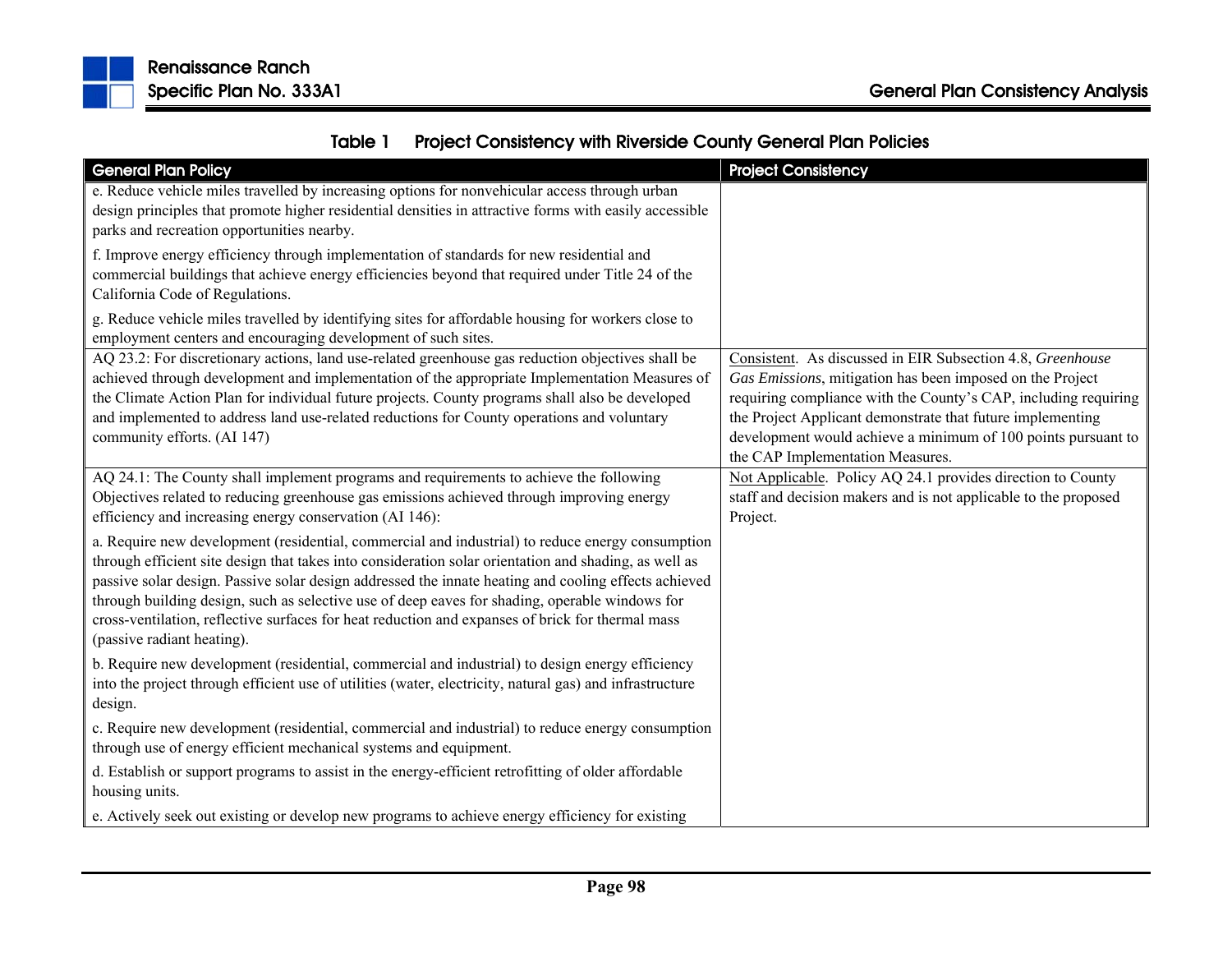

| Table 1 | <b>Project Consistency with Riverside County General Plan Policies</b> |
|---------|------------------------------------------------------------------------|
|---------|------------------------------------------------------------------------|

| <b>General Plan Policy</b>                                                                                                                                                            | <b>Project Consistency</b>                                                                                                     |
|---------------------------------------------------------------------------------------------------------------------------------------------------------------------------------------|--------------------------------------------------------------------------------------------------------------------------------|
| structures, particularly residential units built prior to 1978 when Title 24 energy efficiency                                                                                        |                                                                                                                                |
| requirements went into effect.                                                                                                                                                        |                                                                                                                                |
| f. Balance additional upfront costs for energy efficiency and affordable housing economic                                                                                             |                                                                                                                                |
| considerations by providing or supporting programs to finance energy-efficient housing.                                                                                               |                                                                                                                                |
| AQ 24.2: For discretionary actions, energy efficiency and conservation objectives shall be                                                                                            | Consistent. As discussed in EIR Subsection 4.8, Greenhouse                                                                     |
| achieved through development and implementation of the appropriate Implementation Measures of                                                                                         | Gas Emissions, mitigation has been imposed on the Project                                                                      |
| the Climate Action Plan for all new development approvals. County programs shall also be                                                                                              | requiring compliance with the County's CAP, including requiring                                                                |
| developed and implemented to address energy efficiency and conservation efforts for County                                                                                            | the Project Applicant demonstrate that future implementing                                                                     |
| operations and the community.                                                                                                                                                         | development would achieve a minimum of 100 points pursuant to                                                                  |
|                                                                                                                                                                                       | the CAP Implementation Measures.                                                                                               |
| AQ 25.1 The County shall implement programs and requirements to achieve the following<br>objectives related to reducing greenhouse gas emissions through water conservation (AI 146): | Not Applicable. Policy AQ 25.1 provides direction to County<br>staff and decision makers and is not applicable to the proposed |
|                                                                                                                                                                                       | Project.                                                                                                                       |
| a. Reduce water use in both new and existing housing, commercial and industrial uses.                                                                                                 |                                                                                                                                |
| b. Reduce wastewater generation in both new and existing housing, commercial and industrial                                                                                           |                                                                                                                                |
| uses.                                                                                                                                                                                 |                                                                                                                                |
| c. Reduce the amount of water used for landscaping irrigation through implementation of County                                                                                        |                                                                                                                                |
| Ordinance No. 859.                                                                                                                                                                    |                                                                                                                                |
| d. Increase use of non-potable water where appropriate, such as for landscaping and agricultural                                                                                      |                                                                                                                                |
| uses.                                                                                                                                                                                 |                                                                                                                                |
| e. Encourage increased efficiency of water use for agricultural activities.                                                                                                           |                                                                                                                                |
| f. Decrease energy costs associated with treatment of urban runoff water through greater use of                                                                                       |                                                                                                                                |
| bioswales and other biological systems.                                                                                                                                               |                                                                                                                                |
| AQ 25.2: The County shall implement programs and requirements to achieve the following                                                                                                | Consistent. The Project would be fully consistent with the                                                                     |
| objectives related to reducing greenhouse gas emissions through biota conservation: a. Conserve                                                                                       | MSHCP, as discussed in EIR Subsection 4.4, Biological                                                                          |
| biota that provides carbon sequestration through implementation of the Multiple Species Habitat                                                                                       | Resources. There is no vegetation on site that would serve carbon                                                              |
| Conservation Plans for western and eastern Riverside County.                                                                                                                          | sequestration purposes over the long term, with exception of                                                                   |
| b. Preserve forest lands and other suitable natural vegetation areas to maintain the carbon                                                                                           | natural vegetation that would be preserved within planned open                                                                 |
| sequestration capacity of such areas within the County.                                                                                                                               | space areas on site. The remaining components of this policy                                                                   |
| c. Promote establishment of vegetated recreational uses, such as local and regional parks, that                                                                                       | provide direction to County staff and decision makers and are not                                                              |
| provide carbon sequestration potential in addition to opportunities for healthy recreation.                                                                                           | applicable to the proposed Project.                                                                                            |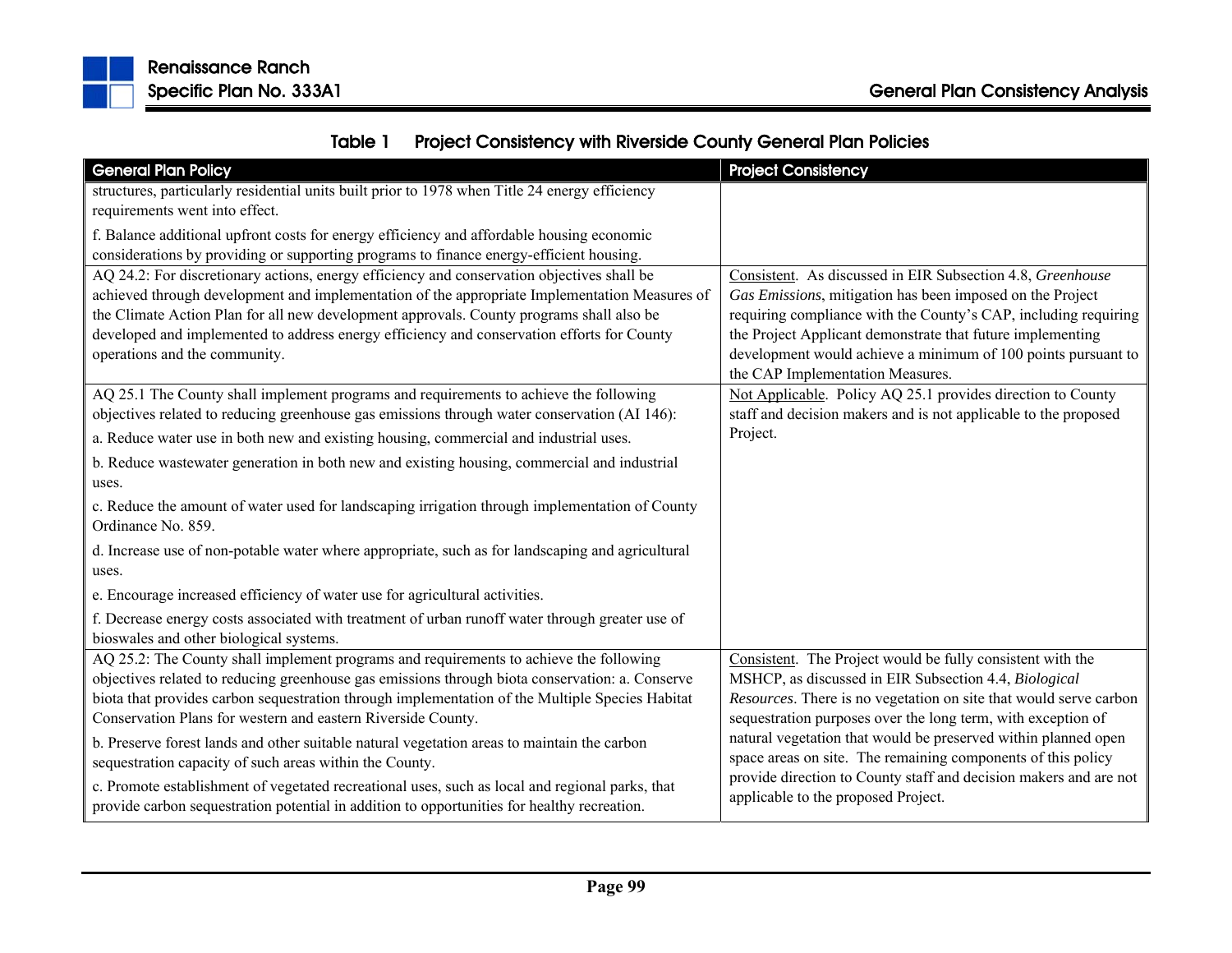| <b>General Plan Policy</b>                                                                                                                                                                                                                                                                                                                                                                                               | <b>Project Consistency</b>                                                                                                                                                                                                                                                                                                                                    |
|--------------------------------------------------------------------------------------------------------------------------------------------------------------------------------------------------------------------------------------------------------------------------------------------------------------------------------------------------------------------------------------------------------------------------|---------------------------------------------------------------------------------------------------------------------------------------------------------------------------------------------------------------------------------------------------------------------------------------------------------------------------------------------------------------|
| d. Promote urban forestry and reforestation, as feasible, to provide additional carbon sequestration                                                                                                                                                                                                                                                                                                                     |                                                                                                                                                                                                                                                                                                                                                               |
| potential.                                                                                                                                                                                                                                                                                                                                                                                                               |                                                                                                                                                                                                                                                                                                                                                               |
| e. Promote the voluntary preservation of farmlands for carbon sequestration purposes. In particular,<br>protect important farmlands and open space from conversion and encroachment by urban uses.<br>Also, seek to retain large parcels of agricultural lands to enhance the viability of local agriculture<br>and prevent the encroachment of sprawl into rural areas.                                                 |                                                                                                                                                                                                                                                                                                                                                               |
| f. Promote the voluntary preservation of areas of native vegetation that may contribute to biological<br>carbon sequestration functions.                                                                                                                                                                                                                                                                                 |                                                                                                                                                                                                                                                                                                                                                               |
| g. Protect vegetation from increased fire risks associated with drought conditions to ensure<br>biological carbon remains sequestered in vegetation and not released to the atmosphere through<br>wildfires. In particular, prevent unnecessary intrusion of people, vehicles and development into<br>natural open space areas to lessen risk of wildfire from human activities.                                         |                                                                                                                                                                                                                                                                                                                                                               |
| AQ 25.3: For discretionary actions, greenhouse gas reduction objectives related to water and biota<br>conservation shall be achieved through development and implementation of the applicable<br>Implementation Measures of the Climate Action Plan. County programs shall also be developed<br>and implemented to address conservation issues related to County operations and voluntary<br>community efforts. (AI 146) | Consistent. As discussed in EIR Subsection 4.8, Greenhouse<br>Gas Emissions, mitigation has been imposed on the Project<br>requiring compliance with the County's CAP, including requiring<br>the Project Applicant demonstrate that future implementing<br>development would achieve a minimum of 100 points pursuant to<br>the CAP Implementation Measures. |
| AQ 26.1: The County shall implement programs and requirements to achieve the following<br>objectives related to reducing greenhouse gas emissions derived from energy generation (AI 146,<br>$147$ :                                                                                                                                                                                                                     | Not Applicable. Policy AQ 26.1 provides direction to County<br>staff and decision makers and is not applicable to the proposed<br>Project.                                                                                                                                                                                                                    |
| a. Encourage the installation of solar panels and other energy-efficient improvements.                                                                                                                                                                                                                                                                                                                                   |                                                                                                                                                                                                                                                                                                                                                               |
| b. Facilitate residential and commercial renewable energy facilities (solar array installations,<br>individual wind energy generators, etc.).                                                                                                                                                                                                                                                                            |                                                                                                                                                                                                                                                                                                                                                               |
| c. Facilitate development of renewable energy facilities and transmission lines in appropriate<br>locations.                                                                                                                                                                                                                                                                                                             |                                                                                                                                                                                                                                                                                                                                                               |
| d. Facilitate renewable energy facilities and transmission line siting.                                                                                                                                                                                                                                                                                                                                                  |                                                                                                                                                                                                                                                                                                                                                               |
| e. Provide incentives for development of local green technology businesses and locally-produced<br>green products.                                                                                                                                                                                                                                                                                                       |                                                                                                                                                                                                                                                                                                                                                               |
| f. Provide incentives for investment in residential and commercial energy efficiency improvements.                                                                                                                                                                                                                                                                                                                       |                                                                                                                                                                                                                                                                                                                                                               |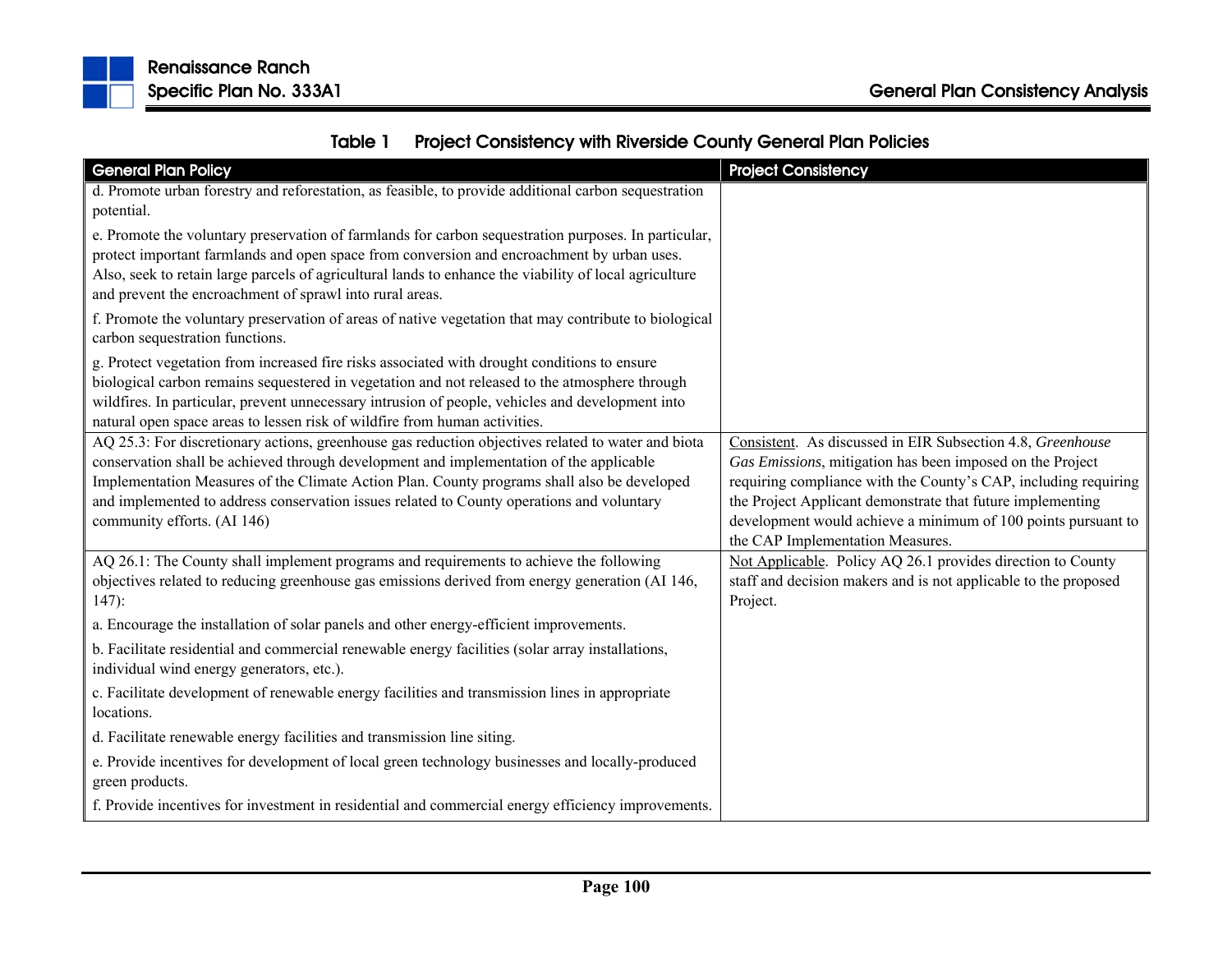

| Table 1 | <b>Project Consistency with Riverside County General Plan Policies</b> |
|---------|------------------------------------------------------------------------|
|---------|------------------------------------------------------------------------|

| <b>General Plan Policy</b>                                                                                                                                                                         | <b>Project Consistency</b>                                                                                                     |
|----------------------------------------------------------------------------------------------------------------------------------------------------------------------------------------------------|--------------------------------------------------------------------------------------------------------------------------------|
| g. Identify lands suitable for wind power generation or geothermal production and encourage                                                                                                        |                                                                                                                                |
| development of these alternative energy sources.                                                                                                                                                   |                                                                                                                                |
| AQ 26.2: For discretionary actions, the objectives for greenhouse gas reduction through increased                                                                                                  | Consistent. As discussed in EIR Subsection 4.8, Greenhouse                                                                     |
| use of alternative energy sources shall be achieved through development and implementation of the                                                                                                  | Gas Emissions, mitigation has been imposed on the Project                                                                      |
| applicable Implementation Measures of the Climate Action Plan. County programs shall also be                                                                                                       | requiring compliance with the County's CAP, including requiring                                                                |
| developed and implemented to address use of alternative energy for County operations and within                                                                                                    | the Project Applicant demonstrate that future implementing                                                                     |
| the community. (AI 147)                                                                                                                                                                            | development would achieve a minimum of 100 points pursuant to                                                                  |
| AQ 27.1: The County shall implement programs and requirements to achieve the following                                                                                                             | the CAP Implementation Measures.<br>Not Applicable. Policy AQ 27.1 provides direction to County                                |
| objectives related to reducing greenhouse gas emissions associated with wastes (AI 146, 147):                                                                                                      | staff and decision makers and is not applicable to the proposed                                                                |
|                                                                                                                                                                                                    | Project.                                                                                                                       |
| a. Reduce the amount of solid waste generated.                                                                                                                                                     |                                                                                                                                |
| b. Increase the amount of solid waste recycled by maximizing waste diversion, composting and                                                                                                       |                                                                                                                                |
| recycling for residential and commercial generators.                                                                                                                                               |                                                                                                                                |
| c. Promote reductions in material consumption.                                                                                                                                                     |                                                                                                                                |
| d. Decrease wastewater generation.                                                                                                                                                                 |                                                                                                                                |
| e. Reduce fugitive methane emissions and increase methane conversion to alternative energies at<br>County landfills.                                                                               |                                                                                                                                |
| AQ 27.2: Greenhouse gas reduction through the above waste reduction Objectives shall be                                                                                                            | Consistent. As discussed in EIR Subsection 4.8, Greenhouse                                                                     |
| achieved through development and implementation of the applicable Implementation Measures of                                                                                                       | Gas Emissions, mitigation has been imposed on the Project                                                                      |
| the Climate Action Plan for new development. County programs shall also be developed and                                                                                                           | requiring compliance with the County's CAP, including requiring                                                                |
| implemented to address waste reductions for County operations and voluntary community efforts.                                                                                                     | the Project Applicant demonstrate that future implementing                                                                     |
| (AI 146)                                                                                                                                                                                           | development would achieve a minimum of 100 points pursuant to                                                                  |
|                                                                                                                                                                                                    | the CAP Implementation Measures.                                                                                               |
| AQ 28.1: The County shall implement programs and requirements to achieve voluntary greenhouse<br>gas emissions reductions through the following public education and outreach objectives (AI 147): | Not Applicable. Policy AQ 28.1 provides direction to County<br>staff and decision makers and is not applicable to the proposed |
| a. Provide homeowner education programs on the various voluntary ways in which they may                                                                                                            | Project.                                                                                                                       |
| reduce their homes' GHG emissions.                                                                                                                                                                 |                                                                                                                                |
| b. Develop and implement motorist education programs on reducing vehicle miles travelled                                                                                                           |                                                                                                                                |
| (VMT), idling, vehicle maintenance, etc.                                                                                                                                                           |                                                                                                                                |
| c. Develop and implement incentive programs for increasing carpooling, public transit use and                                                                                                      |                                                                                                                                |
| other similar means.                                                                                                                                                                               |                                                                                                                                |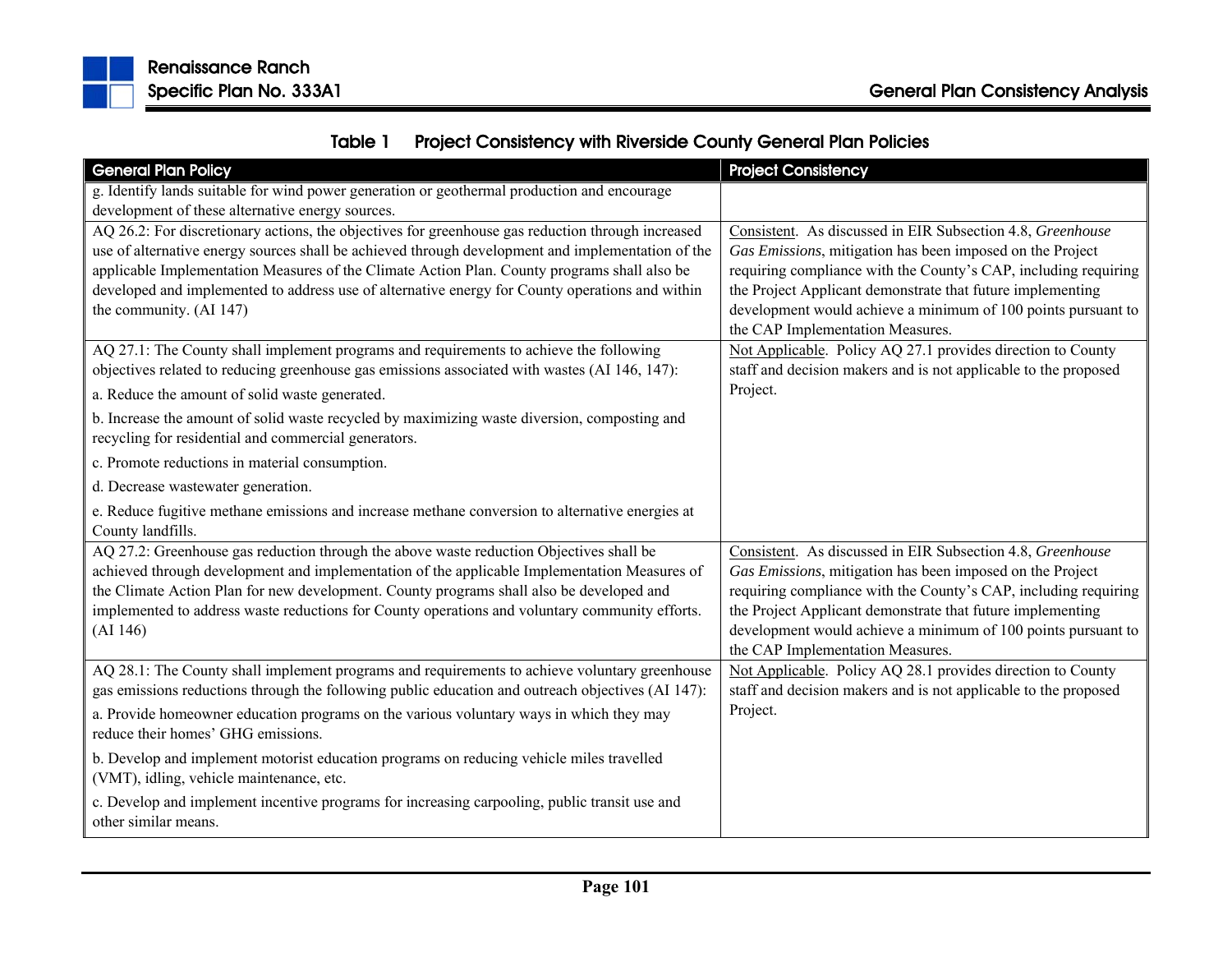

|  | Table 1 Project Consistency with Riverside County General Plan Policies |
|--|-------------------------------------------------------------------------|
|--|-------------------------------------------------------------------------|

| <b>General Plan Policy</b>                                                                                                                                                                                                                                             | <b>Project Consistency</b>                                                                                                     |
|------------------------------------------------------------------------------------------------------------------------------------------------------------------------------------------------------------------------------------------------------------------------|--------------------------------------------------------------------------------------------------------------------------------|
| d. Develop and implement incentive programs for residential energy conservation, such as through                                                                                                                                                                       |                                                                                                                                |
| retrofitting to improve insulation values, adding solar energy capabilities, planting deciduous trees<br>to provide summer shade, etc.                                                                                                                                 |                                                                                                                                |
| e. Develop and implement programs designed to decrease transportation emissions, such as hybrid                                                                                                                                                                        |                                                                                                                                |
| vehicle rebates, alternate fuel discounts, carpooling incentives, van pools, etc.                                                                                                                                                                                      |                                                                                                                                |
| f. Develop and implement education programs about green purchasing and waste reduction                                                                                                                                                                                 |                                                                                                                                |
| measures, e.g., use of sustainable materials, composting and such.                                                                                                                                                                                                     |                                                                                                                                |
| g. Develop and implement programs to improve job-housing balances, such as through small<br>business development, for areas that are housing rich but jobs poor.                                                                                                       |                                                                                                                                |
| h. Develop and implement programs to incentive recycling and other waste reduction programs.                                                                                                                                                                           |                                                                                                                                |
| AQ 28.2: The County shall implement programs and requirements to achieve greenhouse gas<br>emissions reductions through the following interagency coordination objectives (AI 146):                                                                                    | Not Applicable. Policy AQ 28.2 provides direction to County<br>staff and decision makers and is not applicable to the proposed |
| a. Coordinate County regional GHG reduction efforts with those of other regional agencies and<br>plans, i.e.:                                                                                                                                                          | Project.                                                                                                                       |
| • SCAG Regional Blueprint Plan                                                                                                                                                                                                                                         |                                                                                                                                |
| • SCAG Regional Transportation Plan (which will address SB375) $\Box$ SCAQMD Air Quality<br>Management Plans                                                                                                                                                           |                                                                                                                                |
| • SB 375 Coordination and "Sustainable Communities Strategies"                                                                                                                                                                                                         |                                                                                                                                |
| b. Coordinate with constituent cities and sub-regional planning agencies, particularly WRCOG and<br>CVAG, on GHG reduction efforts that jointly affect the County and these cities.                                                                                    |                                                                                                                                |
| c. Coordinate with utility and service providers serving the County to develop programs to improve<br>energy efficiency, water efficiency and delivery or structural improvements to reduce demand or<br>better coordinate infrastructure development, as appropriate. |                                                                                                                                |
| d. Coordinate with regional agencies responsible for developing utility corridors, particularly for<br>electricity transmission, to ensure alternate energy sources available to Riverside County are used<br>to their fullest extent.                                 |                                                                                                                                |
| AQ 28.3: Voluntary greenhouse gas reduction objectives for the community sector shall be                                                                                                                                                                               | Not Applicable. Policy AQ 28.3 provides direction to County                                                                    |
| achieved through development and implementation of specific implementation measures, as                                                                                                                                                                                | staff and decision makers and is not applicable to the proposed                                                                |
| determined appropriate and feasible by the County.<br>AQ 29.1: The County shall implement programs and requirements to achieve the following                                                                                                                           | Project.                                                                                                                       |
|                                                                                                                                                                                                                                                                        | Not Applicable. Policy AQ 29.1 provides direction to County                                                                    |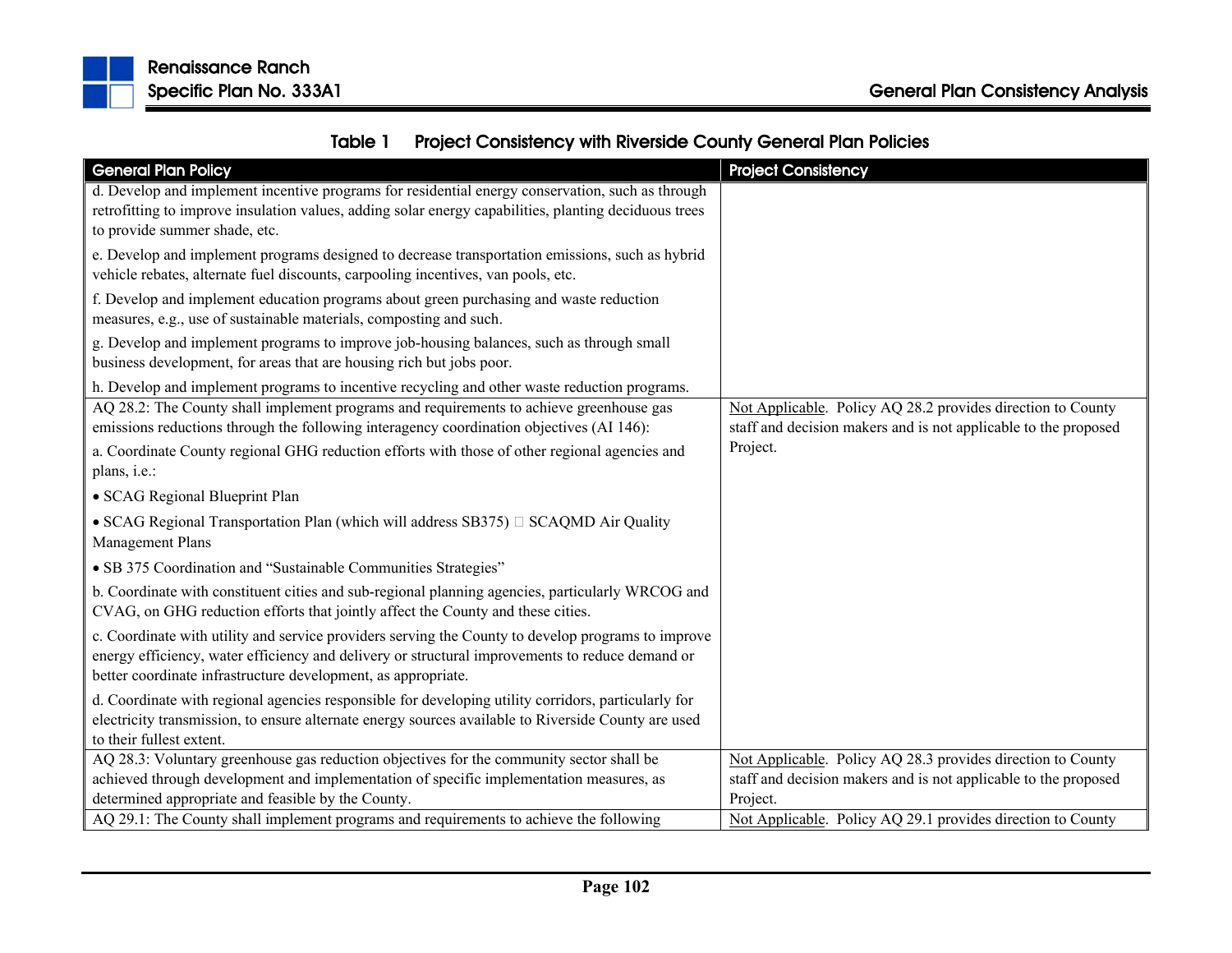

| <b>General Plan Policy</b>                                                                         | <b>Project Consistency</b>                                      |
|----------------------------------------------------------------------------------------------------|-----------------------------------------------------------------|
| Objectives related to reducing greenhouse gas emissions from County transportation, such as fleet  | staff and decision makers and is not applicable to the proposed |
| composition, construction equipment, employee commuting and travel on County business (AI          | Project.                                                        |
| $146$ :                                                                                            |                                                                 |
| a. Increase the average fuel efficiency of County-owned vehicles powered by gasoline and diesel.   |                                                                 |
| b. Increase use of alternative and lower carbon fuels in the County vehicle fleet.                 |                                                                 |
| c. Reduce total vehicle miles traveled by County employees, both commuting to work sites and       |                                                                 |
| travel for the conduction of County activities.                                                    |                                                                 |
| AQ 29.2: The County shall implement programs and requirements to achieve the following             | Not Applicable. Policy AQ 29.2 provides direction to County     |
| objectives related to reducing greenhouse gas emissions through improving energy efficiency for    | staff and decision makers and is not applicable to the proposed |
| County facilities and operations (AI 146)                                                          | Project.                                                        |
| a. Improve the energy efficiency of all existing and new County buildings.                         |                                                                 |
| b. Improve the energy efficiency of County infrastructure operation (roads, water, waste disposal  |                                                                 |
| and treatment, buildings, etc.)                                                                    |                                                                 |
| c. Decrease energy use through incorporating renewable energy facilities (such as, solar array     |                                                                 |
| installations, individual wind energy generators, geothermal heat sources) on County facilities    |                                                                 |
| where feasible and appropriate.                                                                    |                                                                 |
| AQ 29.3: The County shall implement programs and requirements to achieve the following             | Not Applicable. Policy AQ 29.3 provides direction to County     |
| objectives related to reducing greenhouse gas emissions through achieving waste reduction and      | staff and decision makers and is not applicable to the proposed |
| resource efficiency for County facilities and operations (AI 146):                                 | Project.                                                        |
| a. Establish purchasing and procurement policies that support the use of green products and        |                                                                 |
| services, minimize waste and promote sustainability.                                               |                                                                 |
| b. Reduce potable water use at both new and existing County facilities and operations.             |                                                                 |
| c. Reduce wastewater generation and urban runoff in both new and existing County facilities and    |                                                                 |
| operations.                                                                                        |                                                                 |
| d. Increase the amount of materials recycled from County facilities while decreasing the amount of |                                                                 |
| solid waste generated by County facilities that requires landfill disposal.                        |                                                                 |
| AQ 29.4: Greenhouse gas emissions reduction objectives for County operations and facilities shall  | Not Applicable. Policy AQ 29.4 provides direction to County     |
| be achieved through development and implementation of enforceable and binding internal County      | staff and decision makers and is not applicable to the proposed |
| policies, programs or similar means.                                                               | Project.                                                        |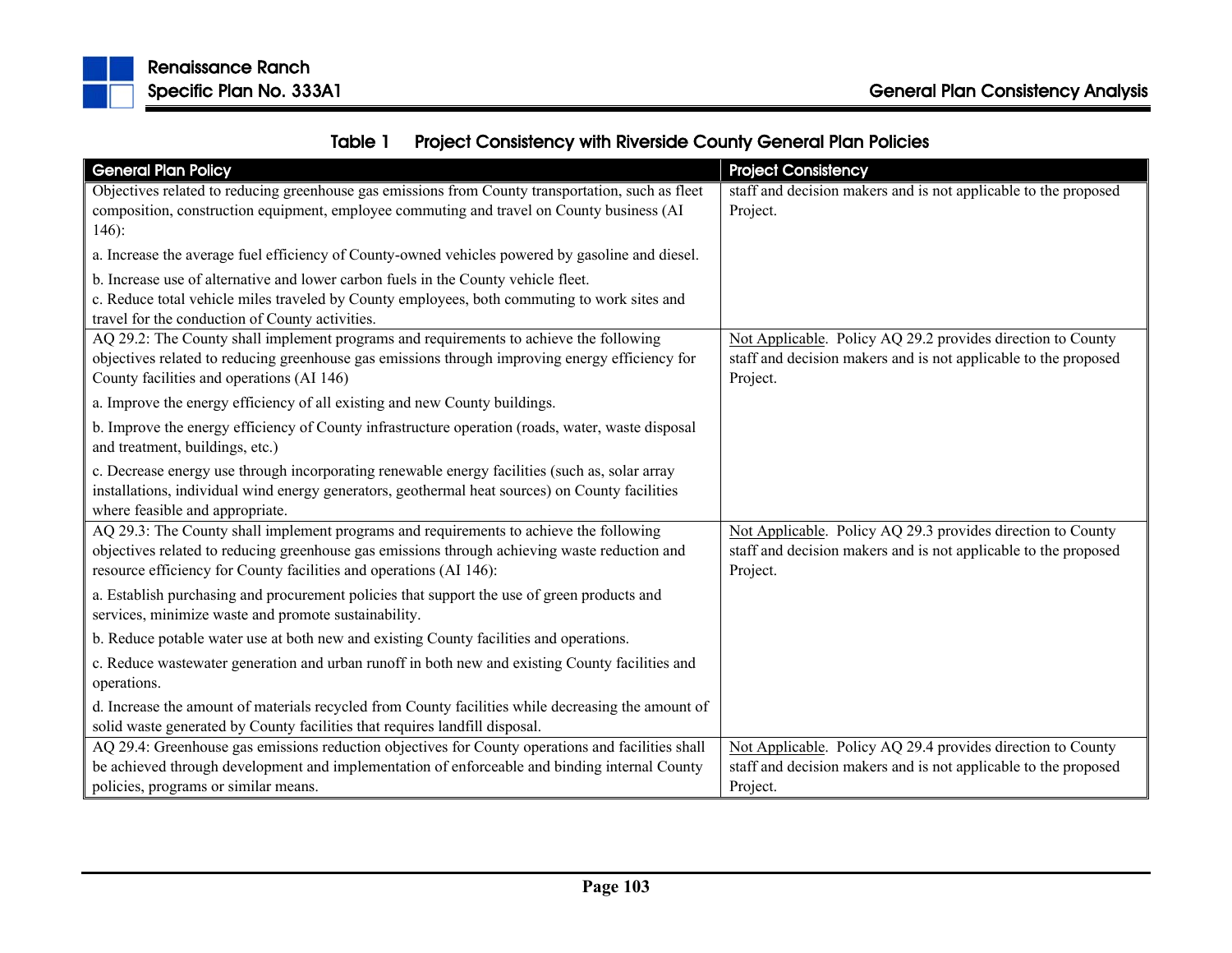

|  | Table 1 Project Consistency with Riverside County General Plan Policies |  |  |
|--|-------------------------------------------------------------------------|--|--|
|--|-------------------------------------------------------------------------|--|--|

| <b>General Plan Policy</b>                                                                                                                                                                                                                                                                                                                                                                                                                                      | <b>Project Consistency</b>                                                                                                                                                                                                                     |
|-----------------------------------------------------------------------------------------------------------------------------------------------------------------------------------------------------------------------------------------------------------------------------------------------------------------------------------------------------------------------------------------------------------------------------------------------------------------|------------------------------------------------------------------------------------------------------------------------------------------------------------------------------------------------------------------------------------------------|
| <b>GENERAL PLAN HEALTHY COMMUNITIES ELEMENT</b>                                                                                                                                                                                                                                                                                                                                                                                                                 |                                                                                                                                                                                                                                                |
| HC 1.1: Foster the overall health and well-being of Riverside County residents, particularly the<br>most vulnerable populations. (AI 136)                                                                                                                                                                                                                                                                                                                       | Not Applicable. Policy HC 1.1 provides direction to County staff<br>and decision makers and is not applicable to the proposed<br>Project.                                                                                                      |
| HC 1.2: Promote an understanding of the connections between the built environment and the on-<br>going health challenges in Riverside County. (AI 136)                                                                                                                                                                                                                                                                                                          | Not Applicable. Policy HC 1.2 provides direction to County staff<br>and decision makers and is not applicable to the proposed<br>Project.                                                                                                      |
| HC 2.1: Encourage a built environment that promotes physical activity and access to healthy foods<br>while reducing driving and pollution by: (AI 137)                                                                                                                                                                                                                                                                                                          | Not Applicable. Policy HC 2.1 provides direction to County staff<br>and decision makers and is not applicable to the proposed                                                                                                                  |
| a. Promoting the use of survey tools such as Health Impact Assessments, Development Application<br>Health Checklist, or other tools the County of Riverside deems effective to evaluate the impacts of<br>development on public health.                                                                                                                                                                                                                         | Project.                                                                                                                                                                                                                                       |
| b. Directing new growth to existing, urbanized areas while reducing new growth in undeveloped<br>areas of Riverside County.                                                                                                                                                                                                                                                                                                                                     |                                                                                                                                                                                                                                                |
| HC 2.2: Promote increased physical activity, reduced driving and increased walking, cycling and<br>public transit by: (AI 139, 140)<br>a. Requiring where appropriate the development of compact, development patterns that are<br>pedestrian and bicycle friendly.<br>b. Increasing opportunities for active transportation (walking and biking) and transit use.<br>c. Encouraging the development of neighborhood grocery stores that provide fresh produce. | Consistent. The Project would comprise a compact light<br>industrial and business park development. The Project also would<br>accommodate a community trail along proposed Street A.                                                           |
| HC 3.1: Where appropriate, require high-density, mixed use development near existing and<br>proposed high use transit centers. (AI 137)                                                                                                                                                                                                                                                                                                                         | Not Applicable. Policy HC 3.1 provides direction to County staff<br>and decision makers and is not applicable to the proposed<br>Project. Additionally, the Project site is not located near existing<br>or proposed high use transit centers. |
| HC 3.2: Where appropriate, design communities with a balanced mix of uses that provide regional<br>transportation facilities within walking distance.                                                                                                                                                                                                                                                                                                           | Consistent. The land use intensities proposed as part of the<br>Project would facilitate future transit service in the area.                                                                                                                   |
| HC 3.3: Where appropriate, require pedestrian-oriented design that encourages the use of bicycles<br>and walking as alternatives to driving and increases levels of physical activity. (AI 142)                                                                                                                                                                                                                                                                 | Consistent. The Project would accommodate a community trail<br>along proposed Street A.                                                                                                                                                        |
| HC 3.4: Provide for a range of housing options to accommodate a range of income levels and<br>household types.                                                                                                                                                                                                                                                                                                                                                  | Not Applicable. Residential land uses are not proposed as part of<br>the Project.                                                                                                                                                              |
| HC 4.1 Promote healthy land use patterns by doing each of the following to the extent feasible: (AI<br>137)                                                                                                                                                                                                                                                                                                                                                     | Consistent. The Project accommodates 38.6 acres of open space<br>on the Project site. The portions of the Project site proposed for                                                                                                            |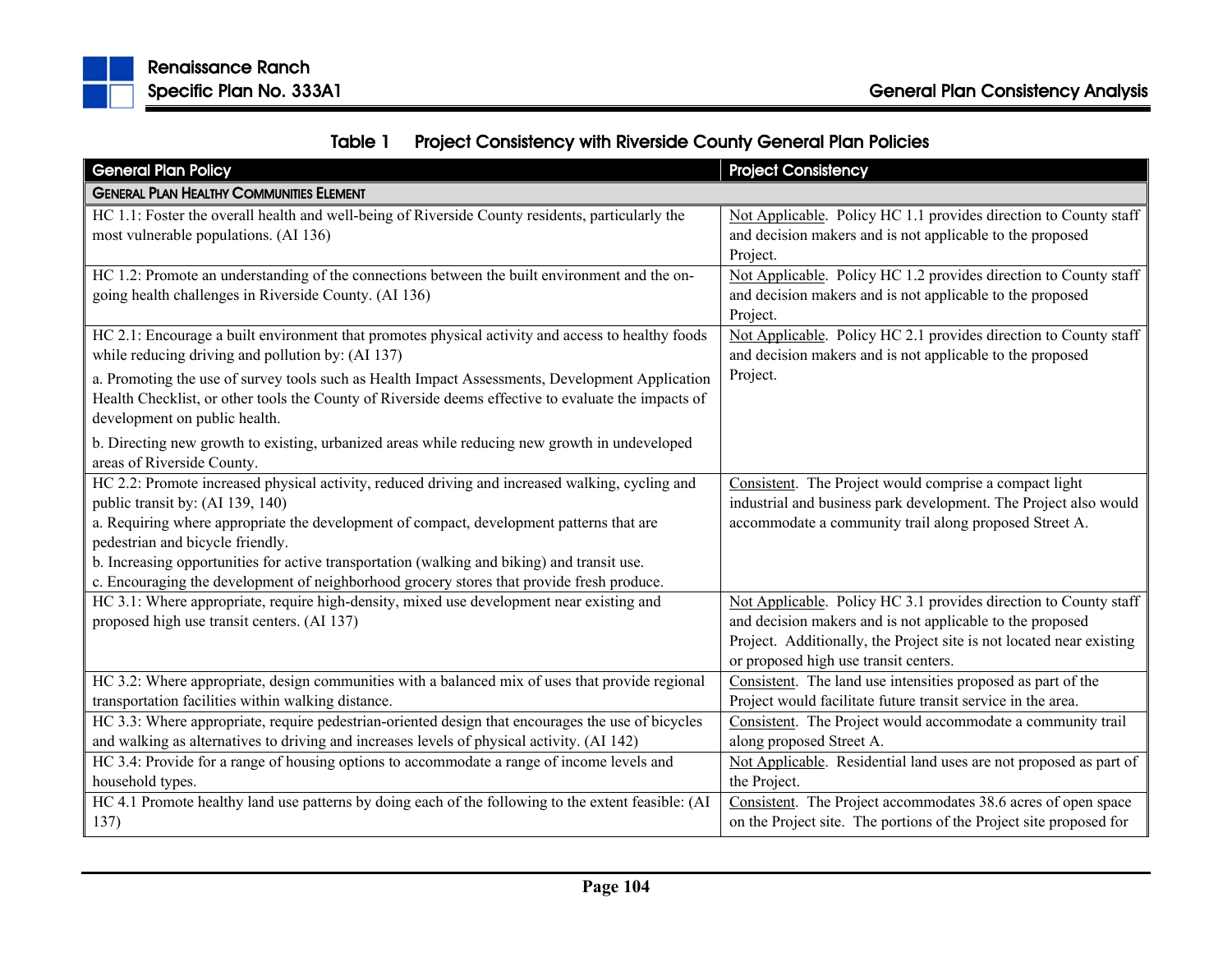

|  | Table 1 Project Consistency with Riverside County General Plan Policies |
|--|-------------------------------------------------------------------------|
|--|-------------------------------------------------------------------------|

| <b>General Plan Policy</b>                                                                              | <b>Project Consistency</b>                                        |
|---------------------------------------------------------------------------------------------------------|-------------------------------------------------------------------|
| a. Preserving rural open space areas, and scenic resources.                                             | development are not environmentally sensitive or subject to       |
| b. Preventing inappropriate development in areas that are environmentally sensitive or subject          | severe natural hazards. The remaining portion of this policy      |
| to severe natural hazards.                                                                              | provides direction to County staff and decision makers and is not |
| c. Developing incentives, such as transfer of development rights, clustered development,                | applicable to the proposed Project.                               |
| development easements, and other mechanisms, to preserve the economic value of agricultural and         |                                                                   |
| open space lands.                                                                                       |                                                                   |
| HC 4.2: Promote services that enable residents to meet their daily needs without driving. Such          | Not Applicable. Policy HC 4.2 provides direction to County staff  |
| services may include: shopping shuttles to nearby retail districts, retail near residential, and mobile | and decision makers and is not applicable to the proposed         |
| or virtual health clinics. (AI 137)                                                                     | Project.                                                          |
| Policies HC 5.1 through HC 5.6: Non-Motorized Transportation Systems                                    | Not Applicable. Policies HC 5.1 through HC 5.6 provide            |
|                                                                                                         | direction to County staff and decision makers and are not         |
|                                                                                                         | applicable to the proposed Project.                               |
| HC 6.1: Coordinate with transportation service providers and transportation planning entities to        | Not Applicable. Policy HC 6.1 provides direction to County staff  |
| improve access to multi-modal transportation options throughout the County of Riverside,                | and decision makers and is not applicable to the proposed         |
| including public transit.                                                                               | Project.                                                          |
| HC 6.2: Coordinate with transportation service providers and transportation planning entities to        | Not Applicable. Policy HC 6.2 provides direction to County staff  |
| address the location of civic uses such as schools and government buildings, commercial corridors,      | and decision makers and is not applicable to the proposed         |
| and medical facilities so that they are accessible by public transit.                                   | Project.                                                          |
| HC 6.3: Coordinate with transportation service providers and transportation planning entities to        | Not Applicable. Policy HC 6.3 provides direction to County staff  |
| ensure that public transportation facilities are located a convenient distance from residential areas.  | and decision makers and is not applicable to the proposed         |
|                                                                                                         | Project.                                                          |
| HC 6.4: Ensure that regional trail plans are implemented at the Area Plan and Specific Plan level.      | Consistent. The Project would accommodate a community trail       |
|                                                                                                         | along proposed Street A.                                          |
| HC 6.5: Promote job growth within Riverside County to reduce the substantial out-of-county job          | Consistent. Policy HC 6.5 provides direction to County staff and  |
| commutes that exist today.                                                                              | decision makers and is not applicable to the proposed Project.    |
|                                                                                                         | Notwithstanding, the Project proposes light industrial and        |
|                                                                                                         | business park land uses, which would assist the County in         |
|                                                                                                         | implementing this policy.                                         |
| HC 7.1: Encourage the provision of public art and preserve and increase access to cultural              | Not Applicable. Policy HC 7.1 provides direction to County staff  |
| resources.                                                                                              | and decision makers and is not applicable to the proposed         |
|                                                                                                         | Project.                                                          |
| HC 7.2: Encourage partnerships among entities and institutions including tribal governments which       | Not Applicable. Policy HC 7.2 provides direction to County staff  |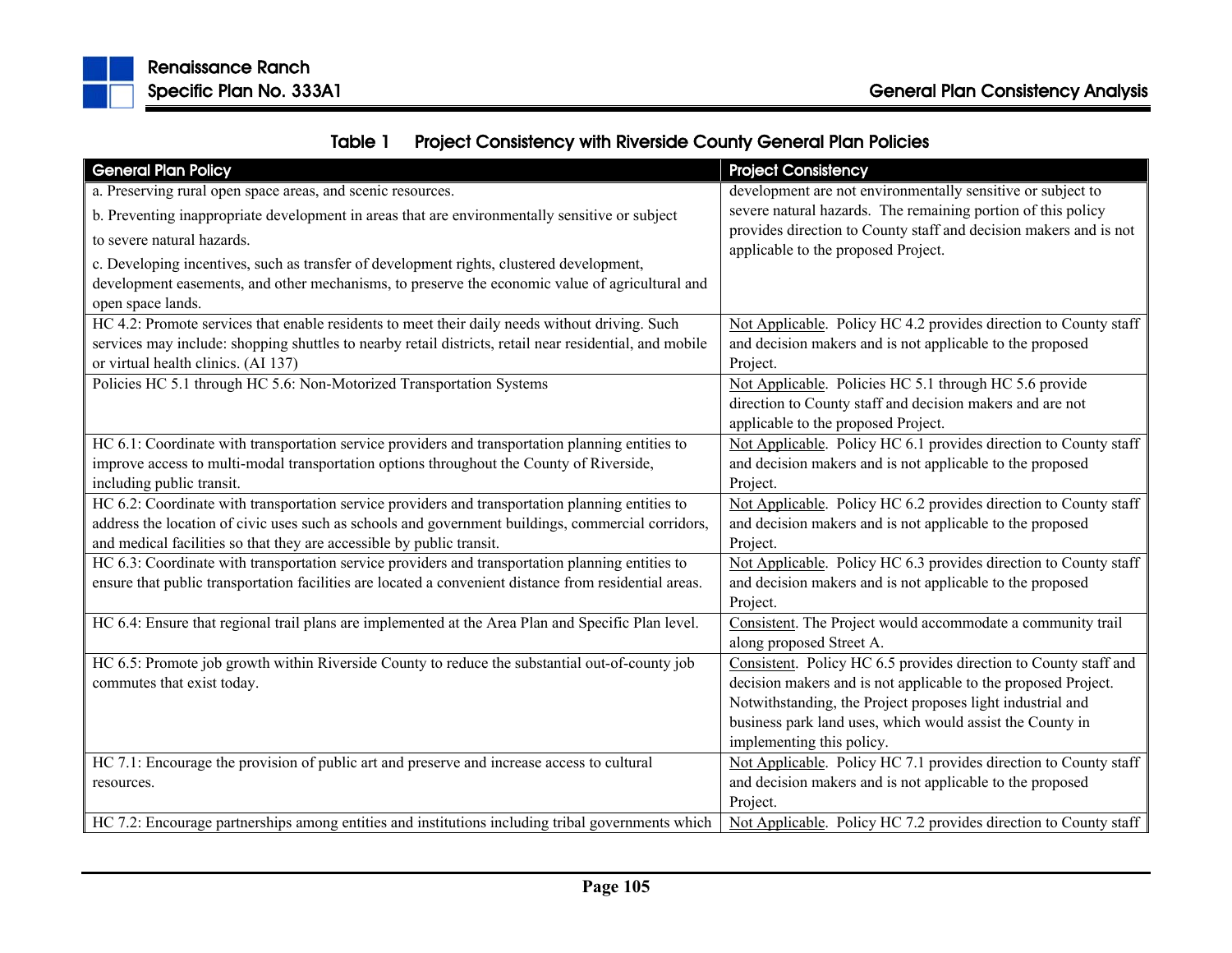|  | Table 1 Project Consistency with Riverside County General Plan Policies |
|--|-------------------------------------------------------------------------|
|--|-------------------------------------------------------------------------|

| <b>General Plan Policy</b>                                                                             | <b>Project Consistency</b>                                           |
|--------------------------------------------------------------------------------------------------------|----------------------------------------------------------------------|
| promote art and cultural programs, foster community identity, and enhance neighborhood pride.          | and decision makers and is not applicable to the proposed            |
|                                                                                                        | Project.                                                             |
| Policies HC 8.1 and HC 8.2: Social Capital                                                             | Not Applicable. Policies HC 8.1 and HC 8.2 provide direction to      |
|                                                                                                        | County staff and decision makers and are not applicable to the       |
|                                                                                                        | proposed Project.                                                    |
| HC 9.1: Coordinate the development of complete neighborhoods that provide for the basic needs of       | Not Applicable. Residential uses are not proposed as part of the     |
| daily life and for the health, safety, and welfare of residents. (AI 137,138, 142,143)                 | Project.                                                             |
| HC 9.2: Require appropriate infrastructure, public facilities, and services.                           | Consistent. As documented in EIR Subsections 4.16, Public            |
|                                                                                                        | Services, and 4.20, Utilities and Service Systems, adequate          |
|                                                                                                        | infrastructure, public facilities, and services exist or would exist |
|                                                                                                        | to serve the proposed Project.                                       |
| HC 9.3: Require safe and appealing recreational opportunities.                                         | Not Applicable. The Project does not include any residential         |
|                                                                                                        | uses and no recreational uses are proposed.                          |
| HC 9.4: Improve safety and the perception of safety by requiring adequate lighting, street visibility, | Not Applicable. Policy HC 9.4 provides direction to County staff     |
| and defensible space.                                                                                  | and decision makers and is not applicable to the proposed            |
|                                                                                                        | Project.                                                             |
| HC 9.5: Where appropriate, require neighborhood retail, service and public facilities within           | Not Applicable. The Project does not include any commercial          |
| walking distance of residential areas. (AI 142)                                                        | retail or public facilities land uses.                               |
| HC 10.1: Provide residents of all ages and income levels with convenient and safe opportunities for    | Not Applicable. The Project does not include any residential         |
| recreation and physical activities.                                                                    | uses and no recreational uses are proposed.                          |
| HC 10.2: Increase access to open space resources by:                                                   | Consistent. The Project accommodates 38.6 acres of open space.       |
| a. Supporting a diversity of passive and active open spaces throughout the County of Riverside.        | Additionally, the Project would accommodate a community trail        |
| b. Facilitating the location of additional transportation routes to existing recreational facilities.  | along proposed Street A.                                             |
| c. Locating parks in close proximity to homes and offices.                                             |                                                                      |
| d. Requiring that development of parks, trails, and open space facilities occur concurrently with      |                                                                      |
| other area development.                                                                                |                                                                      |
| HC 10.3: Encourage the expansion of facilities and amenities in existing parks.                        | Not Applicable. Policy HC 10.3 provides direction to County          |
|                                                                                                        | staff and decision makers and is not applicable to the proposed      |
|                                                                                                        | Project.                                                             |
| HC 10.4: Encourage the construction of new parks and open spaces.                                      | Consistent. The Project accommodates a total of 38.6 acres of        |
|                                                                                                        | open space. Residential uses are not proposed as part of the         |
|                                                                                                        | Project.                                                             |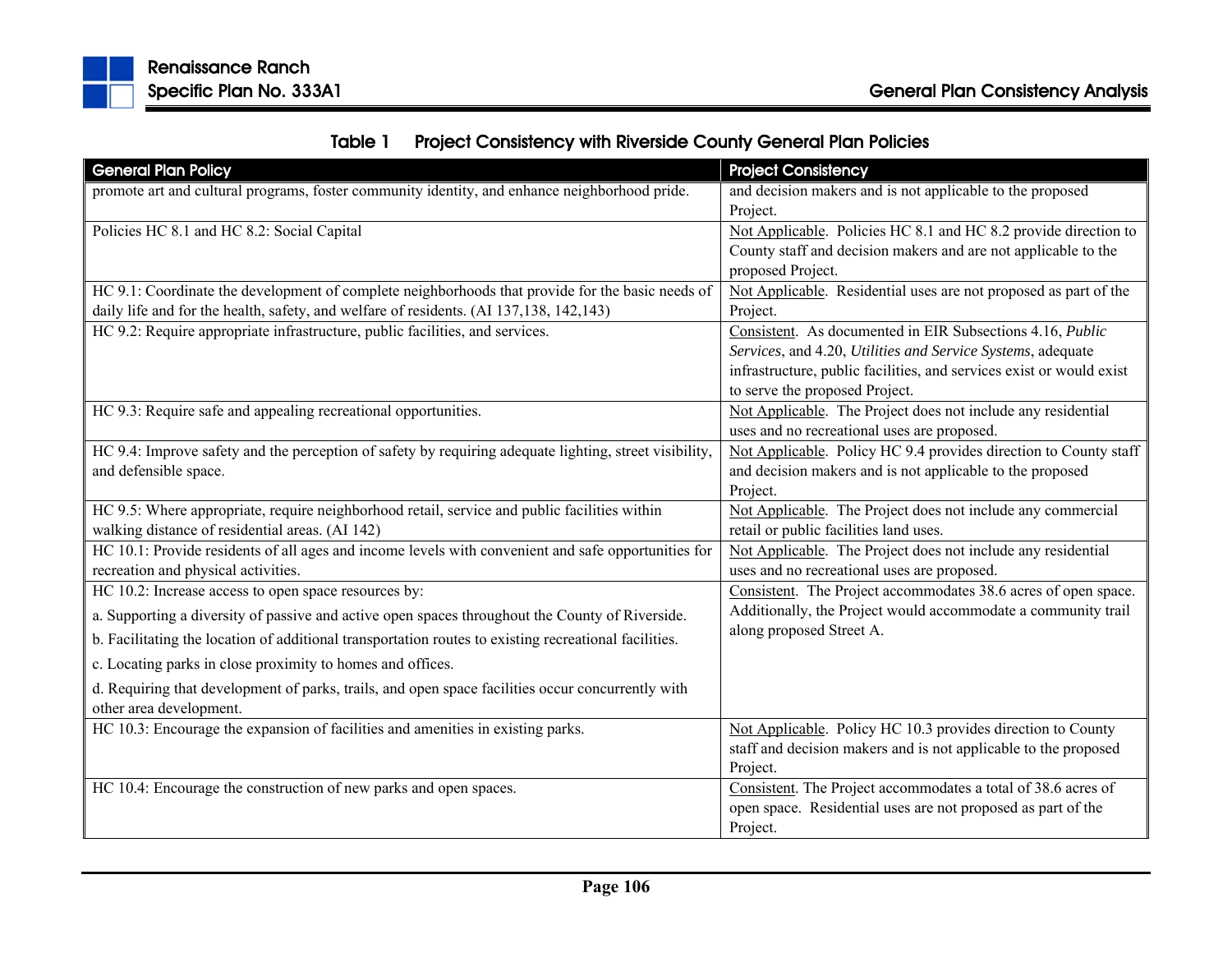

|  | Table 1 Project Consistency with Riverside County General Plan Policies |
|--|-------------------------------------------------------------------------|
|--|-------------------------------------------------------------------------|

| <b>General Plan Policy</b>                                                                           | <b>Project Consistency</b>                                        |
|------------------------------------------------------------------------------------------------------|-------------------------------------------------------------------|
| HC 10.5: Incorporate design features in the multi-use open space network that reflect the sense of   | Consistent. The County would review future implementing           |
| place and unique characteristics of the community.                                                   | developments (e.g., tentative tract maps, plot plans, etc.) for   |
|                                                                                                      | compliance with this policy.                                      |
| HC 10.6: Address both actual and perceived safety concerns that create barriers to physical activity | Consistent. The County would review future implementing           |
| by requiring adequate lighting, street visibility, and defensible space.                             | developments (e.g., tentative tract maps, plot plans, etc.) for   |
|                                                                                                      | compliance with this policy.                                      |
| HC 10.7: When planning communities, encourage the location of parks near other community             | Not Applicable. Policy HC 10.7 provides direction to County       |
| facilities such as schools, senior centers, recreation centers, etc.                                 | staff and decision makers and is not applicable to the proposed   |
|                                                                                                      | Project.                                                          |
| HC 10.8: Encourage joint-use agreements with school districts that allow school properties to be     | Not Applicable. Policy HC 10.8 provides direction to County       |
| used during non-school hours.                                                                        | staff and decision makers and is not applicable to the proposed   |
|                                                                                                      | Project.                                                          |
| HC 10.9: When feasible, coordinate with public entities to allow easements to be used as parks and   | Not Applicable. Policy HC 10.9 provides direction to County       |
| trails.                                                                                              | staff and decision makers and is not applicable to the proposed   |
|                                                                                                      | Project.                                                          |
| Policies HC 11.1 and HC 11.2: Access to Healthy Foods and Nutrition                                  | Not Applicable. Policies HC 11.1 and HC 11.2 provide direction    |
|                                                                                                      | to County staff and decision makers and are not applicable to the |
|                                                                                                      | proposed Project.                                                 |
| Policies HC 12.1 and HC 12.2: Healthcare and Mental Healthcare                                       | Not Applicable. Policies HC 12.1 and HC 12.2 provide direction    |
|                                                                                                      | to County staff and decision makers and are not applicable to the |
|                                                                                                      | proposed Project.                                                 |
| HC 13.1: Encourage development of recreational centers to serve all phases of life (e.g. children,   | Not Applicable. Policy HC 13.1 provides direction to County       |
| families, and senior citizens).                                                                      | staff and decision makers and is not applicable to the proposed   |
|                                                                                                      | Project, and no recreation centers are proposed as part of the    |
|                                                                                                      | Project.                                                          |
| HC 13.2: Encourage the location of recreational centers in areas not subject to environmental        | Not Applicable. No recreation centers are proposed as part of the |
| hazards and in areas where they are easily accessible by public transportation.                      | Project.                                                          |
| HC 14.1: When feasible, avoid siting homes and other sensitive receptors near known or               | Not Applicable. No homes or other land uses that involve          |
| anticipated sources of air pollution.                                                                | sensitive receptors are proposed as part of the Project.          |
| HC 14.2: When feasible, avoid locating new sources of air pollution near homes and other sensitive   | Consistent. As documented in EIR Subsection 4.3, Air Quality,     |
| receptors.                                                                                           | the Project would not expose existing or planned nearby sensitive |
|                                                                                                      | receptors to substantial air pollution concentrations.            |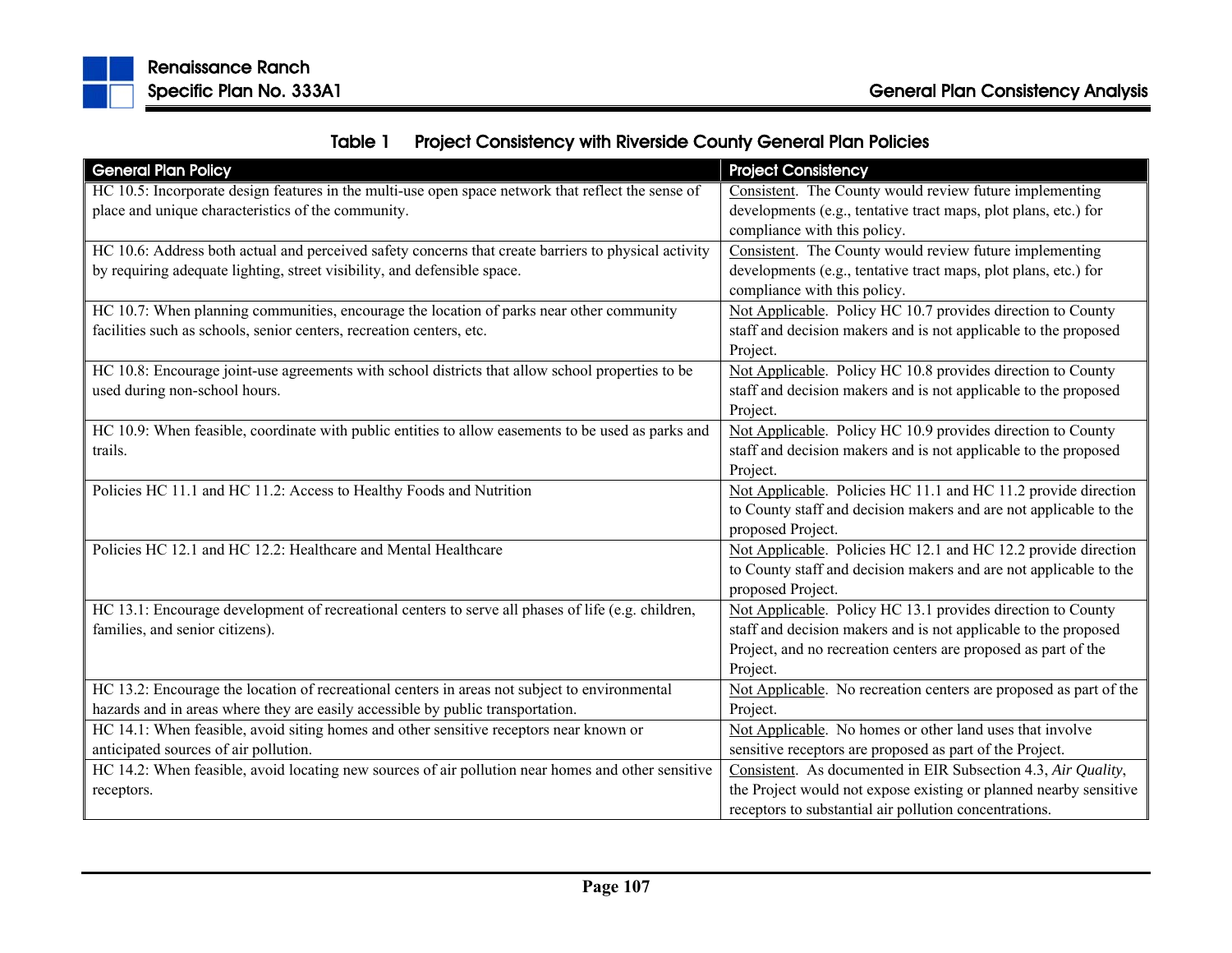

| Table 1 | <b>Project Consistency with Riverside County General Plan Policies</b> |
|---------|------------------------------------------------------------------------|
|---------|------------------------------------------------------------------------|

| <b>General Plan Policy</b>                                                                                               | <b>Project Consistency</b>                                        |
|--------------------------------------------------------------------------------------------------------------------------|-------------------------------------------------------------------|
| HC 14.3: When feasible incorporate design features into projects, including flood control and water                      | Consistent. Future detention/water quality basins would be        |
| quality basins, to minimize the harborage of vectors such as mosquitoes.                                                 | required throughout the Project site, and would be required to be |
|                                                                                                                          | designed to drain within 72 hours in conformance with County      |
|                                                                                                                          | standards and requirements, thereby precluding vector-related     |
|                                                                                                                          | hazards.                                                          |
| HC 15.1: In coordination with community based organizations and community members, develop                               | Not Applicable. Policy HC 15.1 provides direction to County       |
| an outreach and engagement plan using multiple means for increasing public awareness and                                 | staff and decision makers and is not applicable to the proposed   |
| participation in the local planning process in furtherance of environmental justice planning.                            | Project.                                                          |
| HC 15.2: Encourage collaboration between the county, community, and community-based                                      | Not Applicable. Policy HC 15.2 provides direction to County       |
| organizations, as well as local stakeholders, and environmental justice focus groups in promoting                        | staff and decision makers and is not applicable to the proposed   |
| environmental justice.                                                                                                   | Project.                                                          |
| HC 15.3: Work with local community-based organizations and environmental justice focus groups                            | Not Applicable. Policy HC 15.3 provides direction to County       |
| to promote civic engagement activities in furtherance of environmental justice as set forth in the                       | staff and decision makers and is not applicable to the proposed   |
| General Plan and related programs established within environmental justice communities.                                  | Project.                                                          |
| HC 15.4: Coordinate, with environmental groups, Native American tribal groups, the business                              | Not Applicable. Policy HC 15.4 provides direction to County       |
| community, special interests, county and non-county agencies and the general public in the                               | staff and decision makers and is not applicable to the proposed   |
| development of programs that effectively reduce greenhouse gas emissions and air pollution, and                          | Project.                                                          |
| as applicable pursuant to the Community Air Protection Program (AB617).                                                  |                                                                   |
| HC 15.5: Develop a sustainability plan for siting hazardous waste and hazardous materials                                | Not Applicable. Policy HC 15.5 provides direction to County       |
| facilities, including solid waste and recycling facilities, through the County's local planning                          | staff and decision makers and is not applicable to the proposed   |
| processes utilizing public outreach and engagement pursuant to policies HC 15.1, HC 15.2 and HC                          | Project. Additionally, the Project would not generate substantial |
| 15.3. The plan shall increase waste reduction measures, address illegal dumping, and increase                            | amounts of hazardous waste or materials.                          |
| access and affordability to composting and recycling facilities.                                                         |                                                                   |
| HC 15.6: Utilize multilingual staff personnel to assist in evacuation and short-term recovery                            | Not Applicable. Policy HC 15.6 provides direction to County       |
| activities and meeting general community needs.                                                                          | staff and decision makers and is not applicable to the proposed   |
|                                                                                                                          | Project.                                                          |
| HC 15.7: Establish a far-ranging, creative, forward-thinking public education and community-                             | Not Applicable. Policy HC 15.7 provides direction to County       |
| oriented outreach campaign, to inform the environmental justice communities about the following                          | staff and decision makers and is not applicable to the proposed   |
| in conjunction with implementation of policy HC15.1:                                                                     | Project.                                                          |
| a. Potential hazards.<br>b. The costs of not mitigating hazards and the health and environmental implications associated |                                                                   |
| therewith                                                                                                                |                                                                   |
| c. Facts about each hazard.                                                                                              |                                                                   |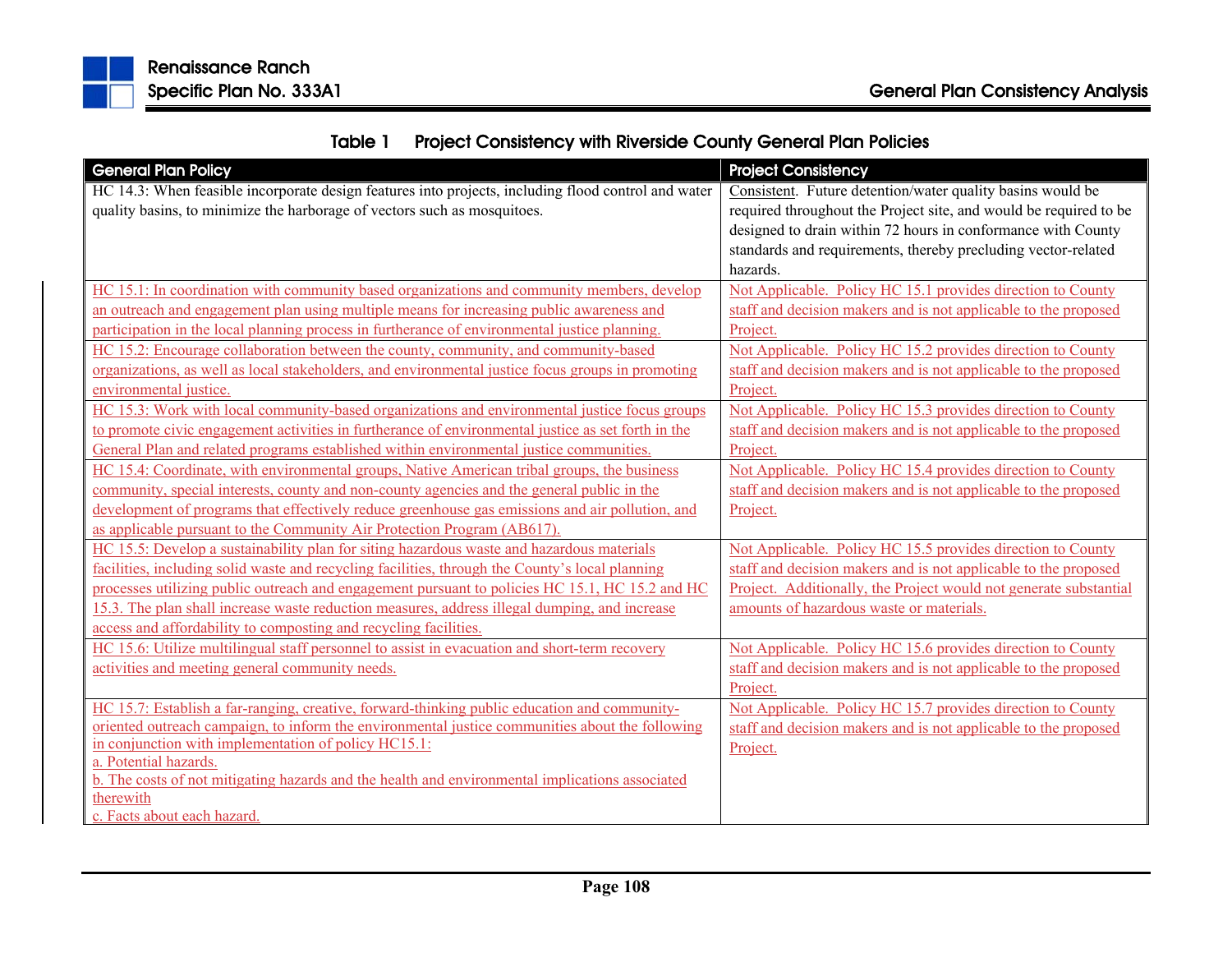

| Table 1 | <b>Project Consistency with Riverside County General Plan Policies</b> |  |  |
|---------|------------------------------------------------------------------------|--|--|
|---------|------------------------------------------------------------------------|--|--|

| <b>General Plan Policy</b>                                                                               | <b>Project Consistency</b>                                        |
|----------------------------------------------------------------------------------------------------------|-------------------------------------------------------------------|
| d. Methods to ameliorate health and environmental constraints.                                           |                                                                   |
| e. Opportunities and constraints the County of Riverside has to address regarding environmental          |                                                                   |
| justice criteria.                                                                                        |                                                                   |
| HC 16.1: In cooperation with affected federal state, local agencies, county departments, and             | Not Applicable. Policy HC 16.1 provides direction to County       |
| impacted community residents, monitor changes to the Salton Sea and other bodies of water that           | staff and decision makers and is not applicable to the proposed   |
| impact air quality and water quality and seek and pursue opportunities to address impacts to the         | Project. Additionally, the Project site is not located within the |
| maximum extent possible, and make public the data and other information related to the status of         | watershed of the Salton Sea or other bodies of water that impact  |
| the effort.                                                                                              | air quality and water quality.                                    |
| HC 16.2: Pursue funding and other opportunities from state, federal, and local government and            | Not Applicable. Policy HC 16.2 provides direction to County       |
| nongovernment sources and allocate county general funds to improve public health and limit               | staff and decision makers and is not applicable to the proposed   |
| pollution exposure and promote efforts to ameliorate environmental justice constraints in                | Project.                                                          |
| environmental justice communities.                                                                       |                                                                   |
| HC 16.3: Assist communities in seeking funding for community initiated clean air projects                | Not Applicable. Policy HC 16.3 provides direction to County       |
| including the installation of on-site air monitoring equipment in areas of high exposure to air          | staff and decision makers and is not applicable to the proposed   |
| contaminants.                                                                                            | Project.                                                          |
| HC 16.4: Pursue funding to connect low income residents and communities to municipal water and           | Not Applicable. Policy HC 16.4 provides direction to County       |
| wastewater services. In the interim, seek financial assistance for septic system repair in order to      | staff and decision makers and is not applicable to the proposed   |
| limit groundwater contamination by poorly maintained septic systems or to provide for connections        | Project.                                                          |
| to wastewater systems as a viable alternative if such systems can be made readily available.             |                                                                   |
| HC 16.5: Evaluate the compatibility of unhealthy and polluting land uses being located near              | Not Applicable. Policy HC 16.5 provides direction to County       |
| sensitive receptors including possible impacts on ingress, egress, and access routes. Similarly,         | staff and decision makers and is not applicable to the proposed   |
| encourage sensitive receptors, such as housing, schools, hospitals, clinics, and childcare facilities to | Project. Additionally, the analysis in EIR Subsection 4.3, Air    |
| be located away from uses that pose potential hazards to human health and safety.                        | Quality, demonstrates that the Project would not expose any       |
|                                                                                                          | sensitive receptors to substantial pollutant concentrations.      |
| HC 16.6: When developing and siting large scale logistics, warehouse and distribution projects,          | Consistent. All future implementing development associated        |
| address the Good Neighbor Policy for Logistics and Warehouse/Distribution uses criteria adopted          | with the Project (e.g., plot plans) would be required to comply   |
| by the Board of Supervisors on November 19, 2019 and as may be subsequently amended.                     | with the Good Neighbor Policy for Logistics and                   |
|                                                                                                          | Warehouse/Distribution Uses.                                      |
| HC 16.7: Evaluate public and private facilities for health hazards or major sources of                   | Consistent. As documented in EIR Subsection 4.9, Hazards and      |
| contamination and identify and implement alternatives for removal of contamination.                      | Hazardous Materials, the Project site does not contain any health |
|                                                                                                          | hazards or major sources of contamination.                        |
| HC 16.8: Evaluate creating a cap or threshold on the number of pollution sources within EJ               | Not Applicable. Policy HC 16.8 provides direction to County       |
| communities and make recommendations thereon.                                                            | staff and decision makers and is not applicable to the proposed   |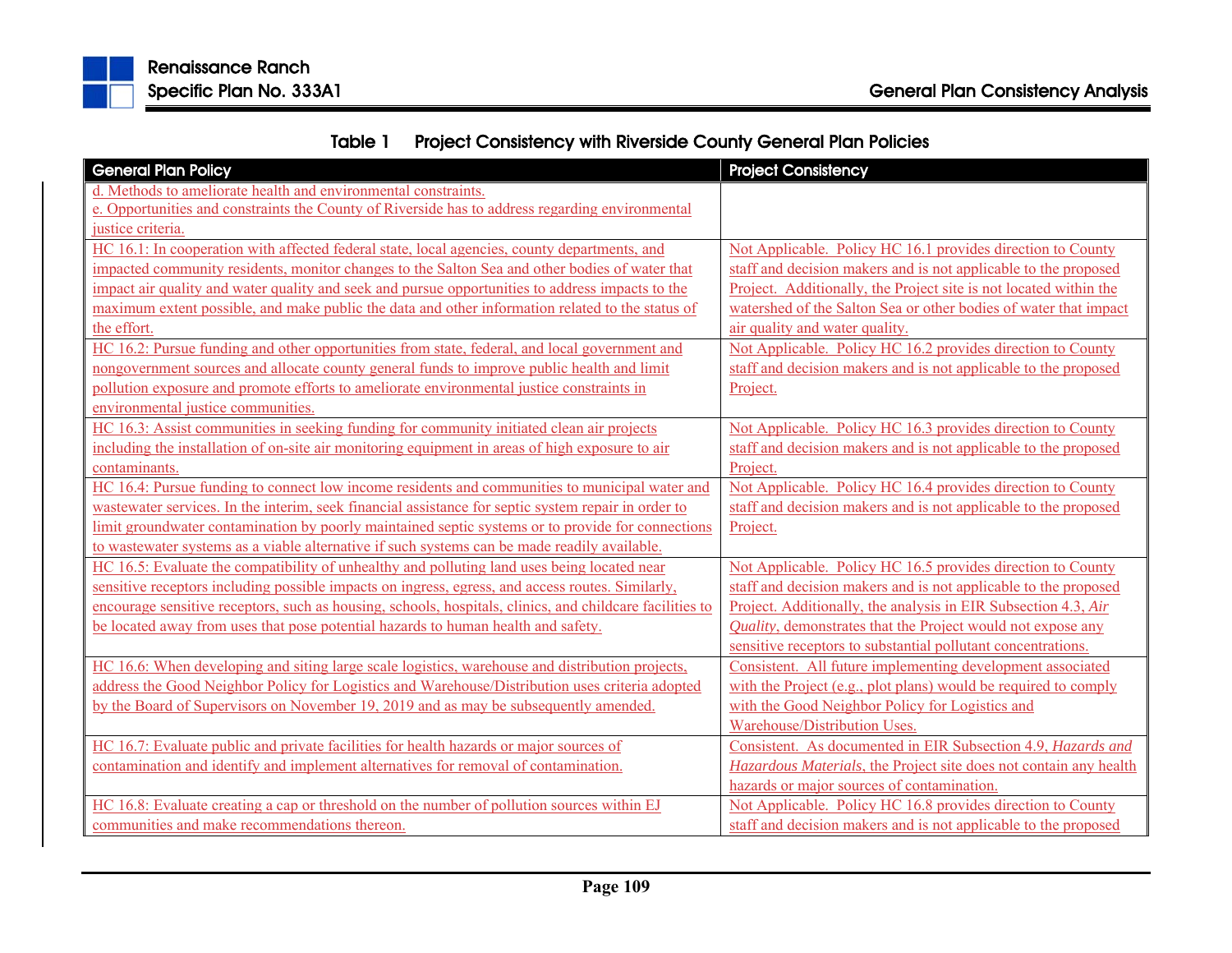

Table 1Project Consistency with Riverside County General Plan Policies

| <b>General Plan Policy</b>                                                                              | <b>Project Consistency</b>                                          |
|---------------------------------------------------------------------------------------------------------|---------------------------------------------------------------------|
|                                                                                                         | Project.                                                            |
| HC 16.9: Explore the feasibility of creating a partnership with the South Coast Air Quality             | Not Applicable. Policy HC 16.9 provides direction to County         |
| Management District (SCAQMD) to establish a mitigation program to reduce the impact of air              | staff and decision makers and is not applicable to the proposed     |
| pollution as well as assist with the implementation of air quality programs.                            | Project.                                                            |
| HC 16.10: Plan for compact development projects in appropriate locations, including in existing         | Consistent. The Project accommodates an 8-foot-wide                 |
| communities and the clustering of affordable and mixed income housing therein, that make the            | Community Trail along Street "A," which would accommodate           |
| most efficient use of land and concentrate complementary uses in close proximity to transit or non-     | pedestrian and trail connectivity between Horsethief Canyon         |
| transit mobility options and advocate for expanded transit and non-transit mobility options to serve    | Road and Bolo Court.                                                |
| such areas.                                                                                             |                                                                     |
| HC 16.11: Implement development of bicycle and pedestrian facilities to reduce dependency on            | Consistent. The Project accommodates an 8-foot-wide                 |
| fossil fuel based transportation and pursue funding to implement mobility plans and projects.           | Community Trail along Street "A," which would accommodate           |
|                                                                                                         | pedestrian and trail connectivity between Horsethief Canyon         |
|                                                                                                         | Road and Bolo Court.                                                |
| HC 16.12: Plan and implement complete streets which include sidewalks, greenbelts, and trails to        | Consistent. The Project accommodates an 8-foot-wide                 |
| facilitate use by pedestrians and bicyclists where such facilities are well separated from parallel or  | Community Trail along Street "A," which would accommodate           |
| cross through traffic to ensure pedestrian and cyclist safety and rehabilitate/expand existing to       | pedestrian and trail connectivity between Horsethief Canyon         |
| achieve same or similar design features.                                                                | Road and Bolo Court.                                                |
| HC 16.13: Provide buffer spaces and vegetative barriers between high-volume roadways/                   | Not Applicable. The Project does not include any sensitive land     |
| transportation and train track corridors and sensitive land uses.                                       | uses.                                                               |
| HC 16.14: Assure that sensitive receptors are separated and protected from polluting point sources.     | Consistent. The analysis in EIR Subsection 4.3, Air Quality,        |
| as feasible, including agricultural businesses that produce or use pesticides and chemical fertilizers. | demonstrates that the Project would not expose any sensitive        |
|                                                                                                         | receptors to substantial pollutant concentrations.                  |
| HC 16.15: Assure that site plan design protects people and land, particularly sensitive land uses       | Consistent. The analysis in EIR Subsection 4.3, Air Quality,        |
| such as housing and schools, from air pollution and other externalities associated with industrial      | demonstrates that the Project would not expose any sensitive        |
| and warehouse development through the use of barriers, distance, or similar solutions or measures       | receptors to substantial pollutant concentrations.                  |
| from emission sources when possible.                                                                    |                                                                     |
| HC 16.16: Apply pollution control measures such as landscaping, vegetation, and green zones (in         | Consistent. The analysis in EIR Subsection 4.3, Air Quality,        |
| cooperation with the SCAQMD) and other materials, which trap particulate matter or control air          | demonstrates that the Project would not expose any sensitive        |
| pollution.                                                                                              | receptors to substantial pollutant concentrations. Additionally,    |
|                                                                                                         | the Project would be required to comply with SP 333A1, which        |
|                                                                                                         | includes a conceptual landscape plan that calls for the planting of |
|                                                                                                         | trees, shrubs, and groundcover throughout the proposed              |
|                                                                                                         | development.                                                        |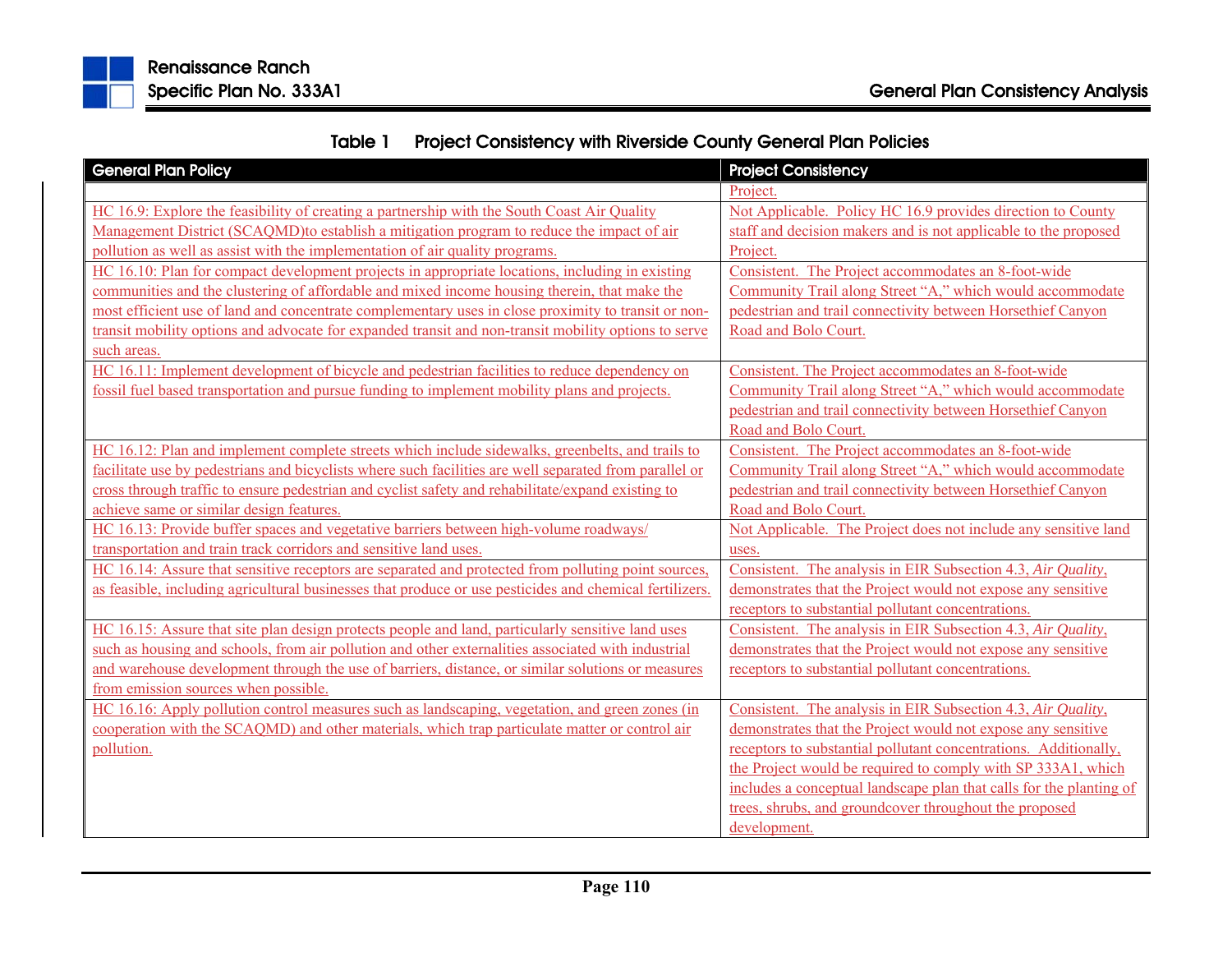

Table 1Project Consistency with Riverside County General Plan Policies

| <b>General Plan Policy</b>                                                                           | <b>Project Consistency</b>                                         |
|------------------------------------------------------------------------------------------------------|--------------------------------------------------------------------|
| HC 16.17: Landscape by planting of trees on a community basis that removes pollutants from the       | Consistent. The Project would be required to comply with SP        |
| air, provides shade and decreases the negative impacts of extreme heat on the community.             | 333A1, which includes a conceptual landscape plan that calls for   |
|                                                                                                      | the planting of trees, shrubs, and groundcover throughout the      |
|                                                                                                      | proposed development.                                              |
| HC 16.18: Promote new development that emphasizes job creation and reduction in vehicle miles        | Consistent. The Project would result in the generation of up to    |
| traveled in job-poor areas and does not otherwise contribute to onsite emissions in order to improve | 2,436 jobs in a portion of Riverside County that exhibits a poor   |
| air quality.                                                                                         | jobs-to-housing ratio.                                             |
| HC 16.19: Promote reduction of vehicle miles traveled (VMT) by encouraging expanded multi-           | Not Applicable. Policy HC 16.19 provides direction to County       |
| modal facilities, linkages between such facilities, and services that provide transportation         | staff and decision makers and is not applicable to the proposed    |
| alternatives, such as transit, bicycle and pedestrian modes.                                         | Project.                                                           |
| HC 16.20: Facilitate an increase in transit options. In particular, coordinate with adjacent         | Not Applicable. Policy HC 16.20 provides direction to County       |
| municipalities, transit providers and regional transportation planning agencies in the development   | staff and decision makers and is not applicable to the proposed    |
| of mutual policies and funding mechanisms to increase the use of alternative transportation modes.   | Project.                                                           |
| All new development should contribute and invest in increasing access to public transit and          |                                                                    |
| multimodal active transportation infrastructure.                                                     |                                                                    |
| HC 16.21: Require the creation of programs that increase carpooling and public transit use,          | Not Applicable. Policy HC 16.21 provides direction to County       |
| decrease trips and commute times, and increase use of alternative-fuel vehicles and facilities       | staff and decision makers and is not applicable to the proposed    |
| supporting the use of such vehicles including charging stations.                                     | Project.                                                           |
| HC 16.22: Discourage industrial uses which use large quantities of water in manufacturing or         | Consistent. The Project would include industrial warehouses,       |
| cooling processes that result in subsequent effluent discharges and encourage agricultural           | and is not anticipated to include any manufacturing uses that      |
| businesses to limit and reduce the production and use of pesticides and chemical fertilizers to the  | would have a high demand for water. Additionally, agricultural     |
| maximum extent possible thereby minimizing contaminated infiltration and runoff, including           | uses are not proposed as part of the Project.                      |
| runoff to the Salton Sea and other standing bodies of water.                                         |                                                                    |
| HC 16.23: Discourage industrial and agricultural uses which produce significant quantities of toxic  | Consistent. The analysis in EIR Subsection 4.3, Air Quality,       |
| emissions into the air, soil, and groundwater to prevent the contamination of these physical         | demonstrates that the Project would not expose any sensitive       |
| environments.                                                                                        | receptors to substantial pollutant concentrations, while the       |
|                                                                                                      | analysis in EIR Subsection 4.10, Hydrology and Water Quality,      |
|                                                                                                      | demonstrates that the Project's impacts to water quality would be  |
|                                                                                                      | less than significant.                                             |
| HC 16.24: Ensure compatibility between industrial development and agricultural uses and adjacent     | Consistent. The analysis in EIR Subsection 4.3, Air Quality,       |
| land uses. To achieve compatibility, industrial development and agricultural uses will be required   | demonstrates that the Project would not expose any sensitive       |
| to include criteria addressing noise, land, traffic and greenhouse gas emissions to avoid or         | receptors to substantial pollutant concentrations. The analysis in |
| minimize creating adverse conditions for adjacent communities.                                       | EIR Subsection 4.13, Noise, demonstrates that Project-related      |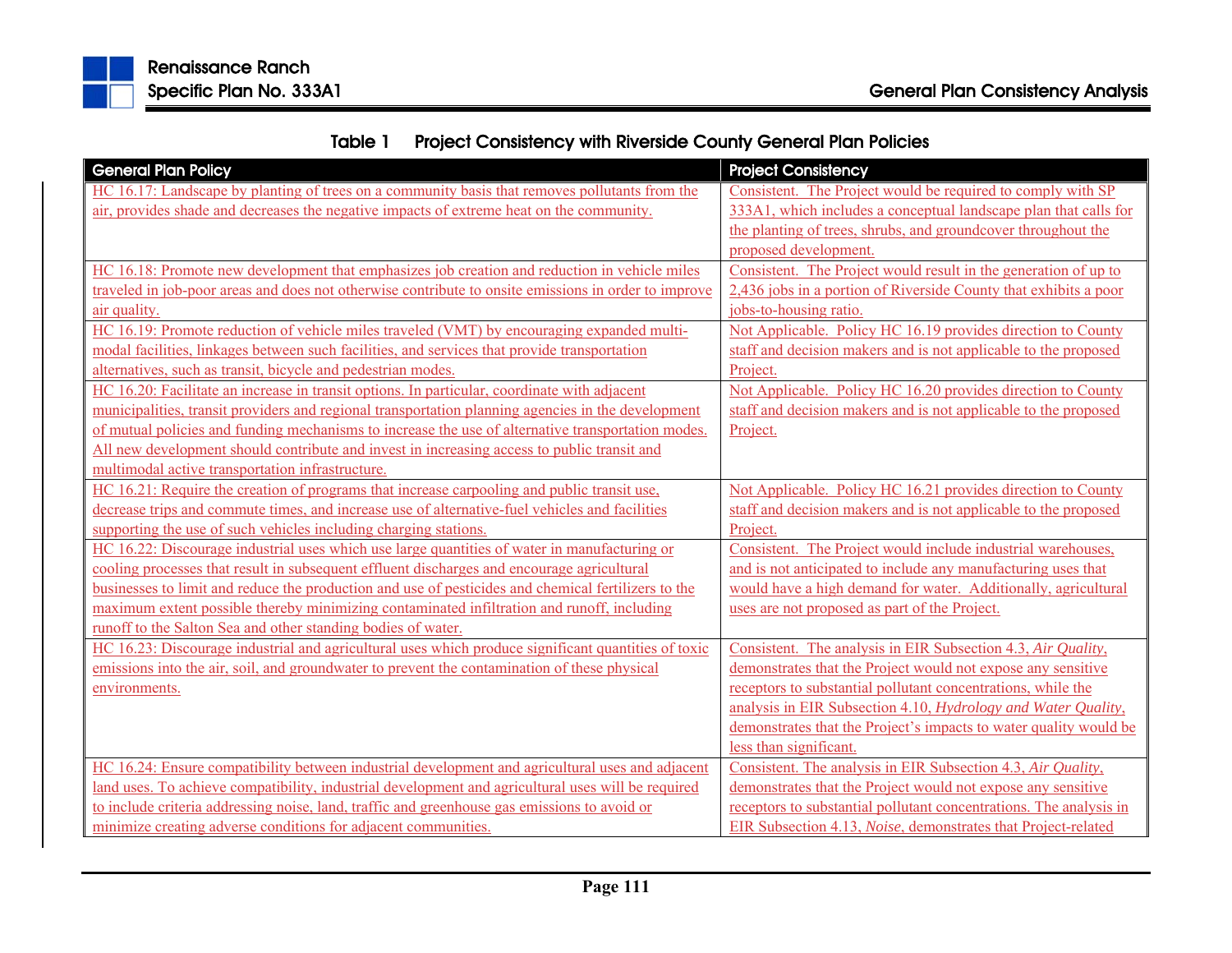

| Table 1 | <b>Project Consistency with Riverside County General Plan Policies</b> |  |  |
|---------|------------------------------------------------------------------------|--|--|
|---------|------------------------------------------------------------------------|--|--|

| <b>General Plan Policy</b>                                                                                                                                                                                  | <b>Project Consistency</b>                                                                                             |
|-------------------------------------------------------------------------------------------------------------------------------------------------------------------------------------------------------------|------------------------------------------------------------------------------------------------------------------------|
|                                                                                                                                                                                                             | stationary noise would not adversely impact nearby sensitive                                                           |
|                                                                                                                                                                                                             | receptors. Additionally, the analysis in EIR Subsection 4.8,                                                           |
|                                                                                                                                                                                                             | Greenhouse Gas Emissions, demonstrates that the Project's                                                              |
|                                                                                                                                                                                                             | impacts due to greenhouse gas emissions would be reduced to                                                            |
|                                                                                                                                                                                                             | less-than-significant levels with the implementation of mitigation                                                     |
|                                                                                                                                                                                                             | measures.                                                                                                              |
| HC 16.25: Require the conversion of mining operations into uses that are compatible with                                                                                                                    | Not Applicable. The Project does not include any proposed                                                              |
| surrounding areas in accordance with the Surface Mining and Reclamation Act.                                                                                                                                | mines, and there are no existing or proposed mines within the                                                          |
|                                                                                                                                                                                                             | Project vicinity.                                                                                                      |
| HC 16.26: Enforce the land use policies and siting criteria related to hazardous materials and                                                                                                              | Not Applicable. Policy HC 16.26 provides direction to County                                                           |
| wastes through continued implementation of the programs identified in the County of Riverside                                                                                                               | staff and decision makers and is not applicable to the proposed                                                        |
| Hazardous Waste Management Plan including the following:                                                                                                                                                    | Project.                                                                                                               |
| a. Ensure county businesses comply with federal, state and local laws pertaining to the                                                                                                                     |                                                                                                                        |
| management of hazardous wastes and materials including all Certified Unified Program Agency                                                                                                                 |                                                                                                                        |
| (CUPA) programs.                                                                                                                                                                                            |                                                                                                                        |
| b. Require and promote the programs, practices, and recommendations contained in the Riverside                                                                                                              |                                                                                                                        |
| County Hazardous Waste Management Plan, giving the highest waste management priority to the<br>reduction of hazardous waste at its source.                                                                  |                                                                                                                        |
| Policies HC 17.1 through HC 17.7: Food Access Policies                                                                                                                                                      |                                                                                                                        |
|                                                                                                                                                                                                             | Not Applicable. Policies HC 17.1 through HC 17.7 provide<br>direction to County staff and decision makers, and are not |
|                                                                                                                                                                                                             |                                                                                                                        |
|                                                                                                                                                                                                             | applicable to the proposed Project.<br>Not Applicable. Policies HC 18.1 through HC 18.13 provide                       |
| Policies HC 18.1 through HC 18.13: Safe and Sanitary Home Policies                                                                                                                                          |                                                                                                                        |
|                                                                                                                                                                                                             | direction to County staff and decision makers, and are not<br>applicable to the proposed Project.                      |
|                                                                                                                                                                                                             | Not Applicable. Policy HC 19.1 provides direction to County                                                            |
| HC 19.1: Collaborate with the relevant agencies to promote opportunities to provide recreational<br>facilities for residents, including the Salton Sea area, and other bodies of water, as applicable, that | staff and decision makers and is not applicable to the proposed                                                        |
| are accessible via public transit and active transportation, including pedestrian friendly local roads                                                                                                      | Project.                                                                                                               |
| with sidewalks and bikeways. Other projects and amenities should be developed as identified by                                                                                                              |                                                                                                                        |
| community members.                                                                                                                                                                                          |                                                                                                                        |
| HC 19.2: Develop of high-quality parks, green space, hiking trails, recreational facilities and                                                                                                             | Consistent. The Project does not include any residential uses,                                                         |
| natural environments in areas where such facilities are lacking.                                                                                                                                            | and thus would not generate a demand for parks. Additionally,                                                          |
|                                                                                                                                                                                                             | the Project accommodates an 8-foot-wide Community Trail along                                                          |
|                                                                                                                                                                                                             | Street "A," which would accommodate pedestrian and trail                                                               |
|                                                                                                                                                                                                             |                                                                                                                        |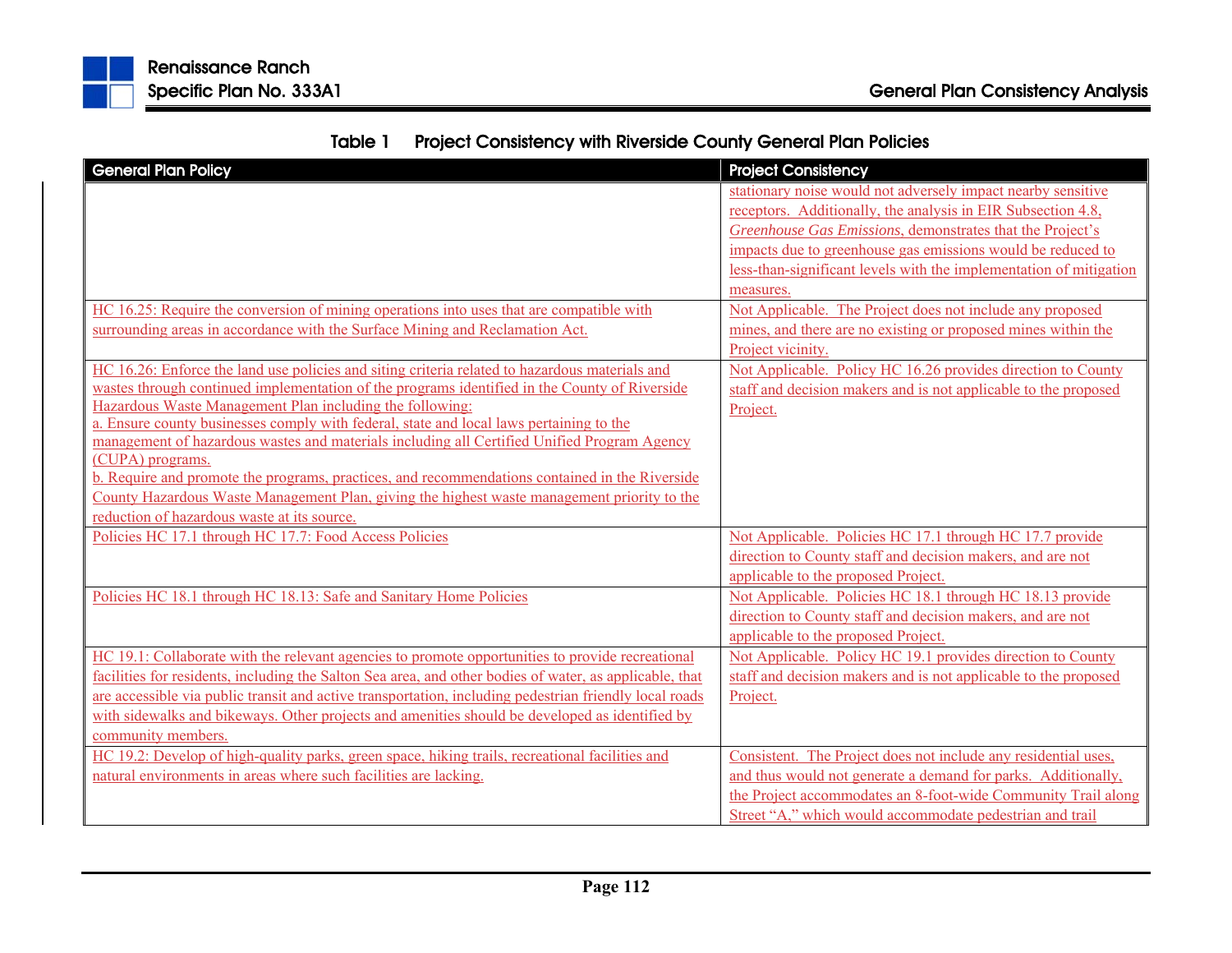

|  |  | Table 1 Project Consistency with Riverside County General Plan Policies |
|--|--|-------------------------------------------------------------------------|
|--|--|-------------------------------------------------------------------------|

| <b>General Plan Policy</b>                                                                             | <b>Project Consistency</b>                                           |
|--------------------------------------------------------------------------------------------------------|----------------------------------------------------------------------|
|                                                                                                        | connectivity between Horsethief Canyon Road and Bolo Court.          |
| HC 19.3: Promote pedestrian and bicycle access to parks and open space through infrastructure          | Not Applicable. Policy HC 19.3 provides direction to County          |
| investments, education and improvements.                                                               | staff and decision makers and is not applicable to the proposed      |
|                                                                                                        | Project.                                                             |
| HC 19.4: Promote the preparation of a pedestrian network plan that allows for safe travel between      | Consistent. The Project accommodates an 8-foot-wide                  |
| all areas and destinations of the community to include as feasible shade structures, street furniture, | Community Trail along Street "A," which would accommodate            |
| signage, and exercise areas such as par courses.                                                       | pedestrian and trail connectivity between Horsethief Canyon          |
|                                                                                                        | Road and Bolo Court.                                                 |
| HC 19.5: Paseos, pedestrian and bicycle paths should be provided between residential structures        | Consistent. The Project accommodates an 8-foot-wide                  |
| and nonresidential structures.                                                                         | Community Trail along Street "A," which would accommodate            |
|                                                                                                        | pedestrian and trail connectivity between Horsethief Canyon          |
|                                                                                                        | Road and Bolo Court. Additionally, residential uses are not          |
|                                                                                                        | proposed as part of the Project.                                     |
| HC 19.6: Plan for a system of local trails that enhances recreational opportunities and connects       | Not Applicable. Policy HC 19.6 provides direction to County          |
| with regional trails.                                                                                  | staff and decision makers and is not applicable to the proposed      |
|                                                                                                        | Project.                                                             |
| HC 19.7: Incorporate open space, community greenbelt separators, and recreational amenities into       | Consistent. The Project includes 38.6 acres of proposed open         |
| development areas in order to enhance recreational opportunities and community aesthetics to           | space areas. Additionally, the Project accommodates an 8-foot-       |
| improve the quality of life.                                                                           | wide Community Trail along Street "A," which would                   |
|                                                                                                        | accommodate pedestrian and trail connectivity between                |
|                                                                                                        | Horsethief Canyon Road and Bolo Court.                               |
| HC 19.8: Paseos and pedestrian/bicycle connections should be provided between the highest              | Not Applicable. No high-density residential uses are proposed as     |
| density residential uses and those nonresidential uses so that the local population can safely         | part of the Project, and no such uses occur in the Project vicinity. |
| connect with ease. Alternative transportation mode connections should also be provided to the          |                                                                      |
| public facilities in the vicinity, including schools, libraries, and community facilities.             |                                                                      |
| HC 19-9: Pursue joint use agreements with school districts for park and recreational facility use,     | Not Applicable. Policy HC 19.9 provides direction to County          |
| especially when access to comparable public facilitates is not available.                              | staff and decision makers and is not applicable to the proposed      |
|                                                                                                        | Project.                                                             |
| HC 20.1: New development should provide for public services including but not limited to solar         | Consistent. Riverside County would review future implementing        |
| street lighting, shading structures at bus stops, other supporting infrastructure, and extension of    | developments (e.g., plot plans) for compliance with this policy.     |
| trash and recyclables pickup routes.                                                                   |                                                                      |
| HC 20.2: New development should promote convenient internal pedestrian circulation among land          | Consistent. The Project accommodates an 8-foot-wide                  |
| uses (existing and proposed) within each neighborhood and connecting with existing adjacent            | Community Trail along Street "A," which would accommodate            |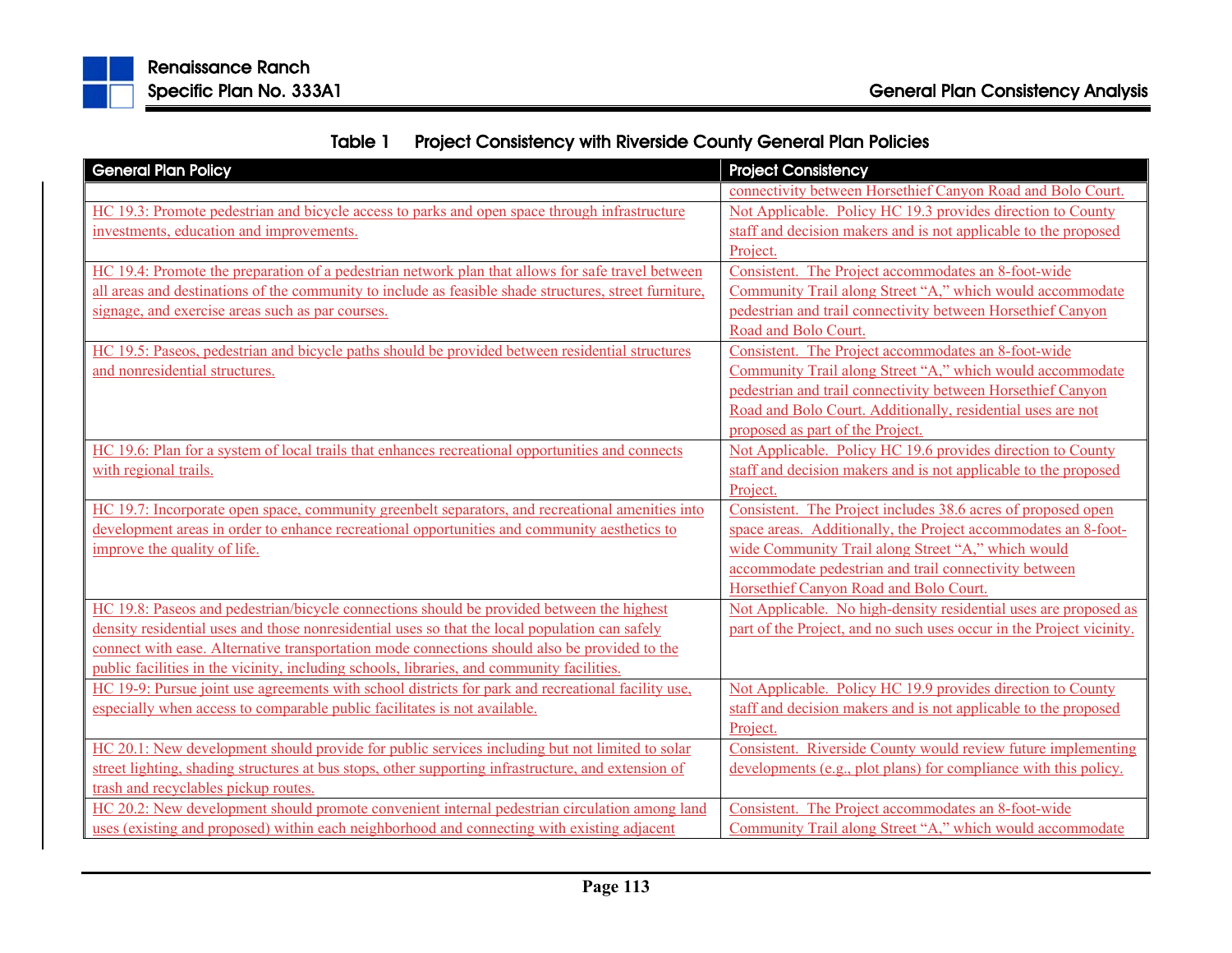

Table 1Project Consistency with Riverside County General Plan Policies

| <b>General Plan Policy</b>                                                                          | <b>Project Consistency</b>                                         |
|-----------------------------------------------------------------------------------------------------|--------------------------------------------------------------------|
| developed areas, and as applicable consistent with the Southern California Association of           | pedestrian and trail connectivity between Horsethief Canyon        |
| Governments Regional Transportation Plan/Sustainable Communities Strategy, and amendments           | Road and Bolo Court.                                               |
| thereto.                                                                                            |                                                                    |
| HC 20.3: Enhance the quality of existing residential neighborhoods by including adequate            | Not Applicable. Policy HC 19.9 provides direction to County        |
| maintenance of public facilities in the County's capital improvement program and requiring          | staff and decision makers and is not applicable to the proposed    |
| residents and landlords to maintain their properties in good condition and seek opportunities,      | Project. Additionally, the Project site does not contain an        |
| particularly funding, to enhance quality of life conditions in existing mobile home parks           | existing residential neighborhood under existing conditions.       |
| particularly those which are affected by deteriorating infrastructure and hardscape.                |                                                                    |
| HC 20.4: New development and conservation land uses should not infringe upon existing essential     | Consistent. The Project would not conflict with or infringe upon   |
| public facilities and public utility corridors, which include county regional landfills, fee owned  | existing essential public facilities and public utility corridors, |
| rights-of-way and permanent easements, whose true land use is that of public facilities.            | which include county regional landfills, fee owned rights-of-way   |
|                                                                                                     | and permanent easements.                                           |
| HC 20.5: In working with transit service providers and developers of residential projects, promote  | Not Applicable. Policy HC 20.5 provides direction to County        |
| better and safer connections between residential areas and services to include local and regional   | staff and decision makers and is not applicable to the proposed    |
| transportation hubs as well as ancillary components such as sidewalks and shade structures as       | Project.                                                           |
| being associated with these connections for better access to parks, schools, and employment areas.  |                                                                    |
| HC 20.6: With the availability of funding and pursuant to health and safety considerations, ensure  | Consistent. As documented in EIR Subsection 4.10, Hydrology        |
| that surface drainage is properly captured and disposed and does not mix or otherwise interface     | and Water Quality, the Project's impacts to water quality would    |
| with septic systems.                                                                                | be less than significant. Additionally, no septic systems exist or |
|                                                                                                     | are proposed on the Project site.                                  |
| HC 20.7: Ensure that health and safety facilities such as fire stations and sheriff substations are | Not Applicable. Policy HC 20.7 provides direction to County        |
| adequately sited, improved and staffed to serve affected communities. Identify which communities    | staff and decision makers and is not applicable to the proposed    |
| need services to be built in close proximity to reduce the amount of time it takes to respond to an | Project.                                                           |
| emergency.                                                                                          |                                                                    |
| HC 20.8: Review the location and extent of community recreational facilities to ensure maximum      | Not Applicable. Policy HC 20.8 provides direction to County        |
| use by children and adults and use that information to develop new recreational facilities and      | staff and decision makers and is not applicable to the proposed    |
| opportunities for the community, including indoor and outdoor facilities.                           | Project.                                                           |
| HC 20.9: Ensure that safe and potable drinking and cooking water is available in the EJ             | Not Applicable. Policy HC 20.9 provides direction to County        |
| communities.                                                                                        | staff and decision makers and is not applicable to the proposed    |
|                                                                                                     | Project.                                                           |
| HC 21.1: Review and analyze the location of medical, dental and vision clinics and staffing to      | Not Applicable. Policy HC 21.1 provides direction to County        |
| ensure that community health can be maintained for routine and complex health issues and ensure     | staff and decision makers and is not applicable to the proposed    |
| that facilities have cooperative agreements in place with similar facilities in the area. Locate    | Project.                                                           |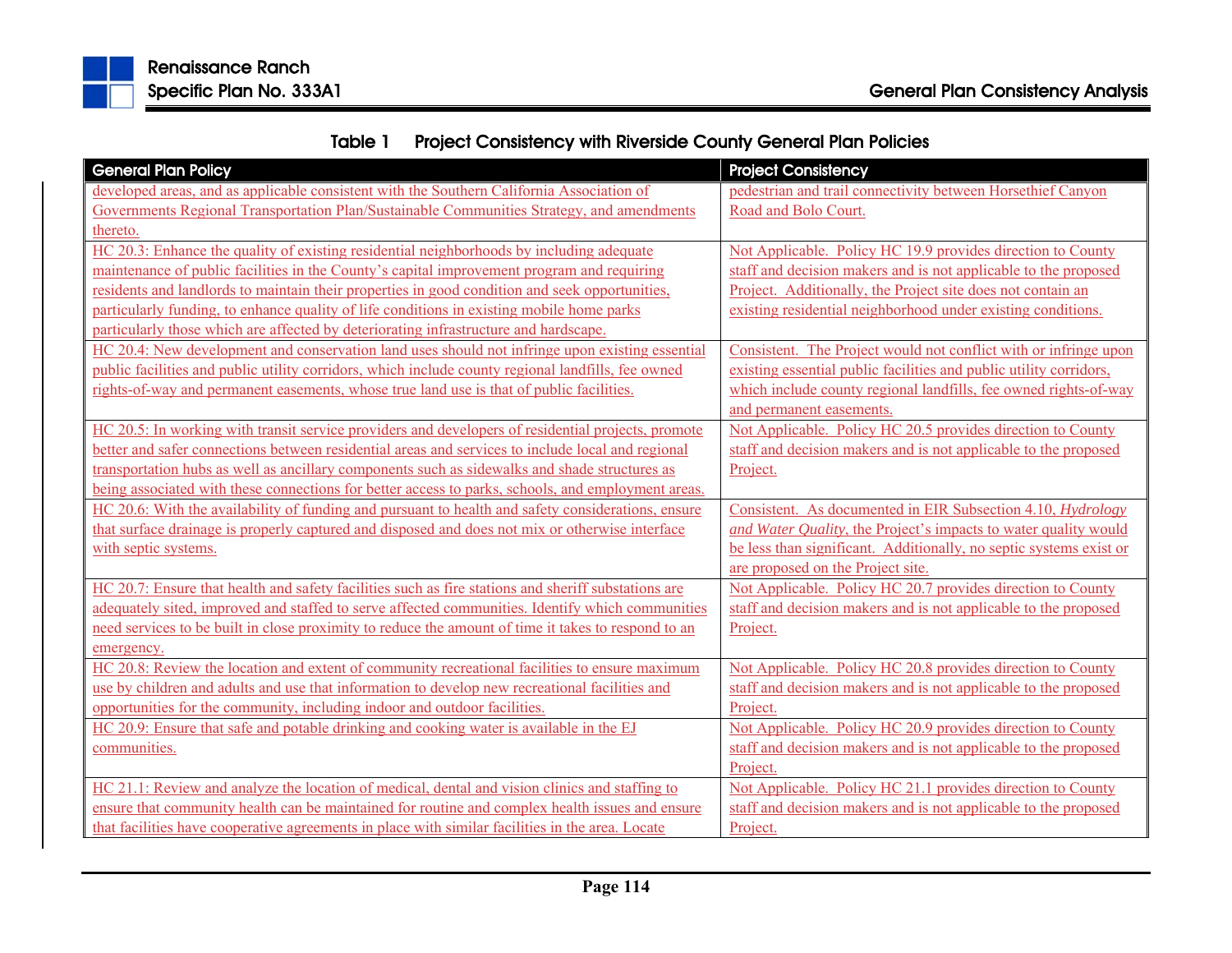

| Table 1 | <b>Project Consistency with Riverside County General Plan Policies</b> |
|---------|------------------------------------------------------------------------|
|---------|------------------------------------------------------------------------|

| <b>General Plan Policy</b>                                                                           | <b>Project Consistency</b>                                        |
|------------------------------------------------------------------------------------------------------|-------------------------------------------------------------------|
| interim facilities and mobile clinics until permanent facilities can be built.                       |                                                                   |
| HC 22.1: Increase coordination and collaboration with the implementation of existing climate         | Not Applicable. Policy HC 22.1 provides direction to County       |
| action plans such as the county's 2020 Climate Action Plan update, resilience action plans,          | staff and decision makers and is not applicable to the proposed   |
| mobility plans and AB 617 plans, as may be amended.                                                  | Project.                                                          |
| HC 22.2: Develop a stormwater capture system in areas that do not have the appropriate curb and      | Not Applicable. Policy HC 22.2 provides direction to County       |
| gutter infrastructure.                                                                               | staff and decision makers and is not applicable to the proposed   |
|                                                                                                      | Project. Additionally, the Project incorporates a drainage system |
|                                                                                                      | that would adequately convey stormwater flows.                    |
| HC 22.3: Work with community residents to identify a pathway for community solar projects and        | Not Applicable. Policy HC 22.3 provides direction to County       |
| other renewable energy projects that do not harm the natural habitat, resources, and environment of  | staff and decision makers and is not applicable to the proposed   |
| the community.                                                                                       | Project                                                           |
| HC 22.4: Utilizing public outreach and engagement pursuant to policies HC 15.1, HC 15.2 and HC       | Not Applicable. Policy HC 22.4 provides direction to County       |
| 15.3, update community and area plans, and create new plans to be determined, located in the         | staff and decision makers and is not applicable to the proposed   |
| environmental justice communities adapting the polices contained herein to address local needs       | Project                                                           |
| including in conjunction with the development of the county's Unincorporated Communities             |                                                                   |
| Initiative.                                                                                          |                                                                   |
| HC 22.5: New specific plans or existing specific plans that includes a substantial revision that are | Not Applicable. The Project site is not mapped as occurring       |
| within "disadvantaged communities," as identified by CalEPA should address Environmental             | within a disadvantaged community.                                 |
| Justice goals and include appropriate policies similarly to this section.                            |                                                                   |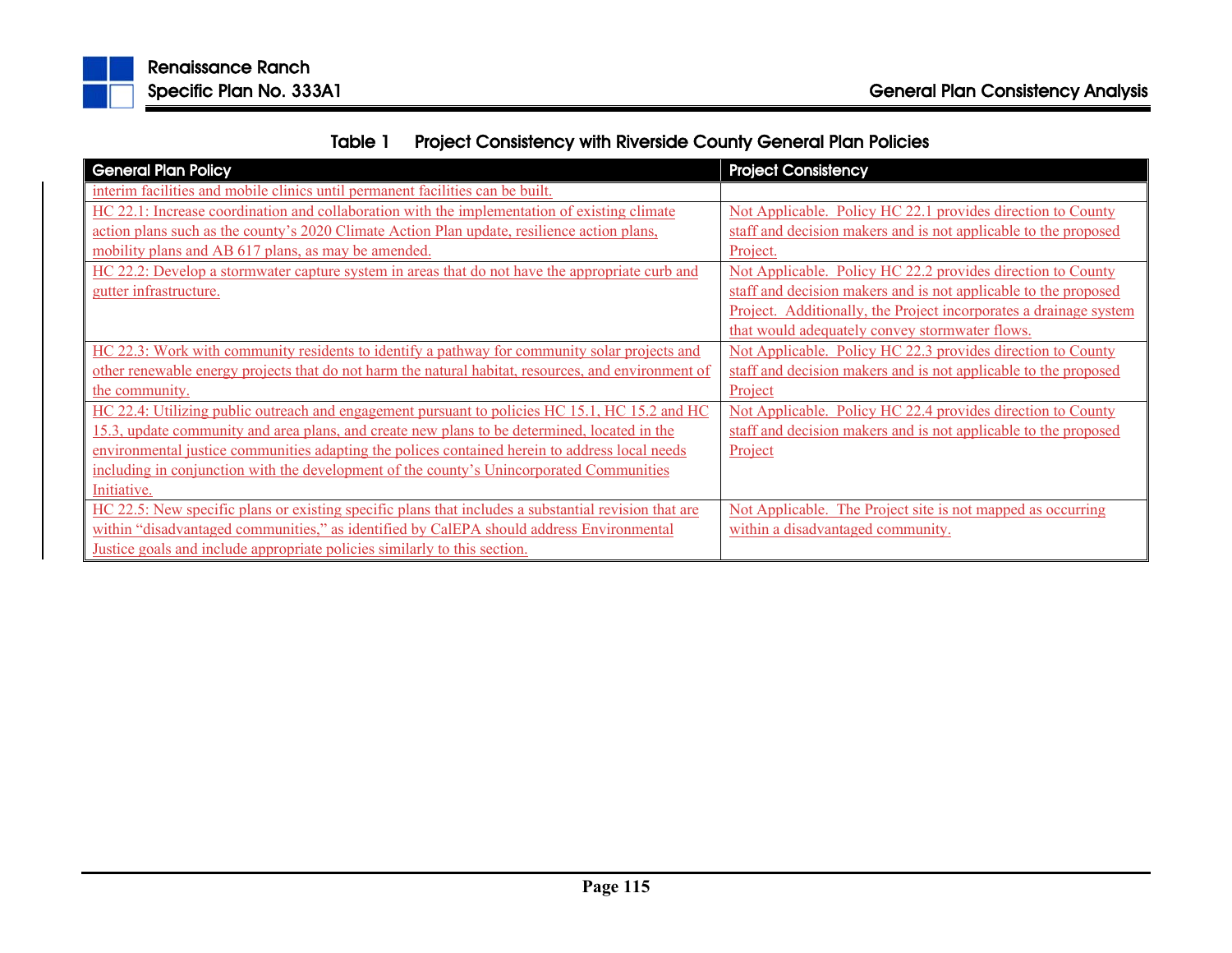#### 1.7Analysis of Project Consistency with the Elsinore Area Plan

Table 2, *Project Consistency with Elsinore Area Plan Land Use Policies*, provides an analysis of the Project's consistency with the Elsinore Area Plan (EAP) of the Riverside County General Plan.

| <b>LNAP Policy</b>                                       | <b>Project Consistency</b>                                                                |
|----------------------------------------------------------|-------------------------------------------------------------------------------------------|
| ELAP 1.1 through ELAP 1.4: Warm Springs                  | Not Applicable. Policies ELAP 1.1 through ELAP 1.4 apply to the Warm Springs Policy       |
|                                                          | Area and the Project site is not located within the Warm Springs Policy Area. Thus,       |
|                                                          | Policies ELAP 1.1 through ELAP 1.4 are not applicable to the proposed Project.            |
| ELAP 2.1 and ELAP 2.2: Temescal Wash                     | Not Applicable. Policies ELAP 2.1 and ELAP 2.2 apply to the Temescal Wash Policy          |
|                                                          | Area and the Project site is not located within the Temescal Wash Policy Area. Thus,      |
|                                                          | Policies ELAP 2.1 and ELAP 2.2 are not applicable to the proposed Project.                |
| ELAP 3.1: Walker Canyon                                  | Not Applicable. Policy ELAP 3.1 applies to the Walker Canyon Policy Area and the          |
|                                                          | Project site is not located within the Walker Canyon Policy Area. Thus, Policy ELAP 3.1   |
|                                                          | is not applicable to the proposed Project.                                                |
| ELAP 4.1 and ELAP 4.2: Glen Eden                         | Not Applicable. Policies ELAP 4.1 and ELAP 4.2 apply to the Glen Eden Policy Area and     |
|                                                          | the Project site is not located within the Glen Eden Policy Area. Thus, Policies ELAP 4.1 |
|                                                          | and ELAP 4.2 are not applicable to the proposed Project.                                  |
| ELAP 5.1 and ELAP 5.2: Rural Village Land Use Overlay    | Not Applicable. Policies ELAP 5.1 and ELAP 5.2 apply to the Rural Village Land Use        |
|                                                          | Overlay Area and the Project site is not located within the Rural Village Land Use        |
|                                                          | Overlay. Thus, Policies ELAP 5.1 and ELAP 5.2 are not applicable to the proposed          |
|                                                          | Project.                                                                                  |
| ELAP 5.3 and ELAP 5.4: Meadowbrook Town Center - Highway | Not Applicable. Policies ELAP 5.3 and ELAP 5.4 apply to the Highway                       |
| 74/Meadowbrook Avenue Neighborhood [Neighborhood 1]      | 74/Meadowbrook Avenue Neighborhood [Neighborhood 1] and the Project site is not           |
|                                                          | located within Highway 74/Meadowbrook Avenue Neighborhood [Neighborhood 1].               |
|                                                          | Thus, Policies ELAP 5.3 and ELAP 5.4 are not applicable to the proposed Project.          |
| ELAP 5.5 and ELAP 5.6: Meadowbrook Town Center Highway   | Not Applicable. Policies ELAP 5.5 and ELAP 5.6 apply to the Highway 74/Kimes Lane         |
| 74/Meadowbrook Avenue Neighborhood [Neighborhood 2]      | Neighborhood [Neighborhood 2] and the Project site is not located within Highway          |
|                                                          | 74/Meadowbrook Avenue Neighborhood [Neighborhood 2]. Thus, Policies ELAP 5.5              |
|                                                          | and ELAP 5.6 are not applicable to the proposed Project.                                  |
| ELAP 5.7 through ELAP 5.13: Meadowbrook Town Center      | Not Applicable. Policies ELAP 5.7 through ELAP 5.13 apply to the Neighborhoods of         |
|                                                          | Meadowbrook Town Center Area and the Project site is not located within the               |
|                                                          | Meadowbrook Town Center. Thus, Policies ELAP 5.7 through ELAP 5.13 are not                |
|                                                          | applicable to the proposed Project.                                                       |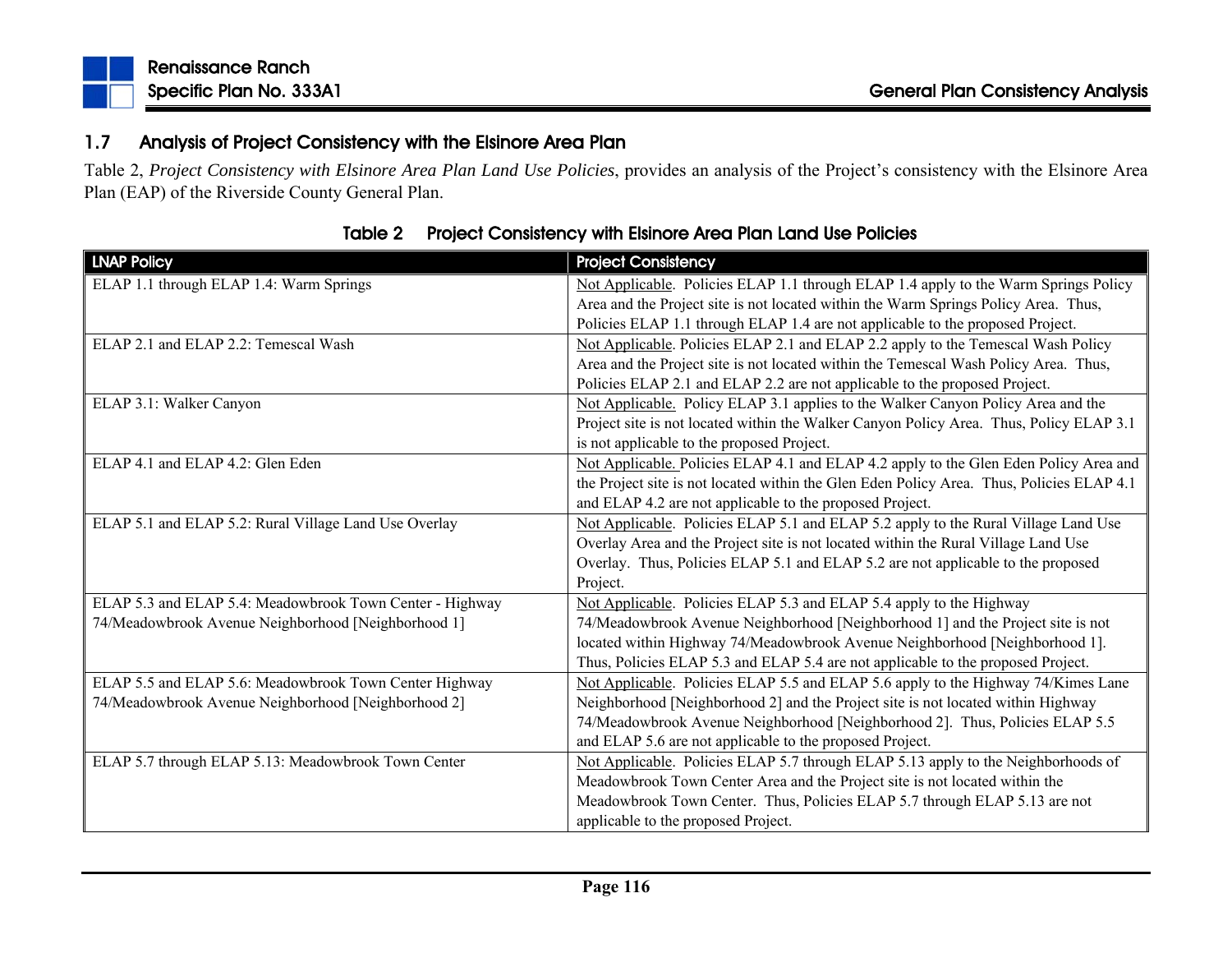| <b>LNAP Policy</b>                                                       | <b>Project Consistency</b>                                                                |
|--------------------------------------------------------------------------|-------------------------------------------------------------------------------------------|
| ELAP 6.1 through ELAP 6.9: Lakeland Village                              | Not Applicable. Policies ELAP 6.1 through ELAP 6.9 apply to the Lakeland Village          |
|                                                                          | Policy Area and the Project site is not located within the Lakeland Village Policy Area.  |
|                                                                          | Thus, Policies ELAP 6.1 and ELAP 6.9 are not applicable to the proposed Project.          |
| ELAP 6.10 through ELAP 6.28 Lakeland Village Neighborhoods               | Not Applicable. Policies ELAP 6.10 through ELAP 6.28 apply to the Lakeland Village        |
|                                                                          | Policy Area Neighborhoods and the Project site is not located within the Lakeland Village |
|                                                                          | Neighborhoods. Thus, Policies ELAP 6.10 through ELAP 6.28 are not applicable to the       |
|                                                                          | proposed Project.                                                                         |
| ELAP 6.29: Lakeland Village Neighborhood 1                               | Not Applicable. Policy ELAP 6.29 applies to the Lakeland Village Policy Area              |
|                                                                          | Neighborhood 1 and the Project site is not located within the Lakeland Village            |
|                                                                          | Neighborhood 1. Thus, Policy ELAP 6.29 is not applicable to the proposed Project.         |
| ELAP 6.30: Lakeland Village Neighborhoods                                | Not Applicable. Policy ELAP 6.30 applies to the Lakeland Village Policy Area              |
|                                                                          | Neighborhoods and the Project site is not located within the Lakeland Village             |
|                                                                          | Neighborhoods. Thus, Policy ELAP 6.29 is not applicable to the proposed Project.          |
| ELAP 7.1 and ELAP 7.2: Lee Lake South Neighborhood [Neighborhood         | Not Applicable. Policies ELAP 7.1 through ELAP 7.2 apply to the Lee Lake South            |
| 1]                                                                       | Neighborhood [Neighborhood 1] and the Project site is not located within the Lee Lake     |
|                                                                          | South Neighborhood [Neighborhood 1]. Thus, Policies ELAP 7.1 and ELAP 7.2 are not         |
|                                                                          | applicable to the proposed Project.                                                       |
| ELAP 7.3: Lee Lake North Neighborhood [Neighborhood 2]                   | Not Applicable. Policy ELAP 7.3 applies to the Lee Lake South Neighborhood                |
|                                                                          | [Neighborhood 2] and the Project site is not located within the Lee Lake North            |
|                                                                          | Neighborhood [Neighborhood 2]. Thus, Policy ELAP 7.3 is not applicable to the             |
|                                                                          | proposed Project.                                                                         |
| ELAP 7.4 through ELAP 7.9: Both Neighborhoods of the Lee Lake            | Not Applicable. Policies ELAP 7.4 through ELAP 7.9 apply to both of the                   |
| Community                                                                | Neighborhoods of the Lee Lake Community and the Project site is not located within the    |
|                                                                          | Lee Lake Neighborhoods. Thus, Policies ELAP 7.4 through 7.9 are not applicable to the     |
|                                                                          | proposed Project.                                                                         |
| ELAP 8.1: Adhere to the lighting requirements of Riverside County for    | Consistent. As indicated in EIR Subsection 4.1, Aesthetics, the Project would be          |
| standards that are intended to limit light leakage and spillage that may | conditioned to comply with the provisions of Riverside County Ordinance No. 655.          |
| interfere with the operations of the Palomar Observatory.                |                                                                                           |
| ELAP 9.1: Design and develop the vehicular roadway system per Figure 7,  | Consistent. The only roadway facility within or abutting the Project site and that is     |
| Circulation, and in accordance with the functional classifications and   | identified on EAP Figure 7 is Horsethief Canyon Road, which already is built to its       |
| standards specified in the Planned Circulation Systems section of the    | ultimate General Plan classification. On-site roadways, including proposed Street A,      |
| General Plan Circulation Element                                         | would be constructed in accordance with applicable County requirements.                   |
| ELAP 9.2: Maintain Riverside County's roadway Level of Service           | Consistent. As discussed in EIR Subsection 4.18, Transportation, the Project Applicant    |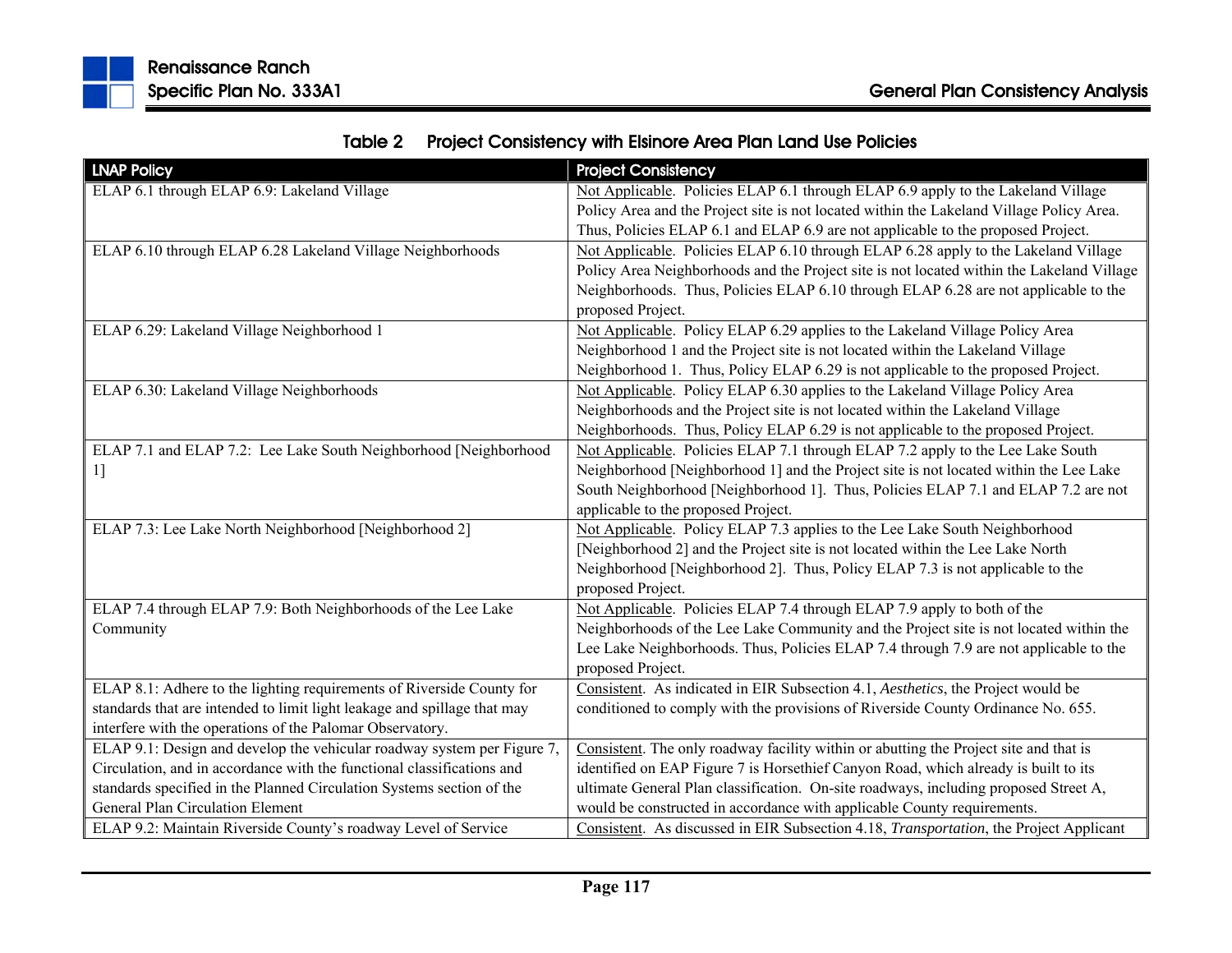

| <b>LNAP Policy</b>                                                            | <b>Project Consistency</b>                                                                  |
|-------------------------------------------------------------------------------|---------------------------------------------------------------------------------------------|
| standards as described in the Level of Service section of the General Plan    | would be required to mitigate Project impacts to study area facilities to the maximum       |
| Circulation Element.                                                          | feasible extent. Improvement identified in EIR Subsection 4.18 would improve the Level      |
|                                                                               | of Service (LOS) of all study area facilities to acceptable levels.                         |
| ELAP 10.1: Implement the Trails and Bikeway System, Figure 8, through         | Consistent. The Project would accommodate a community trail along proposed Street A.        |
| such means as dedication or purchase, as discussed in the Non-motorized       |                                                                                             |
| Transportation section of the General Plan Circulation Element.               |                                                                                             |
| ELAP 11.1: Protect Interstate 15 and State Route 74 from change that          | Consistent. As discussed in EIR Subsection 4.1, Aesthetics, although the Project proposes   |
| would diminish the aesthetic value of adjacent properties through             | development along nearby segments of the I-15, development on site would be required to     |
| adherence to the Scenic Corridors sections of the General Plan Land Use       | comply with the development standards and design guidelines included as part of             |
| and Circulation Elements.                                                     | proposed SP 333A1, which have been designed to ensure that the property is developed in     |
|                                                                               | a manner that is not aesthetically offensive.                                               |
| ELAP 12.1: Accommodate the East-West CETAP Corridor in accordance             | Not Applicable. There are no designated CETAP corridors within or adjacent to the           |
| with the CETAP section of the General Plan Circulation Element                | Project site.                                                                               |
| ELAP 12.2: Accommodate the direction of the Riverside County-Orange           | Not Applicable. There are no designated CETAP corridors within or adjacent to the           |
| County Corridor study, once it is complete.                                   | Project site.                                                                               |
| ELAP 13.1: Require projects to be reviewed for the provision of transit       | Consistent. Future implementing developments (e.g., tentative tract maps, plot plans, etc.) |
| support facilities (including bus turnouts, signage, benches, shelters, etc.) | would be required to reserve appropriate right-of-way to accommodate designated transit     |
| along arterial streets and local transit service routes.                      | service in the area, if required, including potentially along proposed Street A. Transit    |
|                                                                               | service is currently not available at the Project site.                                     |
| ELAP 13.2: Consider the following regional and community wide                 | Not Applicable. Policy ELAP 13.2 provides direction to County staff and decision            |
| transportation options when developing transportation improvements in         | makers and is not applicable to the proposed Project.                                       |
| the Elsinore Area Plan:                                                       |                                                                                             |
| a. Construct a new interchange on Interstate 15 at Horsethief Canyon          |                                                                                             |
| Road.                                                                         |                                                                                             |
| b. Develop regional transportation facilities and services (such as high-     |                                                                                             |
| occupancy vehicle lanes and express bus service), which will encourage        |                                                                                             |
| the use of public transportation and ridesharing for longer-distance trips.   |                                                                                             |
| ELAP 13.3: Require each proposed Specific Plan, and major commercial          | Consistent. As part of its review of the proposed Project, Riverside County reviewed the    |
| and industrial projects consisting of 20 acres or larger, to be evaluated for | Project and determined that park-and-ride facilities are not required for the Project.      |
| the provision of a park-and-ride facility.                                    |                                                                                             |
| ELAP 14.1: Protect the Santa Margarita watershed and habitat, and             | Not Applicable. The Project site is not located within Santa Margarita watershed, and the   |
| provide recreational opportunities and flood protection through adherence     | analysis herein demonstrates that the Project would not conflict with the policies found in |
| to the policies found in the Open Space, Habitat, and Natural Resource        | the Open Space, Habitat, and Natural Resource Preservation section of the General Plan      |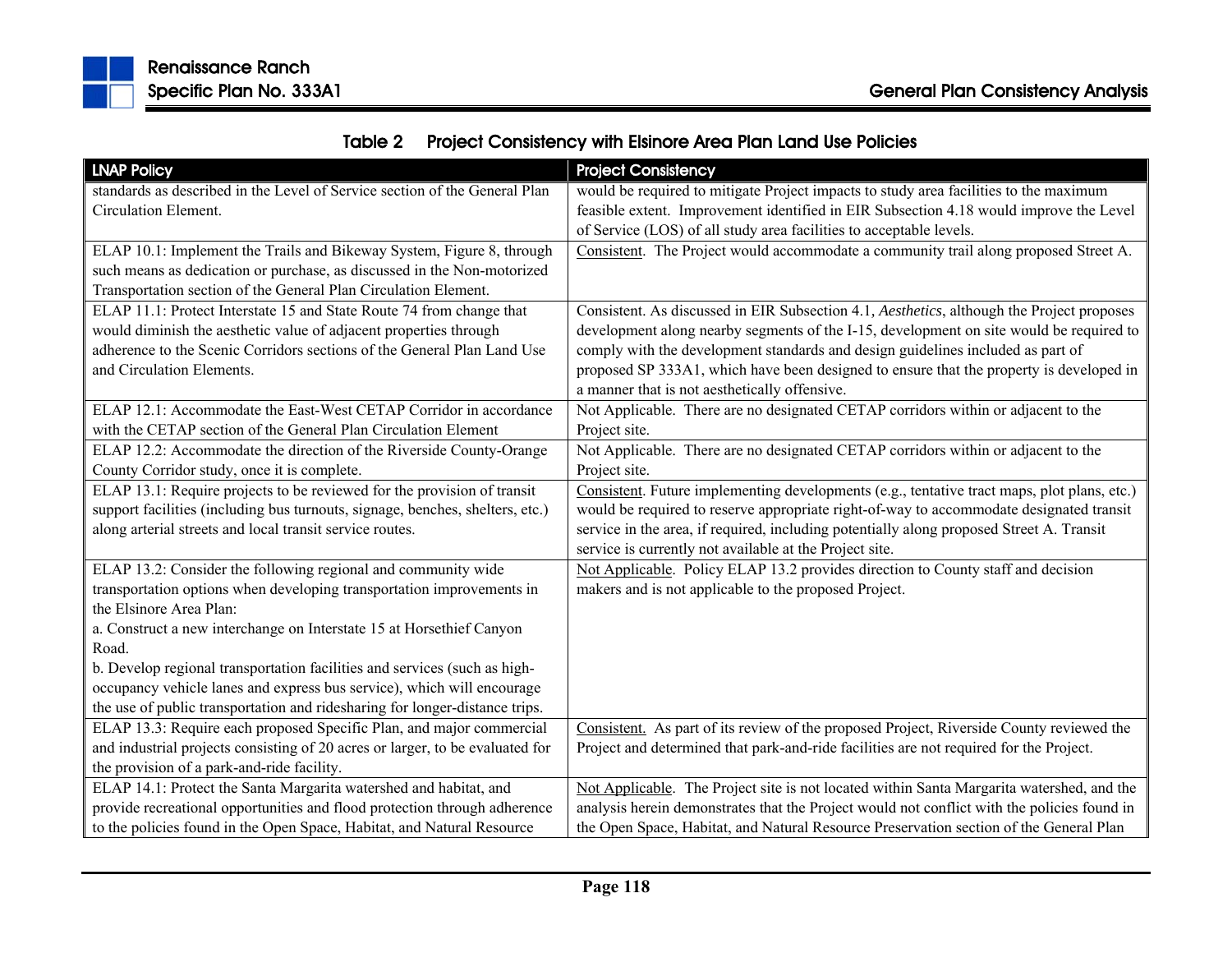

| <b>LNAP Policy</b>                                                         | <b>Project Consistency</b>                                                                  |
|----------------------------------------------------------------------------|---------------------------------------------------------------------------------------------|
| Preservation section of the General Plan Land Use Element and the          | Land Use Element and the Environmentally Sensitive Lands, Floodplain and Riparian           |
| Environmentally Sensitive Lands, Floodplain and Riparian Area              | Area Management, Wetlands, and Open Space, Parks and Recreation sections of the             |
| Management, Wetlands, and Open Space, Parks and Recreation sections of     | Multipurpose Open Space Element.                                                            |
| the Multipurpose Open Space Element.                                       |                                                                                             |
| ELAP 15.1: Protect the economic viability of mineral resources as well as  | Not Applicable. Project site does not include any mining land uses, and no mining uses      |
| the life and property of Elsinore Area Plan residents through adherence to | occur in the immediate Project vicinity. Additionally, as demonstrated herein, the Project  |
| the Mineral Resources section of the General Plan Multipurpose Open        | would not conflict with the Mineral Resources section of the General Plan Multipurpose      |
| Space Element.                                                             | Open Space Element.                                                                         |
| ELAP 15.2: Avoid mineral resource extraction within the Temescal Wash      | Not Applicable. The Project does not include any mining-relates land uses, and the          |
| Policy Area, which contains viable riparian habitat, in favor of areas     | Project site is not located within the Temescal Wash Policy Area.                           |
| containing very sparse or non-existent riparian habitat.                   |                                                                                             |
| ELAP 15.3: Require a biologically designed and professionally              | Not Applicable. The Project does not include any mining uses, and as such no                |
| implemented revegetation program as part of reclamation plans, where       | reclamation plans are proposed as part of the Project.                                      |
| avoidance is not feasible                                                  |                                                                                             |
| ELAP 15.4: Require hydrologic studies by a qualified consultant as part of | Not Applicable. No mining uses are proposed as part of the Project, and the Project site is |
| the environmental review process for all proposed surface mining permits   | not located within the Temescal Wash Policy Area.                                           |
| within or adjacent to the Temescal Wash Policy Area. This shall include    |                                                                                             |
| proper management of surface run-off.                                      |                                                                                             |
| ELAP 16.1: Protect viable oak woodlands through adherence to the Oak       | Not Applicable. No oak woodlands occur on site under existing conditions.                   |
| Tree Management Guidelines adopted by Riverside County and the             |                                                                                             |
| Vegetation section of the Multipurpose Open Space Element of the           |                                                                                             |
| General Plan                                                               |                                                                                             |
| ELAP 17.1: Protect sensitive biological resources in the Elsinore Area     | Consistent. As demonstrated by the analysis provided herein, the Project would not          |
| Plan through adherence to policies found in the Multiple Species Habitat   | conflict with the policies found in the Multiple Species Habitat Conservation Plans,        |
| Conservation Plans, Environmentally Sensitive Lands, Wetlands, and         | Environmentally Sensitive Lands, Wetlands, and Floodplain and Riparian Area                 |
| Floodplain and Riparian Area Management sections of the General Plan       | Management sections of the General Plan Multipurpose Open Space Element.                    |
| Multipurpose Open Space Element.                                           |                                                                                             |
| ELAP 17.2: Provide for connection between Santa Ana Mountains,             | Not Applicable. Policy ELAP 17.2 provides direction to County staff and decision makers     |
| Temescal Wash and foothills north of Lake Elsinore; existing connections   | and is not applicable to the proposed Project.                                              |
| are at Indian Truck Trail (buffer along Canyon Creek), Horsethief Canyon,  |                                                                                             |
| and open upland areas southwest of Alberhill.                              |                                                                                             |
| ELAP 17.3: Provide northwest-southeast connection along hills between      | Consistent. Habitat corridors are accommodated as part of the County's MSHCP program,       |
| Estelle Mountain and Sedco Hills, primarily for California gnatcatchers,   | and the Project would be fully consistent with all applicable MSHCP requirements.           |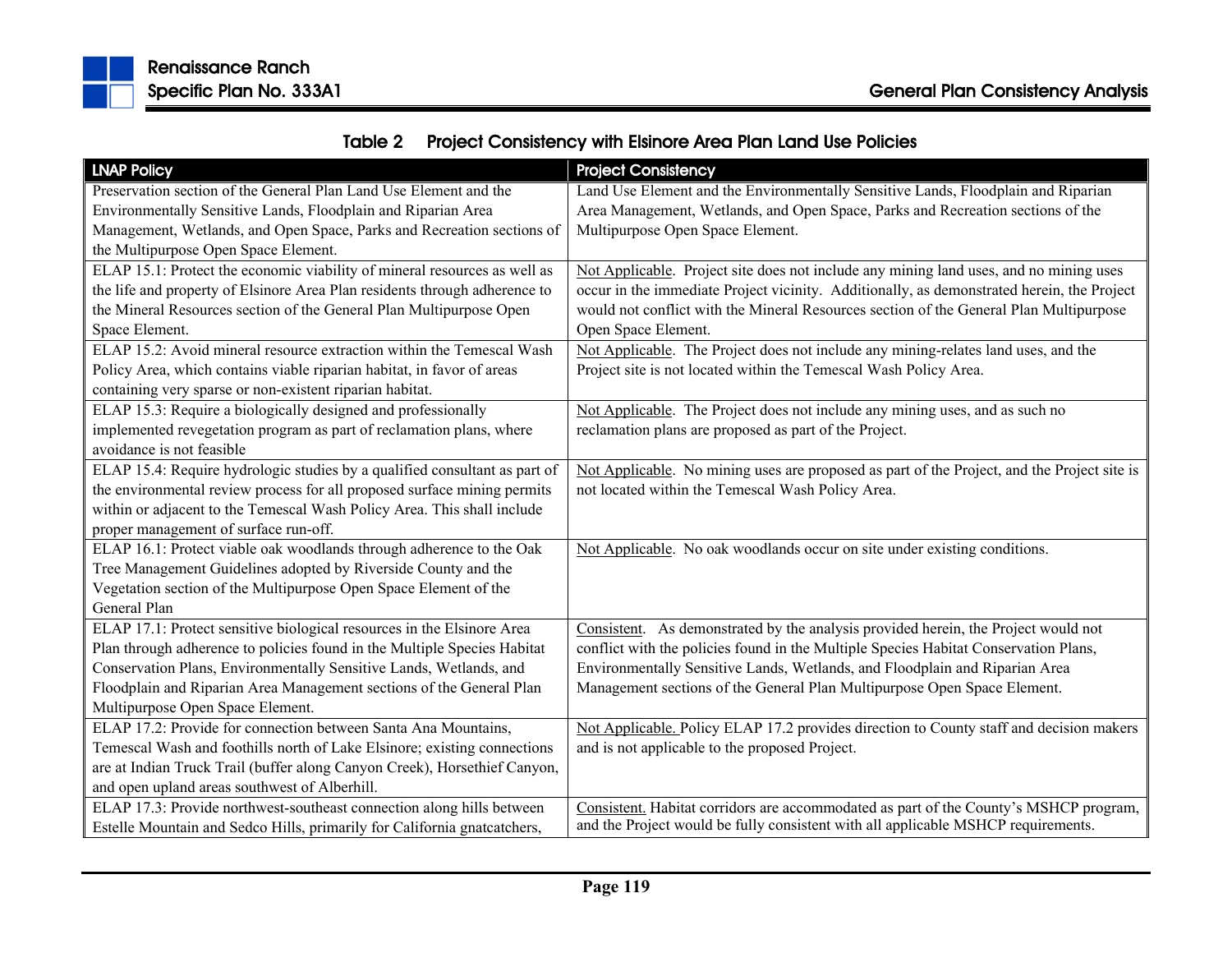

| <b>LNAP Policy</b>                                                                                                                                                                                                                                                                                                                                                                | <b>Project Consistency</b>                                                                                                                                                                                                                                                                                                                                                                                                                                                                                                                                                                                                                                                                                                                                                                |
|-----------------------------------------------------------------------------------------------------------------------------------------------------------------------------------------------------------------------------------------------------------------------------------------------------------------------------------------------------------------------------------|-------------------------------------------------------------------------------------------------------------------------------------------------------------------------------------------------------------------------------------------------------------------------------------------------------------------------------------------------------------------------------------------------------------------------------------------------------------------------------------------------------------------------------------------------------------------------------------------------------------------------------------------------------------------------------------------------------------------------------------------------------------------------------------------|
| but also other sage scrub species.                                                                                                                                                                                                                                                                                                                                                |                                                                                                                                                                                                                                                                                                                                                                                                                                                                                                                                                                                                                                                                                                                                                                                           |
| ELAP 17.4 Conserve clay soils supporting sensitive plants such as Munz's<br>onion, many-stemmed dudleya, small-flowered morning glory and<br>Palmer's grapplinghook. (There is a Munz's onion population of<br>approximately 7,500 heads in Alberhill.)                                                                                                                           | Not Applicable. Based on the results of the Project's biology study (EIR Technical<br>Appendix C), the Project site does not support any sensitive plants, such as Munz's onion,<br>many-stemmed dudleya, small-flowered morning glory and Palmer's grapplinghook                                                                                                                                                                                                                                                                                                                                                                                                                                                                                                                         |
| ELAP 17.5: Conserve wetlands including Temescal Wash, Collier Marsh,<br>Alberhill Creek, Wasson Creek, and the lower San Jacinto River,<br>(including marsh habitats and maintaining water quality).                                                                                                                                                                              | Consistent. The Project would not result in impacts to Temescal Wash, Collier Marsh,<br>Alberhill Creek, Wasson Creek, or the lower San Jacinto River. Project impacts to<br>jurisdictional drainages were previously mitigated to below a level of significance<br>pursuant to permits issued by the Wildlife Agencies.                                                                                                                                                                                                                                                                                                                                                                                                                                                                  |
| ELAP 17.6: Maintain upland habitat connection between North Peak<br>Conservation Bank, Steele Peak, and Bureau of Land Management (BLM)<br>lands.                                                                                                                                                                                                                                 | Not Applicable. The project site is not located within or between North Peak<br>Conservation Bank, Steele Peak, and Bureau of Land Management (BLM) lands.                                                                                                                                                                                                                                                                                                                                                                                                                                                                                                                                                                                                                                |
| ELAP 17.7: Conserve Engelmann Oak Woodlands                                                                                                                                                                                                                                                                                                                                       | Not Applicable. No Engelmann Oak Woodlands occur on site under existing conditions.                                                                                                                                                                                                                                                                                                                                                                                                                                                                                                                                                                                                                                                                                                       |
| ELAP 17.8: Conserve sensitive plants, including Parry's spineflower,<br>prostrate spineflower, Payson's jewelflower, smooth tarplant, slender-<br>horned spineflower, Couldte's matijila poppy, Palomar monkeyflower,<br>little mousetail, vernal barley, San Jacinto Valley crownscale, Coulter's<br>goldfields, heart-leaved pitcher sage, and the Quino checkerspot butterfly. | Consistent. Based on the results of the Project's biology study (EIR Technical Appendix<br>C), the Project site does not support any sensitive plants, such as Parry's spineflower,<br>prostrate spineflower, Payson's jewelflower, smooth tarplant, slender-horned spineflower,<br>Couldte's matijila poppy, Palomar monkeyflower, little mousetail, vernal barley, San<br>Jacinto Valley crownscale, Coulter's goldfields, or heart-leaved pitcher sage. The Quino<br>checkerspot butterfly also was not observed on site. Although the Project would result in<br>loss of habitat for the Quino checkerspot butterfly, the loss of potential habitat for Quino<br>checkerspot butterfly would be mitigated through compliance with the MSHCP and<br>payment of MSHCP development fees. |
| ELAP 17.9: Conserve Travers-Willow-Domino soil series                                                                                                                                                                                                                                                                                                                             | Not applicable. As shown in EIR Table 2-1, the Project site does not contain any soils<br>within the Travers-Willow-Domino soil series                                                                                                                                                                                                                                                                                                                                                                                                                                                                                                                                                                                                                                                    |
| ELAP 17.10: Conserve foraging habitat adjacency for raptors, sage<br>scrubbed-grassland ecotone.                                                                                                                                                                                                                                                                                  | Consistent. Impacts to foraging habitat for raptors would be mitigated through<br>compliance with the MSHCP and payment of MSHCP development fees.                                                                                                                                                                                                                                                                                                                                                                                                                                                                                                                                                                                                                                        |
| ELAP 17.11: Conserve habitat in Sedco Hills to maintain connection<br>between Granite Hills and Bundy Canyon Road                                                                                                                                                                                                                                                                 | Not Applicable. The project site is not located within Sedeco Hills.                                                                                                                                                                                                                                                                                                                                                                                                                                                                                                                                                                                                                                                                                                                      |
| ELAP 17.12: Provide for connection across State Route 74 for birds and<br>land species                                                                                                                                                                                                                                                                                            | Not Applicable. The project site does not occur along State Route 74.                                                                                                                                                                                                                                                                                                                                                                                                                                                                                                                                                                                                                                                                                                                     |
| ELAP 17.13: For Wasson Creek, maintain north-south linkage at least 750<br>feet wide from Wasson Creek to North Peak.                                                                                                                                                                                                                                                             | Not applicable. The Project site is not located adjacent to Wasson Creek.                                                                                                                                                                                                                                                                                                                                                                                                                                                                                                                                                                                                                                                                                                                 |

|  | Table 2 Project Consistency with Elsinore Area Plan Land Use Policies |
|--|-----------------------------------------------------------------------|
|--|-----------------------------------------------------------------------|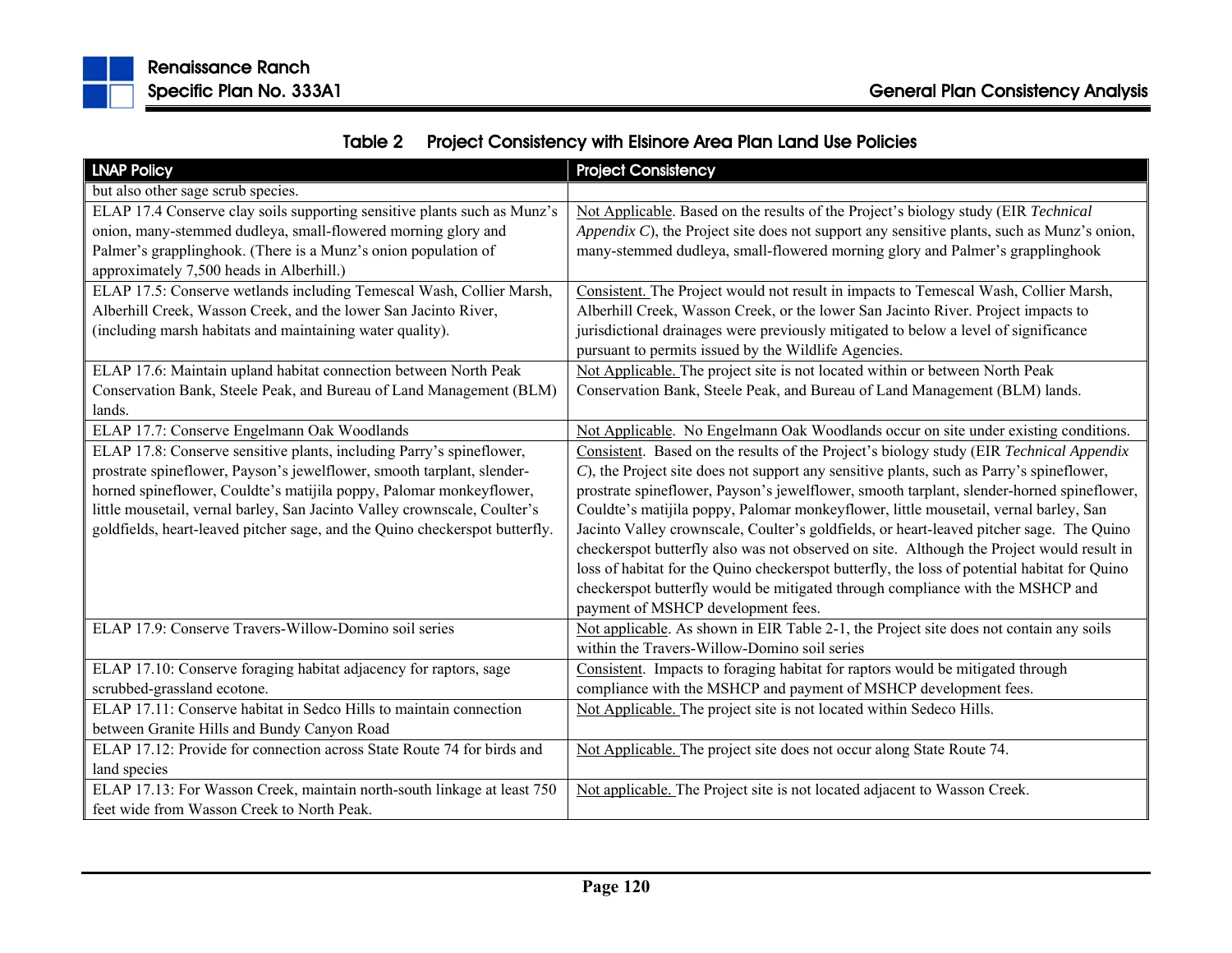

| <b>LNAP Policy</b>                                                             | <b>Project Consistency</b>                                                                                         |
|--------------------------------------------------------------------------------|--------------------------------------------------------------------------------------------------------------------|
| ELAP 17.14 South of Wasson Creek, development should be limited to             | Not applicable. The Project site is not located adjacent to south of Wasson Creek.                                 |
| western and eastern slopes.                                                    |                                                                                                                    |
| ELAP 18.1: Adhere to the flood proofing and flood protection                   | Consistent. In accordance with this requirement, future implementing developments (i.e.,                           |
| requirements of the Riverside County Flood Control and Water                   | tentative tract maps, plot plans, etc.) would be reviewed for compliance with this policy.                         |
| <b>Conservation District.</b>                                                  | Additionally, areas proposed for development on the Project site are not located within<br>any flood hazard areas. |
| ELAP 18.2: Protect proposed development projects that are subject to           | Consistent. In accordance with this requirement, future implementing developments (i.e.,                           |
| flood hazards, surface ponding, high erosion potential or sheet flow by        | tentative tract maps, plot plans, etc.) would be reviewed for compliance with this policy in                       |
| requiring submittal to the Riverside County Flood Control and Water            | conjunction with future applications for site-specific development (e.g., plot plans, etc.).                       |
| Conservation District for review.                                              |                                                                                                                    |
| ELAP 18.3: When possible, create flood control projects that maximize          | Not Applicable. Policy ELAP 18.3 provides direction to County staff and decision makers                            |
| multi-recreational use and water recharge.                                     | and is not applicable to the proposed Project.                                                                     |
| ELAP 18.4: Protect life and property from the hazards of potential dam         | Consistent. As demonstrated herein, the Project would be consistent with or otherwise                              |
| failures and flood events through adherence to the Flood and Inundation        | would not conflict with the Flood and Inundation Hazards section of the General Plan                               |
| Hazards section of the General Plan Safety Element.                            | <b>Safety Element</b>                                                                                              |
| ELAP 19.1: Protect life and property from wildfire hazards through             | Consistent. As demonstrated herein, the Project would be consistent with or otherwise                              |
| adherence to the Fire Hazards section of the General Plan Safety Element.      | would not conflict with the Fire Hazards section of the General Plan Safety Element                                |
| ELAP 20.1: Protect life and property from seismic-related incidents            | Consistent. As demonstrated herein, the Project would be consistent with or otherwise                              |
| through adherence to the Seismic Hazards section of the General Plan           | would not conflict with the Seismic Hazards section of the General Plan Safety Element.                            |
| Safety Element.                                                                |                                                                                                                    |
| ELAP 21.1: Identify and preserve the ridgelines that provide a significant     | Not Applicable. The Project site does not have prominent ridgelines and the Project site is                        |
| visual resource for Elsinore through adherence to the Hillside                 | not within the viewshed of Lake Elsinore. Additionally, Project would be consistent with                           |
| Development and Slope section of the General Plan Land Use Element             | the GP Land Use Element and Scenic Resources section of Multipurpose OS element.                                   |
| and the Scenic Resources section of the Multipurpose Open Space                |                                                                                                                    |
| Element.                                                                       |                                                                                                                    |
| ELAP 21.2: Prohibit building sites on the Gavilan Hills Ridgeline.             | Not Applicable. The Project site is not located within the Galvin Hills portion of the                             |
| Projects proposed within this area shall be evaluated on a case by case        | ELAP.                                                                                                              |
| basis to ensure that building pad sites are located so that buildings and roof |                                                                                                                    |
| tops do not project above the ridgeline as viewed from Interstate 15.          |                                                                                                                    |
| ELAP 21.3: Protect life and property and maintain the character of the         | Consistent. As demonstrated herein, the Project would be consistent with or otherwise                              |
| Elsinore area through adherence to the Slope and Soil Instability Hazards      | would not conflict with the Hillside Development and Slope policies of the General Plan                            |
| section of the General Plan Safety Element, the Hillside Development and       | Land Use Element, the Slope and Soil Instability Hazards policies of the General Plan                              |
| Slope section of the General Plan Land Use Element, and the Rural              | Safety Element, and the policies within the Rural Mountainous and Open Space Land Use                              |